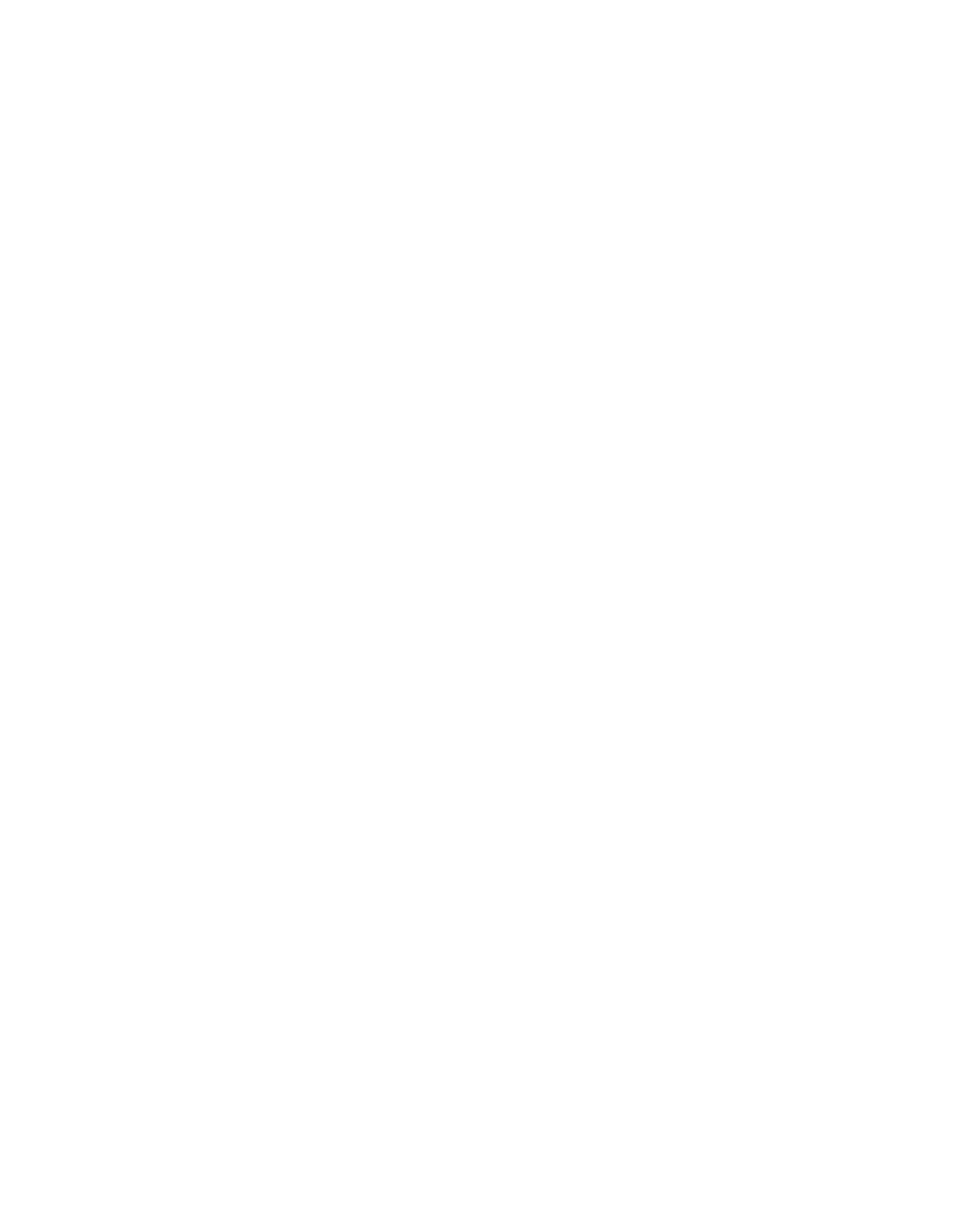### **List of Tables**

### **East Tennessee Technology Park**

#### **Table Page**

| 1.1  | 2005 NPDES Permit Number TN 0002950 ETTP Storm Drain Discharge Points 1.1                  |  |
|------|--------------------------------------------------------------------------------------------|--|
| 1.2  | Radionuclide concentrations at ETTP discharges and surface water monitoring locations,     |  |
|      |                                                                                            |  |
| 1.3  | Radionuclide concentrations at ETTP discharges and surface water monitoring locations,     |  |
|      |                                                                                            |  |
| 1.4  | Radionuclide concentrations at ETTP discharges and surface water monitoring locations,     |  |
|      |                                                                                            |  |
| 1.5  | Radionuclide concentrations at ETTP discharges and surface water monitoring locations,     |  |
|      |                                                                                            |  |
| 1.6  | Radionuclide concentrations at ETTP discharges and surface water monitoring locations,     |  |
|      | K-1407-J (treated effluents from Central Neutralization Facility and TSCA Incinerator)1.10 |  |
| 1.7  | Radionuclide concentrations at ETTP discharges and surface water monitoring locations,     |  |
|      |                                                                                            |  |
| 1.8  | Radionuclide concentrations at ETTP discharges and surface water monitoring locations,     |  |
|      |                                                                                            |  |
| 1.9  | Radionuclide concentrations at ETTP discharges and surface water monitoring locations,     |  |
|      |                                                                                            |  |
| 1.10 | Radionuclide concentrations at ETTP discharges and surface water monitoring locations,     |  |
|      |                                                                                            |  |
| 1.11 |                                                                                            |  |
| 1.12 |                                                                                            |  |
| 1.13 |                                                                                            |  |
| 1.14 |                                                                                            |  |
| 1.15 |                                                                                            |  |
| 1.16 |                                                                                            |  |
| 1.17 |                                                                                            |  |
| 1.18 |                                                                                            |  |
| 1.19 |                                                                                            |  |

### **Oak Ridge National Laboratory**

| 2.1  |                                                                             |  |
|------|-----------------------------------------------------------------------------|--|
| 2.2  |                                                                             |  |
| 2.3  |                                                                             |  |
| 2.4  |                                                                             |  |
| 2.5  |                                                                             |  |
| 2.6  |                                                                             |  |
| 2.7  |                                                                             |  |
| 2.8  |                                                                             |  |
| 2.9  |                                                                             |  |
| 2.10 | NPDES Permit Number TN 0002941, 2005 ORNL Instream Chlorine monitoring 2.28 |  |
| 2.11 | Surface water analyses (2005) at ORNL Environmental Monitoring Plan         |  |
|      |                                                                             |  |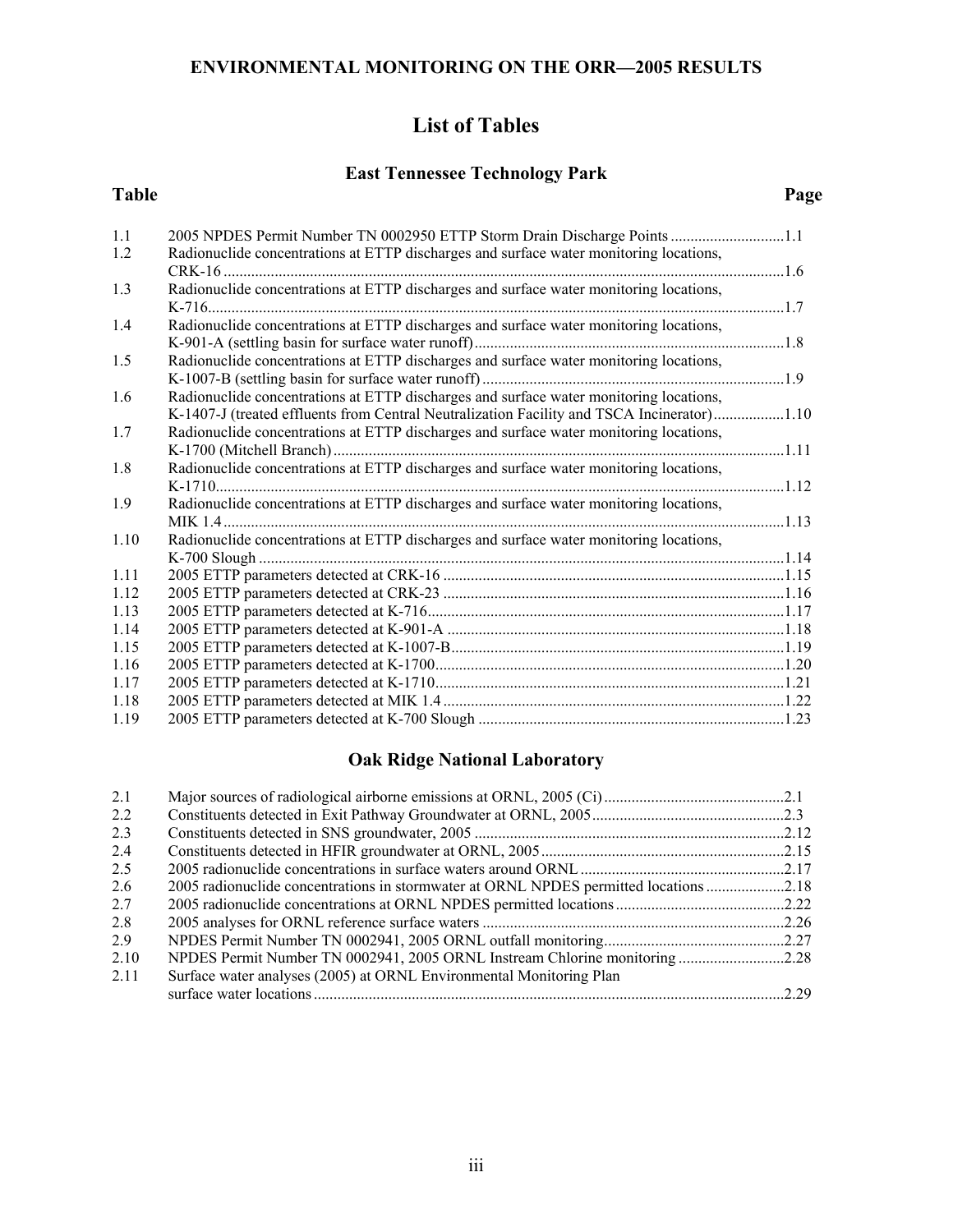### **ENVIRONMENTAL MONITORING ON THE ORR—2005 RESULTS**

### **ORR Surveillance**

| 3.1 |                                                                                              |  |
|-----|----------------------------------------------------------------------------------------------|--|
| 3.2 |                                                                                              |  |
| 3.3 |                                                                                              |  |
| 3.4 | Surface water analyses at ORR Environmental Monitoring Plan surface water locations, 20053.8 |  |
| 3.5 |                                                                                              |  |

### **Y-12 National Security Complex**

| 4.1  |  |
|------|--|
| 4.2  |  |
| 4.3  |  |
| 4.4  |  |
| 4.5  |  |
| 4.6  |  |
| 4.7  |  |
| 4.8  |  |
| 4.9  |  |
| 4.10 |  |
| 4.11 |  |
| 4.12 |  |
| 4.13 |  |
| 4.14 |  |
| 4.15 |  |
| 4.16 |  |
| 4.17 |  |
| 4.18 |  |
| 4.19 |  |
| 4.20 |  |
| 4.21 |  |
| 4.22 |  |
| 4.23 |  |
| 4.24 |  |
| 4.25 |  |
| 4.26 |  |
| 4.27 |  |
| 4.28 |  |
| 4.29 |  |
| 4.30 |  |
| 4.31 |  |
| 4.32 |  |
| 4.33 |  |
| 4.34 |  |
| 4.35 |  |
| 4.36 |  |
| 4.37 |  |
| 4.38 |  |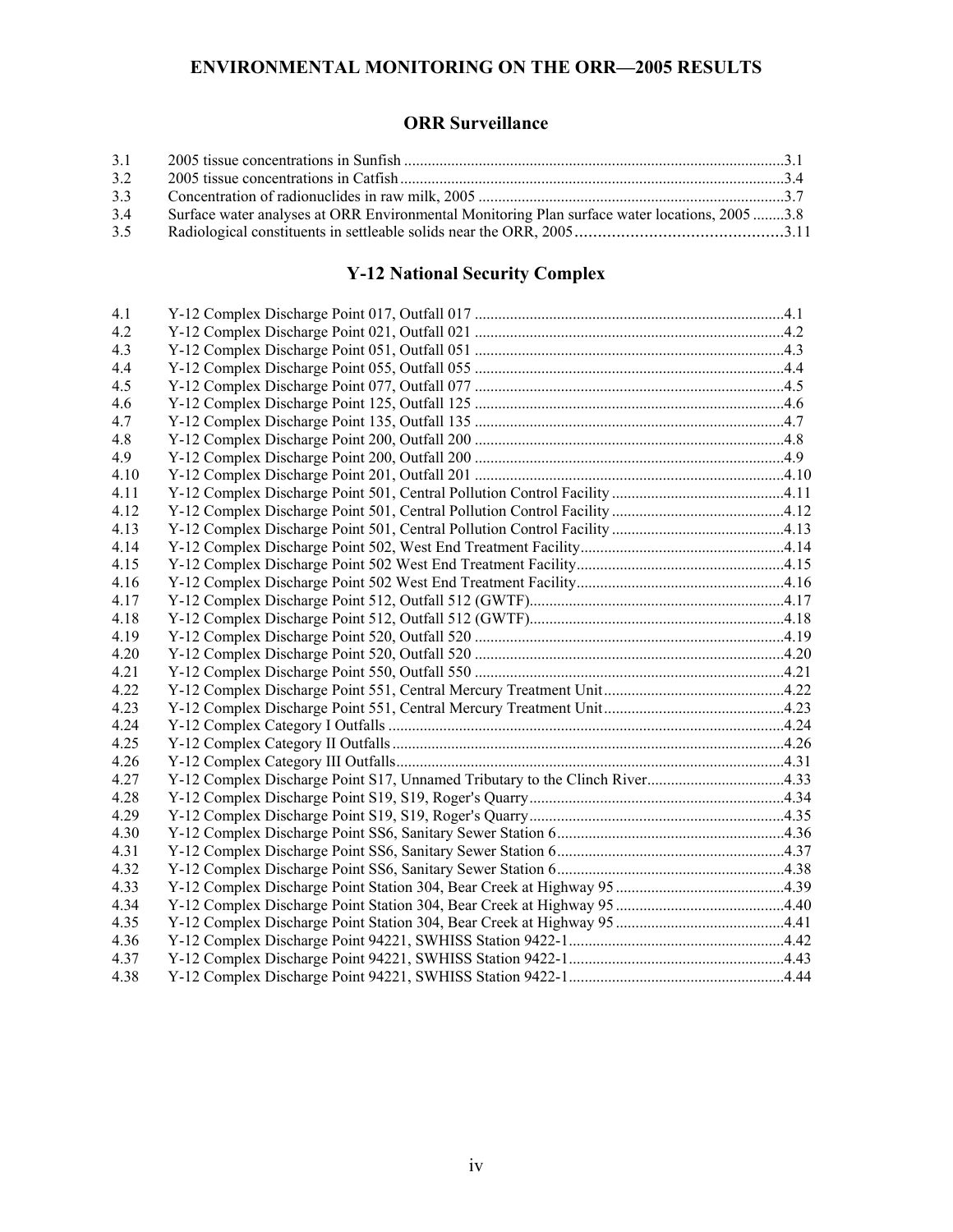### **ENVIRONMENTAL MONITORING ON THE ORR-2005 RESULTS**

#### $REGIME = Bear Creek$ </u>

| 4.39 |  |
|------|--|
| 4.40 |  |
| 4.41 |  |
| 4.42 |  |
| 4.43 |  |
| 4.44 |  |
| 4.45 |  |
| 4.46 |  |
| 4.47 |  |
| 4.48 |  |
| 4.49 |  |

#### **REGIME = Chestnut Ridge**

| 4.51<br>4.52<br>4.53<br>4.54<br>4.55<br>4.56<br>4.57<br>Industrial Landfill IV $\ldots$ 4.79<br>4.58<br>4.59<br>4.60 | 4.50 |  |
|----------------------------------------------------------------------------------------------------------------------|------|--|
|                                                                                                                      |      |  |
|                                                                                                                      |      |  |
|                                                                                                                      |      |  |
|                                                                                                                      |      |  |
|                                                                                                                      |      |  |
|                                                                                                                      |      |  |
|                                                                                                                      |      |  |
|                                                                                                                      |      |  |
|                                                                                                                      |      |  |
|                                                                                                                      |      |  |

### **REGIME = Upper East Fork Poplar Creek**

|       | $\frac{1}{2}$ $\frac{1}{2}$ $\frac{1}{2}$ $\frac{1}{2}$ $\frac{1}{2}$ $\frac{1}{2}$ $\frac{1}{2}$ $\frac{1}{2}$ $\frac{1}{2}$ $\frac{1}{2}$ $\frac{1}{2}$ $\frac{1}{2}$ $\frac{1}{2}$ $\frac{1}{2}$ $\frac{1}{2}$ $\frac{1}{2}$ $\frac{1}{2}$ $\frac{1}{2}$ $\frac{1}{2}$ $\frac{1}{2}$ $\frac{1}{2}$ $\frac{1}{2}$ |  |
|-------|---------------------------------------------------------------------------------------------------------------------------------------------------------------------------------------------------------------------------------------------------------------------------------------------------------------------|--|
| 4.61  |                                                                                                                                                                                                                                                                                                                     |  |
| 4.62  |                                                                                                                                                                                                                                                                                                                     |  |
| 4.63  |                                                                                                                                                                                                                                                                                                                     |  |
| 4.64  |                                                                                                                                                                                                                                                                                                                     |  |
| 4.65  |                                                                                                                                                                                                                                                                                                                     |  |
| 4.66  |                                                                                                                                                                                                                                                                                                                     |  |
| 4.67  |                                                                                                                                                                                                                                                                                                                     |  |
| 4.68  |                                                                                                                                                                                                                                                                                                                     |  |
| 4.69  |                                                                                                                                                                                                                                                                                                                     |  |
| 4.70  |                                                                                                                                                                                                                                                                                                                     |  |
| 4.71  | 4.101. 4.101. 4.101. 4.101. 4.101. 4.101. 4.101. 4.101. 4.101. 4.101. 4.101. 4.101. 4.101. 4.101. 4.101. 4.101                                                                                                                                                                                                      |  |
| 4 7 2 |                                                                                                                                                                                                                                                                                                                     |  |
| 4.73  |                                                                                                                                                                                                                                                                                                                     |  |
| 4.74  |                                                                                                                                                                                                                                                                                                                     |  |
| 4.75  |                                                                                                                                                                                                                                                                                                                     |  |
| 4.76  |                                                                                                                                                                                                                                                                                                                     |  |
| 4.77  |                                                                                                                                                                                                                                                                                                                     |  |
| 4.78  |                                                                                                                                                                                                                                                                                                                     |  |
| 4.79  |                                                                                                                                                                                                                                                                                                                     |  |
| 4.80  |                                                                                                                                                                                                                                                                                                                     |  |
| 4.81  |                                                                                                                                                                                                                                                                                                                     |  |
| 4.82  |                                                                                                                                                                                                                                                                                                                     |  |
| 4.83  |                                                                                                                                                                                                                                                                                                                     |  |
| 4.84  |                                                                                                                                                                                                                                                                                                                     |  |
|       | $REGIME = Pine Ridge$                                                                                                                                                                                                                                                                                               |  |
| 4.85  |                                                                                                                                                                                                                                                                                                                     |  |

| $\overline{\phantom{a}}$ |  |
|--------------------------|--|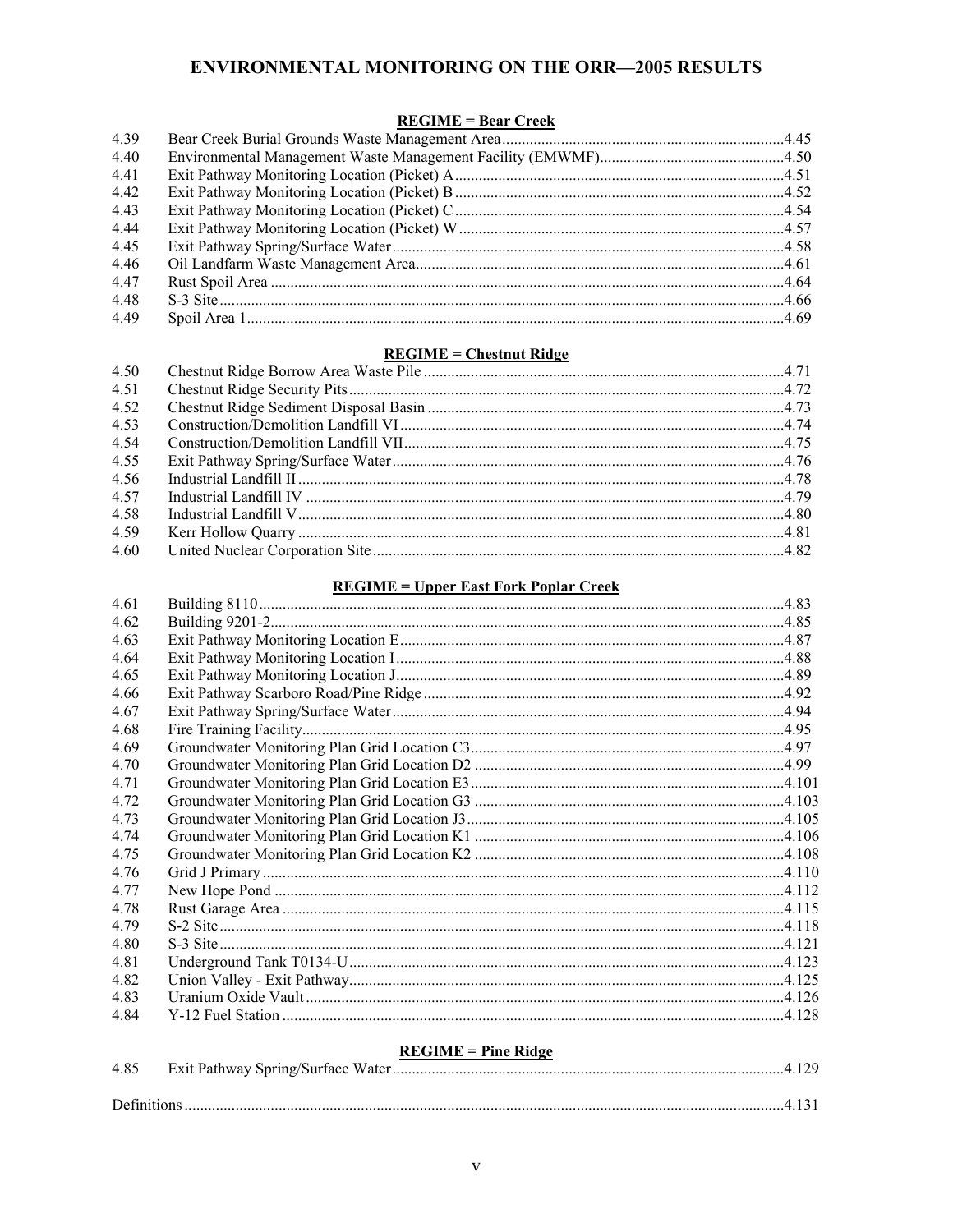### **ENVIRONMENTAL MONITORING ON THE ORR—2005 RESULTS**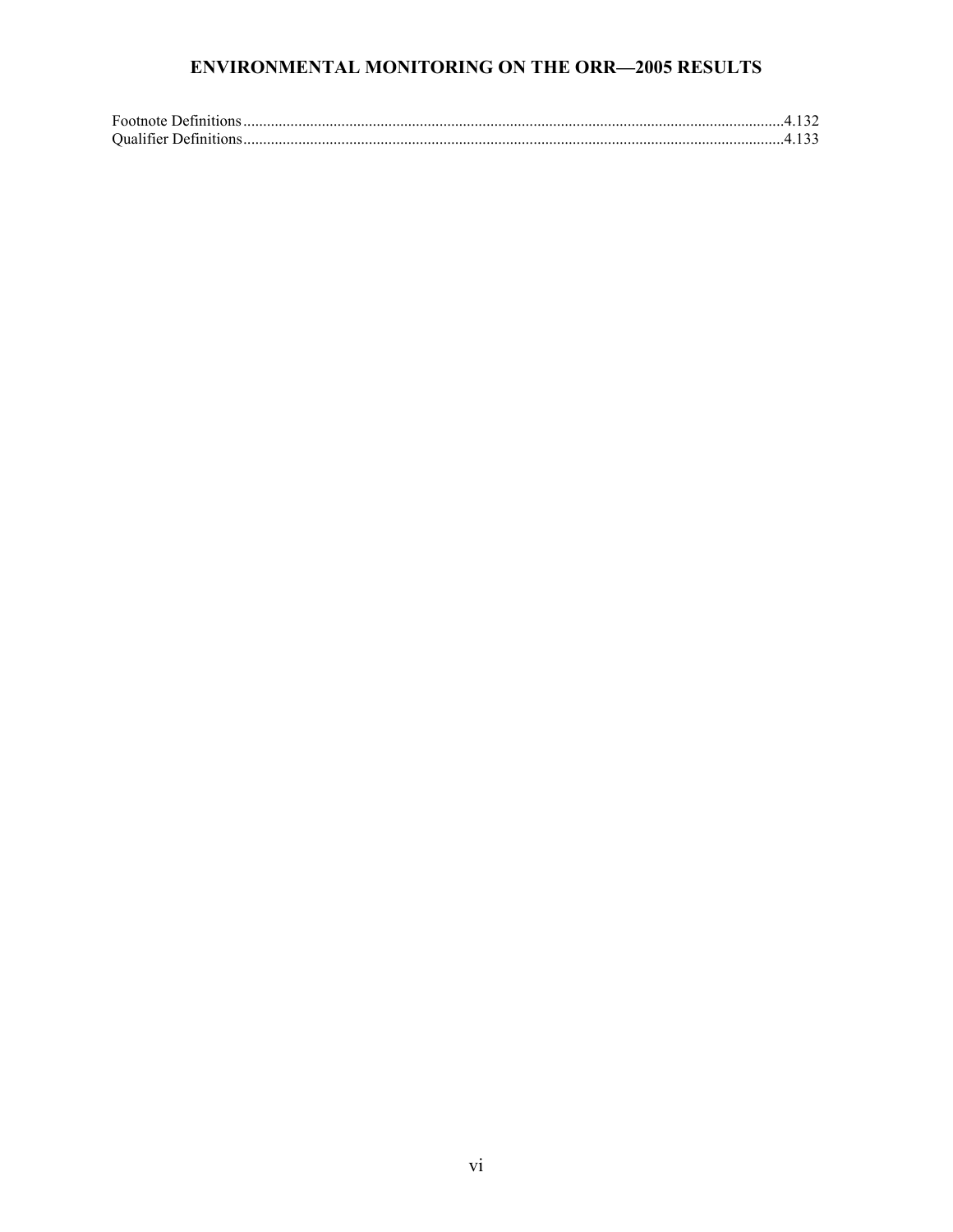# **1. East Tennessee Technology Park**

### **Table 1.1. 2005 NPDES Permit Number TN 0002950 ETTP Storm Drain Discharge Points**

|                                |                      |            | Concentration <sup>a</sup>              |          |                                        | No. of values          |  |
|--------------------------------|----------------------|------------|-----------------------------------------|----------|----------------------------------------|------------------------|--|
| Parameter                      | Number of<br>samples | <b>Max</b> | Min                                     | Avg      | Reference<br><b>Value</b> <sup>b</sup> | exceeding<br>reference |  |
|                                |                      |            |                                         |          |                                        |                        |  |
| Flow, GPD                      | 12                   | 14500      | <b>Discharge Point SD 05A</b><br>800    | 3140     |                                        |                        |  |
| <b>Total Suspended Solids</b>  | $\overline{4}$       | 4.8        | < 2.0                                   | < 2.7    |                                        |                        |  |
| pH, Standard Units             | 12                   | 7.3        | 6.6                                     | 6.9      | $4.0 - 9.0$                            | $\mathbf{0}$           |  |
| Oil & Grease                   | $\overline{4}$       | 2.84       | < 5.0                                   | < 2.6    |                                        |                        |  |
|                                |                      |            |                                         |          |                                        |                        |  |
| Flow, GPD                      | 52                   | 5864200    | <b>Discharge Point SD 100</b><br>394000 | 852500   |                                        |                        |  |
| <b>Total Suspended Solids</b>  | $\overline{4}$       | 2.0        | < 2.0                                   | < 1.60   |                                        |                        |  |
| pH, Standard Units             | 52                   | 7.9        | 6.3                                     | 7.3      | $6.0 - 9.0$                            | $\boldsymbol{0}$       |  |
| Oil & Grease                   | $\overline{4}$       | 2.16       | < 5.0                                   | $<$ 4.3  |                                        |                        |  |
| <b>Total Residual Chlorine</b> | 52                   | 1.25       | $\overline{0}$                          | < 0.03   | 0.14                                   | $\mathbf{1}$           |  |
|                                |                      |            |                                         |          |                                        |                        |  |
| Flow, GPD                      | $\overline{4}$       | 725900     | <b>Discharge Point SD 124</b><br>164300 | 359250   |                                        |                        |  |
|                                | 1                    | 2.6        | 2.6                                     | 2.6      |                                        |                        |  |
| <b>Total Suspended Solids</b>  | 4                    | 7.9        | 6.9                                     | 7.5      | $6.0 - 9.0$                            | $\boldsymbol{0}$       |  |
| pH, Standard Units             |                      |            |                                         |          |                                        |                        |  |
| Flow, GPD                      | $\overline{4}$       | 183000     | <b>Discharge Point SD 142</b><br>50100  | 97100    |                                        |                        |  |
| pH, Standard Units             | 4                    | 8.1        | 7.1                                     | 7.7      | $4.0 - 9.0$                            | $\boldsymbol{0}$       |  |
|                                |                      |            | 7.6                                     |          |                                        |                        |  |
| <b>Total Suspended Solids</b>  | 1                    | 7.6        |                                         | 7.6      |                                        |                        |  |
|                                |                      |            | <b>Discharge Point SD 150</b>           |          |                                        |                        |  |
| Flow, GPD                      | 3                    | 666000     | $\overline{0}$                          | 347630   |                                        |                        |  |
| pH, Standard Units             | 3                    | 7.6        | 7.0                                     | 7.3      | $4.0 - 9.0$                            | $\boldsymbol{0}$       |  |
| <b>Total Suspended Solids</b>  | $\mathbf{1}$         | 1.2        | 1.2                                     | 1.2      |                                        |                        |  |
|                                |                      |            | <b>Discharge Point SD 154</b>           |          |                                        |                        |  |
| Flow, GPD                      | 11                   | 279900     | $\boldsymbol{0}$                        | 91350    |                                        |                        |  |
| pH, Standard Units             | 11                   | 7.9        | 6.8                                     | 7.3      | $4.0 - 9.0$                            | $\mathbf{0}$           |  |
| Oil & Grease                   | $\overline{4}$       | 3.6        | < 5.0                                   | <3.1     |                                        |                        |  |
| <b>Total Suspended Solids</b>  | 4                    | 8.8        | < 2.0                                   | < 3.4    |                                        |                        |  |
|                                |                      |            | <b>Discharge Point SD 158</b>           |          |                                        |                        |  |
| Flow, GPD                      | 5                    | 22800      | $\boldsymbol{0}$                        | 15200    |                                        |                        |  |
| pH, Standard Units             | 5                    | 7.2        | 6.6                                     | 6.9      | $4.0 - 9.0$                            | $\boldsymbol{0}$       |  |
| Oil & Grease                   | $\mathfrak{Z}$       | 2.14       | 0.97                                    | 1.49     |                                        |                        |  |
| <b>Total Suspended Solids</b>  | 3                    | 6.4        | 1.73                                    | $3.3\,$  |                                        |                        |  |
|                                |                      |            | <b>Discharge Point SD 170</b>           |          |                                        |                        |  |
| Flow, GPD                      | 12                   | 2113700    | 96900                                   | 500120   |                                        |                        |  |
| <b>Total Suspended Solids</b>  | $\overline{4}$       | 0.93       | $<2.0$                                  | < 1.3    |                                        |                        |  |
| pH, Standard Units             | 12                   | $8.7\,$    | 7.1                                     | $7.6\,$  | $6.0 - 9.0$                            | $\boldsymbol{0}$       |  |
| Oil & Grease                   | $\overline{4}$       | 79.8       | $< 5.0$                                 | $<$ 21.9 |                                        |                        |  |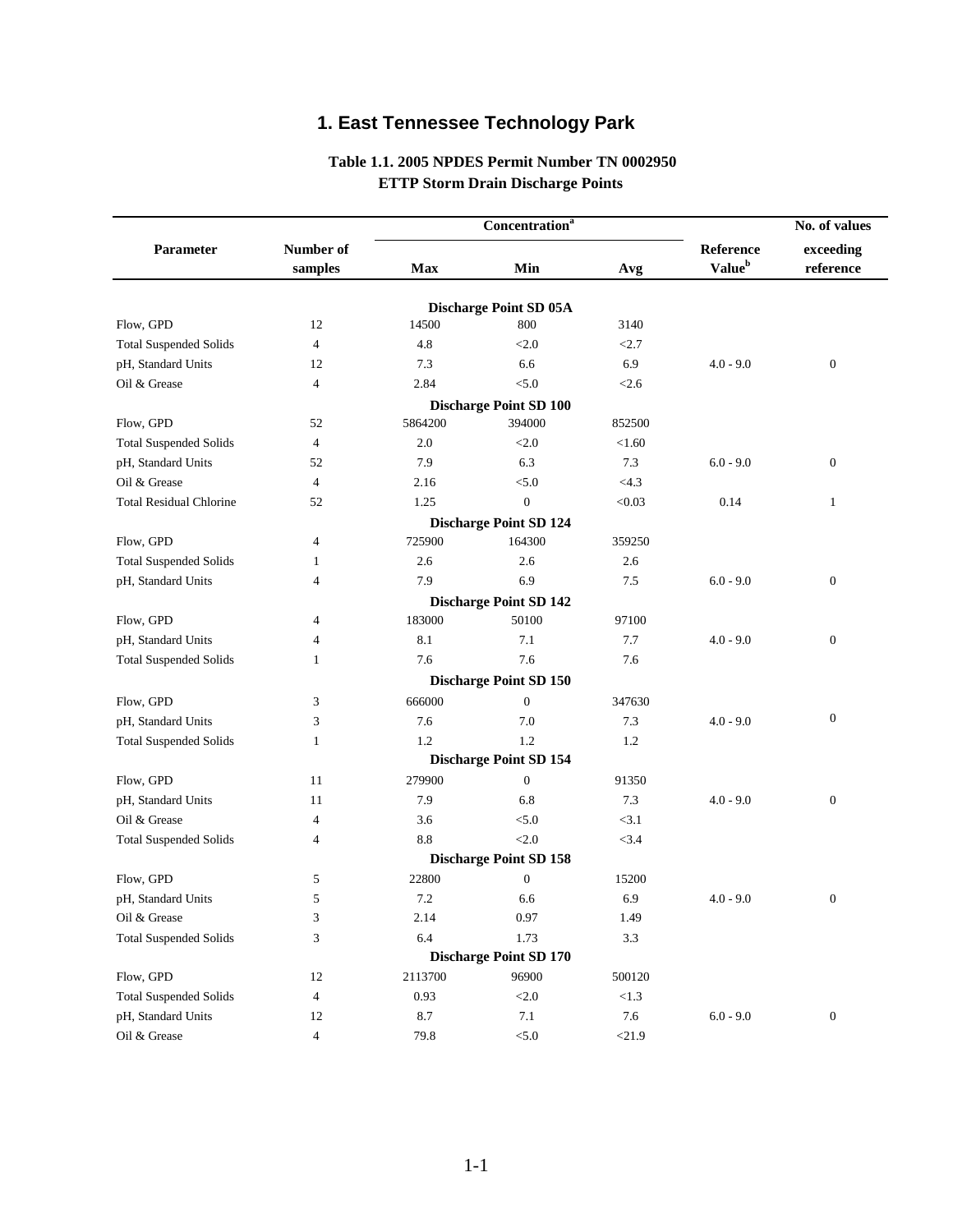|                               |                | Table 1.1 (continued) |                               |          |                           |                  |
|-------------------------------|----------------|-----------------------|-------------------------------|----------|---------------------------|------------------|
|                               |                |                       | Concentration <sup>a</sup>    |          |                           | No. of values    |
| Parameter                     | Number of      |                       |                               |          | Reference                 | exceeding        |
|                               | samples        | <b>Max</b>            | Min                           | Avg      | <b>Value</b> <sup>b</sup> | reference        |
|                               |                |                       |                               |          |                           |                  |
|                               |                |                       | <b>Discharge Point SD 180</b> |          |                           |                  |
| Flow, GPD                     | 12             | 1892800               | 100100                        | 476330   |                           |                  |
| <b>Total Suspended Solids</b> | $\overline{4}$ | 72.2                  | < 2.0                         | $<$ 20.4 |                           |                  |
| pH, Standard Units            | 12             | 7.8                   | 6.8                           | 7.4      | $6.0 - 9.0$               | $\boldsymbol{0}$ |
| Oil & Grease                  | $\overline{4}$ | 3.6                   | 0.67                          | 1.68     |                           |                  |
|                               |                |                       | <b>Discharge Point SD 190</b> |          |                           |                  |
| Flow, GPD                     | 12             | 2333100               | 202800                        | 732420   |                           |                  |
| <b>Total Suspended Solids</b> | $\overline{4}$ | 29.6                  | 2.4                           | 13.1     |                           |                  |
| pH, Standard Units            | 12             | 7.3                   | 6.6                           | 7.0      | $6.0 - 9.0$               | $\boldsymbol{0}$ |
| Oil & Grease                  | $\overline{4}$ | 3.8                   | < 5.0                         | <3.7     |                           |                  |
|                               |                |                       | <b>Discharge Point SD 195</b> |          |                           |                  |
| Flow, GPD                     | 9              | 49100                 | $\boldsymbol{0}$              | 11030    |                           |                  |
| pH, Standard Units            | 9              | 7.5                   | 6.9                           | 7.2      | $4.0 - 9.0$               | $\mathbf{0}$     |
| Oil & Grease                  | 4              | 1.49                  | 0.86                          | 1.19     |                           |                  |
| <b>Total Suspended Solids</b> | $\overline{4}$ | 67.4                  | 9.9                           | 32.2     |                           |                  |
|                               |                |                       | <b>Discharge Point SD 198</b> |          |                           |                  |
| Flow, GPD                     | 2              | 382100                | 189400                        | 285750   |                           |                  |
| pH, Standard Units            | $\overline{c}$ | 7.7                   | 7.5                           | 7.6      | $4.0 - 9.0$               | $\boldsymbol{0}$ |
|                               |                |                       | <b>Discharge Point SD 210</b> |          |                           |                  |
| Flow, GPD                     | 8              | 1313000               | $\boldsymbol{0}$              | 403700   |                           |                  |
| pH, Standard Units            | 8              | 7.6                   | 6.6                           | 7.2      | $4.0 - 9.0$               | $\theta$         |
| <b>Total Suspended Solids</b> | $\overline{4}$ | 58                    | 4.3                           | 20.0     |                           |                  |
| Oil & Grease                  | $\overline{4}$ | 4.24                  | 0.6                           | 2.07     |                           |                  |
|                               |                |                       | <b>Discharge Point SD 230</b> |          |                           |                  |
| Flow, GPD                     | 12             | 1503500               | 114300                        | 454380   |                           |                  |
| pH, Standard Units            | 12             | 8.0                   | 6.9                           | 7.7      | $4.0 - 9.0$               | $\boldsymbol{0}$ |
| Oil & Grease                  | $\overline{4}$ | 2.75                  | < 5.0                         | <3.7     |                           |                  |
| <b>Total Suspended Solids</b> | $\overline{4}$ | 2.4                   | < 2.0                         | < 2.0    |                           |                  |
|                               |                |                       | <b>Discharge Point SD 250</b> |          |                           |                  |
| Flow, GPD                     | $\overline{c}$ | 43400                 | $\boldsymbol{0}$              | 43100    |                           |                  |
| <b>Total Suspended Solids</b> | $\mathbf{1}$   | 11.9                  | 11.9                          | 11.9     |                           |                  |
| pH, Standard Units            | $\mathfrak{2}$ | 6.7                   | 6.7                           | 6.7      | $4.0 - 9.0$               | $\boldsymbol{0}$ |
|                               |                |                       | <b>Discharge Point SD 280</b> |          |                           |                  |
| Flow, GPD                     | 9              | 91100                 | $\boldsymbol{0}$              | 17000    |                           |                  |
| pH, Standard Units            | 9              | $8.1\,$               | 6.6                           | 7.5      | $4.0 - 9.0$               | $\boldsymbol{0}$ |
| Oil & Grease                  | 4              | 2.96                  | 0.74                          | 1.79     |                           |                  |
| <b>Total Suspended Solids</b> | $\overline{4}$ | 282                   | $31.6\,$                      | 106.1    |                           |                  |
|                               |                |                       |                               |          |                           |                  |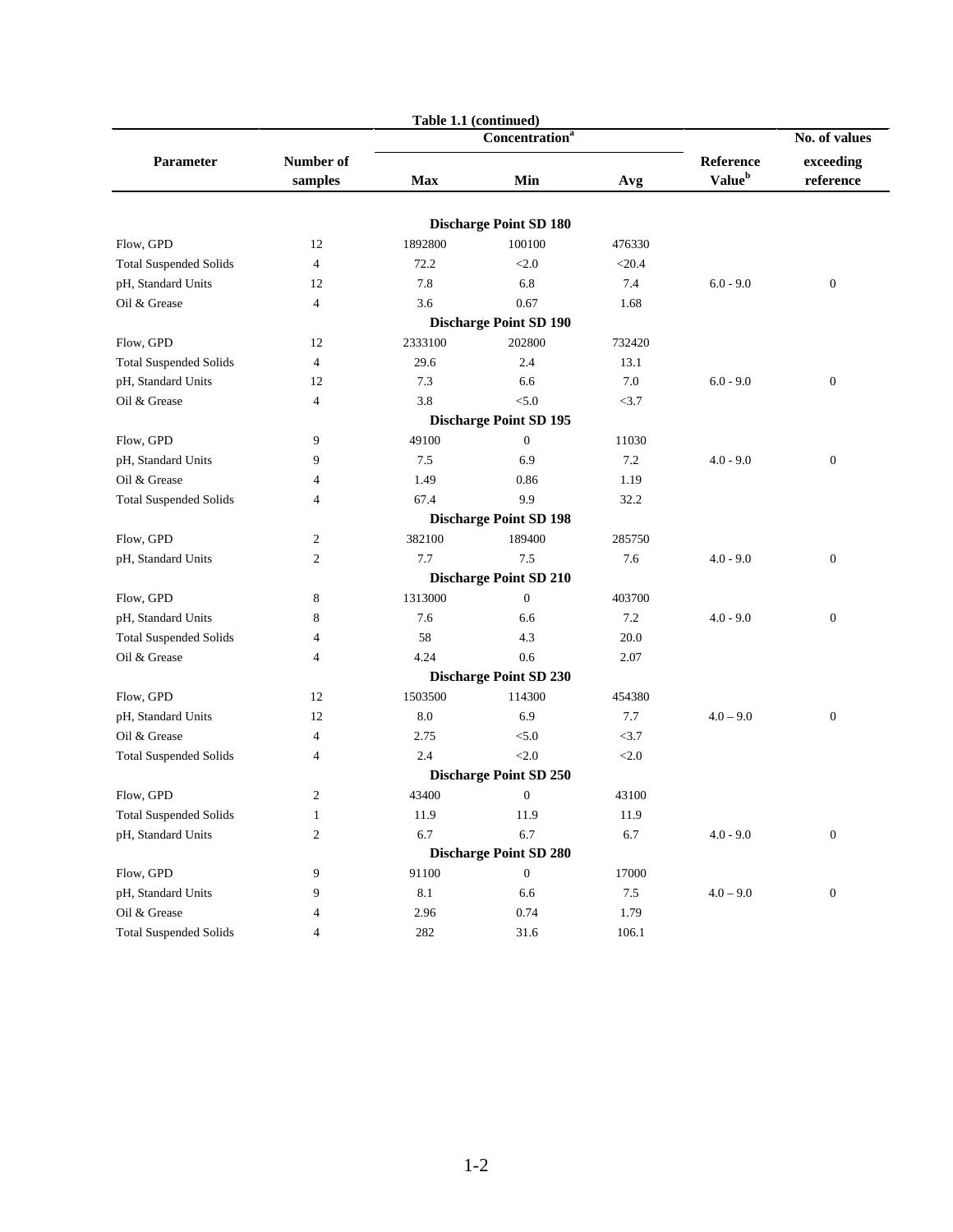|                               |                | Table 1.1 (continued) |                               |            |             |                  |
|-------------------------------|----------------|-----------------------|-------------------------------|------------|-------------|------------------|
|                               |                |                       | Concentration <sup>a</sup>    |            |             | No. of values    |
| Parameter                     | Number of      |                       |                               |            | Reference   | exceeding        |
|                               | samples        | <b>Max</b>            | Min                           | Avg        | Valueb      | reference        |
|                               |                |                       |                               |            |             |                  |
|                               |                |                       | <b>Discharge Point SD 294</b> |            |             |                  |
| Flow, GPD                     | 5              | 150800                | $\boldsymbol{0}$              | 41940      |             |                  |
| pH, Standard Units            | 5              | 7.2                   | 6.9                           | 7.1        | $4.0 - 9.0$ | $\theta$         |
| <b>Total Suspended Solids</b> | 4              | 185                   | 1                             | 48.6       |             |                  |
| Oil & Grease                  | 4              | 4.1                   | 1.65                          | 2.58       |             |                  |
|                               |                |                       | <b>Discharge Point SD 334</b> |            |             |                  |
| Flow, GPD                     | $\mathbf{1}$   | 11000                 | $\boldsymbol{0}$              | 11000      |             |                  |
| pH, Standard Units            | 1              | 6.9                   | 6.9                           | 6.9        | $4.0 - 9.0$ | $\boldsymbol{0}$ |
|                               |                |                       | <b>Discharge Point SD 340</b> |            |             |                  |
| Flow, GPD                     | 11             | 653200                | $\boldsymbol{0}$              | 200530     |             |                  |
| pH, Standard Units            | 11             | 7.9                   | 7.1                           | 7.4        | $4.0 - 9.0$ | $\mathbf{0}$     |
| Oil & Grease                  | $\overline{4}$ | 2.1                   | < 5.0                         | <2.5       |             |                  |
| <b>Total Suspended Solids</b> | 4              | 8.2                   | < 2.0                         | < 5.4      |             |                  |
|                               |                |                       | <b>Discharge Point SD 350</b> |            |             |                  |
| Flow, GPD                     | 8              | 72300                 | $\boldsymbol{0}$              | 14800      |             |                  |
| pH, Standard Units            | 8              | 7.5                   | 7.0                           | 7.2        | $4.0 - 9.0$ | $\overline{0}$   |
| Oil & Grease                  | 4              | 3.7                   | 1.26                          | 2.04       |             |                  |
| <b>Total Suspended Solids</b> | 4              | 77.2                  | 9.2                           | 47.9       |             |                  |
|                               |                |                       | <b>Discharge Point SD 360</b> |            |             |                  |
| Flow, GPD                     | 4              | 9500                  | $\boldsymbol{0}$              | 7130       |             |                  |
| pH, Standard Units            | 4              | 7.3                   | 6.7                           | 6.9        | $4.0 - 9.0$ | $\mathbf{0}$     |
| Oil & Grease                  | 3              | 2.06                  | 1.72                          | 1.89       |             |                  |
| <b>Total Suspended Solids</b> | 3              | 25.5                  | 6.4                           | 13.0       |             |                  |
|                               |                |                       | <b>Discharge Point SD 380</b> |            |             |                  |
| Flow, GPD                     | 4              | 1326200               | 398700                        | 729330     |             |                  |
| pH, Standard Units            | 4              | 8.7                   | 7.4                           | 8.0        | $4.0 - 9.0$ | $\boldsymbol{0}$ |
| <b>Total Suspended Solids</b> | 1              | 3.2                   | 3.2                           | 3.2        |             |                  |
|                               |                |                       | <b>Discharge Point SD 382</b> |            |             |                  |
| Flow, GPD                     | 11             | 151700                | $\boldsymbol{0}$              | 46500      |             |                  |
| pH, Standard Units            | 11             | 7.7                   | 7.2                           | 7.4        | $4.0 - 9.0$ | $\boldsymbol{0}$ |
| Oil & Grease                  | 4              | $1.67\,$              | 1.06                          | 1.40       |             |                  |
| <b>Total Suspended Solids</b> | 4              | 2.25                  | < 2.0                         | $<\!\!1.8$ |             |                  |
|                               |                |                       | <b>Discharge Point SD 390</b> |            |             |                  |
| Flow, GPD                     | 5              | 108500                | $\boldsymbol{0}$              | 8574       |             |                  |
| pH, Standard Units            | 5              | 6.9                   | 6.8                           | 6.9        | $4.0 - 9.0$ | $\boldsymbol{0}$ |
| <b>Total Suspended Solids</b> | 3              | 15.6                  | 1.56                          | 7.05       |             |                  |
| Oil & Grease                  | 3              | 2.93                  | $<\!\!5.0$                    | $<$ 4.3    |             |                  |
|                               |                |                       | <b>Discharge Point SD 410</b> |            |             |                  |
| Flow, GPD                     | 2              | 64500                 | 25700                         | 45100      |             |                  |
| pH, Standard Units            | $\overline{c}$ | $7.5\,$               | $6.8\,$                       | $7.2\,$    | $4.0 - 9.0$ | $\boldsymbol{0}$ |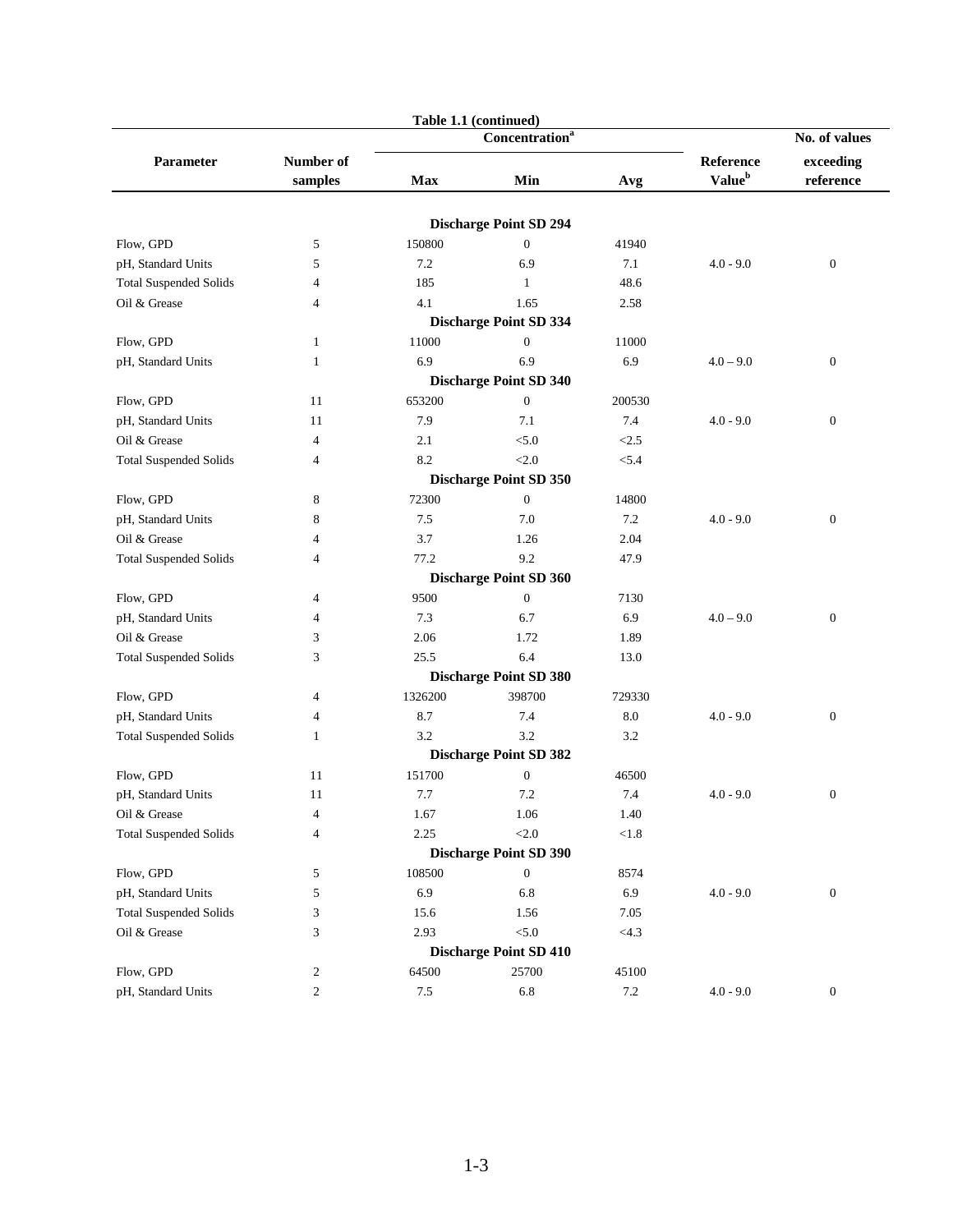|                               |                  | Table 1.1 (continued) |                               |          |                    |                  |
|-------------------------------|------------------|-----------------------|-------------------------------|----------|--------------------|------------------|
|                               |                  |                       | Concentration <sup>a</sup>    |          |                    | No. of values    |
| Parameter                     | Number of        |                       |                               |          | Reference          | exceeding        |
|                               | samples          | <b>Max</b>            | Min                           | Avg      | Value <sup>b</sup> | reference        |
|                               |                  |                       |                               |          |                    |                  |
|                               |                  |                       | <b>Discharge Point SD 430</b> |          |                    |                  |
| Flow, GPD                     | 12               | 1233100               | 85600                         | 360860   |                    |                  |
| pH, Standard Units            | 12               | 7.7                   | 7.0                           | 7.5      | $4.0 - 9.0$        | $\boldsymbol{0}$ |
| Oil & Grease                  | $\overline{4}$   | 2.87                  | < 5.0                         | <3.7     |                    |                  |
| <b>Total Suspended Solids</b> | 4                | 2.29                  | < 2.0                         | < 2.0    |                    |                  |
|                               |                  |                       | <b>Discharge Point SD 490</b> |          |                    |                  |
| Flow, GPD                     | 12               | 5426900               | 405900                        | 1503880  |                    |                  |
| pH, Standard Units            | 12               | 8.0                   | 6.9                           | 7.4      | $4.0 - 9.0$        | $\boldsymbol{0}$ |
| Oil & Grease                  | 4                | 1.73                  | < 5.0                         | $<$ 4.2  |                    |                  |
| <b>Total Suspended Solids</b> | 4                | 282                   | < 2.0                         | < 71.9   |                    |                  |
|                               |                  |                       | <b>Discharge Point SD 510</b> |          |                    |                  |
| Flow, GPD                     | 4                | 961700                | 262000                        | 508780   |                    |                  |
| <b>Total Suspended Solids</b> | 1                | 15.2                  | 15.2                          | 15.2     |                    |                  |
| pH, Standard Units            | 4                | 7.6                   | 6.3                           | 6.9      | $4.0 - 9.0$        | $\boldsymbol{0}$ |
|                               |                  |                       | <b>Discharge Point SD 532</b> |          |                    |                  |
| Flow, GPD                     | $\overline{c}$   | 38400                 | 13300                         | 25850    |                    |                  |
| pH, Standard Units            | $\overline{c}$   | 7.1                   | 6.7                           | 6.9      | $4.0 - 9.0$        | $\boldsymbol{0}$ |
|                               |                  |                       | <b>Discharge Point SD 570</b> |          |                    |                  |
| Flow, GPD                     | $\boldsymbol{2}$ | 25900                 | $\mathbf{0}$                  | 25700    |                    |                  |
| pH, Standard Units            | $\overline{c}$   | 7.3                   | 6.8                           | 7.1      | $4.0 - 9.0$        | $\boldsymbol{0}$ |
| <b>Total Suspended Solids</b> | $\mathbf{1}$     | 36.5                  | 36.5                          | 36.5     |                    |                  |
|                               |                  |                       | <b>Discharge Point SD 660</b> |          |                    |                  |
| Flow, GPD                     | $\overline{c}$   | 25800                 | 2300                          | 14050    |                    |                  |
| pH, Standard Units            | 2                | 7.9                   | 7.7                           | 7.8      | $4.0 - 9.0$        | $\boldsymbol{0}$ |
|                               |                  |                       | <b>Discharge Point SD 690</b> |          |                    |                  |
| Flow, GPD                     | 3                | 2315600               | $\boldsymbol{0}$              | 1208730  |                    |                  |
| <b>Total Suspended Solids</b> | $\mathbf{1}$     | 9.8                   | 9.8                           | 9.8      |                    |                  |
| pH, Standard Units            | 3                | 7.3                   | 6.8                           | 7.0      | $4.0 - 9.0$        | $\boldsymbol{0}$ |
|                               |                  |                       | <b>Discharge Point SD 710</b> |          |                    |                  |
| Flow, GPD                     | 12               | 2733000               | 192600                        | 801580   |                    |                  |
| <b>Total Suspended Solids</b> | $\overline{4}$   | 4.6                   | < 2.0                         | < 2.6    |                    |                  |
| pH, Standard Units            | 12               | 7.4                   | 6.9                           | $7.2\,$  | $4.0 - 9.0$        | $\boldsymbol{0}$ |
| Oil & Grease                  | $\overline{4}$   | 1.79                  | $< 5.0$                       | $<3.2\,$ |                    |                  |
|                               |                  |                       | <b>Discharge Point SD 724</b> |          |                    |                  |
| Flow, GPD                     | 6                | 1423000               | $\boldsymbol{0}$              | 95680    |                    |                  |
| pH, Standard Units            | 6                | 7.9                   | 7.2                           | $7.5$    | $4.0 - 9.0$        | $\boldsymbol{0}$ |
| <b>Total Suspended Solids</b> | 3                | 13.5                  | 4.5                           | 8.5      |                    |                  |
| Oil & Grease                  | 3                | 2.26                  | 1.59                          | 1.83     |                    |                  |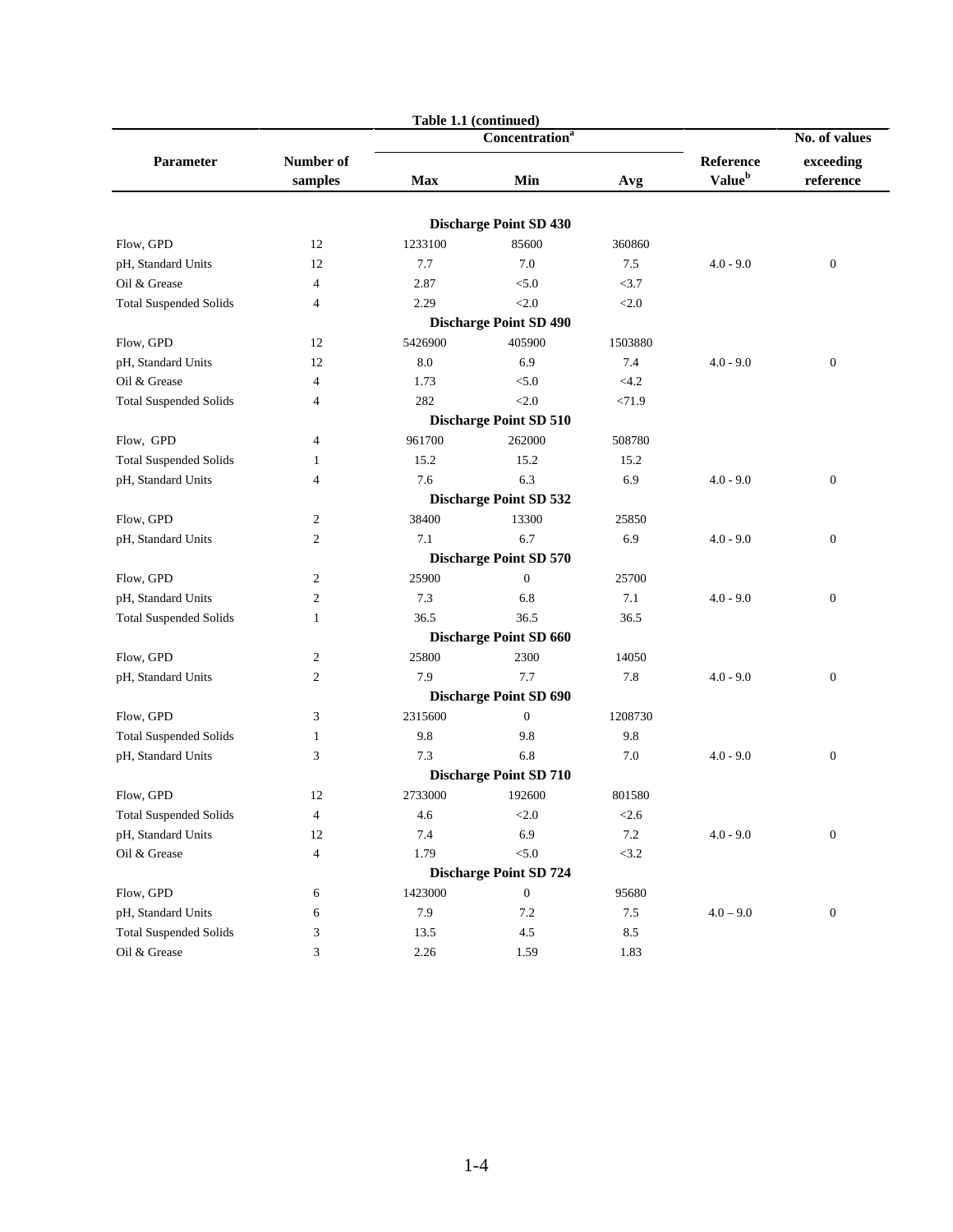|                               |                      |        | Table 1.1 (continued)         |        |                                        |                        |
|-------------------------------|----------------------|--------|-------------------------------|--------|----------------------------------------|------------------------|
|                               |                      |        | Concentration <sup>a</sup>    |        |                                        | No. of values          |
| Parameter                     | Number of<br>samples | Max    | Min                           | Avg    | Reference<br><b>Value</b> <sup>b</sup> | exceeding<br>reference |
|                               |                      |        | <b>Discharge Point SD 890</b> |        |                                        |                        |
| Flow, GPD                     | 2                    | 68400  | $\Omega$                      | 67950  |                                        |                        |
| pH, Standard Units            | $\overline{c}$       | 7.8    | 6.8                           | 7.3    | $4.0 - 9.0$                            | $\mathbf{0}$           |
| <b>Total Suspended Solids</b> | 1                    | 53.8   | 53.8                          | 53.8   |                                        |                        |
|                               |                      |        | <b>Discharge Point SD 900</b> |        |                                        |                        |
| Flow, GPD                     |                      | 37800  | $\Omega$                      | 37800  |                                        |                        |
| pH, Standard Units            |                      | 7.3    | 7.3                           | 7.3    | $4.0 - 9.0$                            | $\overline{0}$         |
|                               |                      |        | <b>Discharge Point SD 992</b> |        |                                        |                        |
| Flow, GPD                     | 6                    | 132700 | $\Omega$                      | 85180  |                                        |                        |
| <b>Total Suspended Solids</b> | 3                    | 24.8   | 23.2                          | 24     |                                        |                        |
| pH, Standard Units            | 6                    | 6.8    | 6.5                           | 6.6    | $4.0 - 9.0$                            | $\mathbf{0}$           |
| Oil & Grease                  | 3                    | 2.26   | 1.4                           | 1.8    |                                        |                        |
|                               |                      |        | <b>Discharge Point SD 996</b> |        |                                        |                        |
| Flow, GPD                     | 2                    | 248800 | 78500                         | 163650 |                                        |                        |
| pH, Standard Units            | 2                    | 7.3    | 7.0                           | 7.1    | $4.0 - 9.0$                            | $\overline{0}$         |

*a* - Units are mg/L unless otherwise noted *b* - NPDES permit limit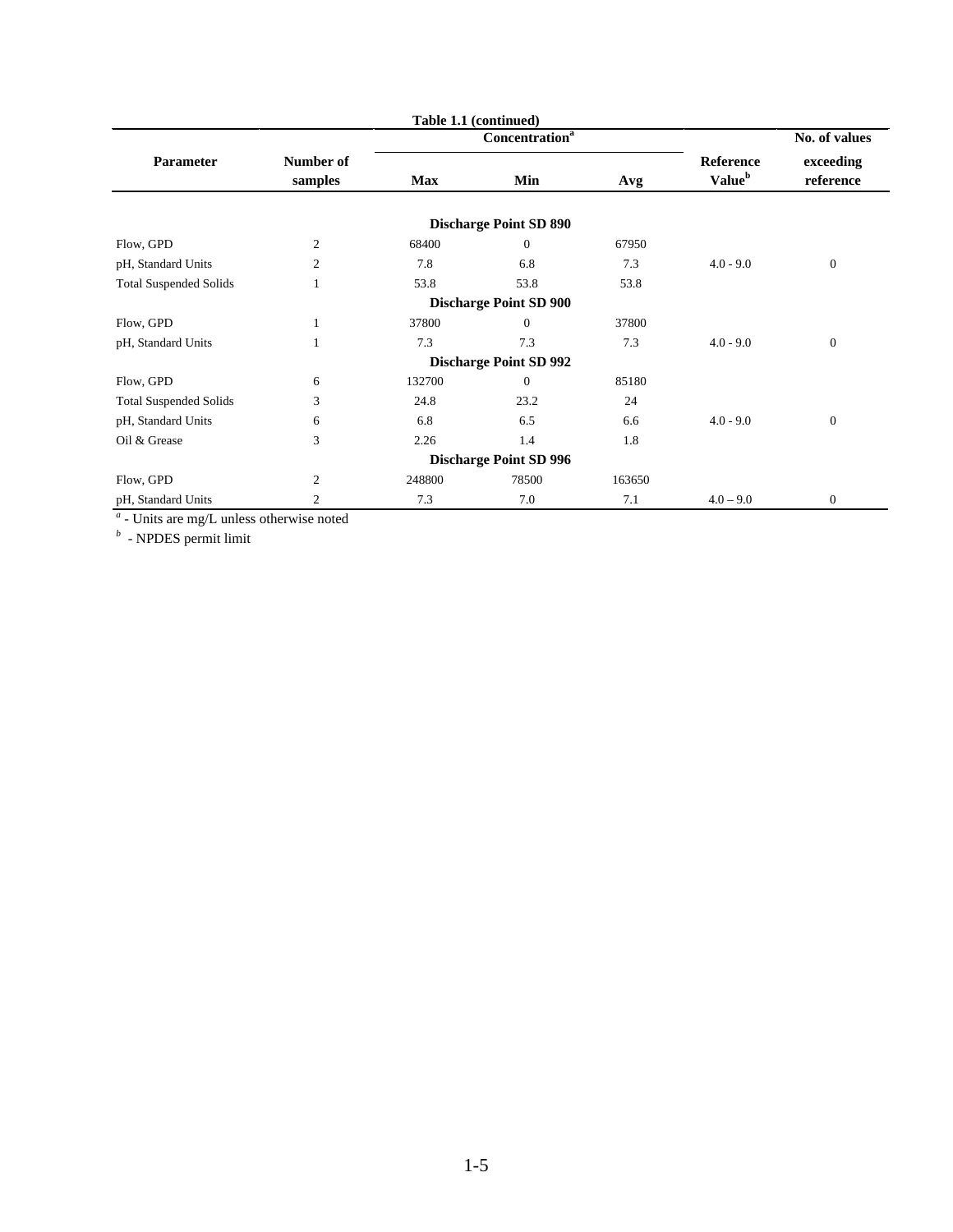|                     | No. of  | Concentration $(pCi/L)$ |             |                     |                                      |            | Percent   | Sum of the               |
|---------------------|---------|-------------------------|-------------|---------------------|--------------------------------------|------------|-----------|--------------------------|
| <b>Radionuclide</b> | samples | <b>Max</b>              | Min         | $\mathbf{Median}^a$ | $A$ verage <sup><math>a</math></sup> | <b>DCG</b> | of DCG    | fractions of<br>the DCGs |
|                     |         |                         |             | <b>CRK-16</b>       |                                      |            |           |                          |
| $U-234$             | 2       | 8.5e-01                 | $< 2.8e-01$ | 5.7e-01             | 5.7e-01                              | $5.0e+02$  | $1.1e-01$ | $1.1e-03$                |
| $U-235$             | 2       | $2.1e-01$               | $< 1.9e-02$ | $1.1e-01$           | $1.1e-01$                            | $6.0e+02$  | $1.8e-02$ | 1.8e-04                  |
| All listed isotopes |         |                         |             |                     |                                      |            |           | $1.3e-03$                |

**Table 1.2. Radionuclide concentrations at ETTP discharges and surface water monitoring locations**

*a* This calculated value includes sampling results that are at or below the detection limits and/or below background activities.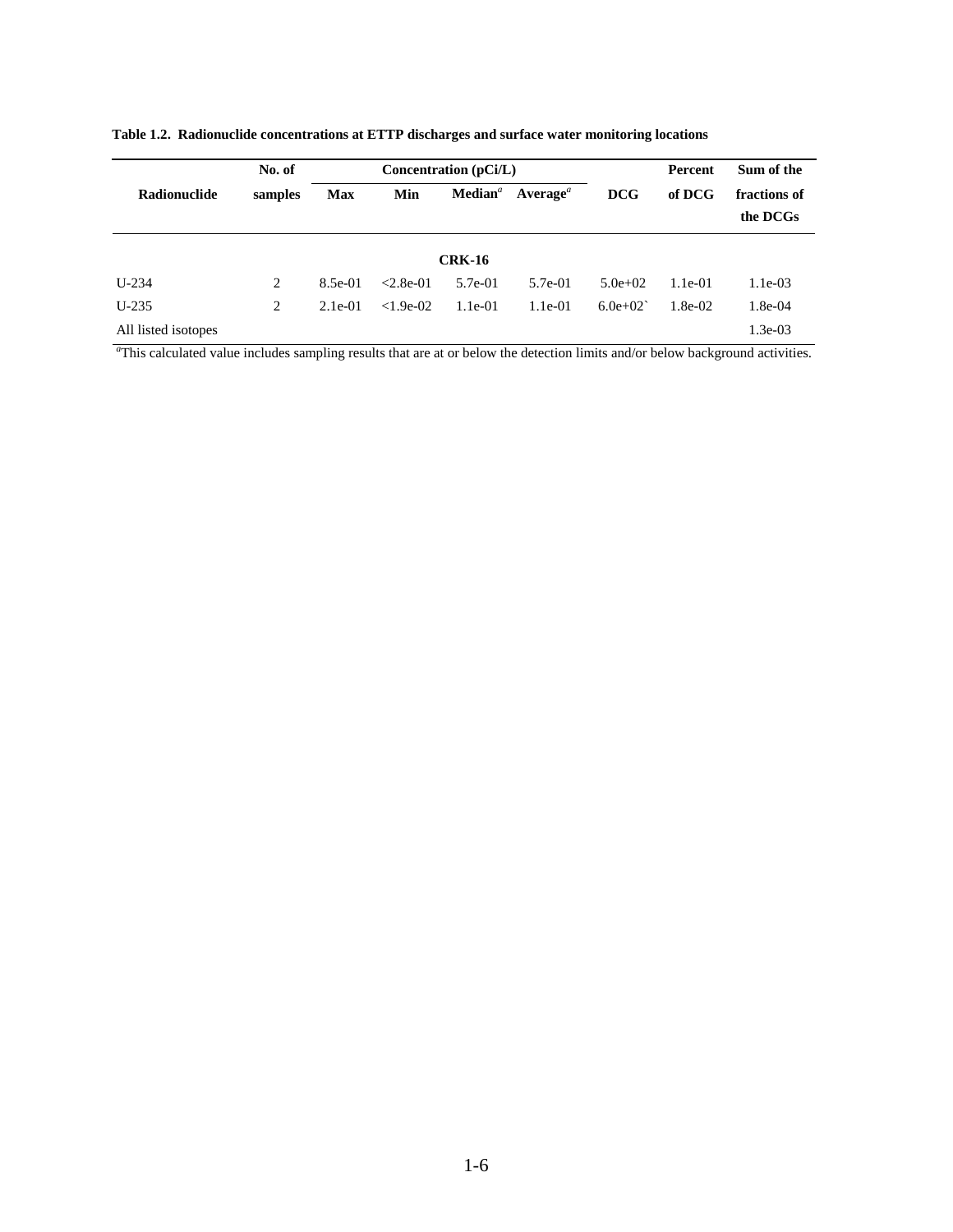|                 | No. of                                              |           |                                   | Concentration (pCi/L) |             |                          | Percent   | Sum of the |
|-----------------|-----------------------------------------------------|-----------|-----------------------------------|-----------------------|-------------|--------------------------|-----------|------------|
| Radionuclide    | <b>Max</b><br>Min<br>$\mathbf{Median}^a$<br>samples |           | Average <sup><math>a</math></sup> | <b>DCG</b>            | of DCG      | fractions of<br>the DCGs |           |            |
|                 |                                                     |           |                                   | $K-716$               |             |                          |           |            |
| $U-234$         | $\overline{2}$                                      | $1.1e+00$ | $< 2.4e-01$                       | $6.7e-01$             | $6.7e-01$   | $5.0e + 02$              | $1.3e-01$ | $1.3e-03$  |
| $U-235$         | 2                                                   | $3.5e-01$ | $< 5.5e-02$                       | $2.0e-01$             | $2.0e-01$   | $6.0e + 02$              | $3.4e-02$ | $3.4e-04$  |
| $U-238$         | 2                                                   | $6.2e-01$ | $3.3e-01$                         | $4.8e-01$             | $4.8e-01$   | $6.0e + 02$              | 7.9e-02   | $7.9e-04$  |
| Gross Alpha     | 2                                                   | $2.0e+00$ | $< 5.8e-01$                       | $1.3e+00$             | $1.3e+00$   | b                        | b         | b          |
| Gross Beta      | 2                                                   | $4.1e+00$ | $<3.3e+0.0$                       | $3.7e + 00$           | $3.7e + 00$ | b                        | b         | b          |
| All listed      |                                                     |           |                                   |                       |             |                          |           |            |
| <b>Isotopes</b> |                                                     |           |                                   |                       |             |                          |           | $2.4e-03$  |

**Table 1.3. Radionuclide concentrations at ETTP discharges and surface water monitoring locations**

This calculated value includes sampling results that are at or below the detection limits and/or below background activities. *b* Not applicable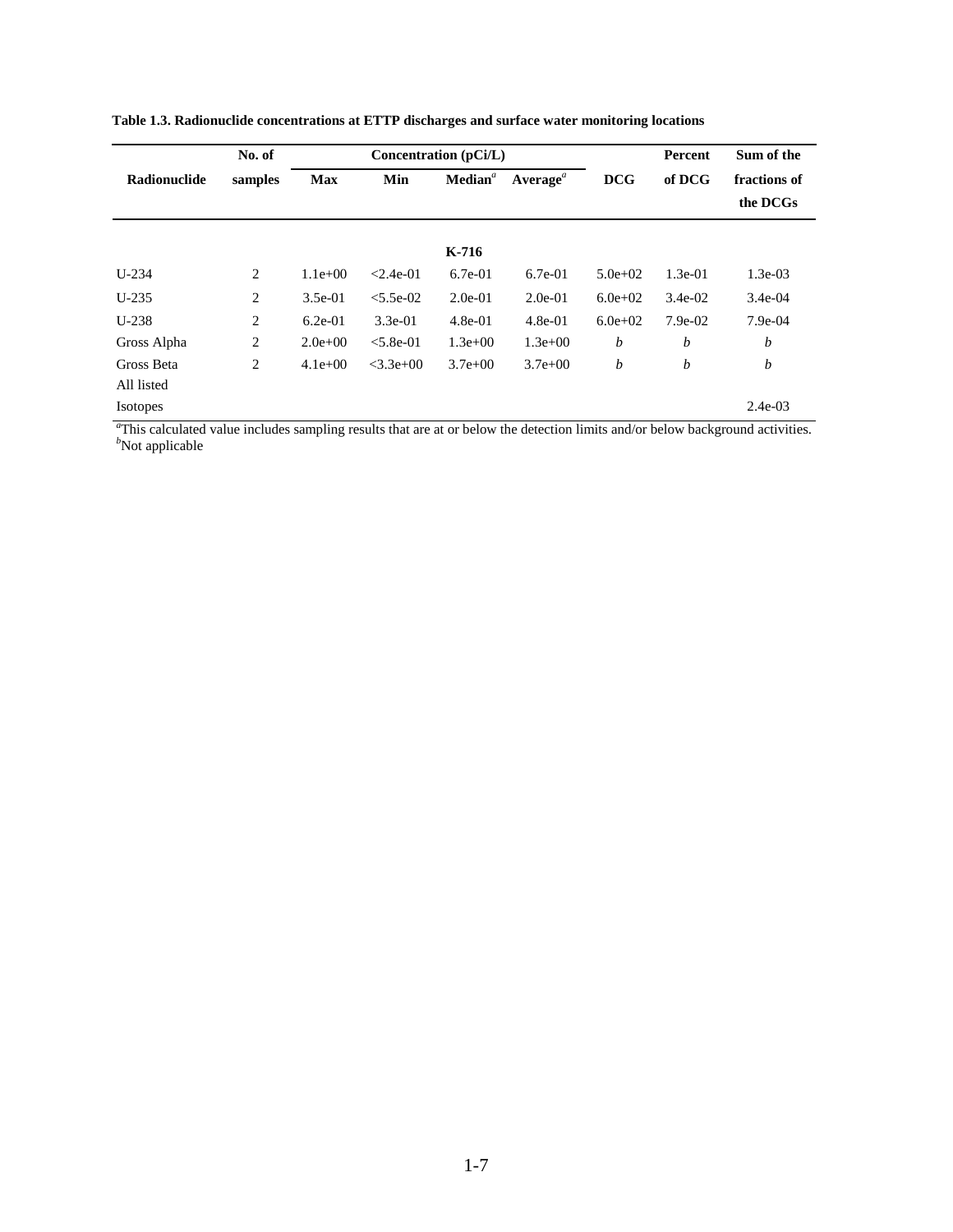|                     | No. of  |             |            | Concentration (pCi/L) |                                                   |              | Percent   | Sum of the               |
|---------------------|---------|-------------|------------|-----------------------|---------------------------------------------------|--------------|-----------|--------------------------|
| <b>Radionuclide</b> | samples | <b>Max</b>  | Min        | $Mediana$             | $A$ verage $^a$                                   | <b>DCG</b>   | of DCG    | fractions of<br>the DCGs |
|                     |         |             |            |                       | K-901-A (settling basin for surface water runoff) |              |           |                          |
| $Tc-99$             | 2       | $7.7e - 00$ | $<6.2e-00$ | $6.9e-00$             | $6.9e-00$                                         | $1.0e + 0.5$ | $6.9e-03$ | $6.9e-05$                |
| $U-234$             | 2       | $2.0e-00$   | $1.1e-00$  | $1.6e + 00$           | $1.6e + 00$                                       | $5.0e+02$    | $3.1e-01$ | $3.1e-03$                |
| $U-238$             | 2       | $1.6e + 00$ | $9.6e-01$  | $1.3e-00$             | $1.3e-00$                                         | $6.0e+02$    | $2.1e-01$ | $2.1e-0.3$               |
| Gross Beta          | 2       | $8.2e+00$   | $5.9e+00$  | $7.1e+00$             | $7.1e+00$                                         | b            | b         | b                        |
| All listed isotopes |         |             |            |                       |                                                   |              |           | 5.3e-03                  |

**Table 1.4. Radionuclide concentrations at ETTP discharges and surface water monitoring locations**

*a* This calculated value includes sampling results that are at or below the detection limits and/or below background activities. *b* Not applicable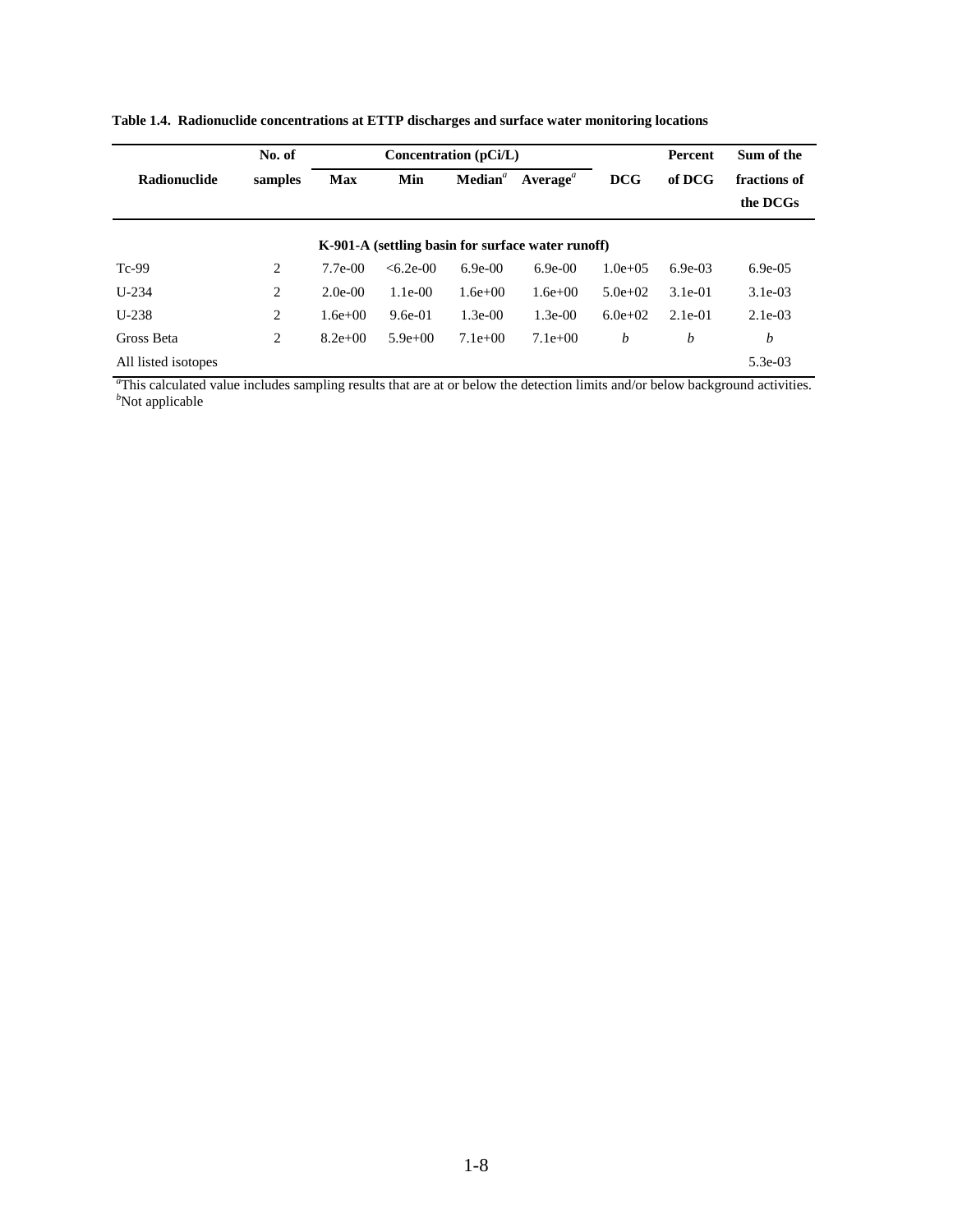|                      | No. of         |            |             | Concentration (pCi/L) |                                                    |             | Percent   | Sum of the               |
|----------------------|----------------|------------|-------------|-----------------------|----------------------------------------------------|-------------|-----------|--------------------------|
| <b>Radionuclide</b>  | samples        | <b>Max</b> | Min         | $\mathbf{Median}^a$   | $A$ verage <sup><math>a</math></sup>               | <b>DCG</b>  | of DCG    | fractions of<br>the DCGs |
|                      |                |            |             |                       | K-1007-B (settling basin for surface water runoff) |             |           |                          |
| $U-234$              | $\overline{2}$ | $1.5e-00$  | $9.8e-01$   | $1.2e+00$             | $1.2e + 00$                                        | $5.0e + 02$ | $2.4e-01$ | $2.4e-03$                |
| $U-235$              | 2              | $4.7e-01$  | $< 1.3e-01$ | $3.0e-01$             | $3.0e-01$                                          | $6.0e+02$   | $5.1e-02$ | $5.1e-04$                |
| $U-238$              | 2              | $7.6e-01$  | $5.9e-01$   | $6.8e-01$             | $6.8e-01$                                          | $6.0e+02$   | $1.1e-01$ | $1.1e-03$                |
| Beta Activity        | 2              | $5.7e+00$  | $5.6e + 00$ | $5.7e+00$             | $5.7e+00$                                          | b           | b         | b                        |
| All listed isoptopes |                |            |             |                       |                                                    |             |           | $4.0e-03$                |

**Table 1.5. Radionuclide concentrations at ETTP discharges and surface water monitoring locations**

All listed isoptopes 4.0e-03<br>
<sup>a</sup>This calculated value includes sampling results that are at or below the detection limits and/or below background activities.<br>
<sup>b</sup>Not applicable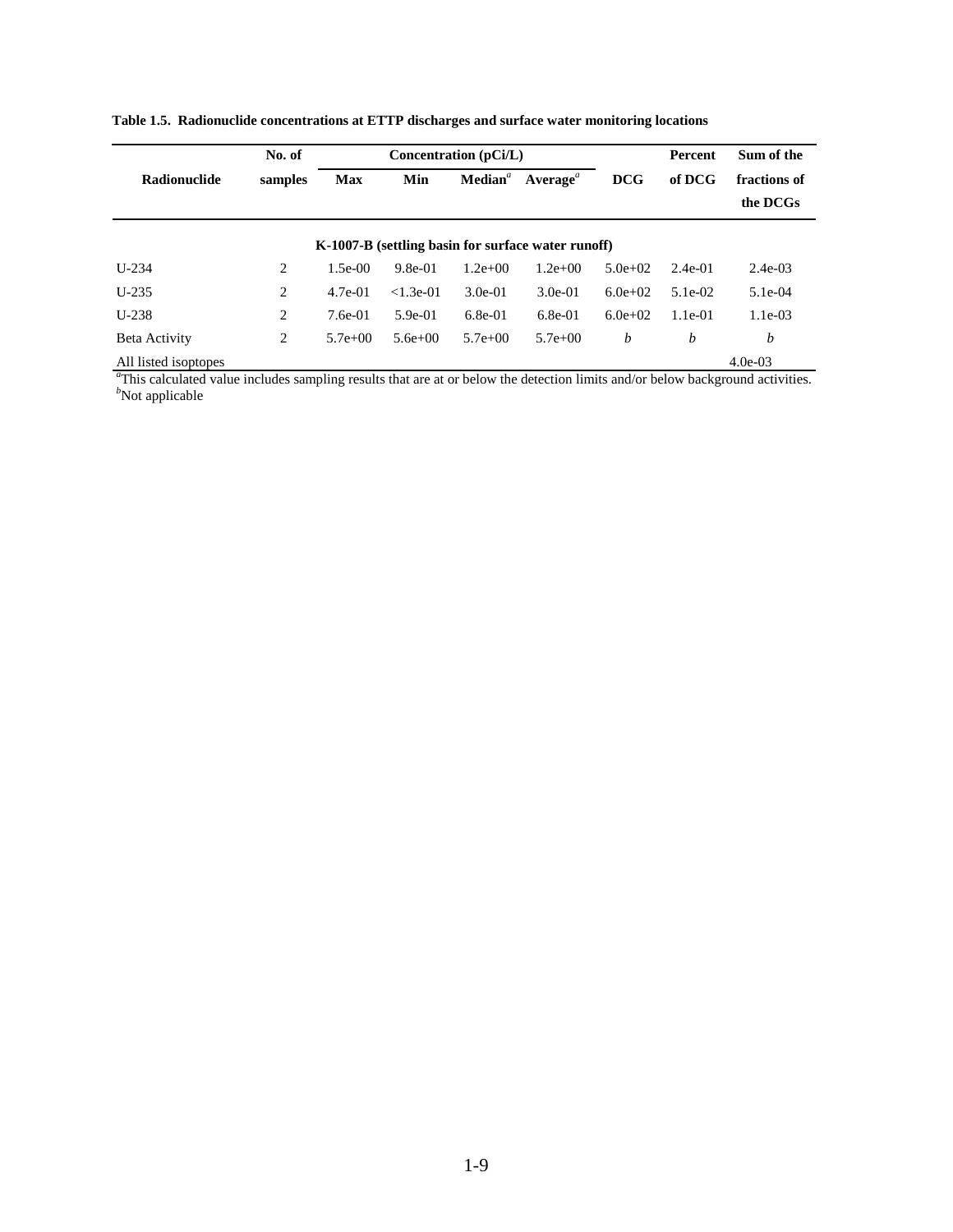|                 | No. of  |             |             | Concentration (pCi/L) |                                                                                        |                  | Percent     | Sum of the   |
|-----------------|---------|-------------|-------------|-----------------------|----------------------------------------------------------------------------------------|------------------|-------------|--------------|
| Radionuclide    | samples | <b>Max</b>  | Min         | $\mathbf{Median}^a$   | $A$ verage $^a$                                                                        | <b>DCG</b>       | of DCG      | fractions of |
|                 |         |             |             |                       |                                                                                        |                  |             | the DCGs     |
|                 |         |             |             |                       | K-1407-J (treated effluents from Central Neutralization Facility and TSCA Incinerator) |                  |             |              |
|                 |         |             |             |                       |                                                                                        |                  |             |              |
| $C-14$          | 12      | $4.7e+03$   | $7.9e+02$   | $2.1e+03$             | $2.1e+03$                                                                              | $7.0e + 04$      | $3.1e-00$   | $3.1e-02$    |
| $H-3$           | 12      | $1.1e+03$   | $0.0e + 00$ | $0.0e + 00$           | $2.5e+02$                                                                              | $2.0e + 06$      | $1.2e-02$   | $1.2e-04$    |
| $Pu-239$        | 12      | $2.8e-01$   | $0.0e + 00$ | $0.0e + 00$           | $3.7e-02$                                                                              | $3.0e + 01$      | $1.2e-01$   | $1.2e-03$    |
| $Tc-99$         | 12      | $4.4e+03$   | $6.1e+02$   | $1.8e + 03$           | $1.9e+03$                                                                              | $1.0e + 0.5$     | $1.9e+00$   | 1.9e-02      |
| $U-234$         | 12      | $3.2e + 01$ | $6.0e + 00$ | $1.1e + 01$           | $1.4e + 01$                                                                            | $5.0e + 02$      | $2.9e+00$   | $2.9e-02$    |
| $U-235$         | 12      | $5.0e + 00$ | $0.0e + 00$ | $1.0e + 00$           | $1.2e+00$                                                                              | $6.0e + 02$      | $2.0e-01$   | $2.0e-03$    |
| $U-236$         | 12      | $2.1e+00$   | $0.0e + 00$ | $0.0e + 00$           | $3.8e-01$                                                                              | $5.0e + 02$      | 7.7e-02     | 7.7e-04      |
| $U-238$         | 12      | $9.3e + 01$ | $1.3e + 01$ | $2.6e + 01$           | $3.9e + 01$                                                                            | $6.0e + 02$      | $6.6e + 00$ | $6.6e-02$    |
| Gross Alpha     | 12      | $1.2e + 02$ | $1.2e + 01$ | $4.7e + 01$           | $5.3e + 01$                                                                            | $\boldsymbol{b}$ | b           | b            |
| Gross Beta      | 12      | $1.2e + 03$ | $9.7e + 01$ | $4.8e + 02$           | $5.8e + 02$                                                                            | b                | b           | b            |
| All listed      |         |             |             |                       |                                                                                        |                  |             | $1.5e-01$    |
| <b>Isotopes</b> |         |             |             |                       |                                                                                        |                  |             |              |

**Table 1.6. Radionuclide concentrations at ETTP discharges and surface water monitoring locations**

*a* This calculated value includes sampling results that are at or below the detection limits and/or below background activities. *b* Not applicable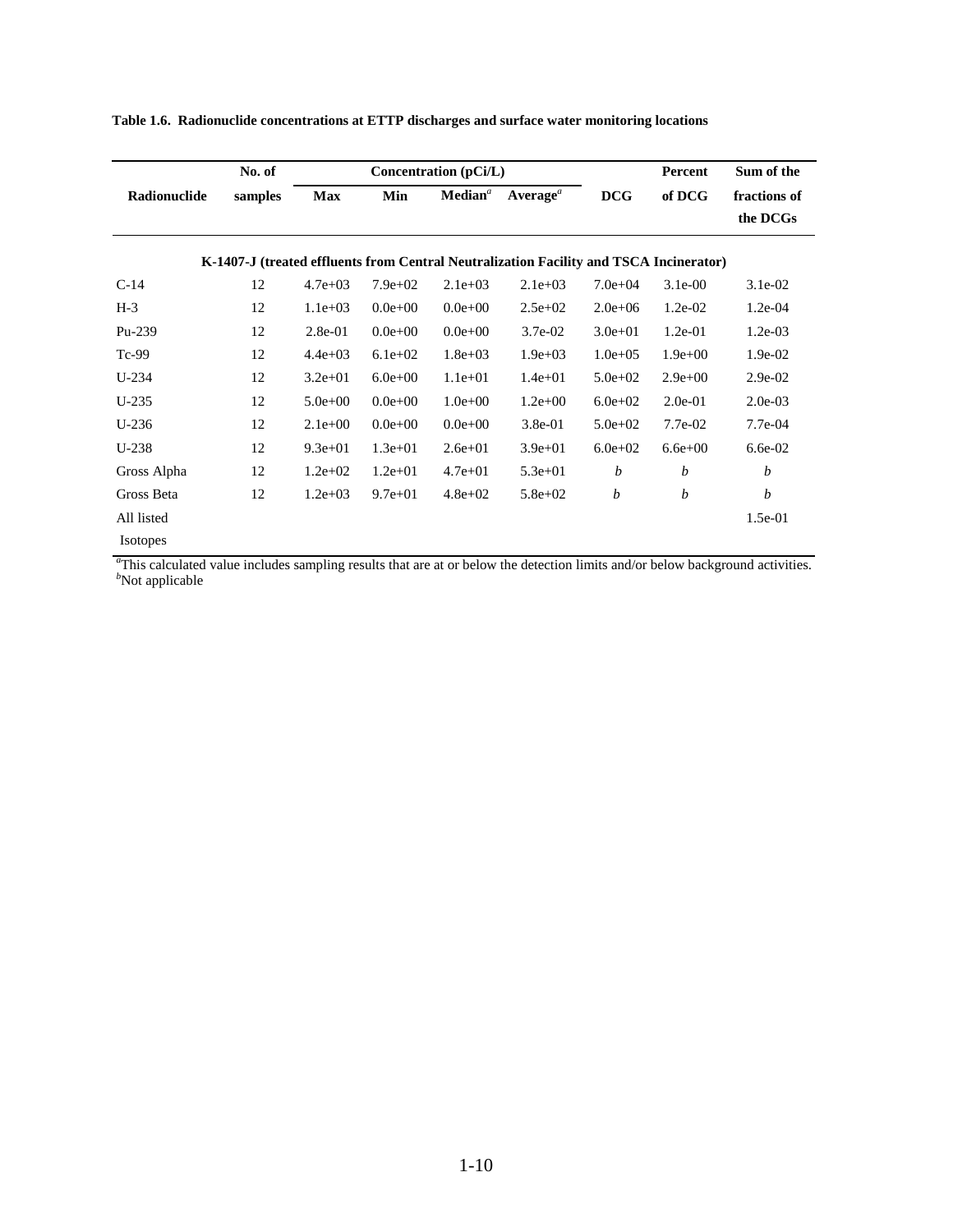|                     | No. of  |             |             | Concentration $(pCi/L)$  |                 |                  | Percent          | Sum of the                      |
|---------------------|---------|-------------|-------------|--------------------------|-----------------|------------------|------------------|---------------------------------|
| <b>Radionuclide</b> | samples | <b>Max</b>  | Min         | $\mathbf{Median}^a$      | $A$ verage $^a$ | <b>DCG</b>       | of DCG           | <b>Fractions of</b><br>the DCGs |
|                     |         |             |             | K-1700 (Mitchell Branch) |                 |                  |                  |                                 |
| $U-234$             | 4       | $7.8e+00$   | $3.4e + 00$ | $5.7e+00$                | $5.6e+00$       | $5.0e+02$        | $1.1e+00$        | $1.1e-02$                       |
| $U-235$             | 4       | $1.2e+00$   | $<$ 3.7e-01 | $4.9e-01$                | $6.3e-01$       | $6.0e+02$        | $1.0e-01$        | $1.0e-03$                       |
| $U-238$             | 4       | $4.4e+00$   | $2.1e+00$   | $3.2e+00$                | $3.2e+00$       | $6.0e+02$        | 5.4e-01          | $5.4e-03$                       |
| Gross Alpha         | 4       | $6.2e+00$   | $4.8e + 00$ | $5.1e+00$                | $5.3e+00$       | $\boldsymbol{b}$ | $\boldsymbol{b}$ | $\boldsymbol{b}$                |
| Gross Beta          | 4       | $9.6e + 00$ | $5.2e+00$   | $8.2e+00$                | $7.8e+00$       | b                | b                | b                               |
| All listed          |         |             |             |                          |                 |                  |                  | 1.8e-02                         |
| <b>Isotopes</b>     |         |             |             |                          |                 |                  |                  |                                 |

**Table 1.7. Radionuclide concentrations at ETTP discharges and surface water monitoring locations**

<sup>*a*</sup>This calculated value includes sampling results that are at or below the detection limits and/or below background activities.<br><sup>*b*</sup>Not applicable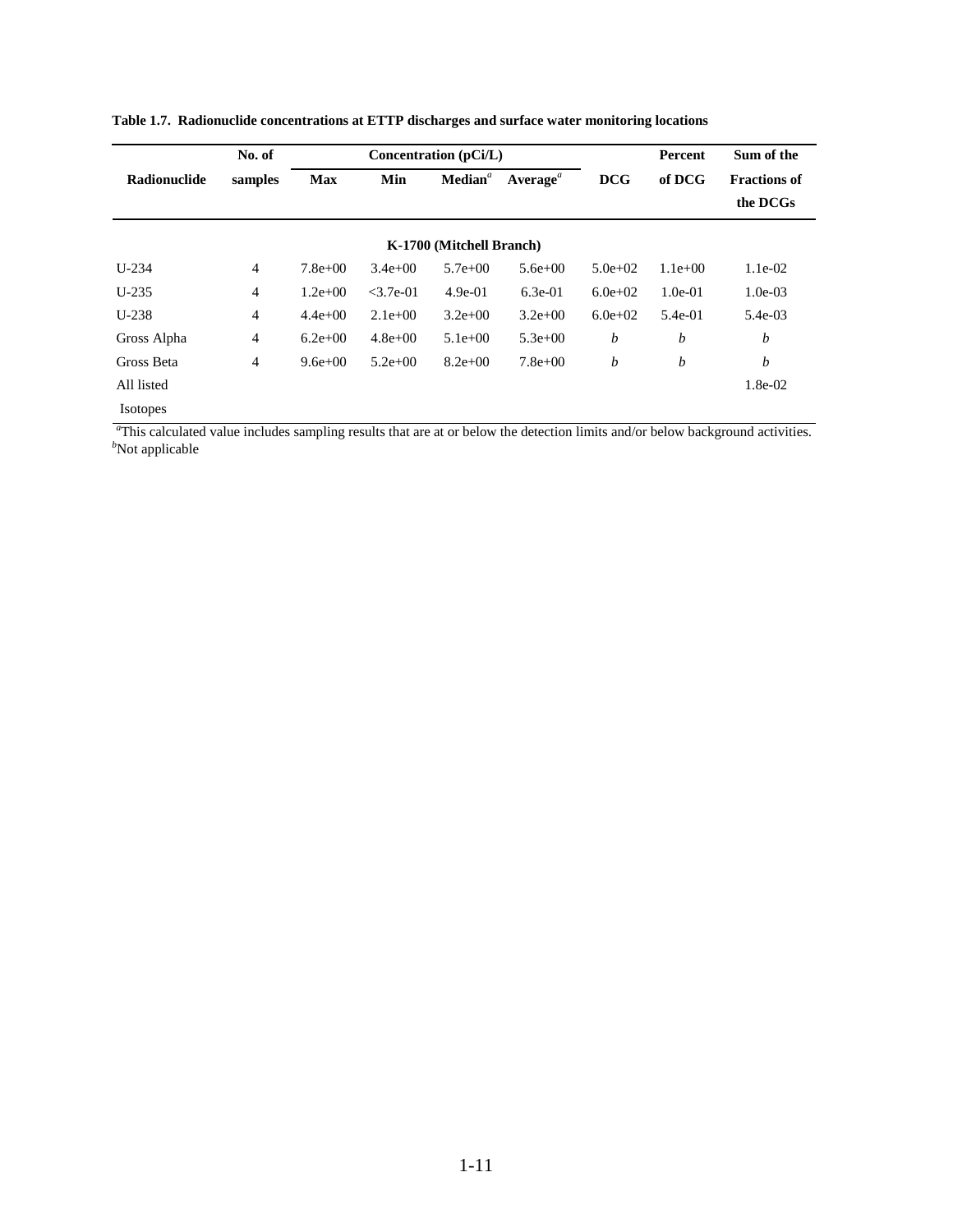|                | No. of         |             |               | Concentration (pCi/L) |                      |            | Percent   | Sum of the                      |
|----------------|----------------|-------------|---------------|-----------------------|----------------------|------------|-----------|---------------------------------|
| Radionuclide   | samples        | <b>Max</b>  | Min           | $\mathbf{Median}^a$   | Average <sup>a</sup> | <b>DCG</b> | of DCG    | <b>Fractions of</b><br>the DCGs |
|                |                |             |               | K-1710                |                      |            |           |                                 |
| $U-234$        | $\overline{2}$ | $1.2e + 00$ | $9.1e-01$     | $1.1e+00$             | $1.1e+00$            | $5.0e+02$  | $2.1e-01$ | $2.1e-03$                       |
| $U-235$        | 2              | $3.1e-01$   | $< 6.1e-02$   | $1.9e-01$             | $1.9e-01$            | $6.0e+02$  | $3.1e-02$ | $3.1e-04$                       |
| $U-238$        | 2              | $6.5e-01$   | $6.2e-01$     | $6.4e-01$             | $6.4e-01$            | $6.0e+02$  | $1.1e-01$ | $1.1e-03$                       |
| Alpha activity | 2              | $1.5e+00$   | $< 1.8e-00$   | $1.6e + 00$           | $1.6e + 00$          | b          | b         | b                               |
| Beta activity  | $\overline{2}$ | $4.1e+00$   | $< 1.8e + 00$ | $2.9e+00$             | $2.9e+00$            | b          | b         | b                               |
| All listed     |                |             |               |                       |                      |            |           | $3.5e-03$                       |
| Isotopes       |                |             |               |                       |                      |            |           |                                 |

**Table 1.8 Radionuclide concentrations at ETTP discharges and surface water monitoring locations**

<sup>*a*</sup>This calculated value includes sampling results that are at or below the detection limits and/or below background activities.<br><sup>*b*</sup>Not applicable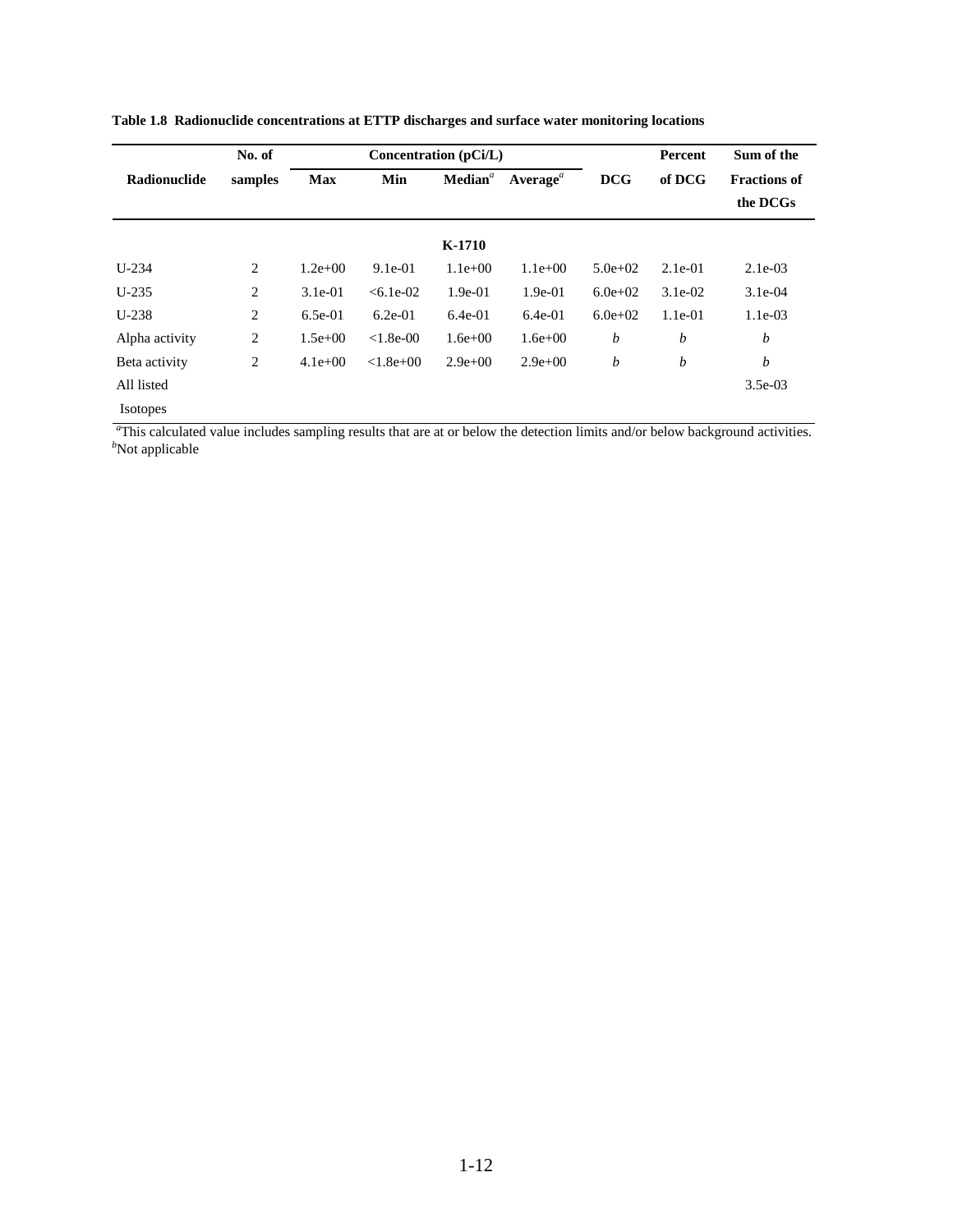|              | No. of         |             |             | Concentration (pCi/L) |                                   |             | Percent   | Sum of the                      |
|--------------|----------------|-------------|-------------|-----------------------|-----------------------------------|-------------|-----------|---------------------------------|
| Radionuclide | samples        | <b>Max</b>  | Min         | $\mathbf{Median}^a$   | Average <sup><math>a</math></sup> | <b>DCG</b>  | of DCG    | <b>Fractions of</b><br>the DCGs |
|              |                |             |             | <b>MIK 1.4</b>        |                                   |             |           |                                 |
| $U-234$      | $\overline{4}$ | $1.7e + 00$ | $<$ 3.7e-01 | $1.1e-00$             | $7.3e-01$                         | $5.0e + 02$ | $1.5e-01$ | $1.5e-03$                       |
| $U-235$      | $\overline{4}$ | $1.7e + 00$ | $<-1.4e-01$ | $3.8e-01$             | $3.8e-01$                         | $6.0e + 02$ | $6.3e-02$ | $6.3e-04$                       |
| $U-238$      | $\overline{4}$ | $<9.4e-01$  | $<-1.8e-02$ | $6.7e-01$             | $3.4e-01$                         | $6.0e+02$   | 5.7e-02   | 5.7e-04                         |
| All listed   |                |             |             |                       |                                   |             |           | $2.7e-03$                       |
| Isotopes     |                |             |             |                       |                                   |             |           |                                 |

**Table 1.9 Radionuclide concentrations at ETTP discharges and surface water monitoring locations**

*a* This calculated value includes sampling results that are at or below the detection limits and/or below background activities.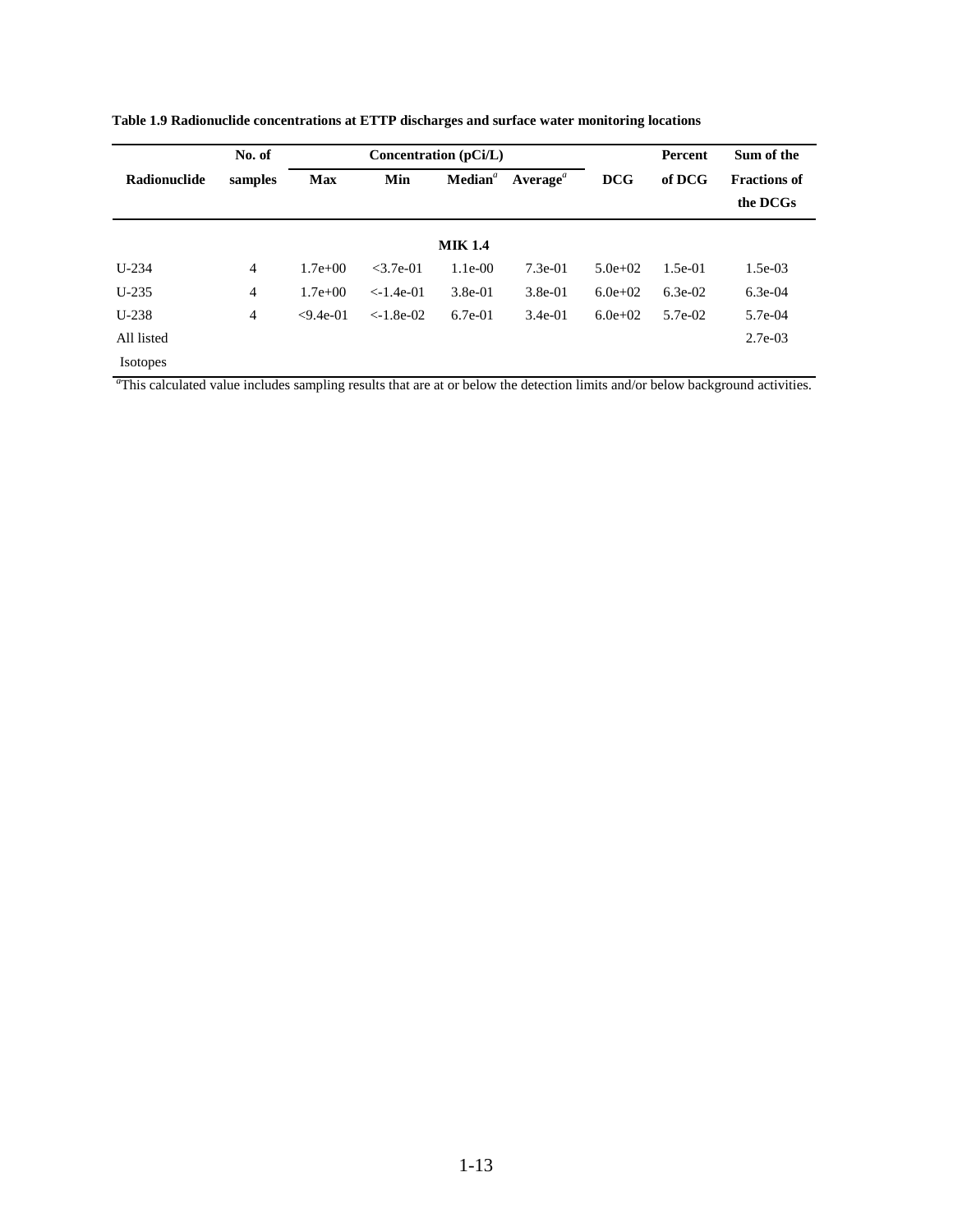| No. of<br>Concentration $(pCi/L)$ |         |            |             |              |                    |            | Percent | Sum of the                      |
|-----------------------------------|---------|------------|-------------|--------------|--------------------|------------|---------|---------------------------------|
| Radionuclide                      | samples | <b>Max</b> | Min         |              | $Mediana Averagea$ | <b>DCG</b> | of DCG  | <b>Fractions of</b><br>the DCGs |
|                                   |         |            |             | K-700 Slough |                    |            |         |                                 |
| Beta Activity                     |         | $4.8e+00$  | $4.8e + 00$ | $4.8e + 00$  | $4.8e + 00$        | h          | h       | b                               |

#### **Table 1.10. Radionuclide concentrations at ETTP discharges and surface water monitoring locations**

<sup>a</sup>This calculated value includes sampling results that are at or below the detection limits and/or below background activities.<br><sup>b</sup>Not applicable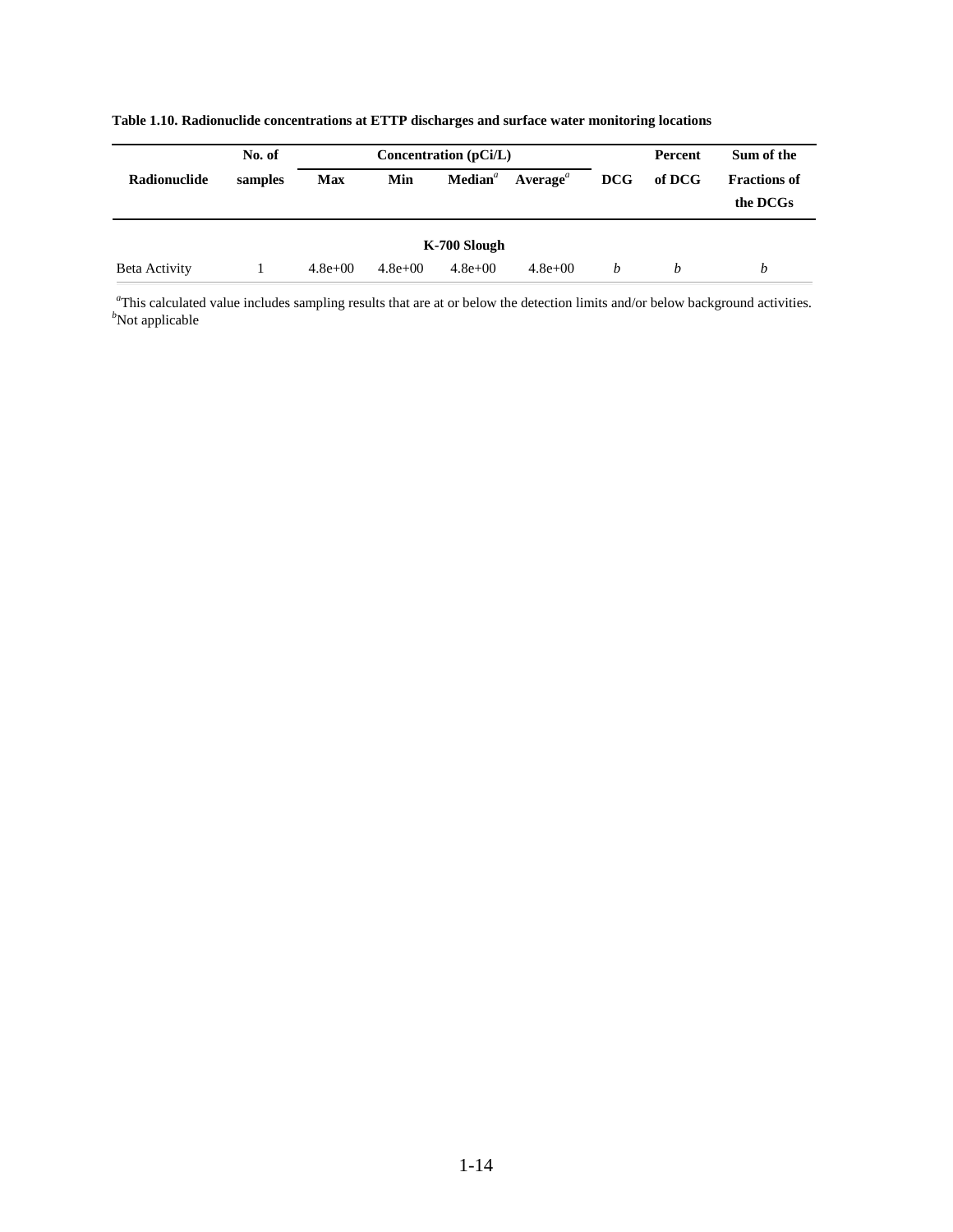|                                          | Number detected/ |            | <b>Detected results</b> |        |                           | <b>Number of values</b> |
|------------------------------------------|------------------|------------|-------------------------|--------|---------------------------|-------------------------|
| <b>Parameter</b>                         | Number of        |            |                         |        | Reference                 | exceeding               |
|                                          | <b>Samples</b>   | <b>Max</b> | Min                     | Avg    | Value <sup><i>a</i></sup> | <b>Reference</b>        |
| Calcium $(mg/L)$                         | 2/2              | 43         | 40                      | 42     |                           |                         |
| Dissolved oxygen $(mg/L)$                | 2/2              | 8.7        | 8.5                     | 8.6    | $5.0 \text{ min}$         | $\mathbf{0}$            |
| Magnesium $(mg/L)$                       | 2/2              | 12         | 11                      | 12     |                           |                         |
| Manganese $(mg/L)$                       | 2/2              | 0.040      | 0.038                   | 0.039  |                           |                         |
| pH (standard units)                      | 2/2              | 7.8        | 7.4                     | 7.6    | $6.5 - 8.5$               | $\boldsymbol{0}$        |
| Potassium $(mg/L)$                       | 2/2              | 1.9        | 1.9                     | 1.9    |                           |                         |
| Sodium $(mg/L)$                          | 2/2              | 6.2        | 5.8                     | 6.0    |                           |                         |
| Temperature $(C^{\circ})$                | 2/2              | 20         | 15                      | 17     |                           |                         |
| $\text{Zinc} \left( \text{mg/L} \right)$ | 2/2              | 0.012      | 0.0066                  | 0.0093 | 0.12                      | $\boldsymbol{0}$        |

**Table 1.11. 2005 ETTP parameters detected at CRK-16**

<sup>a</sup> All reference values are Tennessee Water Quality Criteria for fish and aquatic life.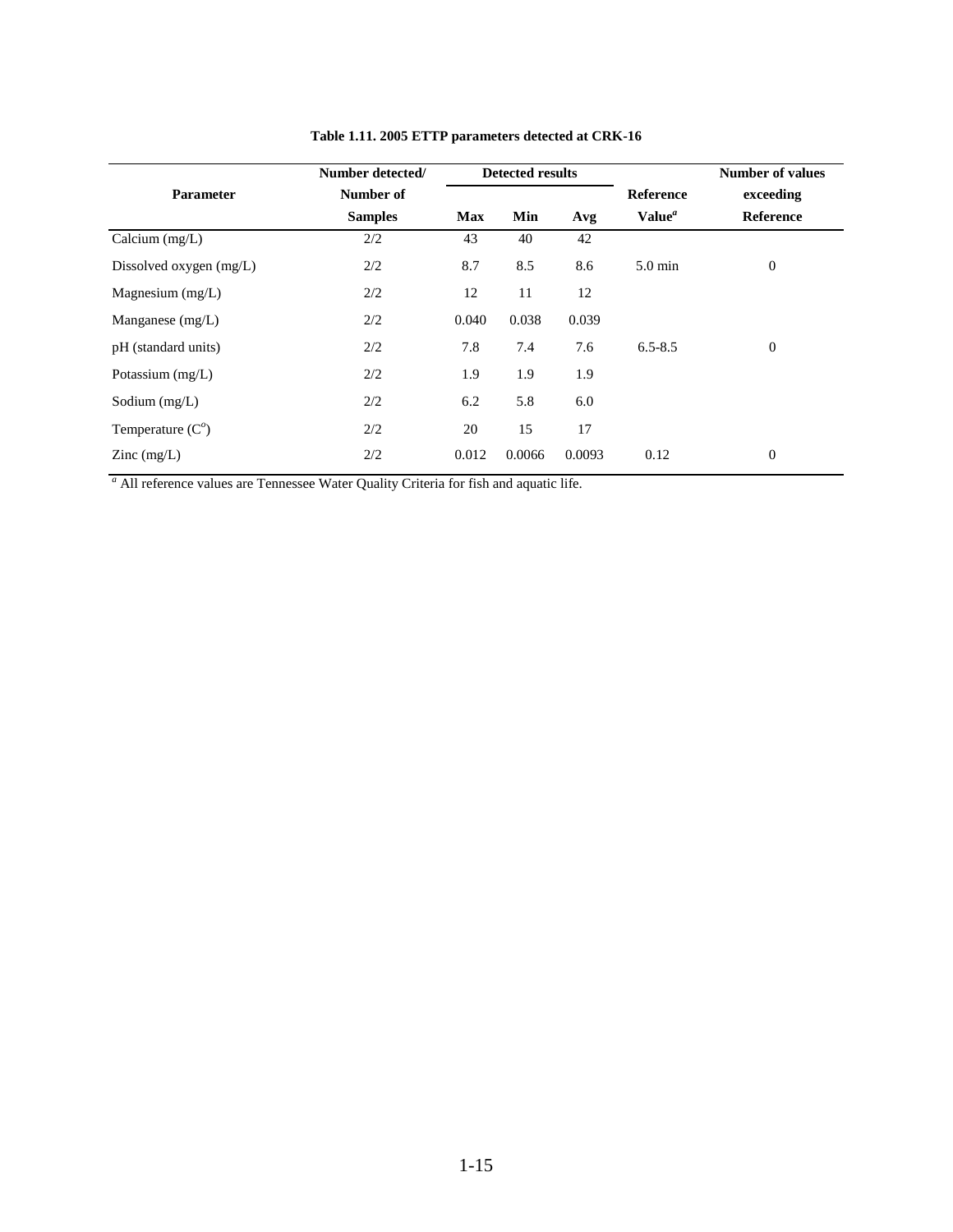|                           | Number detected/ | <b>Detected results</b> |       |       |                    | <b>Number of values</b> |
|---------------------------|------------------|-------------------------|-------|-------|--------------------|-------------------------|
| <b>Parameter</b>          | number of        |                         |       |       | <b>Reference</b>   | <b>Exceeding</b>        |
|                           | <b>Samples</b>   | <b>Max</b>              | Min   | Avg   | Value <sup>a</sup> | <b>Reference</b>        |
| Calcium $(mg/L)$          | 1/1              | 43                      | 43    | 43    |                    |                         |
| Dissolved oxygen $(mg/L)$ | 1/1              | 9.4                     | 9.4   | 9.4   | $5.0 \text{ min}$  | $\boldsymbol{0}$        |
| Magnesium $(mg/L)$        | 1/1              | 11                      | 11    | 11    |                    |                         |
| Manganese $(mg/L)$        | 1/1              | 0.044                   | 0.044 | 0.044 |                    |                         |
| pH (standard units)       | 1/1              | 7.4                     | 7.4   | 7.4   | $6.5 - 8.5$        | $\mathbf{0}$            |
| Potassium $(mg/L)$        | 1/1              | 1.8                     | 1.8   | 1.8   |                    |                         |
| Sodium $(mg/L)$           | 1/1              | 6.1                     | 6.1   | 6.1   |                    |                         |
| Temperature $(C^{\circ})$ | 1/1              | 14                      | 14    | 14    |                    |                         |

**Table 1.12. 2005 ETTP parameters detected at CRK-23**

*a* All reference values are Tennessee Water Quality Criteria for fish and aquatic life.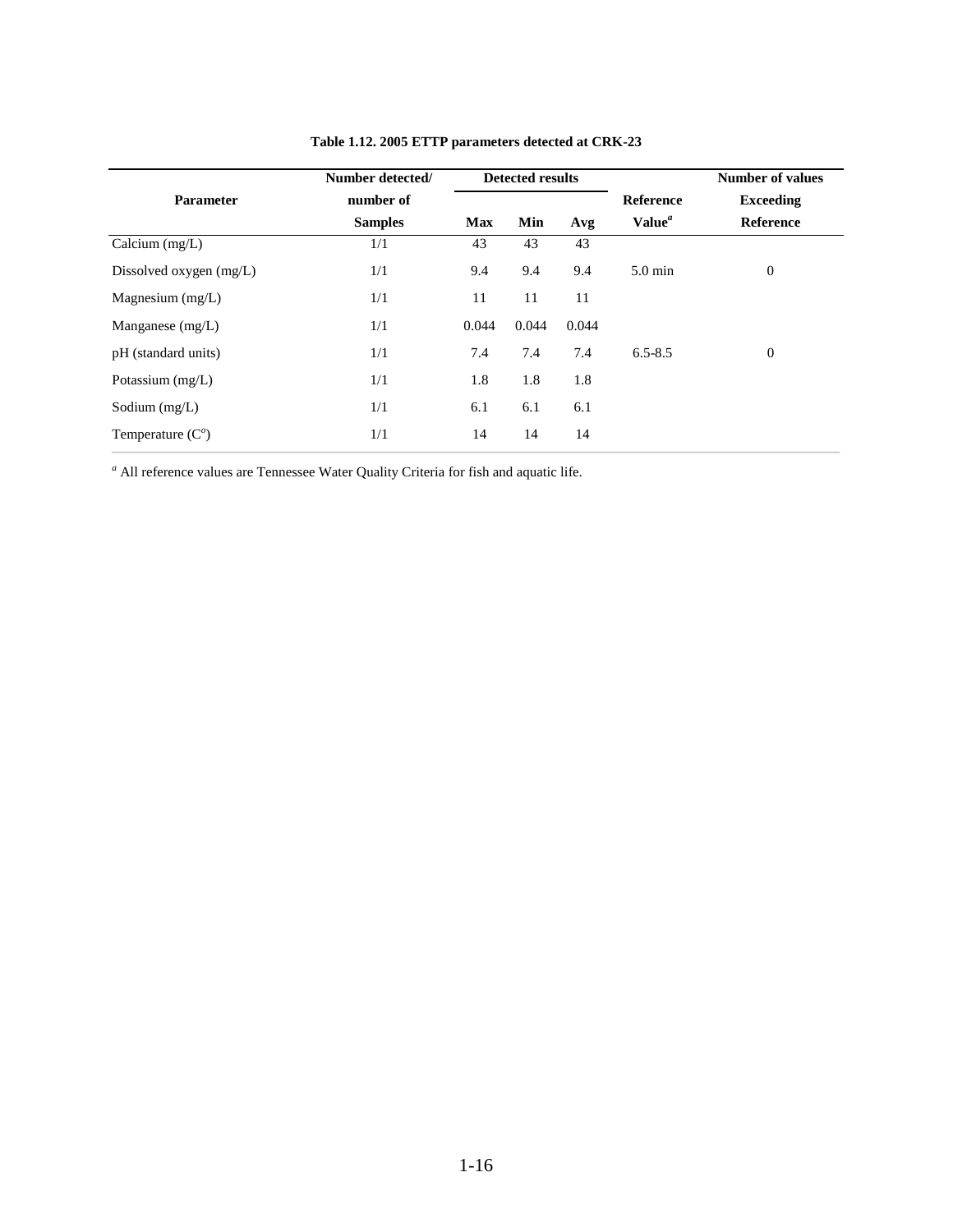|                            | Number detected/<br><b>Detected results</b> |     |     |     |                           | Number of values |
|----------------------------|---------------------------------------------|-----|-----|-----|---------------------------|------------------|
| <b>Parameter</b>           | Number of                                   |     |     |     | Reference                 | <b>Exceeding</b> |
|                            | <b>Samples</b>                              | Max | Min | Avg | Value <sup><i>a</i></sup> | <b>Reference</b> |
| Dissolved Oxygen $(mg/L)$  | 2/2                                         | 8.2 | 5.7 | 7.0 | $5.0 \text{ min}$         | 0                |
| pH (standard units)        | 2/2                                         | 7.4 | 7.3 | 7.4 | $6.5 - 8.5$               | $\theta$         |
| Temperature $(C^{\prime})$ | 2/2                                         | 22  | 16  | 19  |                           |                  |

**Table 1.13. 2005 ETTP parameters detected at K-716**

<sup>a</sup> All reference values are Tennessee Water Quality Criteria for fish and aquatic life.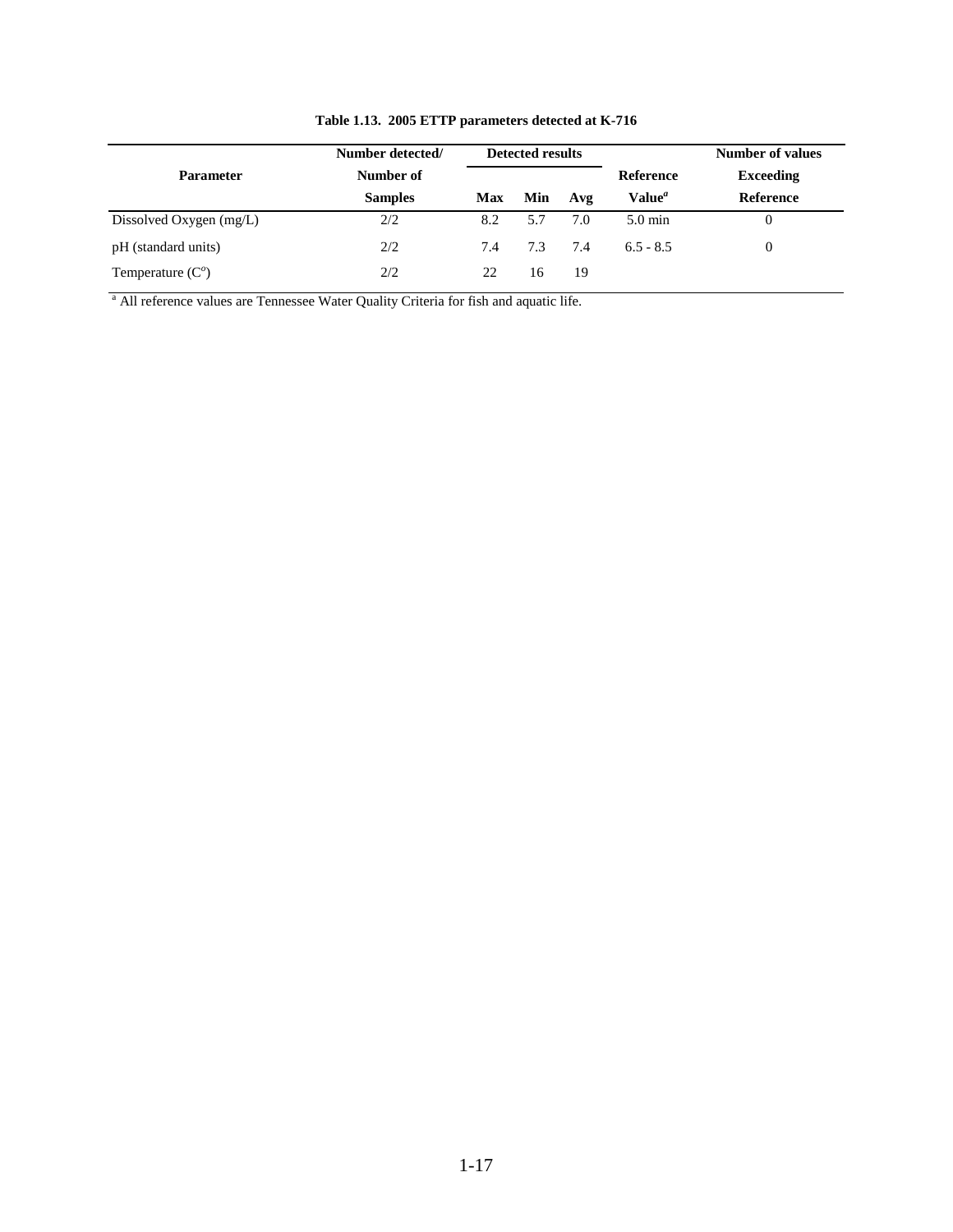|                                          | Number detected/ |            | <b>Detected Results</b> |        |                    | <b>Number of values</b> |
|------------------------------------------|------------------|------------|-------------------------|--------|--------------------|-------------------------|
| Parameter                                | number of        |            |                         |        | Reference          | exceeding               |
|                                          | <b>Samples</b>   | <b>Max</b> | Min                     | Avg    | Value <sup>a</sup> | reference               |
| Barium                                   | 2/2              | 0.051      | 0.037                   | 0.044  |                    |                         |
| Calcium $(mg/L)$                         | 2/2              | 36         | 36                      | 36     |                    |                         |
| Dissolved Oxygen (mg/L)                  | 2/2              | 7.5        | 4.5                     | 6.0    | $5.0 \text{ min}$  |                         |
| Iron $(mg/L)$                            | 2/2              | 0.55       | 0.2                     | 0.38   |                    |                         |
| Magnesium $(mg/L)$                       | 2/2              | 12         | 10                      | 11     |                    |                         |
| Manganese $(mg/L)$                       | 2/2              | 0.12       | 0.018                   | 0.069  |                    |                         |
| pH (standard units)                      | 2/2              | 7.9        | 7.3                     | 7.6    | $6.5 - 8.5$        | $\mathbf{0}$            |
| Potassium (mg/L)                         | 2/2              | 1.4        | 1.3                     | 1.4    |                    |                         |
| Selenium $(mg/L)$                        | 1/2              | 0.0051     | 0.0034                  | 0.0043 |                    |                         |
| Sodium $(mg/L)$                          | 2/2              | 1.4        | 0.76                    | 1.1    |                    |                         |
| Temperature $(C^{\circ})$                | 2/2              | 19         | 14                      | 17     |                    |                         |
| $\text{Zinc} \left( \text{mg/L} \right)$ | 2/2              | 0.006      | 0.0094                  | 0.008  | 0.12               | $\theta$                |

**Table 1.14. 2005 ETTP parameters detected at K-901-A**

<sup>a</sup> All reference values are Tennessee Water Quality Criteria for fish and aquatic life.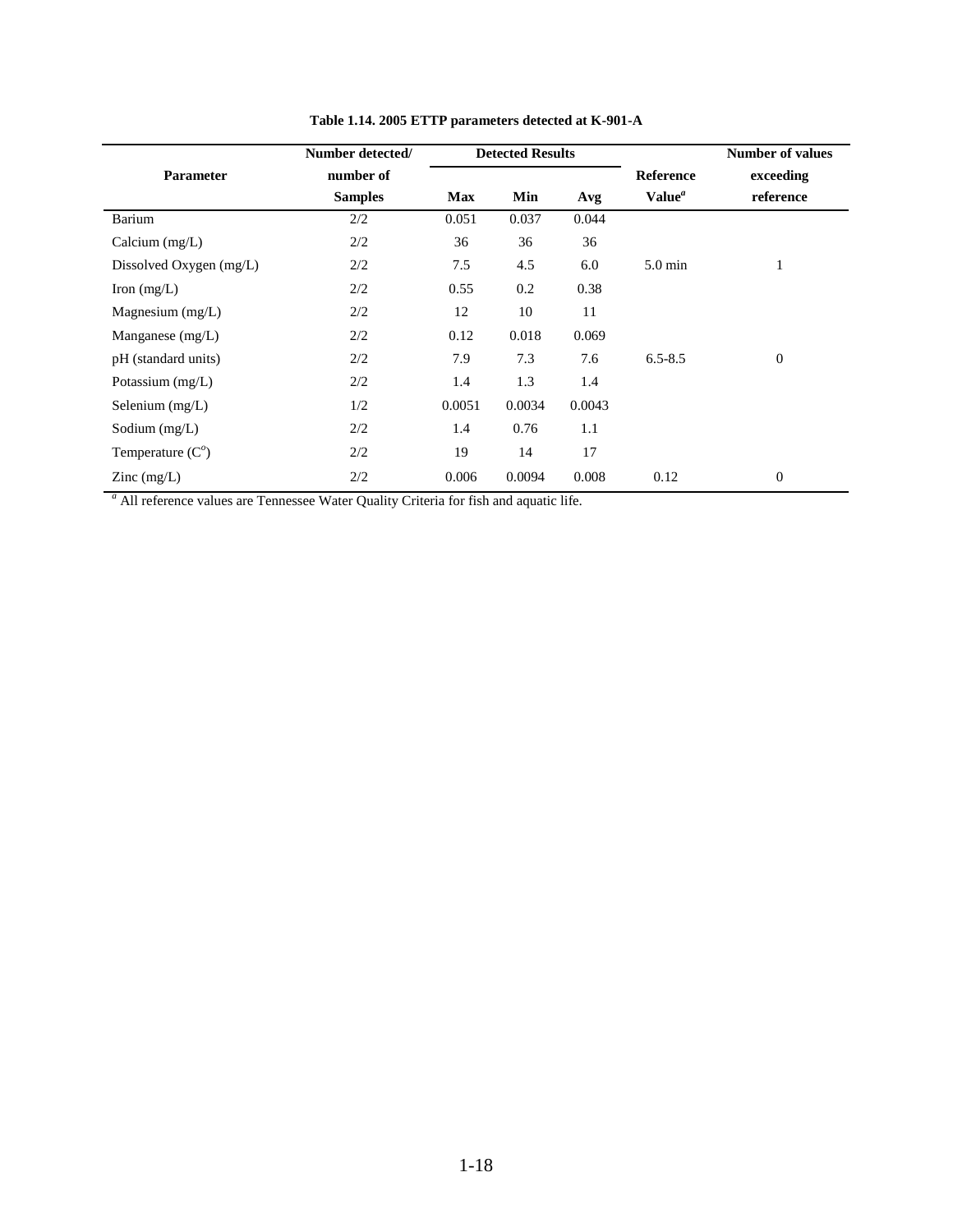|                         | Number detected/ |            | <b>Detected results</b> |      |                           | <b>Number of values</b> |
|-------------------------|------------------|------------|-------------------------|------|---------------------------|-------------------------|
| Parameter               | number of        |            |                         |      | <b>Reference</b>          | exceeding               |
|                         | samples          | <b>Max</b> | Min                     | Avg  | <b>Value</b> <sup>a</sup> | reference               |
| Aluminum (mg/L)         | 2/2              | 0.25       | 0.12                    | 0.19 |                           |                         |
| Calcium $(mg/L)$        | 2/2              | 40         | 36                      | 38   |                           |                         |
| Dissolved Oxygen (mg/L) | 2/2              | 7.6        | 5.3                     | 6.5  | $5.0 \text{ min}$         | $\boldsymbol{0}$        |
| Iron $(mg/L)$           | 2/2              | 0.34       | 0.23                    | 0.29 |                           |                         |
| Magnesium $(mg/L)$      | 2/2              | 12         | 10                      | 11   |                           |                         |
| Manganese $(mg/L)$      | 2/2              | 0.11       | 0.097                   | 0.10 |                           |                         |
| pH (standard units)     | 2/2              | 8.0        | 7.7                     | 7.9  | $6.5 - 8.5$               | $\mathbf{0}$            |
| Potassium (mg/L)        | 2/2              | 2.7        | 2.3                     | 2.5  |                           |                         |
| Sodium                  | 2/2              | 4.3        | 2.8                     | 3.6  |                           |                         |
| Temperature $(Co)$      | 3/3              | 23         | 14                      | 19   |                           |                         |
| $\text{Zinc}$ (mg/L)    | 2/2              | 0.012      | 0.0079                  | 0.01 | 0.12                      | $\mathbf{0}$            |

#### **Table 1.15. 2005 ETTP parameters detected at K-1007-B**

*a* All Reference values are Tennessee Water Quality Standards for fish and aquatic life.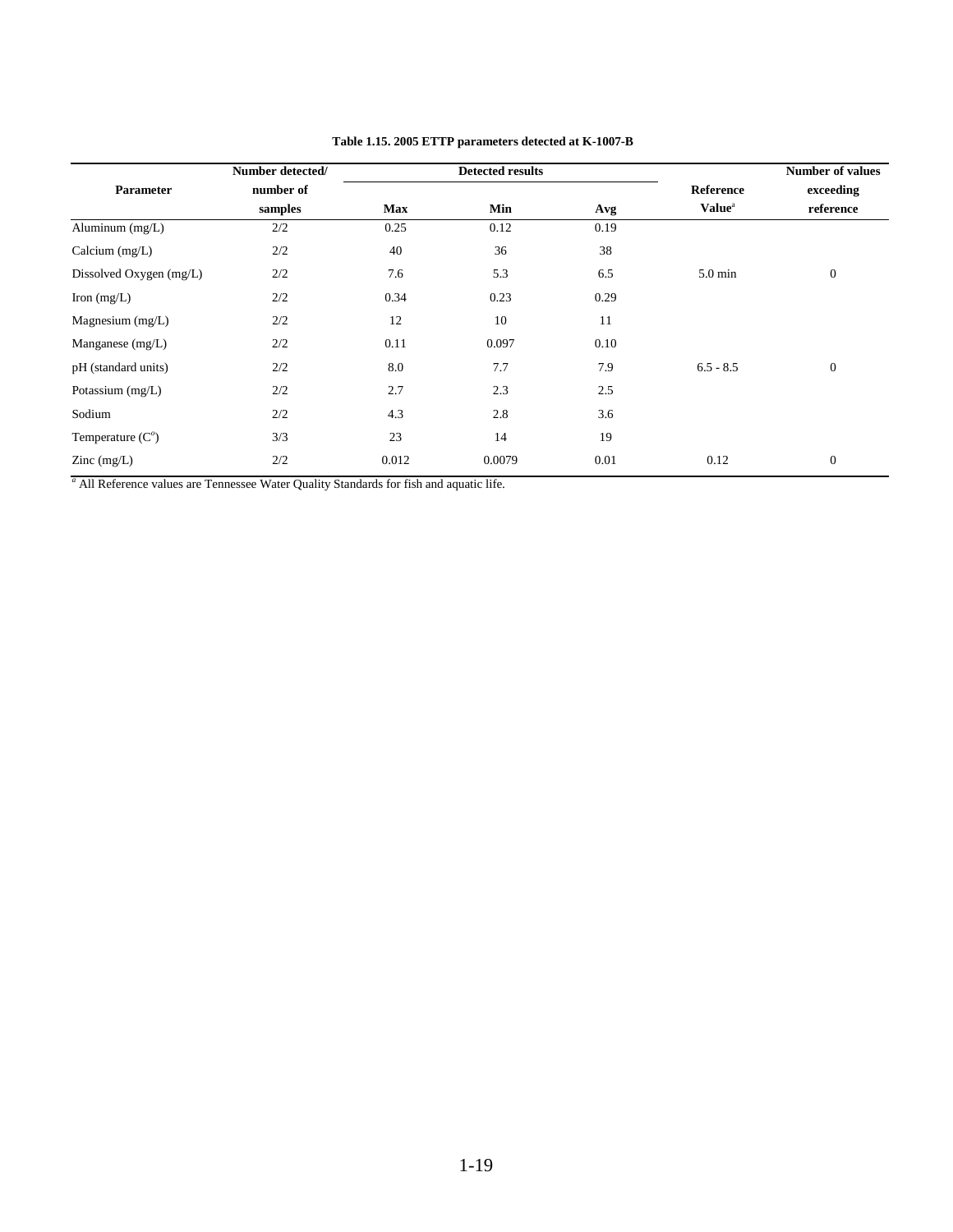|                                 | Number detected/ |         | <b>Detected results</b> |         |                    | <b>Number of values</b> |
|---------------------------------|------------------|---------|-------------------------|---------|--------------------|-------------------------|
| Parameter                       | number of        |         |                         |         | Reference          | exceeding               |
|                                 | <b>Samples</b>   | Max     | Min                     | Avg     | Value <sup>a</sup> | reference               |
| 1,1-Dichloroethane (mg/L)       | 4/4              | 0.0016  | 0.00055                 | 0.0011  |                    |                         |
| 1,2 Dichloroethane              | 2/4              | 0.0011  | 0.00055                 | 0.0012  |                    | $\boldsymbol{0}$        |
| Barium (mg/L)                   | 4/4              | 0.063   | 0.035                   | 0.051   |                    |                         |
| Calcium (mg/L)                  | 4/4              | 76      | 39                      | 61      |                    |                         |
| Carbon tetrachloride            | 3/4              | 0.0014  | < 0.00041               | 0.0011  |                    |                         |
| Chloroform $(mg/L)$             | 4/4              | 0.0038  | 0.0024                  | 0.003   | 4.7                | $\boldsymbol{0}$        |
| $cis-1,2$ Dichloroethene (mg/L) | 4/4              | 0.058   | 0.015                   | 0.041   |                    |                         |
| Dissolved Oxygen (mg/L)         | 4.4              | 11      | 4.2                     | $7.7\,$ | 5.0 min            | $\mathbf{1}$            |
| Iron $(mg/L)$                   | 4/4              | 0.24    | 0.22                    | 0.23    |                    |                         |
| Magnesium (mg/L)                | 4/4              | 13      | 9.1                     | 12      |                    |                         |
| Manganese (mg/L)                | 4/4              | 0.28    | 0.082                   | 0.17    |                    |                         |
| Nickel $(mg/Kg)$                | 4/4              | 0.012   | 0.0046                  | 0.0081  | 1.4                | $\mathbf{0}$            |
| Potassium (mg/L)                | 4/4              | $3.0\,$ | 1.6                     | 2.5     |                    |                         |
| Sodium (mg/L)                   | 4/4              | 9.2     | 3.1                     | 6.5     |                    |                         |
| Temperature $(Co)$              | 4/4              | $22\,$  | 9.3                     | 15      |                    |                         |
| Trichloroethene (mg/L)          | 4/4              | 0.068   | 0.017                   | 0.045   | 0.810              | $\boldsymbol{0}$        |
| Vinyl Chloride (mg/L)           | 4/4              | 0.0056  | 0.0024                  | 0.0041  | 5.3                |                         |
| pH (standard units)             | 4/4              | 7.4     | 6.7                     | $7.1\,$ | $6.5 - 8.5$        | $\boldsymbol{0}$        |
| Zinc $(mg/L)$                   | 4/4              | 0.017   | 0.0066                  | 0.0011  | 0.12               | $\boldsymbol{0}$        |

#### **Table 1.16. 2005 ETTP parameters detected at K-1700**

<sup>a</sup> All Reference values are Tennessee Water Quality Standards for fish and aquatic life.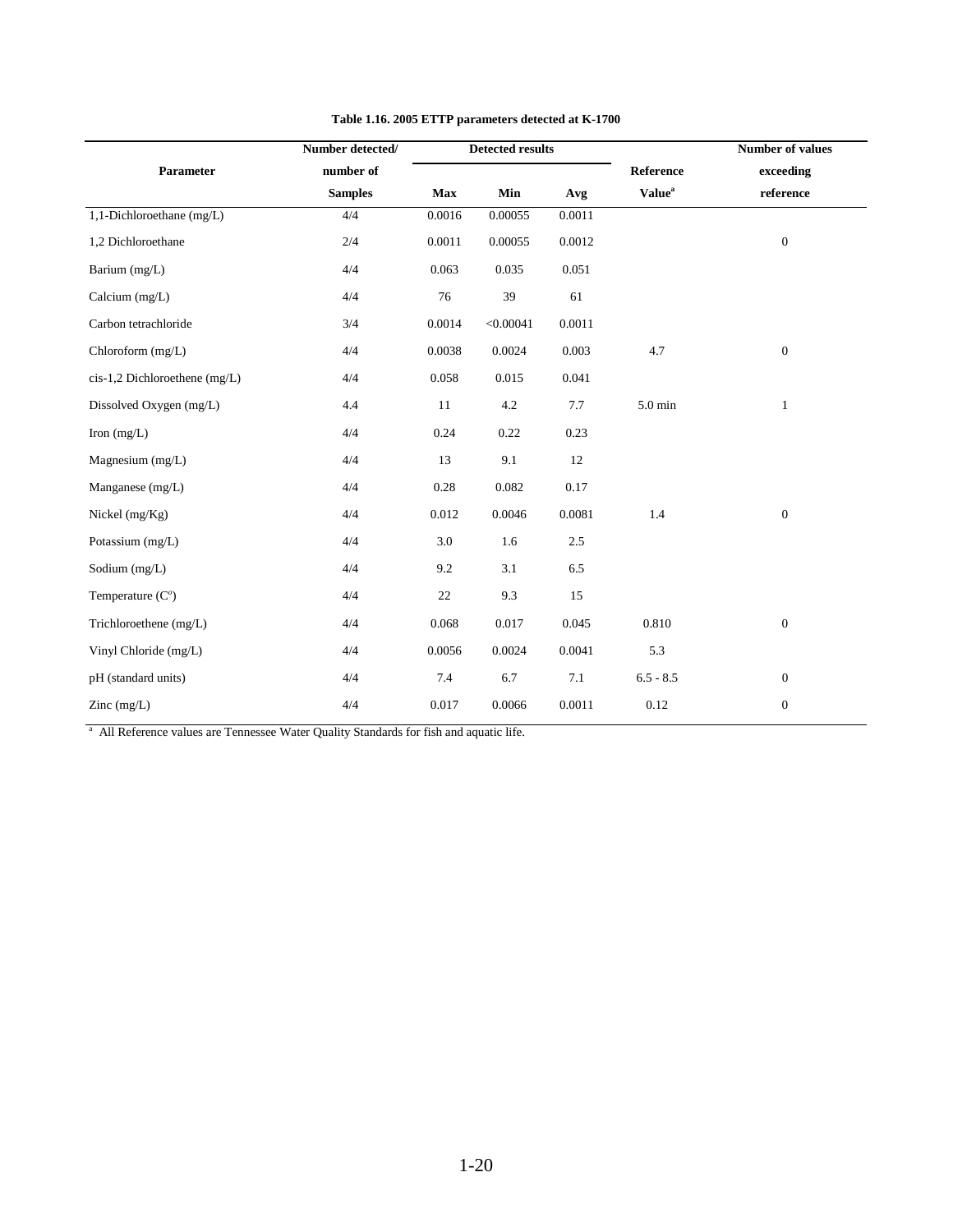| Number detected/        |                |            | <b>Detected results</b> |     |                           | <b>Number of values</b> |
|-------------------------|----------------|------------|-------------------------|-----|---------------------------|-------------------------|
| <b>Parameter</b>        | number of      |            |                         |     | Reference                 | exceeding               |
|                         | <b>Samples</b> | <b>Max</b> | Min                     | Avg | <b>Value</b> <sup>a</sup> | reference               |
| Dissolved Oxygen (mg/L) | 2/2            | 8.5        | 6.5                     | 7.5 | $5.0 \text{ min}$         |                         |
| pH (standard units)     | 2/2            | 7.2        | 7.2                     | 7.2 | $6.5 - 8.5$               | 0                       |
| Temperature $(Co)$      | 2/2            | 19         | 11                      | 15  |                           |                         |

#### **Table 1.17. 2005 ETTP parameters detected at K-1710**

*<sup>a</sup>* All Reference values are Tennessee Water Quality Standards for fish and aquatic life.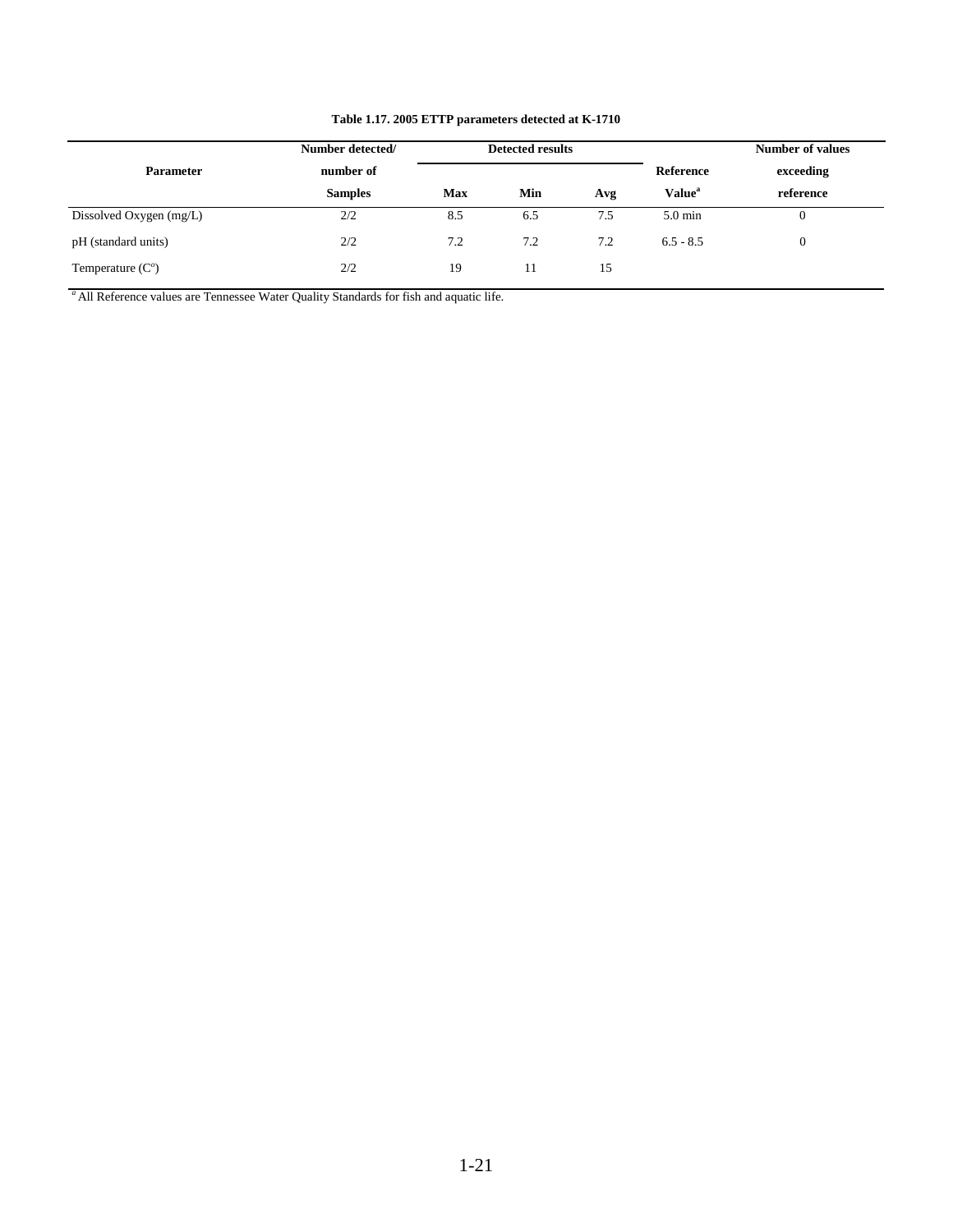|                         | Number detected/ |        | Detected results |        |                    | Number of values |
|-------------------------|------------------|--------|------------------|--------|--------------------|------------------|
| Parameter               | number of        |        |                  |        | Reference          | exceeding        |
|                         | Samples          | Max    | Min              | Avg    | Value <sup>a</sup> | reference        |
| Aluminum (mg/L)         | 4/4              | 0.13   | 0.05             | 0.06   |                    |                  |
| Barium (mg/L0           | 4/4              | 0.056  | 0.032            | 0.047  |                    |                  |
| Calcium $(mg/L)$        | 4/4              | 23     | 9.7              | 18     |                    |                  |
| Dissolved Oxygen (mg/L) | 4/4              | 9.3    | 8.4              | 8.9    | 5.0 min.           | $\boldsymbol{0}$ |
| Iron $(mg/L)$           | 4/4              | 0.44   | 0.2              | 0.37   |                    |                  |
| Magnesium (mg/L)        | 4/4              | 13     | 5.0              | 10     |                    |                  |
| Manganese (mg/L)        | 4/4              | 0.25   | 0.1              | 0.17   |                    |                  |
| Nickel (mg/L)           | 3/4              | 0.0019 | 0.0013           | 0.0015 | 1.4                | $\boldsymbol{0}$ |
| pH (standard units)     | 4/4              | 7.4    | 6.5              | 7.3    | $6.5 - 8.5$        | $\mathbf{0}$     |
| Potassium (mg/L)        | 4/4              | 1.3    | 0.88             | 1.1    |                    |                  |
| Sodium (mg/L)           | 4/4              | 0.81   | 0.64             | 0.73   |                    |                  |
| Temperature $(Co)$      | 4/4              | 22     | 9.8              | 14     |                    |                  |
| Zinc $(mg/L)$           | 4/4              | 0.021  | 0.0041           | 0.01   | 0.12               | $\mathbf{0}$     |

#### **Table 1.18 2005 ETTP parameters detected at MIK 1.4**

<sup>a</sup> All Reference values are Tennessee Water Quality Standards for fish and aquatic life.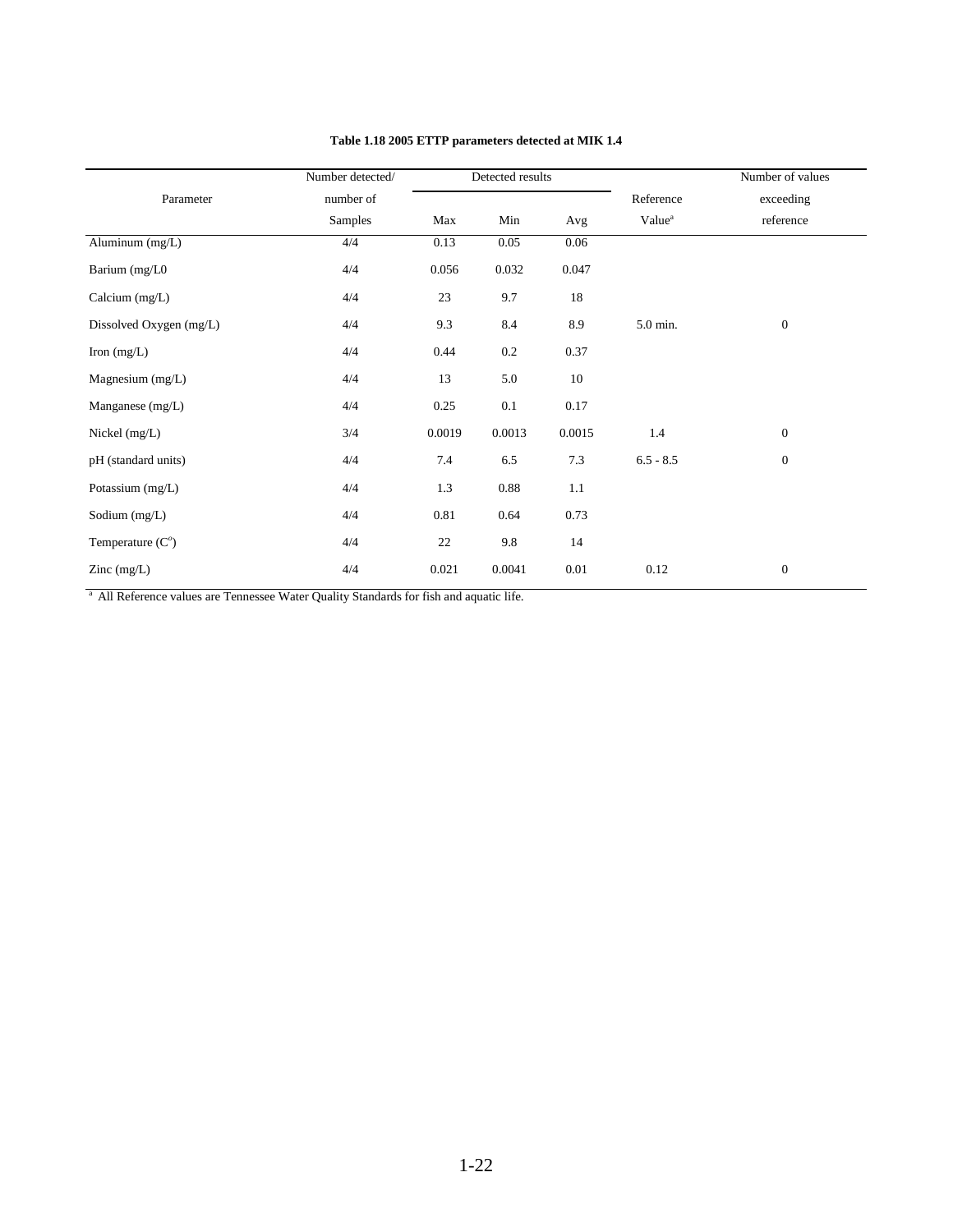|                                          | Number detected/     |            | <b>Detected results</b> |       |                                               | <b>Number of values</b> |
|------------------------------------------|----------------------|------------|-------------------------|-------|-----------------------------------------------|-------------------------|
| <b>Parameter</b>                         | number of<br>samples | <b>Max</b> | Min                     | Avg   | <b>Reference</b><br><b>Value</b> <sup>a</sup> | exceeding<br>reference  |
| Aluminum (mg/L)                          | 1/1                  | 0.18       | 0.18                    | 0.18  |                                               |                         |
| Calcium $(mg/L)$                         | 1/1                  | 39         | 39                      | 39    |                                               |                         |
| Dissolved Oxygen (mg/L)                  | 1/1                  | 8.0        | 8.0                     | 8.0   | $5.0 \text{ min}$                             | $\mathbf{0}$            |
| Iron $(mg/L)$                            | 1/1                  | 0.37       | 0.37                    | 0.37  |                                               |                         |
| Magnesium $(mg/L)$                       | 1/1                  | 8.3        | 8.3                     | 8.3   |                                               |                         |
| Manganese $(mg/L)$                       | 1/1                  | 0.26       | 0.26                    | 0.26  |                                               |                         |
| pH (standard units)                      | 1/1                  | 8.0        | 8.0                     | 8.0   | $6.5 - 8.5$                                   | $\mathbf{0}$            |
| Potassium $(mg/L)$                       | 1/1                  | 3.4        | 3.4                     | 3.4   |                                               |                         |
| Sodium $(mg/L)$                          | 1/1                  | 3.9        | 3.9                     | 3.9   |                                               |                         |
| Temperature $(Co)$                       | 1/1                  | 21         | 21                      | 21    |                                               |                         |
| $\text{Zinc} \left( \text{mg/L} \right)$ | 1/1                  | 0.009      | 0.009                   | 0.009 | 0.12                                          | $\mathbf{0}$            |

#### **Table 1.19. 2005 ETTP parameters detected at K-700 Slough**

*a* All Reference values are Tennessee Water Quality Standards for fish and aquatic life.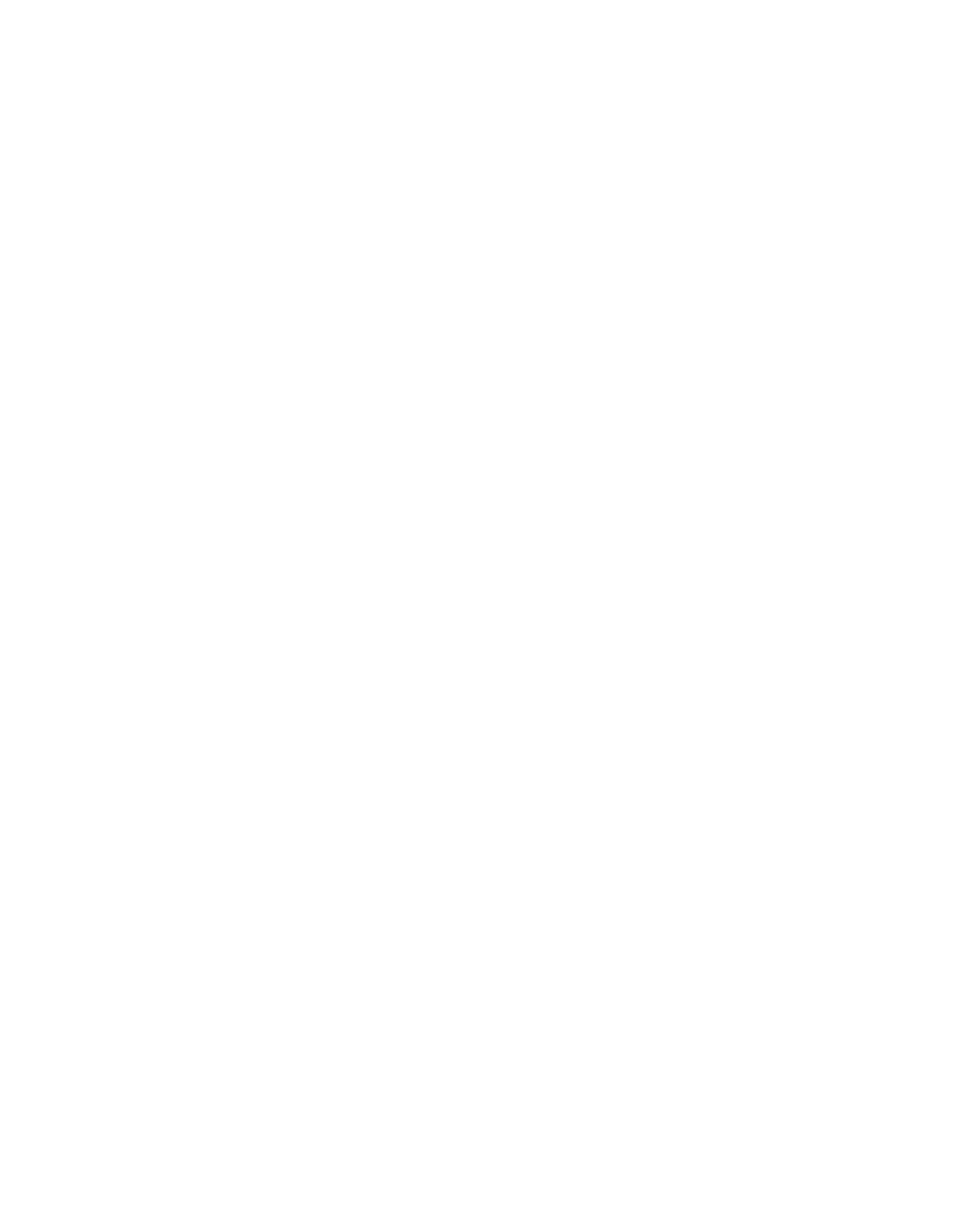|                                  |              |          |              | Table 2.1. Major sources of radiological airborne emissions at ORNL, 2005 (Ci) <sup>a</sup> |              |
|----------------------------------|--------------|----------|--------------|---------------------------------------------------------------------------------------------|--------------|
| Isotope                          |              |          | <b>Stack</b> |                                                                                             |              |
|                                  | X-2026       | X-3020   | X-3039       | X-7503                                                                                      | X-7911       |
| $\overline{\hbox{110m}}\bar{Ag}$ | 8.95E-08     |          | 8.07E-07     |                                                                                             |              |
| $^{241}$ Am                      | 8.66E-08     | 2.72E-07 | 4.31E-06     | 2.48E-09                                                                                    | 2.86E-08     |
| $242/243$ Am                     | 4.63E-09     | 1.13E-08 | 2.24E-08     | 1.44E-09                                                                                    |              |
| $\rm ^{41}Ar$                    |              |          |              |                                                                                             | $2.10E + 03$ |
| $^{139}\mathrm{Ba}$              |              |          |              |                                                                                             | 3.47E-01     |
| $\rm ^{140}Ba$                   | 5.31E-06     |          |              |                                                                                             | 1.67E-04     |
| $\mathrm{^7Be}$                  | 1.16E-06     | 7.89E-08 | 1.14E-05     | 3.91E-08                                                                                    | 1.17E-07     |
| $^{214}Bi$                       |              |          | 2.99E-07     |                                                                                             |              |
| $^{141}\mathrm{Ce}$              |              |          |              |                                                                                             | 8.60E-07     |
| $^{252}\mathrm{Cf}$              |              |          |              |                                                                                             | 3.17E-09     |
| $243/244$ Cm                     | 9.59E-07     | 1.94E-08 | 6.36E-08     | 1.38E-08                                                                                    | 1.02E-07     |
| $245/246$ Cm                     | 1.16E-08     | 4.62E-09 | 2.16E-08     | 8.49E-10                                                                                    | 1.19E-08     |
| $^{57}\mathrm{Co}$               |              |          | 7.73E-07     |                                                                                             |              |
| $^{58}\mathrm{Co}$               |              |          |              |                                                                                             | 9.49E-08     |
| $^{60}\mathrm{Co}$               |              |          | 3.56E-06     |                                                                                             |              |
| ${}^{51}Cr$                      |              |          |              | 6.72E-07                                                                                    |              |
| $137$ Cs                         | 2.86E-06     | 2.59E-06 | 1.10E-04     | 4.04E-08                                                                                    | 4.72E-06     |
| $^{138}Cs$                       |              |          |              |                                                                                             | $1.20E + 03$ |
| $^{152}$ Eu                      |              |          | 1.12E-06     |                                                                                             |              |
| $^{154}\mathrm{Eu}$              |              |          |              | 4.16E-08                                                                                    |              |
| $^{155}$ Eu                      | 1.22E-07     |          |              |                                                                                             |              |
| $^{59}$ Fe                       |              |          | 7.87E-07     |                                                                                             |              |
| $\rm ^3H$                        | $3.07E + 00$ |          | $2.64E + 01$ | $1.65E + 00$                                                                                | $4.00E + 01$ |
| $^{203}\mathrm{Hg}$              | 1.25E-07     |          | 2.16E-06     |                                                                                             |              |
| $^{131}$ I                       |              |          | 1.90E-06     |                                                                                             | 4.20E-02     |
| $^{132}$ I                       |              |          |              |                                                                                             | 6.11E-01     |
| $^{133}$ I                       |              |          | 1.41E-05     |                                                                                             | 2.39E-01     |
| $^{134}$ I                       |              |          |              |                                                                                             | 2.74E-01     |
| $^{135}$ I                       |              |          |              |                                                                                             | 8.04E-01     |
| ${}^{40}\mathrm{K}$              |              |          |              | 2.46E-07                                                                                    |              |
| $^{85}\mathrm{Kr}$               |              |          |              |                                                                                             | $2.21E + 03$ |
| ${}^{85\mathrm{m}}\mathrm{Kr}$   |              |          |              |                                                                                             | 6.22E-03     |
| ${}^{87}\text{Kr}$               |              |          |              |                                                                                             | 9.47E+01     |
| ${}^{88}\text{Kr}$               |              |          |              |                                                                                             | $4.97E + 01$ |
| ${}^{89}$ Kr                     |              |          |              |                                                                                             | $3.01E + 01$ |
| $^{140}$ La                      |              |          |              |                                                                                             | 1.57E-04     |
| $^{22}$ Na $\,$                  |              |          |              | 1.55E-08                                                                                    |              |
| $^{95}\mathrm{Nb}$               |              |          | 3.67E-07     |                                                                                             |              |
| $^{191}Os$                       |              |          | 1.02E-01     |                                                                                             |              |
| $\mathrm{^{212}Pb}$              | 4.92E-01     | 1.25E-07 | $1.03E + 00$ | 2.93E-01                                                                                    | 6.53E-02     |
| $\mathrm{^{214}Pb}$              |              | 1.09E-07 |              | 4.19E-08                                                                                    |              |
| $146$ Pm                         |              |          |              |                                                                                             | 1.51E-07     |
| $^{238}Pu$                       | 3.68E-08     | 2.22E-08 | 3.80E-09     | 5.05E-10                                                                                    | 3.24E-09     |

# 2. Oak Ridge National Laboratory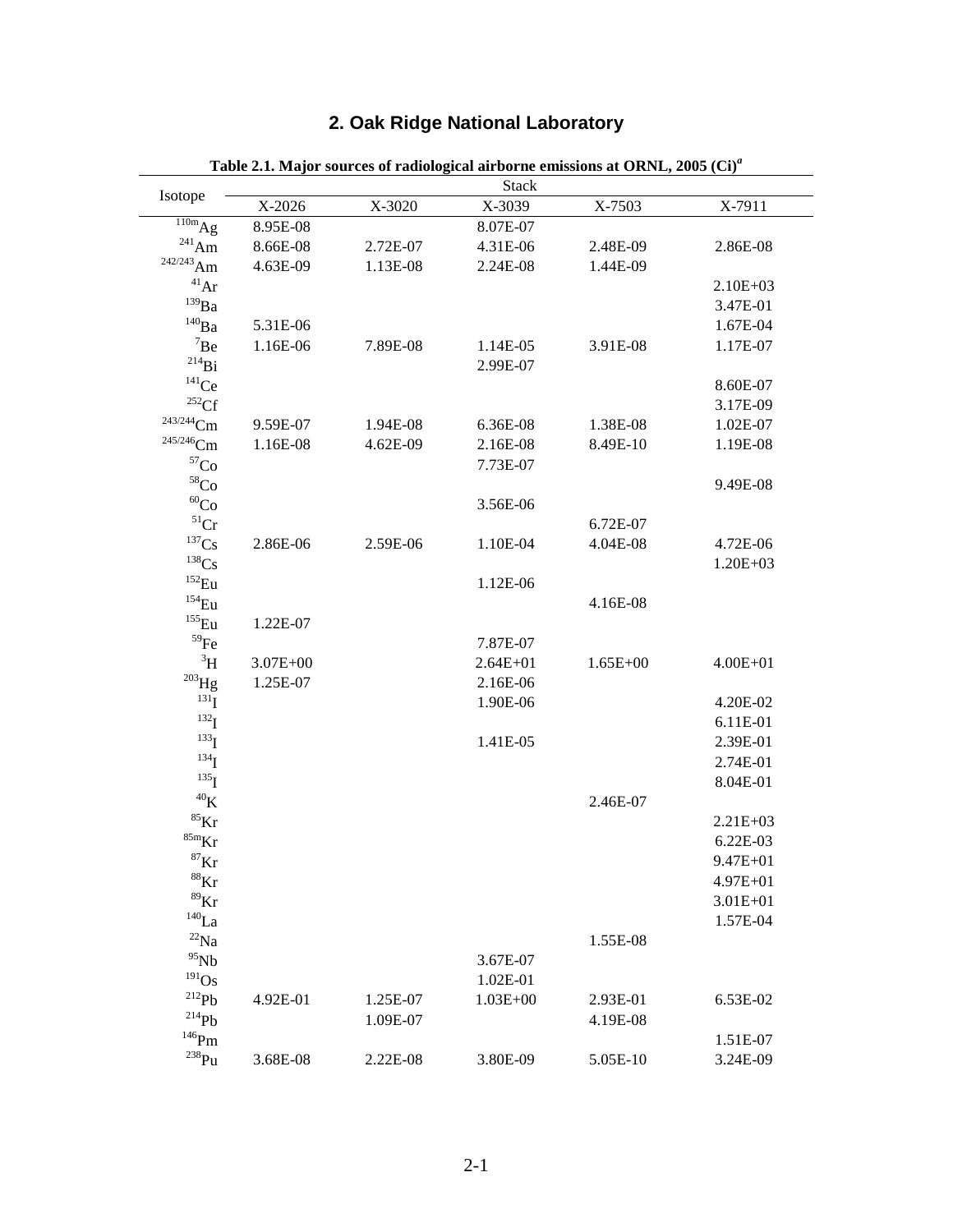|                                    |          |            | Table 2.1 (continued) |          |              |
|------------------------------------|----------|------------|-----------------------|----------|--------------|
|                                    |          |            | <b>Stack</b>          |          |              |
| Isotope                            | X-2026   | X-3020     | X-3039                | X-7503   | X-7911       |
| $\overline{^{239/240}}\mathrm{Pu}$ | 1.10E-07 | 1.71E-07   | 9.94E-07              | 9.19E-09 | 6.21E-08     |
| $^{244}$ Pu                        |          | 5.23E-09   | 2.36E-08              |          | 1.18E-08     |
| $106$ Ru                           |          | 4.37E-07   |                       |          | 6.03E-05     |
| $^{75}\mathrm{Se}$                 |          |            | 3.56E-03              |          |              |
| ${}^{89/90}\mathrm{Sr}$            | 3.78E-07 | $1.22E-06$ | 4.96E-05              | 6.60E-09 | 6.68E-06     |
| $^{228}\mathrm{Th}$                | 2.73E-08 | 1.44E-08   | 2.18E-08              | 1.27E-09 | 6.12E-09     |
| $^{230}\mathrm{Th}$                | 6.50E-09 | 8.73E-09   | 3.01E-08              | 4.40E-09 | 2.18E-08     |
| $^{232}Th$                         | 1.80E-10 | 4.29E-09   | 1.45E-08              | 5.81E-10 | 5.53E-09     |
| $^{234}$ Th                        | 2.66E-06 |            |                       |          |              |
| $^{208}$ Tl                        | 7.32E-08 |            |                       |          |              |
| $234$ U                            | 1.07E-07 | 1.49E-07   | 1.14E-07              | 1.23E-08 | 9.22E-08     |
| $^{235}$ U                         | 3.13E-09 | 9.23E-09   | 3.42E-08              | 5.93E-10 | 3.10E-08     |
| $238$ U                            | 3.66E-09 | 3.04E-08   | 8.14E-08              | 2.41E-09 | 1.32E-08     |
| 131MXe                             |          |            |                       |          | 4.93E-05     |
| $133$ Xe                           |          |            |                       |          | 5.64E-03     |
| $\rm ^{133M}Xe$                    |          |            |                       |          | $3.15E + 00$ |
| $^{135}$ Xe                        |          |            |                       |          | $3.58E + 01$ |
| $\mathrm{^{135M}Xe}$               |          |            |                       |          | $2.35E + 01$ |
| $137$ Xe                           |          |            |                       |          | $1.01E + 02$ |
| $138$ Xe                           |          |            |                       |          | $1.27E + 02$ |
| $^{90}\mathrm{Y}$                  | 3.78E-07 | 1.22E-06   | 4.96E-05              | 6.60E-09 | 6.68E-06     |
| $^{95}Zr$                          | 1.10E-07 |            |                       |          |              |

<sup>a</sup>1 Ci = 3.7E+10 Bq.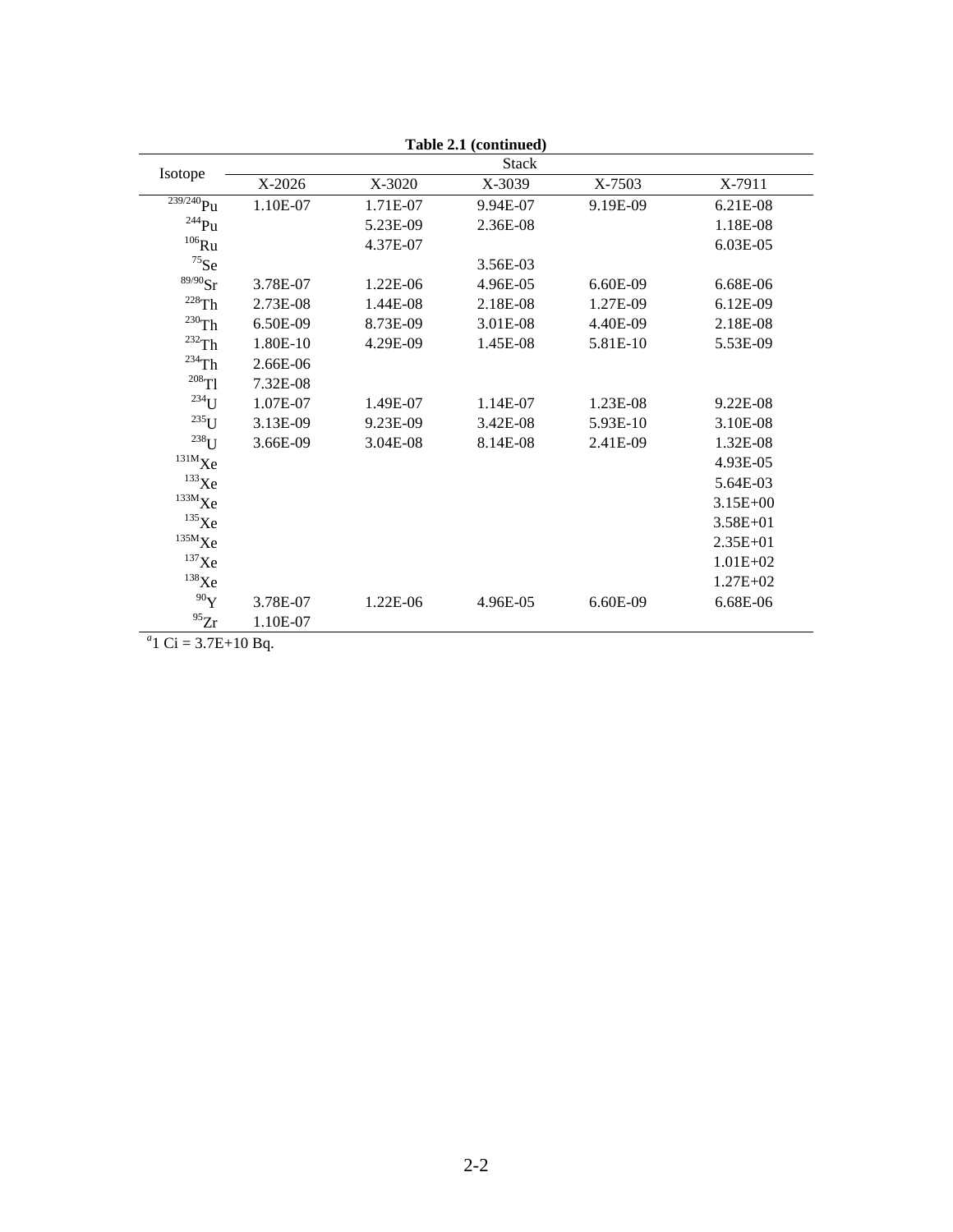| Table 2.2. Constituents Detected in Exit Pathway Groundwater at ORNL, 2005 (a)                      | N det/  |          | Measured values | Reference | Number of values<br>exceeding |                       |
|-----------------------------------------------------------------------------------------------------|---------|----------|-----------------|-----------|-------------------------------|-----------------------|
| Parameter                                                                                           | N total | Min(b)   | Max(b)          | Av(c)     | value                         | reference $[ref]$ (d) |
| BC-01 - Seep/spring located on the northernmost unnamed tributary to Bearden Creek                  |         |          |                 |           |                               |                       |
| Field measurements                                                                                  |         |          |                 |           |                               |                       |
| Conductivity (mS/cm)                                                                                | 1/1     | 0.18     | 0.18            | n/a       | n/a                           | n/a                   |
| Dissolved Oxygen (ppm)                                                                              | 1/1     | 6.0      | 6.0             | n/a       | n/a                           | n/a                   |
| pH (Std Unit)                                                                                       | 1/1     | 7.0      | 7.0             | n/a       | n/a                           | n/a                   |
| Temperature (deg C)                                                                                 | 1/1     | 22       | 22              | n/a       | 30.5                          | 0[1]                  |
| Turbidity (NTU)                                                                                     | 1/1     | 15       | 15              | n/a       | 1                             | 1[2]                  |
| Metals $(mg/L)$                                                                                     |         |          |                 |           |                               |                       |
| Aluminum                                                                                            | 1/1     | 0.16     | 0.16            | n/a       | (0.05, 0.2)                   | 0[3]                  |
| Antimony                                                                                            | 1/1     | 0.00058  | 0.00058         | n/a       | 0.006                         | 0[1]                  |
| Barium                                                                                              | 1/1     | 0.029    | 0.029           | n/a       | 2                             | 0[1]                  |
| Boron                                                                                               | 1/1     | 0.016    | 0.016           | n/a       | n/a                           | n/a                   |
| Calcium                                                                                             | 1/1     | 23       | 23              | n/a       | n/a                           | n/a                   |
| Cobalt                                                                                              | 1/1     | 0.00041  | 0.00041         | n/a       | n/a                           | n/a                   |
| Copper                                                                                              | 1/1     | 0.00074  | 0.00074         | n/a       | 1.3                           | 0[2]                  |
| Iron                                                                                                | 1/1     | 0.22     | 0.22            | n/a       | 0.3                           | 0[3]                  |
| Magnesium                                                                                           | 1/1     | 4.3      | 4.3             | n/a       | n/a                           | n/a                   |
| Manganese                                                                                           | 1/1     | 0.027    | 0.027           | n/a       | 0.05                          | 0[3]                  |
| Nickel                                                                                              | 1/1     | 0.00068  | 0.00068         | n/a       | 0.1                           | 0[1]                  |
| Potassium                                                                                           | 1/1     | 3.0      | 3.0             | n/a       | n/a                           | n/a                   |
| Silicon                                                                                             | 1/1     | 5.6      | 5.6             | n/a       | n/a                           | n/a                   |
| Sodium                                                                                              | 1/1     | 1.4      | 1.4             | n/a       | n/a                           | n/a                   |
| Strontium                                                                                           | 1/1     | 0.039    | 0.039           | n/a       | n/a                           | n/a                   |
| Sulfur                                                                                              | 1/1     | 1.9      | 1.9             | n/a       | n/a                           | n/a                   |
| Titanium                                                                                            | 1/1     | 0.0041   | 0.0041          | n/a       | n/a                           | n/a                   |
| Uranium                                                                                             | 1/1     | 0.000065 | 0.000065        | n/a       | n/a                           | n/a                   |
| Vanadium                                                                                            | 1/1     | 0.003    | 0.003           | n/a       | n/a                           | n/a                   |
| Zinc                                                                                                | 1/1     | 0.008    | 0.008           | n/a       | 5                             | 0[3]                  |
| Zirconium                                                                                           | 1/1     | 0.00073  | 0.00073         | n/a       | n/a                           | n/a                   |
| Radionuclides (pCi/L) (e)                                                                           |         |          |                 |           |                               |                       |
| Tritium                                                                                             | 1/1     | $360*$   | $360*$          | n/a       | 20,000                        | 0[2]                  |
| EE-01 - Surface water monitoring point located east of the Experimental Gas Cooled Reactor Facility |         |          |                 |           |                               |                       |
| Field measurements                                                                                  |         |          |                 |           |                               |                       |
| Conductivity (mS/cm)                                                                                | 1/1     | 0.37     | 0.37            | n/a       | n/a                           | n/a                   |
| Dissolved Oxygen (ppm)                                                                              | 1/1     | 4.7      | 4.7             | n/a       | n/a                           | n/a                   |
| pH (Std Unit)                                                                                       | 1/1     | $7.5$    | $7.5$           | n/a       | n/a                           | n/a                   |
| Temperature (deg C)                                                                                 | 1/1     | 23       | 23              | n/a       | 30.5                          | 0[1]                  |
| Turbidity (NTU)                                                                                     | 1/1     | 25       | 25              | n/a       | $\mathbf{1}$                  | 1[2]                  |
| Metals (mg/L)                                                                                       |         |          |                 |           |                               |                       |
| Aluminum                                                                                            | 1/1     | 0.35     | 0.35            | n/a       | (0.05, 0.2)                   | 1[3]                  |
| <b>Barium</b>                                                                                       | 1/1     | 0.059    | 0.059           | n/a       | 2                             | 0[1]                  |
| Boron                                                                                               | 1/1     | 0.03     | 0.03            | n/a       | n/a                           | n/a                   |
| Calcium                                                                                             | 1/1     | 52       | 52              | n/a       | n/a                           | n/a                   |
| Cobalt                                                                                              | 1/1     | 0.00035  | 0.00035         | n/a       | n/a                           | n/a                   |
| Copper                                                                                              | 1/1     | 0.00095  | 0.00095         | n/a       | 1.3                           | 0[2]                  |
| Iron                                                                                                | 1/1     | 0.4      | 0.4             | n/a       | 0.3                           | 1[3]                  |
| Magnesium                                                                                           | 1/1     | 9.6      | 9.6             | n/a       | n/a                           | n/a                   |
| Manganese                                                                                           | 1/1     | 0.015    | 0.015           | n/a       | 0.05                          | 0[3]                  |
| Molybdenum                                                                                          | 1/1     | 0.001    | 0.001           | n/a       | n/a                           | n/a                   |

**Table 2.2. Constituents Detected in Exit Pathway Groundwater at ORNL, 2005 (a)**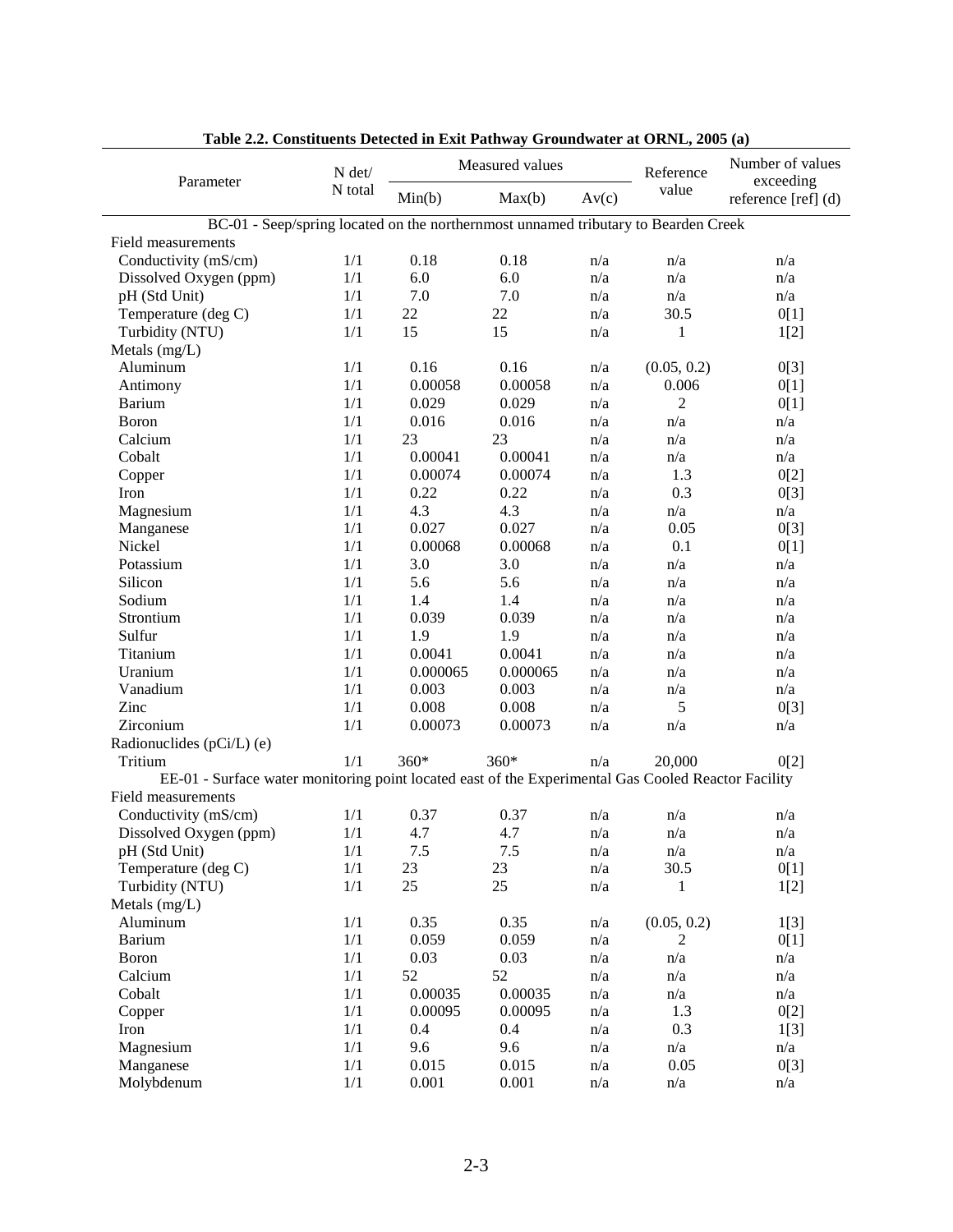|                                                                                          |         |               | Table 2.2 (continued) |       |                         |                                                      |
|------------------------------------------------------------------------------------------|---------|---------------|-----------------------|-------|-------------------------|------------------------------------------------------|
| Parameter                                                                                | N det/  |               | Measured values       |       | Reference               | Number of values<br>exceeding<br>reference [ref] (d) |
|                                                                                          | N total | Min(b)        | Max(b)                | Av(c) | value                   |                                                      |
| Nickel                                                                                   | 1/1     | 0.0013        | 0.0013                | n/a   | 0.1                     | 0[1]                                                 |
| Potassium                                                                                | 1/1     | 1.9           | 1.9                   | n/a   | $\mathrm{n}/\mathrm{a}$ | n/a                                                  |
| Silicon                                                                                  | 1/1     | 4.2           | 4.2                   | n/a   | n/a                     | n/a                                                  |
| Sodium                                                                                   | 1/1     | 5.5           | 5.5                   | n/a   | n/a                     | n/a                                                  |
| Strontium                                                                                | 1/1     | 0.12          | 0.12                  | n/a   | n/a                     | n/a                                                  |
| Sulfur                                                                                   | 1/1     | 8.3           | 8.3                   | n/a   | n/a                     | n/a                                                  |
| Titanium                                                                                 | 1/1     | 0.0083        | 0.0083                | n/a   | n/a                     | n/a                                                  |
| Uranium                                                                                  | 1/1     | 0.00031       | 0.00031               | n/a   | n/a                     | n/a                                                  |
| Vanadium                                                                                 | 1/1     | 0.003         | 0.003                 | n/a   | n/a                     | n/a                                                  |
| Zinc                                                                                     | 1/1     | 0.0059        | 0.0059                | n/a   | 5                       | 0[3]                                                 |
| Radionuclides (pCi/L) (e)                                                                |         |               |                       |       |                         |                                                      |
| Tritium                                                                                  | 1/1     | 240*          | 240*                  | n/a   | 20,000                  | 0[2]                                                 |
| S-02 - Surface water monitoring point located downstream of the Tower Shielding Facility |         |               |                       |       |                         |                                                      |
| Field measurements                                                                       |         |               |                       |       |                         |                                                      |
| Conductivity (mS/cm)                                                                     | 1/1     | 0.28          | 0.28                  | n/a   | n/a                     | n/a                                                  |
| Dissolved Oxygen (ppm)                                                                   | 1/1     | 7.2           | 7.2                   | n/a   | n/a                     | n/a                                                  |
| pH (Std Unit)                                                                            | 1/1     | 8.1           | 8.1                   | n/a   | n/a                     | n/a                                                  |
| Temperature (deg C)                                                                      | 1/1     | 19            | 19                    | n/a   | 30.5                    | 0[1]                                                 |
| Turbidity (NTU)                                                                          | 1/1     | 68            | 68                    | n/a   | $\mathbf{1}$            | 1[2]                                                 |
| Metals (mg/L)                                                                            |         |               |                       |       |                         |                                                      |
| Aluminum                                                                                 | 1/1     | 0.16          | 0.16                  | n/a   | (0.05, 0.2)             | 0[3]                                                 |
| <b>Barium</b>                                                                            | 1/1     | 0.041         | 0.041                 | n/a   | $\overline{c}$          | 0[1]                                                 |
| Boron                                                                                    | 1/1     | 0.015         | 0.015                 | n/a   | n/a                     | n/a                                                  |
| Cadmium                                                                                  | 1/1     | 0.00012       | 0.00012               | n/a   | 0.005                   | 0[1]                                                 |
| Calcium                                                                                  | 1/1     | 29            | 29                    | n/a   | n/a                     | n/a                                                  |
| Cobalt                                                                                   | 1/1     | 0.00071       | 0.00071               | n/a   | n/a                     | n/a                                                  |
| Copper                                                                                   | 1/1     | 0.00092       | 0.00092               | n/a   | 1.3                     | 0[2]                                                 |
| Iron                                                                                     | 1/1     | 0.19          | 0.19                  | n/a   | 0.3                     | 0[3]                                                 |
| Lead                                                                                     | 1/1     | 0.0018        | 0.0018                | n/a   | 0.005                   | 0[1]                                                 |
| Magnesium                                                                                | 1/1     | 16            | 16                    | n/a   | n/a                     | n/a                                                  |
| Manganese                                                                                | 1/1     | 0.084         | 0.084                 | n/a   | 0.05                    |                                                      |
| Nickel                                                                                   | 1/1     |               | 0.001                 |       | 0.1                     | 1[3]                                                 |
| Potassium                                                                                | 1/1     | 0.001<br>0.88 | 0.88                  | n/a   | n/a                     | 0[1]                                                 |
| Selenium                                                                                 | 1/1     | 0.0031        | 0.0031                | n/a   | 0.05                    | n/a                                                  |
|                                                                                          |         |               |                       | n/a   |                         | 0[1]                                                 |
| Silicon                                                                                  | 1/1     | 7.1           | 7.1                   | n/a   | n/a                     | n/a                                                  |
| Sodium                                                                                   | 1/1     | 0.71          | 0.71                  | n/a   | n/a                     | n/a                                                  |
| Strontium                                                                                | 1/1     | 0.018         | 0.018                 | n/a   | n/a                     | n/a                                                  |
| Sulfur<br>Titanium                                                                       | 1/1     | 0.59          | 0.59                  | n/a   | n/a                     | n/a                                                  |
|                                                                                          | 1/1     | 0.0029        | 0.0029                | n/a   | n/a                     | n/a                                                  |
| Uranium                                                                                  | 1/1     | 0.00024       | 0.00024               | n/a   | n/a                     | n/a                                                  |
| Vanadium                                                                                 | 1/1     | 0.0045        | 0.0045                | n/a   | $\mathrm{n}/\mathrm{a}$ | n/a                                                  |
| Zinc                                                                                     | 1/1     | 0.012         | 0.012                 | n/a   | 5                       | 0[3]                                                 |
|                                                                                          |         |               | <b>Well 1190</b>      |       |                         |                                                      |
| Field measurements                                                                       |         |               |                       |       |                         |                                                      |
| Conductivity (mS/cm)                                                                     | 1/1     | 0.75          | 0.75                  | n/a   | n/a                     | n/a                                                  |
| Dissolved Oxygen (ppm)                                                                   | 1/1     | 1.6           | 1.6                   | n/a   | n/a                     | n/a                                                  |
| pH (Std Unit)                                                                            | 1/1     | 6.8           | 6.8                   | n/a   | n/a                     | n/a                                                  |
| $RedOx$ (mV)                                                                             | 1/1     | $-270$        | $-270$                | n/a   | n/a                     | n/a                                                  |
| Temperature (deg C)                                                                      | 1/1     | 18            | 18                    | n/a   | 30.5                    | 0[1]                                                 |
| Turbidity (NTU)                                                                          | 1/1     | 1.0           | 1.0                   | n/a   | $\mathbf{1}$            | 0[2]                                                 |

**Table 2.2 (continued)**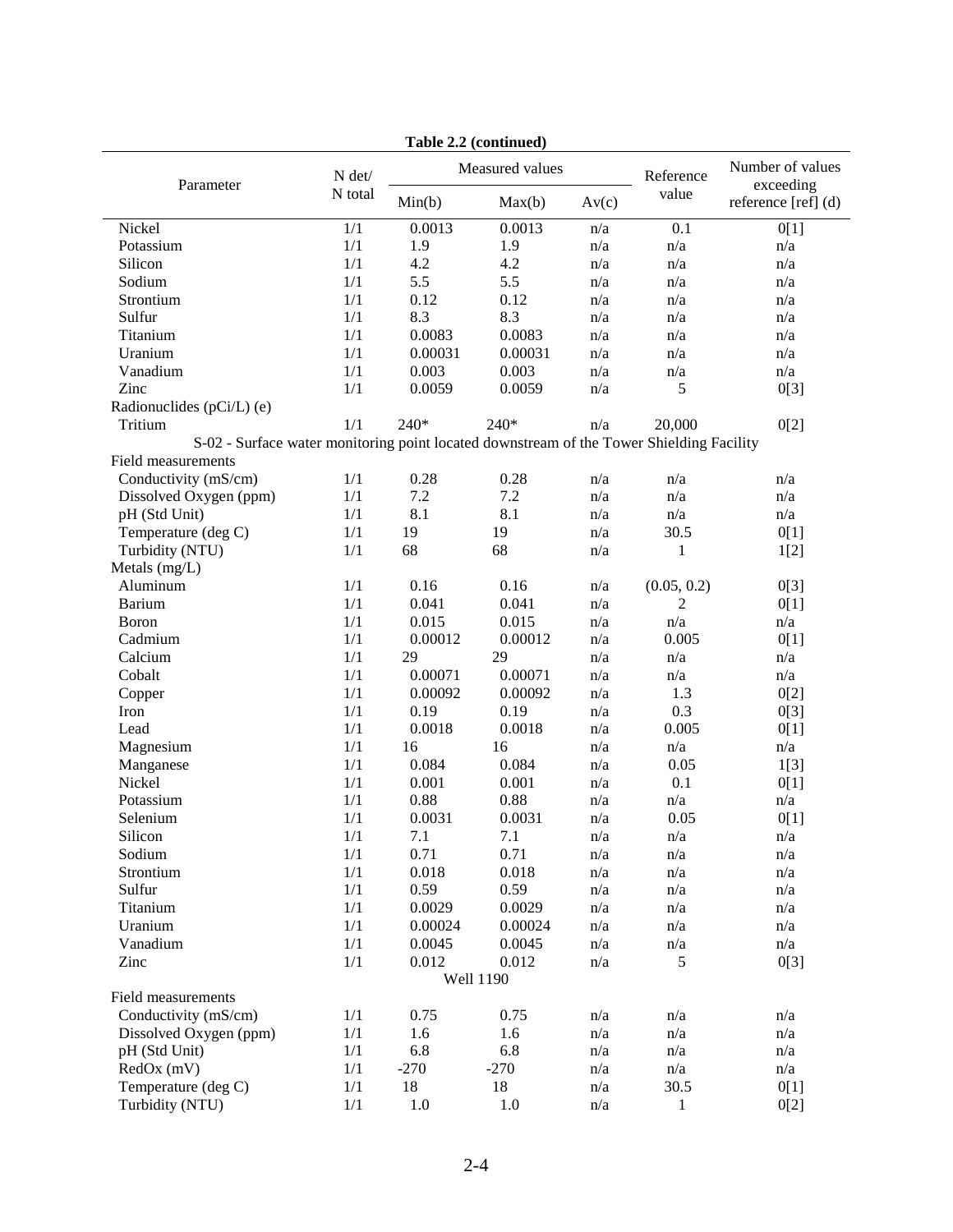|                           |                   |                 | <b>Lavit 4.4</b> (Continued) |                         |                         |                               |
|---------------------------|-------------------|-----------------|------------------------------|-------------------------|-------------------------|-------------------------------|
| Parameter                 | N det/<br>N total | Measured values |                              |                         | Reference               | Number of values<br>exceeding |
|                           |                   | Min(b)          | Max(b)                       | Av(c)                   | value                   | reference [ref] (d)           |
| Metals (mg/L)             |                   |                 |                              |                         |                         |                               |
| Barium                    | 1/1               | 0.73            | 0.73                         | n/a                     | $\sqrt{2}$              | 0[1]                          |
| <b>B</b> oron             | 1/1               | 0.036           | 0.036                        | n/a                     | n/a                     | n/a                           |
| Calcium                   | 1/1               | 150             | 150                          | n/a                     | n/a                     | n/a                           |
| Cobalt                    | 1/1               | 0.00048         | 0.00048                      | n/a                     | n/a                     | n/a                           |
| Copper                    | 1/1               | 0.00072         | 0.00072                      | n/a                     | 1.3                     | 0[2]                          |
| Iron                      | 1/1               | 0.86            | 0.86                         | n/a                     | 0.3                     | 1[3]                          |
| Lithium                   | 1/1               | 0.023           | 0.023                        | n/a                     | n/a                     | n/a                           |
| Magnesium                 | 1/1               | 17              | 17                           | n/a                     | n/a                     | n/a                           |
| Manganese                 | 1/1               | 0.078           | 0.078                        | n/a                     | 0.05                    | 1[3]                          |
| Molybdenum                | 1/1               | 0.00012         | 0.00012                      | n/a                     | n/a                     | n/a                           |
| Nickel                    | 1/1               | 0.0077          | 0.0077                       | n/a                     | 0.1                     | 0[1]                          |
| Potassium                 | 1/1               | 1.8             | 1.8                          | n/a                     | n/a                     | n/a                           |
| Silicon                   | 1/1               | 8.6             | 8.6                          | n/a                     | n/a                     | n/a                           |
| Sodium                    | 1/1               | 13              | 13                           | n/a                     | n/a                     | n/a                           |
| Strontium                 | 1/1               | 0.46            | 0.46                         | n/a                     | n/a                     | n/a                           |
| Sulfur                    | 1/1               | 0.38            | 0.38                         | n/a                     | n/a                     | n/a                           |
| Titanium                  | 1/1               | 0.0031          | 0.0031                       | n/a                     | n/a                     | n/a                           |
| Uranium                   | 1/1               | 0.00035         | 0.00035                      | n/a                     | n/a                     | n/a                           |
| Zinc                      | 1/1               | 0.0038          | 0.0038                       | n/a                     | 5                       | 0[3]                          |
| Zirconium                 | 1/1               | 0.001           | 0.001                        | n/a                     | n/a                     | n/a                           |
| Radionuclides (pCi/L) (e) |                   |                 |                              |                         |                         |                               |
| Tritium                   | 1/1               | 27,000*         | 27,000*                      | n/a                     | 20,000                  | 1[2]                          |
| Volatile organics (ug/L)  |                   |                 |                              |                         |                         |                               |
| Carbon disulfide          | 1/1               | J2.8            | J2.8                         | n/a                     | n/a                     | n/a                           |
|                           |                   |                 | <b>Well 1191</b>             |                         |                         |                               |
| Field measurements        |                   |                 |                              |                         |                         |                               |
| Conductivity (mS/cm)      | 1/1               | 0.52            | 0.52                         | n/a                     | n/a                     | n/a                           |
| Dissolved Oxygen (ppm)    | 1/1               | 1.7             | 1.7                          | n/a                     | n/a                     | n/a                           |
| pH (Std Unit)             | 1/1               | 7.2             | 7.2                          | n/a                     | n/a                     | n/a                           |
| RedOx (mV)                | 1/1               | $-250$          | $-250$                       | n/a                     | n/a                     | n/a                           |
| Temperature (deg C)       | 1/1               | 18              | 18                           | n/a                     | 30.5                    | 0[1]                          |
| Turbidity (NTU)           | 1/1               | 0.0             | 0.0                          | n/a                     | 1                       | 0[2]                          |
| Metals (mg/L)             |                   |                 |                              |                         |                         |                               |
| Aluminum                  | 1/1               | 0.0088          | 0.0088                       | n/a                     | (0.05, 0.2)             | 1[3]                          |
| <b>Barium</b>             | $1/1$             | 0.13            | 0.13                         | $\mathrm{n}/\mathrm{a}$ | $\sqrt{2}$              | 0[1]                          |
| Boron                     | 1/1               | 0.021           | 0.021                        | n/a                     | $\mathrm{n}/\mathrm{a}$ | n/a                           |
| Calcium                   | 1/1               | 72              | $72\,$                       | n/a                     | n/a                     | n/a                           |
| Cobalt                    | 1/1               | 0.001           | 0.001                        | n/a                     | n/a                     | n/a                           |
|                           | 1/1               | 0.00087         | 0.00087                      | n/a                     | 1.3                     | 0[2]                          |
| Copper<br>Iron            | 1/1               | 2.4             | 2.4                          | n/a                     | 0.3                     |                               |
|                           |                   |                 | 17                           |                         |                         | 1[3]                          |
| Magnesium                 | 1/1               | 17<br>0.29      |                              | n/a                     | n/a<br>0.05             | n/a                           |
| Manganese                 | 1/1               |                 | 0.29                         | n/a                     |                         | 1[3]                          |
| Molybdenum                | 1/1               | 0.00067         | 0.00067                      | n/a                     | n/a                     | n/a                           |
| Nickel                    | 1/1               | 0.042           | 0.042                        | n/a                     | 0.1                     | 0[1]                          |
| Phosphorous               | 1/1               | 0.037           | 0.037                        | n/a                     | n/a                     | n/a                           |
| Potassium                 | 1/1               | 3.3             | 3.3                          | n/a                     | n/a                     | n/a                           |
| Silicon                   | 1/1               | 3.0             | 3.0                          | n/a                     | n/a                     | n/a                           |
| Silver                    | 1/1               | 0.00025         | 0.00025                      | n/a                     | 0.1                     | 0[3]                          |
| Sodium                    | 1/1               | 12              | 12                           | n/a                     | n/a                     | n/a                           |
| Strontium                 | $1/1\,$           | 0.14            | 0.14                         | n/a                     | n/a                     | n/a                           |

|  | Table 2.2 (continued) |
|--|-----------------------|
|--|-----------------------|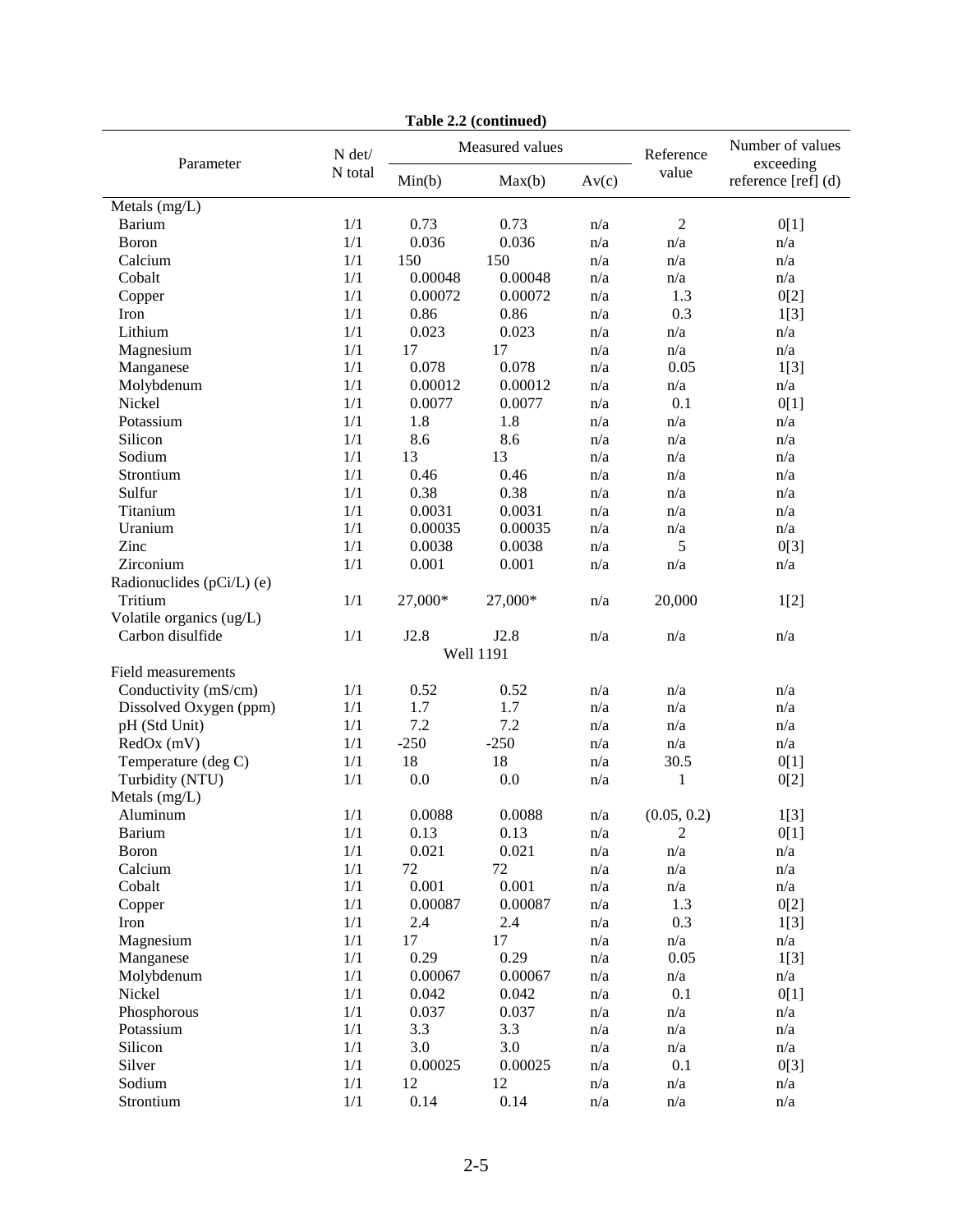|                           |         |                  | rabie 2.2 (continueu) |       |                    |                                                      |  |  |
|---------------------------|---------|------------------|-----------------------|-------|--------------------|------------------------------------------------------|--|--|
| Parameter                 | N det/  |                  | Measured values       |       | Reference<br>value | Number of values<br>exceeding<br>reference [ref] (d) |  |  |
|                           | N total | Min(b)           | Max(b)                | Av(c) |                    |                                                      |  |  |
| Sulfur                    | 1/1     | $\overline{2.2}$ | $\overline{2.2}$      | n/a   | n/a                | n/a                                                  |  |  |
| Titanium                  | 1/1     | 0.0029           | 0.0029                | n/a   | n/a                | n/a                                                  |  |  |
| Uranium                   | 1/1     | 0.0018           | 0.0018                | n/a   | n/a                | n/a                                                  |  |  |
| Zinc                      | 1/1     | 0.0033           | 0.0033                | n/a   | 5                  | 0[3]                                                 |  |  |
| Zirconium                 | 1/1     | 0.00056          | 0.00056               | n/a   | n/a                | n/a                                                  |  |  |
| Radionuclides (pCi/L) (e) |         |                  |                       |       |                    |                                                      |  |  |
| Beta activity             | 1/1     | 300*             | 300*                  | n/a   | 50                 | 1[2]                                                 |  |  |
| Strontium-89/90           | 1/1     | $150*$           | $150*$                | n/a   | 40                 | 1[4]                                                 |  |  |
| Tritium                   | 1/1     | 36,000*          | 36,000*               | n/a   | 20,000             | 1[2]                                                 |  |  |
| Volatile organics (ug/L)  |         |                  |                       |       |                    |                                                      |  |  |
| Carbon disulfide          | 1/1     | J1.8             | J1.8                  | n/a   | n/a                | n/a                                                  |  |  |
| <b>Well 1198</b>          |         |                  |                       |       |                    |                                                      |  |  |
| Field measurements        |         |                  |                       |       |                    |                                                      |  |  |
| Conductivity (mS/cm)      | 1/1     | 0.62             | 0.62                  | n/a   | n/a                | n/a                                                  |  |  |
| Dissolved Oxygen (ppm)    | 1/1     | 1.7              | 1.7                   | n/a   | n/a                | n/a                                                  |  |  |
| pH (Std Unit)             | 1/1     | 6.6              | 6.6                   | n/a   | n/a                | n/a                                                  |  |  |
| RedOx (mV)                | 1/1     | $-190$           | $-190$                | n/a   | n/a                | n/a                                                  |  |  |
| Temperature (deg C)       | 1/1     | 16               | 16                    | n/a   | 30.5               | 0[1]                                                 |  |  |
| Turbidity (NTU)           | 1/1     | 4.0              | 4.0                   | n/a   | 1                  | 1[2]                                                 |  |  |
| Metals (mg/L)             |         |                  |                       |       |                    |                                                      |  |  |
| Aluminum                  | 1/1     | 0.4              | 0.4                   | n/a   | (0.05, 0.2)        | 1[3]                                                 |  |  |
| <b>Barium</b>             | 1/1     | 0.031            | 0.031                 | n/a   | 2                  | 0[1]                                                 |  |  |
| <b>Boron</b>              | 1/1     | 0.011            | 0.011                 | n/a   | n/a                | n/a                                                  |  |  |
| Calcium                   | 1/1     | 140              | 140                   | n/a   | n/a                | n/a                                                  |  |  |
| Chromium                  | 1/1     | 0.0024           | 0.0024                | n/a   | 1                  | 0[1]                                                 |  |  |
| Cobalt                    | 1/1     | 0.00042          | 0.00042               | n/a   | n/a                | n/a                                                  |  |  |
| Copper                    | 1/1     | 0.0011           | 0.0011                | n/a   | 1.3                | 0[2]                                                 |  |  |
| Iron                      | 1/1     | 1.1              | 1.1                   | n/a   | 0.3                | 1[3]                                                 |  |  |
| Lithium                   | 1/1     | 0.0023           | 0.0023                | n/a   | n/a                | n/a                                                  |  |  |
| Magnesium                 | 1/1     | 5.2              | 5.2                   | n/a   | n/a                | n/a                                                  |  |  |
| Manganese                 | 1/1     | 0.0076           | 0.0076                | n/a   | 0.05               | 0[3]                                                 |  |  |
| Molybdenum                | 1/1     | 0.00016          | 0.00016               | n/a   | n/a                | n/a                                                  |  |  |
| Nickel                    | 1/1     | 0.0064           | 0.0064                | n/a   | 0.1                | 0[1]                                                 |  |  |
| Potassium                 | 1/1     | 1.2              | 1.2                   | n/a   | n/a                | n/a                                                  |  |  |
| Silicon                   | 1/1     | 5.1              | 5.1                   | n/a   | n/a                | n/a                                                  |  |  |
| Silver                    | 1/1     | 0.00092          | 0.00092               | n/a   | 0.1                | 0[3]                                                 |  |  |
| Sodium                    | 1/1     | 3.2              | 3.2                   | n/a   | n/a                | n/a                                                  |  |  |
| Strontium                 | $1/1\,$ | 0.18             | 0.18                  | n/a   | n/a                | n/a                                                  |  |  |
| Sulfur                    | 1/1     | 3.4              | 3.4                   | n/a   | n/a                | n/a                                                  |  |  |
| Titanium                  | $1/1\,$ | 0.0059           | 0.0059                | n/a   | n/a                | n/a                                                  |  |  |
| Uranium                   | 1/1     | 0.00031          | 0.00031               | n/a   | n/a                | n/a                                                  |  |  |
| Zinc                      | 1/1     | 0.0042           | 0.0042                | n/a   | 5                  | 0[3]                                                 |  |  |
| Radionuclides (pCi/L) (e) |         |                  |                       |       |                    |                                                      |  |  |
| Tritium                   | 1/1     | 870*             | 870*                  | n/a   | 20,000             | 0[2]                                                 |  |  |
|                           |         |                  | <b>Well 1199</b>      |       |                    |                                                      |  |  |
| Field measurements        |         |                  |                       |       |                    |                                                      |  |  |
| Conductivity (mS/cm)      | 1/1     | 0.39             | 0.39                  | n/a   | n/a                | n/a                                                  |  |  |
| Dissolved Oxygen (ppm)    | 1/1     | 1.6              | 1.6                   | n/a   | n/a                | n/a                                                  |  |  |
| pH (Std Unit)             | 1/1     | 8.3              | 8.3                   | n/a   | n/a                | n/a                                                  |  |  |
| RedOx (mV)                | 1/1     | $-320$           | $-320$                | n/a   | n/a                | n/a                                                  |  |  |
| Temperature (deg C)       | 1/1     | 19               | 19                    | n/a   | 30.5               | 0[1]                                                 |  |  |

**Table 2.2 (continued)**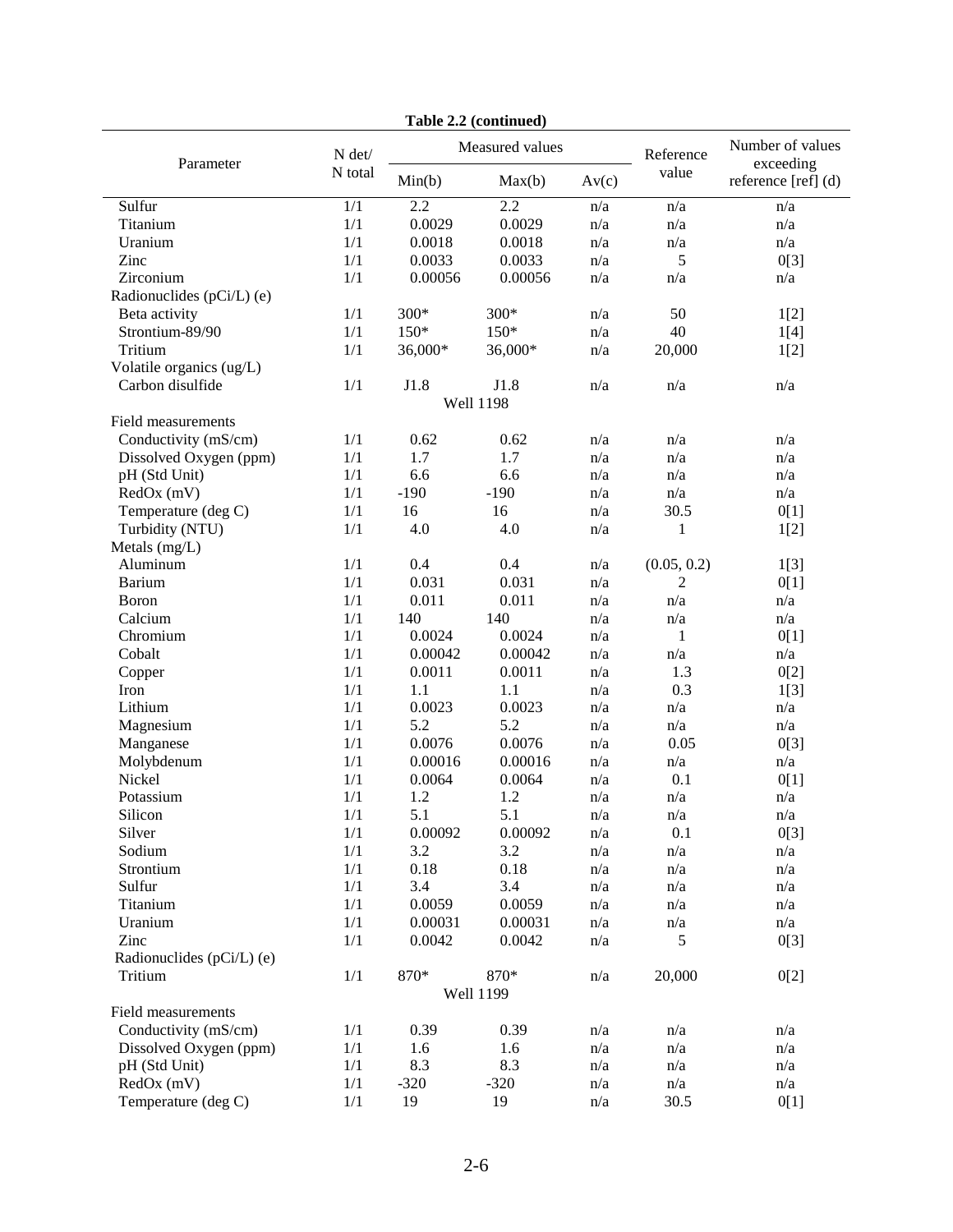| rabie 2.2 (continueu)     |         |                 |                  |                         |                         |                               |  |
|---------------------------|---------|-----------------|------------------|-------------------------|-------------------------|-------------------------------|--|
| Parameter                 | N det/  | Measured values |                  |                         | Reference               | Number of values<br>exceeding |  |
|                           | N total | Min(b)          | Max(b)           | Av(c)                   | value                   | reference [ref] (d)           |  |
| Turbidity (NTU)           | 1/1     | $\overline{12}$ | $\overline{12}$  | n/a                     | $\mathbf{1}$            | 1[2]                          |  |
| Metals $(mg/L)$           |         |                 |                  |                         |                         |                               |  |
| Aluminum                  | 1/1     | 0.0091          | 0.0091           | n/a                     | (0.05, 0.2)             | 1[3]                          |  |
| <b>Barium</b>             | 1/1     | 0.068           | 0.068            | n/a                     | 2                       | 0[1]                          |  |
| Boron                     | 1/1     | 0.31            | 0.31             | n/a                     | n/a                     | n/a                           |  |
| Calcium                   | 1/1     | 17              | 17               | n/a                     | n/a                     | n/a                           |  |
| Cobalt                    | 1/1     | 0.00027         | 0.00027          | n/a                     | n/a                     | n/a                           |  |
| Copper                    | 1/1     | 0.00048         | 0.00048          | n/a                     | 1.3                     | 0[2]                          |  |
| Iron                      | 1/1     | 0.1             | 0.1              | n/a                     | 0.3                     | 0[3]                          |  |
| Lithium                   | 1/1     | 0.011           | 0.011            | n/a                     | n/a                     | n/a                           |  |
| Magnesium                 | 1/1     | 36              | 36               | n/a                     | n/a                     | n/a                           |  |
| Potassium                 | 1/1     | 4.0             | 4.0              | n/a                     | n/a                     | n/a                           |  |
| Silicon                   | 1/1     | 8.3             | 8.3              | n/a                     | n/a                     | n/a                           |  |
| Sodium                    | 1/1     | 6.8             | 6.8              | n/a                     | n/a                     | n/a                           |  |
| Strontium                 | 1/1     | 2.5             | 2.5              | n/a                     | n/a                     | n/a                           |  |
| Sulfur                    | 1/1     | $2.0\,$         | 2.0              | n/a                     | n/a                     | n/a                           |  |
| Titanium                  | 1/1     | 0.003           | 0.003            | n/a                     | n/a                     | n/a                           |  |
| Zinc                      | 1/1     | 0.0044          | 0.0044           | n/a                     | 5                       | 0[3]                          |  |
| Radionuclides (pCi/L) (e) |         |                 |                  |                         |                         |                               |  |
| Tritium                   | 1/1     | $2,500*$        | 2,500*           | n/a                     | 20,000                  | 0[2]                          |  |
| Volatile organics (ug/L)  |         |                 |                  |                         |                         |                               |  |
| Carbon disulfide          | 1/1     | J4.5            | J4.5             | n/a                     | n/a                     | n/a                           |  |
|                           |         |                 | <b>Well 1239</b> |                         |                         |                               |  |
| Field measurements        |         |                 |                  |                         |                         |                               |  |
| Conductivity (mS/cm)      | 1/1     | 0.81            | 0.81             | n/a                     | n/a                     | n/a                           |  |
| Dissolved Oxygen (ppm)    | 1/1     | 2.3             | 2.3              | n/a                     | n/a                     | n/a                           |  |
| pH (Std Unit)             | 1/1     | 9.3             | 9.3              | n/a                     | n/a                     | n/a                           |  |
| RedOx (mV)                | 1/1     | $-220$          | $-220$           | n/a                     | n/a                     | n/a                           |  |
| Temperature (deg C)       | 1/1     | 16              | 16               | n/a                     | 30.5                    | 0[1]                          |  |
| Turbidity (NTU)           | 1/1     | 15              | 15               | n/a                     | 1                       | 1[2]                          |  |
| Metals (mg/L)             |         |                 |                  |                         |                         |                               |  |
| Aluminum                  | 1/1     | 0.36            | 0.36             | n/a                     | (0.05, 0.2)             | 1[3]                          |  |
| Arsenic                   | 1/1     | 0.0029          | 0.0029           | n/a                     | 0.01                    | 0[1]                          |  |
| <b>Barium</b>             | 1/1     | 0.057           | 0.057            | n/a                     | $\overline{2}$          | 0[1]                          |  |
| Boron                     | 1/1     | 0.81            | 0.81             | n/a                     | n/a                     | n/a                           |  |
| Calcium                   | 1/1     | 0.74            | 0.74             | $\mathrm{n}/\mathrm{a}$ | n/a                     | n/a                           |  |
| Copper                    | 1/1     | 0.0026          | 0.0026           | n/a                     | 1.3                     | 0[2]                          |  |
| Iron                      | 1/1     | 0.19            | 0.19             | n/a                     | 0.3                     | 0[3]                          |  |
| Lithium                   | 1/1     | 0.039           | 0.039            | n/a                     | n/a                     | n/a                           |  |
| Magnesium                 | 1/1     | 0.23            | 0.23             | n/a                     | n/a                     | n/a                           |  |
| Manganese                 | 1/1     | 0.003           | 0.003            | n/a                     | 0.05                    | 0[3]                          |  |
| Molybdenum                | 1/1     | 0.0028          | 0.0028           | n/a                     | $\mathrm{n}/\mathrm{a}$ | n/a                           |  |
| Nickel                    | 1/1     | 0.00067         | 0.00067          | n/a                     | 0.1                     | 0[1]                          |  |
| Phosphorous               | 1/1     | 0.06            | 0.06             | n/a                     | n/a                     | n/a                           |  |
| Potassium                 | 1/1     | 1.6             | 1.6              | n/a                     | n/a                     | n/a                           |  |
| Silicon                   | 1/1     | 5.4             | 5.4              | n/a                     | n/a                     | n/a                           |  |
| Sodium                    | 1/1     | 220             | 220              | n/a                     | n/a                     | n/a                           |  |
| Strontium                 | 1/1     | 0.055           | 0.055            | $\mathrm{n}/\mathrm{a}$ | n/a                     | n/a                           |  |
| Sulfur                    | $1/1\,$ | 12              | 12               | n/a                     | $\mathrm{n}/\mathrm{a}$ | n/a                           |  |
| Thorium                   | 1/1     | 0.00038         | 0.00038          | n/a                     | n/a                     | n/a                           |  |
| Titanium                  | $1/1\,$ | 0.012           | 0.012            | n/a                     | $\mathrm{n}/\mathrm{a}$ | $\mathrm{n}/\mathrm{a}$       |  |

**Table 2.2 (continued)**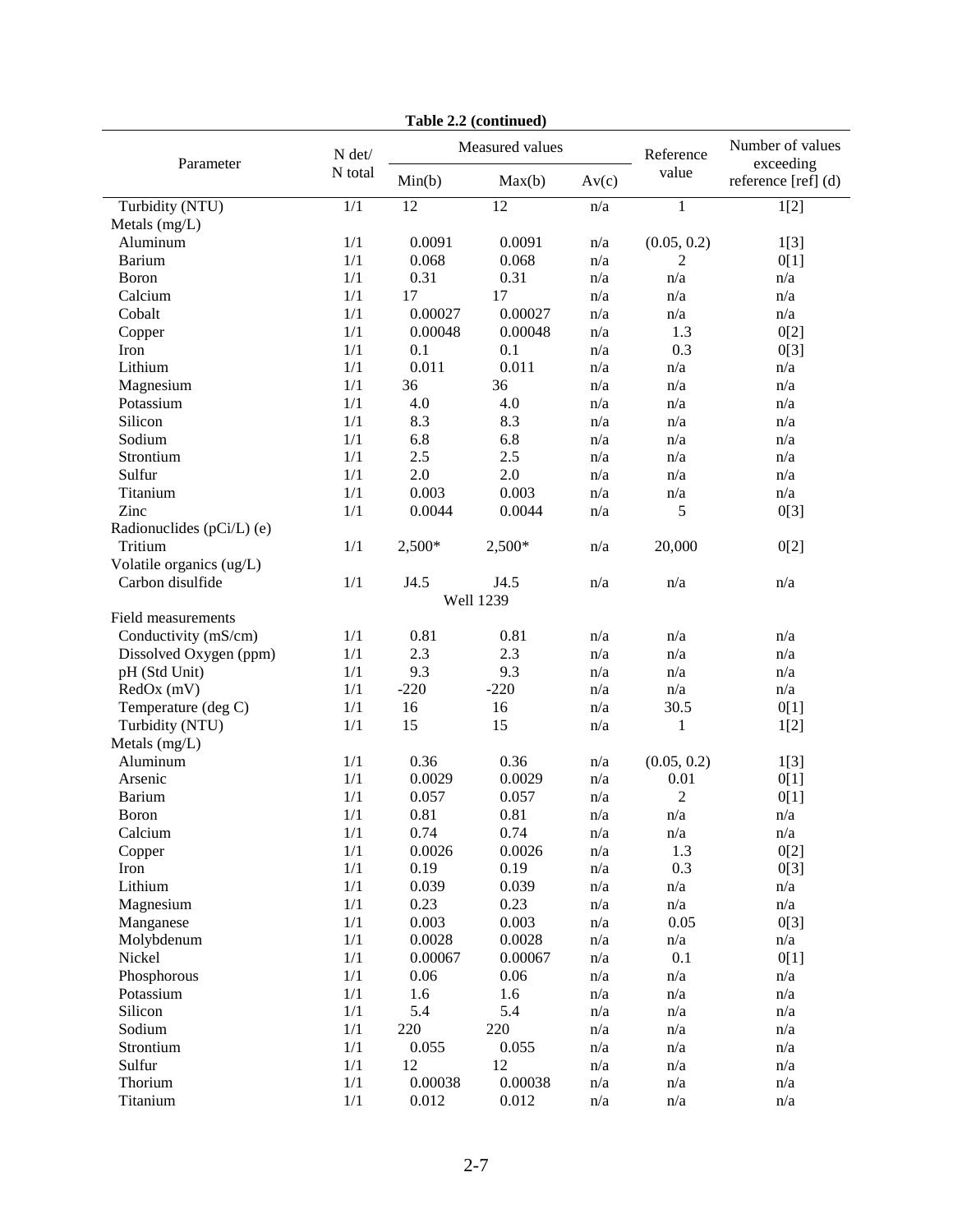|                                                                                |                  |             | <b>Lavit 4.4</b> (Continueu) |           |                               |                     |
|--------------------------------------------------------------------------------|------------------|-------------|------------------------------|-----------|-------------------------------|---------------------|
| Parameter                                                                      | N det/           |             | Measured values              | Reference | Number of values<br>exceeding |                     |
|                                                                                | N total          | Min(b)      | Max(b)                       | Av(c)     | value                         | reference [ref] (d) |
| Uranium                                                                        | $\overline{1/1}$ | 0.0017      | 0.0017                       | n/a       | n/a                           | n/a                 |
| Zinc                                                                           | 1/1              | 0.0079      | 0.0079                       | n/a       | 5                             | 0[3]                |
| Zirconium                                                                      | 1/1              | 0.002       | 0.002                        | n/a       | n/a                           | n/a                 |
| Well 531 - West of the main campus of ORNL, between First Creek and Highway 95 |                  |             |                              |           |                               |                     |
| Field measurements                                                             |                  |             |                              |           |                               |                     |
| Conductivity (mS/cm)                                                           | 3/3              | 0.71        | 0.85                         | 0.8       | n/a                           | n/a                 |
| Dissolved Oxygen (ppm)                                                         | 3/3              | 1.3         | 1.3                          | 1.3       | n/a                           | n/a                 |
| pH (Std Unit)                                                                  | 3/3              | 7.9         | 8.6                          | n/a       | n/a                           | n/a                 |
| RedOx (mV)                                                                     | 3/3              | $-290$      | $-210$                       | ~240      | n/a                           | n/a                 |
| Temperature (deg C)                                                            | 3/3              | 19          | 20                           | 20        | 30.5                          | 0[1]                |
| Turbidity (NTU)                                                                | 3/3              | 0.4         | 1,000                        | 410       | $\mathbf{1}$                  | 2[2]                |
| Metals (mg/L)                                                                  |                  |             |                              |           |                               |                     |
| Aluminum                                                                       | 1/1              | 1.1         | 1.1                          | n/a       | (0.05, 0.2)                   | 1[3]                |
| <b>Barium</b>                                                                  | 1/1              | 0.23        | 0.23                         | n/a       | $\mathbf{2}$                  | 0[1]                |
| <b>Boron</b>                                                                   | 1/1              | E0.48       | E0.48                        | n/a       | n/a                           | n/a                 |
| Calcium                                                                        | 1/1              | 23          | 23                           | n/a       | n/a                           | n/a                 |
| Chromium                                                                       | 1/1              | 0.0024      | 0.0024                       | n/a       | $\mathbf{1}$                  | 0[1]                |
| Cobalt                                                                         | 1/1              | 0.00038     | 0.00038                      | n/a       | n/a                           | n/a                 |
| Copper                                                                         | 1/1              | 0.0012      | 0.0012                       | n/a       | 1.3                           | 0[2]                |
| Iron                                                                           | 1/1              | 0.98        | 0.98                         | n/a       | 0.3                           | 1[3]                |
| Lead                                                                           | 1/1              | 0.00086     | 0.00086                      | n/a       | 0.005                         | 0[1]                |
| Lithium                                                                        | 1/1              | 0.1         | 0.1                          | n/a       | n/a                           | n/a                 |
| Magnesium                                                                      | 1/1              | 11          | 11                           | n/a       | n/a                           | n/a                 |
| Manganese                                                                      | 1/1              | 0.027       | 0.027                        | n/a       | 0.05                          | 0[3]                |
| Molybdenum                                                                     | 1/1              | 0.0002      | 0.0002                       | n/a       | n/a                           | n/a                 |
| Nickel                                                                         | 1/1              | 0.0018      | 0.0018                       | n/a       | 0.1                           | 0[1]                |
| Phosphorous                                                                    | 1/1              | 0.021       | 0.021                        | n/a       | n/a                           | n/a                 |
| Potassium                                                                      | 1/1              | 3.3         | 3.3                          | n/a       | n/a                           | n/a                 |
| Silicon                                                                        | 1/1              | 9.2         | 9.2                          | n/a       | n/a                           | n/a                 |
| Sodium                                                                         | 1/1              | 130         | 130                          | n/a       | n/a                           | n/a                 |
| Strontium                                                                      | 1/1              | 1.1         | 1.1                          | n/a       | n/a                           | n/a                 |
| Sulfur                                                                         | 1/1              | E3.1        | E3.1                         | n/a       | n/a                           | n/a                 |
| Thallium                                                                       | 1/1              | 0.00045     | 0.00045                      | n/a       | 0.002                         | 0[1]                |
| Titanium                                                                       | 1/1              | 0.018       | 0.018                        | n/a       | n/a                           | n/a                 |
| Zinc                                                                           | 1/1              | 0.027       | 0.027                        | n/a       | 5                             | 0[3]                |
| Zirconium                                                                      | 1/1              | 0.0015      | 0.0015                       | n/a       | n/a                           | n/a                 |
| Semivolatile organics (ug/L)                                                   |                  |             |                              |           |                               |                     |
| Diethyl phthalate                                                              | 1/1              | J3.0        | J3.0                         | n/a       | n/a                           | n/a                 |
| Volatile organics (ug/L)                                                       |                  |             |                              |           |                               |                     |
| Acetone                                                                        | 1/1              | J3.1        | J3.1                         | n/a       | n/a                           | n/a                 |
| Benzene                                                                        | 1/1              | J0.44       | J0.44                        | n/a       | 5                             | 0[1]                |
| Toluene                                                                        | 1/1              | <b>B1.8</b> | <b>B1.8</b>                  | n/a       | 1,000                         | 0[1]                |
| <b>Total Xylene</b>                                                            | 1/1              | J0.57       | J0.57                        | n/a       | 10,000                        | 0[1]                |
| Well 535 - West of the main campus of ORNL, between First Creek and Highway 95 |                  |             |                              |           |                               |                     |
| Field measurements                                                             |                  |             |                              |           |                               |                     |
| Conductivity (mS/cm)                                                           | 1/1              | 0.65        | 0.65                         | n/a       | n/a                           | n/a                 |
| Dissolved Oxygen (ppm)                                                         | 1/1              | 0.32        | 0.32                         | n/a       | n/a                           | n/a                 |
| pH (Std Unit)                                                                  | 1/1              | 6.8         | 6.8                          | n/a       | n/a                           | n/a                 |
| $RedOx$ (mV)                                                                   | 1/1              | $-170$      | $-170$                       | n/a       | n/a                           | n/a                 |
| Temperature (deg C)                                                            | 1/1              | 24          | 24                           | n/a       | 30.5                          | 0[1]                |
| Metals (mg/L)                                                                  |                  |             |                              |           |                               |                     |

|  | Table 2.2 (continued) |
|--|-----------------------|
|--|-----------------------|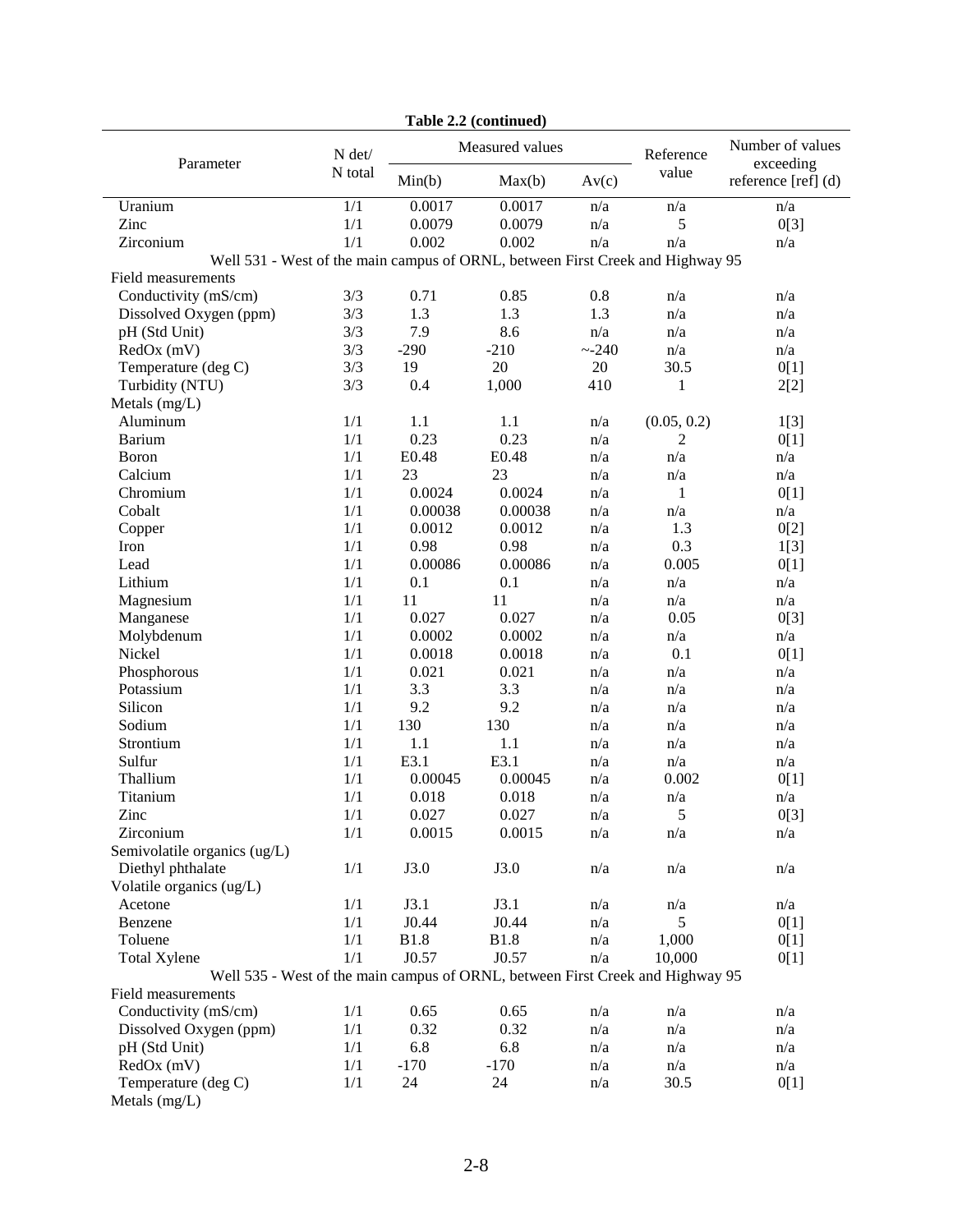|                               |                  |         | <b>Lavit 4.4</b> (Continued) |       |              |                               |
|-------------------------------|------------------|---------|------------------------------|-------|--------------|-------------------------------|
| Parameter                     | N det/           |         | Measured values              |       |              | Number of values<br>exceeding |
|                               | N total          | Min(b)  | Max(b)                       | Av(c) | value        | reference [ref] (d)           |
| Aluminum                      | $\overline{1/1}$ | 0.27    | 0.27                         | n/a   | (0.05, 0.2)  | 1[3]                          |
| <b>Barium</b>                 | 1/1              | 0.056   | 0.056                        | n/a   | 2            | 0[1]                          |
| Boron                         | 1/1              | 0.024   | 0.024                        | n/a   | n/a          | n/a                           |
| Cadmium                       | 1/1              | 0.00018 | 0.00018                      | n/a   | 0.005        | 0[1]                          |
| Calcium                       | 1/1              | 120     | 120                          | n/a   | n/a          | n/a                           |
| Chromium                      | 1/1              | 0.0044  | 0.0044                       | n/a   | $\mathbf{1}$ | 0[1]                          |
| Cobalt                        | 1/1              | 0.00092 | 0.00092                      | n/a   | n/a          | n/a                           |
| Copper                        | 1/1              | 0.0027  | 0.0027                       | n/a   | 1.3          | 0[2]                          |
| Iron                          | 1/1              | 2.2     | 2.2                          | n/a   | 0.3          | 1[3]                          |
| Lead                          | 1/1              | 0.00087 | 0.00087                      | n/a   | 0.005        | 0[1]                          |
| Lithium                       | 1/1              | 0.0034  | 0.0034                       | n/a   | n/a          | n/a                           |
| Magnesium                     | 1/1              | 8.5     | 8.5                          | n/a   | n/a          | n/a                           |
| Manganese                     | 1/1              | 0.8     | 0.8                          | n/a   | 0.05         | 1[3]                          |
| Molybdenum                    | 1/1              | 0.00024 | 0.00024                      | n/a   | n/a          | n/a                           |
| Nickel                        | 1/1              | 0.0036  | 0.0036                       | n/a   | 0.1          | 0[1]                          |
| Potassium                     | 1/1              | 1.3     | 1.3                          | n/a   | n/a          | n/a                           |
| Silicon                       | 1/1              | 6.6     | 6.6                          | n/a   | n/a          | n/a                           |
| Sodium                        | 1/1              | 5.1     | 5.1                          | n/a   | n/a          | n/a                           |
| Strontium                     | 1/1              | 0.35    | 0.35                         | n/a   | n/a          | n/a                           |
| Sulfur                        | 1/1              | 0.39    | 0.39                         | n/a   | n/a          | n/a                           |
| Thallium                      | 1/1              | 0.00041 | 0.00041                      | n/a   | 0.002        | 0[1]                          |
| Titanium                      | 1/1              | 0.0056  | 0.0056                       | n/a   | n/a          | n/a                           |
| Uranium                       | 1/1              | 0.00015 | 0.00015                      | n/a   | n/a          | n/a                           |
| Vanadium                      | 1/1              | 0.0024  | 0.0024                       | n/a   | n/a          | n/a                           |
| Zinc                          | 1/1              | 0.021   | 0.021                        | n/a   | 5            | 0[3]                          |
| Zirconium                     | 1/1              | 0.0005  | 0.0005                       | n/a   | n/a          | n/a                           |
| Radionuclides (pCi/L) (e)     |                  |         |                              |       |              |                               |
| Tritium                       | 1/1              | 760*    | 760*                         | n/a   | 20,000       | 0[2]                          |
| Semi-volatile organics (ug/L) |                  |         |                              |       |              |                               |
| Diethyl phthalate             | 1/1              | J3.3    | J3.3                         | n/a   | n/a          | n/a                           |
| Volatile organics (ug/L)      |                  |         |                              |       |              |                               |
| Benzene                       | 1/1              | J0.37   | J0.37                        | n/a   | 5            | 0[1]                          |
| Methylene chloride            | 1/1              | JB3.6   | JB3.6                        | n/a   | 5            | 0[1]                          |
| Toluene                       | 1/1              | J0.59   | J0.59                        | n/a   | 1,000        | 0[1]                          |
|                               |                  |         | Well 857                     |       |              |                               |
| Field measurements            |                  |         |                              |       |              |                               |
| Conductivity (mS/cm)          | 1/1              | 0.01    | 0.01                         | n/a   | n/a          | n/a                           |
| Dissolved Oxygen (ppm)        | 1/1              | 7.2     | 7.2                          | n/a   | n/a          | n/a                           |
| pH (Std Unit)                 | 1/1              | 5.1     | 5.1                          | n/a   | n/a          | n/a                           |
| RedOx (mV)                    | 1/1              | 0.53    | 0.53                         | n/a   | n/a          | n/a                           |
| Temperature (deg C)           | 1/1              | 21      | 21                           | n/a   | 30.5         | 0[1]                          |
| Turbidity (NTU)               | 1/1              | 0.0     | 0.0                          | n/a   | 1            | 0[2]                          |
| Metals $(mg/L)$               |                  |         |                              |       |              |                               |
| Aluminum                      | 1/1              | 0.79    | 0.79                         | n/a   | (0.05, 0.2)  | 1[3]                          |
| <b>Barium</b>                 | 1/1              | 0.012   | 0.012                        | n/a   | 2            | 0[1]                          |
| <b>Boron</b>                  | 1/1              | 0.0072  | 0.0072                       | n/a   | n/a          | n/a                           |
| Calcium                       | $1/1\,$          | 0.35    | 0.35                         | n/a   | n/a          | n/a                           |
| Chromium                      | 1/1              | 0.017   | 0.017                        | n/a   | $\mathbf{1}$ | 0[1]                          |
| Cobalt                        | 1/1              | 0.0005  | 0.0005                       | n/a   | n/a          | n/a                           |
| Copper                        | 1/1              | 0.0012  | 0.0012                       | n/a   | 1.3          | 0[2]                          |
| Iron                          | 1/1              | 0.64    | 0.64                         | n/a   | 0.3          | 1[3]                          |

|  | Table 2.2 (continued) |
|--|-----------------------|
|--|-----------------------|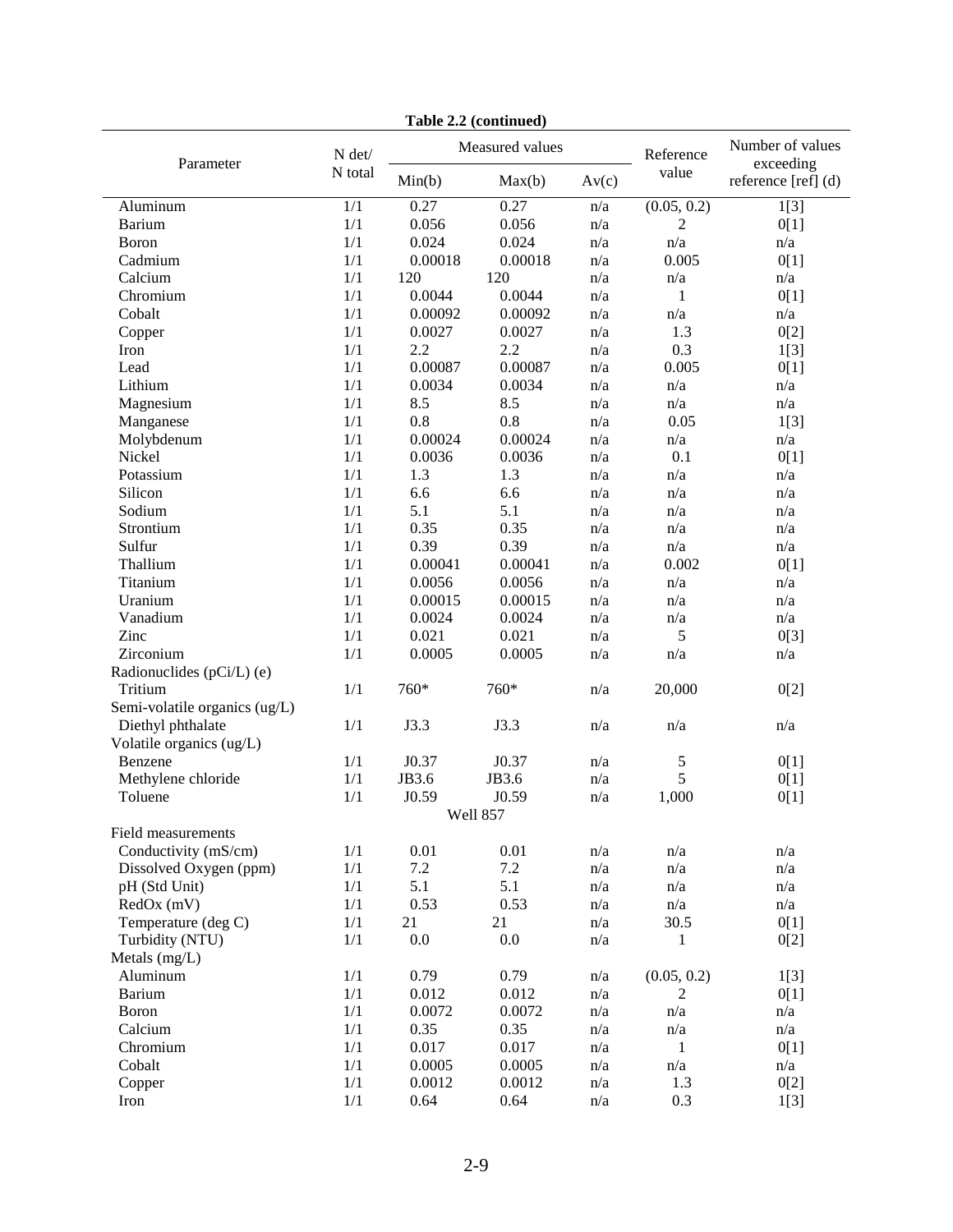| <b>Table 2.2</b> (continued) |         |                                                         |                 |           |                               |                     |  |
|------------------------------|---------|---------------------------------------------------------|-----------------|-----------|-------------------------------|---------------------|--|
| Parameter                    | N det/  |                                                         | Measured values | Reference | Number of values<br>exceeding |                     |  |
|                              | N total | Min(b)                                                  | Max(b)<br>Av(c) |           | value                         | reference [ref] (d) |  |
| Lead                         | 1/1     | 0.0041                                                  | 0.0041          | n/a       | 0.005                         | 0[1]                |  |
| Magnesium                    | 1/1     | 1.0                                                     | 1.0             | n/a       | n/a                           | n/a                 |  |
| Manganese                    | 1/1     | 0.024                                                   | 0.024           | n/a       | 0.05                          | 0[3]                |  |
| Molybdenum                   | 1/1     | 0.00023                                                 | 0.00023         | n/a       | n/a                           | n/a                 |  |
| Nickel                       | 1/1     | 0.0064                                                  | 0.0064          | n/a       | 0.1                           | 0[1]                |  |
| Potassium                    | 1/1     | 0.57                                                    | 0.57            | n/a       | n/a                           | n/a                 |  |
| Silicon                      | 1/1     | 5.4                                                     | 5.4             | n/a       | n/a                           | n/a                 |  |
| Sodium                       | 1/1     | 0.45                                                    | 0.45            | n/a       | n/a                           | n/a                 |  |
| Strontium                    | 1/1     | 0.0026                                                  | 0.0026          | n/a       | n/a                           | n/a                 |  |
| Sulfur                       | 1/1     | 0.052                                                   | 0.052           | n/a       | n/a                           | n/a                 |  |
| Titanium                     | 1/1     | 0.02                                                    | 0.02            | n/a       | n/a                           | n/a                 |  |
| Zinc                         | 1/1     | 0.013                                                   | 0.013           | n/a       | 5                             | 0[3]                |  |
| Zirconium                    | 1/1     | 0.00098                                                 | 0.00098         | n/a       | n/a                           | n/a                 |  |
| Radionuclides (pCi/L) (e)    |         |                                                         |                 |           |                               |                     |  |
| Lead-214                     | 1/1     | $9.1*$                                                  | $9.1*$          | n/a       | n/a                           | n/a                 |  |
| Tritium                      | 1/1     | 720*                                                    | 720*            | n/a       | 20,000                        | 0[2]                |  |
|                              |         | Well 858                                                |                 |           |                               |                     |  |
| Field measurements           |         |                                                         |                 |           |                               |                     |  |
| Conductivity (mS/cm)         | 1/1     | 0.2                                                     | 0.2             | n/a       | n/a                           | n/a                 |  |
| Dissolved Oxygen (ppm)       | 1/1     | 7.5                                                     | 7.5             | n/a       | n/a                           | n/a                 |  |
| pH (Std Unit)                | 1/1     | 8.0                                                     | 8.0             | n/a       | n/a                           | n/a                 |  |
| $RedOx$ (mV)                 | 1/1     | 0.39                                                    | 0.39            | n/a       | n/a                           | n/a                 |  |
| Temperature (deg C)          | 1/1     | 17                                                      | 17              | n/a       | 30.5                          | 0[1]                |  |
| Turbidity (NTU)              | 1/1     | 0.0                                                     | 0.0             | n/a       | 1                             | 0[2]                |  |
| Metals $(mg/L)$              |         |                                                         |                 |           |                               |                     |  |
| Aluminum                     | 1/1     | 0.008                                                   | 0.008           | n/a       | (0.05, 0.2)                   | 1[3]                |  |
| <b>Barium</b>                | 1/1     | 0.11                                                    | 0.11            | n/a       | 2                             | 0[1]                |  |
| <b>B</b> oron                | 1/1     | 0.0088                                                  | 0.0088          | n/a       | n/a                           | n/a                 |  |
| Calcium                      | 1/1     | 30                                                      | 30              | n/a       | n/a                           | n/a                 |  |
| Chromium                     | 1/1     | 0.0019                                                  | 0.0019          | n/a       | 1                             | 0[1]                |  |
| Copper                       | 1/1     | 0.00054                                                 | 0.00054         | n/a       | 1.3                           | 0[2]                |  |
| Iron                         | 1/1     | 0.095                                                   | 0.095           | n/a       | 0.3                           | 0[3]                |  |
| Lithium                      | 1/1     | 0.005                                                   | 0.005           | n/a       | n/a                           | n/a                 |  |
| Magnesium                    | 1/1     | 6.2                                                     | 6.2             | n/a       | n/a                           | n/a                 |  |
| Manganese                    | 1/1     | 0.0018                                                  | 0.0018          | n/a       | 0.05                          | 0[3]                |  |
| Molybdenum                   | 1/1     | 0.00029                                                 | 0.00029         | n/a       | n/a                           | n/a                 |  |
| Nickel                       | 1/1     | 0.00081                                                 | 0.00081         | n/a       | 0.1                           | 0[1]                |  |
| Phosphorous                  | 1/1     | 0.026                                                   | 0.026           | n/a       | n/a                           | n/a                 |  |
| Potassium                    | 1/1     | 0.99                                                    | 0.99            | n/a       | n/a                           | n/a                 |  |
| Silicon                      | 1/1     | 6.9                                                     | 6.9             | n/a       | n/a                           | n/a                 |  |
| Sodium                       | 1/1     | 4.1                                                     | 4.1             | n/a       | n/a                           | n/a                 |  |
| Strontium                    | 1/1     | 0.088                                                   | 0.088           | n/a       | n/a                           | n/a                 |  |
| Sulfur                       | 1/1     | 4.0                                                     | 4.0             | n/a       | n/a                           | n/a                 |  |
| Titanium                     | 1/1     | 0.0027                                                  | 0.0027          | n/a       | n/a                           | n/a                 |  |
| Uranium                      | 1/1     | 0.00012                                                 | 0.00012         | n/a       | n/a                           | n/a                 |  |
| Zinc                         | 1/1     | 0.014                                                   | 0.014           | n/a       | 5                             | 0[3]                |  |
|                              |         | Well 923 - Piezometer located east of the EGCR facility |                 |           |                               |                     |  |
| Field measurements           |         |                                                         |                 |           |                               |                     |  |
| Conductivity (mS/cm)         | 1/1     | 0.38                                                    | 0.38            | n/a       | n/a                           | n/a                 |  |
| Dissolved Oxygen (ppm)       | 1/1     | 3.5                                                     | 3.5             | n/a       | n/a                           | n/a                 |  |
| pH (Std Unit)                | 1/1     | 7.4                                                     | 7.4             | n/a       | n/a                           | n/a                 |  |

**Table 2.2 (continued)**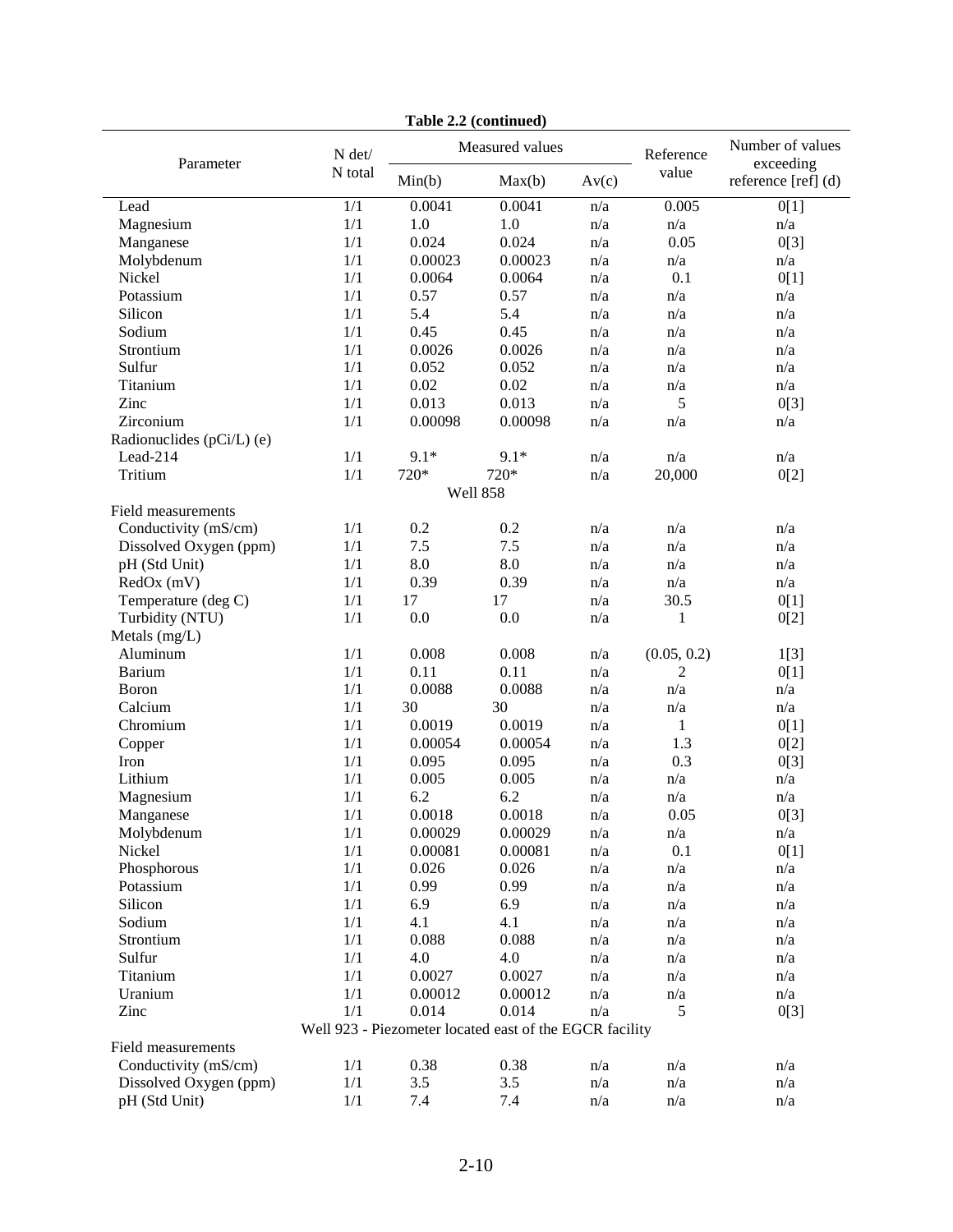| Parameter                 | N det/           |         | Measured values | Reference | Number of values<br>exceeding |                     |
|---------------------------|------------------|---------|-----------------|-----------|-------------------------------|---------------------|
|                           | N total          | Min(b)  | Max(b)          | Av(c)     | value                         | reference [ref] (d) |
| $RedOx$ (mV)              | $\overline{1/1}$ | $-120$  | $-120$          | n/a       | n/a                           | n/a                 |
| Temperature (deg C)       | 1/1              | 18      | 18              | n/a       | 30.5                          | 0[1]                |
| Metals (mg/L)             |                  |         |                 |           |                               |                     |
| Aluminum                  | 1/1              | 0.021   | 0.021           | n/a       | (0.05, 0.2)                   | 1[3]                |
| <b>Barium</b>             | 1/1              | 0.086   | 0.086           | n/a       | 2                             | 0[1]                |
| Boron                     | 1/1              | 0.021   | 0.021           | n/a       | n/a                           | n/a                 |
| Calcium                   | 1/1              | 44      | 44              | n/a       | n/a                           | n/a                 |
| Chromium                  | 1/1              | 0.0012  | 0.0012          | n/a       | $\mathbf{1}$                  | 0[1]                |
| Cobalt                    | 1/1              | 0.00034 | 0.00034         | n/a       | n/a                           | n/a                 |
| Copper                    | 1/1              | 0.002   | 0.002           | n/a       | 1.3                           | 0[2]                |
| Iron                      | 1/1              | E0.46   | E0.46           | n/a       | 0.3                           | 1[3]                |
| Lead                      | 1/1              | 0.00074 | 0.00074         | n/a       | 0.005                         | 0[1]                |
| Lithium                   | 1/1              | 0.077   | 0.077           | n/a       | n/a                           | n/a                 |
| Magnesium                 | 1/1              | 12      | 12              | n/a       | n/a                           | n/a                 |
| Manganese                 | 1/1              | 0.017   | 0.017           | n/a       | 0.05                          | 0[3]                |
| Molybdenum                | 1/1              | 0.00025 | 0.00025         | n/a       | n/a                           | n/a                 |
| Nickel                    | 1/1              | 0.0019  | 0.0019          | n/a       | 0.1                           | 0[1]                |
| Potassium                 | 1/1              | 26      | 26              | n/a       | n/a                           | n/a                 |
| Silicon                   | 1/1              | 8.1     | 8.1             | n/a       | n/a                           | n/a                 |
| Sodium                    | 1/1              | 8.0     | 8.0             | n/a       | n/a                           | n/a                 |
| Strontium                 | 1/1              | 0.37    | 0.37            | n/a       | n/a                           | n/a                 |
| Sulfur                    | 1/1              | 13      | 13              | n/a       | n/a                           | n/a                 |
| Thallium                  | 1/1              | 0.00042 | 0.00042         | n/a       | 0.002                         | 0[1]                |
| Titanium                  | 1/1              | 0.0023  | 0.0023          | n/a       | n/a                           | n/a                 |
| Vanadium                  | 1/1              | 0.0031  | 0.0031          | n/a       | n/a                           | n/a                 |
| Zinc                      | 1/1              | 0.0077  | 0.0077          | n/a       | 5                             | 0[3]                |
| Zirconium                 | 1/1              | 0.00076 | 0.00076         | n/a       | n/a                           | n/a                 |
| Radionuclides (pCi/L) (e) |                  |         |                 |           |                               |                     |
| Beta activity             | 1/1              | $26*$   | $26*$           | n/a       | 50                            | 0[2]                |
| Tritium                   | 1/1              | 320*    | 320*            | n/a       | 20,000                        | 0[2]                |
| Volatile organics (ug/L)  |                  |         |                 |           |                               |                     |
| Methylene chloride        | 1/1              | JB2.7   | JB2.7           | n/a       | 5                             | 0[1]                |
| Toluene                   | 1/1              | J0.62   | J0.62           | n/a       | 1,000                         | 0[1]                |

**Table 2.2 (continued)** 

(a) All values were included in the calculations. Only parameters that have detections in one or more samples are listed in the table. The sampling and analysis plan contains a complete list of analyses performed.

(b) Prefix "J" indicates the value was estimated at or below the analytical detection limit by the laboratory; "U" indicates that the value was undetected at the analytical detection limit or MDA; "JB" indicates that the value was estimated at or below the analytical detection limit and the analyte was detected in the associated lab blank; "E" indicates that the percent difference between the parent sample and its serial dilution's concentration exceeds 10%; and "<" indicates the value for a parameter was not quantifiable at the analytical detection limit.

(c) A tilde (~) indicates that estimated values and/or detection limits were used in the calculation.

(d) If a reference limit exists, the source is coded as:

 1 Rules of Tennessee Department of Environment and Conservation, Division of Water Pollution Control, Chapter 1200-4-3, General Water Quality Criteria, Domestic Water Supply, as amended.

2 40 CFR Part 141--National Primary Drinking Water Regulations, Subparts B and G, as amended.

3 40 CFR Part 143--National Secondary Drinking Water Regulations, as amended.

4 DOE Order 5400.5, Chapter III, Derived Concentration Guides for Air and Water.

(e) Individual and average radionuclide concentrations significantly greater than zero are identified by an \*. Detected radionuclides are those detected at or above MDA.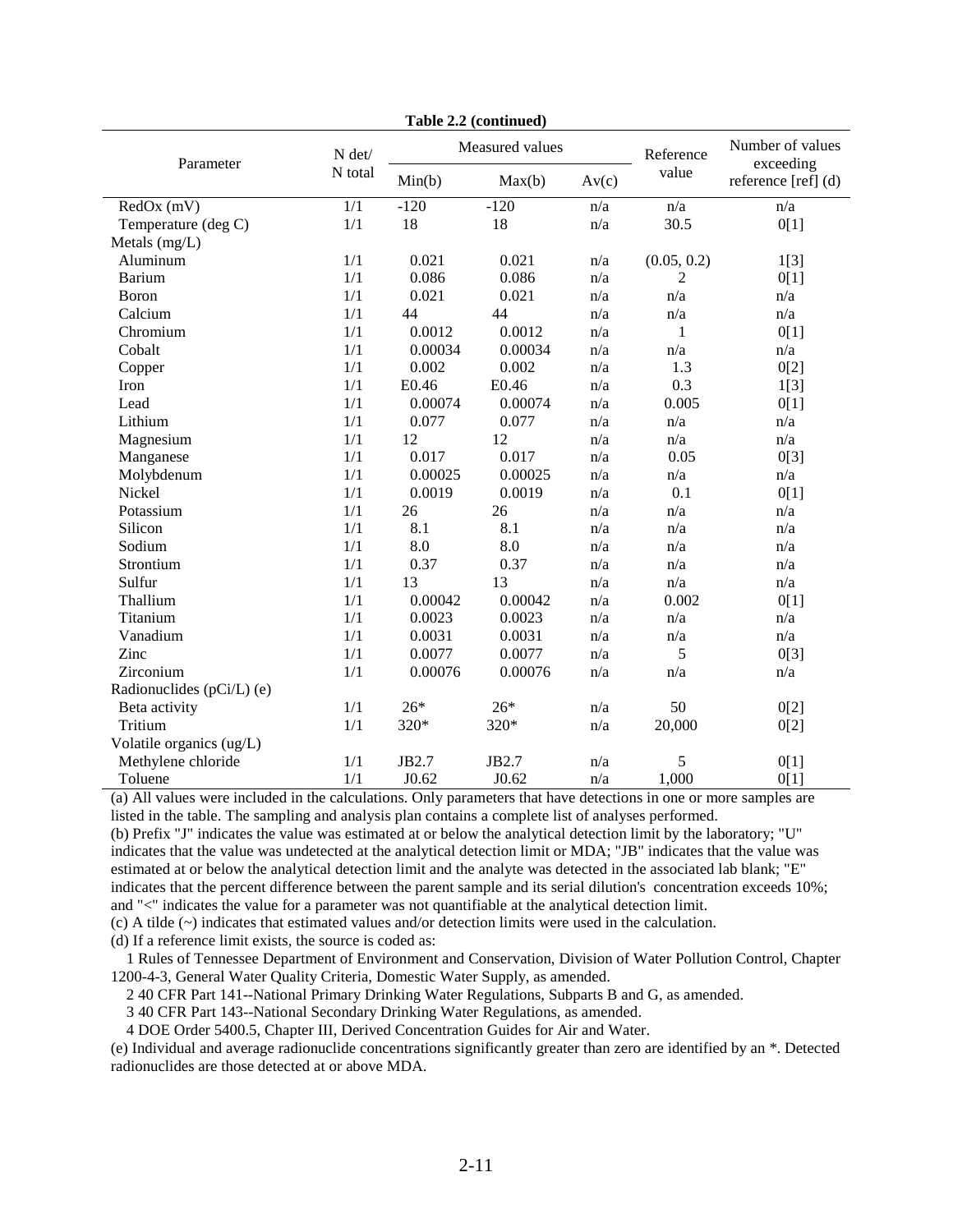| Table 2.3. Constituents detected in SNS groundwater, 2005 (a)<br>Measured values |                                                         |                   |         |          |          |  |  |
|----------------------------------------------------------------------------------|---------------------------------------------------------|-------------------|---------|----------|----------|--|--|
| Parameter                                                                        |                                                         |                   |         | Standard |          |  |  |
|                                                                                  | N det/                                                  | Min(b)            | Max(b)  | Avg(c)   | error(d) |  |  |
|                                                                                  | N total                                                 |                   |         |          |          |  |  |
|                                                                                  | Spring S-1 - Discharge point east-southeast of SNS site |                   |         |          |          |  |  |
| Field measurements                                                               |                                                         |                   | 0.52    |          |          |  |  |
| Conductivity                                                                     | 11/11                                                   | 0.14              | 11      | 0.26     | 0.041    |  |  |
| Dissolved Oxygen (ppm)                                                           | 11/11                                                   | 3.1               |         | 7.2      | 0.79     |  |  |
| pH (Std Unit)                                                                    | 11/11                                                   | 6.4               | 7.8     | n/a      | n/a      |  |  |
| Temperature (deg C)                                                              | 11/11                                                   | 9.3               | 23      | 15       | 1.5      |  |  |
| Turbidity                                                                        | 11/11                                                   | 0.0               | 980     | 120      | 87       |  |  |
| Radionuclides $(pCi/L)(e)$                                                       |                                                         |                   |         |          |          |  |  |
| Alpha activity                                                                   | 4/11                                                    | $U-0.95$          | $13*$   | $-2.1*$  | 1.1      |  |  |
| Beta activity                                                                    | 6/11                                                    | U <sub>0.85</sub> | $21*$   | $~5.1*$  | 1.6      |  |  |
| Thorium-234                                                                      | 1/1                                                     | 190*              | 190*    | n/a      | n/a      |  |  |
| Uranium-238                                                                      | 1/1                                                     | 190*              | 190*    | n/a      | n/a      |  |  |
|                                                                                  | Spring S-2 - Discharge point south of SNS site          |                   |         |          |          |  |  |
| Field measurements                                                               |                                                         |                   |         |          |          |  |  |
| Conductivity                                                                     | 11/11                                                   | 0.21              | 0.32    | 0.25     | 0.011    |  |  |
| Dissolved Oxygen (ppm)                                                           | 11/11                                                   | 1.3               | 9.9     | 4.4      | 0.85     |  |  |
| pH (Std Unit)                                                                    | 11/11                                                   | 6.5               | 7.5     | n/a      | n/a      |  |  |
| Temperature (deg C)                                                              | 11/11                                                   | 10                | 18      | 14       | 0.94     |  |  |
| Turbidity                                                                        | 11/11                                                   | 3.0               | 77      | 22       | 7.0      |  |  |
| Radionuclides (pCi/L) (e)                                                        |                                                         |                   |         |          |          |  |  |
| Actinium-228                                                                     | 1/1                                                     | $36*$             | $36*$   | n/a      | n/a      |  |  |
| Alpha activity                                                                   | 6/11                                                    | U <sub>0.13</sub> | $61*$   | $-9.2$   | 5.3      |  |  |
| Beta activity                                                                    | 6/11                                                    | U1.1              | $60*$   | $-9.8*$  | 5.2      |  |  |
| Bismuth-214                                                                      | 1/1                                                     | $13*$             | $13*$   | n/a      | n/a      |  |  |
| Carbon-14                                                                        | 1/10                                                    | $U-6.3$           | $7.1*$  | $-0.61$  | 1.1      |  |  |
| Cesium-137                                                                       | 1/1                                                     | $6.5*$            | $6.5*$  | n/a      | n/a      |  |  |
| Lead-212                                                                         | 1/1                                                     | $20*$             | $20*$   | n/a      | n/a      |  |  |
| Lead-214                                                                         | 1/1                                                     | $21*$             | $21*$   | n/a      | n/a      |  |  |
| Potassium-40                                                                     | 2/11                                                    | U <sub>0.0</sub>  | $95*$   | ~14      | 9.0      |  |  |
| Radium-228                                                                       | 1/1                                                     | $36*$             | $36*$   | n/a      | n/a      |  |  |
| Thallium-208                                                                     | 1/1                                                     | $9.5*$            | $9.5*$  | n/a      | n/a      |  |  |
| Thorium-228                                                                      | 1/1                                                     | $14*$             | 14*     | n/a      | n/a      |  |  |
| Thorium-230                                                                      | 2/2                                                     | $6.9*$            | $13*$   | 10       | 3.1      |  |  |
| Thorium-232                                                                      | 1/1                                                     | $4.6*$            | $4.6*$  | n/a      | n/a      |  |  |
| Uranium-233/234                                                                  | 1/1                                                     | $9.0*$            | $9.0*$  | n/a      | n/a      |  |  |
| Uranium-235/236                                                                  | 1/1                                                     | $0.89*$           | $0.89*$ | n/a      | n/a      |  |  |
| Uranium-238                                                                      | 1/1                                                     | $8.3*$            | $8.3*$  | n/a      | n/a      |  |  |
|                                                                                  | Spring S-3 - Discharge point south of SNS site          |                   |         |          |          |  |  |
| Field measurements                                                               |                                                         |                   |         |          |          |  |  |
| Conductivity                                                                     | 12/12                                                   | 0.22              | 0.33    | 0.28     | 0.01     |  |  |
| Dissolved Oxygen (ppm)                                                           | 12/12                                                   | 5.2               | 12      | 8.1      | 0.66     |  |  |
| pH (Std Unit)                                                                    | 12/12                                                   | 6.7               | 7.7     | n/a      | n/a      |  |  |
| Temperature (deg C)                                                              | 12/12                                                   | 6.6               | 18      | 14       | 0.92     |  |  |
| Turbidity                                                                        | 12/12                                                   | 0.0               | 51      | 9.5      | 4.1      |  |  |
| Radionuclides (pCi/L) (e)                                                        |                                                         |                   |         |          |          |  |  |
| Alpha activity                                                                   | 4/12                                                    | $U-0.97$          | $5.4*$  | $~1.6*$  | 0.53     |  |  |
| Beta activity                                                                    | 6/12                                                    | $U1.9*$           | $16*$   | $-4.6*$  | 1.1      |  |  |
| Bismuth-214                                                                      | 2/2                                                     | $8.5*$            | $8.5*$  | $8.5*$   | 0.005    |  |  |
| Thorium-230                                                                      | 1/1                                                     | $8.5*$            | $8.5*$  | n/a      | n/a      |  |  |
|                                                                                  |                                                         |                   |         |          |          |  |  |

**Table 2.3. Constituents detected in SNS groundwater, 2005 (a)**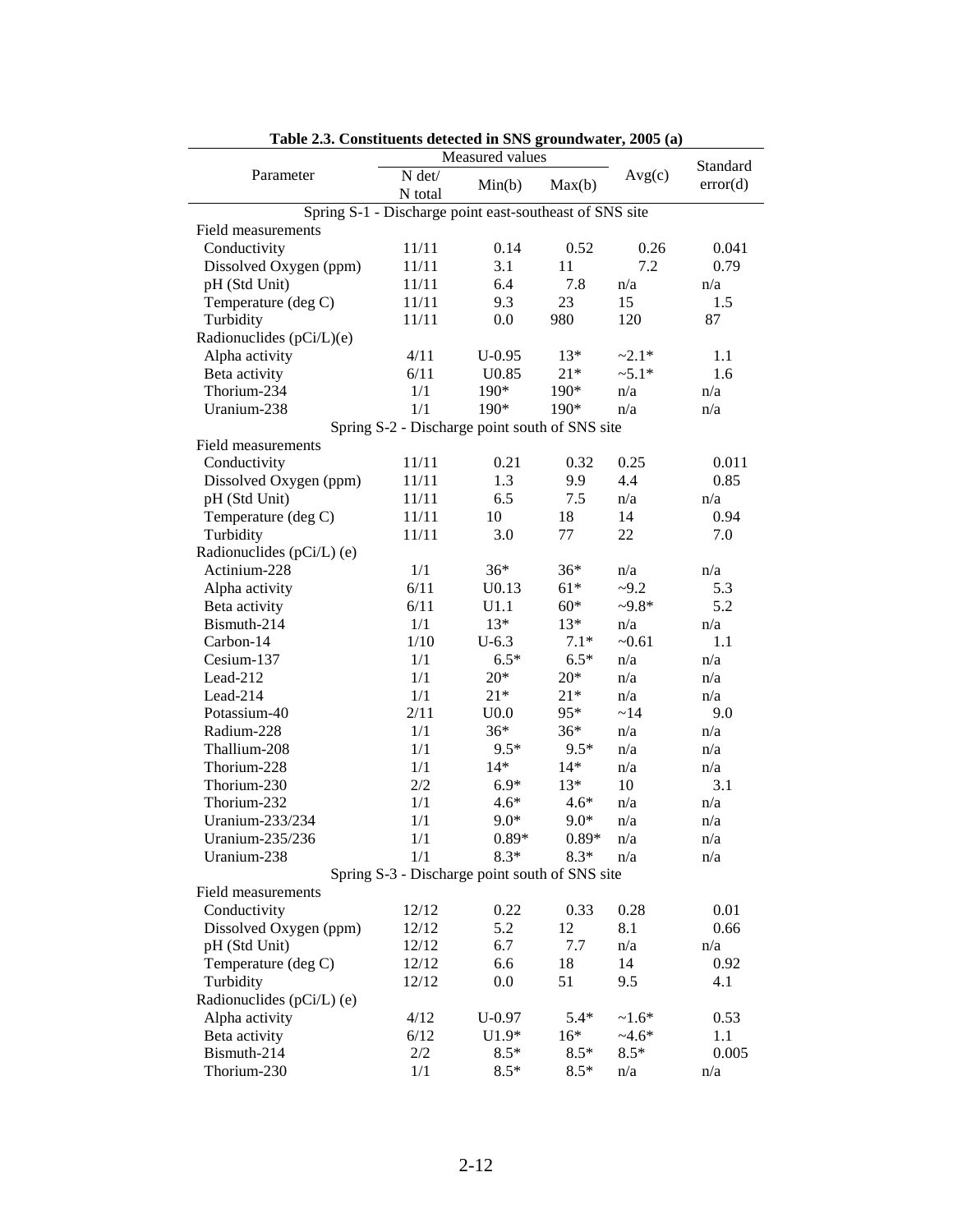| Table 2.3 (continued)                                    |                   |                                               |        |            |          |  |  |
|----------------------------------------------------------|-------------------|-----------------------------------------------|--------|------------|----------|--|--|
|                                                          |                   | Measured values                               |        |            | Standard |  |  |
| Parameter                                                | N det/<br>N total | Min(b)                                        | Max(b) | Avg(c)     | error(d) |  |  |
| Spring S-4 - Discharge point west-southwest of SNS site  |                   |                                               |        |            |          |  |  |
| Field measurements                                       |                   |                                               |        |            |          |  |  |
| Conductivity                                             | 12/12             | 0.1                                           | 0.34   | 0.18       | 0.02     |  |  |
| Dissolved Oxygen (ppm)                                   | 12/12             | 2.7                                           | 12     | 8.1        | 0.94     |  |  |
| pH (Std Unit)                                            | 12/12             | 7.0                                           | 8.2    | n/a        | n/a      |  |  |
| Temperature (deg C)                                      | 12/12             | 9.0                                           | 18     | 14         | 1.0      |  |  |
| Turbidity                                                | 12/12             | 0.0                                           | 23     | 6.5        | 2.1      |  |  |
| Radionuclides (pCi/L) (e)                                |                   |                                               |        |            |          |  |  |
| Alpha activity                                           | 1/12              | $U-1.4$                                       | $2.2*$ | ~10.44     | 0.29     |  |  |
| Beta activity                                            | 3/12              | $U-0.3$                                       | $11*$  | $~2.5*$    | 0.81     |  |  |
| Lead-212                                                 | 1/1               | $6.1*$                                        | $6.1*$ | n/a        | n/a      |  |  |
| Potassium-40                                             | 1/12              | U <sub>0.0</sub>                              | 44*    | $~13*$     | 3.7      |  |  |
| Thorium-234                                              | 1/1               | $140*$                                        | $140*$ | n/a        | n/a      |  |  |
| Tritium                                                  | 1/12              | $U-74$                                        | 270*   | $~10^{-7}$ | 29       |  |  |
| Uranium-238                                              | 1/1               | $140*$                                        | $140*$ | n/a        | n/a      |  |  |
| Spring S-5 - Discharge point north-northeast of SNS site |                   |                                               |        |            |          |  |  |
| Field measurements                                       |                   |                                               |        |            |          |  |  |
| Conductivity                                             | 12/12             | 0.33                                          | 0.53   | 0.42       | 0.021    |  |  |
| Dissolved Oxygen (ppm)                                   | 12/12             | 2.6                                           | 7.5    | 5.7        | 0.35     |  |  |
| pH (Std Unit)                                            | 12/12             | 6.7                                           | 8.0    | n/a        | n/a      |  |  |
| Temperature (deg C)                                      | 12/12             | 12                                            | 15     | 14         | 0.29     |  |  |
| Turbidity                                                | 12/12             | 0.0                                           | 27     | 7.6        | 2.6      |  |  |
| Radionuclides (pCi/L) (e)                                |                   |                                               |        |            |          |  |  |
| Alpha activity                                           | 12/12             | $9.2*$                                        | $25*$  | $16*$      | 1.5      |  |  |
| Beta activity                                            | 12/12             | $8.4*$                                        | 46*    | $25*$      | 3.8      |  |  |
| Carbon-14                                                | 1/11              | $U-4.2$                                       | $6.2*$ | ~1.0       | 0.95     |  |  |
| Thorium-234                                              | 1/1               | $150*$                                        | 150*   | n/a        | n/a      |  |  |
| Uranium-238                                              | 1/1               | $150*$                                        | $150*$ | n/a        | n/a      |  |  |
|                                                          |                   | Spring S-5 - Discharge point west of SNS site |        |            |          |  |  |
| Field measurements                                       |                   |                                               |        |            |          |  |  |
| Conductivity                                             | 9/9               | 0.24                                          | 0.47   | 0.32       | 0.03     |  |  |
| Dissolved Oxygen (ppm)                                   | 9/9               | 3.1                                           | 8.5    | 6.1        | 0.61     |  |  |
| pH (Std Unit)                                            | 9/9               | 7.1                                           | 7.7    | n/a        | n/a      |  |  |
| Temperature (deg C)                                      | 9/9               | 8.5                                           | 15     | 13         | 0.65     |  |  |
| Turbidity                                                | 9/9               | 0.0                                           | 28     | 10         | 3.5      |  |  |
| Radionuclides (pCi/L) (e)                                |                   |                                               |        |            |          |  |  |
| Alpha activity                                           | 6/9               | U0.24                                         | $11*$  | $~5.6*$    | 1.4      |  |  |
| Beta activity                                            | 7/9               | $U1.7*$                                       | 18*    | $-9.0*$    | 1.8      |  |  |
| Thorium-230                                              | 1/1               | $6.9*$                                        | $6.9*$ | n/a        | n/a      |  |  |
| Thorium-234                                              | 1/1               | $120*$                                        | $120*$ | n/a        | n/a      |  |  |
| Uranium-238                                              | 1/1               | 120*                                          | 120*   | n/a        | n/a      |  |  |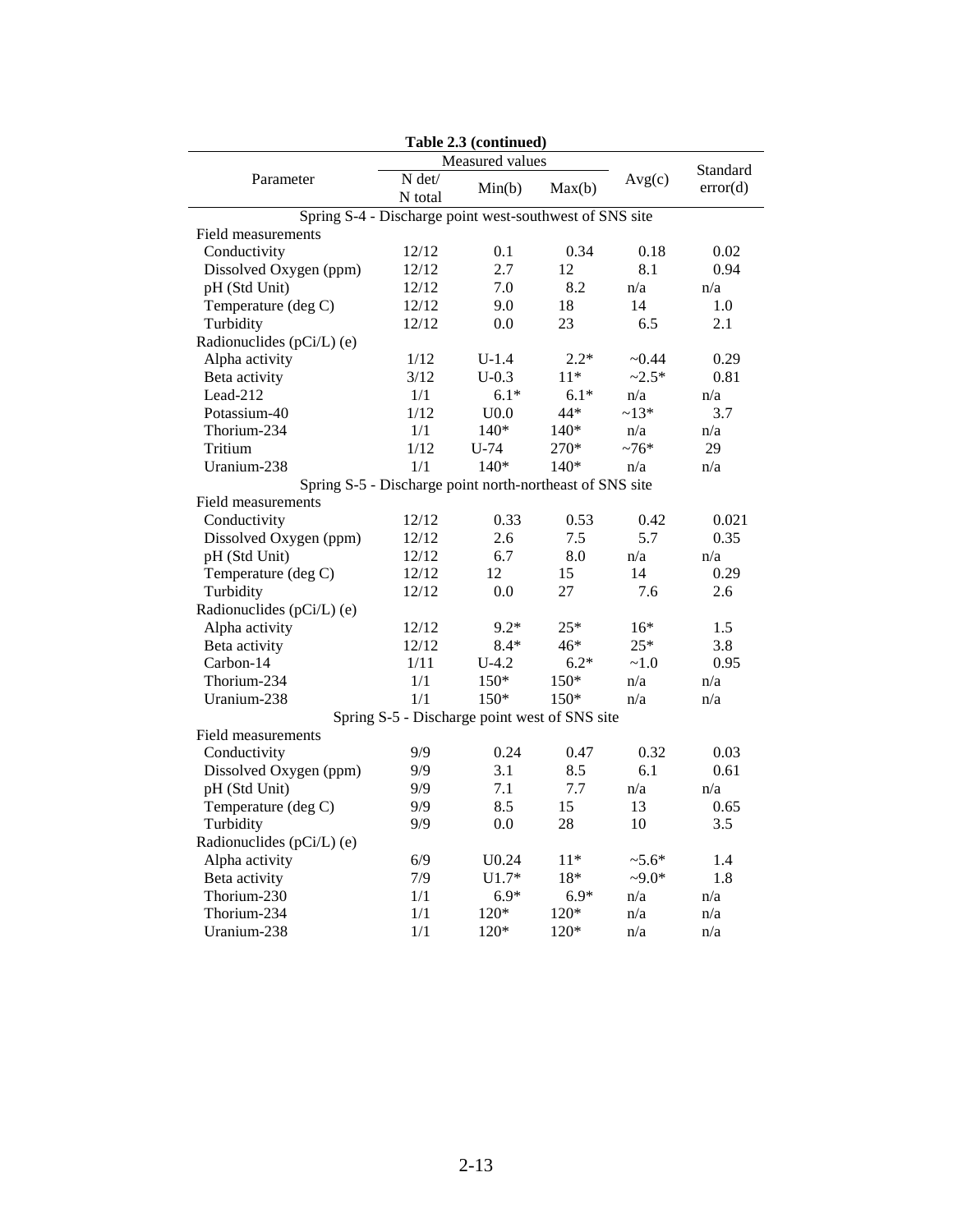|                                                                       |                                                 | Table 2.3 (continued) |        |         |          |
|-----------------------------------------------------------------------|-------------------------------------------------|-----------------------|--------|---------|----------|
|                                                                       |                                                 | Standard              |        |         |          |
| Parameter                                                             | N det/<br>N total                               | Min(b)                | Max(b) | Avg(c)  | error(d) |
|                                                                       | Spring SP-1 - Discharge point south of SNS site |                       |        |         |          |
| Field measurements                                                    |                                                 |                       |        |         |          |
| Conductivity                                                          | 12/12                                           | 0.2                   | 0.32   | 0.24    | 0.0093   |
| Dissolved Oxygen (ppm)                                                | 12/12                                           | 1.6                   | 11     | 7.6     | 0.84     |
| pH (Std Unit)                                                         | 12/12                                           | 6.9                   | 8.0    | n/a     | n/a      |
| Temperature (deg C)                                                   | 12/12                                           | 7.4                   | 20     | 14      | 1.2      |
| Turbidity                                                             | 12/12                                           | 0.0                   | 57     | 19      | 6.2      |
| Radionuclides (pCi/L) (e)                                             |                                                 |                       |        |         |          |
| Alpha activity                                                        | 3/12                                            | $U-0.89$              | $3.4*$ | $~1.0*$ | 0.33     |
| Beta activity                                                         | 3/12                                            | U <sub>0.19</sub>     | $5.2*$ | $-2.8*$ | 0.45     |
| Surface Water Point SW-1 - Discharge point east-southeast of SNS site |                                                 |                       |        |         |          |
| Field measurements                                                    |                                                 |                       |        |         |          |
| Conductivity                                                          | 10/10                                           | 0.1                   | 0.25   | 0.17    | 0.018    |
| Dissolved Oxygen (ppm)                                                | 10/10                                           | 0.9                   | 8.3    | 4.9     | 0.87     |
| pH (Std Unit)                                                         | 10/10                                           | 6.5                   | 7.3    | n/a     | n/a      |
| Temperature (deg C)                                                   | 10/10                                           | 8.1                   | 17     | 14      | 0.91     |
| Turbidity                                                             | 10/10                                           | 0.0                   | 18     | 3.7     | 2.0      |
| Radionuclides (pCi/L) (e)                                             |                                                 |                       |        |         |          |
| Beta activity                                                         | 1/10                                            | U1.0                  | $4.6*$ | $-2.8*$ | 0.37     |
| Bismuth-214                                                           | 1/1                                             | $8.3*$                | $8.3*$ | n/a     | n/a      |
| Potassium-40                                                          | 1/10                                            | U <sub>0.0</sub>      | $U64*$ | $-26*$  | 5.5      |
| Thorium-230                                                           | 1/1                                             | $8.3*$                | $8.3*$ | n/a     | n/a      |

(a) All values were included in the calculations. Only parameters that have detections in one or more samples are listed in the table. The sampling and analysis plan contains a complete list of analyses

performed.

(b) Prefix "U" indicates that the value was undetected at the analytical detection limit or MDA.

(c) A tilde (~) indicates that estimated values and/or detection limits were used in the calculation.

(d) Standard error of the mean.

(e) Individual and average radionuclide concentrations significantly greater than zero are identified by an \*.

Detected radionuclides are those detected at or above MDA.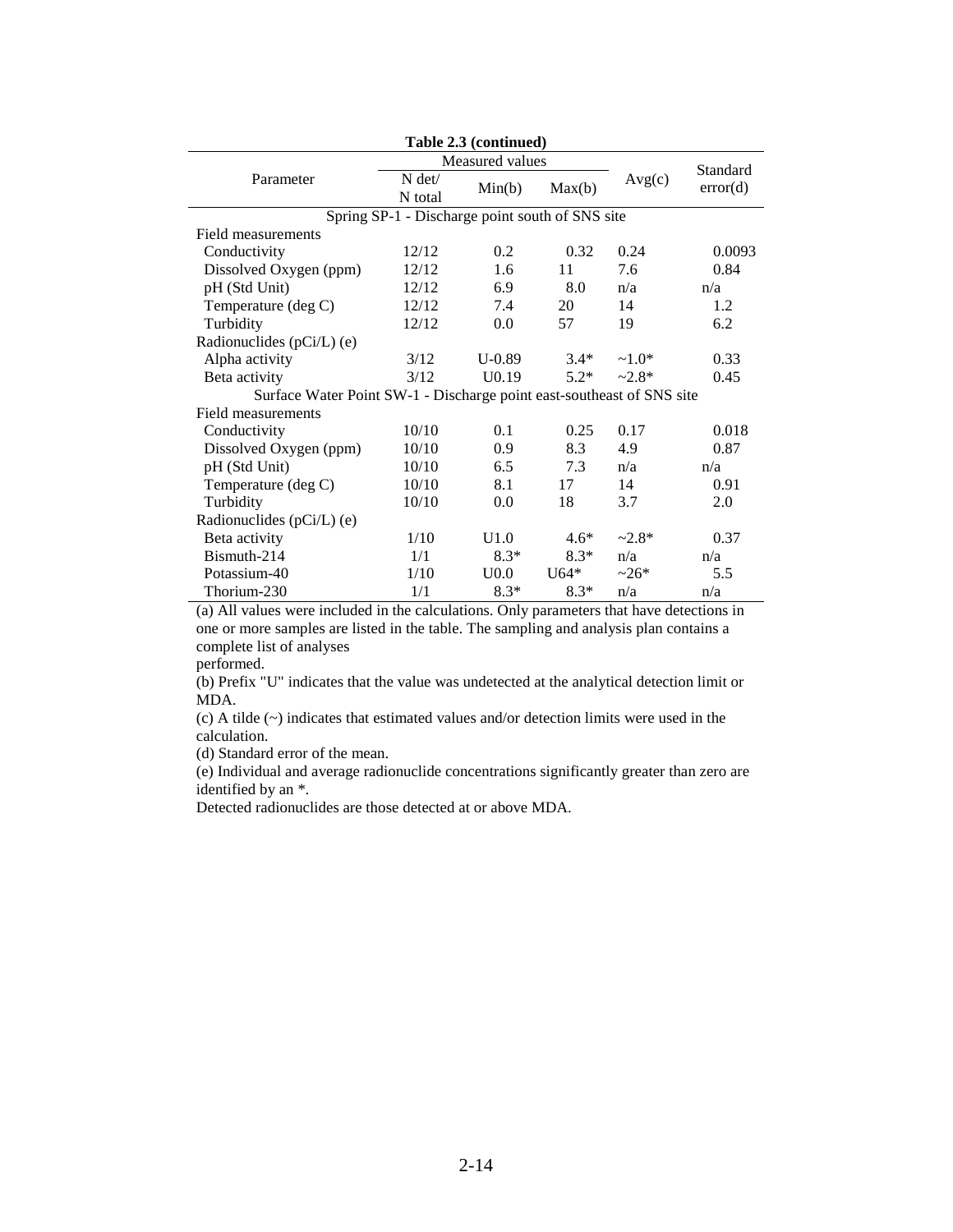|                                                                               | Table 2.4. Constituents detected in Fir in groundwater at Onive, 2005 (a)<br>N det/<br>Measured values<br>Standard |                                                      |                   |           |          |  |
|-------------------------------------------------------------------------------|--------------------------------------------------------------------------------------------------------------------|------------------------------------------------------|-------------------|-----------|----------|--|
| Parameter                                                                     | N total                                                                                                            | Min                                                  | Max               | Avg(b)    | error(c) |  |
| NPDES Outfall 383 - Down-gradient monitoring point southwest of Building 7900 |                                                                                                                    |                                                      |                   |           |          |  |
| Field measurements                                                            |                                                                                                                    |                                                      |                   |           |          |  |
| Dissolved Oxygen (ppm)                                                        | 1/1                                                                                                                | 3.9                                                  | 3.9               | n/a       | n/a      |  |
| pH (Std Unit)                                                                 | 1/1                                                                                                                | 7.2                                                  | 7.2               | n/a       | n/a      |  |
| Temperature (deg C)                                                           | $1/1\,$                                                                                                            | 7.7                                                  | 7.7               | n/a       | n/a      |  |
| Radionuclides (pCi/L) (d)                                                     |                                                                                                                    |                                                      |                   |           |          |  |
| Tritium                                                                       | 3/3                                                                                                                | 11,000*                                              | $12,000*$         | $12,000*$ | 350      |  |
| Well 4532 - Down-gradient well located southeast of Building 7900             |                                                                                                                    |                                                      |                   |           |          |  |
| Field measurements                                                            |                                                                                                                    |                                                      |                   |           |          |  |
| Conductivity                                                                  | 3/3                                                                                                                | 0.42                                                 | 0.51              | 0.46      | 0.027    |  |
| Dissolved Oxygen (ppm)                                                        | 3/3                                                                                                                | 0.83                                                 | 5.0               | 2.4       | 1.3      |  |
| pH (Std Unit)                                                                 | 3/3                                                                                                                | 7.0                                                  | 7.3               | n/a       | n/a      |  |
| RedOx (mV)                                                                    | 1/1                                                                                                                | $-250$                                               | $-250$            | n/a       | n/a      |  |
| Temperature (deg C)                                                           | 3/3                                                                                                                | 19                                                   | 20                | 20        | 0.23     |  |
| Turbidity                                                                     | 3/3                                                                                                                | 0.3                                                  | 15                | 7.8       | 4.3      |  |
| Radionuclides (pCi/L) (d)                                                     |                                                                                                                    |                                                      |                   |           |          |  |
| Tritium                                                                       | 3/3                                                                                                                | 4,800*                                               | 5,300*            | $5,100*$  | 140      |  |
| Well 4533 - Up-gradient well located northeast of Building 7900               |                                                                                                                    |                                                      |                   |           |          |  |
| Field measurements                                                            |                                                                                                                    |                                                      |                   |           |          |  |
| Conductivity                                                                  | 1/1                                                                                                                | 0.44                                                 | 0.44              | n/a       | n/a      |  |
| Dissolved Oxygen (ppm)                                                        | 1/1                                                                                                                | 4.7                                                  | 4.7               | n/a       | n/a      |  |
| pH (Std Unit)                                                                 | 1/1                                                                                                                | 7.3                                                  | 7.3               | n/a       | n/a      |  |
| Temperature (deg C)                                                           | 1/1                                                                                                                | 19                                                   | 19                | n/a       | n/a      |  |
| Turbidity                                                                     | 1/1                                                                                                                | 3.0                                                  | 3.0               | n/a       | n/a      |  |
| Radionuclides (pCi/L) (d)                                                     |                                                                                                                    |                                                      |                   |           |          |  |
| Tritium                                                                       | 1/1                                                                                                                | 380*                                                 | 380*              | n/a       | n/a      |  |
|                                                                               |                                                                                                                    | Well 658 - Down-gradient well south of Building 7900 |                   |           |          |  |
| Field measurements                                                            |                                                                                                                    |                                                      |                   |           |          |  |
| Conductivity                                                                  | 1/1                                                                                                                | 0.58                                                 | 0.58              | n/a       | n/a      |  |
| Dissolved Oxygen (ppm)                                                        | 1/1                                                                                                                | 1.2                                                  | 1.2               | n/a       | n/a      |  |
| pH (Std Unit)                                                                 | 1/1                                                                                                                | 7.3                                                  | 7.3               | n/a       | n/a      |  |
| Temperature (deg C)                                                           | 1/1                                                                                                                | 18                                                   | 18                | n/a       | n/a      |  |
| Turbidity                                                                     | 1/1                                                                                                                | 0.0                                                  | 0.0               | n/a       | n/a      |  |
|                                                                               |                                                                                                                    |                                                      |                   |           |          |  |
| Radionuclides (pCi/L) (d)                                                     |                                                                                                                    |                                                      |                   |           |          |  |
| Tritium                                                                       | 1/1                                                                                                                |                                                      | 120,000* 120,000* | n/a       | n/a      |  |
| Well 661 - Down-gradient well west of HFIR Cooling Tower                      |                                                                                                                    |                                                      |                   |           |          |  |
| Field measurements                                                            |                                                                                                                    |                                                      |                   |           |          |  |
| Conductivity                                                                  | 3/3                                                                                                                | 0.52                                                 | 0.61              | 0.55      | 0.03     |  |
| Dissolved Oxygen (ppm)                                                        | 3/3                                                                                                                | 1.8                                                  | 7.1               | 4.2       | 1.6      |  |
| pH (Std Unit)                                                                 | 3/3                                                                                                                | 7.2                                                  | 7.5               | n/a       | n/a      |  |
| RedOx (mV)                                                                    | 1/1                                                                                                                | 120                                                  | 120               | n/a       | n/a      |  |
| Temperature (deg C)                                                           | 3/3                                                                                                                | 18                                                   | 20                | 19        | 0.69     |  |
| Turbidity                                                                     | 3/3                                                                                                                | 11                                                   | 210               | 76        | 65       |  |
| Radionuclides (pCi/L) (d)                                                     |                                                                                                                    |                                                      |                   |           |          |  |
| Tritium                                                                       | 3/3                                                                                                                | 150,000*                                             | 190,000*          | 170,000*  | 10,000   |  |

**Table 2.4. Constituents detected in HFIR groundwater at ORNL, 2005 (a)**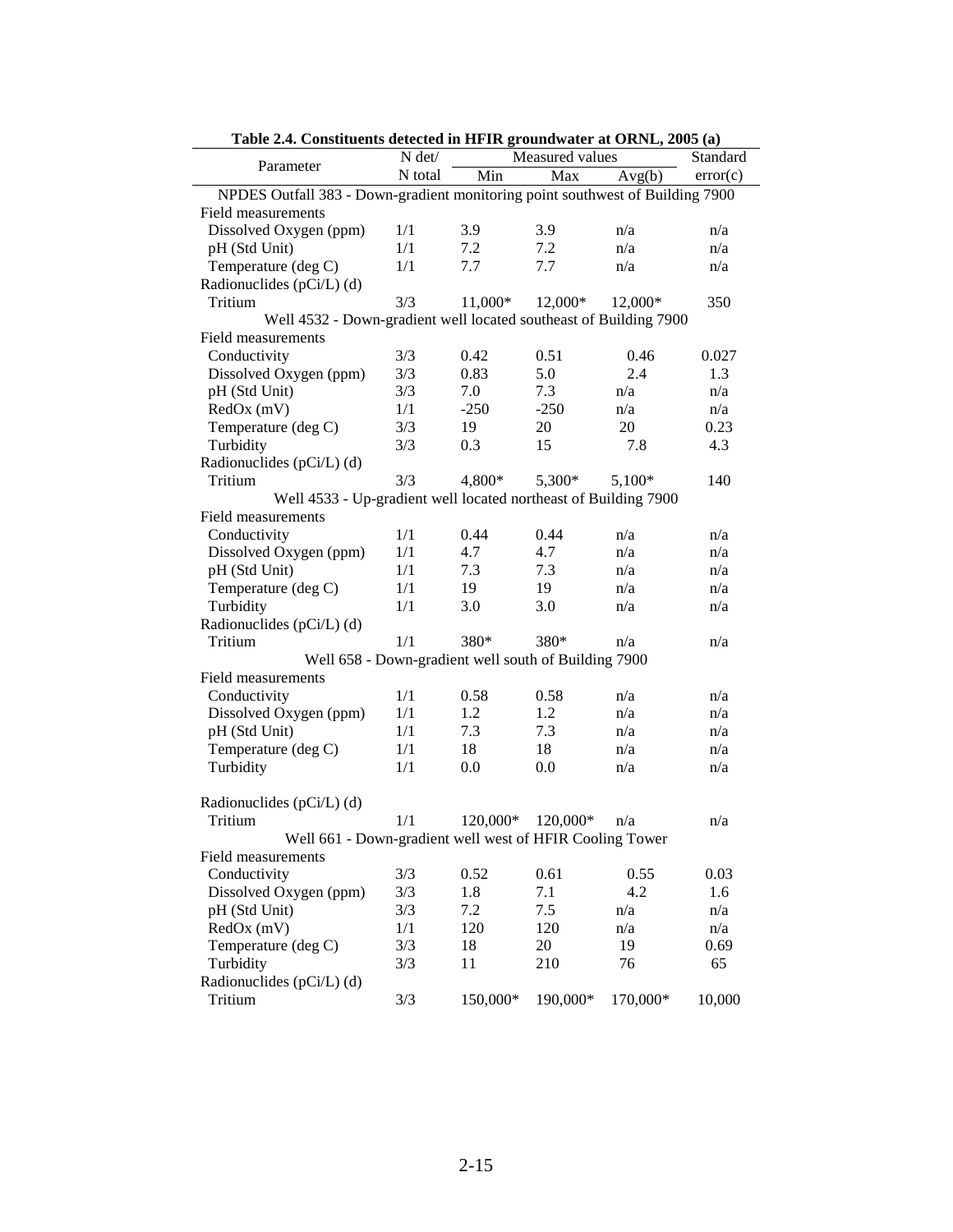| Table 2.4 (continued)                                           |          |          |                 |          |          |  |  |
|-----------------------------------------------------------------|----------|----------|-----------------|----------|----------|--|--|
| Parameter                                                       | $N \det$ |          | Measured values |          |          |  |  |
|                                                                 | N total  | Min      | Max             | Avg(b)   | error(c) |  |  |
| Well 892 - Down-gradient well located between Wells 658 and 661 |          |          |                 |          |          |  |  |
| Field measurements                                              |          |          |                 |          |          |  |  |
| Conductivity                                                    | 3/3      | 0.44     | 0.49            | 0.47     | 0.015    |  |  |
| Dissolved Oxygen (ppm)                                          | 3/3      | 1.5      | 8.5             | 4.1      | 2.2      |  |  |
| pH (Std Unit)                                                   | 3/3      | 7.3      | 7.7             | n/a      | n/a      |  |  |
| $RedOx$ (mV)                                                    | 1/1      | $-180$   | $-180$          | n/a      | n/a      |  |  |
| Temperature (deg C)                                             | 3/3      | 18       | 21              | 20       | 0.87     |  |  |
| Turbidity                                                       | 3/3      | 1.0      | 10              | 5.7      | 2.6      |  |  |
| Radionuclides $(pCi/L)$ (d)                                     |          |          |                 |          |          |  |  |
| Tritium                                                         | 3/3      | 280,000* | 380,000*        | 320,000* | 30,000   |  |  |
|                                                                 |          |          |                 |          |          |  |  |

(a) All values were included in the calculations. Only parameters that have detections in one or more samples are listed in the table. The sampling and analysis plan contains a complete list of analyses performed.

(b)  $\overline{A}$  tilde ( $\sim$ ) indicates that estimated values and/or detection limits were used in the calculation.

(c) Standard error of the mean.

(d) Individual and average radionuclide concentrations significantly greater than zero are identified by an \*. Detected radionuclides are those detected at or above MDA.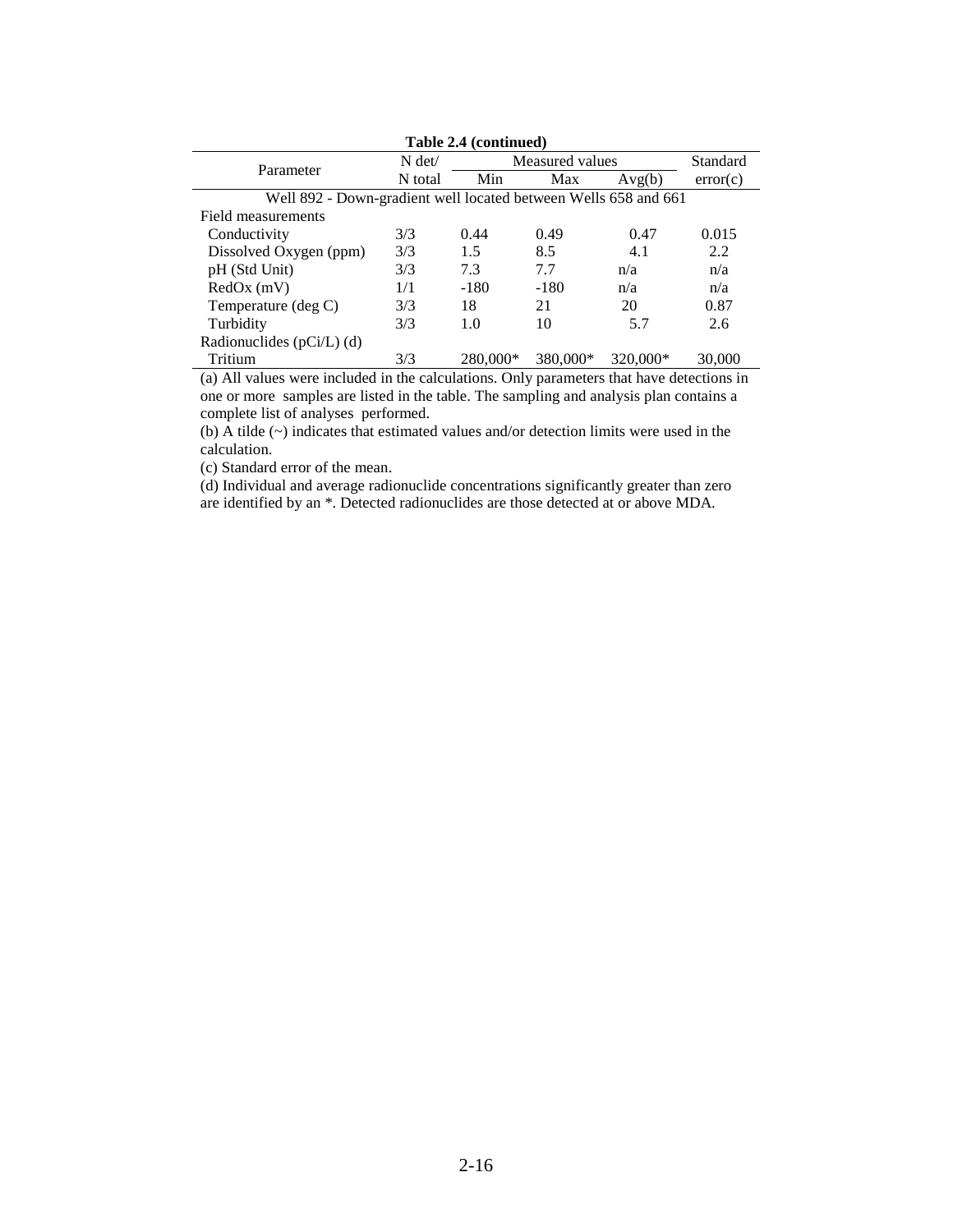|                            | Tame 23. 2003 Faunique Concentrations in surface waters around OKND |         |                         |         |          |           |            |  |  |  |
|----------------------------|---------------------------------------------------------------------|---------|-------------------------|---------|----------|-----------|------------|--|--|--|
| Parameter                  | $N \det$                                                            |         | Concentration $(pCi/L)$ |         | Standard | DCG(d)    | Percent of |  |  |  |
|                            | N total<br>Min(a)<br>Avg(b)<br>Max(a)                               |         | error(c)                |         | DCG(e)   |           |            |  |  |  |
| White Oak Creek Headwaters |                                                                     |         |                         |         |          |           |            |  |  |  |
| Alpha<br>activity          | 4/12                                                                | 0.0     | $8.4*$                  | $2.7*$  | 0.68     | n/a       | n/a        |  |  |  |
| <b>B</b> eta<br>activity   | 1/12                                                                | $-2.5$  | $7.9*$                  | $2.2*$  | 1.0      | n/a       | n/a        |  |  |  |
| Carbon-14                  | 0/12                                                                | $-48$   | 150                     | $45*$   | 16       | 70,000    | n/a        |  |  |  |
| Cesium-137                 | 0/12                                                                | $-1.2$  | 1.6                     | 0.26    | 0.26     | 3,000     | n/a        |  |  |  |
| Cobalt-60                  | 0/12                                                                | $-0.47$ | $2.7*$                  | $0.94*$ | 0.3      | 5.000     | n/a        |  |  |  |
| Tritium                    | 0/12                                                                | $-970$  | 320                     | -82     | 97       | 2,000,000 | n/a        |  |  |  |

**Table 2.5. 2005 radionuclide concentrations in surface waters around ORNL** 

(a) Individual radionuclide concentrations significantly greater than zero are identified by an \*.

(b) Average radionuclide concentrations significantly greater than zero are identified by an  $*$ .

(c) Standard error of the mean.

(d) Derived concentration guide for ingestion of water. From DOE Order 5400.5.

(e) Average concentration as a percentage of the derived concentration guide (DCG), calculated only when a DCG exists and when at least one result is detected at or above MDA.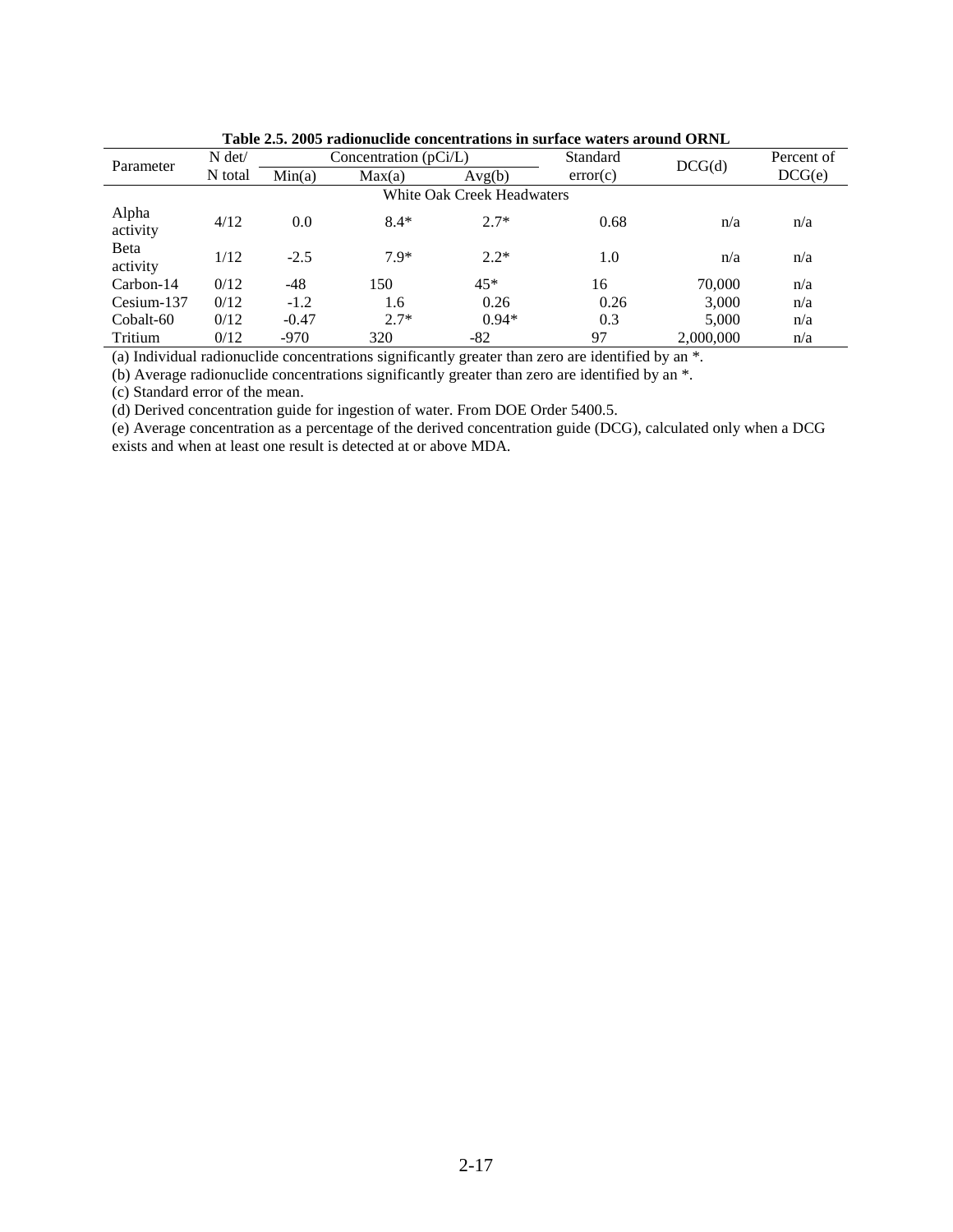|                |                              | <b>rocations</b>            |        |                      |
|----------------|------------------------------|-----------------------------|--------|----------------------|
| Parameter      | Result detected<br>above MDA | Concentration<br>(pCi/L)(a) | DCG(b) | Percent of<br>DCG(c) |
|                |                              | Outfall 010                 |        |                      |
| Alpha activity |                              | $3.8*$                      | n/a    | n/a                  |
| Beta activity  | yes<br>$5.3*$                | n/a                         | n/a    |                      |
| Cesium-137     |                              | 3,000                       | n/a    |                      |
|                | $-0.94$                      |                             |        |                      |
| Cobalt-60      | $1.4*$                       | 5,000                       | n/a    |                      |
| Tritium        | $-160$                       | 2,000,000<br>Outfall 016    | n/a    |                      |
| Alpha activity | yes                          | $2.1*$                      | n/a    | n/a                  |
| Beta activity  | 1.0                          | n/a                         | n/a    |                      |
| Cesium-137     | $-3.4$                       | 3,000                       | n/a    |                      |
| Cobalt-60      | 1.0                          | 5,000                       | n/a    |                      |
| Tritium        | 540*                         | 2,000,000                   | n/a    |                      |
|                |                              | Outfall 033                 |        |                      |
| Alpha activity | 0.85                         | n/a                         | n/a    |                      |
| Beta activity  | $-1.4$                       | n/a                         | n/a    |                      |
| Cesium-137     | $-1.1$                       | 3,000                       | n/a    |                      |
| Cobalt-60      | 0.72                         | 5,000                       | n/a    |                      |
| Tritium        | 400                          | 2,000,000                   | n/a    |                      |
|                |                              | Outfall 113                 |        |                      |
| Alpha activity | 0.33                         | n/a                         | n/a    |                      |
| Beta activity  | yes                          | $6.7*$                      | n/a    | n/a                  |
| Cesium-137     | $-0.99$                      | 3,000                       | n/a    |                      |
| Cobalt-60      | $-0.18$                      | 5,000                       | n/a    |                      |
| Tritium        | $-180$                       | 2,000,000<br>Outfall 141    | n/a    |                      |
| Alpha activity | 2.2                          | n/a                         | n/a    |                      |
| Beta activity  | $-0.82$                      | n/a                         | n/a    |                      |
| Cesium-137     | $-0.35$                      | 3,000                       | n/a    |                      |
| Cobalt-60      | 0.89                         | 5,000                       | n/a    |                      |
| Tritium        | 100                          | 2,000,000                   | n/a    |                      |
|                |                              | Outfall 168                 |        |                      |
| Alpha activity | yes                          | $3.4*$                      | n/a    | n/a                  |
| Beta activity  | yes                          | $9.6*$                      | n/a    | n/a                  |
| Cesium-137     | $-0.012$                     | 3,000                       | n/a    |                      |
| Cobalt-60      | $-1.1$                       | 5,000                       | n/a    |                      |
| Tritium        | 170                          | 2,000,000                   | n/a    |                      |
|                |                              | Outfall 205                 |        |                      |
| Alpha activity | 1.8                          | n/a                         | n/a    |                      |
| Beta activity  | yes                          | $13*$                       | n/a    | n/a                  |
| Cesium-137     | 1.7                          | 3,000                       | n/a    |                      |
| Cobalt-60      | $-0.24$                      | 5,000                       | n/a    |                      |
| Tritium        | $-1,400$                     | 2,000,000                   | n/a    |                      |
|                |                              | Outfall 206                 |        |                      |
| Alpha activity | 1.7                          | n/a                         | n/a    |                      |
| Beta activity  | yes                          | $11*$                       | n/a    | n/a                  |
| Cesium-137     | 0.98                         | 3,000                       | n/a    |                      |
| Cobalt-60      | 0.049                        | 5,000                       | n/a    |                      |
| Tritium        | $-130$                       | 2,000,000                   | n/a    |                      |

**Table 2.6. 2005 radionuclide concentrations in stormwater at ORNL NPDES permitted locations**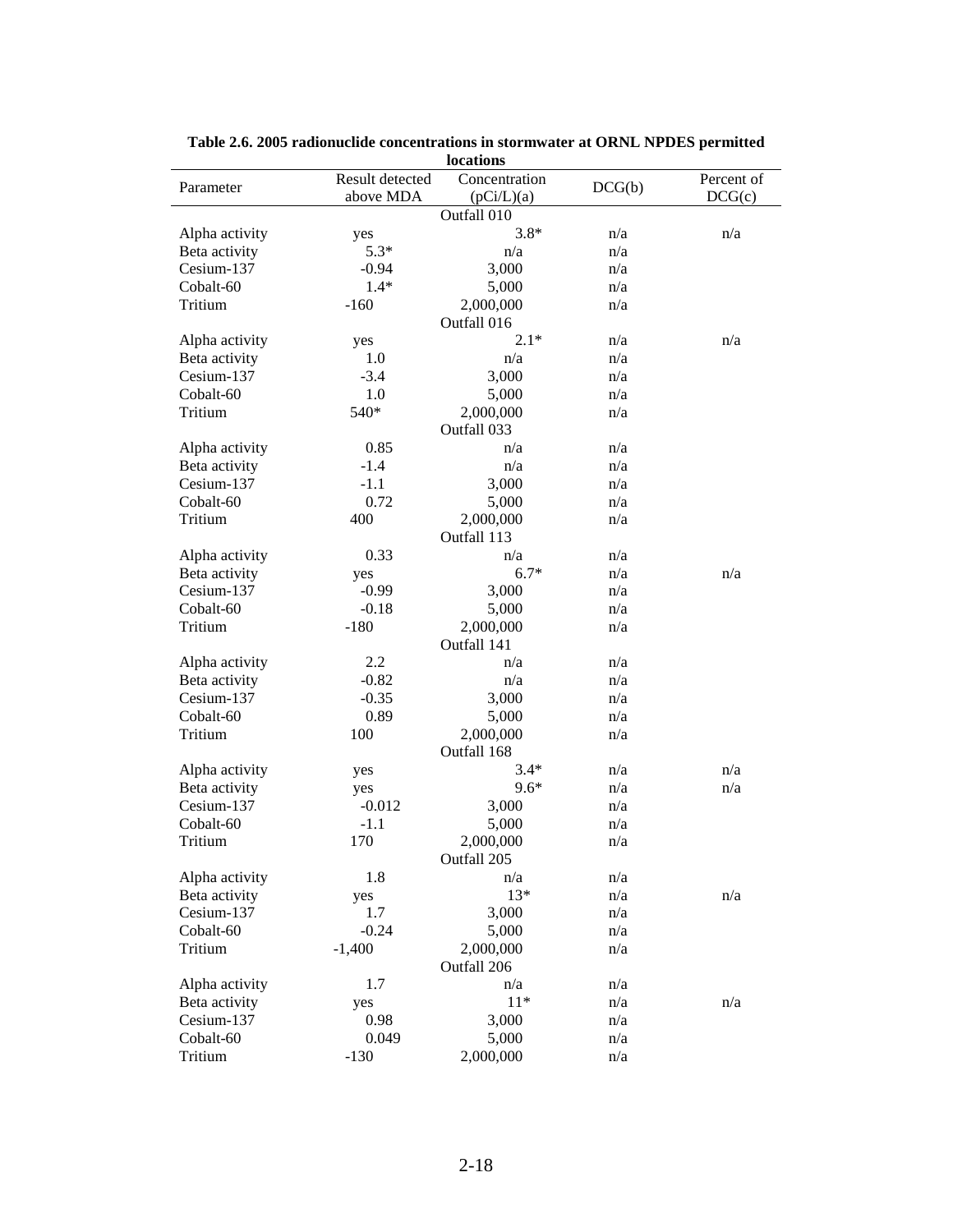| Table 2.6 (continued) |                 |               |        |            |  |  |  |  |
|-----------------------|-----------------|---------------|--------|------------|--|--|--|--|
| Parameter             | Result detected | Concentration | DCG(b) | Percent of |  |  |  |  |
|                       | above MDA       | (pCi/L)(a)    |        | DCG(c)     |  |  |  |  |
|                       |                 | Outfall 214   |        |            |  |  |  |  |
| Alpha activity        | yes             | $2.6*$        | n/a    | n/a        |  |  |  |  |
| Beta activity         | yes             | $7.6*$        | n/a    | n/a        |  |  |  |  |
| Cesium-137            | $1.7*$          | 3,000         | n/a    |            |  |  |  |  |
| Cobalt-60             | 0.01            | 5,000         | n/a    |            |  |  |  |  |
| Tritium               | 70              | 2,000,000     | n/a    |            |  |  |  |  |
|                       |                 | Outfall 218   |        |            |  |  |  |  |
| Alpha activity        | yes             | $27*$         | n/a    | n/a        |  |  |  |  |
| Americium-241         | $-0.12$         | 30            | n/a    |            |  |  |  |  |
| Beta activity         | yes             | $27*$         | n/a    | n/a        |  |  |  |  |
| Cesium-137            | $2.9*$          | 3,000         | n/a    |            |  |  |  |  |
| Cm-243/244            | 0.019           | n/a           | n/a    |            |  |  |  |  |
| Cobalt-60             | $-0.082$        | 5,000         | n/a    |            |  |  |  |  |
| Neptunium-237         | 0.11            | 30            | n/a    |            |  |  |  |  |
| Plutonium-238         | 0.3             | 40            | n/a    |            |  |  |  |  |
| Plutonium-239/240     | 0.14            | 30            | n/a    |            |  |  |  |  |
| Thorium-228           | $-0.15$         | 400           | n/a    |            |  |  |  |  |
| Thorium-230           | $-0.81$         | 300           | n/a    |            |  |  |  |  |
| Thorium-232           |                 | 50            | n/a    |            |  |  |  |  |
| Thorium-234           | 0.26<br>0.2     |               |        |            |  |  |  |  |
|                       |                 | n/a           | n/a    |            |  |  |  |  |
| Tritium               | $-550$          | 2,000,000     | n/a    |            |  |  |  |  |
| Uranium - Alpha       | $0.65*$         | 500           | n/a    |            |  |  |  |  |
| Activity              |                 |               |        |            |  |  |  |  |
| Uranium-234           | $0.45*$         | 500           | n/a    |            |  |  |  |  |
| Uranium-235           | $-0.031$        | 600           | n/a    |            |  |  |  |  |
| Uranium-236           | $-0.0037$       | 500           | n/a    |            |  |  |  |  |
| Uranium-238           | 0.2             | 600           | n/a    |            |  |  |  |  |
|                       |                 | Outfall 219   |        |            |  |  |  |  |
|                       |                 |               |        |            |  |  |  |  |
| Alpha activity        | 1.5             | n/a           | n/a    |            |  |  |  |  |
| Beta activity         | $3.4*$          | n/a           | n/a    |            |  |  |  |  |
| Cesium-137            | 0.52            | 3,000         | n/a    |            |  |  |  |  |
| Cobalt-60             | 1.1             | 5,000         | n/a    |            |  |  |  |  |
| Tritium               | $-1,400$        | 2,000,000     | n/a    |            |  |  |  |  |
|                       |                 | Outfall 221   |        |            |  |  |  |  |
| Alpha activity        | yes             | $4.7*$        | n/a    | n/a        |  |  |  |  |
| Beta activity         | 4.9*            | n/a           | n/a    |            |  |  |  |  |
| Cesium-137            | 0.086           | 3,000         | n/a    |            |  |  |  |  |
| Cobalt-60             | 1.6             | 5,000         | n/a    |            |  |  |  |  |
| Tritium               | 160             | 2,000,000     | n/a    |            |  |  |  |  |
|                       |                 | Outfall 224   |        |            |  |  |  |  |
| Alpha activity        | yes             | 3.4           | n/a    | n/a        |  |  |  |  |
| Beta activity         | $4.6*$          | n/a           | n/a    |            |  |  |  |  |
| Cesium-137            | $-1.1$          | 3,000         | n/a    |            |  |  |  |  |
| Cobalt-60             | $-1.7$          | 5,000         | n/a    |            |  |  |  |  |
| Tritium               | $-1,500$        | 2,000,000     | n/a    |            |  |  |  |  |
|                       |                 | Outfall 231   |        |            |  |  |  |  |
| Alpha activity        | 1.9             | n/a           | n/a    |            |  |  |  |  |
| Beta activity         | 1.6             | n/a           | n/a    |            |  |  |  |  |
| Cesium-137            | $-0.49$         | 3,000         | n/a    |            |  |  |  |  |
| Cobalt-60             | $-0.39$         | 5,000         | n/a    |            |  |  |  |  |
| Tritium               |                 |               |        |            |  |  |  |  |
|                       | $-1,600$        | 2,000,000     | n/a    |            |  |  |  |  |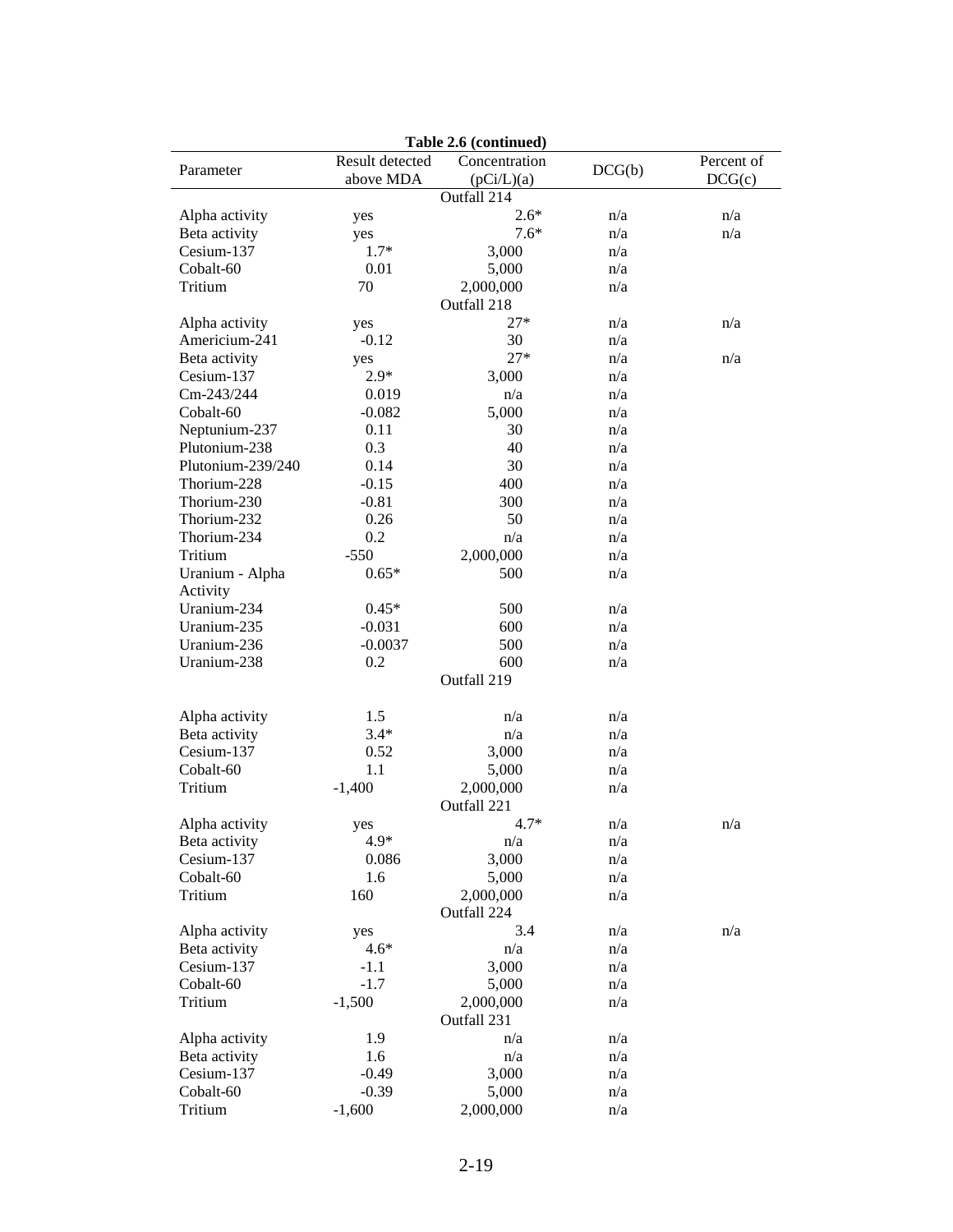| Table 2.6 (continued)           |                              |                             |            |                      |  |  |  |  |
|---------------------------------|------------------------------|-----------------------------|------------|----------------------|--|--|--|--|
| Parameter                       | Result detected<br>above MDA | Concentration<br>(pCi/L)(a) | DCG(b)     | Percent of<br>DCG(c) |  |  |  |  |
|                                 |                              | Outfall 235                 |            |                      |  |  |  |  |
|                                 | 0.29                         | n/a                         | n/a        |                      |  |  |  |  |
| Alpha activity<br>Beta activity | $-7.1$                       | n/a                         | n/a        |                      |  |  |  |  |
| Cesium-137                      |                              |                             |            |                      |  |  |  |  |
| Cobalt-60                       | 0.82<br>$-3.3$               | 3,000                       | n/a<br>n/a |                      |  |  |  |  |
| Tritium                         | $-69$                        | 5,000                       |            |                      |  |  |  |  |
|                                 |                              | 2,000,000                   | n/a        |                      |  |  |  |  |
|                                 |                              | Outfall 288<br>39*          |            |                      |  |  |  |  |
| Alpha activity                  | yes                          |                             | n/a        | n/a                  |  |  |  |  |
| Americium-241                   | 0.084                        | 30                          | n/a        |                      |  |  |  |  |
| Beta activity                   | yes                          | 44*                         | n/a        | n/a                  |  |  |  |  |
| Cesium-137                      | 0.64                         | 3,000                       | n/a        |                      |  |  |  |  |
| Cm-243/244                      | 0.023                        | n/a                         | n/a        |                      |  |  |  |  |
| Cobalt-60                       | $-0.12$                      | 5,000                       | n/a        |                      |  |  |  |  |
| Neptunium-237                   | 0.056                        | 30                          | n/a        |                      |  |  |  |  |
| Plutonium-238                   | $0.71*$                      | 40                          | n/a        |                      |  |  |  |  |
| Plutonium-239/240               | $-0.098$                     | 30                          | n/a        |                      |  |  |  |  |
| Thorium-228                     | $0.82*$                      | 400                         | n/a        |                      |  |  |  |  |
| Thorium-230                     | $-0.28$                      | 300                         | n/a        |                      |  |  |  |  |
| Thorium-232                     | yes                          | $1.3*$                      | 50         | 2.6                  |  |  |  |  |
| Thorium-234                     | yes                          | $1.2*$                      | n/a        | n/a                  |  |  |  |  |
| Tritium                         | 200                          | 2,000,000                   | n/a        |                      |  |  |  |  |
| Uranium - Alpha                 | yes                          | $2.7*$                      | 500        | 0.54                 |  |  |  |  |
| Activity                        |                              |                             |            |                      |  |  |  |  |
| Uranium-234                     | yes                          | $1.4*$                      | 500        | 0.28                 |  |  |  |  |
| Uranium-235                     | 0.098                        | 600                         | n/a        |                      |  |  |  |  |
| Uranium-236                     | $-0.0037$                    | 500                         | n/a        |                      |  |  |  |  |
| Uranium-238                     | yes                          | $1.2*$                      | 600        | 0.2                  |  |  |  |  |
|                                 |                              | Outfall 302                 |            |                      |  |  |  |  |
| Alpha activity                  | 0.1                          | n/a                         | n/a        |                      |  |  |  |  |
| Beta activity                   | yes                          | 190*                        | n/a        | n/a                  |  |  |  |  |
| Cesium-137                      | $2.0*$                       | 3,000                       | n/a        |                      |  |  |  |  |
| Cobalt-60                       | 0.065                        | 5,000                       | n/a        |                      |  |  |  |  |
| Tritium                         | $-1,000$                     | 2,000,000                   | n/a        |                      |  |  |  |  |
|                                 |                              | Outfall 304                 |            |                      |  |  |  |  |
| Alpha activity                  | yes                          | 2.0                         | n/a        | n/a                  |  |  |  |  |
| Beta activity                   | yes                          | 99*                         | n/a        | n/a                  |  |  |  |  |
| Cesium-137                      | yes                          | $15*$                       | 3,000      | 0.5                  |  |  |  |  |
| Cobalt-60                       | 1.6                          | 5,000                       | n/a        |                      |  |  |  |  |
| Tritium                         | $-920$                       | 2,000,000                   | n/a        |                      |  |  |  |  |
|                                 |                              | Outfall 343                 |            |                      |  |  |  |  |
| Alpha activity                  | yes                          | $2.9*$                      | n/a        | n/a                  |  |  |  |  |
| Beta activity                   | $-4.0$                       | n/a                         | n/a        |                      |  |  |  |  |
| Cesium-137                      | $-1.4$                       | 3,000                       | n/a        |                      |  |  |  |  |
| Cobalt-60                       | 0.023                        | 5,000                       | n/a        |                      |  |  |  |  |
| Tritium                         | $-74$                        | 2,000,000                   | n/a        |                      |  |  |  |  |
|                                 |                              |                             |            |                      |  |  |  |  |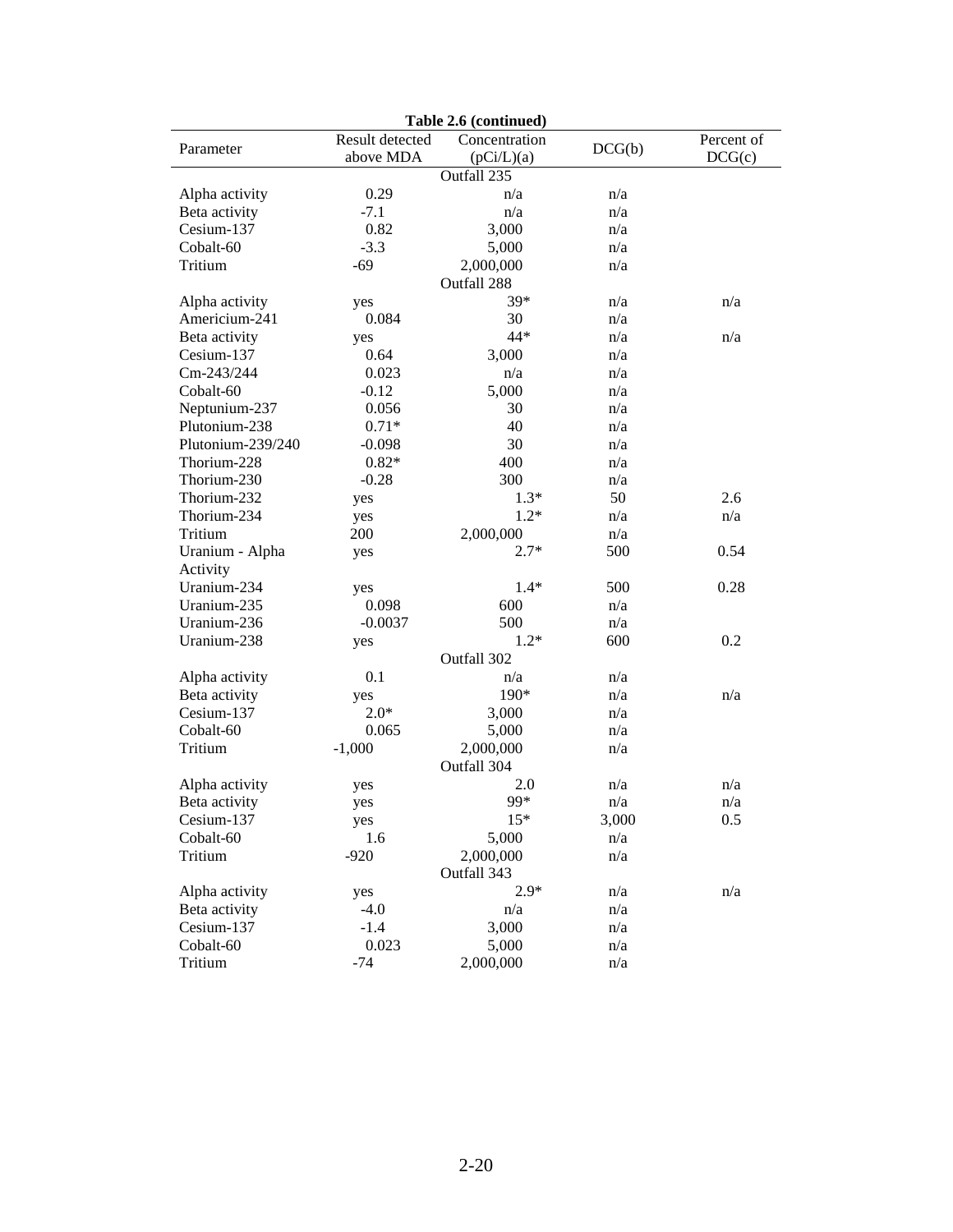|                | Table 2.6 (continued)        |                            |        |                      |  |  |  |  |  |  |
|----------------|------------------------------|----------------------------|--------|----------------------|--|--|--|--|--|--|
| Parameter      | Result detected<br>above MDA | Concentration<br>pCi/L)(a) | DCG(b) | Percent of<br>DCG(c) |  |  |  |  |  |  |
| Outfall 384    |                              |                            |        |                      |  |  |  |  |  |  |
| Alpha activity | yes                          | $7.6*$                     | n/a    | n/a                  |  |  |  |  |  |  |
| Beta activity  | 2.6                          | n/a                        | n/a    |                      |  |  |  |  |  |  |
| Cesium-137     | $-0.076$                     | 3,000                      | n/a    |                      |  |  |  |  |  |  |
| Cobalt-60      | $-0.47$                      | 5,000                      | n/a    |                      |  |  |  |  |  |  |
| Tritium        | 80                           | 2,000,000                  | n/a    |                      |  |  |  |  |  |  |

(a) Individual radionuclide concentrations significantly greater than zero are identified by an \*.

(b) Derived concentration guide for ingestion of water. From DOE Order 5400.5.

(c) The concentration as a percentage of the derived concentration guide (DCG), calculated only when a DCG exist and when the individual result is detected at or above MDA.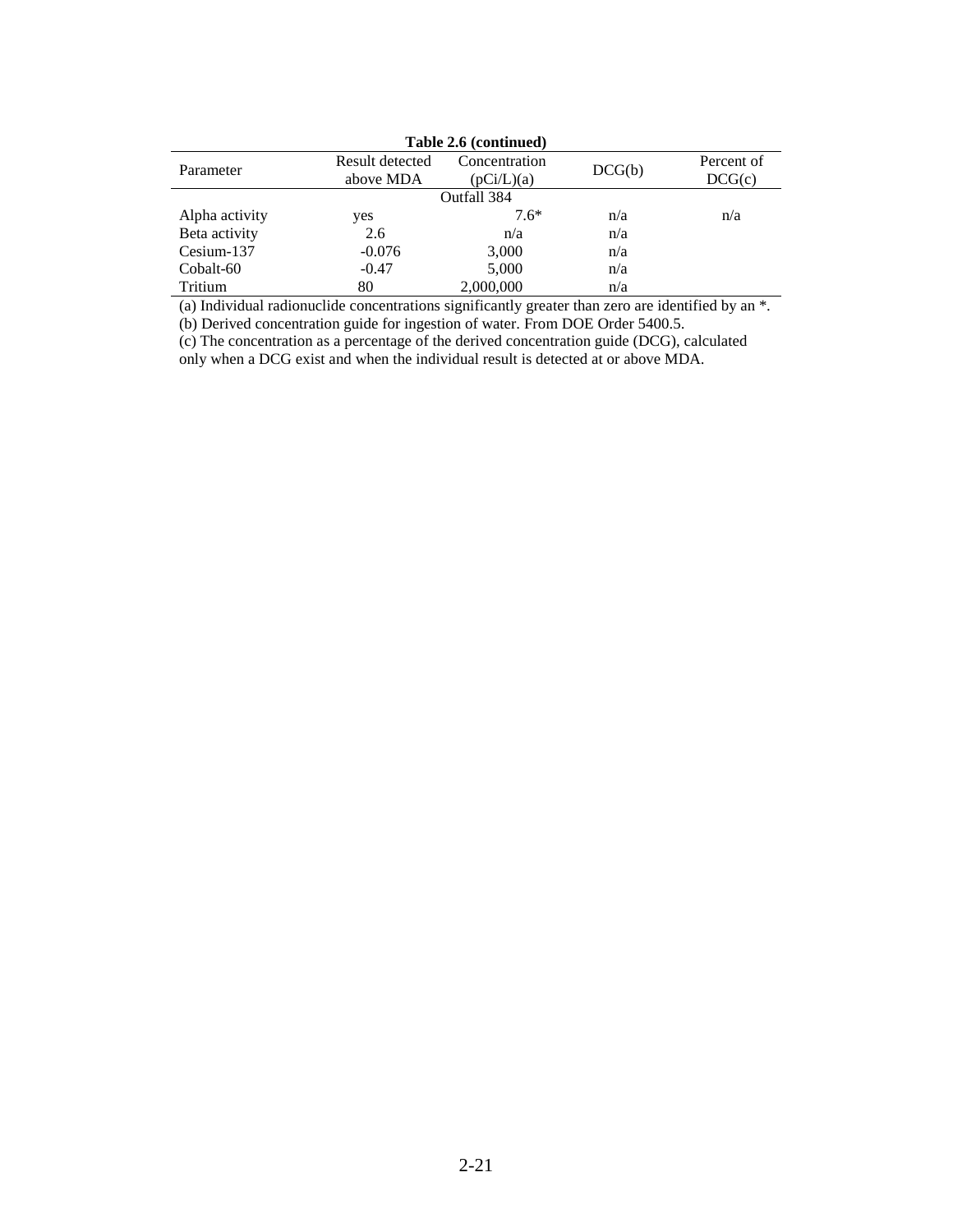|                                  | N det/        |           | Concentration (pCi/L)  | Table 2.7. 2005 Taulonuchue concenti ations at OKRE IM DES permitteu locations | Standard                |            | Percent of |
|----------------------------------|---------------|-----------|------------------------|--------------------------------------------------------------------------------|-------------------------|------------|------------|
| Parameter                        | N total       | Min(a)    |                        | Av(b)                                                                          | error(c)                | DCG(d)     | DCG(e)     |
|                                  |               |           | Max(a)                 | Sewage Treatment Plant $(\overline{X01})$                                      |                         |            |            |
|                                  |               | $-3.4$    | 1.2                    |                                                                                |                         |            |            |
| Alpha activity                   | 0/12<br>12/12 | $120*$    | 300*                   | $-0.19$<br>220*                                                                | 0.4<br>17               | n/a<br>n/a | n/a        |
| Beta activity<br>Strontium-89/90 |               | $50*$     | $140*$                 | 97*                                                                            |                         |            | n/a<br>9.7 |
|                                  | 12/12         |           |                        |                                                                                | 7.7                     | 1,000      |            |
|                                  |               |           |                        | Coal Yard Runoff Treatment Facility (X02)                                      |                         |            |            |
| Alpha activity                   | 0/12          | $-33$     | 18                     | $-0.42$                                                                        | 3.6                     | n/a        | n/a        |
| Beta activity                    | 12/12         | 400*      | 730*                   | 530*                                                                           | 23                      | n/a        | n/a        |
| Cesium-137                       | 0/1           | $2.2*$    | $2.2*$                 | 2.2                                                                            | n/a                     | 3,000      | n/a        |
| Cobalt-60                        | $0/1$         | $-0.51$   | $-0.51$                | $-0.51$                                                                        | n/a                     | 5,000      | n/a        |
| Potassium-40                     | $1/1\,$       | 530*      | 530*                   | 530                                                                            | n/a                     | 7,000      | 7.6        |
| Strontium-89/90                  | 1/1           | $120*$    | $120*$                 | 120                                                                            | n/a                     | 1,000      | 12         |
|                                  |               |           |                        | Process Waste Treatment Complex (X12)                                          |                         |            |            |
| Alpha activity                   | 12/12         | 9.4*      | $60*$                  | $29*$                                                                          | 5.2                     | n/a        | n/a        |
| Americium-241                    | 0/1           | 0.12      | 0.12                   | 0.12                                                                           | n/a                     | 30         | n/a        |
| Beta activity                    | 12/12         | 320*      | 2,500*                 | 890*                                                                           | 190                     | n/a        | n/a        |
| Cesium-137                       | 12/12         | 180*      | $2,200*$               | 720*                                                                           | 180                     | 3,000      | 24         |
| Cm-243/244                       | 0/1           | $0.27*$   | $0.27*$                | 0.27                                                                           | n/a                     | n/a        | n/a        |
| Cobalt-60                        | 0/12          | $-0.68$   | $2.9*$                 | $0.74*$                                                                        | 0.32                    | 5,000      | n/a        |
| Plutonium-238                    | 0/1           | 0.027     | 0.027                  | 0.027                                                                          | n/a                     | 40         | n/a        |
| Plutonium-<br>239/240            | 0/1           | $-0.0025$ | $-0.0025$              | $-0.0025$                                                                      | n/a                     | 30         | n/a        |
| Strontium-89/90                  | 12/12         | $47*$     | 130*                   | 97*                                                                            | 9.4                     | 1,000      | 9.7        |
| Thorium-228                      | 0/1           | $0.19*$   | $0.19*$                | 0.19                                                                           | n/a                     | 400        | n/a        |
| Thorium-230                      | 0/1           | $-0.14$   | $-0.14$                | $-0.14$                                                                        | n/a                     | 300        | n/a        |
| Thorium-232                      | $0/1$         | $-0.034$  | $-0.034$               | $-0.034$                                                                       | n/a                     | 50         | n/a        |
| Thorium-234                      | 1/1           | $3.0*$    | $3.0*$                 | 3.0                                                                            | n/a                     | n/a        | n/a        |
| Tritium                          | 12/12         | 12,000*   | 95,000*                | 38,000*                                                                        | 6,900                   | 2,000,000  | 1.9        |
| Uranium - Alpha                  | 12/12         | $6.7*$    | 53*                    | $25*$                                                                          | 4.6                     | 500        | 5.1        |
| Activity                         |               |           |                        |                                                                                |                         |            |            |
| Uranium-                         | 12/12         | $6.2*$    | 48*                    | $23*$                                                                          | 4.3                     | 500        | 4.7        |
| 233/234                          |               |           |                        |                                                                                |                         |            |            |
| Uranium-235                      | 1/12          | $-0.038$  | $0.2*$                 | $0.082*$                                                                       | 0.023                   | 600        | 0.014      |
| Uranium-236                      | 1/12          | $-0.011$  | $0.095*$               | $0.026*$                                                                       | 0.01                    | 500        | 0.0053     |
| Uranium-238                      | 12/12         | $0.42*$   | $3.0*$                 | $1.5*$                                                                         | 0.23                    | 600        | 0.25       |
|                                  |               |           | Melton Branch 1 (X13)  |                                                                                |                         |            |            |
| Alpha activity                   | 2/12          | $-0.45$   | $8.1*$                 | $2.3*$                                                                         | 0.7                     | n/a        | n/a        |
| Beta activity                    | 12/12         | 330*      | $770*$                 | 530*                                                                           | 49                      | n/a        | n/a        |
| Cesium-137                       | 1/12          | $-0.27$   | $4.1*$                 | $1.2*$                                                                         | 0.34                    | 3,000      | 0.04       |
| Cobalt-60                        | 0/12          | $-1.7$    | $2.1*$                 | $0.68*$                                                                        | 0.32                    | 5,000      | n/a        |
| Potassium-40                     | 1/1           | 240*      | 240*                   | 240                                                                            | $\mathrm{n}/\mathrm{a}$ | 7,000      | 3.4        |
| Strontium-89/90                  | 12/12         | $130*$    | 380*                   | 240*                                                                           | 24                      | 1,000      | 24         |
| Tritium                          | 12/12         | 230,000*  | 640,000*               | 420,000*                                                                       | 42,000                  | 2,000,000  | 21         |
|                                  |               |           | White Oak Creek (X14)) |                                                                                |                         |            |            |
| Alpha activity                   | 6/12          | 1.7       | $8.6*$                 | $3.6*$                                                                         | 0.59                    | n/a        | n/a        |
| Beta activity                    | 12/12         | $81*$     | 130*                   | $100*$                                                                         | 5.2                     | n/a        | n/a        |
| Cesium-137                       | 12/12         | $15*$     | 59*                    | $29*$                                                                          | 4.1                     | 3,000      | 0.98       |
| Cobalt-60                        | 0/12          | $-0.93$   | $2.5*$                 | $0.74*$                                                                        | 0.3                     | 5,000      | n/a        |
| Strontium-89/90                  | 12/12         | $21*$     | 43*                    | $31*$                                                                          | 2.0                     | 1,000      | 3.1        |
| Tritium                          | 12/12         | 1,300*    | 35,000*                | 8,800*                                                                         | 2,700                   | 2,000,000  | 0.44       |

**Table 2.7. 2005 radionuclide concentrations at ORNL NPDES permitted locations**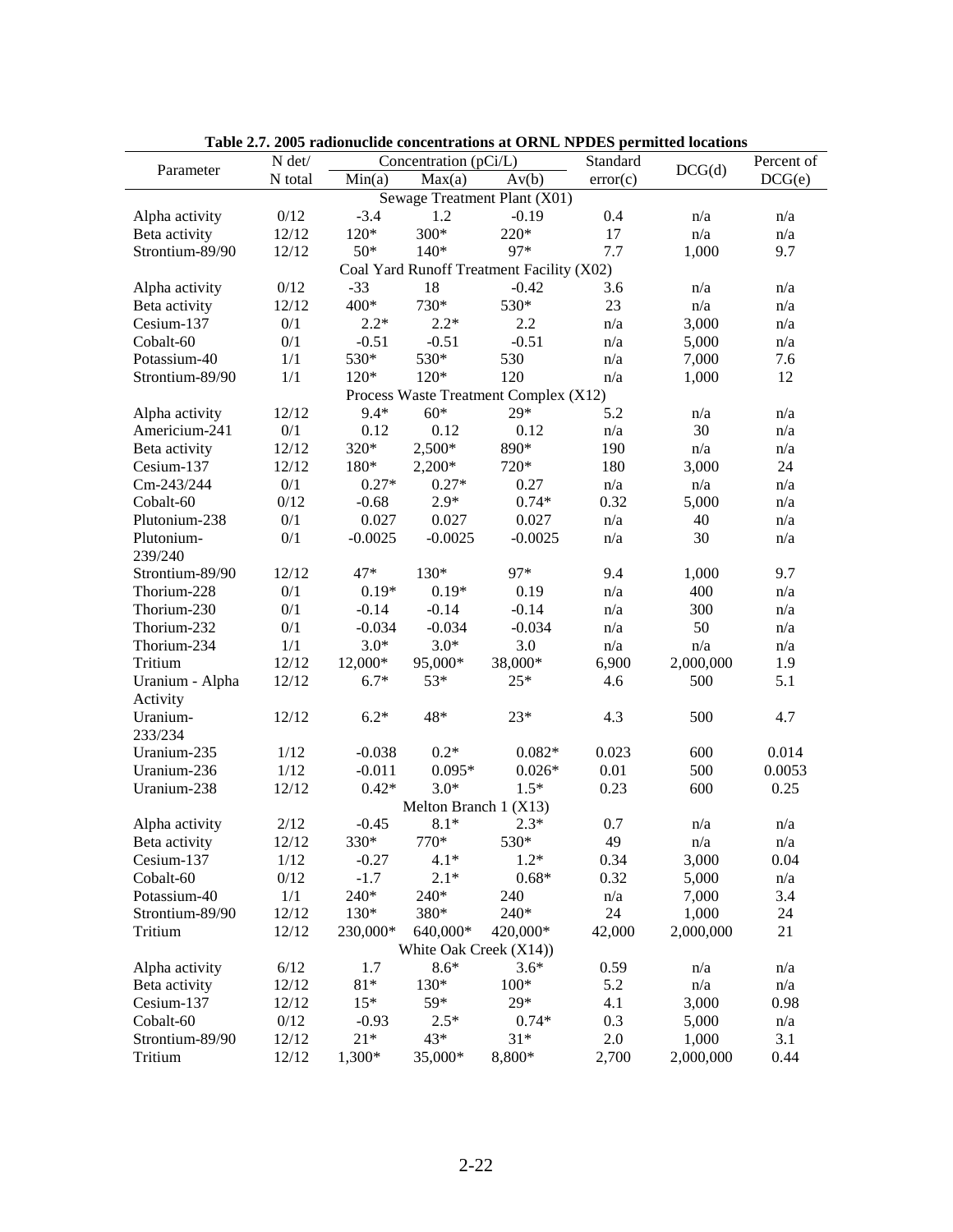| Table 2.7 (continued) |          |                            |                       |         |          |           |            |  |
|-----------------------|----------|----------------------------|-----------------------|---------|----------|-----------|------------|--|
|                       | $N$ det/ |                            | Concentration (pCi/L) |         | Standard | DCG(d)    | Percent of |  |
| Parameter             | N total  | $\overline{\text{Min}}(a)$ | Max(a)                | Av(b)   | error(c) |           | DCG(e)     |  |
| White Oak Dam (X15)   |          |                            |                       |         |          |           |            |  |
| Alpha activity        | 10/12    | 0.73                       | $16*$                 | $6.9*$  | 1.4      | n/a       | n/a        |  |
| Beta activity         | 12/12    | 190*                       | 550*                  | 270*    | 27       | n/a       | n/a        |  |
| Cesium-137            | 12/12    | $6.2*$                     | 390*                  | $60*$   | 30       | 3,000     | 2.0        |  |
| Cobalt-60             | 0/12     | $-1.6$                     | $2.0*$                | 0.56    | 0.37     | 5,000     | n/a        |  |
| Strontium-89/90       | 12/12    | $75*$                      | $110*$                | 93*     | 3.7      | 1,000     | 9.3        |  |
| Tritium               | 12/12    | 36,000*                    | 100,000*              | 55,000* | 5,000    | 2,000,000 | 2.8        |  |
|                       |          |                            | Outfall 001           |         |          |           |            |  |
| Alpha activity        | 1/1      | $2.3*$                     | $2.3*$                | 2.3     | n/a      | n/a       | n/a        |  |
| Beta activity         | 0/1      | 0.1                        | 0.1                   | 0.1     | n/a      | n/a       | n/a        |  |
|                       |          |                            | Outfall 081           |         |          |           |            |  |
| Alpha activity        | 0/1      | 1.1                        | 1.1                   | 1.1     | n/a      | n/a       | n/a        |  |
| Beta activity         | 1/1      | $54*$                      | $54*$                 | 54      | n/a      | n/a       | n/a        |  |
|                       |          |                            | Outfall 085           |         |          |           |            |  |
| Alpha activity        | 4/4      | $11*$                      | 19*                   | $15*$   | 1.8      | n/a       | n/a        |  |
| Beta activity         | 4/4      | 360*                       | 470*                  | 400*    | 24       | n/a       | n/a        |  |
| Strontium-89/90       | 4/4      | $170*$                     | 220*                  | $200*$  | 14       | 1,000     | 20         |  |
| Uranium - Alpha       | 4/4      | $14*$                      | $17*$                 | $16*$   | 0.63     | 500       | 3.2        |  |
| Activity              |          |                            |                       |         |          |           |            |  |
| Uranium-              | 3/3      | $12*$                      | $14*$                 | $13*$   | 0.58     | 500       | 2.6        |  |
| 233/234               |          |                            |                       |         |          |           |            |  |
| Uranium-234           | 1/1      | $13*$                      | $13*$                 | 13      | n/a      | 500       | 2.6        |  |
| Uranium-235           | 1/4      | 0.027                      | $0.24*$               | 0.11    | 0.046    | 600       | 0.018      |  |
| Uranium-236           | 0/4      | $-0.022$                   | 0.055                 | 0.012   | 0.02     | 500       | n/a        |  |
| Uranium-238           | 4/4      | $2.1*$                     | $3.0*$                | $2.6*$  | 0.19     | 600       | 0.44       |  |
|                       |          |                            | Outfall 087           |         |          |           |            |  |
| Alpha activity        | 1/1      | $6.8*$                     | $6.8*$                | 6.8     | n/a      | n/a       | n/a        |  |
| Beta activity         | 1/1      | 180*                       | 180*                  | 180     | n/a      | n/a       | n/a        |  |
| Cesium-137            | 0/1      | 0.84                       | 0.84                  | 0.84    | n/a      | 3,000     | n/a        |  |
| Cobalt-60             | 0/1      | 0.5                        | 0.5                   | 0.5     | n/a      | 5,000     | n/a        |  |
|                       |          |                            | Outfall 204           |         |          |           |            |  |
| Alpha activity        | 3/4      | $1.7*$                     | $9.5*$                | $6.0*$  | 1.9      | n/a       | n/a        |  |
| Beta activity         | 4/4      | $160*$                     | 330*                  | 230*    | 41       | n/a       | n/a        |  |
| Strontium-89/90       | 4/4      | $34*$                      | 91*                   | 56*     | 13       | 1,000     | 5.6        |  |
|                       |          |                            | Outfall 207           |         |          |           |            |  |
| Alpha activity        | 3/4      | 0.66                       | $6.6*$                | $4.0*$  | 1.2      | n/a       | n/a        |  |
| Beta activity         | 4/4      | $13*$                      | 49*                   | $29*$   | 7.7      | n/a       | n/a        |  |
| Cesium-137            | 0/4      | $-0.76$                    | $3.1*$                | 1.7     | 0.9      | 3,000     | n/a        |  |
| Cobalt-60             | 0/4      | $-0.49$                    | 0.72                  | 0.2     | 0.26     | 5,000     | n/a        |  |
| Strontium-89/90       | 4/4      | $6.5*$                     | $19*$                 | $12*$   | 3.0      | 1,000     | 1.2        |  |
|                       |          |                            | Outfall 211           |         |          |           |            |  |
| Alpha activity        | 1/4      | $-0.6$                     | 2.5                   | 0.7     | 0.68     | n/a       | n/a        |  |
| Beta activity         | 1/4      | 0.24                       | $8.1*$                | 3.9     | 1.7      | n/a       | n/a        |  |
| Strontium-89/90       | 2/4      | $-0.48$                    | $4.0*$                | 2.3     | 1.1      | 1,000     | 0.23       |  |
|                       |          |                            | Outfall 217           |         |          |           |            |  |
| Alpha activity        | 0/1      | $2.2*$                     | $2.2*$                | 2.2     | n/a      | n/a       | n/a        |  |
| Beta activity         | 0/1      | 2.6                        | 2.6                   | 2.6     | n/a      | n/a       | n/a        |  |
|                       |          |                            | Outfall 219           |         |          |           |            |  |
| Alpha activity        | 0/1      | 0.1                        | 0.1                   | 0.1     | n/a      | n/a       | n/a        |  |
| Beta activity         | 0/1      | $6.2*$                     | $6.2*$                | 6.2     | n/a      | n/a       | n/a        |  |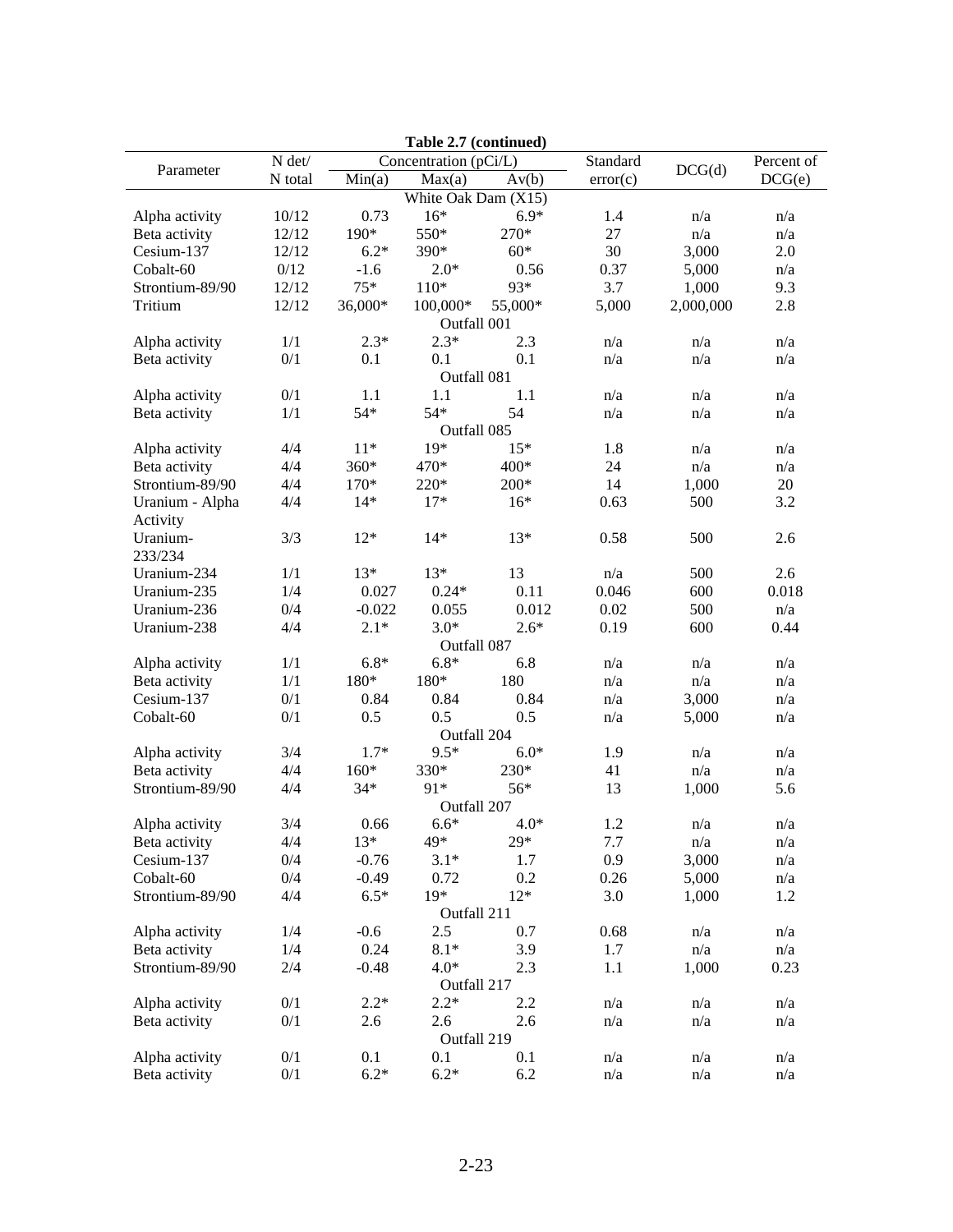|                 |                |          | Table 2.7 (continued) |           |          |           |                         |
|-----------------|----------------|----------|-----------------------|-----------|----------|-----------|-------------------------|
|                 | $N$ $\rm det/$ |          | Concentration (pCi/L) |           | Standard | DCG(d)    | Percent of              |
| Parameter       | N total        | Min(a)   | Max(a)                | Av(b)     | error(c) |           | DCG(e)                  |
|                 |                |          | Outfall 234           |           |          |           |                         |
| Alpha activity  | 0/1            | 0.29     | 0.29                  | 0.29      | n/a      | n/a       | n/a                     |
| Beta activity   | 0/1            | 2.0      | 2.0                   | 2.0       | n/a      | n/a       | n/a                     |
|                 |                |          | Outfall 281           |           |          |           |                         |
| Alpha activity  | 0/4            | $-1.3$   | 0.95                  | $-0.1$    | 0.53     | n/a       | n/a                     |
| Beta activity   | 3/4            | $3.7*$   | $13*$                 | $8.0*$    | 1.9      | n/a       | n/a                     |
| Cesium-137      | 0/4            | $-0.57$  | 1.1                   | 0.17      | 0.37     | 3,000     | n/a                     |
| Cobalt-60       | 0/4            | $-0.94$  | $2.1*$                | 0.17      | 0.67     | 5,000     | n/a                     |
| Tritium         | 4/4            | 1,500*   | 25,000*               | 8,700     | 5,600    | 2,000,000 | 0.44                    |
|                 |                |          | Outfall 282           |           |          |           |                         |
| Alpha activity  | 0/4            | $-0.91$  | 1.2                   | 0.13      | 0.44     | n/a       | n/a                     |
| Beta activity   | 2/4            | $4.7*$   | 7.9*                  | $6.3*$    | 0.67     | n/a       | $\mathrm{n}/\mathrm{a}$ |
|                 |                |          | Outfall 290           |           |          |           |                         |
| Cesium-137      | 0/1            | 0.35     | 0.35                  | 0.35      | n/a      | 3,000     | n/a                     |
| Cobalt-60       | 0/1            | $-0.29$  | $-0.29$               | $-0.29$   | n/a      | 5,000     | n/a                     |
|                 |                |          | Outfall 302           |           |          |           |                         |
| Alpha activity  | 9/12           | $-2.1$   | 33*                   | 9.9*      | 2.6      | n/a       | n/a                     |
| Beta activity   | 12/12          | $60*$    | 3,800*                | 890*      | 320      | n/a       | n/a                     |
| Cesium-137      | 11/12          | $-3.5$   | $200*$                | $69*$     | 17       | 3,000     | 2.3                     |
| Cobalt-60       | 0/12           | $-1.9$   | $2.6*$                | 0.44      | 0.39     | 5,000     | n/a                     |
| Strontium-89/90 | 12/12          | $31*$    | 2,000*                | $410*$    | 170      | 1,000     | 41                      |
| Tritium         | 9/12           | $-44$    | 21,000*               | $6,200*$  | 1,900    | 2,000,000 | 0.31                    |
| Uranium - Alpha | 3/3            | $9.8*$   | $21*$                 | $14*$     | 3.6      | 500       | 2.8                     |
| Activity        |                |          |                       |           |          |           |                         |
| Uranium-        | 3/3            | $9.5*$   | $20*$                 | $13*$     | 3.4      | 500       | 2.6                     |
| 233/234         |                |          |                       |           |          |           |                         |
| Uranium-235     | 0/3            | $-0.047$ | 0.019                 | $-0.011$  | 0.019    | 600       | n/a                     |
| Uranium-236     | 0/3            | $-0.022$ | 0.015                 | $-0.0063$ | 0.011    | 500       | n/a                     |
| Uranium-238     | 2/3            | $0.3*$   | $1.0*$                | $0.65*$   | 0.2      | 600       | 0.11                    |
|                 |                |          | Outfall 304           |           |          |           |                         |
| Alpha activity  | 6/12           | $-3.0$   | $27*$                 | $6.1*$    | 2.4      | n/a       | n/a                     |
| Beta activity   | 12/12          | 85*      | 1,500*                | 400*      | 120      | n/a       | n/a                     |
| Cesium-137      | 12/12          | $8.0*$   | 400*                  | $120*$    | 43       | 3,000     | 3.9                     |
| Cobalt-60       | 0/12           | $-0.45$  | $2.5*$                | $0.81*$   | 0.23     | 5,000     | n/a                     |
| Strontium-89/90 | 12/12          | $24*$    | 550*                  | 150*      | 40       | 1,000     | 15                      |
| Tritium         | 0/12           | $-310$   | 800*                  | 160       | 120      | 2,000,000 | n/a                     |
| Uranium - Alpha | $1/1\,$        | $11*$    | $11*$                 | $11\,$    | n/a      | 500       | 2.2                     |
| Activity        |                |          |                       |           |          |           |                         |
| Uranium-        | $1/1\,$        | $8.7*$   | $8.7*$                | 8.7       | n/a      | 500       | 1.7                     |
| 233/234         |                |          |                       |           |          |           |                         |
| Uranium-235     | $0/1$          | 0.12     | 0.12                  | 0.12      | n/a      | 600       | n/a                     |
| Uranium-236     | $0/1$          | 0.018    | 0.018                 | 0.018     | n/a      | 500       | n/a                     |
| Uranium-238     | 1/1            | $1.9*$   | $1.9*$                | 1.9       | n/a      | 600       | 0.32                    |
|                 |                |          | Outfall 365           |           |          |           |                         |
| Alpha activity  | 1/4            | 0.5      | $6.8*$                | 2.4       | 1.5      | n/a       | n/a                     |
| Beta activity   | 4/4            | $15*$    | $54*$                 | 40*       | 9.1      | n/a       | n/a                     |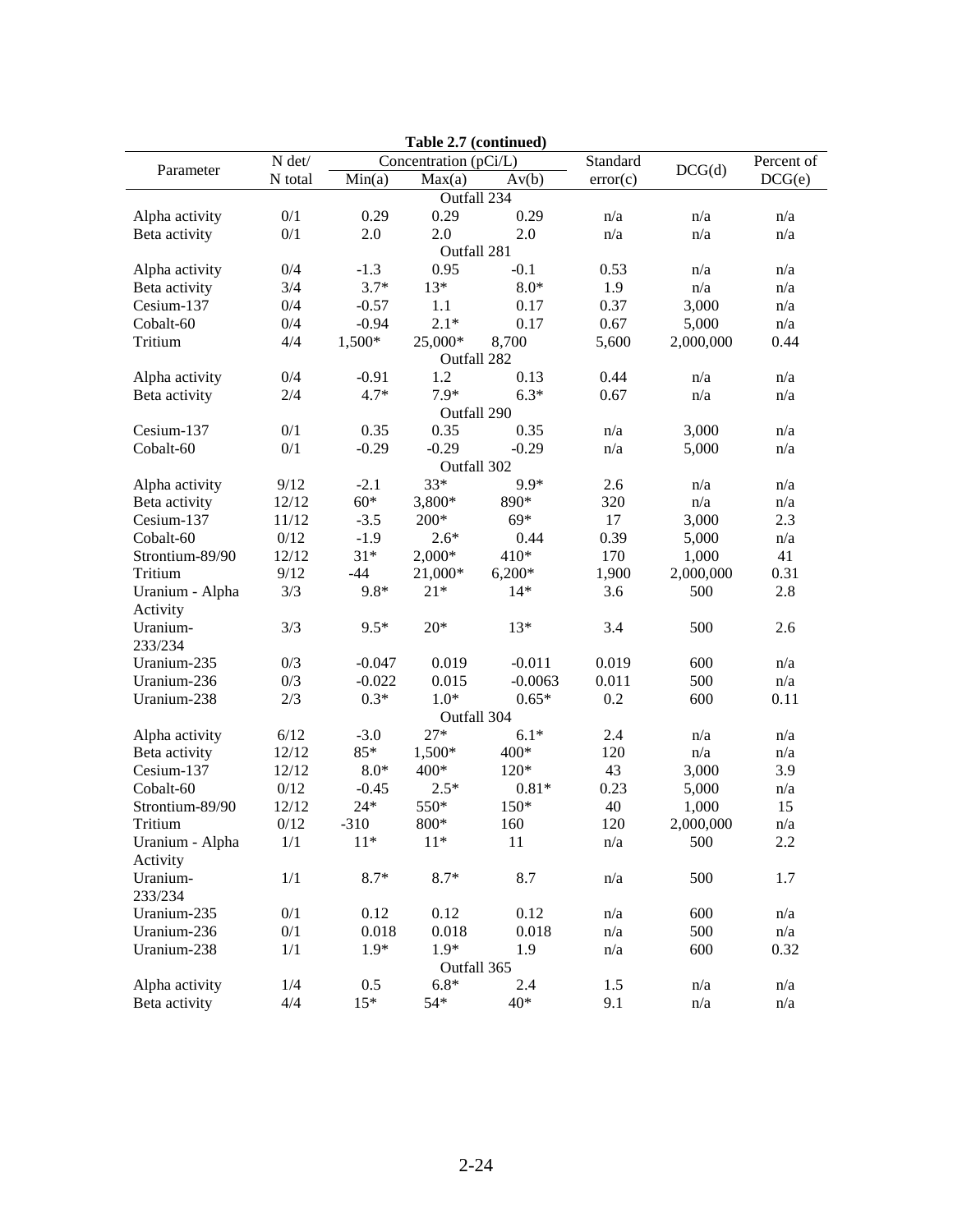| Table 2.7. (continued) |          |                         |             |        |          |           |            |  |
|------------------------|----------|-------------------------|-------------|--------|----------|-----------|------------|--|
| Parameter              | $N \det$ | Concentration $(pCi/L)$ |             |        | Standard | DCG(d)    | Percent of |  |
|                        | N total  | Min(a)                  | Max(a)      | Av(b)  | error(c) |           | DCG(e)     |  |
| Outfall 368            |          |                         |             |        |          |           |            |  |
| Alpha activity         | 0/4      | $-0.11$                 | $4.9*$      | 1.6    | 1.2      | n/a       | n/a        |  |
| Beta activity          | 3/4      | 0.38                    | $67*$       | 24     | 15       | n/a       | n/a        |  |
| Cesium-137             | 0/4      | $-0.65$                 | 1.2         | 0.59   | 0.42     | 3.000     | n/a        |  |
| Cobalt-60              | 0/4      | $-1.7$                  | 1.3         | 0.053  | 0.67     | 5,000     | n/a        |  |
|                        |          |                         | Outfall 383 |        |          |           |            |  |
| Alpha activity         | 1/1      | $5.1*$                  | $5.1*$      | 5.1    | n/a      | n/a       | n/a        |  |
| Beta activity          | 1/1      | $11*$                   | $11*$       | 11     | n/a      | n/a       | n/a        |  |
| Tritium                | 1/1      | 13,000*                 | 13.000*     | 13,000 | n/a      | 2,000,000 | 0.65       |  |

**Table 2.7. (continued)** 

(a) Individual radionuclide concentrations significantly greater than zero are identified by an \*.

(b) Average radionuclide concentrations significantly greater than zero are identified by an \*.

(c) Standard error of the mean.

(d) Derived concentration guide for ingestion of water. From DOE Order 5400.5.

(e) Bernica concentration galacter inglession of material concentration guide (DCG), calculated only when a (e) Average concentration as a percentage of the derived concentration guide (DCG), calculated only when a DCG exists and when at least one result is detected at or above MDA.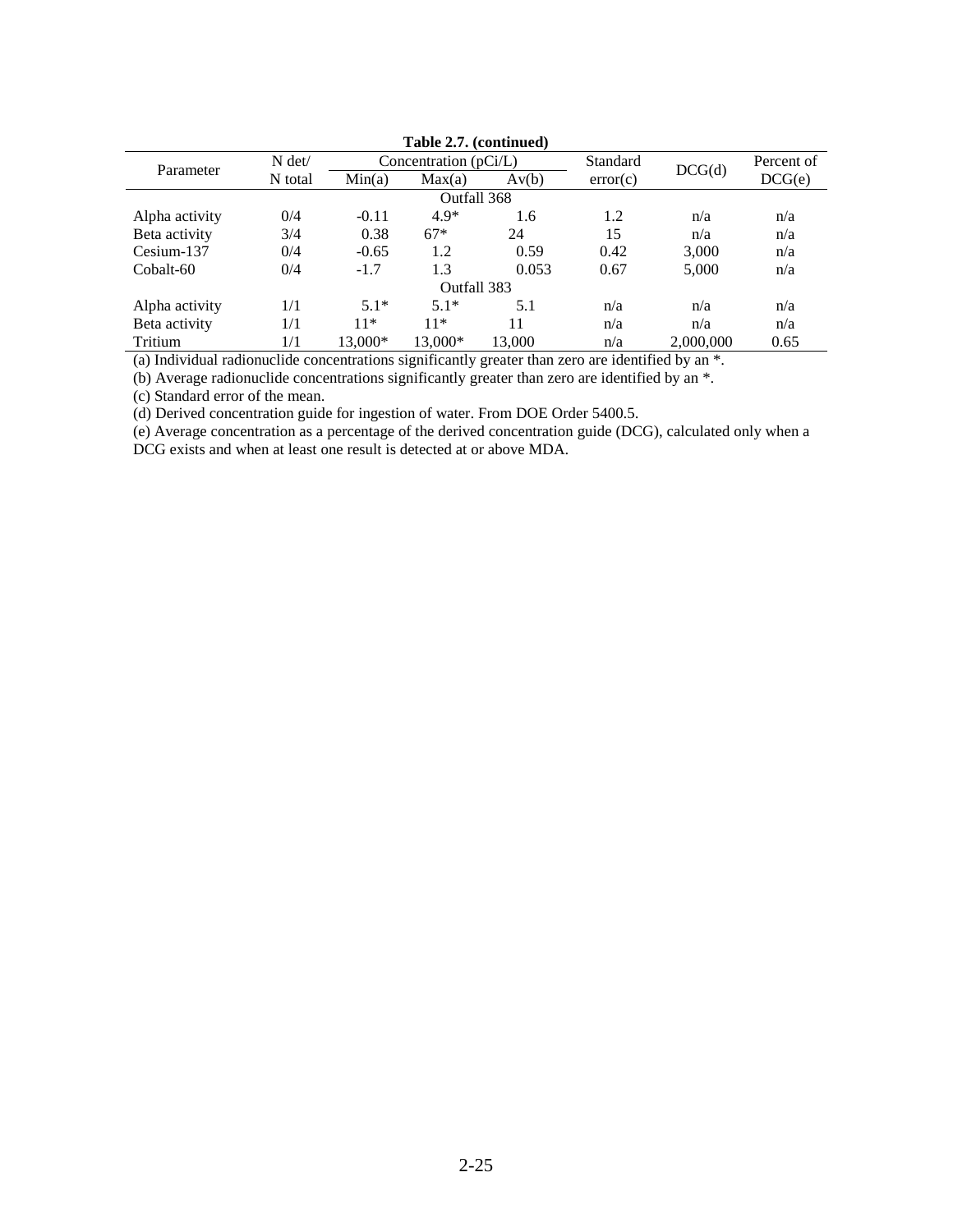|                  | N det/  |          | Concentration (pCi/L) |                            | Standard | Ref.        | Percent of       |
|------------------|---------|----------|-----------------------|----------------------------|----------|-------------|------------------|
| Parameter        | N total | Min(a)   | Max(a)                | Avg(b)                     | error(c) | Value $(d)$ | Ref.<br>Value(e) |
|                  |         |          |                       | White Oak Creek Headwaters |          |             |                  |
| Field            |         |          |                       |                            |          |             |                  |
| measurements     |         |          |                       |                            |          |             |                  |
| Conductivity     | 52/52   | 0.12     | 0.33                  | 0.24                       | 0.0066   | n/a         | n/a              |
| <b>Dissolved</b> | 52/52   | 7.3      | 12                    | 9.7                        | 0.14     | 5           | 200              |
| Oxygen           |         |          |                       |                            |          |             |                  |
| pH               | 52/52   | 7.1      | 8.3                   | n/a                        | 0.035    | n/a         | n/a              |
| Temperature      | 52/52   | 4.6      | 19                    | 13                         | 0.51     | 30.5        | 43               |
| Turbidity        | 52/52   | 0.0      | 53                    | 9.9                        | 1.5      | n/a         | n/a              |
| Metals $(mg/L)$  |         |          |                       |                            |          |             |                  |
| Antimony         | 0/12    | < 0.0005 | < 0.0005              | ~10.0005                   | 0.0      | n/a         | n/a              |
| Arsenic          | 1/12    | < 0.001  | < 0.005               | ~10.0015                   | 0.00034  | 0.34        | 0.45             |
| Cadmium          | 0/12    | < 0.0005 | < 0.0005              | ~10.0005                   | 0.0      | 0.002       | 25               |
| Chromium         | 9/12    | < 0.002  | 0.0046                | $\sim 0.0025$              | 0.00021  | n/a         | n/a              |
| Copper           | 8/12    | < 0.001  | 0.0054                | ~10.0019                   | 0.00041  | 0.013       | 15               |
| Iron             | 8/12    | < 0.25   | 3.5                   | ~1.1                       | 0.27     | n/a         | n/a              |
| Lead             | 12/12   | 0.00017  | 0.0031                | 0.0011                     | 0.00025  | 0.065       | 1.6              |
| Nickel           | 4/12    | < 0.001  | < 0.01                | ~10.0023                   | 0.00077  | 0.47        | 0.49             |
| Selenium         | 0/12    | < 0.002  | < 0.01                | ~10.0027                   | 0.00067  | 0.02        | 13               |
| Silver           | 0/12    | < 0.0002 | < 0.0002              | ~10.0002                   | 0.0      | 0.0032      | 6.3              |
| Zinc             | 12/12   | 0.003    | 0.019                 | 0.011                      | 0.0014   | 0.12        | 8.8              |

**Table 2.8. 2005 analyses for ORNL reference surface waters** 

(a) Prefix "<" indicates the value of a parameter was not quantifiable at the analytical detection limit.

(b) A tilde (~) indicates that estimated values and/or detection limits were used in the calculation.

(c) Standard error of the mean.

(d) Tennessee General Water Quality Criteria for Fish and Aquatic Life is used as a reference value for White Oak Creek headwaters.

(e) Average concentration as a percentage of the reference value, calculated only when a reference exists, the parameter is a contaminant, and the parameter is detected.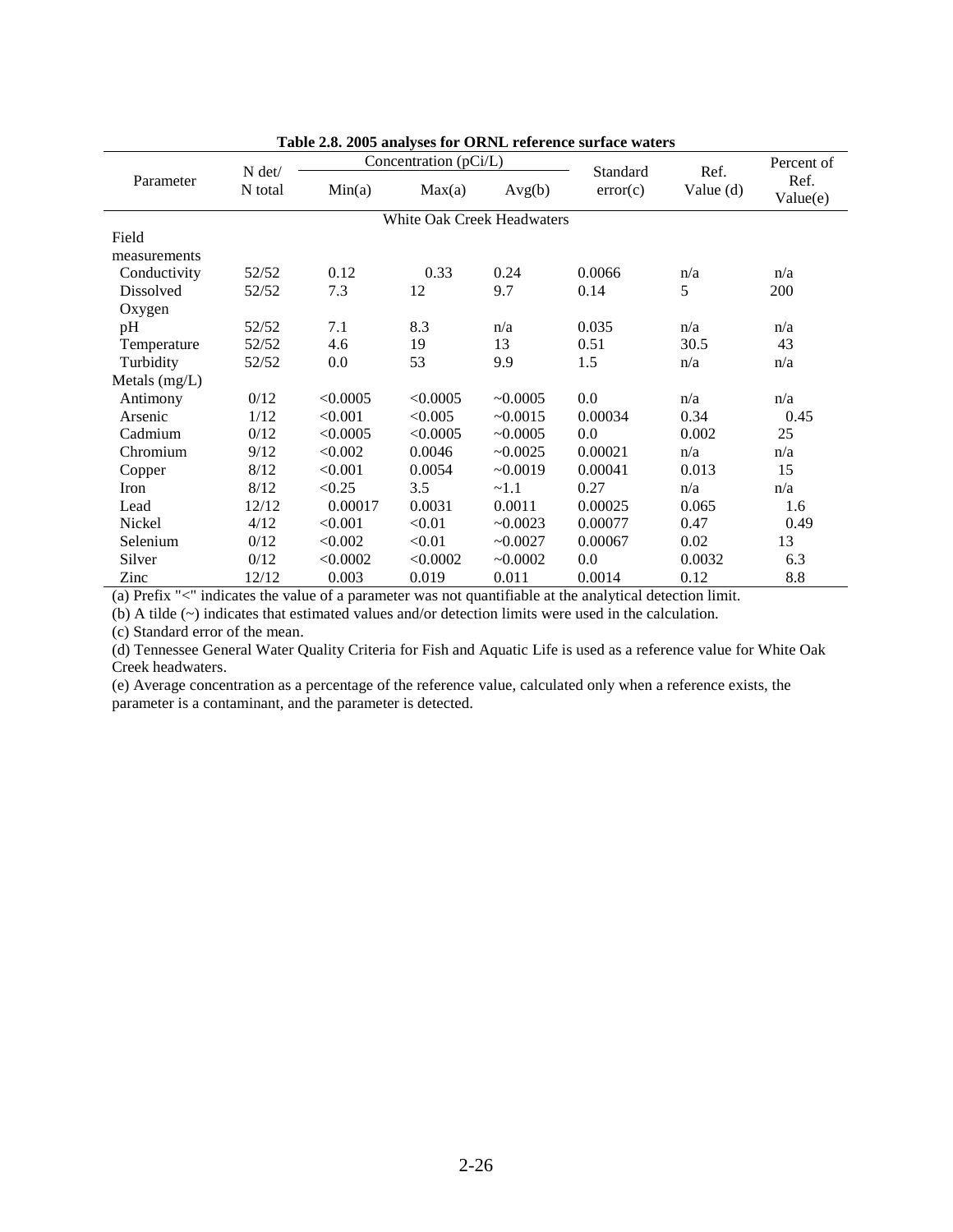| Table 2.9. NPDES Permit Number TN0002941, 2005 ORNL outlail monitoring |                                               | Concentration                    |                                |              |                   |
|------------------------------------------------------------------------|-----------------------------------------------|----------------------------------|--------------------------------|--------------|-------------------|
| Parameter                                                              | $N$ det/<br>N total                           | Min(a)                           | Max(a)                         | Avg(b)       | Standard error(c) |
|                                                                        |                                               | Category 1 outfalls              |                                |              |                   |
| Field measurements                                                     |                                               |                                  |                                |              |                   |
| Flow (gpm)                                                             | 20/20                                         | 0.1                              | 75                             | 7.4          | 3.7               |
| pH (Std Unit)                                                          | 20/20                                         | 7.5                              | 8.2                            | n/a          | n/a               |
|                                                                        |                                               | Category 2 outfalls              |                                |              |                   |
| Field measurements                                                     |                                               |                                  |                                |              |                   |
| Flow (gpm)                                                             | 20/20                                         | 0.1                              | 20                             | 3.5          | 1.2               |
| pH (Std Unit)                                                          | 20/20                                         | 7.4                              | 8.2                            | n/a          | n/a               |
|                                                                        |                                               | Category 3 outfalls              |                                |              |                   |
| Field measurements                                                     |                                               |                                  |                                |              |                   |
| Flow (gpm)                                                             | 49/49                                         | 0.1                              | 45                             | 12           | 2.0               |
| pH (Std Unit)                                                          | 49/49                                         | 7.2                              | 8.1                            | n/a          | n/a               |
|                                                                        |                                               | Category 4 outfalls              |                                |              |                   |
| Field measurements                                                     |                                               |                                  |                                |              |                   |
| Flow (gpm)                                                             | 333/333                                       | 0.1                              | 400                            | 52           | 3.7               |
| pH (Std Unit)                                                          | 333/333                                       | 7.0                              | 8.4                            | n/a          | n/a               |
| Temperature (deg C)                                                    | 333/333                                       | 5.8                              | 30                             | 18           | 0.28              |
|                                                                        | Cooling Tower Blowdown outfalls               |                                  |                                |              |                   |
| Field measurements                                                     |                                               |                                  |                                |              |                   |
| Flow (gpm)                                                             | 4/4                                           | 25                               | 35                             | 30           | 2.0               |
| pH (Std Unit)                                                          | 4/4                                           | 8.0                              | 8.4                            | n/a          | n/a               |
| Temperature (deg C)                                                    | 4/4                                           | 23                               | 30                             | 26           | 1.4               |
| <b>Total Residual Oxidant</b>                                          |                                               |                                  |                                |              |                   |
| (mg/L)                                                                 | 0/4                                           | < 0.05                           | < 0.05                         | ~10.05       | 0.0               |
| Physical                                                               |                                               |                                  |                                |              |                   |
| <b>Suspended Solids</b>                                                |                                               |                                  |                                |              |                   |
| (mg/L)                                                                 | 2/4                                           | < 1.0                            | 5.2                            | $-3.1$       | 1.2               |
|                                                                        | Cooling Tower Blowdown/Cooling Water outfalls |                                  |                                |              |                   |
| Field measurements                                                     |                                               |                                  |                                |              |                   |
| Flow (gpm)                                                             | 48/48                                         | 7.0                              | 150                            | 36           | 3.2               |
| pH (Std Unit)                                                          | 48/48                                         | 6.8                              | 8.2                            | n/a          | n/a               |
| <b>Total Residual Oxidant</b>                                          |                                               |                                  |                                |              |                   |
| (mg/L)                                                                 | 1/49                                          | < 0.05                           | 1.4                            | $\sim 0.077$ | 0.027             |
|                                                                        |                                               |                                  | Groundwater/Pumpwater outfalls |              |                   |
| Field measurements                                                     |                                               |                                  |                                |              |                   |
|                                                                        | 4/4                                           |                                  | $0.1 \qquad 0.25$              | 0.14         | 0.038             |
| Flow (gpm)                                                             | 4/4                                           | 7.4                              | 7.7                            |              |                   |
| pH (Std Unit)                                                          |                                               |                                  |                                | n/a          | n/a               |
|                                                                        |                                               | <b>Steam Condensate outfalls</b> |                                |              |                   |
| Field measurements                                                     |                                               |                                  |                                |              |                   |
| Flow (gpm)                                                             | 12/12                                         | 0.1                              | 0.25                           | 0.14         | 0.02              |
| pH (Std Unit)                                                          | 12/12                                         | 7.5                              | 8.1                            | n/a          | n/a               |
| Temperature (deg C)                                                    | 12/12                                         | 30                               | 36                             | 33           | 0.65              |

**Table 2.9. NPDES Permit Number TN0002941, 2005 ORNL outfall monitoring** 

(a) Prefix "<" indicates the value for a parameter was not quantifiable at the analytical detection limit.

(b) A tilde (~) indicates that estimated values and/or detection limits were used in the calculation.

(c) Standard error of the mean.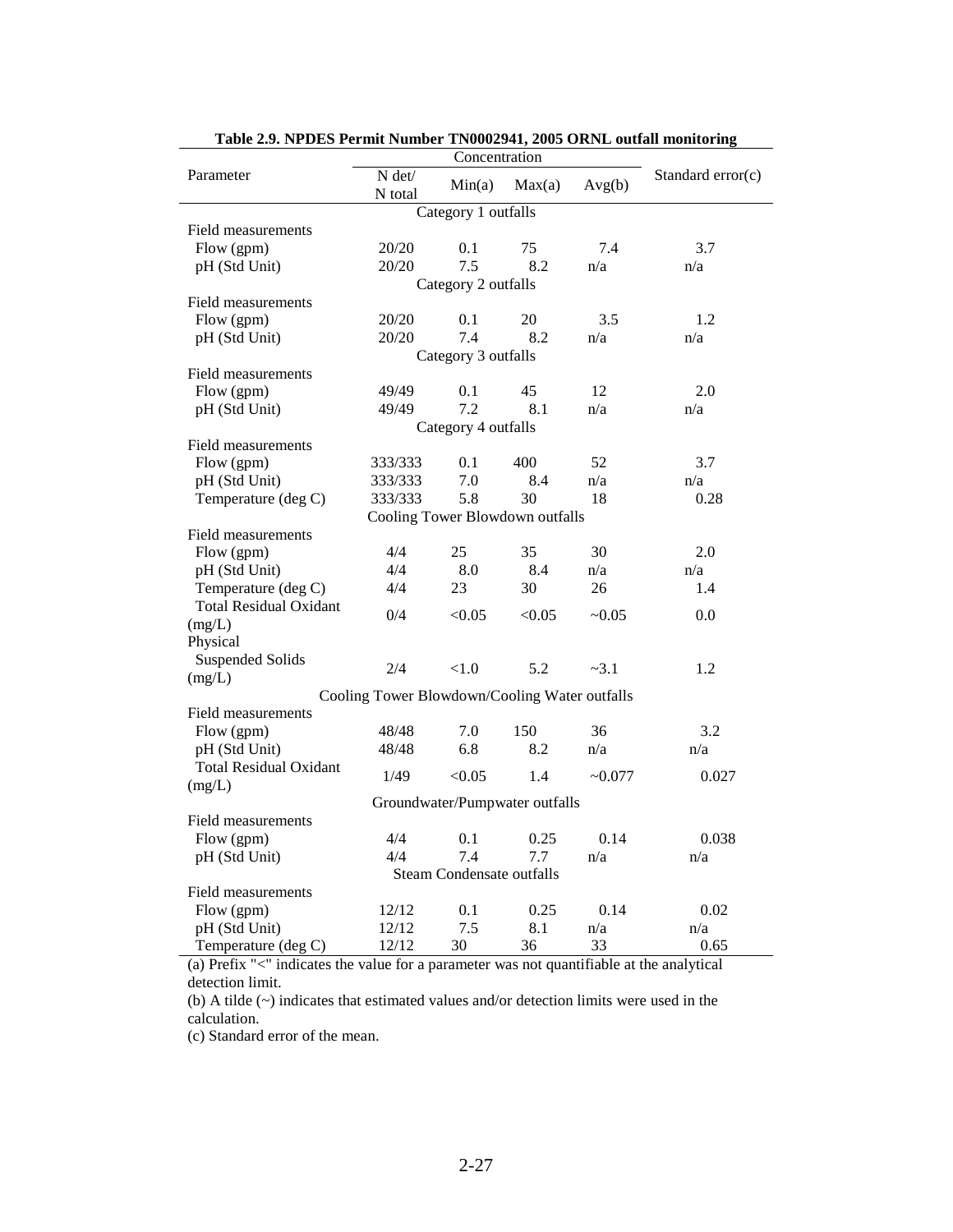| 2009 OKRE HISH CAM CHIOLING MOMENTING |                     |                    |          |             |          |  |  |  |
|---------------------------------------|---------------------|--------------------|----------|-------------|----------|--|--|--|
|                                       |                     |                    | Standard |             |          |  |  |  |
| Parameter                             | $N \det$<br>N total | Min(a)             | Max(a)   | Avg(b)      | error(c) |  |  |  |
|                                       |                     | <b>First Creek</b> |          |             |          |  |  |  |
| Field measurements                    |                     |                    |          |             |          |  |  |  |
| pH (Std Unit)                         | 48/48               | 7.0                | 8.3      | n/a         | 0.033    |  |  |  |
| Temperature (deg C)                   | 48/48               | 9.8                | 21       | 15          | 0.5      |  |  |  |
| Total Residual Oxidant (mg/L)         | 0/48                | < 0.05             | < 0.05   | $\sim 0.05$ | 0.0      |  |  |  |
|                                       |                     | <b>Fifth Creek</b> |          |             |          |  |  |  |
| Field measurements                    |                     |                    |          |             |          |  |  |  |
| pH (Std Unit)                         | 72/72               | 7.3                | 8.1      | n/a         | 0.022    |  |  |  |
| Temperature (deg C)                   | 72/72               | 12                 | 22       | 16          | 0.37     |  |  |  |
| Total Residual Oxidant (mg/L)         | 0/72                | < 0.05             | < 0.05   | $-0.05$     | 0.0      |  |  |  |
|                                       |                     | White Oak Creek    |          |             |          |  |  |  |
| Field measurements                    |                     |                    |          |             |          |  |  |  |
| pH (Std Unit)                         | 144/144             | 7.2                | 8.1      | n/a         | 0.015    |  |  |  |
| Temperature (deg C)                   | 144/144             | 9.9                | 24       | 17          | 0.32     |  |  |  |
| Total Residual Oxidant (mg/L)         | 0/144               | < 0.05             | < 0.05   | $-0.05$     | 0.0      |  |  |  |

## **Table 2.10. NPDES Permit Number TN0002941, 2005 ORNL Instream Chlorine monitoring**

(a) Prefix "<" indicates the value for a parameter was not quantifiable at the analytical detection limit.

(b) A tilde (~) indicates that estimated values and/or detection limits were used in the calculation.

(c) Standard error of the mean.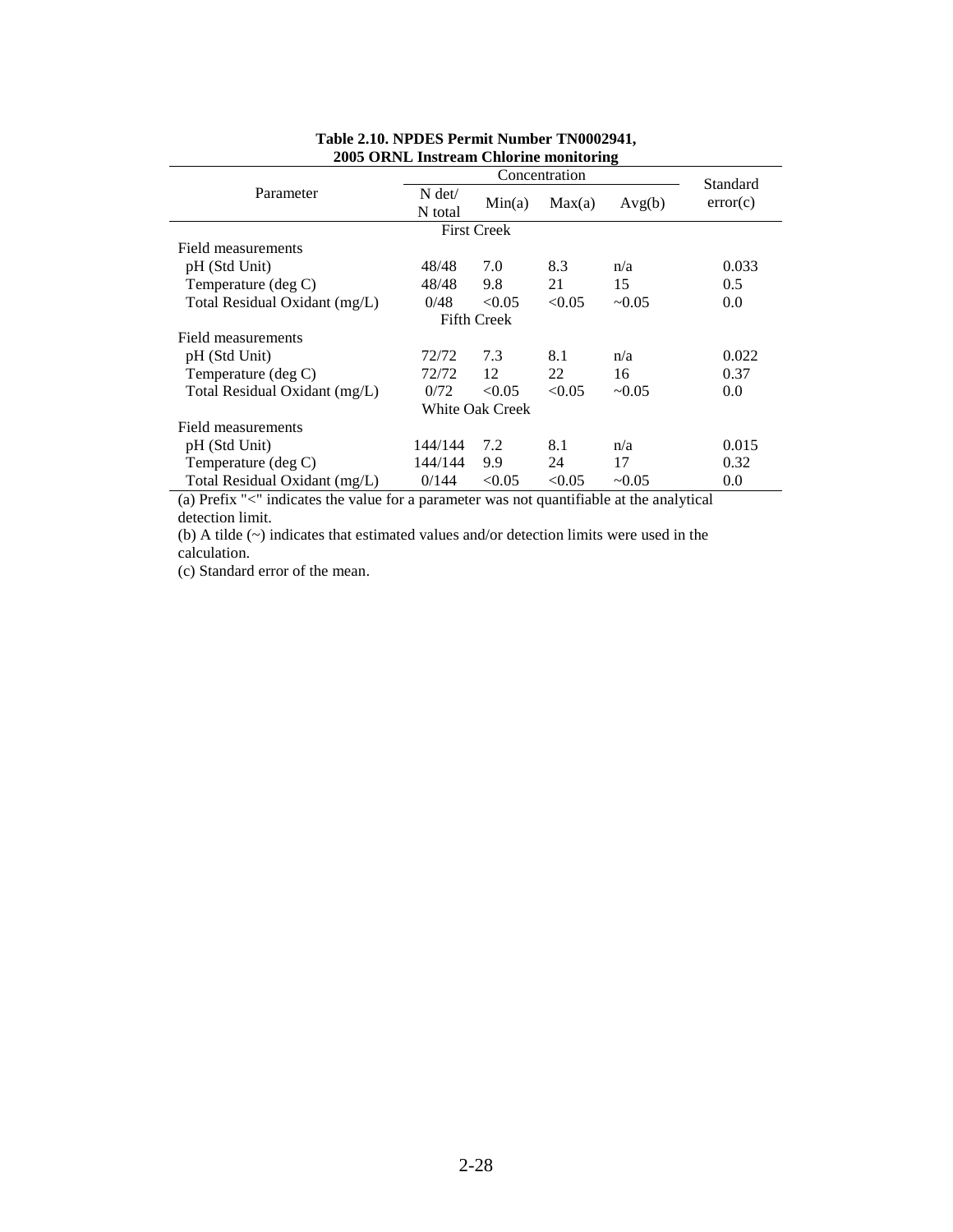|                           |         |          | locations (a)                                |                                                                     |          |         |
|---------------------------|---------|----------|----------------------------------------------|---------------------------------------------------------------------|----------|---------|
| Parameter                 | N det/  |          | Concentration                                |                                                                     | Standard | TWQC(e) |
|                           | N total | Min(b)   | Max(b)                                       | Avg(c)                                                              | error(d) |         |
|                           |         |          |                                              | First Creek just upstream of Northwest Tributary (1STCK 0.1)        |          |         |
| Field measurements        |         |          |                                              |                                                                     |          |         |
| Dissolved Oxygen (ppm)    | 2/2     | 8.9      | 9.3                                          | 9.1                                                                 | 0.2      | n/a     |
| pH (Std Unit)             | 2/2     | 8.0      | 8.7                                          | n/a                                                                 | n/a      | n/a     |
| Temperature (deg C)       | 2/2     | 15       | 18                                           | 16                                                                  | 1.4      | n/a     |
| Radionuclides (pCi/L) (f) |         |          |                                              |                                                                     |          |         |
| Beta activity             | 2/2     | $31*$    | 49*                                          | 40                                                                  | 9.0      | n/a     |
| Strontium-89/90           | 2/2     | $14*$    | $17*$                                        | $15*$                                                               | 1.5      | 40      |
|                           |         |          |                                              | Bear Creek downstream from Y-12 Complex inputs (BCK 0.6)            |          |         |
| Field measurements        |         |          |                                              |                                                                     |          |         |
| Dissolved Oxygen (ppm)    | 2/2     | 6.2      | 6.9                                          | 6.6                                                                 | 0.35     | 5       |
| pH (Std Unit)             | 2/2     | 7.8      | 8.3                                          | n/a                                                                 | n/a      | n/a     |
|                           | 2/2     | 16       | 17                                           | 16                                                                  | 0.65     | 30.5    |
| Temperature (deg C)       |         |          |                                              |                                                                     |          |         |
| Radionuclides (pCi/L) (f) |         |          |                                              |                                                                     |          |         |
| Alpha activity            | 2/2     | $4.3*$   | $6.5*$                                       | 5.4                                                                 | 1.1      | n/a     |
| Beta activity             | 2/2     | $3.5*$   | $6.9*$                                       | 5.2                                                                 | 1.7      | n/a     |
| Thorium-230               | 1/2     | 0.0      | $0.49*$                                      | 0.24                                                                | 0.24     | 12      |
| Uranium-233/234           | 2/2     | $1.6*$   | $2.2*$                                       | $1.9*$                                                              | 0.3      | 20      |
| Uranium-238               | 2/2     | $2.7*$   | $3.4*$                                       | $3.0*$                                                              | 0.34     | 24      |
|                           |         |          | Clinch River downstream from ORNL (CRK 32)   |                                                                     |          |         |
| Field measurements        |         |          |                                              |                                                                     |          |         |
| Dissolved Oxygen (ppm)    | 12/12   | 5.9      | 11                                           | 8.4                                                                 | 0.48     | n/a     |
| pH (Std Unit)             | 12/12   | 7.2      | 9.0                                          | n/a                                                                 | n/a      | n/a     |
| Temperature (deg C)       | 12/12   | 8.5      | 23                                           | 15                                                                  | 1.5      | 30.5    |
| Radionuclides (pCi/L) (f) |         |          |                                              |                                                                     |          |         |
| Alpha activity            | 1/12    | $U-0.27$ | $2.0*$                                       | $-0.61*$                                                            | 0.18     | n/a     |
| Beta activity             | 8/12    | U0.94*   | $5.8*$                                       | $-2.8*$                                                             | 0.35     | n/a     |
| Strontium-89/90           | 2/12    | $U-0.35$ | $1.7*$                                       | $-0.39*$                                                            | 0.2      | 40      |
| Tritium                   | 3/12    | $U-79$   | 570*                                         | $~170*$                                                             | 51       | 80,000  |
|                           |         |          | Water supply intake for Knox County (CRK 58) |                                                                     |          |         |
| Field measurements        |         |          |                                              |                                                                     |          |         |
| Dissolved Oxygen (ppm)    | 12/12   | 7.6      | 13                                           | 9.6                                                                 | 0.47     | n/a     |
| pH (Std Unit)             | 12/12   | 6.7      | 8.7                                          | n/a                                                                 | n/a      | n/a     |
| Temperature (deg C)       | 12/12   | 9.6      | 26                                           | 17                                                                  | 1.7      | 30.5    |
| Radionuclides (pCi/L) (f) |         |          |                                              |                                                                     |          |         |
| Beta activity             | 4/12    | $U-0.21$ | $5.1*$                                       | $-2.0*$                                                             | 0.4      | n/a     |
|                           |         |          |                                              | Melton Hill Reservoir above city of Oak Ridge water intake (CRK 66) |          |         |
|                           |         |          |                                              |                                                                     |          |         |
| Field measurements        | 12/12   |          |                                              |                                                                     |          |         |
| Dissolved Oxygen (ppm)    |         | 7.5      | 11                                           | 9.0                                                                 | 0.33     | n/a     |
| pH (Std Unit)             | 12/12   | 6.6      | 8.7                                          | n/a                                                                 | n/a      | n/a     |
| Temperature (deg C)       | 12/12   | 9.4      | 27                                           | 17                                                                  | 1.6      | 30.5    |
| Radionuclides (pCi/L) (f) |         |          |                                              |                                                                     |          |         |
| Beta activity             | 5/12    | $U-0.69$ | $3.9*$                                       | $-1.8*$                                                             | 0.37     | n/a     |

**Table 2.11. Surface water analyses (2005) at ORNL Environmental Monitoring Plan surface water locations (a)**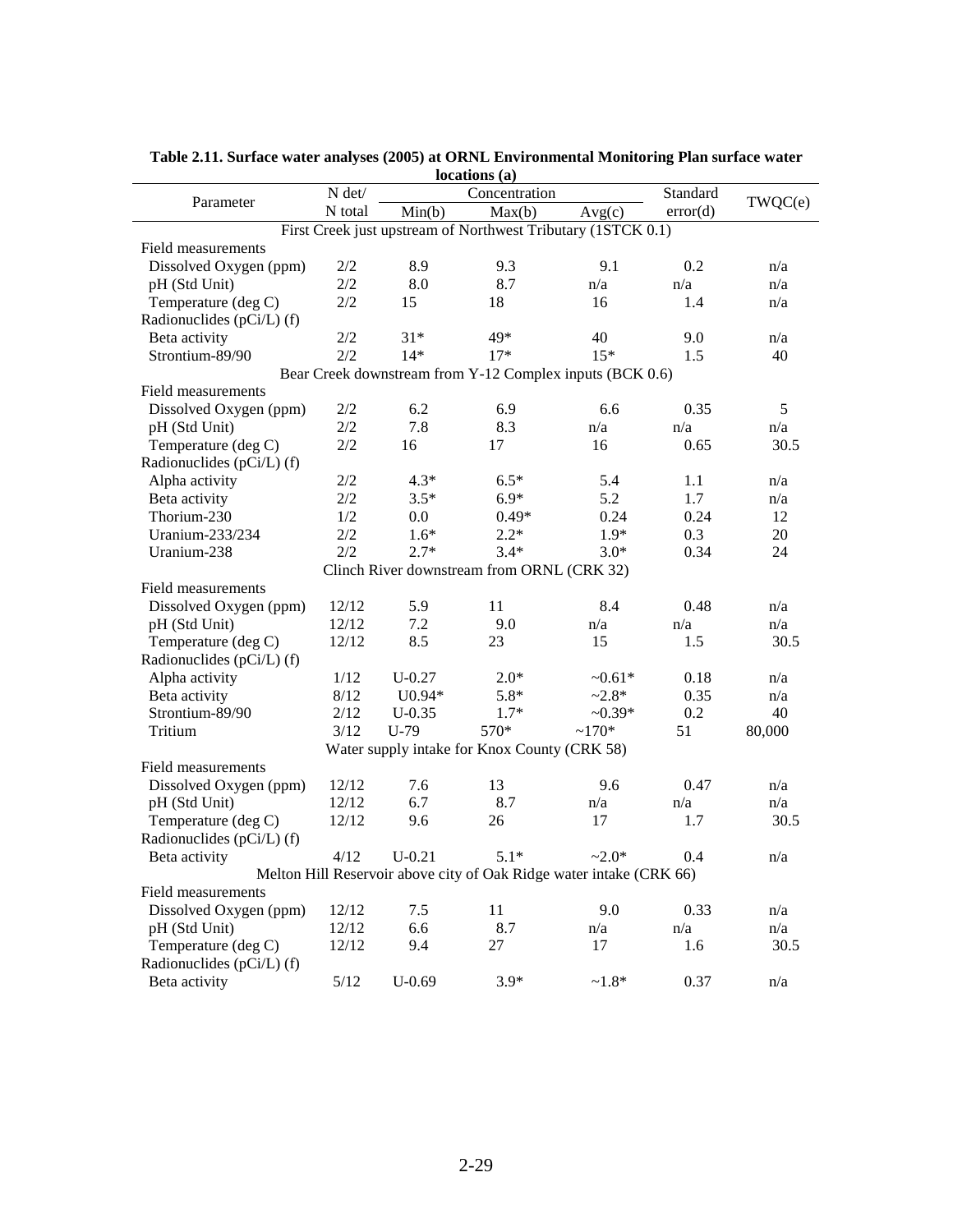| Table 2.11 (continued)    |                 |          |                                                                    |           |          |         |
|---------------------------|-----------------|----------|--------------------------------------------------------------------|-----------|----------|---------|
|                           | $N$ $\det\!/\!$ |          | Concentration                                                      |           | Standard |         |
| Parameter                 | N total         | Min(b)   | Max(b)                                                             | Avg(c)    | error(d) | TWQC(e) |
|                           |                 |          | East Fork Poplar Creek prior to entering Poplar Creek (EFK 0.1)    |           |          |         |
| Field measurements        |                 |          |                                                                    |           |          |         |
| Dissolved Oxygen (ppm)    | 2/2             | 6.0      | 6.1                                                                | 6.1       | 0.05     | 5       |
| pH (Std Unit)             | 2/2             | 7.7      | 8.3                                                                | n/a       | n/a      | n/a     |
| Temperature (deg C)       | 2/2             | 17       | 18                                                                 | 18        | 0.4      | 30.5    |
| Radionuclides (pCi/L) (f) |                 |          |                                                                    |           |          |         |
| Alpha activity            | 1/2             | $U1.8*$  | $2.6*$                                                             | ~2.2      | 0.41     | n/a     |
| Beta activity             | 1/2             | $U1.8*$  | $3.7*$                                                             | $-2.7$    | 0.95     | n/a     |
|                           |                 |          | East Fork Poplar Creek downstream from floodplain (EFK 5.4)        |           |          |         |
| Field measurements        |                 |          |                                                                    |           |          |         |
| Dissolved Oxygen (ppm)    | $2/2$           | 7.1      | 9.1                                                                | 8.1       | 1.0      | 5       |
| pH (Std Unit)             | 2/2             | 7.7      | 7.9                                                                | n/a       | n/a      | n/a     |
| Temperature (deg C)       | $2/2$           | 17       | 18                                                                 | 18        | 0.7      | 30.5    |
| Radionuclides (pCi/L) (f) |                 |          |                                                                    |           |          |         |
| Alpha activity            | 2/2             | $2.4*$   | $3.0*$                                                             | $2.7*$    | 0.3      | n/a     |
| Beta activity             | 2/2             | $3.1*$   | $5.6*$                                                             | 4.4       | 1.3      | n/a     |
| Uranium-233/234           | 1/2             | 0.0      | $0.84*$                                                            | 0.42      | 0.42     | 20      |
| Uranium-238               | 1/2             | 0.0      | $0.85*$                                                            | 0.43      | 0.43     | 24      |
|                           |                 |          | Fifth Creek just upstream of White Oak Creek at ORNL (FIFTHCK 0.1) |           |          |         |
| Field measurements        |                 |          |                                                                    |           |          |         |
| Dissolved Oxygen (ppm)    | 2/2             | 8.8      | 9.6                                                                | 9.2       | 0.4      | n/a     |
| pH (Std Unit)             | 2/2             | 8.0      | 8.7                                                                | n/a       | n/a      | n/a     |
| Temperature (deg C)       | 2/2             | 15       | 17                                                                 | 16        | 1.0      | n/a     |
| Radionuclides (pCi/L) (f) |                 |          |                                                                    |           |          |         |
| Alpha activity            | 1/2             | $U1.2*$  | $1.8*$                                                             | ~1.5      | 0.27     | n/a     |
| Beta activity             | 2/2             | $24*$    | $57*$                                                              | 41        | 17       | n/a     |
| Strontium-89/90           | 2/2             | $14*$    | $20*$                                                              | 17        | 3.0      | 40      |
|                           |                 |          | Grassy Creek upstream of SEG and IT Corp. (GCK 3.6)                |           |          |         |
| Field measurements        |                 |          |                                                                    |           |          |         |
| Dissolved Oxygen (ppm)    | 2/2             | 5.9      | 7.6                                                                | 6.8       | 0.85     | n/a     |
| pH (Std Unit)             | 2/2             | 7.5      | 7.7                                                                | n/a       | n/a      | n/a     |
| Temperature (deg C)       | 2/2             | 16       | 17                                                                 | 16        | 0.7      | n/a     |
| Metals (mg/L)             |                 |          |                                                                    |           |          |         |
| Aluminum                  | 2/2             | 0.091    | 0.16                                                               | 0.13      | 0.035    | n/a     |
| <b>Barium</b>             | 2/2             | 0.032    | 0.056                                                              | 0.044     | 0.012    | n/a     |
| <b>Boron</b>              | $2/2\,$         | 0.01     | 0.013                                                              | 0.012     | 0.0017   | n/a     |
| Calcium                   | $2/2\,$         | $22\,$   | 44                                                                 | 33        | 11       | n/a     |
| Chromium                  | 1/2             | < 0.001  | 0.0027                                                             | $-0.0019$ | 0.00086  | n/a     |
| Cobalt                    | 2/2             | 0.00032  | 0.00046                                                            | 0.00039   | 0.000069 | n/a     |
| Copper                    | 2/2             | 0.00085  | 0.0022                                                             | 0.0015    | 0.00068  | n/a     |
| Iron                      | $2/2\,$         | 0.36     | 0.54                                                               | 0.45      | 0.091    | n/a     |
| Lead                      | $2/2$           | 0.00065  | 0.004                                                              | 0.0023    | 0.0017   | n/a     |
| Magnesium                 | $2/2\,$         | E7.1     | 14                                                                 | ~11       | 3.3      | n/a     |
| Manganese                 | $2/2$           | 0.048    | 0.063                                                              | 0.056     | 0.0074   | n/a     |
| Molybdenum                | 1/2             | < 0.0001 | 0.00015                                                            | ~10.00013 | 0.000026 | n/a     |
| Nickel                    | $2/2$           | 0.00095  | 0.0021                                                             | 0.0016    | 0.00059  | n/a     |
| Potassium                 | 2/2             | 1.1      | 1.3                                                                | 1.2       | 0.11     | n/a     |
| Selenium                  | $1/2$           | < 0.0025 | 0.0027                                                             | $-0.0026$ | 0.000085 | n/a     |
| Sodium                    | $2/2\,$         | 2.5      | 2.5                                                                | 2.5       | 0.03     |         |
|                           |                 |          |                                                                    |           |          | n/a     |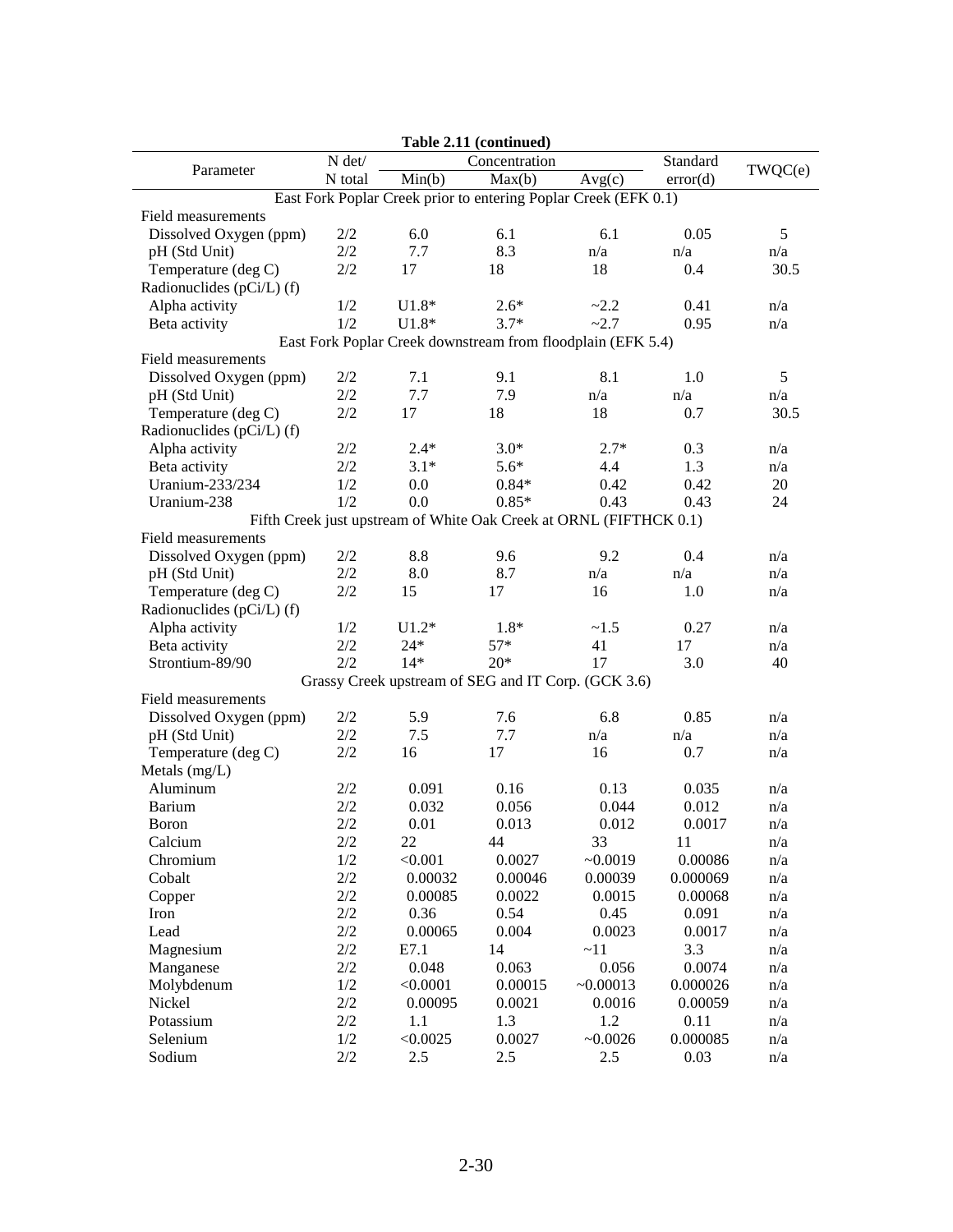|                           |          |                   | Table 2.11 (continued)                                             |              |              |                      |
|---------------------------|----------|-------------------|--------------------------------------------------------------------|--------------|--------------|----------------------|
| Parameter                 | $N$ det/ |                   | Concentration                                                      |              | Standard     | TWQC(e)              |
|                           | N total  | Min(b)            | Max(b)                                                             | Avg(c)       | error(d)     |                      |
| Strontium                 | 2/2      | 0.042             | 0.092                                                              | 0.067        | 0.025        | n/a                  |
| Sulfur                    | 2/2      | 0.62              | 1.6                                                                | 1.1          | 0.5          | n/a                  |
| Titanium                  | 2/2      | 0.0028            | 0.0034                                                             | 0.0031       | 0.00029      | n/a                  |
| Uranium                   | 2/2      | 0.000099          | 0.00024                                                            | 0.00017      | 0.000071     | n/a                  |
| Vanadium                  | 1/2      | < 0.002           | 0.0053                                                             | $-0.0037$    | 0.0017       | n/a                  |
| Zinc                      | 2/2      | 0.0029            | 0.0033                                                             | 0.0031       | 0.00019      | n/a                  |
| Radionuclides (pCi/L) (f) |          |                   |                                                                    |              |              |                      |
| Alpha activity            | 1/2      | U <sub>0.28</sub> | $2.6*$                                                             | ~1.5         | 1.2          | n/a                  |
| Beta activity             | 2/2      | $2.3*$            | $3.5*$                                                             | 2.9          | 0.63         | n/a                  |
|                           |          |                   | Ish Creek prior to entering CRK 30.8 (ICK 0.7)                     |              |              |                      |
| Field measurements        |          |                   |                                                                    |              |              |                      |
| Dissolved Oxygen (ppm)    | 2/2      | 8.1               | 8.7                                                                | 8.4          | 0.3          | n/a                  |
| pH (Std Unit)             | 2/2      | 7.9               | 8.7                                                                | n/a          | n/a          | n/a                  |
| Temperature (deg C)       | 2/2      | 15                | 18                                                                 | 17           | 1.5          | n/a                  |
| Radionuclides (pCi/L) (f) |          |                   |                                                                    |              |              |                      |
| Alpha activity            | 1/2      | U0.62             | $2.5*$                                                             | ~1.6         | 0.94         | n/a                  |
| Beta activity             | 2/2      | $2.6*$            | $3.3*$                                                             | $2.9*$       | 0.37         | n/a                  |
|                           |          |                   | McCoy Branch prior to entering CRK 60.3 (McCBK 1.8)                |              |              |                      |
| Field measurements        |          |                   |                                                                    |              |              |                      |
| Dissolved Oxygen (ppm)    | 2/2      | 7.5               | 9.8                                                                | 8.7          | 1.2          | n/a                  |
| pH (Std Unit)             | 2/2      | 8.0               | 8.6                                                                | n/a          | n/a          | n/a                  |
| Temperature (deg C)       | 2/2      | 11                | 21                                                                 | 16           | 5.1          | n/a                  |
| Radionuclides (pCi/L) (f) |          |                   |                                                                    |              |              |                      |
| Alpha activity            | 1/2      | U <sub>0.58</sub> | $1.5*$                                                             | ~1.0         | 0.44         | n/a                  |
|                           |          |                   | Melton Branch downstream from ORNL (MEK 0.2)                       |              |              |                      |
| Field measurements        |          |                   |                                                                    |              |              |                      |
| Dissolved Oxygen (ppm)    | 6/6      | 6.2               | 14                                                                 | 10           | 1.0          | 5                    |
| pH (Std Unit)             | 6/6      | 8.0               | 8.9                                                                | n/a          | n/a          | n/a                  |
| Temperature (deg C)       | 6/6      | 8.7               | 23                                                                 | 16           | 2.5          | 30.5                 |
| Radionuclides (pCi/L) (f) |          |                   |                                                                    |              |              |                      |
| Alpha activity            | 5/6      | $U-0.5$           | $33*$                                                              | ~27.5        | 5.1          | n/a                  |
| Beta activity             | 6/6      | 310*              | 1,500*                                                             | 680*         | 190          | n/a                  |
| Cesium-137                | 1/6      | 0.0               | $24*$                                                              | 3.9          | 3.9          | 120                  |
| Plutonium-238             | 1/6      | 0.0               | $1.3*$                                                             | 0.21         | 0.21         | 1.6                  |
| Strontium-89/90           | 6/6      | $120*$            | 550*                                                               | 290*         | 70           | 40                   |
| Thorium-228               | 1/6      | 0.0               | $0.76*$                                                            | 0.13         | 0.13         | 16                   |
| Thorium-230               | 1/6      |                   | $1.3*$                                                             |              |              |                      |
| Thorium-232               | 1/6      | 0.0<br>0.0        | $0.65*$                                                            | 0.22<br>0.11 | 0.22<br>0.11 | 12<br>$\overline{2}$ |
|                           |          | 130,000*          |                                                                    |              | 58,000       |                      |
| Tritium                   | 6/6      |                   | 560,000*                                                           | 360,000*     |              | 80,000               |
| Uranium-233/234           | 1/6      | 0.0               | $1.1*$                                                             | 0.19         | 0.19         | 20                   |
| Uranium-238               | 3/6      | 0.0               | $1.0*$                                                             | $0.43*$      | 0.2          | 24                   |
|                           |          |                   | Northwest Tributary prior to entering 1st Creek at ORNL (NWTK 0.1) |              |              |                      |
| Field measurements        |          |                   |                                                                    |              |              |                      |
| Dissolved Oxygen (ppm)    | 2/2      | 5.8               | 7.7                                                                | 6.8          | 0.95         | n/a                  |
| pH (Std Unit)             | 2/2      | 7.9               | 8.4                                                                | n/a          | n/a          | n/a                  |
| Temperature (deg C)       | 2/2      | 15                | 18                                                                 | 16           | 1.8          | n/a                  |
| Radionuclides (pCi/L) (f) |          |                   |                                                                    |              |              |                      |
| Alpha activity            | 1/2      | U0.035            | $3.5*$                                                             | ~1.7         | 1.7          | n/a                  |
| Beta activity             | $2/2\,$  | $18*$             | $110*$                                                             | 64           | 46           | n/a                  |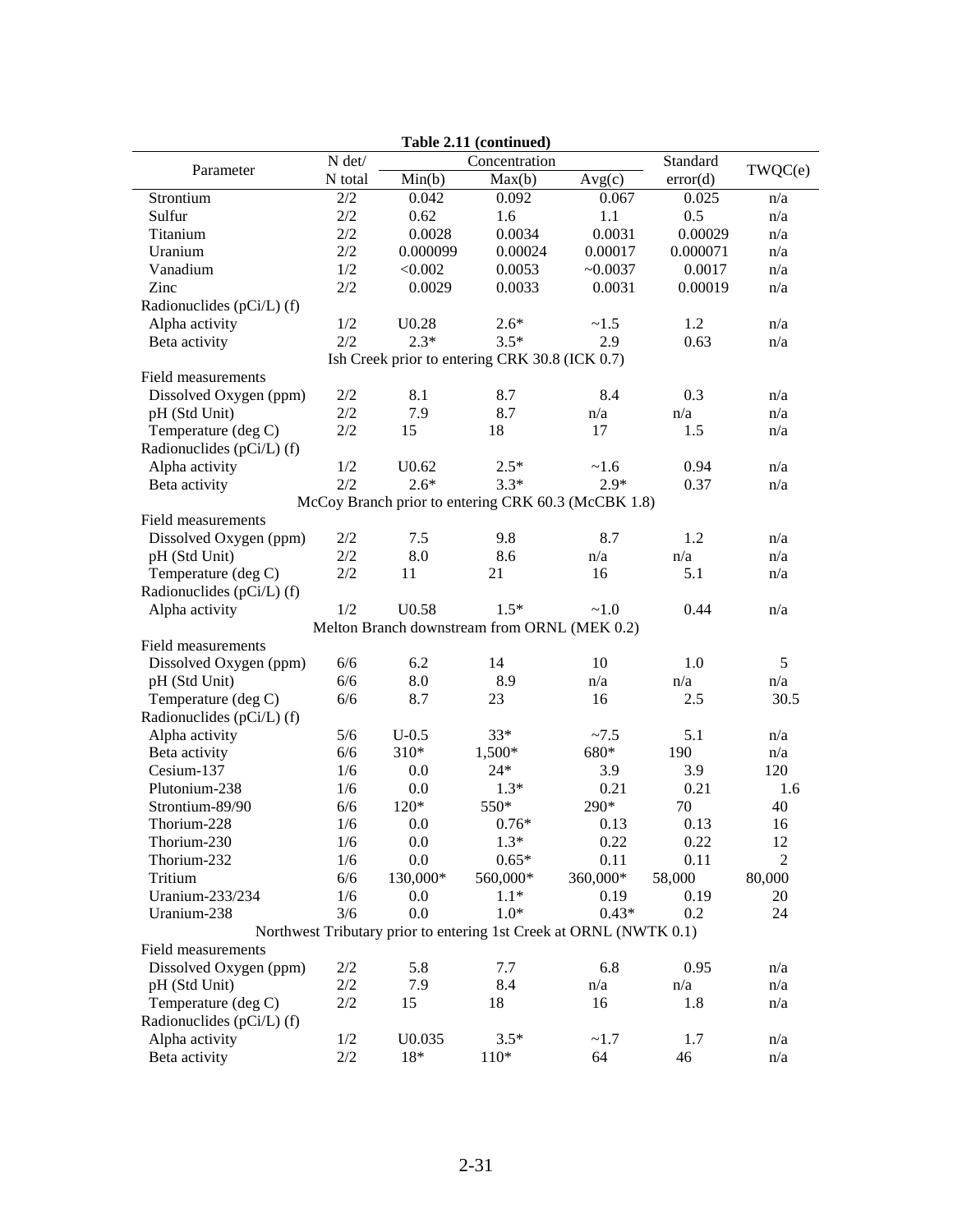|                           |                     |                                           | Table 2.11 (continued) |                                                                   |           |         |
|---------------------------|---------------------|-------------------------------------------|------------------------|-------------------------------------------------------------------|-----------|---------|
| Parameter                 | $N$ $\mathrm{det}/$ |                                           | Concentration          |                                                                   | Standard  | TWQC(e) |
|                           | N total             | Min(b)                                    | Max(b)                 | Avg(c)                                                            | error(d)  |         |
| Strontium-89/90           | 2/2                 | $5.9*$                                    | 44*                    | 25                                                                | 19        | 40      |
| Uranium-233/234           | 1/2                 | 0.0                                       | $0.64*$                | 0.32                                                              | 0.32      | 20      |
| Uranium-238               | 1/2                 | 0.0                                       | $0.48*$                | 0.24                                                              | 0.24      | 24      |
|                           |                     |                                           |                        | Raccoon Creek sampling station prior to entering CRK 31 (RCK 2.0) |           |         |
| Field measurements        |                     |                                           |                        |                                                                   |           |         |
| Dissolved Oxygen (ppm)    | 2/2                 | 4.8                                       | 6.7                    | 5.8                                                               | 0.95      | n/a     |
| pH (Std Unit)             | 2/2                 | 7.8                                       | 8.4                    | n/a                                                               | n/a       | n/a     |
| Temperature (deg C)       | 2/2                 | 14                                        | 17                     | 16                                                                | 1.2       | n/a     |
| Radionuclides (pCi/L) (f) |                     |                                           |                        |                                                                   |           |         |
| Beta activity             | 2/2                 | $13*$                                     | 170*                   | 91                                                                | 78        | n/a     |
| Cobalt-60                 | 1/2                 | 0.0                                       | $3.9*$                 | 2.0                                                               | 2.0       | 200     |
| Strontium-89/90           | 2/2                 | $8.8*$                                    | 76*                    | 42                                                                | 34        | 40      |
|                           |                     |                                           |                        | Walker Branch prior to entering CRK 53.4 (WBK 0.1)                |           |         |
| Field measurements        |                     |                                           |                        |                                                                   |           |         |
| Dissolved Oxygen (ppm)    | 2/2                 | 7.5                                       | 8.4                    | 8.0                                                               | 0.45      | n/a     |
| pH (Std Unit)             | 2/2                 | 8.0                                       | 8.5                    | n/a                                                               | n/a       | n/a     |
| Temperature (deg C)       | 2/2                 | 14                                        | 17                     | 16                                                                | 1.4       | n/a     |
| Radionuclides (pCi/L) (f) |                     |                                           |                        |                                                                   |           |         |
| Alpha activity            | 1/2                 | $U0.82*$                                  | $2.0*$                 | ~1.4                                                              | 0.61      | n/a     |
| Beta activity             | 1/2                 | U0.56                                     | $4.4*$                 | $-2.5$                                                            | 1.9       | n/a     |
|                           |                     | White Oak Lake at White Oak Dam (WCK 1.0) |                        |                                                                   |           |         |
| Field measurements        |                     |                                           |                        |                                                                   |           |         |
| Dissolved Oxygen (ppm)    | 12/12               | 4.4                                       | 13                     | 8.4                                                               | 0.62      | 5       |
| pH (Std Unit)             | 12/12               | 6.8                                       | 9.0                    | n/a                                                               | n/a       | n/a     |
| Temperature (deg C)       | 12/12               | 6.2                                       | 26                     | 18                                                                | 2.0       | 30.5    |
| Metals (mg/L)             |                     |                                           |                        |                                                                   |           |         |
| Aluminum                  | 12/12               | 0.25                                      | E3.3                   | ~1.2                                                              | 0.28      | n/a     |
| Antimony                  | 1/12                | < 0.00028                                 | 0.00081                | $-0.00047$                                                        | 0.000042  | n/a     |
| Arsenic                   | 6/12                | < 0.001                                   | 0.0064                 | $-0.0021$                                                         | 0.00041   | 0.34    |
| <b>Barium</b>             | 12/12               | 0.039                                     | E0.061                 | $-0.047$                                                          | 0.0018    | n/a     |
| Beryllium                 | 1/12                | < 0.00008                                 | 0.00014                | $-0.000099$                                                       | 0.0000047 | n/a     |
| Boron                     | 12/12               | J0.017                                    | 0.037                  | ~10.025                                                           | 0.0017    | n/a     |
| Cadmium                   | 3/12                | < 0.00004                                 | 0.00012                | $-0.000091$                                                       | 0.0000067 | 0.002   |
| Calcium                   | 12/12               | 35                                        | 50                     | 43                                                                | 1.1       | n/a     |
| Chromium                  | 12/12               | 0.0011                                    | 0.015                  | 0.0059                                                            | 0.0013    | n/a     |
| Cobalt                    | 12/12               | 0.00033                                   | 0.0012                 | 0.00063                                                           | 0.000079  | n/a     |
| Copper                    | 12/12               | 0.0025                                    | 0.008                  | 0.0043                                                            | 0.00044   | 0.013   |
| Iron                      | 12/12               | 0.56                                      | E <sub>2.7</sub>       | ~1.2                                                              | 0.18      | n/a     |
| Lead                      | 11/12               | < 0.0005                                  | 0.0028                 | $-0.0014$                                                         | 0.00024   | 0.065   |
| Lithium                   | 11/12               | < 0.002                                   | 0.005                  | ~10.003                                                           | 0.00028   | n/a     |
| Magnesium                 | 12/12               | 8.0                                       | 13                     | 11                                                                | 0.42      | n/a     |
| Manganese                 | 12/12               | J0.057                                    | E0.17                  | $-0.1$                                                            | 0.011     | n/a     |
| Mercury                   | 2/12                | < 0.000047                                | 0.00012                | $-0.00006$                                                        | 0.0000072 | 0.0014  |
| Molybdenum                | 12/12               | J0.002                                    | 0.017                  | $-0.008$                                                          | 0.0014    | n/a     |
| Nickel                    | 12/12               | 0.0013                                    | 0.0039                 | 0.0023                                                            | 0.00022   | 0.47    |
| Phosphorous               | 12/12               | J0.076                                    | 0.29                   | $-0.18$                                                           | 0.02      | n/a     |
| Potassium                 | 12/12               | 2.1                                       | 6.2                    | 3.9                                                               | 0.35      | n/a     |
| Selenium                  | 4/12                | 0.0016                                    | 0.0028                 | 0.0025                                                            | 0.000091  | 0.02    |
| Silver                    | 5/12                | < 0.00004                                 | 0.00055                | ~10.00023                                                         | 0.000041  | 0.0032  |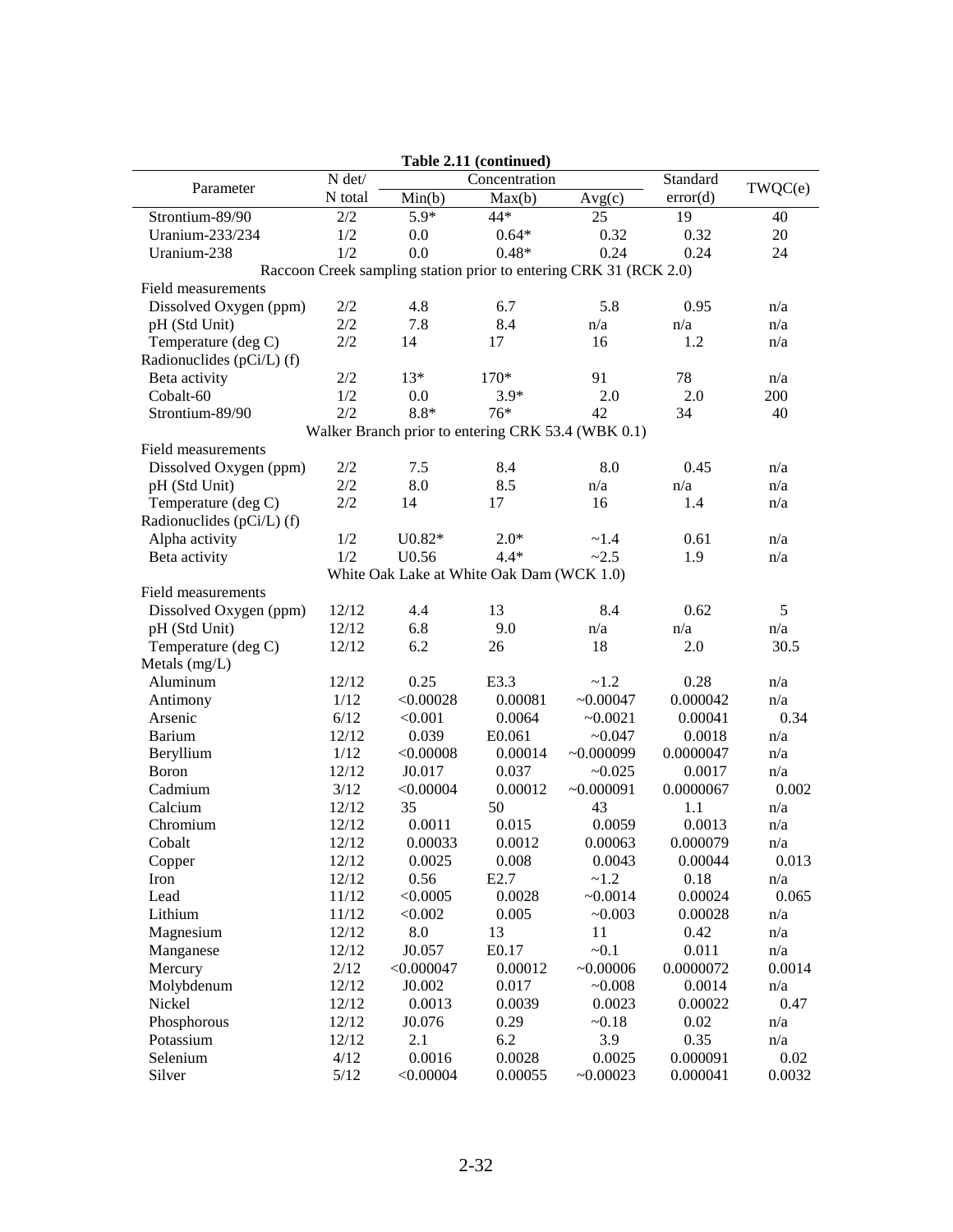|                                                |                                    |                  | Table 2.11 (continued) |           |          |         |  |
|------------------------------------------------|------------------------------------|------------------|------------------------|-----------|----------|---------|--|
| Parameter                                      | $\mathbf{N}$ det/<br>Concentration |                  |                        |           | Standard | TWQC(e) |  |
|                                                | N total                            | Min(b)           | Max(b)                 | Avg(c)    | error(d) |         |  |
| Sodium                                         | 12/12                              | 13               | 36                     | 23        | 2.2      | n/a     |  |
| Strontium                                      | 12/12                              | J0.085           | 0.12                   | $-0.11$   | 0.003    | n/a     |  |
| Sulfur                                         | 12/12                              | 10               | E27                    | ~19       | 1.7      | n/a     |  |
| Thallium                                       | 3/12                               | 0.000084         | < 0.0004               | ~10.00033 | 0.000038 | n/a     |  |
| Titanium                                       | 12/12                              | 0.0031           | 0.11                   | 0.021     | 0.0083   | n/a     |  |
| Uranium                                        | 12/12                              | 0.0017           | J0.0031                | ~10.0024  | 0.00011  | n/a     |  |
| Vanadium                                       | 7/12                               | < 0.002          | 0.0063                 | ~10.0042  | 0.00046  | n/a     |  |
| Zinc                                           | 12/12                              | 0.0091           | 0.029                  | 0.017     | 0.0018   | 0.12    |  |
| Zirconium                                      | 11/12                              | 0.00039          | 0.0031                 | 0.0014    | 0.00026  | n/a     |  |
| Radionuclides (pCi/L) (f)                      |                                    |                  |                        |           |          |         |  |
| Alpha activity                                 | 12/12                              | $3.8*$           | $19*$                  | $7.6*$    | 1.2      | n/a     |  |
| Beta activity                                  | 12/12                              | 190*             | 310*                   | 240*      | 9.4      | n/a     |  |
| Cesium-137                                     | 12/12                              | $19*$            | $360*$                 | 76*       | 29       | 120     |  |
| Potassium-40                                   | 1/12                               | U <sub>0.0</sub> | $U37*$                 | $~13*$    | 4.0      | 280     |  |
| Strontium-89/90                                | 12/12                              | $68*$            | $120*$                 | 99*       | 4.7      | 40      |  |
| Thorium-228                                    | 1/12                               | 0.0              | $0.26*$                | 0.022     | 0.022    | 16      |  |
| Thorium-230                                    | 1/12                               | 0.0              | $0.68*$                | 0.057     | 0.057    | 12      |  |
| Tritium                                        | 12/12                              | 26,000*          | 100,000*               | 53,000*   | 6,000    | 80,000  |  |
| Uranium-233/234                                | 12/12                              | $0.87*$          | $7.4*$                 | $3.8*$    | 0.52     | 20      |  |
| Uranium-235/236                                | 3/12                               | 0.0              | $0.78*$                | 0.11      | 0.068    | n/a     |  |
| Uranium-238                                    | 12/12                              | $0.31*$          | $1.4*$                 | $0.95*$   | 0.084    | 24      |  |
| Volatile organics (ug/L)                       |                                    |                  |                        |           |          |         |  |
| Acetone                                        | 2/12                               | J3.5             | 25                     | ~10.5     | 1.7      | n/a     |  |
| Chloroform                                     | 9/12                               | J0.25            | 1.4                    | ~10.8     | 0.1      | n/a     |  |
| Toluene                                        | 1/12                               | J0.31            | U1.0                   | $-0.94$   | 0.058    | n/a     |  |
| White Oak Creek downstream from ORNL (WCK 2.6) |                                    |                  |                        |           |          |         |  |
| <b>Field measurements</b>                      |                                    |                  |                        |           |          |         |  |
| Dissolved Oxygen (ppm)                         | 6/6                                | 8.0              | 10                     | 9.3       | 0.33     | 5       |  |
| pH (Std Unit)                                  | 6/6                                | 8.0              | 8.5                    | n/a       | n/a      | n/a     |  |
| Temperature (deg C)                            | 6/6                                | 11               | 24                     | 17        | 1.9      | 30.5    |  |
| Radionuclides (pCi/L) (f)                      |                                    |                  |                        |           |          |         |  |
| Alpha activity                                 | 6/6                                | $2.3*$           | $9.3*$                 | $5.2*$    | 0.94     | n/a     |  |
| Beta activity                                  | 6/6                                | $87*$            | $160*$                 | $120*$    | 11       | n/a     |  |
| Cesium-137                                     | 6/6                                | $11*$            | $120*$                 | $57*$     | 16       | 120     |  |
| Lead-214                                       | 1/6                                | 0.0              | $15*$                  | 2.5       | 2.5      | n/a     |  |
| Potassium-40                                   | 1/6                                | U <sub>0.0</sub> | $52*$                  | ~13       | 8.8      | 280     |  |
| Strontium-89/90                                | 6/6                                | $29*$            | 44*                    | $35*$     | 2.4      | 40      |  |
| Tritium                                        | 6/6                                | 1,100*           | 7,800*                 | $3,500*$  | 1,100    | 80,000  |  |
| Uranium-233/234                                | 5/6                                | 0.0              | $4.7*$                 | $2.6*$    | 0.71     | 20      |  |
| Uranium-238                                    | 4/6                                | 0.0              | $1.1*$                 | $0.45*$   | 0.19     | 24      |  |

**2.11 (continued)**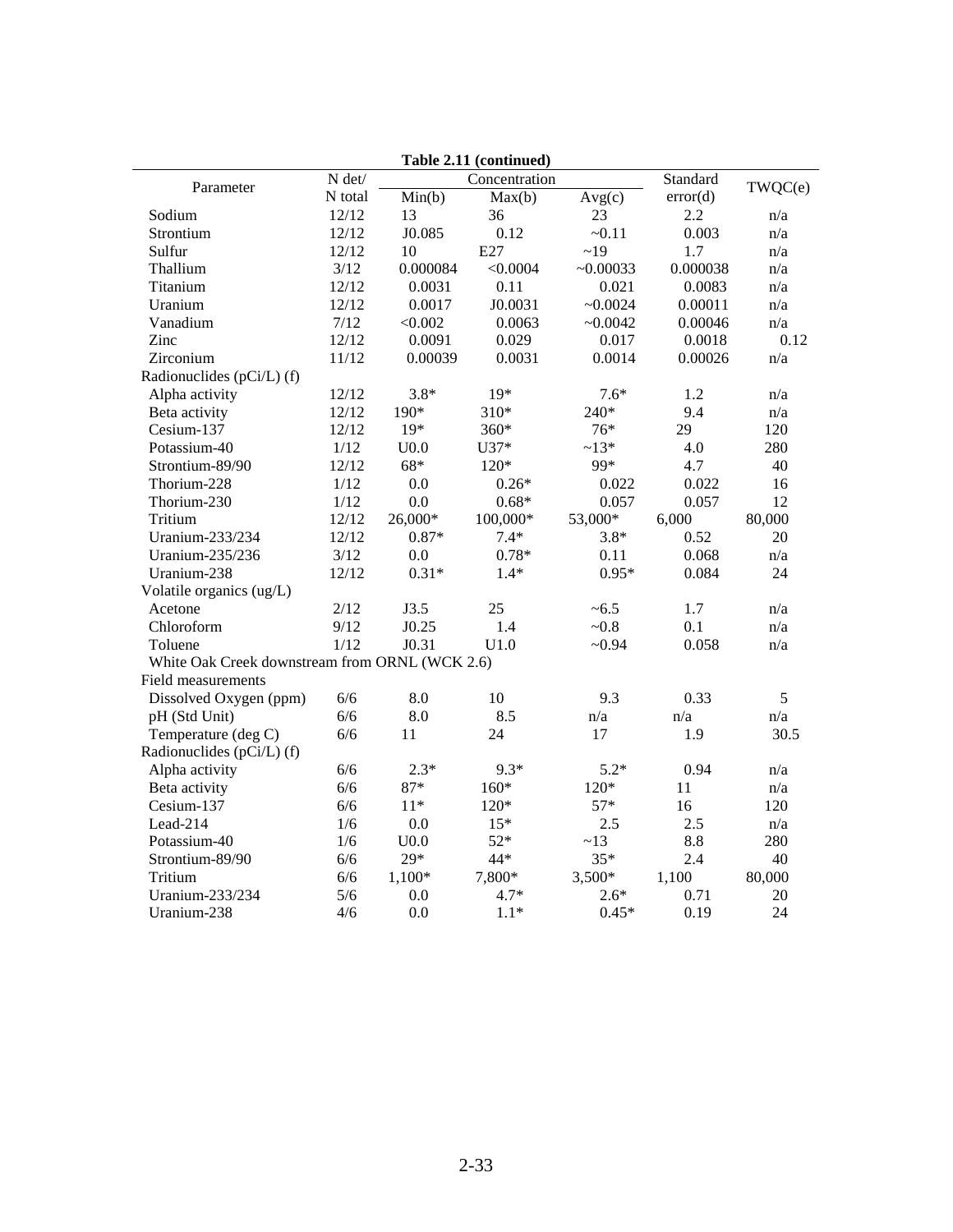|                               |          |                   | Table 2.11 (continued)                       |             |          |        |
|-------------------------------|----------|-------------------|----------------------------------------------|-------------|----------|--------|
| Parameter                     | $N \det$ |                   | Concentration                                | Standard    | TWQC(e)  |        |
|                               | N total  | Min(b)            | Max(b)                                       | Avg(c)      | error(d) |        |
|                               |          |                   | White Oak Creek upstream from ORNL (WCK 6.8) |             |          |        |
| Field measurements            |          |                   |                                              |             |          |        |
| Dissolved Oxygen (ppm)        | 4/4      | 8.5               | 11                                           | 10          | 0.6      |        |
| pH (Std Unit)                 | 4/4      | 7.3               | 8.0                                          | n/a         | n/a      | n/a    |
| Temperature (deg C)           | 4/4      | 12                | 18                                           | 14          | 1.2      | 30.5   |
| Radionuclides ( $pCi/L$ ) (f) |          |                   |                                              |             |          |        |
| Strontium-89/90               | 1/4      | U <sub>0.02</sub> | $2.0*$                                       | $\sim 0.56$ | 0.48     | 40     |
| Tritium                       | 1/4      | $U-31$            | $230*$                                       | $~10-67$    | 59       | 80,000 |

(a) All values were included in the calculations. Only parameters that have detections in one or more

samples are listed in the table. The sampling and analysis plan contains a complete list of analyses performed.

(b) Prefix "J" indicates the value was estimated at or below the analytical detection limit by the laboratory; "U" indicates that the value was undetected at the analytical detection limit or MDA; "E" indicates that the percent difference between the parent sample and its serial dilution's concentration exceeds 10%; and "<" indicates the value for a parameter was not quantifiable at the analytical detection limit.

(c) A tilde (~) indicates that estimated values and/or detection limits were used in the calculation.

(d) Standard error of the mean.

(e) Tennessee General Water Quality Criteria for Recreation and Domestic Use, as amended (CRK 32, CRK 58, CRK 66) or Tennessee General Water Quality Criteria for Freshwater Fish and Aquatic Life, as amended (BCK 0.6, EFK 0.1, EFK 5.4, MEK 0.2, WCK 1.0, WCK 2.6, WCK 6.8). 4% of DOE DCG used for radionuclides, where applicable.

(f) Individual and average radionuclide concentrations significantly greater than zero are identified by an \*. Detected radionuclides are those detected at or above MDA.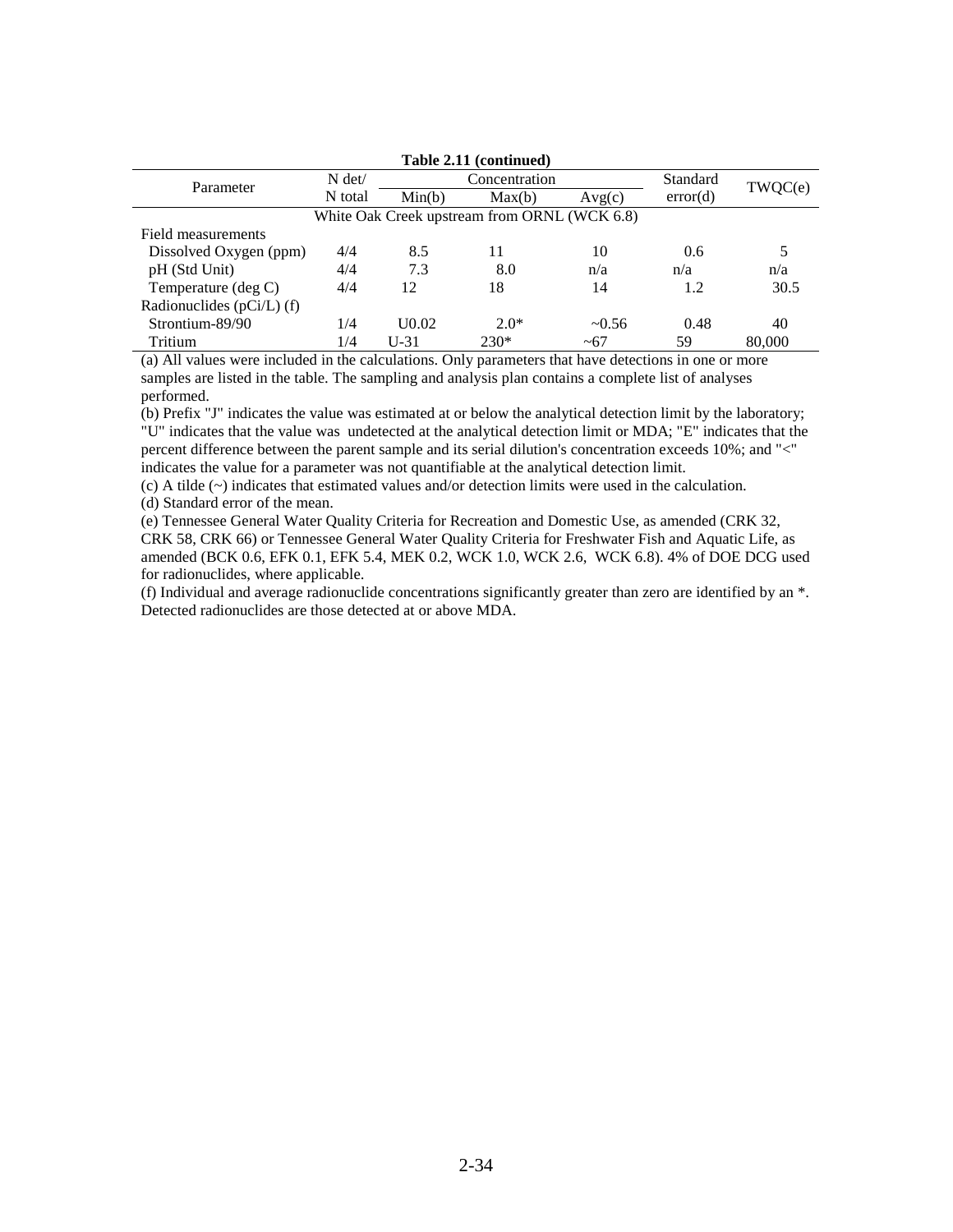## **3. Oak Ridge Reservation Surveillance**

| Table 3.1. 2005 ussue concentrations in sumismal<br>N det/ |         |          |                                                          |           | Standard |
|------------------------------------------------------------|---------|----------|----------------------------------------------------------|-----------|----------|
| Parameter                                                  | N total |          | Concentration                                            |           | error(d) |
|                                                            |         | Min(b)   | Max(b)                                                   | Avg(c)    |          |
|                                                            |         |          | Clinch River downstream from all DOE ORR inputs (CRK 16) |           |          |
| Metals (mg/kg)<br>Aluminum                                 | 2/2     | 1.2      | 1.6                                                      | 1.4       | 0.2      |
| Arsenic                                                    | 2/2     | 0.4      | 0.41                                                     | 0.41      |          |
|                                                            | 2/2     |          | 0.24                                                     |           | 0.005    |
| <b>Barium</b>                                              |         | 0.13     |                                                          | 0.19      | 0.055    |
| Boron                                                      | 2/2     | 0.067    | 0.078                                                    | 0.073     | 0.0055   |
| Calcium                                                    | 2/2     | 840      | 3,100                                                    | 2,000     | 1,100    |
| Chromium                                                   | 2/2     | 0.07     | 0.087                                                    | 0.079     | 0.0085   |
| Cobalt                                                     | 2/2     | 0.011    | 0.014                                                    | 0.013     | 0.0015   |
| Copper                                                     | 2/2     | 0.21     | 0.25                                                     | 0.23      | 0.02     |
| Iron                                                       | 2/2     | 3.1      | 3.6                                                      | 3.4       | 0.25     |
| Lead                                                       | 1/2     | < 0.033  | 0.043                                                    | $-0.038$  | 0.005    |
| Lithium                                                    | 2/2     | 0.037    | 0.047                                                    | 0.042     | 0.005    |
| Magnesium                                                  | 2/2     | 250      | 280                                                      | 270       | 15       |
| Manganese                                                  | 2/2     | 0.93     | 1.4                                                      | 1.2       | 0.24     |
| Mercury                                                    | $2/2$   | 0.22     | 0.28                                                     | 0.25      | 0.03     |
| Molybdenum                                                 | 2/2     | 0.057    | 0.085                                                    | 0.071     | 0.014    |
| Phosphorous                                                | 2/2     | 2,300    | 3,500                                                    | 2,900     | 600      |
| Potassium                                                  | 2/2     | 2,900    | 3,000                                                    | 3,000     | 50       |
| Selenium                                                   | 2/2     | 0.55     | 0.64                                                     | 0.6       | 0.045    |
| Silicon                                                    | 2/2     | 2.4      | 3.1                                                      | 2.8       | 0.35     |
| Silver                                                     | $2/2$   | 0.018    | 0.019                                                    | 0.019     | 0.0005   |
| Sodium                                                     | 2/2     | 470      | 540                                                      | 510       | 35       |
| Strontium                                                  | 2/2     | 0.55     | 2.0                                                      | 1.3       | 0.73     |
| Thallium                                                   | 2/2     | 0.0057   | 0.0074                                                   | 0.0066    | 0.00085  |
| Titanium                                                   | 2/2     | 0.029    | 0.033                                                    | 0.031     | 0.002    |
| Uranium                                                    | 2/2     | 0.0014   | 0.0017                                                   | 0.0016    | 0.00015  |
| Vanadium                                                   | 1/2     | < 0.0076 | 0.01                                                     | $-0.0088$ | 0.0012   |
| Zinc                                                       | $2/2$   | 15       | 15                                                       | 15        | 0.0      |
| Pesticides and PCBs (ug/kg)                                |         |          |                                                          |           |          |
| 4,4'-DDE                                                   | 2/2     | J0.96    | 2.9                                                      | ~1.9      | 0.97     |
| PCB-1260                                                   | 2/2     | J15      | 22                                                       | ~19       | 3.5      |
| Radionuclides ( $pCi/g$ ) (e)                              |         |          |                                                          |           |          |
| Beta activity                                              | $2/2$   | $1.4*$   | $1.6*$                                                   | $1.5*$    | 0.075    |
| Potassium-40                                               | 2/2     | $3.1*$   | $4.3*$                                                   | $3.7*$    | 0.58     |
| Metals (mg/kg)                                             |         |          |                                                          |           |          |
| Aluminum                                                   | $2/2\,$ | 1.3      | 1.3                                                      | 1.3       | $0.0\,$  |
| Arsenic                                                    | 2/2     | 0.45     | 0.45                                                     | 0.45      | 0.0      |
| <b>Barium</b>                                              | $2/2$   | 0.26     | 0.51                                                     | 0.39      | 0.13     |
| Beryllium                                                  | 1/2     | < 0.0016 | 0.0018                                                   | $-0.0017$ | 0.0001   |
| <b>Boron</b>                                               | $2/2$   | 0.04     | 0.052                                                    | 0.046     | 0.006    |
| Calcium                                                    | 2/2     | 3,200    | 6,900                                                    | 5,100     | 1,900    |
| Chromium                                                   | $2/2$   | 0.097    | 0.13                                                     | 0.11      | 0.017    |
| Copper                                                     | $2/2$   | 0.24     | 0.24                                                     | 0.24      | 0.0      |
| Iron                                                       | $2/2$   | 3.4      | 3.5                                                      | 3.5       | 0.05     |
| Lead                                                       | $1/2\,$ | < 0.033  | 0.075                                                    | ~10.054   | 0.021    |
| Lithium                                                    | $2/2$   | 0.039    | 0.051                                                    | 0.045     | 0.006    |
| Magnesium                                                  | $2/2$   |          |                                                          |           |          |
|                                                            |         | 280      | 330                                                      | 310       | 25       |

**Table 3.1. 2005 tissue concentrations in sunfish(a)**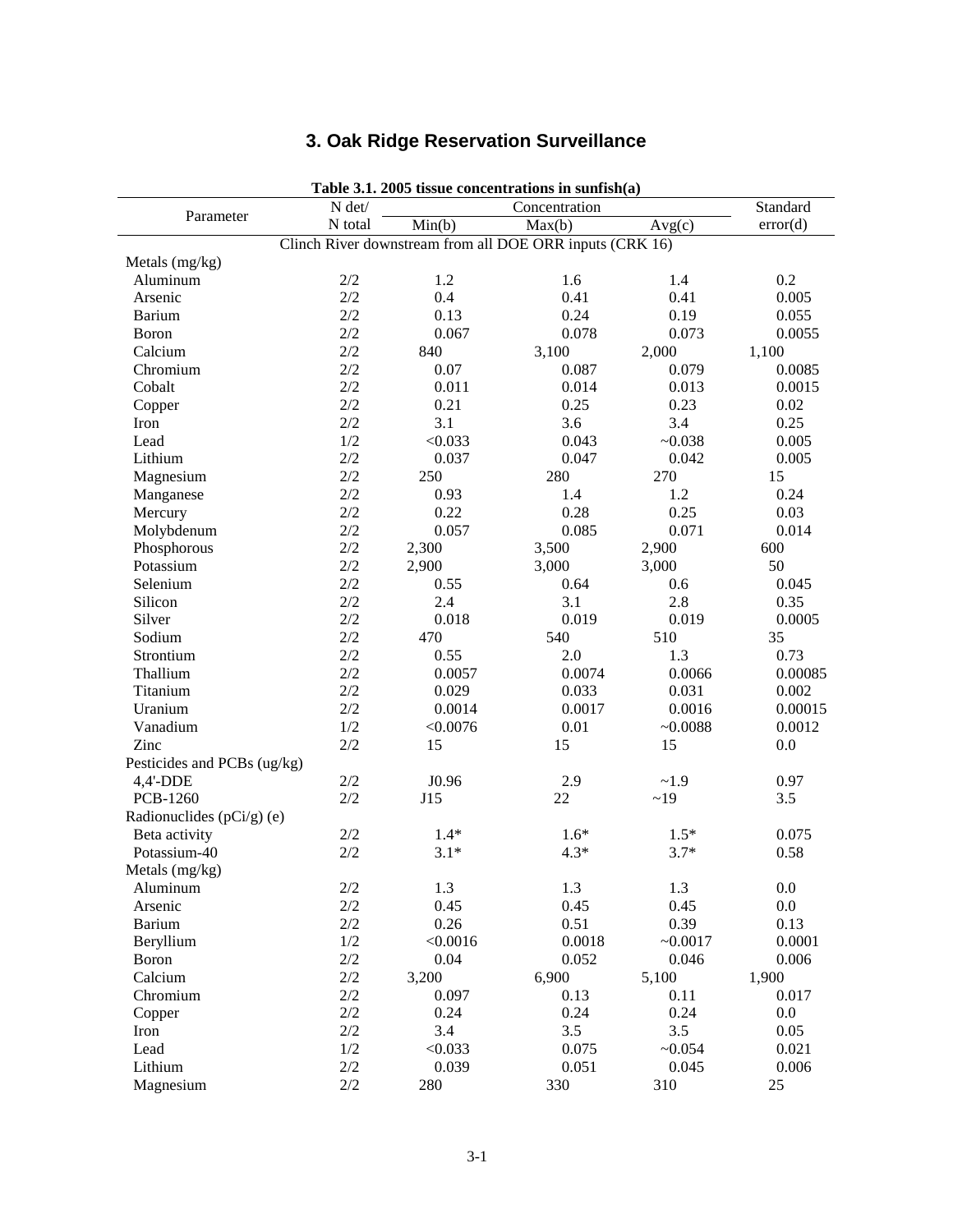|                               |                | rable 3.1 (continued) |                                                                        |          |          |
|-------------------------------|----------------|-----------------------|------------------------------------------------------------------------|----------|----------|
| Parameter                     | $N$ $\rm det/$ |                       | Concentration                                                          |          | Standard |
|                               | N total        | Min(b)                | Max(b)                                                                 | Avg(c)   | error(d) |
| Manganese                     | 2/2            | 1.7                   | 3.2                                                                    | 2.5      | 0.75     |
| Mercury                       | 2/2            | 0.044                 | 0.052                                                                  | 0.048    | 0.004    |
| Molybdenum                    | 2/2            | 0.04                  | 0.062                                                                  | 0.051    | 0.011    |
| Phosphorous                   | $2/2$          | 3,700                 | 5,400                                                                  | 4,600    | 850      |
| Potassium                     | $2/2$          | 3,100                 | 3,100                                                                  | 3,100    | 0.0      |
| Selenium                      | $2/2$          | 0.57                  | 0.65                                                                   | 0.61     | 0.04     |
| Silicon                       | 2/2            | 2.8                   | 2.9                                                                    | 2.9      | 0.05     |
| Silver                        | 2/2            | 0.014                 | 0.014                                                                  | 0.014    | 0.0      |
| Sodium                        | 2/2            | 520                   | 550                                                                    | 540      | 15       |
| Strontium                     | 2/2            | 2.0                   | 4.3                                                                    | 3.2      | 1.2      |
| Thallium                      | 2/2            | 0.007                 | 0.0084                                                                 | 0.0077   | 0.0007   |
| Titanium                      | $2/2$          | 0.027                 | 0.051                                                                  | 0.039    | 0.012    |
| Uranium                       | 2/2            | 0.0014                | 0.0014                                                                 | 0.0014   | $0.0\,$  |
| Vanadium                      | 2/2            | 0.0099                | 0.016                                                                  | 0.013    | 0.0031   |
| Zinc                          | 2/2            | 15                    | 18                                                                     | 17       | 1.5      |
| Pesticides and PCBs (ug/kg)   |                |                       |                                                                        |          |          |
| 4,4'-DDE                      | 2/2            | J0.83                 | J1.0                                                                   | $-0.92$  | 0.085    |
| PCB-1260                      | 2/2            | J13                   | 17                                                                     | ~15      | 2.0      |
| Radionuclides ( $pCi/g$ ) (e) |                |                       |                                                                        |          |          |
| Beta activity                 | 2/2            | $1.6*$                | $2.0*$                                                                 | $1.8*$   | 0.2      |
| Potassium-40                  | 2/2            | $3.4*$                | $3.5*$                                                                 | $3.5*$   | 0.065    |
| Strontium-90                  | 1/2            | U0.029                | $0.11*$                                                                | $-0.067$ | 0.038    |
| Tritium                       | 2/2            | $1.7*$                | $2.5*$                                                                 | 2.1      | 0.39     |
|                               |                |                       | Clinch River (Solway Bridge) upstream from all DOE ORR inputs (CRK 70) |          |          |
| Metals (mg/kg)                |                |                       |                                                                        |          |          |
| Aluminum                      | 2/2            | 1.9                   | 2.4                                                                    | 2.2      | 0.25     |
| Arsenic                       | 2/2            | 0.43                  | 0.46                                                                   | 0.45     | 0.015    |
| <b>Barium</b>                 | 2/2            | 0.34                  | 0.39                                                                   | 0.37     | 0.025    |
| <b>Boron</b>                  | 2/2            | 0.058                 | 0.064                                                                  | 0.061    | 0.003    |
| Calcium                       | 2/2            | 4,300                 | 4,500                                                                  | 4,400    | 100      |
| Chromium                      | 2/2            | 0.11                  | 0.12                                                                   | 0.12     | 0.005    |
|                               | 1/2            |                       |                                                                        |          |          |
| Cobalt                        |                | < 0.01                | 0.013                                                                  | $-0.012$ | 0.0015   |
| Copper                        | 2/2            | 0.25                  | 0.27                                                                   | 0.26     | 0.01     |
| Iron                          | 2/2            | 4.3                   | 4.8                                                                    | 4.6      | 0.25     |
| Lead                          | 2/2            | 0.042                 | 0.07                                                                   | 0.056    | 0.014    |
| Lithium                       | $1/2\,$        | < 0.029               | 0.056                                                                  | ~10.043  | 0.014    |
| Magnesium                     | $2/2\,$        | 290                   | 300                                                                    | 300      | 5.0      |
| Manganese                     | 2/2            | 2.0                   | 2.1                                                                    | 2.1      | 0.05     |
| Mercury                       | 2/2            | 0.048                 | 0.049                                                                  | 0.049    | 0.0005   |
| Molybdenum                    | $2/2$          | 0.037                 | 0.04                                                                   | 0.039    | 0.0015   |
| Nickel                        | $2/2$          | 0.017                 | 0.03                                                                   | 0.024    | 0.0065   |
| Phosphorous                   | $2/2$          | 3,800                 | 4,000                                                                  | 3,900    | 100      |
| Potassium                     | $2/2$          | 2,900                 | 3,000                                                                  | 3,000    | 50       |
| Selenium                      | 2/2            | 0.88                  | 0.9                                                                    | 0.89     | 0.01     |
| Silicon                       | 2/2            | 3.3                   | 3.8                                                                    | 3.6      | 0.25     |
| Silver                        | 2/2            | 0.019                 | 0.019                                                                  | 0.019    | 0.0      |
| Sodium                        | 2/2            | 540                   | 560                                                                    | 550      | $10\,$   |
| Strontium                     | 2/2            | 3.0                   | 3.0                                                                    | 3.0      | $0.0\,$  |
| Thallium                      | $2/2\,$        | 0.0058                | 0.006                                                                  | 0.0059   | 0.0001   |
|                               |                |                       |                                                                        |          |          |

**Table 3.1 (continued)**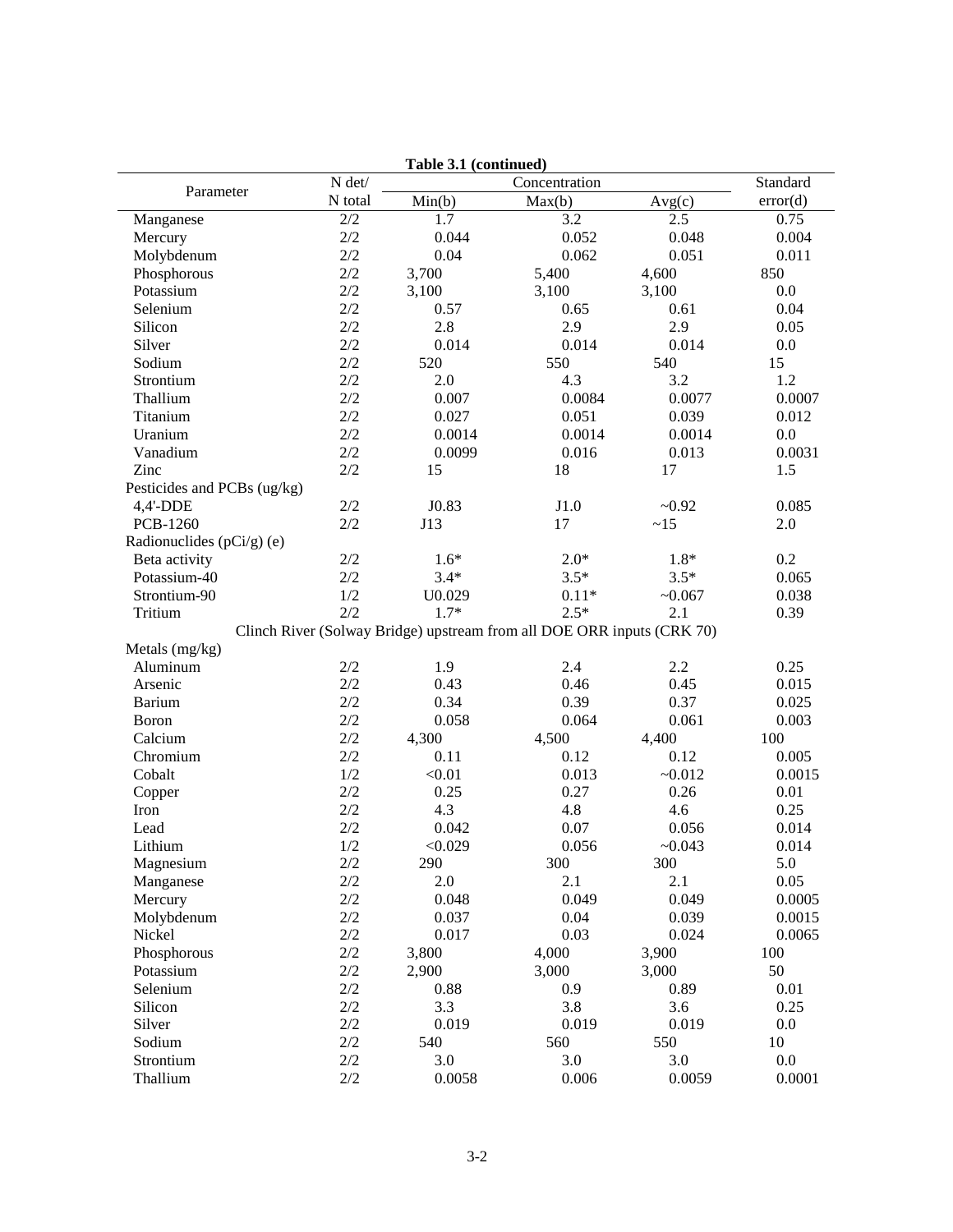|                                                                                 |          | $1.4510 \text{ yr}$ , committed, |               |         |          |
|---------------------------------------------------------------------------------|----------|----------------------------------|---------------|---------|----------|
|                                                                                 | $N \det$ |                                  | Concentration |         | Standard |
| Parameter<br>Titanium<br>Uranium<br>Vanadium<br>Zinc<br>$4,4'$ -DDE<br>PCB-1260 | N total  | Min(b)                           | Max(b)        | Avg(c)  | error(d) |
|                                                                                 | 2/2      | 0.077                            | 0.13          | 0.1     | 0.027    |
|                                                                                 | 2/2      | 0.0013                           | 0.0013        | 0.0013  | 0.0      |
|                                                                                 | 2/2      | 0.016                            | 0.019         | 0.018   | 0.0015   |
|                                                                                 | 2/2      | 17                               | 17            | 17      | 0.0      |
| Pesticides and PCBs (ug/kg)                                                     |          |                                  |               |         |          |
|                                                                                 | 2/2      | J0.79                            | J0.92         | $-0.86$ | 0.065    |
|                                                                                 | 2/2      | 21                               | 27            | 24      | 3.0      |
| Radionuclides $(pCi/g)$ (e)                                                     |          |                                  |               |         |          |
| Alpha activity                                                                  | 2/2      | $0.052*$                         | $0.074*$      | 0.063   | 0.011    |
| Beta activity                                                                   | 2/2      | $0.15*$                          | $1.7*$        | 0.92    | 0.77     |
| Potassium-40                                                                    | 2/2      | $3.0*$                           | $3.5*$        | $3.2*$  | 0.26     |

**Table 3.1 (continued)** 

(a) All values were included in the calculations. Only parameters that have detections in one or more samples are listed in the table. The sampling and analysis plan contains a complete list of analyses performed. (b) Prefix "J" indicates the value was estimated at or below the analytical detection limit by the laboratory; "<" indicates the value for a parameter was not quantifiable at the analytical detection limit; and "U" indicates that the value was undetected at the analytical detection limit or MDA.

(c) A tilde (~) indicates that estimated values and/or detection limits were used in the calculation.

(d) Standard error of the mean.

(e) Individual and average radionuclide concentrations significantly greater than zero are identified by an \*. Detected radionuclides are those detected at or above MDA.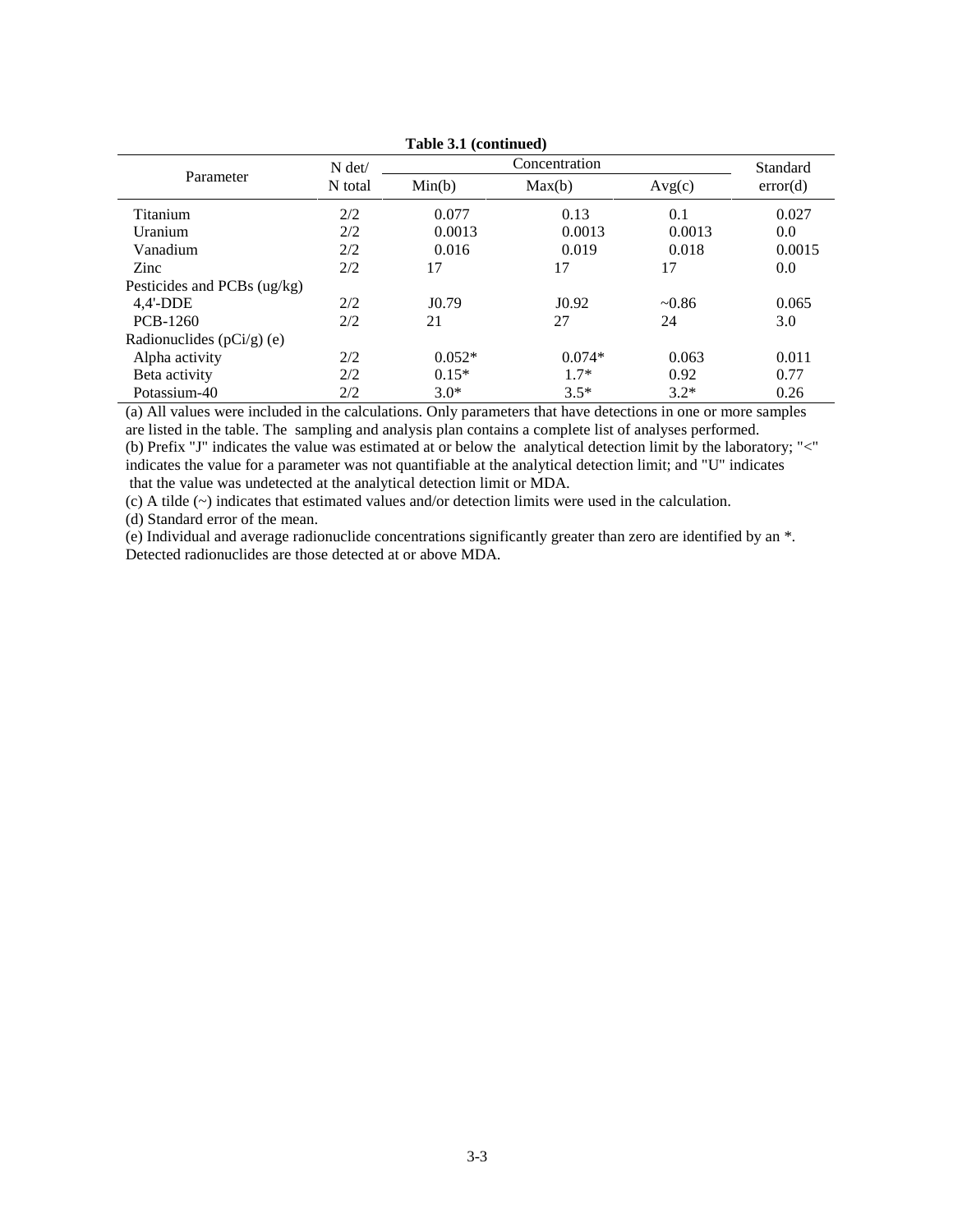|                             | $N \det$ |                                                          | Concentration |          | Standard |
|-----------------------------|----------|----------------------------------------------------------|---------------|----------|----------|
| Parameter                   | N total  | Min(b)                                                   | Max(b)        | Avg(c)   | error(d) |
|                             |          | Clinch River downstream from all DOE ORR inputs (CRK 16) |               |          |          |
| Metals (mg/kg)              |          |                                                          |               |          |          |
| Aluminum                    | 2/2      | 0.97                                                     | 1.1           | 1.0      | 0.065    |
| Arsenic                     | 2/2      | 0.35                                                     | 0.43          | 0.39     | 0.04     |
| <b>Barium</b>               | 2/2      | 0.029                                                    | 0.033         | 0.031    | 0.002    |
| <b>Boron</b>                | $2/2$    | 0.057                                                    | 0.07          | 0.064    | 0.0065   |
| Calcium                     | 2/2      | 110                                                      | 160           | 140      | 25       |
| Chromium                    | 2/2      | 0.069                                                    | 0.083         | 0.076    | 0.007    |
| Copper                      | 2/2      | 0.27                                                     | 0.28          | 0.28     | 0.005    |
| Iron                        | 2/2      | 3.3                                                      | 5.4           | 4.4      | 1.1      |
| Lithium                     | 1/2      | < 0.056                                                  | 0.056         | $-0.056$ | 0.0      |
| Magnesium                   | $2/2$    | 230                                                      | 240           | 240      | 5.0      |
| Manganese                   | 2/2      | 0.22                                                     | 0.26          | 0.24     | 0.02     |
| Mercury                     | 2/2      | 0.17                                                     | 0.26          | 0.22     | 0.045    |
| Molybdenum                  | 2/2      | 0.026                                                    | 0.043         | 0.035    | 0.0085   |
| Phosphorous                 | 2/2      | 2,000                                                    | 2,100         | 2,100    | 50       |
| Potassium                   | 2/2      | 3,200                                                    | 3,300         | 3,300    | 50       |
| Selenium                    | $2/2$    | 0.25                                                     | 0.29          | 0.27     | 0.02     |
| Silicon                     | 2/2      | 1.3                                                      | 1.8           | 1.6      | 0.25     |
| Silver                      | 1/2      | < 0.014                                                  | 0.016         | $-0.015$ | 0.001    |
| Sodium                      | 2/2      | 370                                                      | 390           | 380      | 10       |
| Strontium                   | 2/2      | 0.076                                                    | 0.12          | 0.098    | 0.022    |
| Thallium                    | 2/2      | 0.0018                                                   | 0.0023        | 0.0021   | 0.00025  |
| Titanium                    | 1/2      | < 0.0071                                                 | 0.014         | $-0.011$ | 0.0035   |
| Uranium                     | 2/2      | 0.0008                                                   | 0.0013        | 0.0011   | 0.00025  |
| Zinc                        | 2/2      | 7.0                                                      | 7.4           | 7.2      | 0.2      |
| Pesticides and PCBs (ug/kg) |          |                                                          |               |          |          |
| 4,4'-DDD                    | 2/2      | 3.5                                                      | 14            | 8.8      | 5.3      |
| 4,4'-DDE                    | 2/2      | 5.4                                                      | 21            | 13       | 7.8      |
| alpha-Chlordane             | 2/2      | 2.5                                                      | 12            | 7.3      | 4.8      |
| gamma-Chlordane             | 2/2      | 1.8                                                      | 6.7           | 4.3      | 2.5      |
| PCB-1254                    | 2/2      | 52                                                       | 200           | 130      | 74       |
| PCB-1260                    | 2/2      | 180                                                      | 400           | 290      | 110      |
| Radionuclides (pCi/g) (e)   |          |                                                          |               |          |          |
| Beta activity               | 2/2      | $2.3*$                                                   | $2.5*$        | $2.4*$   | 0.1      |
| Potassium-40                | 2/2      | $3.3*$                                                   | $4.6*$        | 4.0      | 0.66     |
|                             |          | Clinch River downstream from ORNL (CRK 32)               |               |          |          |
| Metals (mg/kg)              |          |                                                          |               |          |          |
| Aluminum                    | 2/2      | 1.1                                                      | 1.2           | 1.2      | 0.05     |
| Arsenic                     | 2/2      | 0.44                                                     | 0.45          | 0.45     | 0.005    |
| Barium                      | 2/2      | 0.031                                                    | 0.038         | 0.035    | 0.0035   |
| Boron                       | $2/2$    | 0.056                                                    | 0.067         | 0.062    | 0.0055   |
| Calcium                     | 2/2      | 75                                                       | 100           | 88       | 13       |
| Chromium                    | 2/2      | 0.061                                                    | 0.062         | 0.062    | 0.0005   |
| Copper                      | 2/2      | 0.24                                                     | 0.28          | 0.26     | 0.02     |
| Iron                        | 2/2      | 3.1                                                      | 3.2           | 3.2      | 0.05     |
| Lead                        | $2/2$    | 0.05                                                     | 0.8           | 0.43     | 0.38     |
| Magnesium                   | 2/2      | 250                                                      | 250           | 250      | 0.0      |
| Manganese                   | 2/2      | 0.2                                                      | 0.24          | 0.22     | 0.02     |
| Mercury                     | 2/2      | 0.1                                                      | 0.11          | 0.11     | 0.005    |

|  |  | Table 3.2. 2005 tissue concentrations in catfish(a) |  |  |
|--|--|-----------------------------------------------------|--|--|
|--|--|-----------------------------------------------------|--|--|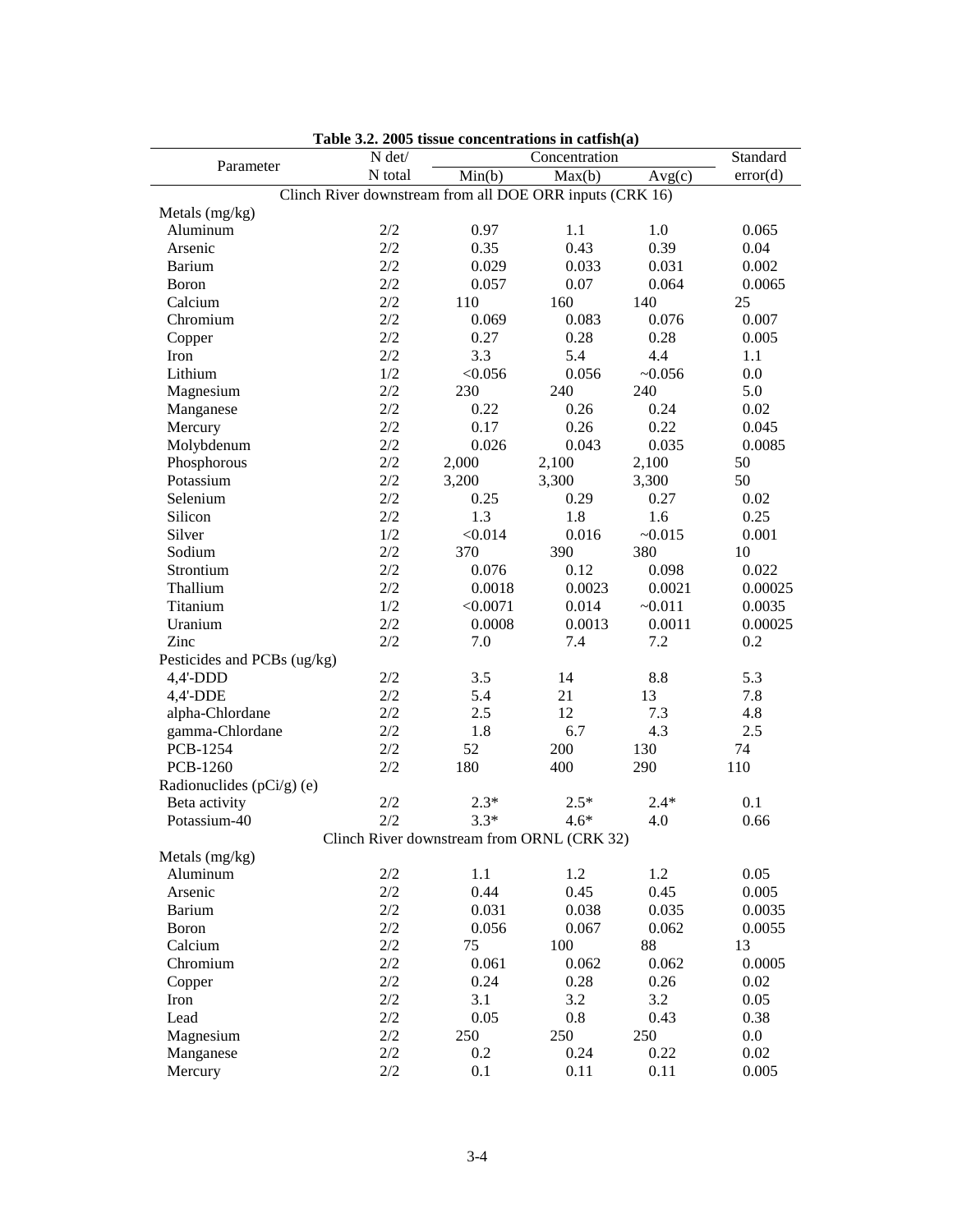|                                                                        |                         | Table 3.2 (continued) |                   |          |          |  |
|------------------------------------------------------------------------|-------------------------|-----------------------|-------------------|----------|----------|--|
| Parameter                                                              | N det/<br>Concentration |                       |                   |          |          |  |
|                                                                        | N total                 | Min(b)                | Max(b)            | Avg(c)   | error(d) |  |
| Molybdenum                                                             | 1/2                     | < 0.02                | 0.039             | $-0.03$  | 0.0095   |  |
| Phosphorous                                                            | 2/2                     | 2,100                 | 2,100             | 2,100    | 0.0      |  |
| Potassium                                                              | 2/2                     | 3,200                 | 3,300             | 3,300    | 50       |  |
| Selenium                                                               | 2/2                     | 0.23                  | 0.27              | 0.25     | 0.02     |  |
| Silicon                                                                | 2/2                     | 1.3                   | 1.5               | 1.4      | 0.1      |  |
| Sodium                                                                 | 2/2                     | 350                   | 360               | 360      | 5.0      |  |
| Strontium                                                              | 2/2                     | 0.055                 | 0.076             | 0.066    | 0.011    |  |
| Thallium                                                               | 2/2                     | 0.0023                | 0.0032            | 0.0028   | 0.00045  |  |
| Uranium                                                                | 2/2                     | 0.00078               | 0.0008            | 0.00079  | 0.00001  |  |
| Vanadium                                                               | 1/2                     | < 0.013               | 0.015             | $-0.014$ | 0.001    |  |
| Zinc                                                                   | 2/2                     | 6.6                   | 7.0               | 6.8      | 0.2      |  |
| Pesticides and PCBs (ug/kg)                                            |                         |                       |                   |          |          |  |
| 4,4'-DDE                                                               | 2/2                     | 12                    | 19                | 16       | 3.5      |  |
| alpha-Chlordane                                                        | 2/2                     | 9.6                   | 13                | 11       | 1.7      |  |
| gamma-Chlordane                                                        | 2/2                     | 5.2                   | 7.1               | 6.2      | 0.95     |  |
| PCB-1254                                                               | 2/2                     | 79                    | 110               | 95       | 16       |  |
| PCB-1260                                                               | 2/2                     | 200                   | 250               | 230      | 25       |  |
| Radionuclides ( $pCi/g$ ) (e)                                          |                         |                       |                   |          |          |  |
| Beta activity                                                          | 2/2                     | $2.1*$                | $2.5*$            | $2.3*$   | 0.17     |  |
| Potassium-40                                                           | $2/2$                   | $2.5*$                | $2.8*$            | $2.7*$   | 0.14     |  |
| Strontium-90                                                           | 1/2                     | U0.023                | $0.18*$           | $-0.1$   | 0.078    |  |
| Clinch River (Solway Bridge) upstream from all DOE ORR inputs (CRK 70) |                         |                       |                   |          |          |  |
| Metals (mg/kg)                                                         |                         |                       |                   |          |          |  |
| Aluminum                                                               | 2/2                     | 0.93                  | 0.94              | 0.94     | 0.005    |  |
| Arsenic                                                                | 2/2                     | 0.37                  | 0.37              | 0.37     | 0.0      |  |
| <b>Barium</b>                                                          | 2/2                     | 0.017                 | 0.018             | 0.018    | 0.0005   |  |
| <b>Boron</b>                                                           | 2/2                     | 0.03                  | 0.043             | 0.037    | 0.0065   |  |
| Calcium                                                                | 2/2                     | 69                    | 76                | 73       | 3.5      |  |
| Chromium                                                               | 2/2                     | 0.048                 | 0.054             | 0.051    | 0.003    |  |
| Copper                                                                 | 2/2                     | 0.19                  | 0.24              | 0.22     | 0.025    |  |
| Iron                                                                   | 2/2                     | 2.7                   | 2.8               | 2.8      | 0.05     |  |
| Lead                                                                   | 2/2                     | 0.034                 | 0.039             | 0.037    | 0.0025   |  |
| Magnesium                                                              | 2/2                     | 220                   | 230               | 230      | 5.0      |  |
| Manganese                                                              | 2/2                     | 0.14                  | 0.15              | 0.15     | 0.005    |  |
| Mercury                                                                | 2/2                     | 0.053                 | 0.073             | 0.063    | 0.01     |  |
| Molybdenum                                                             | 1/2                     | < 0.02                | 0.039             | $-0.03$  | 0.0095   |  |
| Phosphorous                                                            | $2/2\,$                 | 1,900                 | 2,100             | 2,000    | 100      |  |
| Potassium                                                              | 2/2                     | 3,000                 | 3,300             | 3,200    | 150      |  |
| Selenium                                                               | 2/2                     | 0.34                  | 0.48              | 0.41     | 0.07     |  |
| Silicon                                                                | 2/2                     | 1.1                   | 1.3               | 1.2      | 0.1      |  |
| Sodium                                                                 | 2/2                     | 290                   | 410               | 350      | 60       |  |
| Strontium                                                              | $2/2$                   | 0.049                 | 0.054             | 0.052    | 0.0025   |  |
|                                                                        |                         |                       |                   |          |          |  |
| Thallium<br>Uranium                                                    | 2/2<br>2/2              | 0.0021<br>0.0009      | 0.0024<br>0.00098 | 0.0023   | 0.00015  |  |
|                                                                        |                         |                       |                   | 0.00094  | 0.00004  |  |
| Zinc                                                                   | 2/2                     | 5.7                   | 6.1               | 5.9      | 0.2      |  |
| Pesticides and PCBs (ug/kg)                                            |                         |                       |                   |          |          |  |
| $4,4'$ -DDD                                                            | 1/2                     | U1.6                  | 8.5               | $-5.1$   | 3.5      |  |
| 4,4'-DDE                                                               | 2/2                     | 5.4                   | 7.1               | 6.3      | 0.85     |  |
| alpha-Chlordane                                                        | 2/2                     | $7.5\,$               | 7.7               | 7.6      | 0.1      |  |
| gamma-Chlordane                                                        | 2/2                     | 4.0                   | 5.2               | 4.6      | 0.6      |  |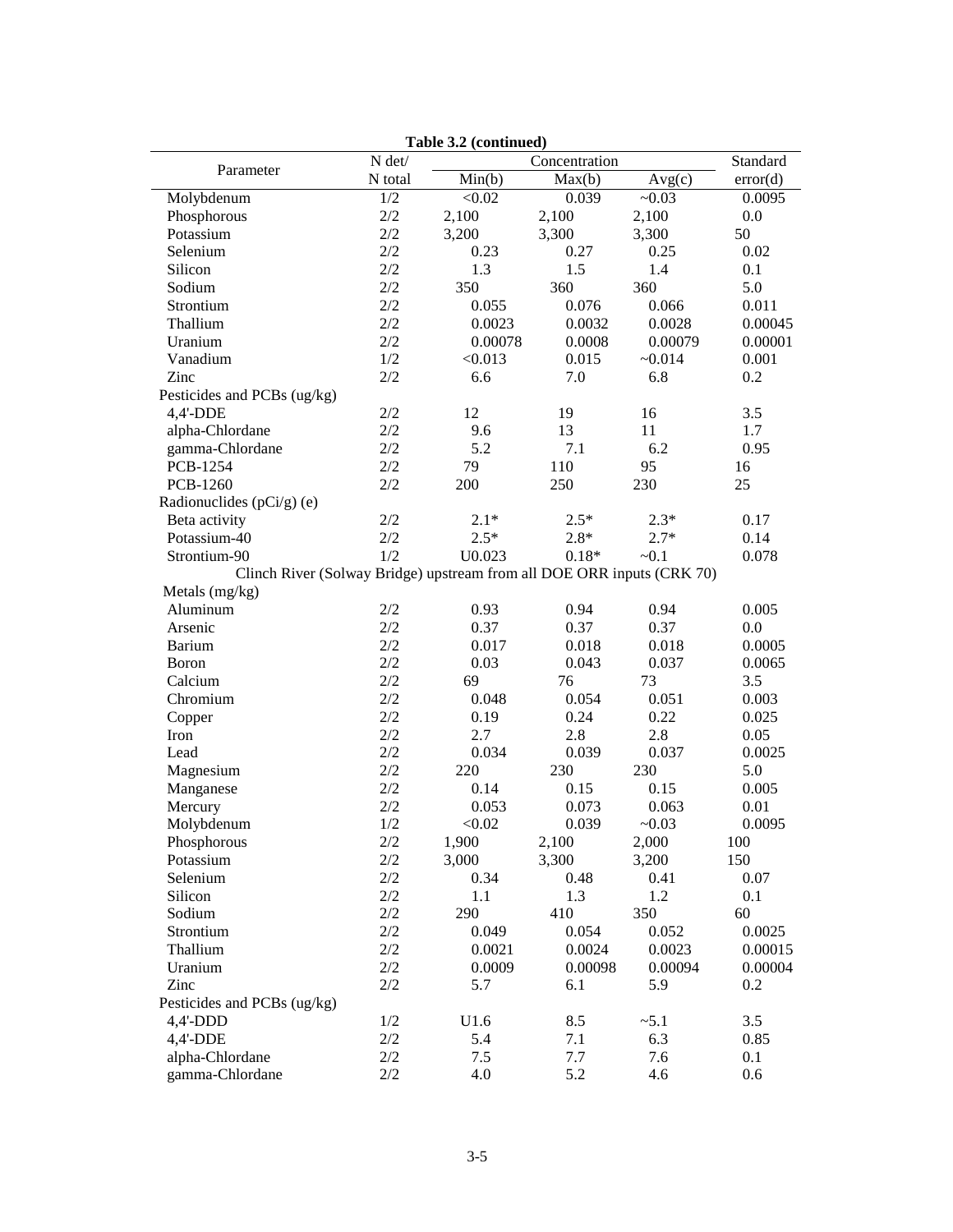| Table 3.2 (continued)       |          |        |          |        |          |  |  |  |  |
|-----------------------------|----------|--------|----------|--------|----------|--|--|--|--|
| Parameter                   | $N \det$ |        | Standard |        |          |  |  |  |  |
|                             | N total  | Min(b) | Max(b)   | Avg(c) | error(d) |  |  |  |  |
| <b>PCB-1254</b>             | 2/2      | 59     | 77       | 68     | 9.0      |  |  |  |  |
| PCB-1260                    | 2/2      | 180    | 260      | 220    | 40       |  |  |  |  |
| Radionuclides $(pCi/g)$ (e) |          |        |          |        |          |  |  |  |  |
| Beta activity               | 2/2      | $1.9*$ | $2.0*$   | $1.9*$ | 0.01     |  |  |  |  |
| Potassium-40                | 2/2      | $3.3*$ | $3.6*$   | $3.4*$ | 0.19     |  |  |  |  |

(a) All values were included in the calculations. Only parameters that have detections in one or more samples are listed in the table. The sampling and analysis plan contains a complete list of analyses performed.

(b) Prefix "<" indicates the value for a parameter was not quantifiable at the analytical detection limit and "U" indicates that the value was undetected at the analytical detection limit or MDA.

(c) A tilde (~) indicates that estimated values and/or detection limits were used in the calculation.

(d) Standard error of the mean.

(e) Individual and average radionuclide concentrations significantly greater than zero are identified by an \*. Detected radionuclides are those detected at or above MDA.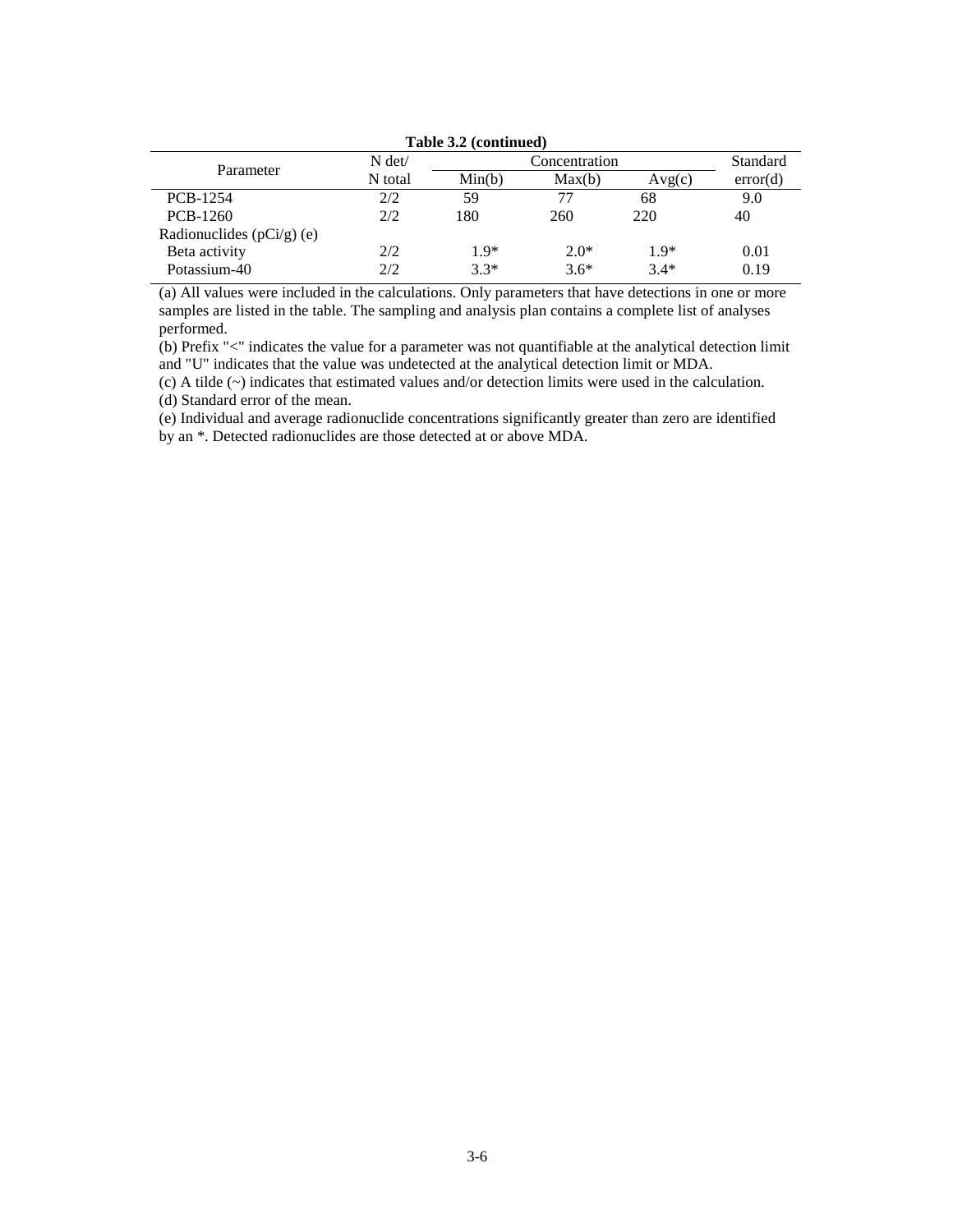|              | No.       | Detected concentration |        |         | Standard<br>error of mean |  |  |
|--------------|-----------|------------------------|--------|---------|---------------------------|--|--|
| Analysis     | detected/ | $(pCi/L)^{a,b}$        |        |         |                           |  |  |
|              | no. total | Max                    | Min    | Avg     |                           |  |  |
| Claxton      |           |                        |        |         |                           |  |  |
| Potassium-40 | 6/6       | 1300*                  | 1100*  | 1300*   | 37                        |  |  |
| Total rad Sr | 1/6       | $1.9*$                 | 0.39   | 0.86    | 0.22                      |  |  |
| Tritium      | 2/6       | 1100*                  | 87     | $510*$  | 150                       |  |  |
| Maryville    |           |                        |        |         |                           |  |  |
| Potassium-40 | 6/6       | $1500*$                | 1200*  | $1400*$ | 46                        |  |  |
| Total rad Sr | 2/6       | $2.0*$                 | 0.2    | $1.1*$  | 0.28                      |  |  |
| Tritium      | 2/6       | 980*                   | $-180$ | 390     | 200                       |  |  |
| Powell       |           |                        |        |         |                           |  |  |
| Potassium-40 | 6/6       | 1300*                  | 1100*  | 1200*   | 32                        |  |  |
| Total rad Sr | 1/6       | $2.2*$                 | 0.6    | $1.3*$  | 0.26                      |  |  |
| Tritium      | 2/6       | 1100*                  | -60    | $490*$  | 170                       |  |  |

**Table 3.3. Concentration of radionuclides detected in raw milk, 2005** 

*a* Detected radionuclides are those detected above minimum detectable activity.

*b* Individual and average concentrations significantly greater than zero at the 95% confidence level are identified by an asterisk (\*).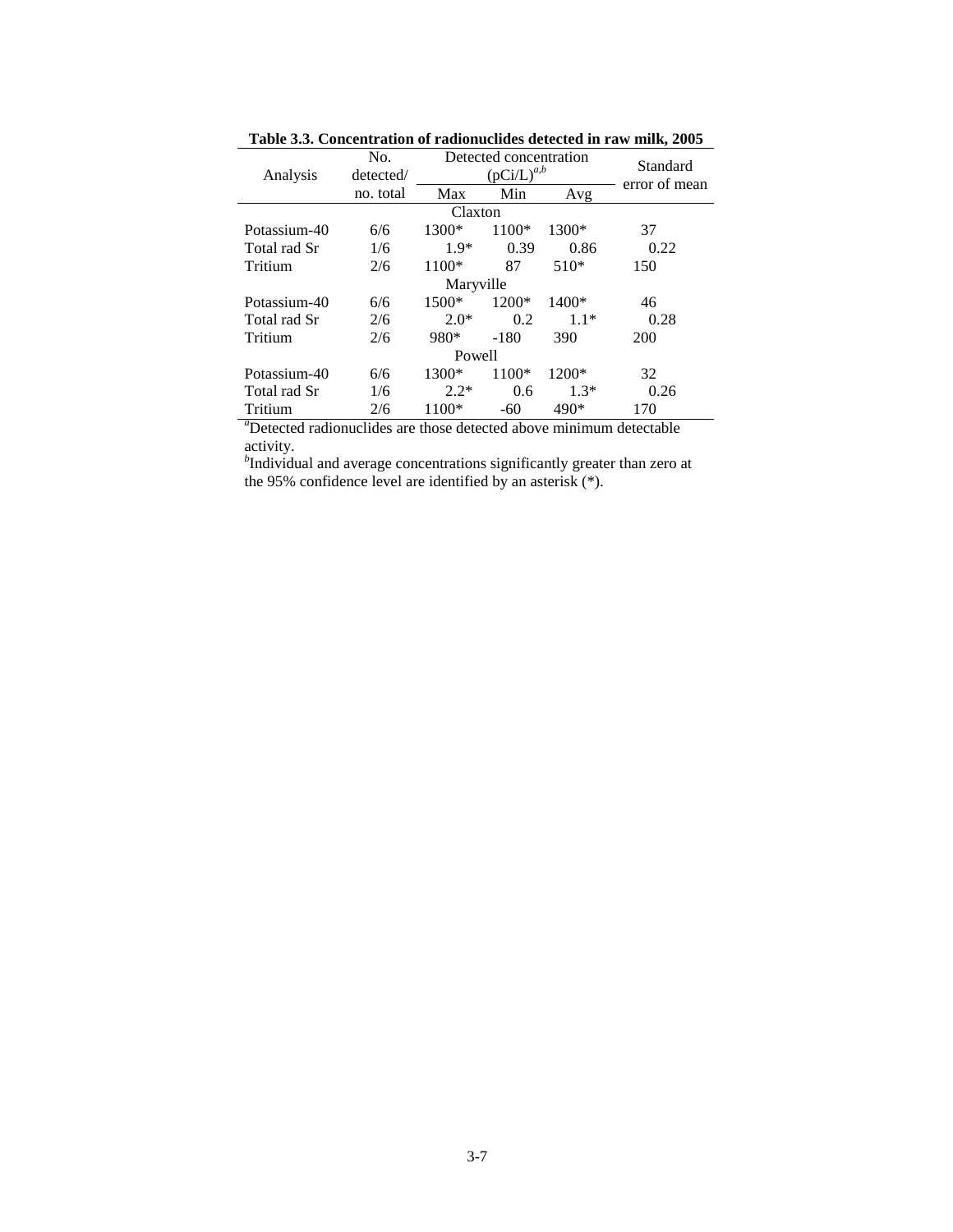| surface water locations, 2005(a)                         |                           |            |          |             |           |        |  |  |
|----------------------------------------------------------|---------------------------|------------|----------|-------------|-----------|--------|--|--|
| Parameter                                                | N det/<br>Measured values |            |          | Standard    | TWQC(e)   |        |  |  |
|                                                          | N total                   | Min(b)     | Max(b)   | Avg(c)      | error(d)  |        |  |  |
| Clinch River downstream from all DOE ORR inputs (CRK 16) |                           |            |          |             |           |        |  |  |
| Field measurements                                       |                           |            |          |             |           |        |  |  |
| Dissolved Oxygen (ppm)                                   | 12/12                     | 5.1        | 10       | 8.2         | 0.45      | n/a    |  |  |
| pH (Std Unit)                                            | 12/12                     | 7.8        | 8.9      | n/a         | n/a       | n/a    |  |  |
| Temperature (deg C)                                      | 12/12                     | 8.2        | 24       | 16          | 1.5       | 30.5   |  |  |
| Metals (mg/L)                                            |                           |            |          |             |           |        |  |  |
| Aluminum                                                 | 12/12                     | 0.073      | 2.1      | 0.63        | 0.18      | n/a    |  |  |
| Antimony                                                 | 1/12                      | < 0.00028  | 0.0009   | ~10.00048   | 0.000048  | 0.014  |  |  |
| Arsenic                                                  | 3/12                      | < 0.001    | 0.0052   | $-0.0019$   | 0.00036   | 0.05   |  |  |
| <b>Barium</b>                                            | 12/12                     | 0.033      | 0.056    | 0.04        | 0.0022    | n/a    |  |  |
| Beryllium                                                | 1/12                      | < 0.00008  | < 0.0001 | $-0.000096$ | 0.0000023 | n/a    |  |  |
| Boron                                                    | 12/12                     | 0.013      | 0.019    | 0.016       | 0.00054   | n/a    |  |  |
| Cadmium                                                  | 2/12                      | < 0.00004  | < 0.0001 | ~10.000088  | 0.0000066 | n/a    |  |  |
| Calcium                                                  | 12/12                     | 29         | 39       | 35          | 0.83      | n/a    |  |  |
| Chromium                                                 | 6/12                      | < 0.00038  | 0.0037   | $-0.0015$   | 0.00027   | n/a    |  |  |
| Cobalt                                                   | 12/12                     | 0.00019    | 0.0012   | 0.00046     | 0.000082  | n/a    |  |  |
| Copper                                                   | 12/12                     | 0.00086    | 0.0021   | 0.0015      | 0.00014   | n/a    |  |  |
| Iron                                                     | 12/12                     | 0.29       | 2.0      | 0.75        | 0.16      | n/a    |  |  |
| Lead                                                     | 6/12                      | 0.00035    | 0.0015   | 0.00066     | 0.0001    | n/a    |  |  |
| Lithium                                                  | 12/12                     | 0.0017     | 0.0041   | 0.0029      | 0.00017   | n/a    |  |  |
| Magnesium                                                | 12/12                     | 8.2        | 12       | 10          | 0.33      | n/a    |  |  |
| Manganese                                                | 12/12                     | 0.031      | 0.16     | 0.068       | 0.011     | n/a    |  |  |
| Molybdenum                                               | 11/12                     | < 0.0002   | 0.00081  | ~10.00055   | 0.00006   | n/a    |  |  |
| Nickel                                                   | 12/12                     | 0.0011     | 0.0022   | 0.0016      | 0.000099  | 0.61   |  |  |
| Phosphorous                                              | 11/12                     | < 0.02     | 0.07     | $-0.034$    | 0.005     | n/a    |  |  |
| Potassium                                                | 12/12                     | 1.4        | 2.1      | 1.7         | 0.06      | n/a    |  |  |
| Selenium                                                 | 4/12                      | 0.0024     | 0.0032   | 0.0026      | 0.000064  | n/a    |  |  |
| Silver                                                   | 1/12                      | < 0.00004  | < 0.0002 | $-0.00016$  | 0.000021  | n/a    |  |  |
| Sodium                                                   | 12/12                     | 2.3        | 6.6      | 5.1         | 0.44      | n/a    |  |  |
| Strontium                                                | 12/12                     | 0.058      | 0.11     | 0.091       | 0.0053    | n/a    |  |  |
| Sulfur                                                   | 12/12                     | 2.8        | 7.6      | 6.0         | 0.49      | n/a    |  |  |
| Thallium                                                 | $7/12$                    | 0.00032    | 0.00078  | 0.00047     | 0.000039  | 0.0017 |  |  |
| Titanium                                                 | 12/12                     | 0.0023     | 0.022    | 0.009       |           | n/a    |  |  |
|                                                          | 12/12                     |            | 0.00038  | 0.00027     | 0.0018    |        |  |  |
| Uranium                                                  |                           | 0.00016    |          |             | 0.000018  | n/a    |  |  |
| Vanadium                                                 | 4/12                      | < 0.002    | 0.0057   | $-0.0034$   | 0.00047   | n/a    |  |  |
| Zinc                                                     | 12/12                     | 0.0027     | 0.01     | 0.0064      | 0.00065   | n/a    |  |  |
| Zirconium                                                | 9/12                      | < 0.0005   | 0.0025   | $-0.00099$  | 0.00017   | n/a    |  |  |
| Radionuclides (pCi/L) (f)                                |                           |            |          |             |           |        |  |  |
| Alpha activity                                           | 1/12                      | $U - 0.14$ | $1.8*$   | $-0.66*$    | 0.18      | n/a    |  |  |
| Beta activity                                            | 6/12                      | U0.087     | $4.6*$   | $~2.7*$     | 0.38      | n/a    |  |  |
| Bismuth-214                                              | 2/12                      | 0.0        | $15*$    | 2.2         | 1.5       | 24,000 |  |  |
| Lead-214                                                 | 2/12                      | 0.0        | $18*$    | 2.7         | 1.8       | n/a    |  |  |
| Volatile organics (ug/L)                                 |                           |            |          |             |           |        |  |  |
| Acetone                                                  | 2/12                      | J1.5       | 27       | $~1 - 6.5$  | 1.9       | n/a    |  |  |
| Toluene                                                  | 1/12                      | J0.37      | U1.0     | $-0.95$     | 0.053     | 6,800  |  |  |

## **Table 3.4. Surface water analyses at ORR Environmental Monitoring Plan**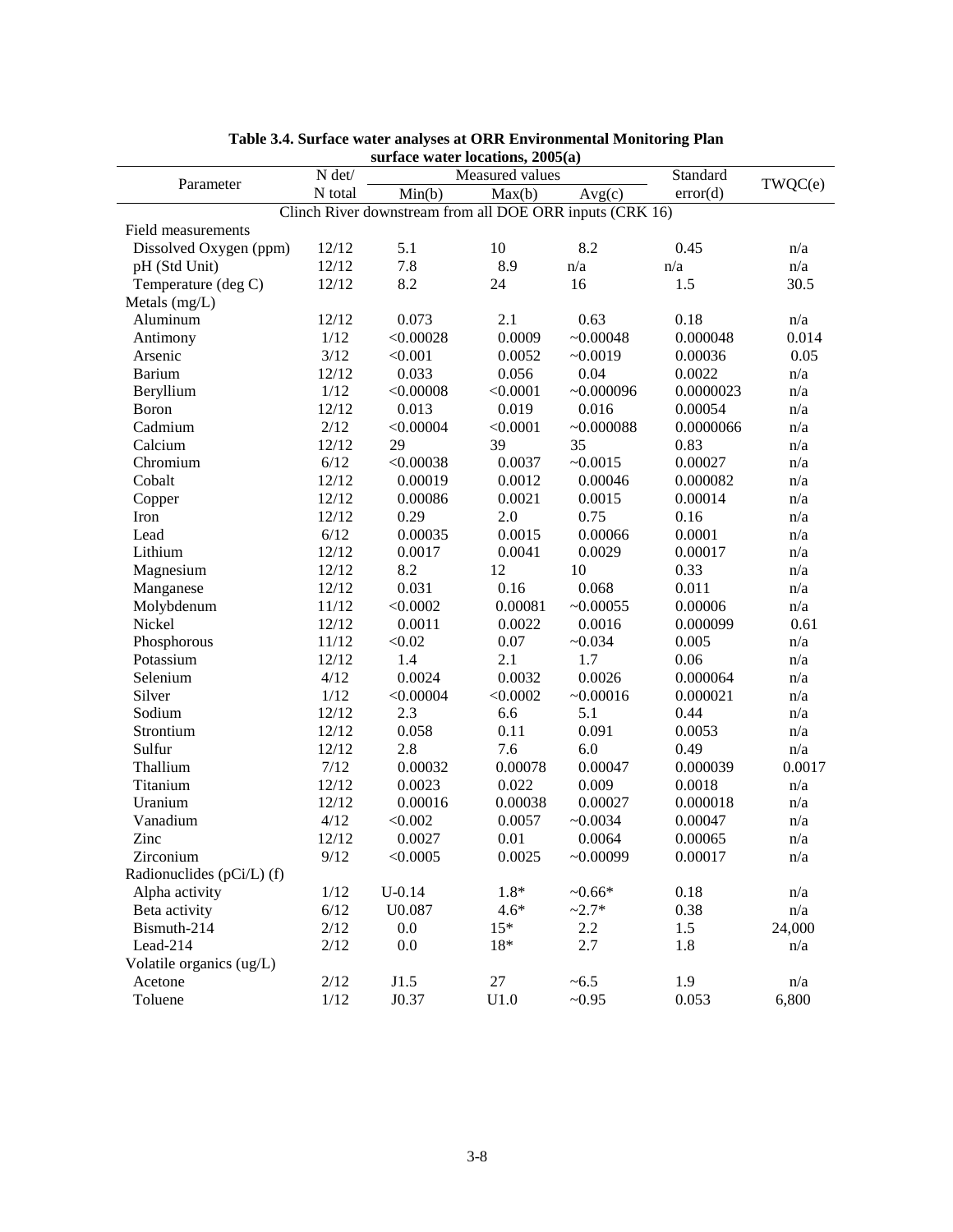|                           |         |                                                                        | Table 3.4 (continued) |             |           |         |
|---------------------------|---------|------------------------------------------------------------------------|-----------------------|-------------|-----------|---------|
|                           | N det/  |                                                                        | Measured values       |             | Standard  |         |
| Parameter                 | N total | Min(b)                                                                 | Max(b)                | Avg(c)      | error(d)  | TWQC(e) |
|                           |         | Water supply intake for the ETTP (CRK 23)                              |                       |             |           |         |
| Field measurements        |         |                                                                        |                       |             |           |         |
| Dissolved Oxygen (ppm)    | 12/12   | 5.7                                                                    | 11                    | 8.5         | 0.51      | n/a     |
| pH (Std Unit)             | 12/12   | 7.6                                                                    | 8.9                   | n/a         | n/a       | n/a     |
| Temperature (deg C)       | 12/12   | 9.0                                                                    | 24                    | 16          | 1.5       | 30.5    |
| Radionuclides (pCi/L) (f) |         |                                                                        |                       |             |           |         |
| Beta activity             | 7/12    | $U$ 0.52                                                               | $3.4*$                | $~2.5*$     | 0.24      | n/a     |
| Bismuth-214               | 2/12    | 0.0                                                                    | $12*$                 | 1.7         | 1.2       | 24,000  |
| Lead-212                  | 1/12    | 0.0                                                                    | $8.0*$                | 0.67        | 0.67      | 120     |
| Lead-214                  | 3/12    | 0.0                                                                    | $11*$                 | $2.0*$      | 1.1       | n/a     |
| Potassium-40              | 1/12    | U <sub>0.0</sub>                                                       | $51*$                 | $~16*$      | 4.6       | 280     |
| Strontium-89/90           | 1/12    | $U-0.6$                                                                | $1.3*$                | $-0.39*$    | 0.18      | 40      |
|                           |         | Clinch River (Solway Bridge) upstream from all DOE ORR inputs (CRK 70) |                       |             |           |         |
| Field measurements        |         |                                                                        |                       |             |           |         |
| Dissolved Oxygen (ppm)    | 12/12   | 6.9                                                                    | 12                    | 8.7         | 0.44      | n/a     |
| pH (Std Unit)             | 12/12   | 6.3                                                                    | 8.6                   | n/a         | n/a       | n/a     |
| Temperature (deg C)       | 12/12   | 11                                                                     | 26                    | 17          | 1.5       | 30.5    |
| Metals (mg/L)             |         |                                                                        |                       |             |           |         |
| Aluminum                  | 12/12   | 0.066                                                                  | 1.0                   | 0.33        | 0.078     | n/a     |
| Antimony                  | 1/12    | < 0.00028                                                              | 0.0011                | $-0.00049$  | 0.000059  | 0.014   |
| Arsenic                   | 3/12    | < 0.001                                                                | 0.0053                | $-0.0019$   | 0.00036   | 0.05    |
| <b>Barium</b>             | 12/12   | E0.032                                                                 | 0.047                 | $-0.037$    | 0.0013    | n/a     |
| Boron                     | 12/12   | 0.011                                                                  | 0.017                 | 0.015       | 0.00048   | n/a     |
| Cadmium                   | 1/12    | < 0.00004                                                              | < 0.0001              | $-0.000086$ | 0.0000072 | n/a     |
| Calcium                   | 12/12   | 35                                                                     | 41                    | 38          | 0.47      | n/a     |
| Chromium                  | 5/12    | < 0.00038                                                              | 0.0028                | $-0.0012$   | 0.0002    | n/a     |
| Cobalt                    | 12/12   | 0.00024                                                                | 0.00068               | 0.00036     | 0.000037  | n/a     |
|                           | 12/12   | 0.0012                                                                 | 0.0062                | 0.0026      | 0.00039   | n/a     |
| Copper<br>Iron            | 12/12   | 0.24                                                                   | 0.87                  | 0.47        | 0.054     | n/a     |
| Lead                      | 4/12    | 0.0003                                                                 | 0.0014                | 0.00056     | 0.00008   |         |
|                           |         |                                                                        |                       |             |           | n/a     |
| Lithium                   | 12/12   | 0.0027                                                                 | 0.0043                | 0.0036      | 0.00013   | n/a     |
| Magnesium                 | 12/12   | 11                                                                     | 12                    | 11          | 0.12      | n/a     |
| Manganese                 | 12/12   | 0.034                                                                  | 0.22                  | 0.074       | 0.014     | n/a     |
| Molybdenum<br>Nickel      | 12/12   | J0.00038                                                               | 0.002                 | ~10.00082   | 0.00013   | n/a     |
|                           | 12/12   | 0.0011                                                                 | 0.0025                | 0.0016      | 0.00012   | 0.61    |
| Phosphorous               | 8/12    | < 0.01                                                                 | 0.048                 | $-0.024$    | 0.0027    | n/a     |
| Potassium                 | 12/12   | 1.4                                                                    | J1.9                  | ~1.7        | 0.042     | n/a     |
| Selenium                  | 4/12    | 0.0017                                                                 | J0.0044               | $-0.0026$   | 0.00019   | n/a     |
| Silver                    | 1/12    | < 0.00004                                                              | < 0.0002              | $-0.00016$  | 0.00002   | n/a     |
| Sodium                    | 12/12   | 5.6                                                                    | 6.8                   | 6.1         | 0.088     | n/a     |
| Strontium                 | 12/12   | 0.11                                                                   | 0.12                  | 0.11        | 0.0012    | n/a     |
| Sulfur                    | 12/12   | 7.0                                                                    | E8.2                  | $~1 - 7.4$  | 0.092     | n/a     |
| Thallium                  | 3/12    | 0.0001                                                                 | < 0.0004              | ~10.00033   | 0.000035  | 0.0017  |
| Titanium                  | 10/12   | < 0.002                                                                | 0.018                 | ~10.0062    | 0.0015    | n/a     |
| Uranium                   | 12/12   | 0.00021                                                                | 0.0003                | 0.00026     | 0.0000083 | n/a     |
| Vanadium                  | 3/12    | < 0.002                                                                | < 0.0054              | ~10.0033    | 0.00047   | n/a     |
| Zinc                      | 12/12   | 0.002                                                                  | 0.011                 | 0.006       | 0.00088   | n/a     |
| Zirconium                 | $5/12$  | < 0.00022                                                              | 0.0021                | $-0.00064$  | 0.00015   | n/a     |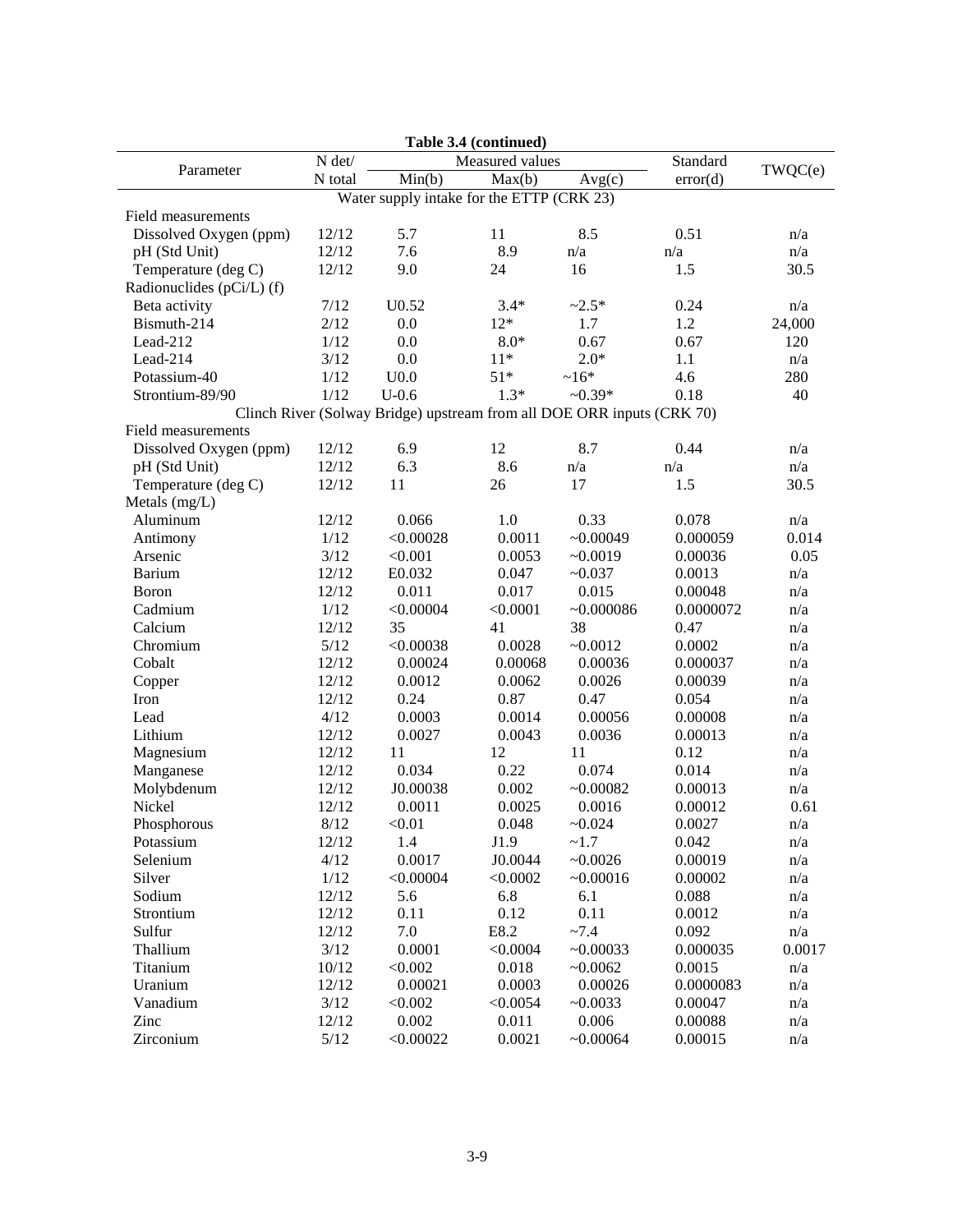| Table 3.4 (continued)     |          |                  |          |              |          |       |  |  |  |
|---------------------------|----------|------------------|----------|--------------|----------|-------|--|--|--|
| Parameter                 | $N \det$ | Measured values  | Standard | TWQC(e)      |          |       |  |  |  |
|                           | N total  | Min(b)           | Max(b)   | Avg(c)       | error(d) |       |  |  |  |
| Radionuclides (pCi/L) (f) |          |                  |          |              |          |       |  |  |  |
| Beta activity             | 6/12     | U <sub>0.6</sub> | $9.6*$   | $~2.6*$      | 0.68     | n/a   |  |  |  |
| Strontium-89/90           | 1/12     | $U-0.44$         | $1.8*$   | $\sim 0.42*$ | 0.16     | 40    |  |  |  |
| Volatile organics (ug/L)  |          |                  |          |              |          |       |  |  |  |
| Acetone                   | 4/12     | J1.7             | 12       | ~15.5        | 0.81     | n/a   |  |  |  |
| Toluene                   | 1/12     | J0.45            | U1.0     | $\sim 0.95$  | 0.046    | 6,800 |  |  |  |

(a) All values were included in the calculations. Only parameters that have detections in one or more samples are listed in the table. The sampling and analysis plan contains a complete list of analyses performed.

(b) Prefix "J" indicates the value was estimated at or below the analytical detection limit by the laboratory; "U" indicates that the value was undetected at the analytical detection limit or MDA; "E" indicates that the percent difference between the parent sample and its serial dilution's concentration exceeds 10%; and "<" indicates the value for a parameter was not quantifiable at the analytical detection limit.

(c) A tilde (~) indicates that estimated values and/or detection limits were used in the calculation.

(d) Standard error of the mean.

(e) Tennessee General Water Quality Criteria for Recreation and Domestic Use, as amended (CRK 16, CRK 23,CRK 70). 4% of DOE DCG used for radionuclides, where applicable.

(f) Individual and average radionuclide concentrations significantly greater than zero are identified by an \*. Detected radionuclides are those detected at or above MDA.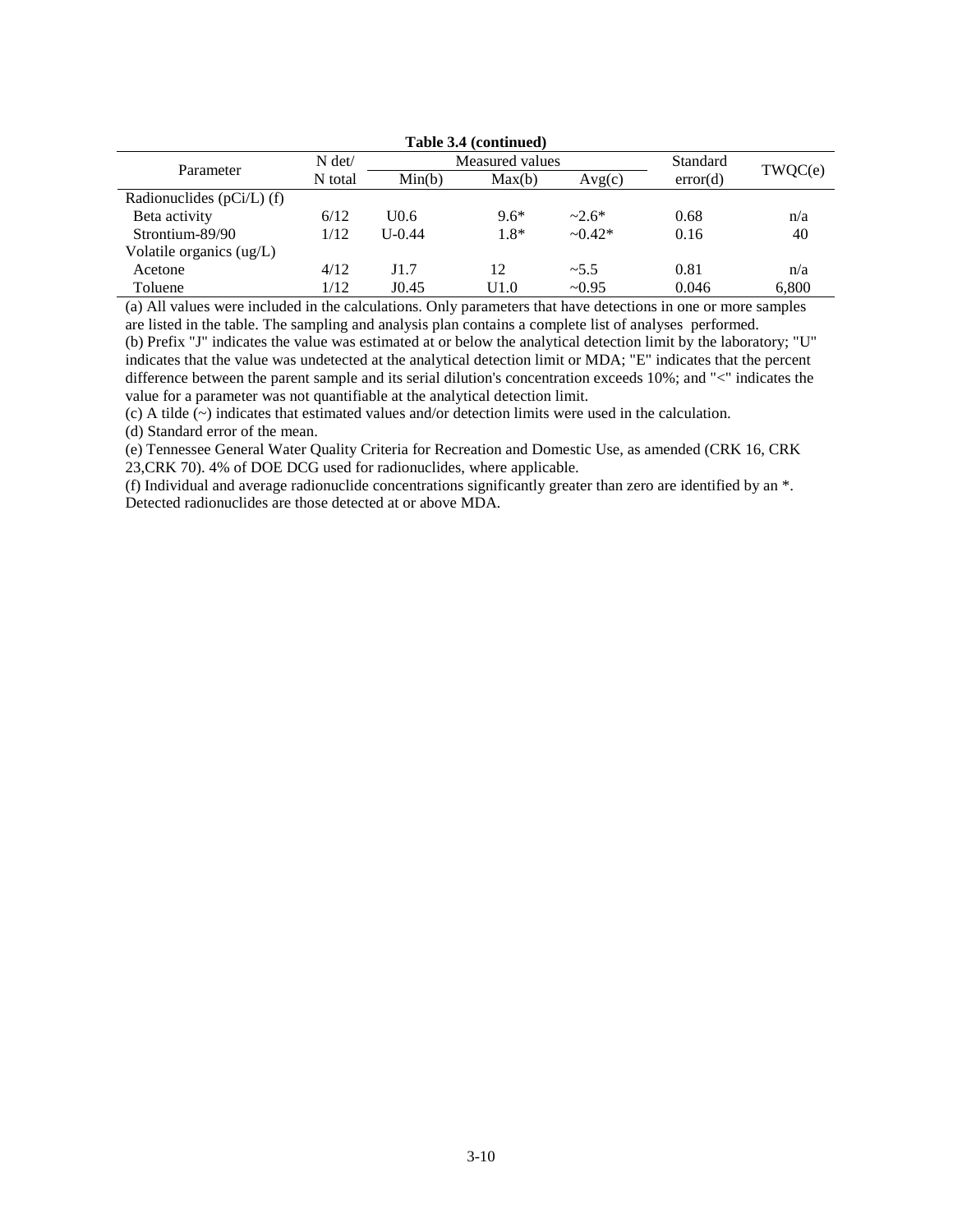|       | $\mu$ and $\mu$ and $\mu$ and $\mu$                   |              |                                                                              |                         |  |  |  |  |  |  |
|-------|-------------------------------------------------------|--------------|------------------------------------------------------------------------------|-------------------------|--|--|--|--|--|--|
| Event | $Co-60$                                               | $Cs-137$     | Gross alpha $\iota$                                                          | Gross beta <sup>b</sup> |  |  |  |  |  |  |
|       | White Oak Creek Headwaters upstream from ORNL (WOCHW) |              |                                                                              |                         |  |  |  |  |  |  |
| March | h                                                     | h            | $9.7 \pm 8$                                                                  | $11 \pm 8$              |  |  |  |  |  |  |
| July  | h                                                     | h            | $10 + 7$                                                                     | $9.4 \pm 6.8$           |  |  |  |  |  |  |
|       |                                                       |              | Melton Branch upstream from ORNL (MEK 2.1)                                   |                         |  |  |  |  |  |  |
| March | h                                                     |              | $19 \pm 16$ 6.2 $\pm 4.8$                                                    | $110 \pm 10$            |  |  |  |  |  |  |
| July  | $0.91 \pm 0.83$ $8.5 \pm 1.1$ $5.9 \pm 2.3$           |              |                                                                              | $130 \pm 10$            |  |  |  |  |  |  |
|       |                                                       |              | White Oak Creek downstream from ORNL (WCK 2.6)                               |                         |  |  |  |  |  |  |
| March | h                                                     | $350 \pm 20$ | $15 \pm 10$                                                                  | $520 \pm 40$            |  |  |  |  |  |  |
| July  | $\boldsymbol{h}$                                      | $130 \pm 10$ | $15 + 7$                                                                     | $86 \pm 13$             |  |  |  |  |  |  |
|       |                                                       |              | White Oak Lake at White Oak Dam (WCK 1.0)                                    |                         |  |  |  |  |  |  |
| March | h                                                     | $350 \pm 10$ | $10 \pm 4$                                                                   | $250 \pm 10$            |  |  |  |  |  |  |
| July  | h                                                     | $260 \pm 10$ | $14 \pm 6$                                                                   | $130 \pm 10$            |  |  |  |  |  |  |
|       |                                                       |              | <sup>a</sup> All data are given in picocuries per gram (1 pCi = 3.7E-02 Bq). |                         |  |  |  |  |  |  |
|       | "No value detected above MDA.                         |              |                                                                              |                         |  |  |  |  |  |  |

**Table 3.5. Radiological constituents in settleable solids near the ORR, 2005***<sup>a</sup>*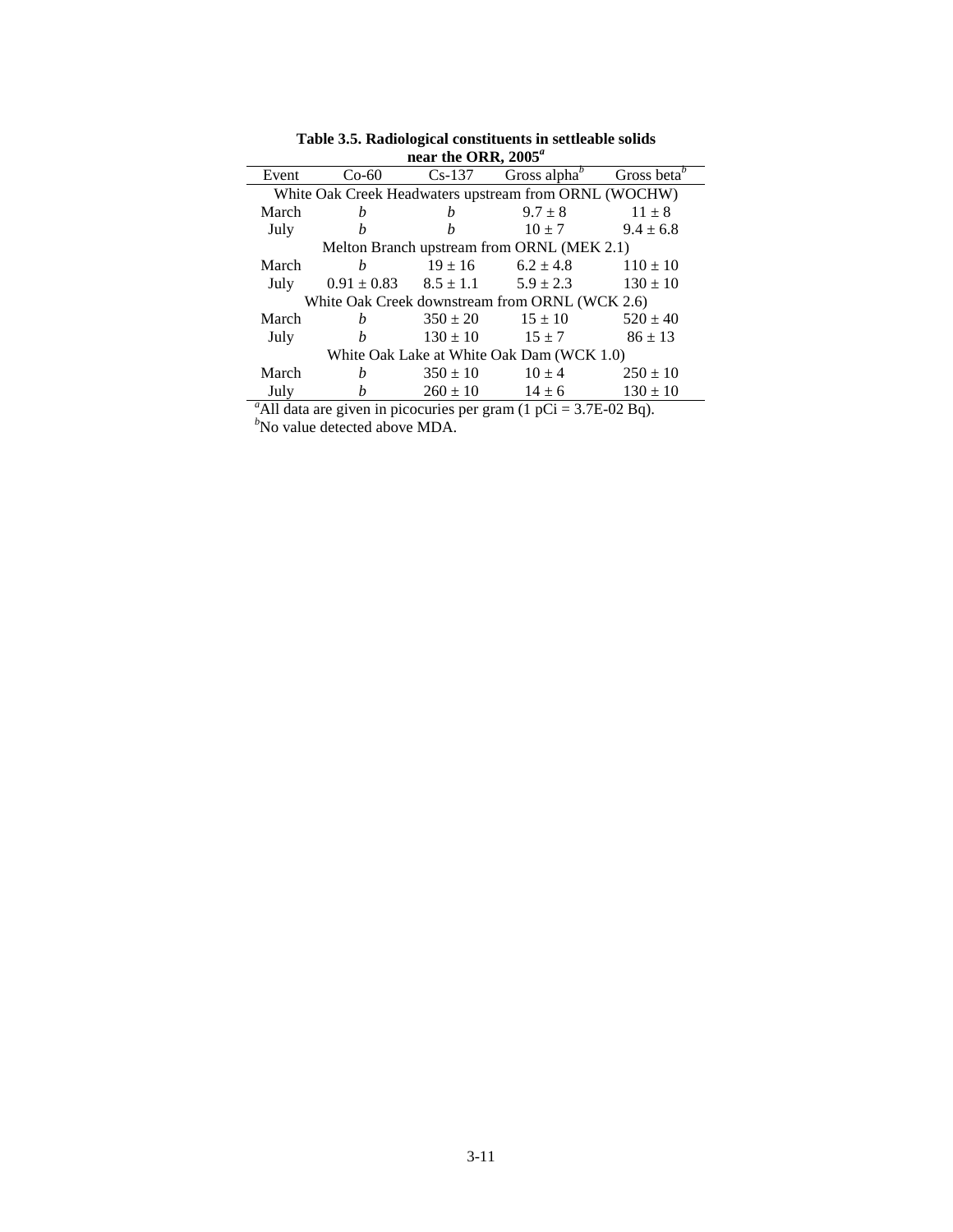# **4. Y-12 Complex**

### **Table 4.1. Y-12 Complex Discharge Point 017, OUTFALL 017**  From: 2005/01/01 To: 2005/12/31

| <b>Parameter</b>    | <b>Number</b><br>of Samples | Concentration<br>Max | Min   | Avg      | Reference<br>Value(b) | <b>Number of Values</b><br><b>Exceeding Reference</b> |
|---------------------|-----------------------------|----------------------|-------|----------|-----------------------|-------------------------------------------------------|
| Flow, mgd           | 365                         | 0.406                | 0.007 | 0.05     |                       |                                                       |
| pH, Standard Unit   | 53                          | 7.2                  | 6.7   | d        | 9/6(e)                | $\theta$                                              |
| Kjeldahl Nitrogen   | 53                          | 4.16                 | <1.0  | ${<}1.7$ |                       | d                                                     |
| Ammonia as Nitrogen | 52                          | 2.94                 | 0.318 | .10      | 64.8                  | $\theta$                                              |

(a) Units in mg/L unless otherwise indicated.

(b) NPDES permit limits.

(c) Flow during operations and/or discharging.

(d) Not applicable.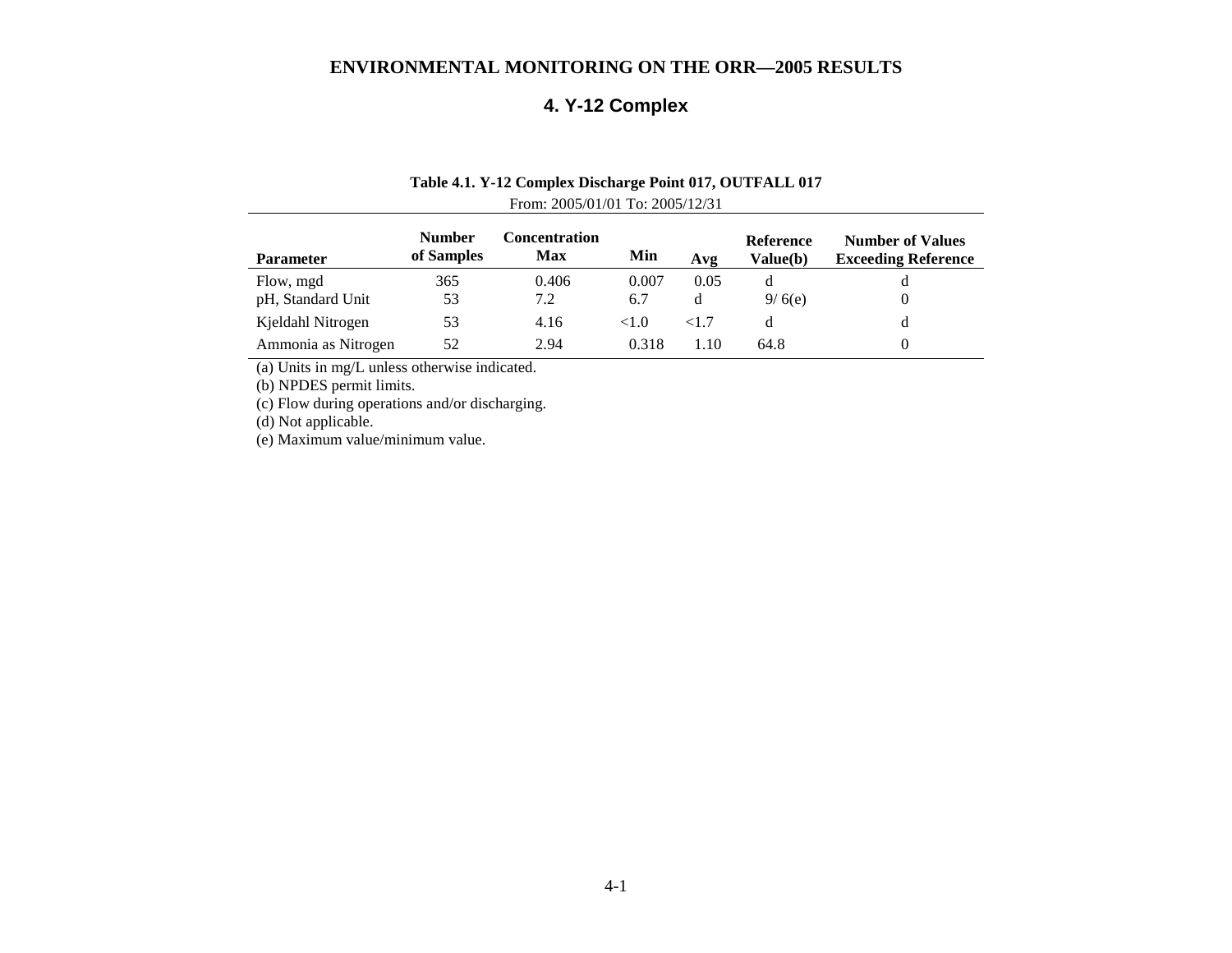| <b>Parameter</b>               | <b>Number</b><br>of Samples | <b>Max</b>   | Concentration<br>Min | Avg       | <b>Reference</b><br><b>Value(b)</b> | <b>Number of Values</b><br><b>Exceeding Reference</b> |
|--------------------------------|-----------------------------|--------------|----------------------|-----------|-------------------------------------|-------------------------------------------------------|
| Flow, mgd<br>pH, Standard Unit | 365<br>158                  | 6.768<br>8.1 | 0.019<br>7.2         | 0.37<br>d | d<br>9/6(e)                         | d<br>0                                                |
| Temperature, deg C             | 158                         | 23.5         | 9.4                  | 16        | 30.5                                | 0                                                     |
| <b>Total Residual Chlorine</b> | 158                         | 0.936        | < 0.05               | < 0.06    | 0.188                               | 0                                                     |

# **Table 4.2. Y-12 Complex Discharge Point 021, OUTFALL 021**  From: 2005/01/01 To: 2005/12/31

(a) Units in mg/L unless otherwise indicated.

(b) NPDES permit limits.

(c) Flow during operations and/or discharging.

(d) Not applicable.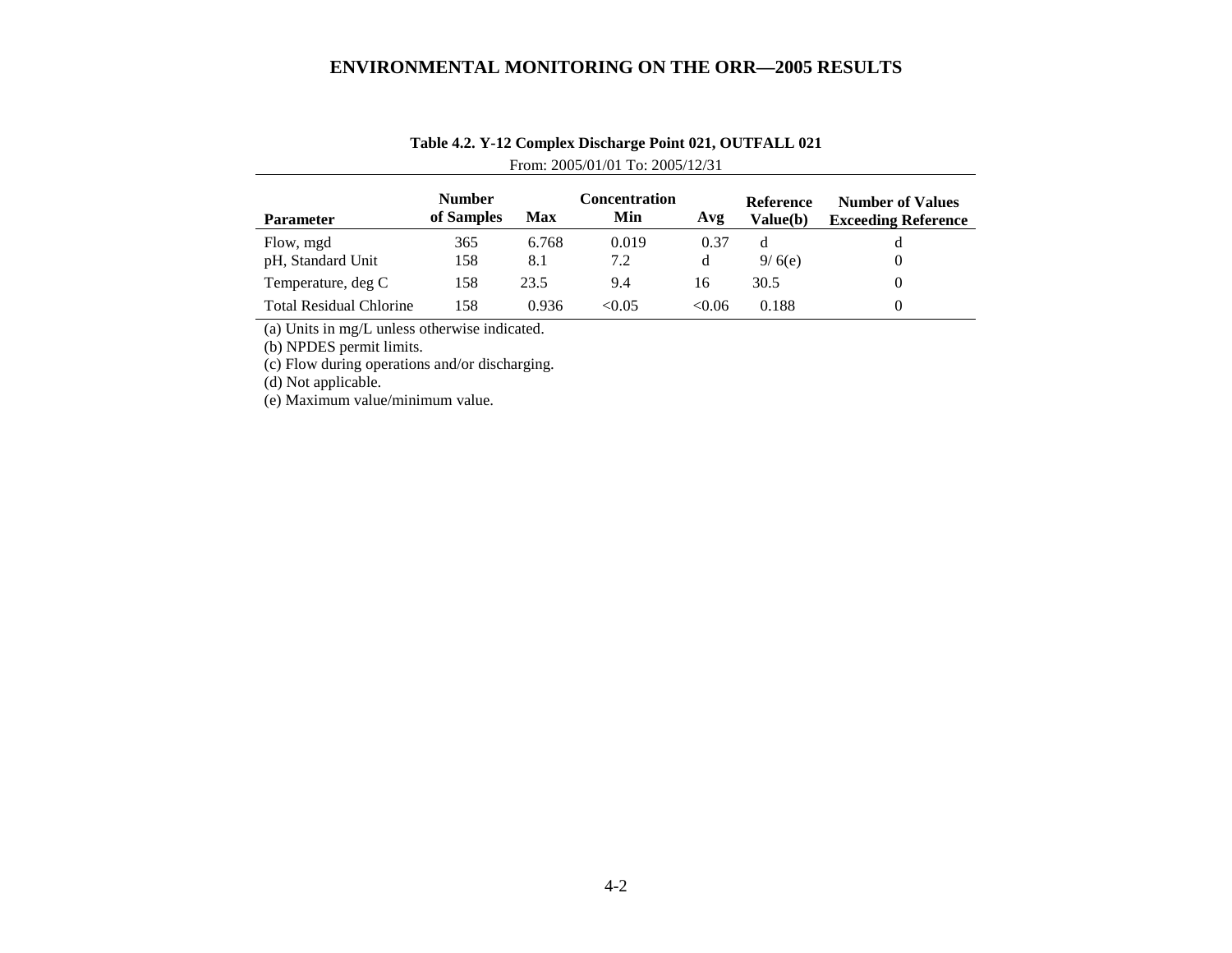| <b>Parameter</b>  | <b>Number</b><br>of Samples | Max    | Concentration<br>Min | Avg   | Reference<br><b>Value(b)</b> | <b>Number of Values</b><br><b>Exceeding Reference</b> |
|-------------------|-----------------------------|--------|----------------------|-------|------------------------------|-------------------------------------------------------|
| Flow, mgd         | 342                         | 2.629  | 0.0004               | (0.5) |                              |                                                       |
| pH, Standard Unit | 105                         | 7.5    | 6.6                  |       | 9/6(e)                       |                                                       |
| Mercury           | 52                          | 0.0024 | 0.0008               | 0.002 | a                            |                                                       |

# **Table 4.3. Y-12 Complex Discharge Point 051, OUTFALL 051**  From: 2005/01/01 To: 2005/12/31

(a) Units in mg/L unless otherwise indicated.

(b) NPDES permit limits.

(c) Flow during operations and/or discharging.

(d) Not applicable.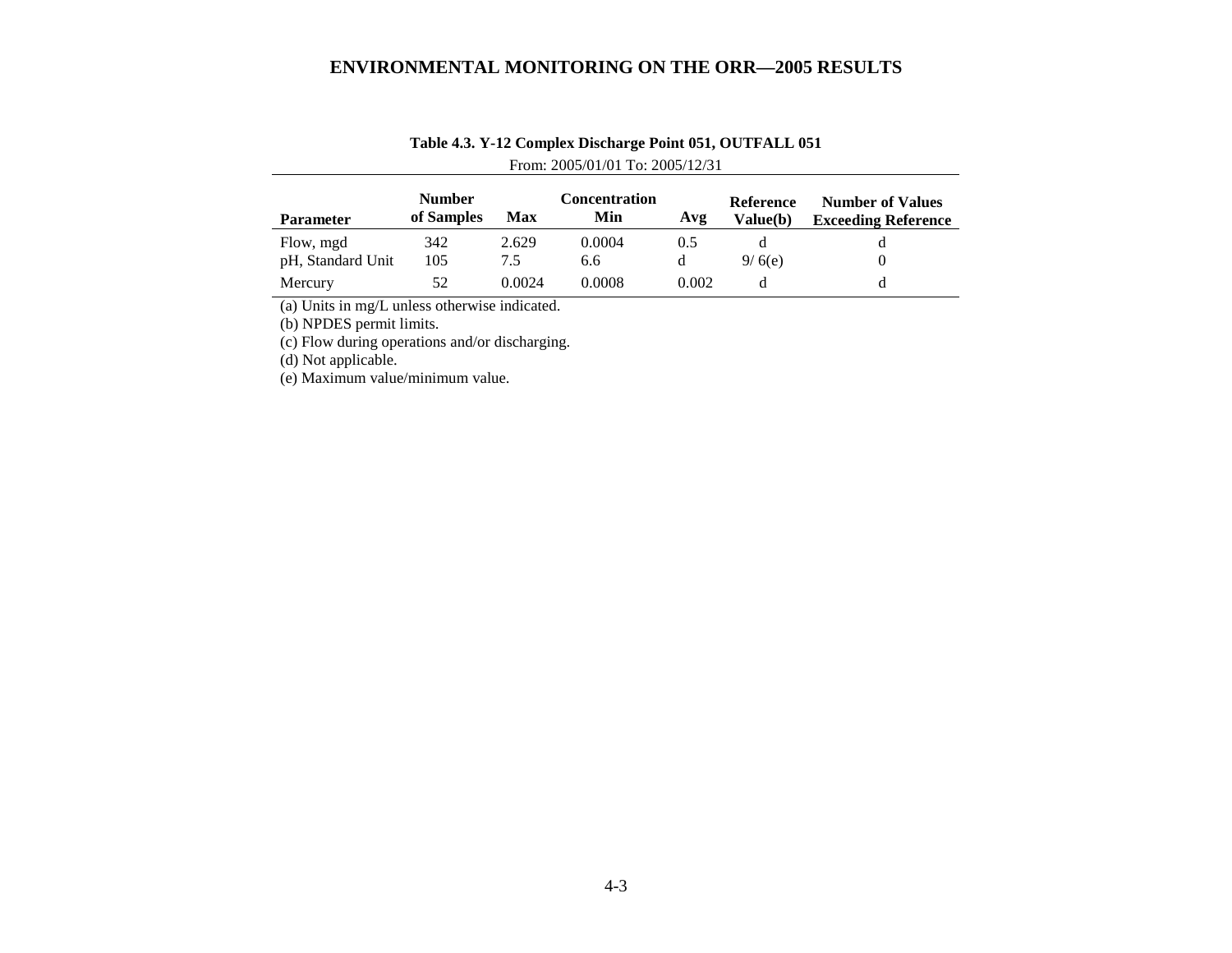| <b>Parameter</b>               | <b>Number</b><br>of Samples | Max           | <b>Concentration</b><br>Min | Avg        | Reference<br>Value(b) | <b>Number of Values</b><br><b>Exceeding Reference</b> |
|--------------------------------|-----------------------------|---------------|-----------------------------|------------|-----------------------|-------------------------------------------------------|
| Flow, mgd<br>pH, Standard Unit | 365<br>104                  | 0.0554<br>8.1 | 0.0002<br>7.0               | 0.005<br>d | 9/6(e)                | đ                                                     |
| <b>Total Residual Chlorine</b> | 101                         | < 0.05        | < 0.05                      | < 0.05     | 0.5                   |                                                       |
| Mercury                        | 104                         | 0.0048        | <0.0002                     | < 0.0004   | 0.004                 |                                                       |

# **Table 4.4. Y-12 Complex Discharge Point 055, OUTFALL 055**  From: 2005/01/01 To: 2005/12/31

(a) Units in mg/L unless otherwise indicated.

(b) NPDES permit limits.

(c) Flow during operations and/or discharging.

(d) Not applicable.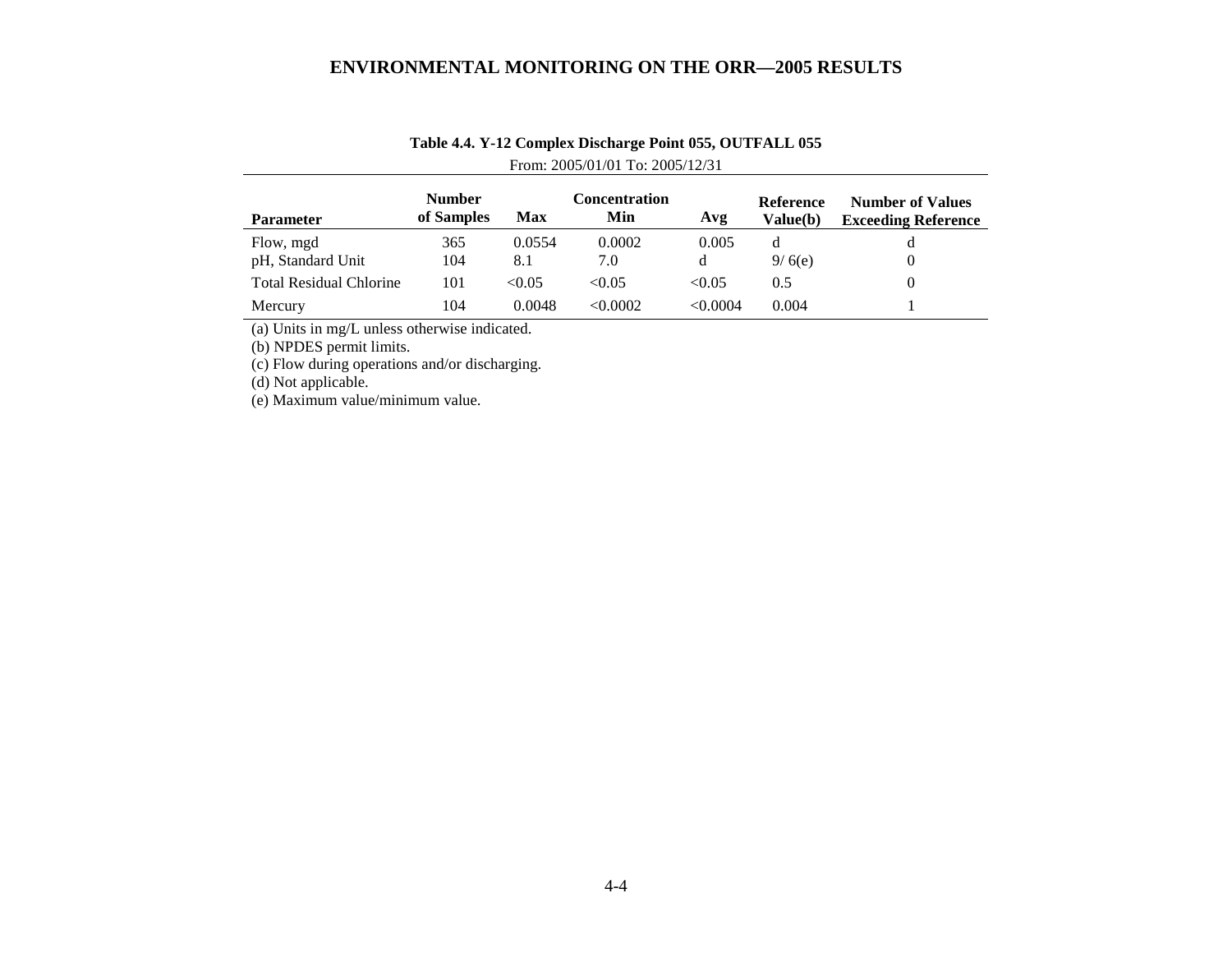| <b>Parameter</b>               | <b>Number</b><br>of Samples | Max    | Min    | Concentration<br>Avg | <b>Reference</b><br><b>Value</b> (b) | <b>Number of Values</b><br><b>Exceeding Reference</b> |
|--------------------------------|-----------------------------|--------|--------|----------------------|--------------------------------------|-------------------------------------------------------|
| Flow, mgd                      | 12                          | 0.0114 | 0.0114 | 0.0114               |                                      |                                                       |
| pH, Standard Unit              | 12                          | 8.4    | 7.6    |                      | 9/6(e)                               |                                                       |
| <b>Total Residual Chlorine</b> | 12                          | < 0.05 | < 0.05 | < 0.05               | 0.5                                  |                                                       |

# **Table 4.5. Y-12 Complex Discharge Point 077, OUTFALL 077**  From: 2005/01/01 To: 2005/12/31

(a) Units in mg/L unless otherwise indicated.

(b) NPDES permit limits.

(c) Flow during operations and/or discharging.

(d) Not applicable.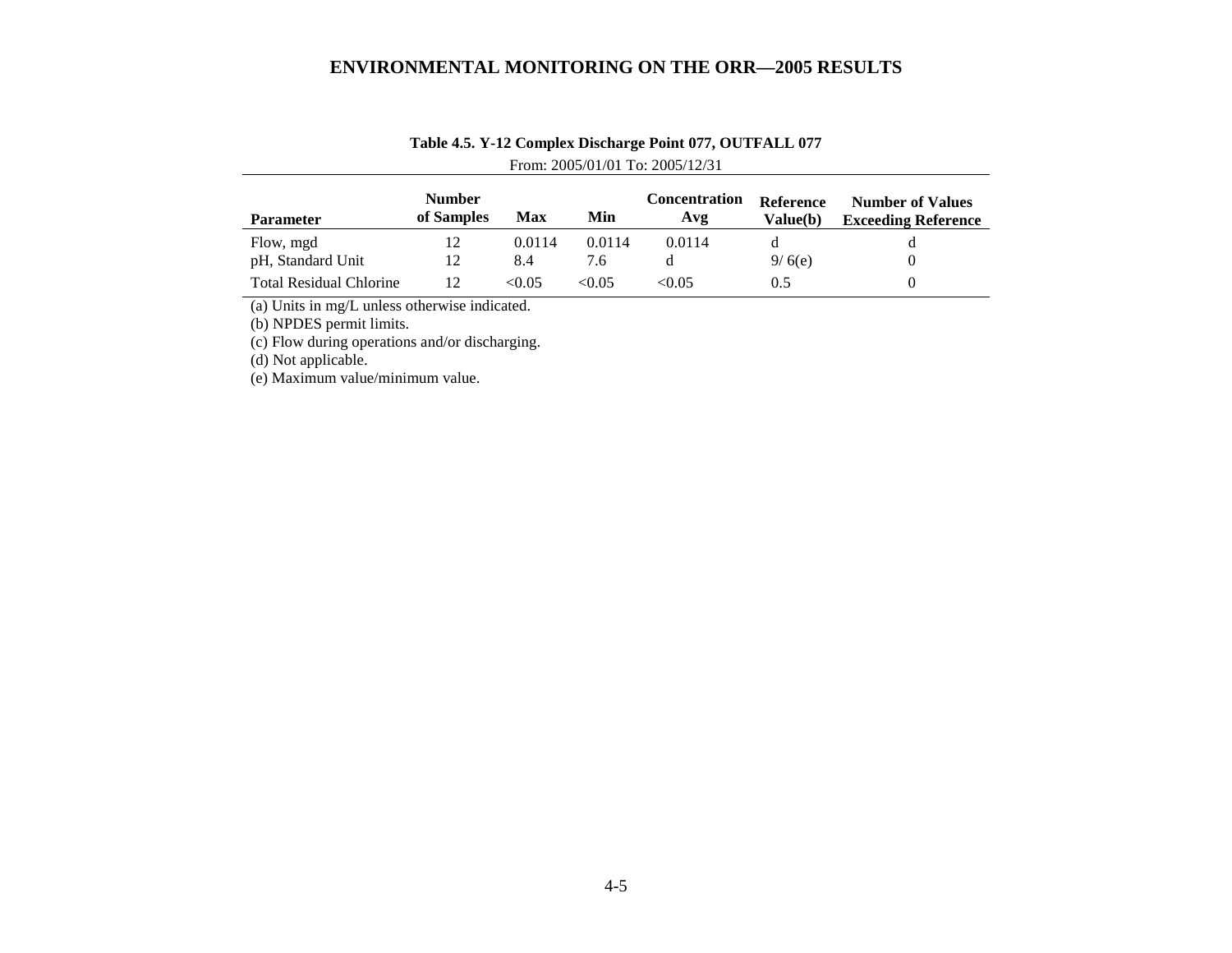| <b>Parameter</b>               | <b>Number</b><br>of Samples | <b>Max</b> | <b>Concentration</b><br>Min | Avg      | Reference<br><b>Value(b)</b> | <b>Number of Values</b><br><b>Exceeding Reference</b> |
|--------------------------------|-----------------------------|------------|-----------------------------|----------|------------------------------|-------------------------------------------------------|
| Flow, mgd                      | 12                          | 1.05       | 0.173                       | 0.453    | d                            | d                                                     |
| pH, Standard Unit              | 12                          | 7.2        | 6.9                         | d        | 9/6(e)                       | 0                                                     |
| <b>Total Residual Chlorine</b> | 12                          | < 0.05     | < 0.05                      | < 0.05   | 0.5                          | 0                                                     |
| Mercury                        | 4                           | 0.0003     | < 0.0002                    | < 0.0002 | d                            | d                                                     |
| Lead                           | 4                           | 0.0002     | < 0.0002                    | < 0.0002 | d                            | d                                                     |

# **Table 4.6. Y-12 Complex Discharge Point 125, OUTFALL 125**  From: 2005/01/01 To: 2005/12/31

(a) Units in mg/L unless otherwise indicated.

(b) NPDES permit limits.

(c) Flow during operations and/or discharging.

 $(d)$  Not applicable.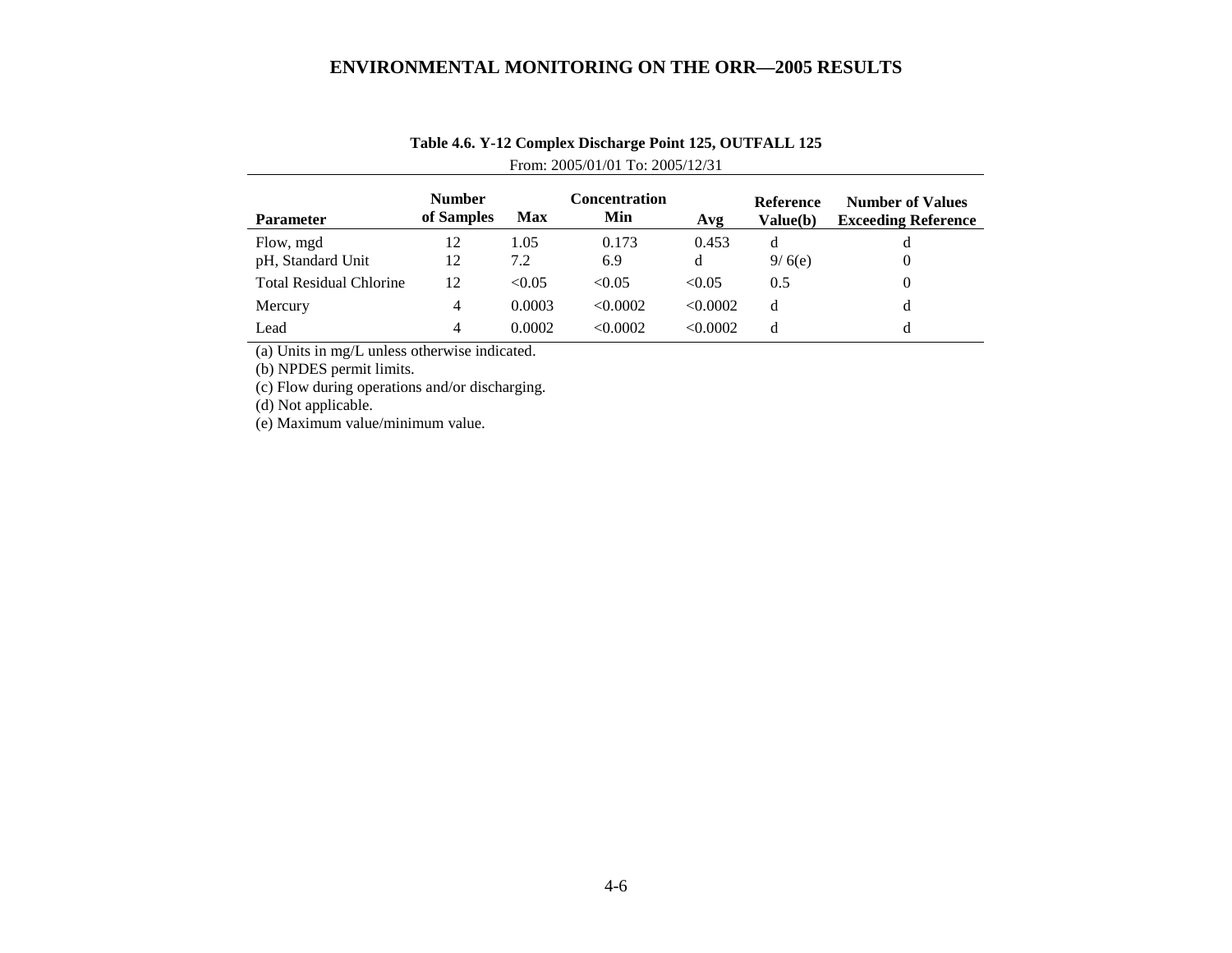| <b>Parameter</b> | <b>Number</b><br>of Samples | <b>Max</b> | <b>Concentration</b><br>Min | A v g | Reference<br>Value(b) | <b>Number of Values</b><br><b>Exceeding Reference</b> |
|------------------|-----------------------------|------------|-----------------------------|-------|-----------------------|-------------------------------------------------------|
| Flow, mgd        | 343                         | 1.145      | 0.108                       | 0.213 |                       |                                                       |

# **Table 4.7. Y-12 Complex Discharge Point 135, OUTFALL 135**  From: 2005/01/01 To: 2005/12/31

(a) Units in mg/L unless otherwise indicated.

(b) NPDES permit limits.

(c) Flow during operations and/or discharging.

(d) Not applicable.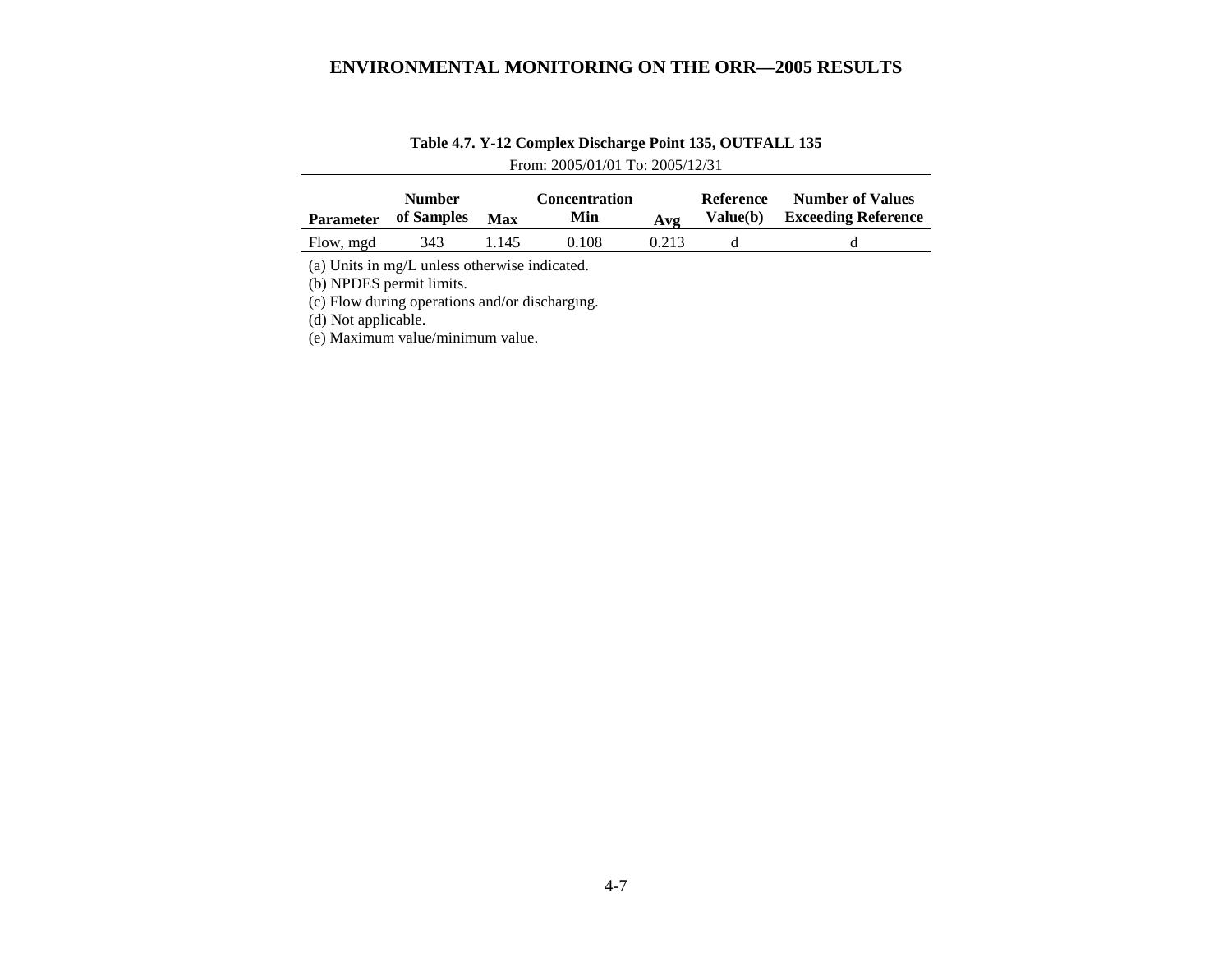| <b>Parameter</b>            | <b>Number</b><br>of Samples | <b>Max</b> | <b>Concentration</b><br>Min | Avg      | <b>Reference</b><br>Value(b) | <b>Number of Values</b><br><b>Exceeding Reference</b> |
|-----------------------------|-----------------------------|------------|-----------------------------|----------|------------------------------|-------------------------------------------------------|
| Flow, mgd                   | 157                         | 60.8       | 0.02                        | 2        | d                            | d                                                     |
| Beryllium                   | 14                          | < 0.0005   | < 0.0005                    | < 0.0005 | d                            | d                                                     |
| Cadmium                     | 14                          | < 0.01     | < 0.001                     | < 0.007  | d                            | d                                                     |
| Copper                      | 14                          | 0.0389     | 0.004                       | < 0.02   | d                            | d                                                     |
| Iron                        | 14                          | 3.96       | 0.0601                      | 0.576    | d                            | d                                                     |
| Fluoride                    | 12                          | 1.92       | 0.481                       | 0.945    | d                            | d                                                     |
| Hexane Extractable          | 157                         | < 6.5      | < 5.5                       | < 6.1    | 15                           | $\theta$                                              |
| Mercury                     | 54                          | 0.0045     | 0.0009                      | 0.002    | d                            | d                                                     |
| Nitrate/Nitrite as Nitrogen | 12                          | 5.86       | 1.76                        | 4.45     | d                            | d                                                     |
| Lead                        | 14                          | < 0.1      | < 0.0002                    | < 0.07   | d                            | d                                                     |
| Phosphate as Phosphorus     | 13                          | 0.566      | < 0.307                     | < 0.422  | d                            | d                                                     |
| Sulfate                     | 54                          | 265.0      | 1.28                        | 42.0     | d                            | d                                                     |
| Uranium                     | 54                          | 0.164      | 0.0044                      | 0.034    | d                            | d                                                     |
| Zinc                        | 14                          | 0.197      | 0.0253                      | < 0.0723 | d                            | d                                                     |

# **Table 4.8. Y-12 Complex Discharge Point 200, OUTFALL 200**  From: 2005/01/01 To: 2005/12/31

(a) Units in mg/L unless otherwise indicated.

(b) NPDES permit limits.

(c) Flow during operations and/or discharging.

(d) Not applicable.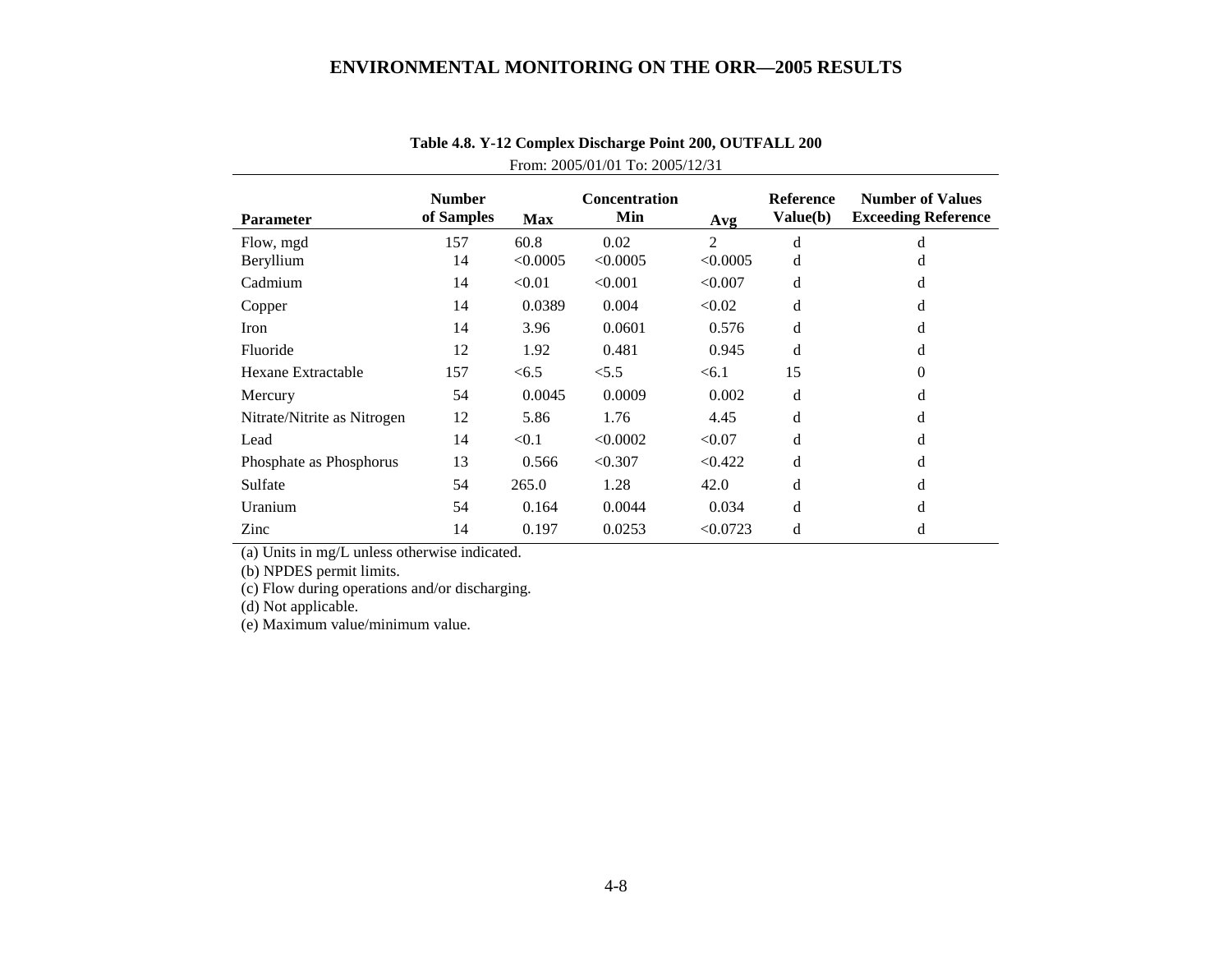|                                                   | Number of      |                 |                      |                     | <b>Concentration</b> |               |                 | Percentage of |                         |
|---------------------------------------------------|----------------|-----------------|----------------------|---------------------|----------------------|---------------|-----------------|---------------|-------------------------|
| <b>Parameter</b>                                  | <b>Samples</b> | <b>Max</b>      | $+/-$                | Min                 | $+/-$                | Average       | <b>Standard</b> | <b>DCG</b>    | <b>Total Curies</b>     |
| Alpha activity $(pCi/L)$<br>Americium-241 (pCi/L) | 52<br>52       | 55.0<br>$0.37*$ | $+/-8.7$<br>$+/-.43$ | $-0.14*$<br>$-1.4*$ | $+/-4.5$<br>$+/-3.3$ | 12<br>$-0.13$ | 1.6<br>0.055    | e<br>$-0.43$  | 3.5E-02<br>$-3.9E - 04$ |
| Beta activity $(pCi/L)$                           | 52             | 34.0            | $+/-6.6$             | $3.8*$              | $+/-4.6$             | 13            | 0.96            | e             | 4.0E-02                 |
| Cobalt-60 (pCi/L)                                 | 52             | $2.3*$          | $+/-2.4$             | $-3.0*$             | $+/-2.5$             | 0.34          | 0.16            | 0.0068        | 1.0E-03                 |
| Cesium-137 ( $pCi/L$ )                            | 52             | $2.0*$          | $+/-2.4$             | $-2.9*$             | $+/-4.1$             | 0.30          | 0.14            | 0.010         | 9.1E-04                 |
| Gamma Activity (pCi/L)                            | 52             | $22.0*$         | $+/-18$              | $-18.0*$            | $+/-18$              | 0.938         | 1.15            | e             | 2.79E-03                |
| Neptunium-237 (pCi/L)                             | 52             | 0.26            | $+/-.2$              | $-0.083*$           | $+/-0.096$           | 0.011         | 0.010           | 0.036         | $3.2E-05$               |
| Plutonium-238 (pCi/L)                             | 52             | 0.36            | $+/-0.26$            | $-0.1*$             | $+/-0.15$            | 0.02          | 0.01            | 0.06          | 7E-05                   |
| Plutonium-239/240 (pCi/L)                         | 52             | $0.1*$          | $+/-0.15$            | $-0.17*$            | $+/-.95$             | $-0.001$      | 0.008           | $-0.003$      | $-3E-06$                |
| Radium-226 (pCi/L)                                | 52             | 1.7             | $+/-1.3$             | $-0.38*$            | $+/-0.82$            | 0.26          | 0.051           | 0.26          | 7.8E-04                 |
| Radium-228 (pCi/L)                                | 52             | $1.9*$          | $+/-.93$             | $-0.69*$            | $+/-0.60$            | 0.56          | 0.089           | 0.56          | 1.6E-03                 |
| Strontium-89/90 (pCi/L)                           | 52             | $3.8*$          | $+/-3.4$             | $-3.8*$             | $+/-2.3$             | 0.24          | 0.17            | 0.024         | 7.2E-04                 |
| Total Radium Alpha (pCi/L)                        | 52             | 0.82            | $+/-.36$             | $-0.18*$            | $+/-0.22$            | 0.2647        | 0.0294          | e             | 7.9E-04                 |
| Technetium-99 (pCi/L)                             | 52             | 22.0            | $+/-8.5$             | $-12.0*$            | $+/-9.4$             | 9.1           | 0.99            | 0.0091        | 2.7E-02                 |
| Thorium-228 ( $pCi/L$ )                           | 52             | 1.5             | $+/-.51$             | $-0.2*$             | $+/-.14$             | 0.05          | 0.04            | 0.01          | 1E-04                   |
| Thorium-230 ( $pCi/L$ )                           | 52             | $0.43*$         | $+/-0.44$            | $-0.27*$            | $+/-0.5$             | 0.035         | 0.025           | 0.012         | 1.0E-04                 |
| Thorium-232 ( $pCi/L$ )                           | 52             | $0.066*$        | $+/-0.12$            | $-0.037*$           | $+/-064$             | 0.0035        | 0.0036          | 0.0071        | 1.0E-05                 |
| Thorium-234 ( $pCi/L$ )                           | 52             | 46.0            | $+/-4.6$             | 1.4                 | $+/-0.43$            | 11            | 1.4             | 0.11          | 3.2E-02                 |
| Tritium $(pCi/L)$                                 | 52             | 1100.0          | $+/-540$             | $-520.0*$           | $+/-520$             | 302.1         | 47.036          | 0.01510       | 8.980E-01               |
| Uranium-234 ( $pCi/L$ )                           | 52             | 8.9             | $+/-1.2$             | 0.92                | $+/-0.48$            | 3.4           | 0.27            | 0.68          | 1.0E-02                 |
| Uranium-235 (pCi/L)                               | 52             | 0.75            | $+/-.28$             | $-0.017*$           | $+/-034$             | 0.19          | 0.023           | 0.031         | 5.5E-04                 |
| Uranium-236 ( $pCi/L$ )                           | 50             | 0.27            | $+/-.16$             | $-0.016*$           | $+/-0.064$           | 0.064         | 0.0093          | 0.013         | 1.9E-04                 |
| Uranium-238 ( $pCi/L$ )                           | 52             | 46.0            | $+/-4.6$             | 1.4                 | $+/-0.43$            | 11            | 1.4             | 1.8           | 3.2E-02                 |

# **Table 4.9. Y-12 Complex Discharge Point 200, OUTFALL 200** From: 2005/01/01 To: 2005/12/31

(e) Not applicable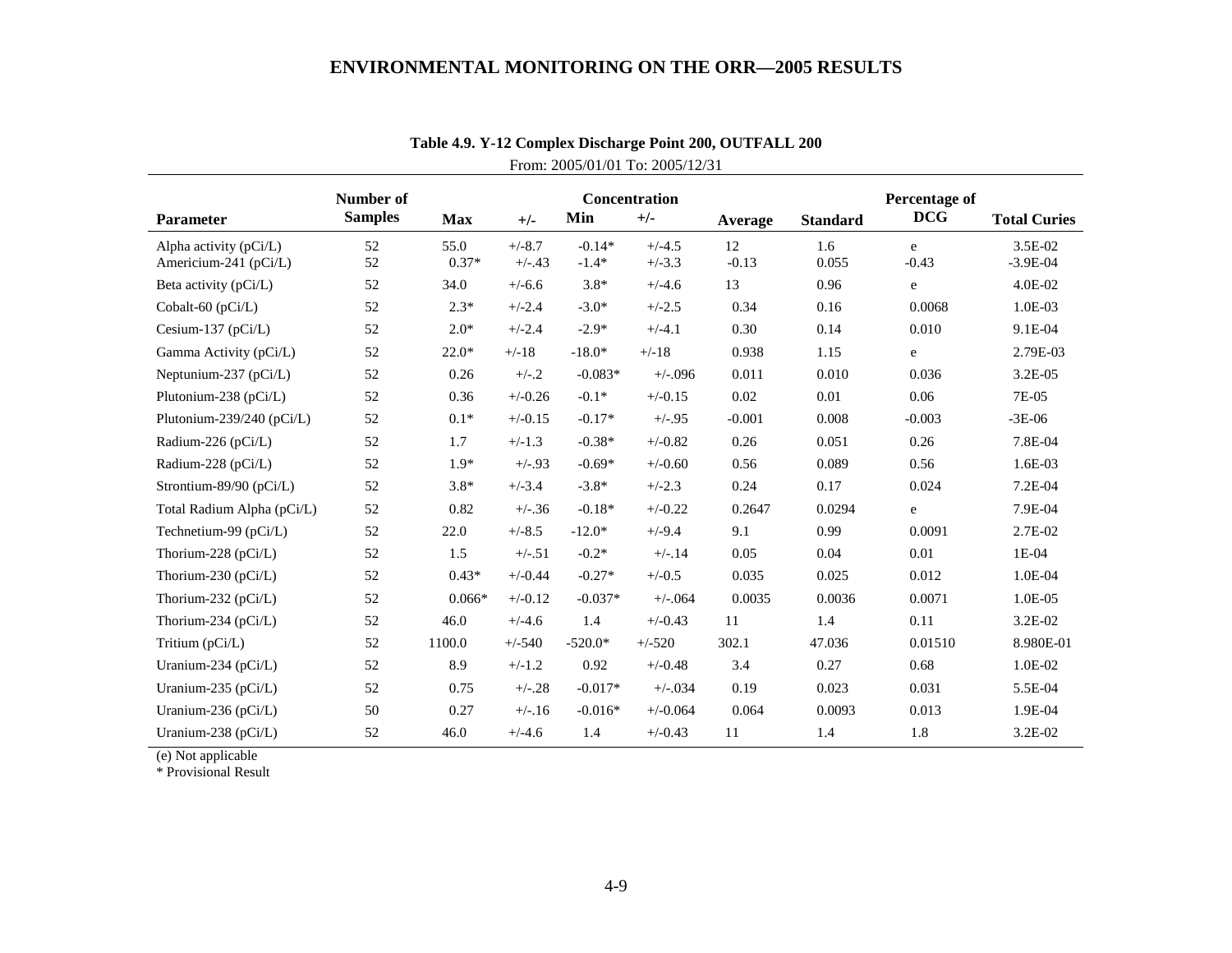| <b>Parameter</b>               | <b>Number</b><br>of Samples | <b>Max</b> | <b>Concentration</b><br>Min | Avg    | <b>Reference</b><br>Value(b) | <b>Number of Values</b><br><b>Exceeding Reference</b> |
|--------------------------------|-----------------------------|------------|-----------------------------|--------|------------------------------|-------------------------------------------------------|
| 96-Hour Toxicity Test          | 5                           | >100.0     | >100.0                      | >100.0 | d/ 100(e)                    | $\overline{0}$                                        |
|                                |                             |            | With Ceriodaphnia           |        |                              |                                                       |
| 96-Hour Toxicity Test          | 4                           | >100.0     | >100.0                      | >100.0 | d/ 100(e)                    | $\theta$                                              |
|                                |                             |            | With Fathead minnows        |        |                              |                                                       |
| NOEC, With Ceriodaphnia        | 5                           | 100.0      | 80.0                        | 96.0   | d/ 100(e)                    | $\Omega$                                              |
| NOEC, With Fathead minnows     | 4                           | 100.0      | 100.0                       | 100.0  | d/ 100(e)                    | 0                                                     |
| pH, Standard Unit              | 156                         | 8.3        | 7.2                         | d      | 8.5/6.5(e)                   | $\theta$                                              |
| Temperature, deg C             | 156                         | 24.6       | 8.3                         | 16     | 30.5                         | $\theta$                                              |
| <b>Total Residual Chlorine</b> | 157                         | 0.231      | < 0.05                      | < 0.05 | 0.019                        | $\Omega$                                              |
| Suspended Solids               | 52                          | 109.0      | < 1.0                       | < 6.4  | d                            | d                                                     |

# **Table 4.10. Y-12 Complex Discharge Point 201, OUTFALL 201**  From: 2005/01/01 To: 2005/12/31

(a) Units in mg/L unless otherwise indicated.

(b) NPDES permit limits.

(c) Flow during operations and/or discharging.

(d) Not applicable.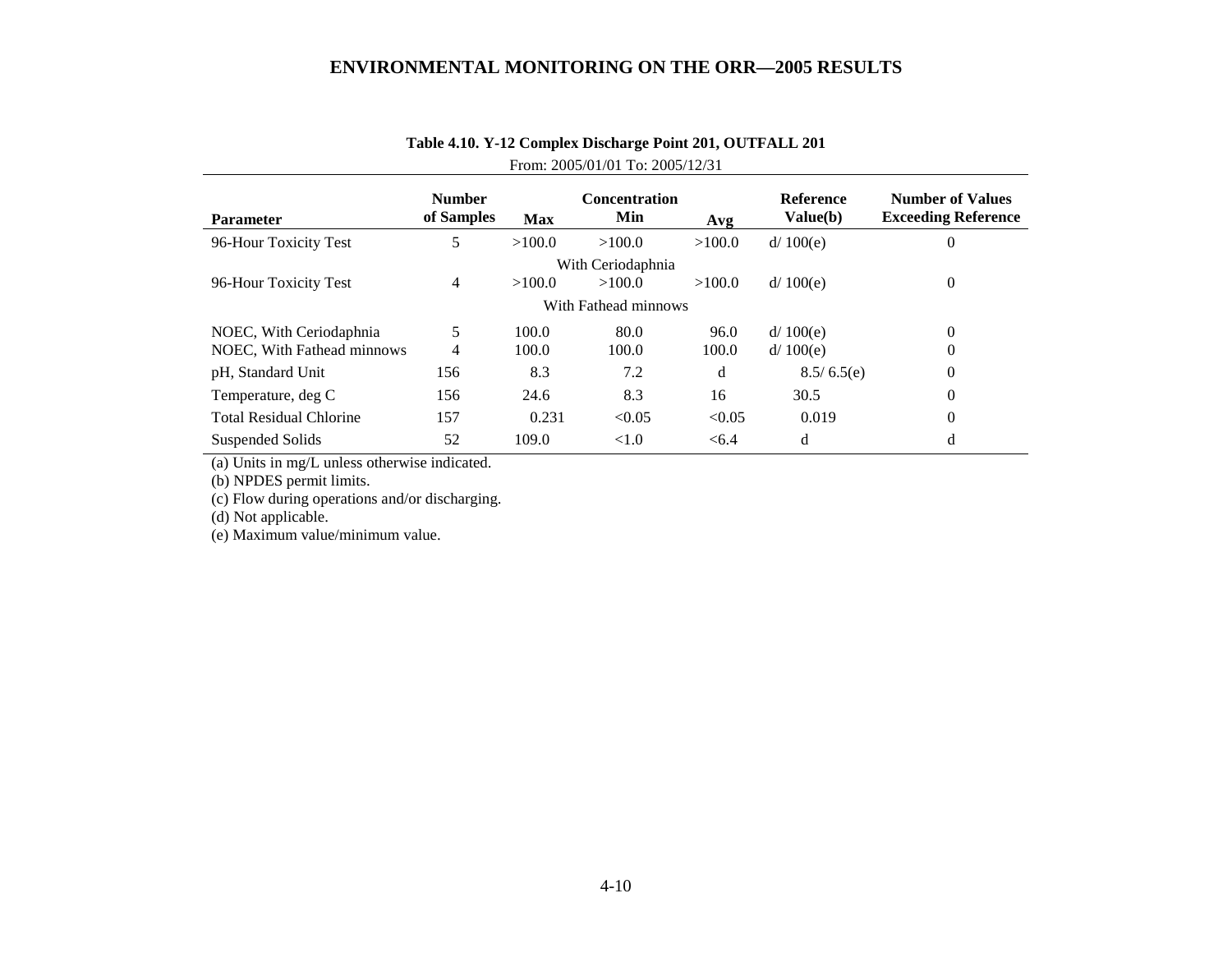| <b>Parameter</b>            | <b>Number</b><br>of Samples | <b>Max</b> | <b>Concentration</b><br>Min | Avg      | <b>Reference</b><br>Value(b) | <b>Number of Values</b><br><b>Exceeding Reference</b> |
|-----------------------------|-----------------------------|------------|-----------------------------|----------|------------------------------|-------------------------------------------------------|
|                             |                             |            |                             |          |                              |                                                       |
| 48-Hour Toxicity Test       | 1                           | >100.0     | >100.0                      | >100.0   | d                            | d                                                     |
| With Ceriodaphnia           |                             |            |                             |          |                              |                                                       |
| Flow, mgd                   |                             | 0.0107     | 0.0107                      | 0.0107   | d                            | d                                                     |
| pH, Standard Unit           |                             | 6.9        | 6.9                         | d        | 9/6(e)                       | 0                                                     |
| TEMPERATURE, deg C          |                             | 24.9       | 24.9                        | 24.9     | d                            | d                                                     |
| Silver                      |                             | < 0.0004   | < 0.0004                    | < 0.0004 | 0.05                         | 0                                                     |
| Boron                       |                             | 0.85       | 0.85                        | 0.85     | d                            | d                                                     |
| Beryllium                   |                             | < 0.0002   | < 0.0002                    | < 0.0002 | d                            | d                                                     |
| Calcium                     |                             | 770.0      | 770.0                       | 770.0    | d                            | d                                                     |
| Cadmium                     |                             | < 0.001    | < 0.001                     | < 0.001  | 0.15                         | 0                                                     |
| Chloride                    |                             | 36.4       | 36.4                        | 36.4     | d                            | d                                                     |
| Chromium                    |                             | < 0.004    | < 0.004                     | < 0.004  |                              | 0                                                     |
| Copper                      |                             | 0.0115     | 0.0115                      | 0.0115   |                              | 0                                                     |
| Cyanide                     |                             | < 0.01     | < 0.01                      | < 0.01   | 1.2                          | 0                                                     |
| Iron                        |                             | 0.0755     | 0.0755                      | 0.0755   | d                            | d                                                     |
| Fluoride                    |                             | 0.311      | 0.311                       | 0.311    | d                            | d                                                     |
| Hexane Extractable          |                             | < 6.4      | < 6.4                       | < 6.4    | 15                           | 0                                                     |
| Mercury                     |                             | < 0.0002   | < 0.0002                    | < 0.0002 | d                            | d                                                     |
| Potassium                   |                             | 20.4       | 20.4                        | 20.4     | d                            | d                                                     |
| Lithium                     |                             | 1.67       | 1.67                        | 1.67     | d                            | d                                                     |
| Magnesium                   |                             | 1.66       | 1.66                        | 1.66     | d                            | d                                                     |
| Sodium                      |                             | 25.2       | 25.2                        | 25.2     | d                            | d                                                     |
| Nickel                      |                             | 0.0805     | 0.0805                      | 0.0805   | 3.98                         | 0                                                     |
| Nitrate/Nitrite as Nitrogen |                             | 0.864      | 0.864                       | 0.864    | 100                          | 0                                                     |
| Lead                        |                             | 0.0008     | 0.0008                      | 0.0008   | 0.2                          | 0                                                     |
| PCB, Total                  |                             | 0.0005     | 0.0005                      | 0.0005   | 0.001                        | 0                                                     |
| Phosphate as Phosphorus     |                             | < 0.307    | < 0.307                     | < 0.307  | d                            | d                                                     |
| Sulfate                     |                             | 1660.0     | 1660.0                      | 1660.0   | d                            | d                                                     |

# **Table 4.11. Y-12 Complex Discharge Point 501, CENTRAL POLLUTION CONTROL FACILITY**  From: 2005/01/01 To: 2005/12/31

(a) Units in mg/L unless otherwise indicated.

(b) NPDES permit limits.

(c) Flow during operations and/or discharging.

(d) Not applicable.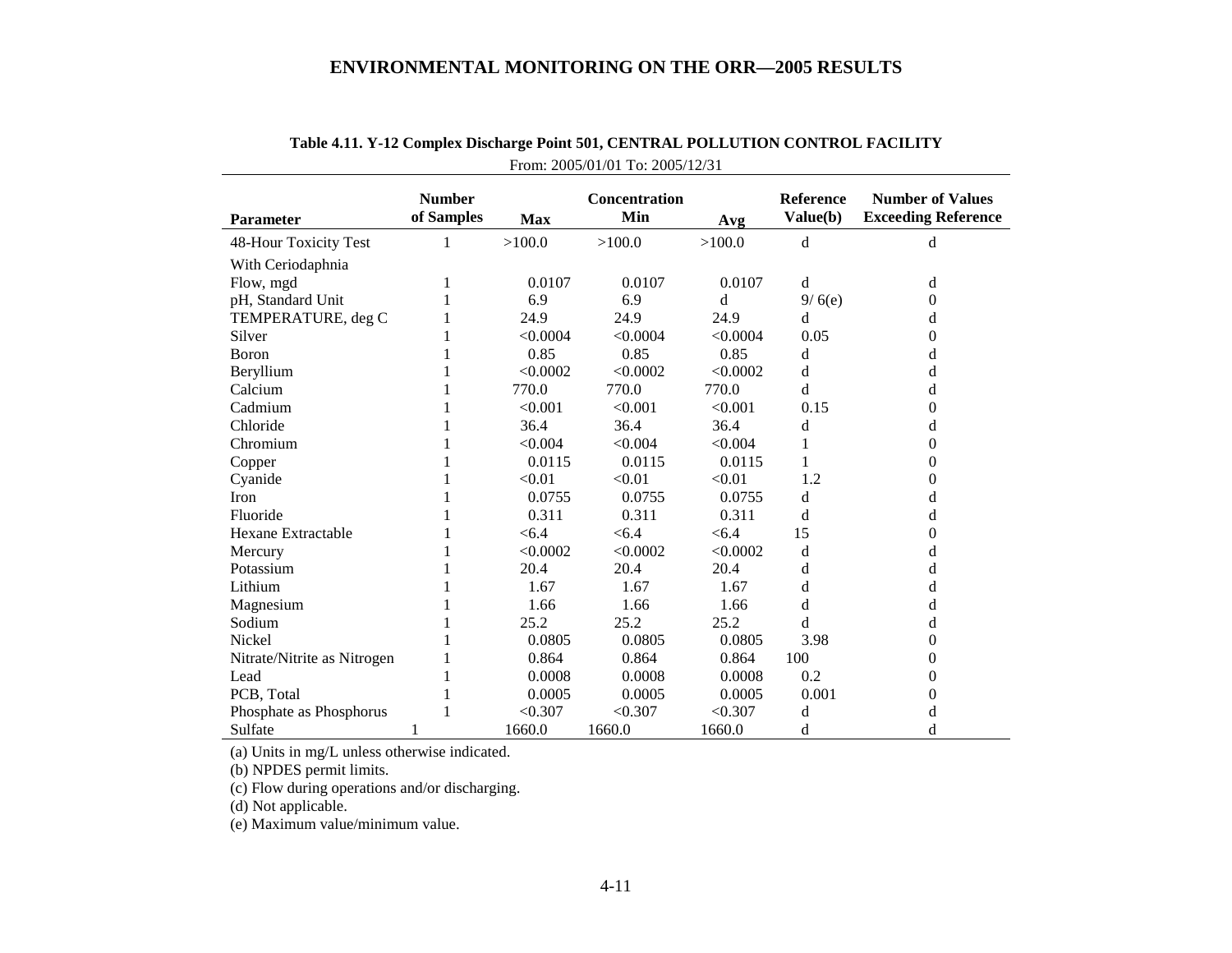| <b>Parameter</b>    | <b>Number</b><br>of Samples | <b>Max</b> | <b>Concentration</b><br>Min | Avg    | Reference<br>Value(b) | <b>Number of Values</b><br><b>Exceeding Reference</b> |
|---------------------|-----------------------------|------------|-----------------------------|--------|-----------------------|-------------------------------------------------------|
| <b>Surfactant</b>   |                             | < 0.1      | < 0.1                       | < 0.1  | d                     | d                                                     |
| Suspended Solids    |                             | <1.0       | < 1.0                       | < 1.0  | 40                    | 0                                                     |
| Sum of TTO Analysis |                             | < 0.01     | < 0.01                      | < 0.01 | 2.13                  | $\Omega$                                              |
| Uranium             | 2                           | 0.001      | 0.0005                      | 0.0007 | d                     | d                                                     |
| Zinc                |                             | 0.0153     | 0.0153                      | 0.0153 | $\mathcal{D}$         | 0                                                     |

## **Table 4.12. Y-12 Complex Discharge Point 501, CENTRAL POLLUTION CONTROL FACILITY**  From: 2005/01/01 To: 2005/12/31

(a) Units in mg/L unless otherwise indicated.

(b) NPDES permit limits.

(c) Flow during operations and/or discharging.

(d) Not applicable.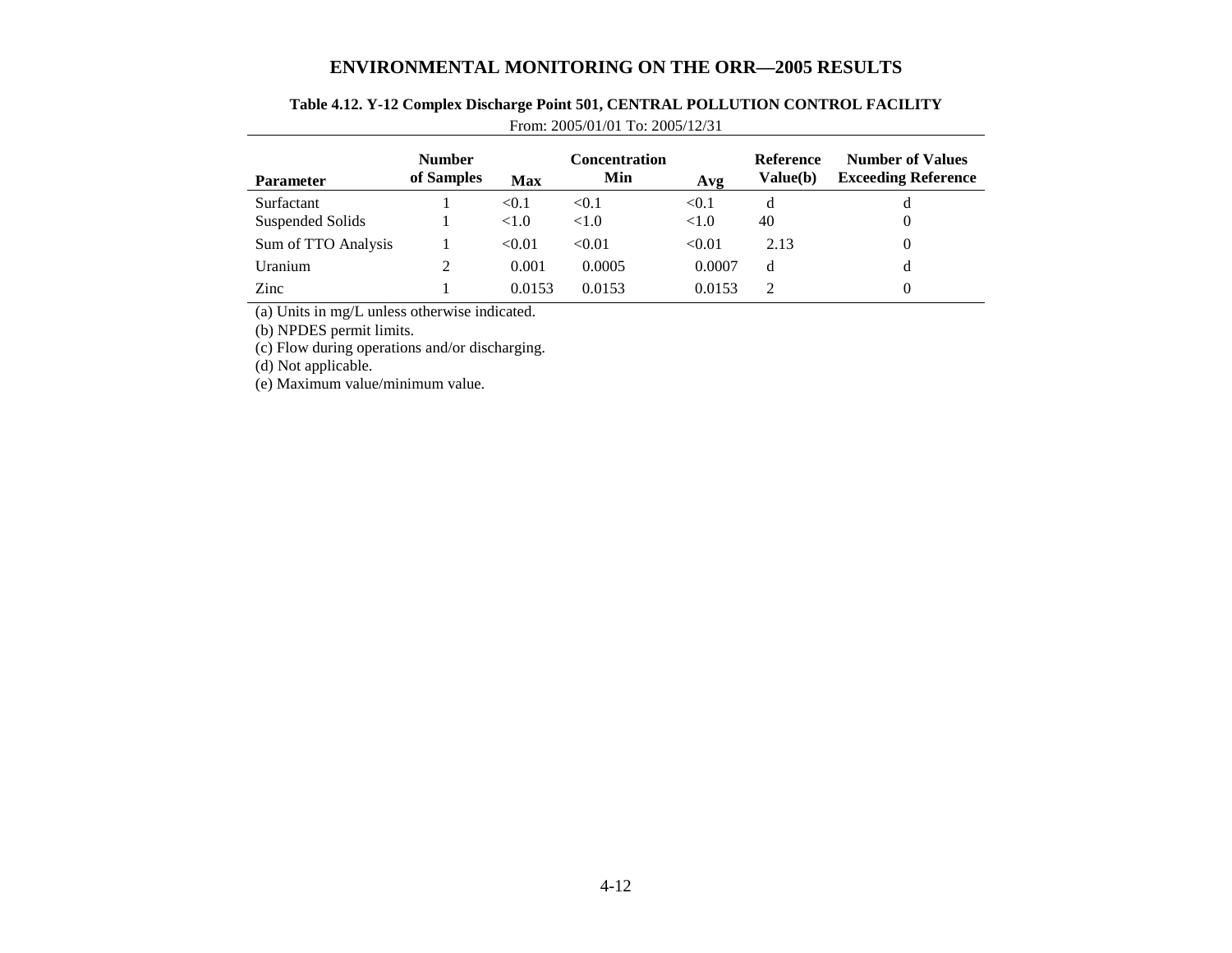|                            | From: 2005/01/01 To: 2005/12/31 |            |           |                      |          |          |                 |                             |                     |  |  |  |
|----------------------------|---------------------------------|------------|-----------|----------------------|----------|----------|-----------------|-----------------------------|---------------------|--|--|--|
| <b>Parameter</b>           | Number of<br><b>Samples</b>     | <b>Max</b> | $+/-$     | Concentration<br>Min | $+/-$    | Average  | <b>Standard</b> | Percentage of<br><b>DCG</b> | <b>Total Curies</b> |  |  |  |
| Alpha activity $(pCi/L)$   |                                 | $0.89*$    | $+/-14$   | $0.89*$              | $+/-14$  | 0.89     |                 | e                           | 1.3E-05             |  |  |  |
| Americium-241 (pCi/L)      |                                 | $-1.2*$    | $+/-3.2$  | $-1.2*$              | $+/-3.2$ | $-1.2$   |                 | $-4.0$                      | $-1.8E-05$          |  |  |  |
| Beta activity (pCi/L)      | 1                               | $8.2*$     | $+/-17$   | $8.2*$               | $+/-17$  | 8.2      |                 | e                           | 1.2E-04             |  |  |  |
| Cobalt-60 (pCi/L)          |                                 | $-0.11*$   | $+/-2.5$  | $-0.11*$             | $+/-2.5$ | $-0.11$  |                 | $-0.0022$                   | $-1.6E-06$          |  |  |  |
| Cesium-137 ( $pCi/L$ )     | $\mathbf{1}$                    | $1.7*$     | $+/-2.5$  | $1.7*$               | $+/-2.5$ | 1.7      |                 | 0.057                       | 2.5E-05             |  |  |  |
| Gamma Activity (pCi/L)     |                                 | $5.3*$     | $+/-17$   | $5.3*$               | $+/-17$  | 5.3      |                 | e                           | 7.8E-05             |  |  |  |
| Neptunium-237 (pCi/L)      |                                 | $0.036*$   | $+/-.1$   | $0.036*$             | $+/-.1$  | 0.036    |                 | 0.12                        | 5.3E-07             |  |  |  |
| Plutonium-238 (pCi/L)      |                                 | $-0.055*$  | $+/-.19$  | $-0.055*$            | $+/-.19$ | $-0.055$ |                 | $-0.14$                     | $-8.1E-07$          |  |  |  |
| Plutonium-239/240 (pCi/L)  | 1                               | $0.018*$   | $+/-.38$  | $0.018*$             | $+/-.38$ | 0.018    |                 | 0.060                       | 2.7E-07             |  |  |  |
| Radium-226 (pCi/L)         | 1                               | $0.35*$    | $+/-.31$  | $0.35*$              | $+/-.31$ | 0.35     |                 | 0.35                        | 5.2E-06             |  |  |  |
| Radium-228 (pCi/L)         |                                 | $0.56*$    | $+/-.74$  | $0.56*$              | $+/-.74$ | 0.56     |                 | 0.56                        | 8.3E-06             |  |  |  |
| Strontium-89/90 (pCi/L)    | 1                               | 6.0        | $+/-3.7$  | 6.0                  | $+/-3.7$ | 6.0      |                 | 0.60                        | 8.9E-05             |  |  |  |
| Total Radium Alpha (pCi/L) | $\mathbf{1}$                    | 0.57       | $+/-.32$  | 0.57                 | $+/-.32$ | 0.57     |                 | e                           | 8.4E-06             |  |  |  |
| Technetium-99 (pCi/L)      |                                 | $10.0*$    | $+/-8.2$  | $10.0*$              | $+/-8.2$ | 10.0     |                 | 0.0100                      | 1.48E-04            |  |  |  |
| Thorium-228 (pCi/L)        |                                 | $0.022*$   | $+/-.2$   | $0.022*$             | $+/-.2$  | 0.022    |                 | 0.0055                      | 3.3E-07             |  |  |  |
| Thorium-230 (pCi/L)        |                                 | $-0.24*$   | $+/-.34$  | $-0.24*$             | $+/-.34$ | $-0.24$  |                 | $-0.080$                    | $-3.6E-06$          |  |  |  |
| Thorium-232 (pCi/L)        | 1                               | $0.0*$     | $+/-0.04$ | $0.0*$               | $+/-.04$ | 0.0      |                 | 0.0                         | $0.0E + 00$         |  |  |  |
| Thorium-234 (pCi/L)        | 1                               | $0.18*$    | $+/-.22$  | $0.18*$              | $+/-.22$ | 0.18     |                 | 0.0018                      | 2.7E-06             |  |  |  |
| Tritium (pCi/L)            | 1                               | $-780.0*$  | $+/-530$  | $-780.0*$            | $+/-530$ | $-780.0$ |                 | $-0.03900$                  | $-1.15E-02$         |  |  |  |
| Uranium-234 (pCi/L)        |                                 | $0.41*$    | $+/-.36$  | $0.41*$              | $+/-.36$ | 0.41     |                 | 0.082                       | $6.1E-06$           |  |  |  |
| Uranium-235 (pCi/L)        | 1                               | $-0.053*$  | $+/-.15$  | $-0.053*$            | $+/-.15$ | $-0.053$ |                 | $-0.0088$                   | $-7.8E-07$          |  |  |  |
| Uranium-236 (pCi/L)        |                                 | $0.0013*$  | $+/-063$  | $0.0013*$            | $+/-063$ | 0.0013   |                 | 0.00030                     | 1.9E-08             |  |  |  |
| Uranium-238 (pCi/L)        |                                 | $0.18*$    | $+/-.22$  | $0.18*$              | $+/-.22$ | 0.18     |                 | 0.030                       | 2.7E-06             |  |  |  |

## **Table 4.13. Y-12 Complex Discharge Point 501, CENTRAL POLLUTION CONTROL FACILITY**

(e) Not applicable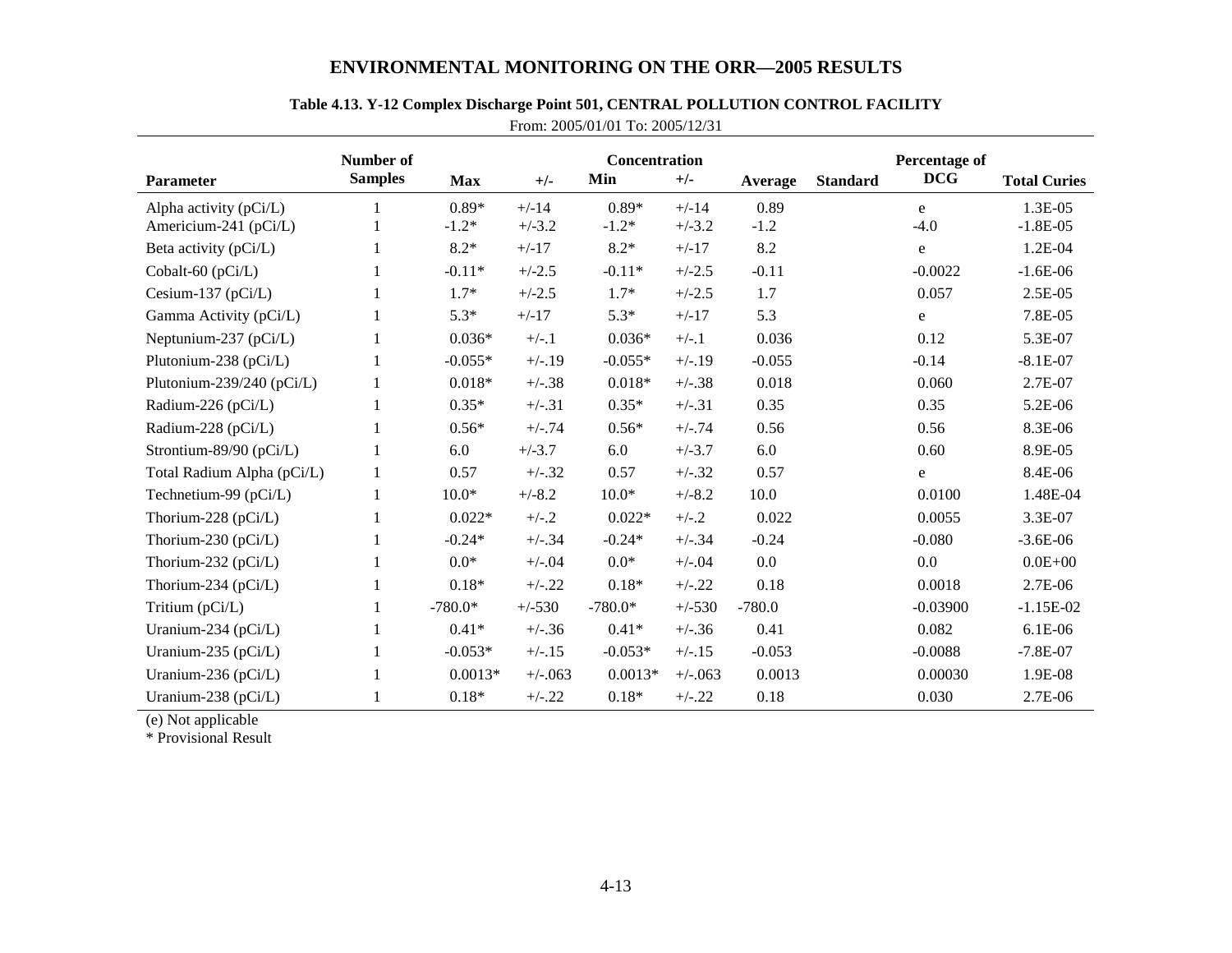| <b>Parameter</b>            | <b>Number</b><br>of Samples | <b>Max</b> | Concentration<br>Min | Avg      | Reference<br>Value(b) | <b>Number of Values</b><br><b>Exceeding Reference</b> |
|-----------------------------|-----------------------------|------------|----------------------|----------|-----------------------|-------------------------------------------------------|
| <b>48 HOUR TOX TEST</b>     | $\overline{2}$              | 44.6       | 42.4                 | 43.5     | d                     | d                                                     |
| Flow, mgd                   | 24                          | 0.067      | 0.006                | 0.04     | d                     | d                                                     |
| pH, Std Unit                | 15                          | 8.0        | 6.3                  | d        | 9/6(e)                | $\overline{0}$                                        |
| TEMPERATURE, deg C          | 15                          | 27.2       | 7.7                  | 20       | d                     | d                                                     |
| Silver                      | 15                          | < 0.0004   | < 0.0004             | < 0.0004 | 0.05                  | 0                                                     |
| Arsenic                     | 15                          | < 1.0      | 0.0057               | < 0.34   | d                     | d                                                     |
| Boron                       | 15                          | 22.7       | 16.5                 | 19.8     | d                     | d                                                     |
| Beryllium                   | 15                          | < 0.0025   | < 0.0025             | < 0.0025 | d                     | d                                                     |
| Calcium                     | 15                          | 94.6       | 17.2                 | 46.8     | d                     | d                                                     |
| Cadmium                     | 15                          | 0.0022     | < 0.001              | < 0.002  | 0.15                  | $\theta$                                              |
| Chloride                    | 15                          | 551.0      | 329.0                | 457.1    | d                     | d                                                     |
| Chromium                    | 15                          | < 0.1      | < 0.004              | < 0.03   | 1                     | $\theta$                                              |
| Copper                      | 15                          | < 0.1      | 0.0157               | < 0.06   |                       | $\overline{0}$                                        |
| Cyanide                     | 15                          | 0.0185     | < 0.005              | < 0.007  | 1.2                   | $\theta$                                              |
| Iron                        | 15                          | 1.6        | 0.295                | 0.79     | d                     | d                                                     |
| Fluoride                    | 5                           | 3.25       | 1.02                 | 2.37     | d                     | d                                                     |
| Hexane Extractable          | 15                          | < 6.4      | < 5.5                | < 5.8    | 15                    | $\overline{0}$                                        |
| Mercury                     | 15                          | < 0.0002   | < 0.0002             | < 0.0002 | d                     | d                                                     |
| Potassium                   | 15                          | 114.0      | 64.0                 | 83.2     | d                     | d                                                     |
| Lithium                     | 15                          | 2.73       | 2.12                 | 2.45     | d                     | d                                                     |
| Magnesium                   | 15                          | 5.48       | 4.21                 | 4.67     | d                     | d                                                     |
| Manganese                   | 15                          | 0.0876     | 0.0348               | 0.0617   | d                     | d                                                     |
| Sodium                      | 15                          | 3180.0     | 2590.0               | 2930.7   | d                     | d                                                     |
| Nickel                      | 15                          | 0.774      | 0.255                | 0.554    | 3.98                  | $\Omega$                                              |
| Nitrate/Nitrite as Nitrogen | 15                          | 30.3       | 9.18                 | 18.6     | 150                   | $\theta$                                              |
| Lead                        | 15                          | 0.0013     | < 0.0002             | < 0.0006 | 0.2                   | $\theta$                                              |
| PCB, Total                  | 3                           | < 0.0005   | < 0.0005             | < 0.0005 | 0.001                 | $\boldsymbol{0}$                                      |

| Table 4.14. Y-12 Complex Discharge Point 502, WEST END TREATMENT FACILITY |  |  |
|---------------------------------------------------------------------------|--|--|
| From: $2005/01/01$ To: $2005/12/31$                                       |  |  |

(a) Units in mg/L unless otherwise indicated.

(b) NPDES permit limits.

(c) Flow during operations and/or discharging.

(d) Not applicable.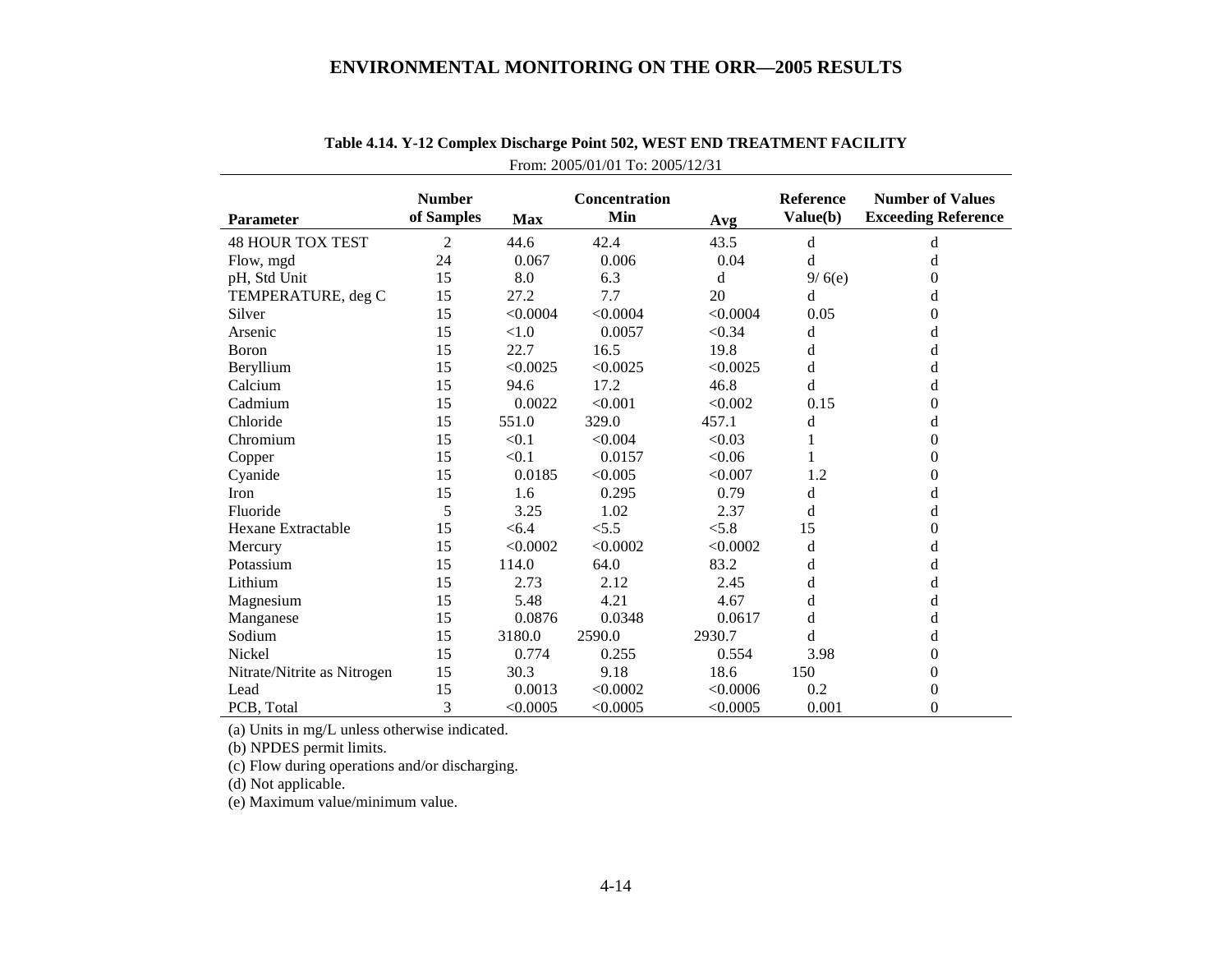| <b>Parameter</b>        | <b>Number</b><br>of Samples | <b>Max</b> | <b>Concentration</b><br>Min | Avg    | <b>Reference</b><br>Value(b) | <b>Number of Values</b><br><b>Exceeding Reference</b> |
|-------------------------|-----------------------------|------------|-----------------------------|--------|------------------------------|-------------------------------------------------------|
| Phosphate as Phosphorus | 15                          | 8.74       | 2.78                        | 6.18   | d                            | d                                                     |
| <b>Selenium</b>         | 15                          | < 1.0      | 0.0936                      | < 0.64 | d                            | d                                                     |
| Sulfate                 | 15                          | 5950.0     | 5310.0                      | 5666.0 | d                            | d                                                     |
| Suspended Solids        | 15                          | 13.1       | 1.0                         | 4.3    | 40                           | 0                                                     |
| Sum of TTO Analysis     | 3                           | 0.02       | 0.0                         | 0.01   | 2.13                         | 0                                                     |
| <b>Uranium</b>          | 11                          | 0.016      | 0.0056                      | 0.011  | d                            | d                                                     |
| Zinc                    | 15                          | 0.99       | 0.066                       | < 0.32 | $\mathfrak{D}$               | 0                                                     |

## **Table 4.15. Y-12 Complex Discharge Point 502, WEST END TREATMENT FACILITY**  From: 2005/01/01 To: 2005/12/31

(a) Units in mg/L unless otherwise indicated.

(b) NPDES permit limits.

(c) Flow during operations and/or discharging.

(d) Not applicable.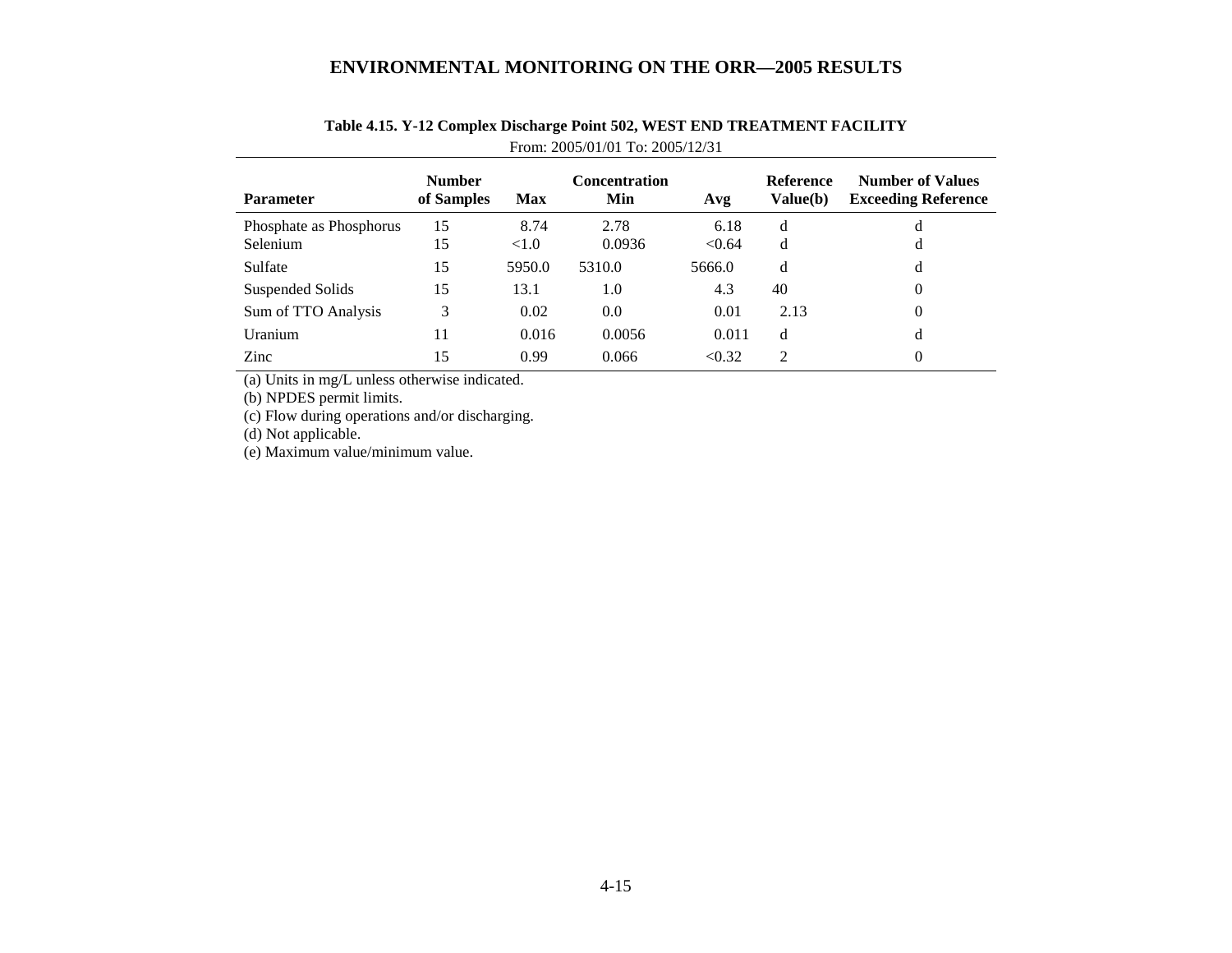| <b>Parameter</b>           | Number of<br><b>Samples</b> | <b>Max</b> | $+/-$      | Concentration<br>Min | $+/-$      | Average  | <b>Standard</b> | Percentage of<br><b>DCG</b> | <b>Total Curies</b> |
|----------------------------|-----------------------------|------------|------------|----------------------|------------|----------|-----------------|-----------------------------|---------------------|
| Alpha activity $(pCi/L)$   | 5                           | 58.0*      | $+/-42$    | $-21.0*$             | $+/-30$    | 12.4     | 14.3            | e                           | 6.75E-04            |
| Americium-241 (pCi/L)      | 5                           | $0.071*$   | $+/-0.3$   | $-0.3*$              | $+/-0.27$  | $-0.07$  | 0.08            | $-0.2$                      | $-4E-06$            |
| Beta activity (pCi/L)      | 5                           | 330.0      | $+/-76$    | 140.0                | $+/-50$    | 212.0    | 33.97           | e                           | 1.150E-02           |
| Cobalt-60 (pCi/L)          | 5                           | $0.92*$    | $+/-2.5$   | $0.0032*$            | $+/-2.2$   | 0.52     | 0.19            | 0.010                       | 2.8E-05             |
| Cesium-137 (pCi/L)         | 5                           | 31.0       | $+/-5.2$   | 28.0                 | $+/-4.5$   | 29.4     | 0.510           | 0.980                       | 1.60E-03            |
| Gamma Activity (pCi/L)     | 5                           | 36.0       | $+/-19$    | $11.0*$              | $+/-18$    | 23.8     | 4.82            | ${\bf e}$                   | 1.30E-03            |
| Neptunium-237 (pCi/L)      | 5                           | $0.14*$    | $+/-0.22$  | $-0.056*$            | $+/-0.13$  | 0.022    | 0.039           | 0.075                       | 1.2E-06             |
| Plutonium-238 (pCi/L)      | 5                           | $0.11*$    | $+/-0.18$  | $0.0*$               | $+/-0.14$  | 0.033    | 0.020           | 0.082                       | 1.8E-06             |
| Plutonium-239/240 (pCi/L)  | 5                           | $0.074*$   | $+/-0.13$  | $-0.0049*$           | $+/-0.15$  | 0.025    | 0.015           | 0.085                       | 1.4E-06             |
| Radium-226 (pCi/L)         | 5                           | $0.44*$    | $+/-0.46$  | $-0.029*$            | $+/-0.044$ | 0.23     | 0.085           | 0.23                        | 1.2E-05             |
| Radium-228 (pCi/L)         | 5                           | 1.9        | $+/-0.97$  | $-0.38*$             | $+/-0.80$  | 0.39     | 0.41            | 0.39                        | 2.1E-05             |
| Strontium-89/90 (pCi/L)    | 5                           | 8.46       | $+/-5.3$   | $-0.72*$             | $+/-2.7$   | 4.0      | 1.7             | 0.40                        | 2.2E-04             |
| Total Radium Alpha (pCi/L) | 5                           | 0.5        | $+/-0.32$  | $0.31*$              | $+/-0.26$  | 0.4      | 0.03            | $\mathbf e$                 | $2E-05$             |
| Technetium-99 (pCi/L)      | 5                           | 420.0      | $+/-14$    | 47.0                 | $+/-10$    | 258      | 85.3            | 0.258                       | 1.40E-02            |
| Thorium-228 (pCi/L)        | 5                           | $0.46*$    | $+/-0.32$  | $-0.15*$             | $+/-0.29$  | 0.059    | 0.11            | 0.015                       | 3.2E-06             |
| Thorium-230 (pCi/L)        | 5                           | $0.2*$     | $+/-0.44$  | $-0.072*$            | $+/-0.52$  | 0.06     | 0.04            | 0.02                        | 3E-06               |
| Thorium-232 (pCi/L)        | 5                           | $0.04*$    | $+/-0.092$ | $-0.069*$            | $+/-0.089$ | $-0.004$ | 0.02            | $-0.008$                    | $-2E-07$            |
| Thorium-234 (pCi/L)        | 5                           | 5.4        | $+/-0.97$  | 1.5                  | $+/-0.48$  | 2.7      | 0.71            | 0.027                       | 1.5E-04             |
| Tritium (pCi/L)            | 5                           | 11000.0    | $+/-790$   | 9500.0               | $+/-770$   | 10300    | 300.0           | 0.51500                     | 5.6100E-01          |
| Uranium-234 (pCi/L)        | 5                           | 1.7        | $+/-0.61$  | 0.59                 | $+/-0.33$  | 1.1      | 0.20            | 0.21                        | 5.7E-05             |
| Uranium-235 (pCi/L)        | 5                           | $0.067*$   | $+/-0.18$  | $-0.043*$            | $+/-0.091$ | 0.029    | 0.020           | 0.0048                      | 1.6E-06             |
| Uranium-236 (pCi/L)        | 5                           | $0.068*$   | $+/-0.092$ | $-0.0054*$           | $+/-0.042$ | 0.029    | 0.013           | 0.0058                      | 1.6E-06             |
| Uranium-238 (pCi/L)        | 5                           | 5.4        | $+/-0.97$  | 1.5                  | $+/-0.48$  | 2.7      | 0.71            | 0.45                        | 1.5E-04             |

# **Table 4.16. Y-12 Complex Discharge Point 502, WEST END TREATMENT FACILITY**  From: 2005/01/01 To: 2005/12/31

(e) Not applicable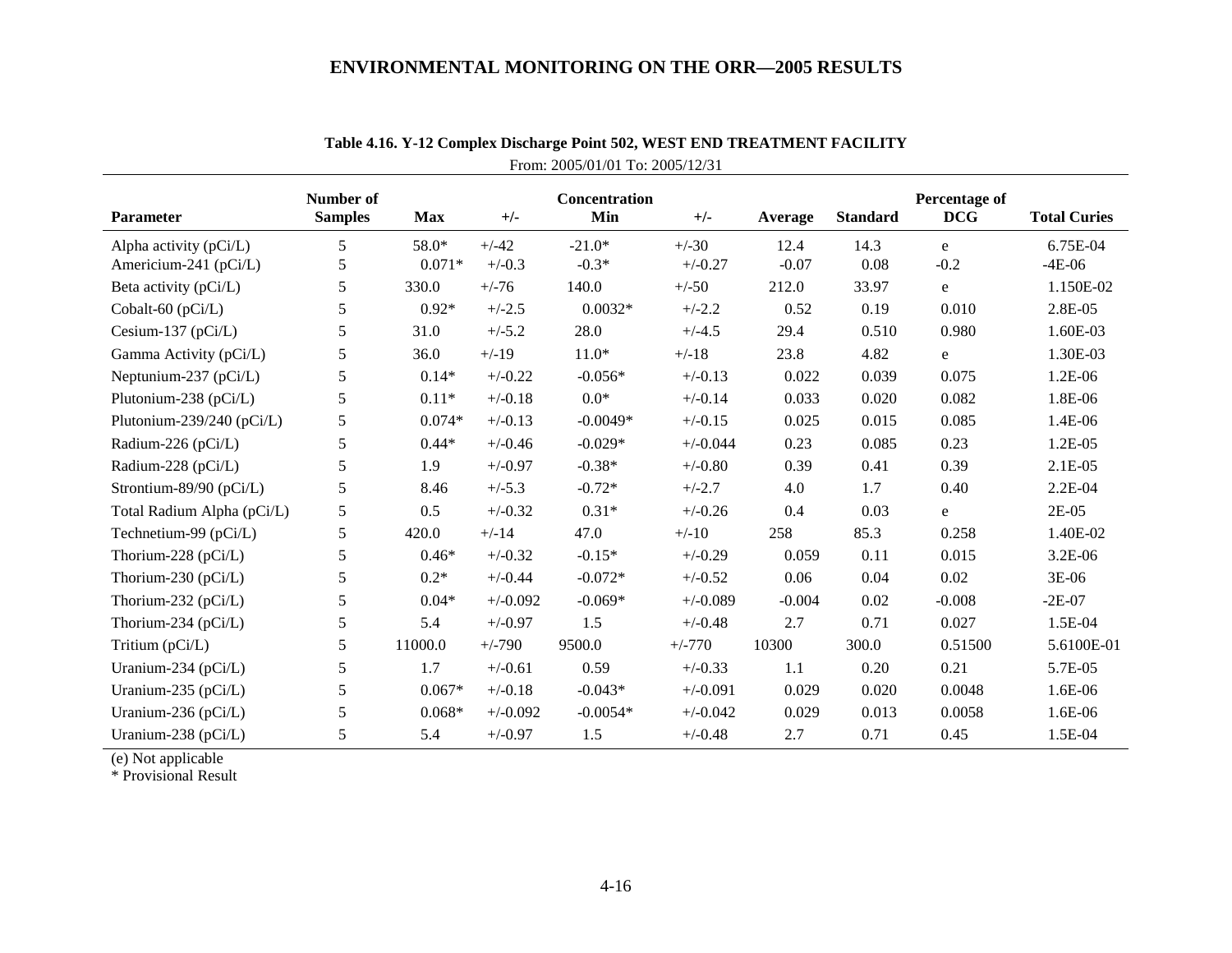| <b>Parameter</b>                           | <b>Number</b><br>of Samples | <b>Max</b> | <b>Concentration</b><br>Min | Avg      | <b>Reference</b><br>Value(b) | <b>Number of Values</b><br><b>Exceeding Reference</b> |
|--------------------------------------------|-----------------------------|------------|-----------------------------|----------|------------------------------|-------------------------------------------------------|
| 48-Hour Toxicity Test<br>With Ceriodaphnia | 4                           | >100.0     | 61.42                       | >88.80   | d                            | d                                                     |
| Flow, mgd                                  | 188                         | 0.037      | 0.002                       | 0.01     | d                            | d                                                     |
| pH, Std Unit                               | 121                         | 8.3        | 7.2                         | d        | 9/6(e)                       | $\theta$                                              |
| Copper                                     | 120                         | < 0.02     | < 0.02                      | < 0.02   | d                            | d                                                     |
| Iron                                       | 120                         | 0.512      | < 0.05                      | < 0.06   |                              | $\mathbf{0}$                                          |
| Manganese                                  | 120                         | 2.87       | 0.0189                      | 0.266    | d                            | d                                                     |
| Lead                                       | 120                         | < 0.1      | < 0.1                       | < 0.1    | d                            | d                                                     |
| PCB, Total                                 | 12                          | < 0.0005   | < 0.0005                    | < 0.0005 | 0.001                        | $\theta$                                              |
| Uranium                                    | 40                          | 0.075      | 0.013                       | 0.029    | d                            | d                                                     |

# **Table 4.17. Y-12 Complex Discharge Point 512, OUTFALL 512 (GWTF)**  From: 2005/01/01 To: 2005/12/31

(a) Units in mg/L unless otherwise indicated.

(b) NPDES permit limits.

(c) Flow during operations and/or discharging.

(d) Not applicable.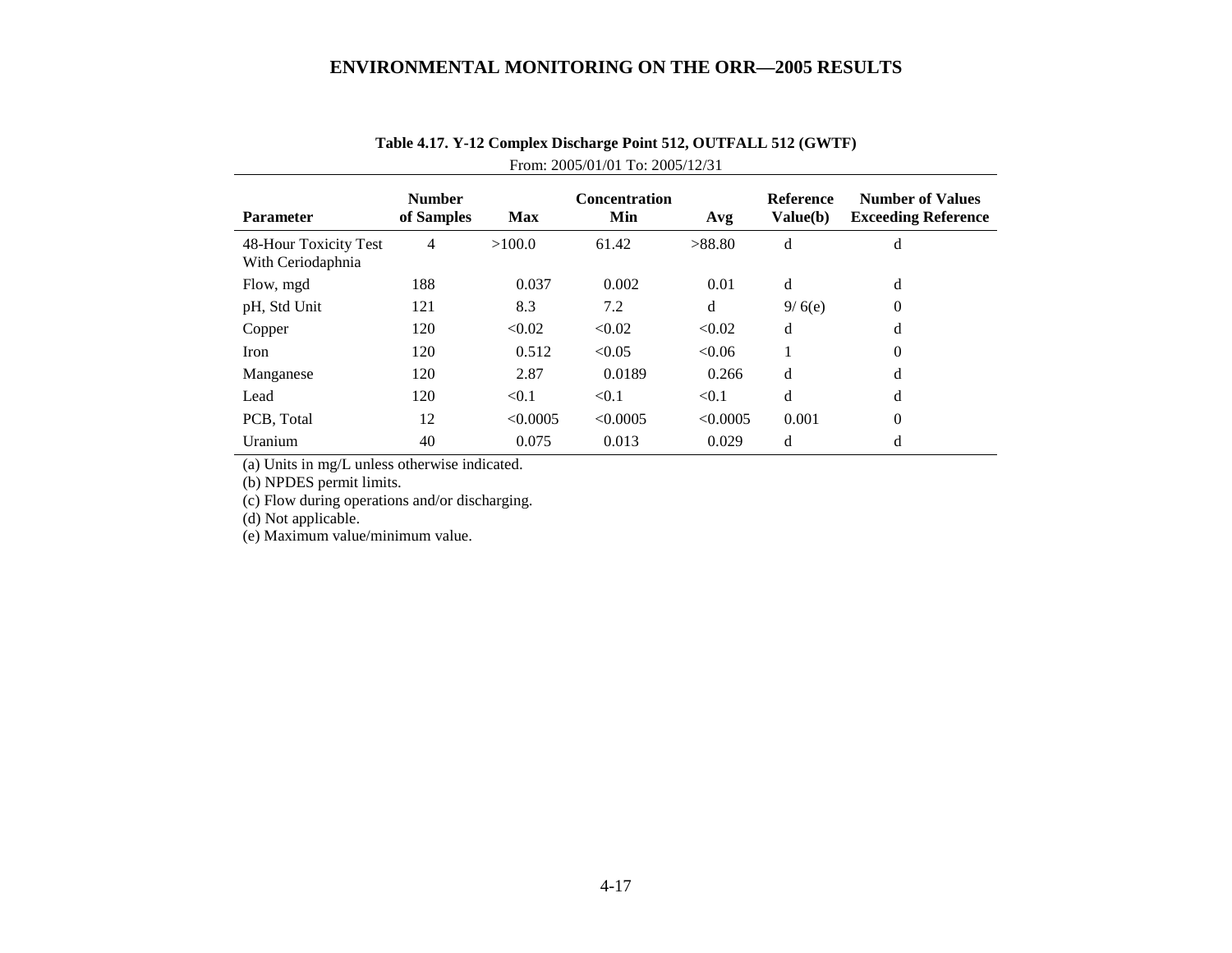|                            | Number of      |            |           | Concentration |            |          |                 | Percentage of |                     |
|----------------------------|----------------|------------|-----------|---------------|------------|----------|-----------------|---------------|---------------------|
| Parameter                  | <b>Samples</b> | <b>Max</b> | $+/-$     | Min           | $+/-$      | Average  | <b>Standard</b> | <b>DCG</b>    | <b>Total Curies</b> |
| Alpha activity $(pCi/L)$   | 40             | 25.0       | $+/-7.2$  | $0.1*$        | $+/-4.2$   | 10       |                 | e             | 2E-04               |
| Americium-241 (pCi/L)      | 40             | 0.39       | $+/-.28$  | $-1.5*$       | $+/-3.5$   | $-0.15$  | 0.067           | $-0.50$       | $-3.0E-06$          |
| Beta activity (pCi/L)      | 40             | 24.0       | $+/-6.6$  | $3.6*$        | $+/-5$     | 11       | 0.62            | $\mathbf e$   | 2.2E-04             |
| Cobalt-60 (pCi/L)          | 40             | $2.3*$     | $+/-1.7$  | $-2.0*$       | $+/-2.3$   | 0.66     | 0.16            | 0.013         | 1.3E-05             |
| Cesium-137 (pCi/L)         | 40             | $2.5*$     | $+/-2.3$  | $-1.9*$       | $+/-2.3$   | 0.27     | 0.14            | 0.0089        | 5.3E-06             |
| Gamma Activity (pCi/L)     | 40             | $21.0*$    | $+/-18$   | $-18.0*$      | $+/-16$    | $-0.443$ | 1.18            | $\mathbf e$   | $-8.79E-06$         |
| Neptunium-237 (pCi/L)      | 40             | $0.15*$    | $+/-.15$  | $-0.094*$     | $+/-.14$   | 0.0026   | 0.0070          | 0.0085        | 5.0E-08             |
| Plutonium-238 (pCi/L)      | 40             | 0.16       | $+/-.14$  | $-0.091*$     | $+/-0.96$  | 0.018    | 0.0097          | 0.046         | 3.7E-07             |
| Plutonium-239/240 (pCi/L)  | 40             | $0.15*$    | $+/-0.22$ | $-0.17*$      | $+/-.56$   | $-0.015$ | 0.0092          | $-0.051$      | $-3.0E-07$          |
| Radium-226 (pCi/L)         | 40             | 0.83       | $+/-2.4$  | $-0.51*$      | $+/-0.75$  | 0.22     | 0.052           | 0.22          | 4.4E-06             |
| Radium-228 (pCi/L)         | 40             | 2.7        | $+/-1.2$  | $-0.64*$      | $+/-.86$   | 0.57     | 0.090           | 0.57          | 1.1E-05             |
| Strontium-89/90 (pCi/L)    | 40             | 4.4        | $+/-2.1$  | $-2.5*$       | $+/-1.8$   | 0.65     | 0.20            | 0.065         | 1.3E-05             |
| Total Radium Alpha (pCi/L) | 40             | 1.1        | $+/-0.40$ | $-0.076*$     | $+/-.21$   | 0.48     | 0.038           | e             | 9.5E-06             |
| Technetium-99 (pCi/L)      | 40             | $11.0*$    | $+/-8.0$  | $-17.0*$      | $+/-7.6$   | 2.40     | 0.844           | 0.00240       | 4.76E-05            |
| Thorium-228 (pCi/L)        | 40             | $0.2*$     | $+/-.23$  | $-0.14*$      | $+/-.16$   | 0.0006   | 0.01            | 0.0001        | $1E-08$             |
| Thorium-230 (pCi/L)        | 40             | 0.44       | $+/-.29$  | $-0.23*$      | $+/-.34$   | 0.028    | 0.028           | 0.0093        | 5.5E-07             |
| Thorium-232 (pCi/L)        | 40             | $0.078*$   | $+/-.11$  | $-0.064*$     | $+/-0.065$ | 0.0010   | 0.0046          | 0.0020        | 2.0E-08             |
| Thorium-234 (pCi/L)        | 40             | 24.0       | $+/-2.6$  | 4.2           | $+/-0.82$  | 8.9      | 0.70            | 0.089         | 1.8E-04             |
| Tritium (pCi/L)            | 40             | 1500.0     | $+/-610$  | $200.0*$      | $+/-560$   | 966.2    | 44.94           | 0.04830       | 1.920E-02           |
| Uranium-234 (pCi/L)        | 40             | 5.0        | $+/-.79$  | 1.1           | $+/-.36$   | 2.1      | 0.14            | 0.42          | 4.2E-05             |
| Uranium-235 (pCi/L)        | 40             | 0.36       | $+/-.23$  | $-0.019*$     | $+/-0.13$  | 0.15     | 0.015           | 0.024         | 2.9E-06             |
| Uranium-236 (pCi/L)        | 38             | 0.15       | $+/-0.14$ | $-0.022*$     | $+/-0.045$ | 0.038    | 0.0063          | 0.0075        | 7.5E-07             |
| Uranium-238 (pCi/L)        | 40             | 24.0       | $+/-2.6$  | 4.2           | $+/-0.82$  | 8.9      | 0.70            | $1.5\,$       | 1.8E-04             |

**Table 4.18. Y-12 Complex Discharge Point 512, OUTFALL 512 (GWTF)**  From: 2005/01/01 To: 2005/12/31

(e) Not applicable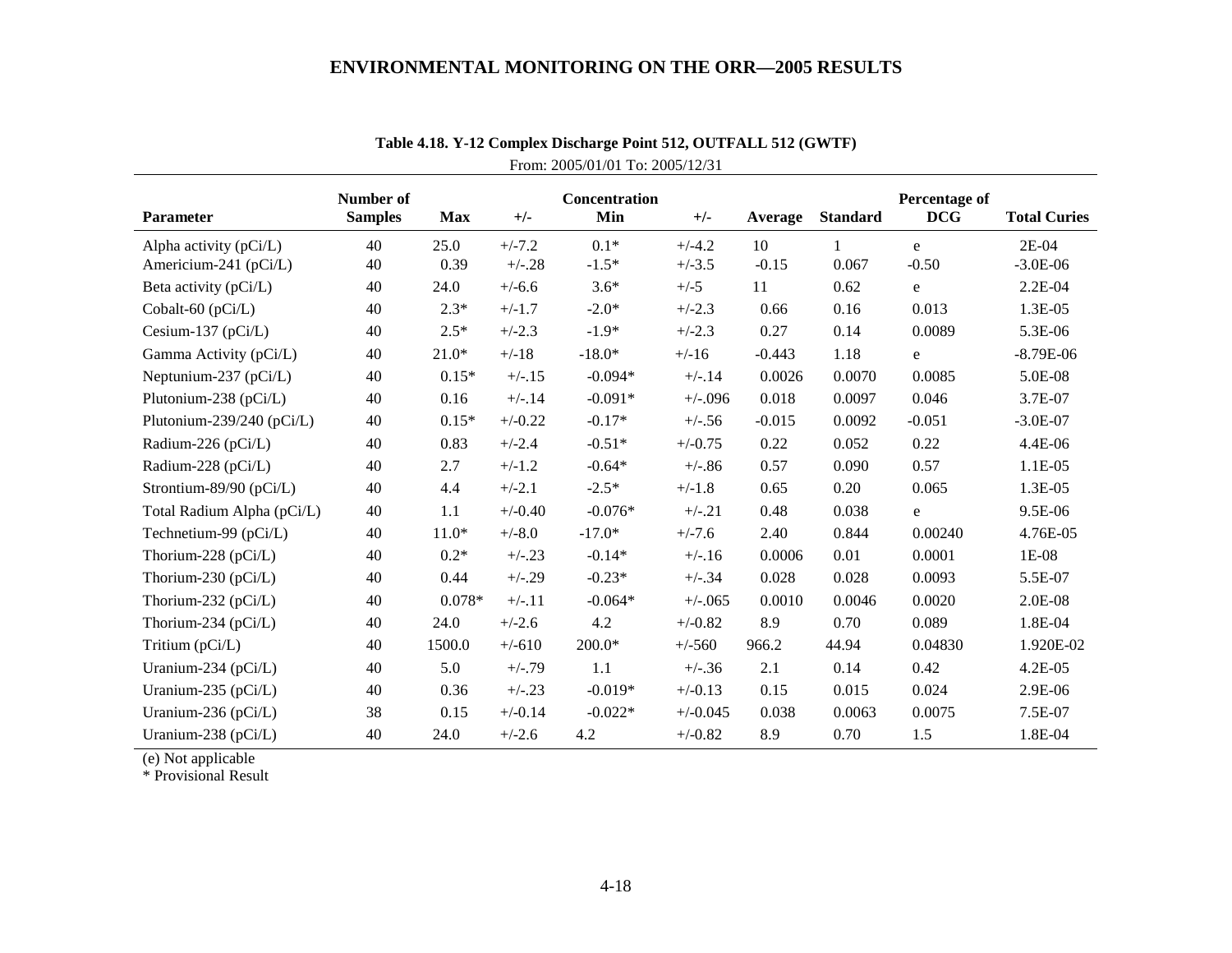|                   | <b>Number</b> |         | Concentration |         | Reference | <b>Number of Values</b>    |
|-------------------|---------------|---------|---------------|---------|-----------|----------------------------|
| <b>Parameter</b>  | of Samples    | Max     | Min           | Avg     | Value(b)  | <b>Exceeding Reference</b> |
| pH, Standard Unit | 18            | 7.8     | 6.3           |         | 9/6(e)    |                            |
| Dissolved Solids  | ۱8            | 148.0   | 1.0           | <35     |           |                            |
| Uranium.          |               | < 0.001 | < 0.001       | < 0.001 |           |                            |

# **Table 4.19. Y-12 Complex Discharge Point 520, OUTFALL 520**  From: 2005/01/01 To: 2005/12/31

(a) Units in mg/L unless otherwise indicated.

(b) NPDES permit limits.

(c) Flow during operations and/or discharging.

(d) Not applicable.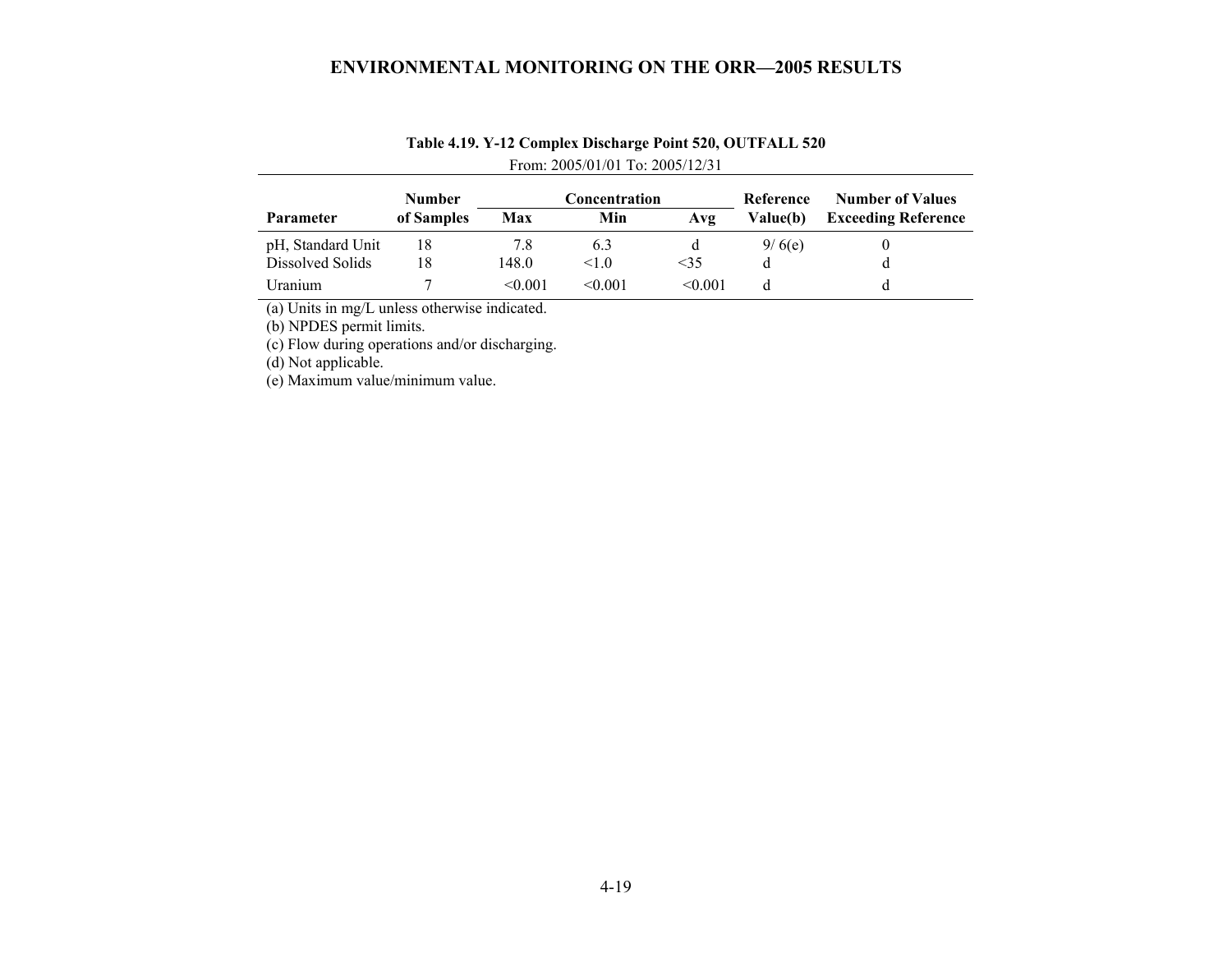| <b>Parameter</b>                                | Number of<br><b>Samples</b> | <b>Max</b>        | $+/-$                | Concentration<br>Min | $+/-$                 | Average             | <b>Standard</b> | Percentage of<br><b>DCG</b> | <b>Total Curies</b> |
|-------------------------------------------------|-----------------------------|-------------------|----------------------|----------------------|-----------------------|---------------------|-----------------|-----------------------------|---------------------|
|                                                 |                             |                   |                      |                      |                       |                     |                 |                             |                     |
| Alpha activity (pCi/L)<br>Americium-241 (pCi/L) | $\tau$<br>$\tau$            | $1.0*$<br>$0.17*$ | $+/-2.2$<br>$+/-.23$ | $-2.4*$<br>$-0.25*$  | $+/-1.9$<br>$+/-0.26$ | $-0.32$<br>$-0.071$ | 0.51<br>0.062   | e<br>$-0.24$                | e                   |
|                                                 |                             |                   |                      |                      |                       |                     |                 |                             | e                   |
| Beta activity (pCi/L)                           | 7                           | $3.5*$            | $+/-4.5$             | $-5.8*$              | $+/-4.7$              | $-0.65$             | 1.2             | e                           | e                   |
| Cobalt-60 (pCi/L)                               | 7                           | $1.4*$            | $+/-2$               | $-1.1*$              | $+/-1.8$              | 0.64                | 0.32            | 0.013                       | e                   |
| Cesium-137 ( $pCi/L$ )                          | 7                           | $1.8*$            | $+/-2.1$             | $-0.061*$            | $+/-2.3$              | 0.93                | 0.28            | 0.031                       | e                   |
| Gamma Activity (pCi/L)                          | 7                           | $11.0*$           | $+/-17$              | $-16.0*$             | $+/-17$               | 1.44                | 4.07            | e                           | e                   |
| Neptunium-237 (pCi/L)                           | $\overline{7}$              | $0.091*$          | $+/-.11$             | $-0.061*$            | $+/-0.16$             | $-0.0045$           | 0.020           | $-0.015$                    | e                   |
| Plutonium-238 (pCi/L)                           | 7                           | $0.21*$           | $+/-.22$             | $-0.088*$            | $+/-0.19$             | 0.0069              | 0.038           | 0.017                       | e                   |
| Plutonium-239/240 (pCi/L)                       | 7                           | $0.079*$          | $+/-0.13$            | $-0.059*$            | $+/-066$              | 0.014               | 0.019           | 0.046                       | e                   |
| Radium-226 (pCi/L)                              | 7                           | 0.54              | $+/-1.1$             | $-0.24*$             | $+/-0.42$             | 0.11                | 0.10            | 0.11                        | e                   |
| Radium-228 (pCi/L)                              | 7                           | $0.73*$           | $+/-0.56$            | $-0.26*$             | $+/-.62$              | 0.078               | 0.13            | 0.078                       | e                   |
| Strontium-89/90 (pCi/L)                         | 7                           | $2.0*$            | $+/-2.2$             | $-2.0*$              | $+/-1.8$              | 0.37                | 0.46            | 0.037                       | e                   |
| Total Radium Alpha (pCi/L)                      | 7                           | 451.0             | $+/-16$              | $-0.02*$             | $+/-.12$              | 60                  | 60              | e                           | e                   |
| Technetium-99 (pCi/L)                           | 7                           | 13.0              | $+/-8.1$             | $-7.2*$              | $+/-8.2$              | 2.3                 | 2.5             | 0.0023                      | e                   |
| Thorium-228 (pCi/L)                             | 7                           | $0.095*$          | $+/-0.28$            | $-0.12*$             | $+/-.12$              | $-0.036$            | 0.028           | $-0.0089$                   | e                   |
| Thorium-230 ( $pCi/L$ )                         | 7                           | $0.15*$           | $+/-0.36$            | $-0.26*$             | $+/-.36$              | $-0.049$            | 0.047           | $-0.016$                    | e                   |
| Thorium-232 (pCi/L)                             | 7                           | $0.04*$           | $+/-0.092$           | $-0.022*$            | $+/-0.072$            | 0.0007              | 0.007           | 0.001                       | e                   |
| Thorium-234 (pCi/L)                             | $\tau$                      | $0.045*$          | $+/-.09$             | $-0.029*$            | $+/-0.15$             | 0.0056              | 0.011           | 0.00010                     | e                   |
| Tritium (pCi/L)                                 | 7                           | 5200.0            | $+/-670$             | $-350.0*$            | $+/-520$              | 1750                | 826.7           | 0.0875                      | e                   |
| Uranium-234 ( $pCi/L$ )                         | 7                           | $0.026*$          | $+/-0.31$            | $-0.1*$              | $+/-0.37$             | $-0.03$             | 0.02            | $-0.005$                    | e                   |
| Uranium-235 ( $pCi/L$ )                         | 7                           | $0.042*$          | $+/-0.14$            | $-0.089*$            | $+/-.15$              | $-0.019$            | 0.019           | $-0.0032$                   | e                   |
| Uranium-238 (pCi/L)                             | 7                           | $0.045*$          | $+/-.09$             | $-0.029*$            | $+/-0.15$             | 0.0056              | 0.011           | 0.00090                     | e                   |

**Table 4.20. Y-12 Complex Discharge Point 520, OUTFALL 520**  From: 2005/01/01 To: 2005/12/31

(e) Not applicable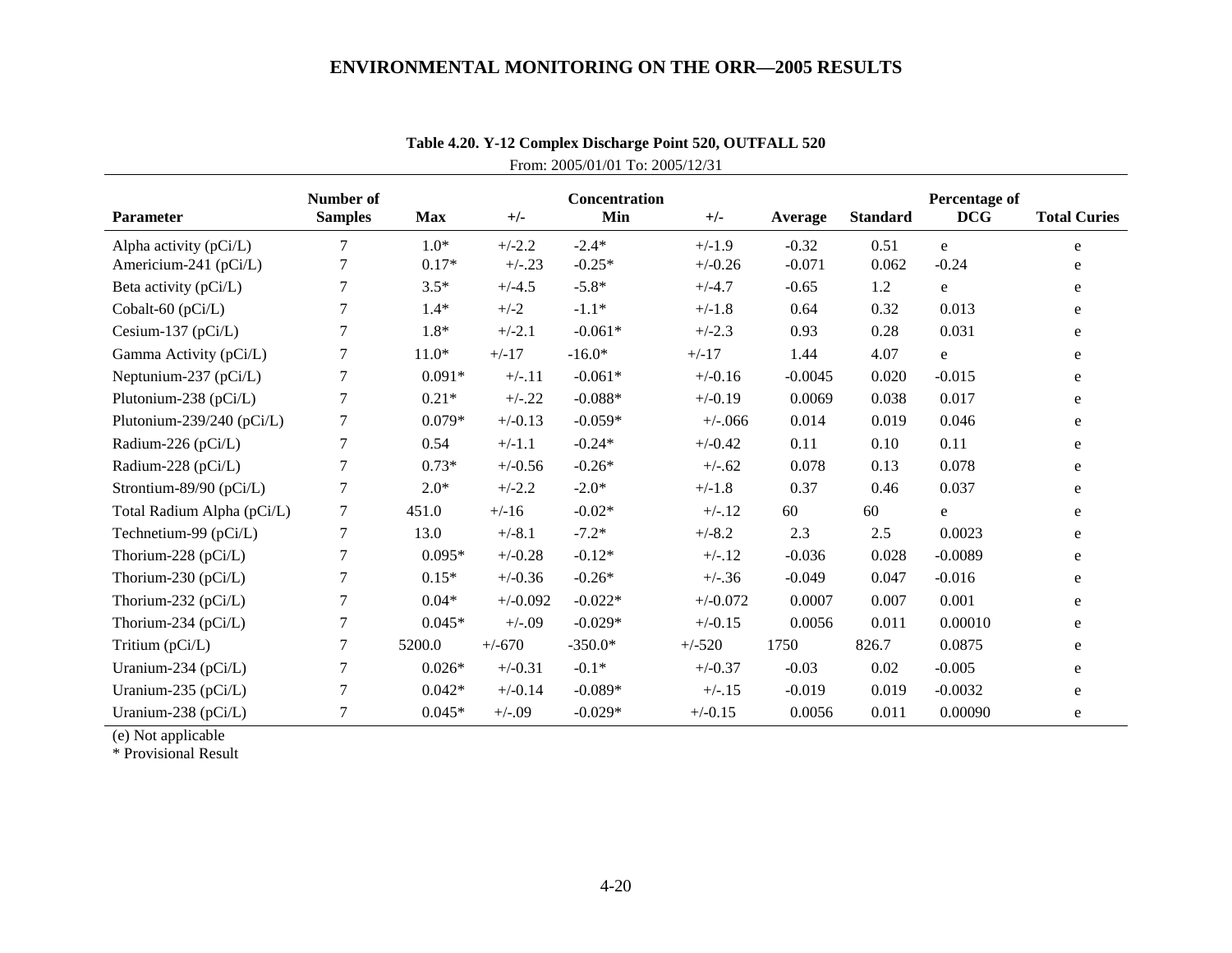| <b>Parameter</b>  | <b>Number</b><br>of Samples | Max   | Concentration<br>Min | Avg      | Reference<br>Value(b) | <b>Number of Values</b><br><b>Exceeding Reference</b> |
|-------------------|-----------------------------|-------|----------------------|----------|-----------------------|-------------------------------------------------------|
| Flow, mgd         | 365                         | 0.038 | 0.004                | 0.01     |                       |                                                       |
| pH, Standard Unit | 52                          | 7.8   | 6.9                  | a        | 9/6(e)                |                                                       |
| Mercury           | 52                          | 0.001 | < 0.0002             | < 0.0004 | 0.004                 |                                                       |

## **Table 4.21. Y-12 Complex Discharge Point 550, OUTFALL 550**  From: 2005/01/01 To: 2005/12/31

(a) Units in mg/L unless otherwise indicated.

(b) NPDES permit limits.

(c) Flow during operations and/or discharging.

(d) Not applicable.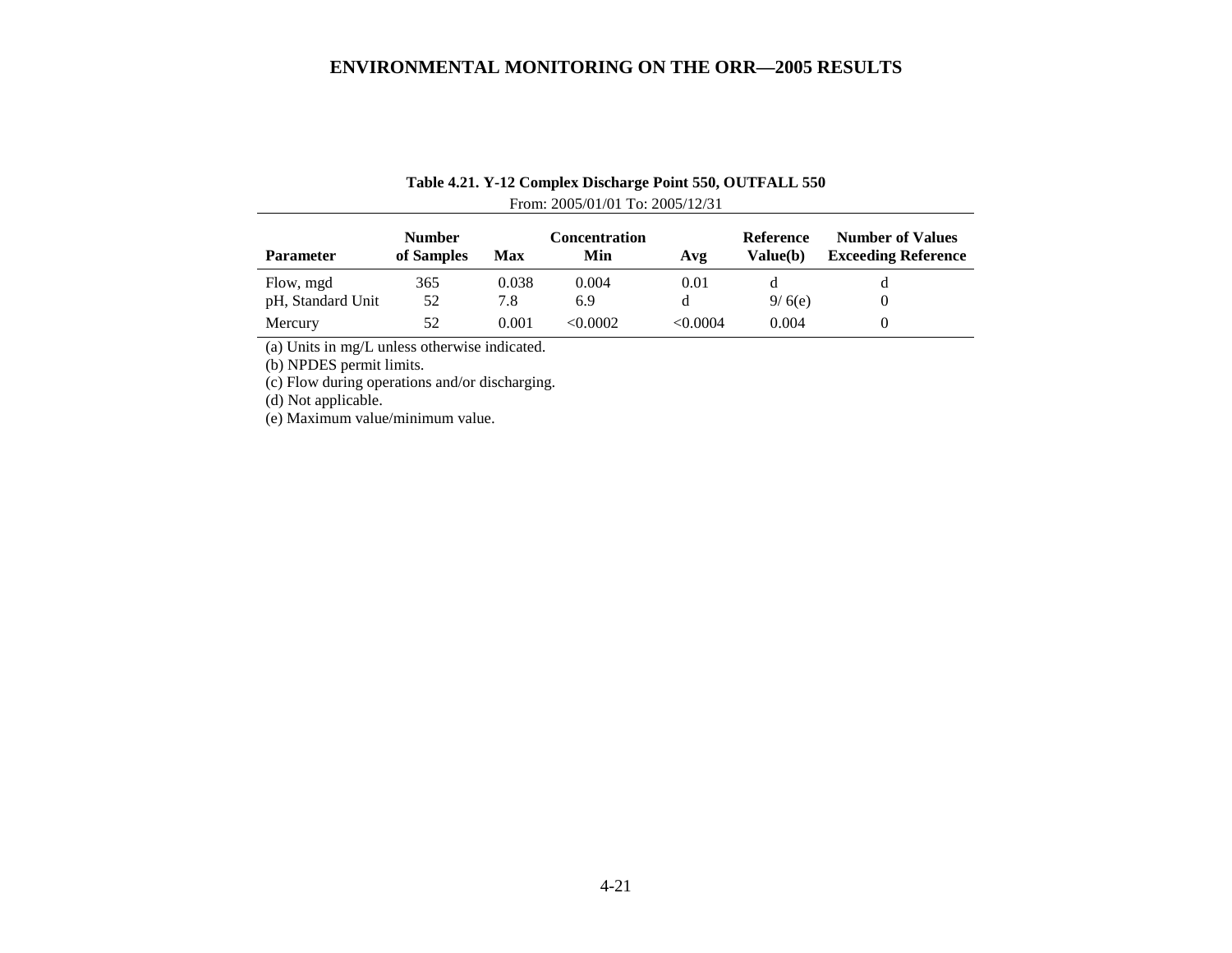| <b>Parameter</b>          | <b>Number</b><br>of Samples | Max           | Concentration<br>Min | Avg       | Reference<br>Value(b) | <b>Number of Values</b><br><b>Exceeding Reference</b> |
|---------------------------|-----------------------------|---------------|----------------------|-----------|-----------------------|-------------------------------------------------------|
| Flow, mgd<br>pH, Std Unit | 252<br>46                   | 0.0534<br>8.2 | 0.002<br>6.8         | 0.01<br>d | d<br>9/6(e)           | d                                                     |
| Mercury                   | 46                          | 0.0086        | < 0.0002             | <0.0008   | 0.004                 | 6                                                     |
| Uranium                   | 12                          | 0.025         | 0.0018               | 0.011     |                       | d                                                     |

## **Table 4.22. Y-12 Complex Discharge Point 551, CENTRAL MERCURY TREATMENT UNIT** From: 2005/01/01 To: 2005/12/31

(a) Units in mg/L unless otherwise indicated.

(b) NPDES permit limits.

(c) Flow during operations and/or discharging.

(d) Not applicable.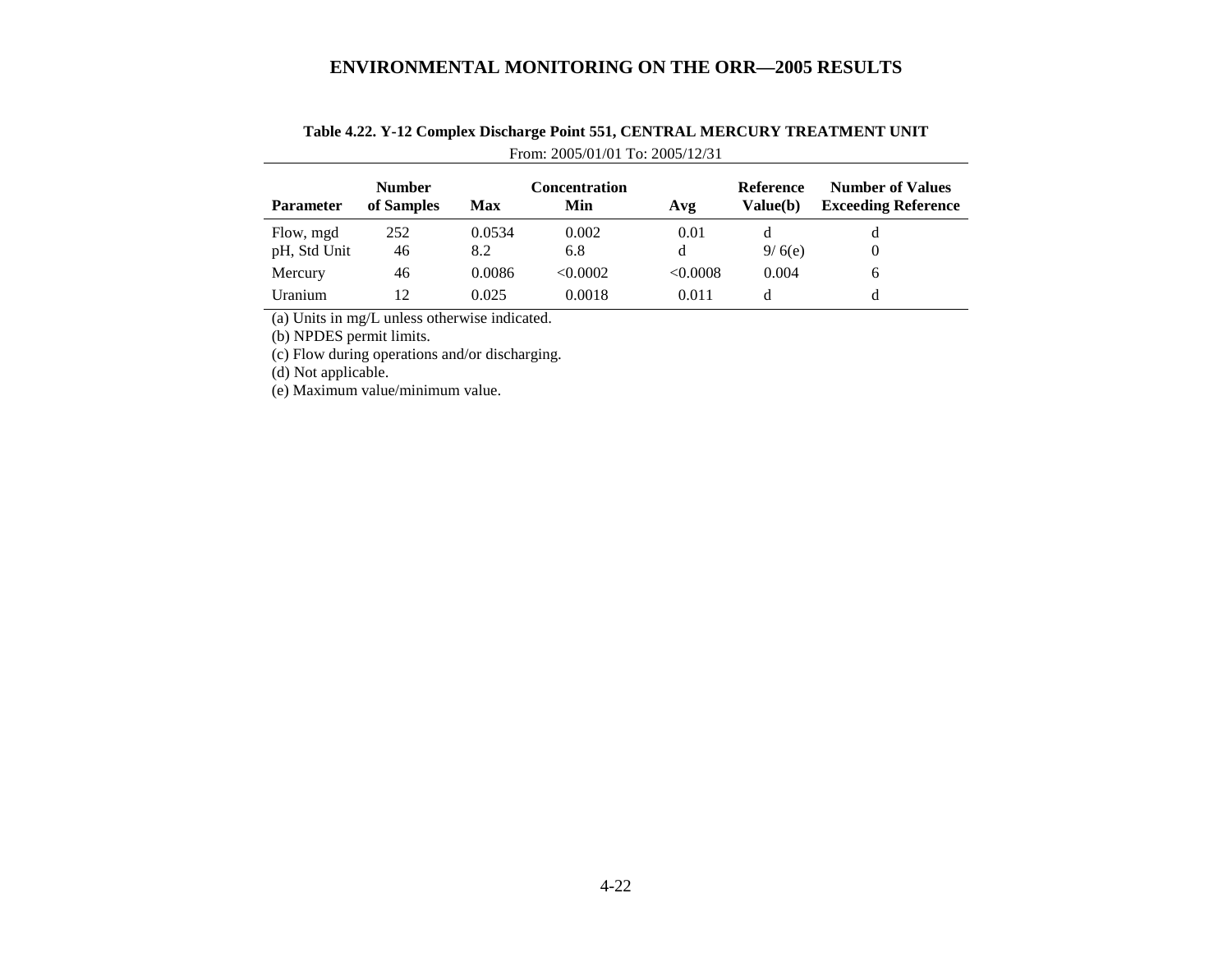| <b>Parameter</b>           | Number of<br><b>Samples</b> | <b>Max</b> | $+/-$      | Concentration<br>Min | $+/-$      | Average  | <b>Standard</b> | Percentage of<br><b>DCG</b> | <b>Total Curies</b> |
|----------------------------|-----------------------------|------------|------------|----------------------|------------|----------|-----------------|-----------------------------|---------------------|
| Alpha activity $(pCi/L)$   | 12                          | 17.0       | $+/-9.5$   | $-15.0*$             | $+/-15$    | 3.73     | 2.18            | e                           | 5.43E-05            |
| Americium-241 (pCi/L)      | 12                          | $0.09*$    | $+/-0.31$  | $-0.85*$             | $+/-4.3$   | $-0.09$  | 0.08            | $-0.3$                      | $-1E-06$            |
| Beta activity (pCi/L)      | 12                          | 240.0      | $+/-19$    | $4.8*$               | $+/-4$     | 120      | 22              | e                           | 1.8E-03             |
| Cobalt-60 $(pCi/L)$        | 12                          | $1.5*$     | $+/-2.2$   | $-1.7*$              | $+/-2.1$   | 0.41     | 0.24            | 0.0082                      | 6.0E-06             |
| Cesium-137 ( $pCi/L$ )     | 12                          | $3.1*$     | $+/-2.3$   | $-3.3*$              | $+/-4.2$   | 0.77     | 0.50            | 0.026                       | $1.1E-05$           |
| Gamma Activity (pCi/L)     | 12                          | $12.0*$    | $+/-18$    | $-16.0*$             | $+/-18$    | $-0.737$ | 2.26            | e                           | $-1.07E-05$         |
| Neptunium-237 $(pCi/L)$    | 12                          | $0.19*$    | $+/-.24$   | $-0.11*$             | $+/-037$   | 0.016    | 0.022           | 0.052                       | 2.3E-07             |
| Plutonium-238 (pCi/L)      | 12                          | 0.19       | $+/-.14$   | $-0.043*$            | $+/-.25$   | 0.038    | 0.018           | 0.094                       | 5.4E-07             |
| Plutonium-239/240 (pCi/L)  | 12                          | $0.055*$   | $+/-0.12$  | $-0.13*$             | $+/-0.14$  | $-0.019$ | 0.017           | $-0.062$                    | $-2.7E-07$          |
| Radium-226 (pCi/L)         | 12                          | 1.4        | $+/-0.93$  | $-0.32*$             | $+/-.25$   | 0.40     | 0.15            | 0.40                        | 5.8E-06             |
| Radium-228 (pCi/L)         | 12                          | $3.2*$     | $+/-1.7$   | $-0.22*$             | $+/-1.6$   | 0.91     | 0.28            | 0.91                        | 1.3E-05             |
| Strontium-89/90 (pCi/L)    | 12                          | $2.1*$     | $+/-2$     | $-0.43*$             | $+/-1.4$   | 0.81     | 0.20            | 0.081                       | 1.2E-05             |
| Total Radium Alpha (pCi/L) | 12                          | 2.5        | $+/-0.88$  | $0.17*$              | $+/-0.20$  | 1.1      | 0.19            | e                           | 1.6E-05             |
| Technetium-99 (pCi/L)      | 12                          | 330.0      | $+/-13$    | $2.7*$               | $+/-8.7$   | 170      | 33              | 0.17                        | 2.5E-03             |
| Thorium-228 (pCi/L)        | 12                          | $0.086*$   | $+/-.3$    | $-0.089*$            | $+/-.11$   | $-0.013$ | 0.013           | $-0.0033$                   | $-1.9E-07$          |
| Thorium-230 (pCi/L)        | 12                          | 0.26       | $+/-.19$   | $-0.2*$              | $+/-0.38$  | 0.04     | 0.05            | 0.01                        | 6E-07               |
| Thorium-232 (pCi/L)        | 12                          | $0.024*$   | $+/-0.076$ | $-0.014*$            | $+/-0.053$ | 0.0036   | 0.0033          | 0.0072                      | 5.2E-08             |
| Thorium-234 (pCi/L)        | 12                          | 8.0        | $+/-1.1$   | 0.4                  | $+/-0.25$  | 3        | 0.7             | 0.03                        | 5E-05               |
| Tritium (pCi/L)            | 12                          | 640.0*     | $+/-620$   | $-450.0*$            | $+/-510$   | 175.5    | 81.36           | 0.008800                    | 2.550E-03           |
| Uranium-234 ( $pCi/L$ )    | 12                          | 5.0        | $+/-0.88$  | $0.16*$              | $+/-0.39$  | 2.0      | 0.43            | 0.40                        | 2.9E-05             |
| Uranium-235 (pCi/L)        | 12                          | 0.31       | $+/-.22$   | $-0.046*$            | $+/-0.19$  | 0.077    | 0.028           | 0.013                       | 1.1E-06             |
| Uranium-236 (pCi/L)        | 11                          | $0.078*$   | $+/-0.1$   | $-0.021*$            | $+/-0.046$ | 0.0083   | 0.0080          | 0.0017                      | 1.2E-07             |
| Uranium-238 (pCi/L)        | 12                          | 8.0        | $+/-1.1$   | 0.4                  | $+/-0.25$  | 3        | 0.7             | 0.6                         | 5E-05               |

|                                 | Table 4.23. Y-12 Complex Discharge Point 551, CENTRAL MERCURY TREATMENT UNIT |
|---------------------------------|------------------------------------------------------------------------------|
| From: 2005/01/01 To: 2005/12/31 |                                                                              |

(e) Not applicable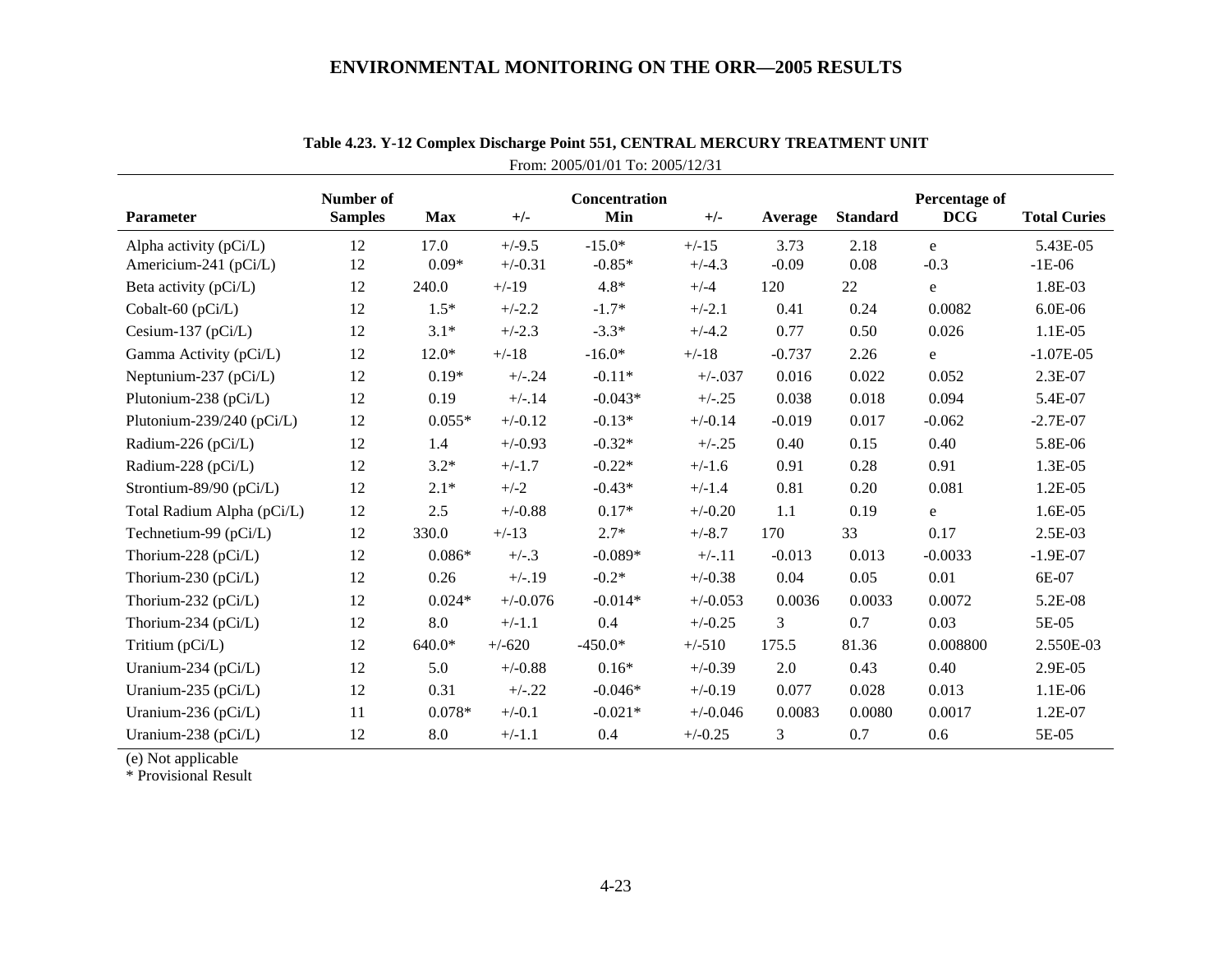|         |                        | Number of      |            | From: 2005/01/01 To: 2005/12/31<br>Concentration(a) |                                                                                              | Reference   | <b>Number of Values</b>    |
|---------|------------------------|----------------|------------|-----------------------------------------------------|----------------------------------------------------------------------------------------------|-------------|----------------------------|
| Outfall | Parameter              | <b>Samples</b> | <b>Max</b> | Min                                                 | Avg                                                                                          | Value(b)    | <b>Exceeding Reference</b> |
| 003     | Flow, mgd              | $\overline{2}$ | 0.0457     | 0.0095                                              | 0.0276                                                                                       | $\mathbf d$ | d                          |
|         | pH, Standard Units     | $\overline{2}$ | 7.7        | 7.3                                                 | $\mathbf d$                                                                                  | 9/4(e)      | $\boldsymbol{0}$           |
| 006     | Flow, mgd              | 2              | 0.2736     | 0.0171                                              | 0.145                                                                                        | d           | d                          |
|         | pH, Standard Units     | $\overline{2}$ | 8.0        | 7.6                                                 | $\mathrm{d}% \left\vert \mathcal{H}\right\vert =\mathrm{d}\left\vert \mathcal{H}\right\vert$ | 9/4(e)      | $\boldsymbol{0}$           |
| 007     | Flow, mgd              | $\overline{c}$ | 0.2964     | 0.0438                                              | 0.1017                                                                                       | d           | d                          |
|         | pH, Standard Units     | $\overline{2}$ | 8.0        | 7.8                                                 | $\rm d$                                                                                      | 9/4(e)      | $\boldsymbol{0}$           |
| 008     | Flow, mgd              | 2              | 0.0011     | 0.0002                                              | 0.0007                                                                                       | $\mathbf d$ | d                          |
|         | pH, Standard Units     | $\overline{2}$ | 7.8        | 7.3                                                 | $\rm d$                                                                                      | 9/4(e)      | $\boldsymbol{0}$           |
| 009     | Flow, mgd              | $\overline{c}$ | 0.0008     | 0.0004                                              | 0.0006                                                                                       | d           | d                          |
|         | pH, Standard Units     | $\overline{2}$ | 8.1        | 7.9                                                 | $\rm d$                                                                                      | 9/4(e)      | $\boldsymbol{0}$           |
| 011     | Flow, mgd              | 2              | 0.0002     | 0.0002                                              | 0.0002                                                                                       | $\mathbf d$ | d                          |
|         | pH, Standard Units     | $\overline{2}$ | 7.9        | 7.7                                                 | $\rm d$                                                                                      | 9/4(e)      | $\boldsymbol{0}$           |
| 015     | Outfall closed         |                |            |                                                     |                                                                                              |             |                            |
| 018     | Outfall closed         |                |            |                                                     |                                                                                              |             |                            |
| 032     | Outfall was eliminated |                |            |                                                     |                                                                                              |             |                            |
| 033     | Flow, mgd              | $\overline{c}$ | 0.019      | 0.0023                                              | 0.011                                                                                        | d           | $\mathbf d$                |
|         | pH, Standard Units     | $\sqrt{2}$     | 7.9        | 7.5                                                 | d                                                                                            | 9/4(e)      | $\boldsymbol{0}$           |
| 045     | Flow, mgd              | 3              | 1.06       | 0.0002                                              | 0.4                                                                                          | $\mathbf d$ | d                          |
|         | pH, Standard Units     | 3              | 8.2        | 7.9                                                 | $\rm d$                                                                                      | 9/4(e)      | $\boldsymbol{0}$           |
| 046     | Flow, mgd              | 3              | 0.0693     | 0.0008                                              | 0.03                                                                                         | d           | d                          |
|         | pH, Standard Units     | 3              | 8.5        | 7.6                                                 | $\rm d$                                                                                      | 9/4(e)      | $\overline{0}$             |
| 058     | Flow, mgd              | $\overline{c}$ | 0.019      | 0.0038                                              | 0.011                                                                                        | $\mathbf d$ | d                          |
|         | pH, Standard Units     | $\overline{2}$ | 8.3        | 8.3                                                 | $\rm d$                                                                                      | 9/4(e)      | $\boldsymbol{0}$           |
| 062     | Flow, mgd              | $\overline{c}$ | 0.0046     | 0.0011                                              | 0.0029                                                                                       | d           | $\rm d$                    |
|         | pH, Standard Units     | $\overline{2}$ | 7.7        | 7.6                                                 | $\rm d$                                                                                      | 9/4(e)      | $\overline{0}$             |

# **Table 4.24. Y-12 Complex Category I Outfalls**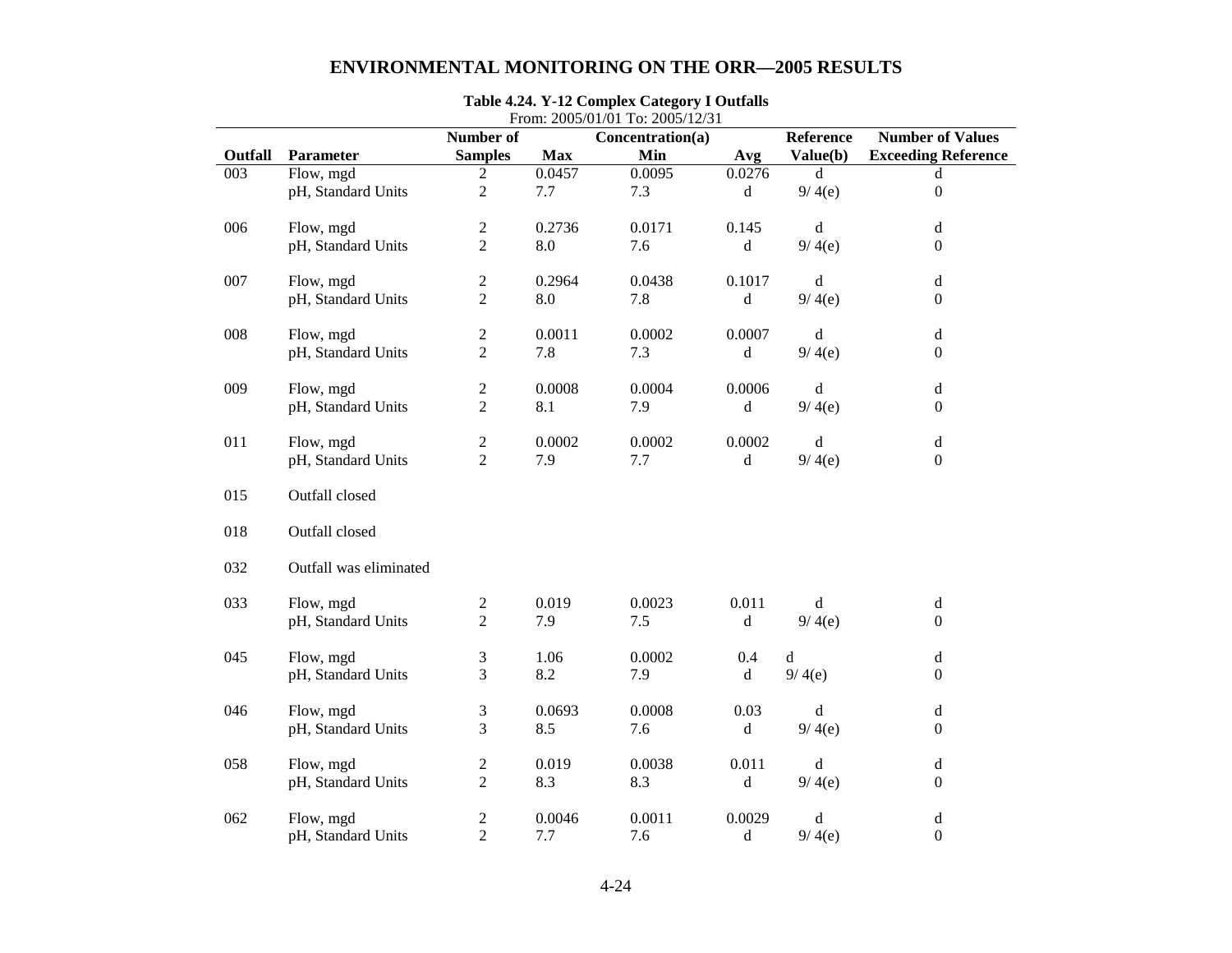|                 |                                   |                  |                    | Table 4.24. (continued) |             |             |                                                                                              |
|-----------------|-----------------------------------|------------------|--------------------|-------------------------|-------------|-------------|----------------------------------------------------------------------------------------------|
|                 |                                   | <b>Number of</b> |                    | Concentration(a)        |             | Reference   | <b>Number of Values</b>                                                                      |
| Outfall         | Parameter                         | <b>Samples</b>   | <b>Max</b>         | Min                     | Avg         | Value(b)    | <b>Exceeding Reference</b>                                                                   |
| 086             | Flow, mgd                         | $\overline{2}$   | 0.0023             | 0.0004                  | 0.001       | d           | $\rm d$                                                                                      |
|                 | pH, Standard Units                | $\overline{2}$   | $\boldsymbol{8.0}$ | 7.7                     | $\mathbf d$ | 9/4(e)      | $\boldsymbol{0}$                                                                             |
| 087             | Flow, mgd                         | $\overline{2}$   | 0.0457             | 0.0046                  | 0.025       | d           | $\rm d$                                                                                      |
|                 | pH, Standard Units                | $\overline{2}$   | 8.9                | 8.8                     | d           | 9/4(e)      | $\boldsymbol{0}$                                                                             |
|                 |                                   |                  |                    |                         |             |             |                                                                                              |
| 098             | Outfall eliminated                |                  |                    |                         |             |             |                                                                                              |
| 110             | Flow, mgd                         | $\overline{c}$   | 0.0137             | 0.0046                  | 0.0091      | d           | $\mathrm{d}% \left\  \mathcal{H}\right\  _{A}$                                               |
|                 | pH, Standard Units                | $\overline{2}$   | 8.1                | 7.8                     | d           | 9/4(e)      | $\boldsymbol{0}$                                                                             |
|                 |                                   |                  |                    |                         |             |             |                                                                                              |
| 134             | Flow, mgd                         | $\overline{2}$   | 0.0008             | 0.0004                  | 0.0006      | d           | $\rm d$                                                                                      |
|                 | pH, Standard Units                | $\overline{2}$   | 8.3                | 8.3                     | d           | 9/4(e)      | $\boldsymbol{0}$                                                                             |
|                 |                                   |                  |                    |                         |             |             |                                                                                              |
| 213             | This outfall has been eliminated. |                  |                    |                         |             |             |                                                                                              |
| <b>S01</b>      | Flow, mgd                         | $\sqrt{2}$       | 0.0095             | 0.0076                  | 0.0086      | $\mathbf d$ | $\rm d$                                                                                      |
|                 | pH, Standard Units                | $\overline{2}$   | 7.8                | 7.4                     | d           | 9/4(e)      | $\boldsymbol{0}$                                                                             |
|                 |                                   |                  |                    |                         |             |             |                                                                                              |
| S03             | Flow, mgd                         | $\mathbf{1}$     | 0.0228             | 0.0228                  | 0.0228      | d           | $\mathbf d$                                                                                  |
|                 | pH, Standard Units                | $\mathbf{1}$     | 7.9                | 7.9                     | d           | 9/4(e)      | $\boldsymbol{0}$                                                                             |
|                 |                                   |                  |                    |                         |             |             |                                                                                              |
| S <sub>04</sub> | Flow, mgd                         | $\sqrt{2}$       | 0.0266             | 0.0008                  | 0.01        | d           | $\mathrm{d}% \left\  \mathbf{G}\right\  ^{2}$                                                |
|                 | pH, Standard Units                | $\overline{2}$   | 8.1                | 7.8                     | $\mathbf d$ | 9/4(e)      | $\boldsymbol{0}$                                                                             |
|                 |                                   |                  |                    |                         |             |             |                                                                                              |
| S <sub>06</sub> | Flow, mgd                         | 366              | 3.0029             | 0.0002                  | 0.2         | d           | $\mathrm{d}% \left\vert \mathcal{H}\right\vert =\mathrm{d}\left\vert \mathcal{H}\right\vert$ |
|                 | pH, Standard Units                | 3                | 7.34               | 7.3                     | $\mathbf d$ | 9/4(e)      | $\boldsymbol{0}$                                                                             |
| S07             | Flow, mgd                         | 315              | 2.5921             | 0.0002                  | 0.2         | d           | $\mathrm{d}% \left\  \mathbf{G}\right\  ^{2}$                                                |
|                 | pH, Standard Units                | $\overline{2}$   | 7.9                | 7.5                     | $\mathbf d$ | 9/4(e)      | $\boldsymbol{0}$                                                                             |
|                 |                                   |                  |                    |                         |             |             |                                                                                              |
| S09             | Flow, mgd                         | $\overline{c}$   | 0.0438             | 0.0038                  | 0.024       | d           | $\mathrm{d}% \left\vert \mathcal{H}\right\vert =\mathrm{d}\left\vert \mathcal{H}\right\vert$ |
|                 | pH, Standard Units                | $\overline{2}$   | 7.3                | 7.3                     | d           | 9/4(e)      | $\boldsymbol{0}$                                                                             |
|                 |                                   |                  |                    |                         |             |             |                                                                                              |
| S15             | Flow, mgd                         | $\sqrt{2}$       | 0.0057             | 0.006                   | 0.003       | d           | $\mathrm{d}% \left\vert \mathcal{H}\right\vert =\mathrm{d}\left\vert \mathcal{H}\right\vert$ |
|                 | pH, Standard Units                | $\overline{2}$   | 7.9                | 7.7                     | d           | 10/6(e)     | $\boldsymbol{0}$                                                                             |
|                 |                                   |                  |                    |                         |             |             |                                                                                              |
| S16             | Flow, mgd                         | $\mathfrak{2}$   | 0.0495             | 0.0076                  | 0.028       | $\rm d$     | $\mathrm{d}% \left\  \mathbf{G}\right\  ^{2}$                                                |
|                 | pH, Standard Units                | $\overline{2}$   | 8.1                | 7.1                     | d           | 10/6(e)     | $\boldsymbol{0}$                                                                             |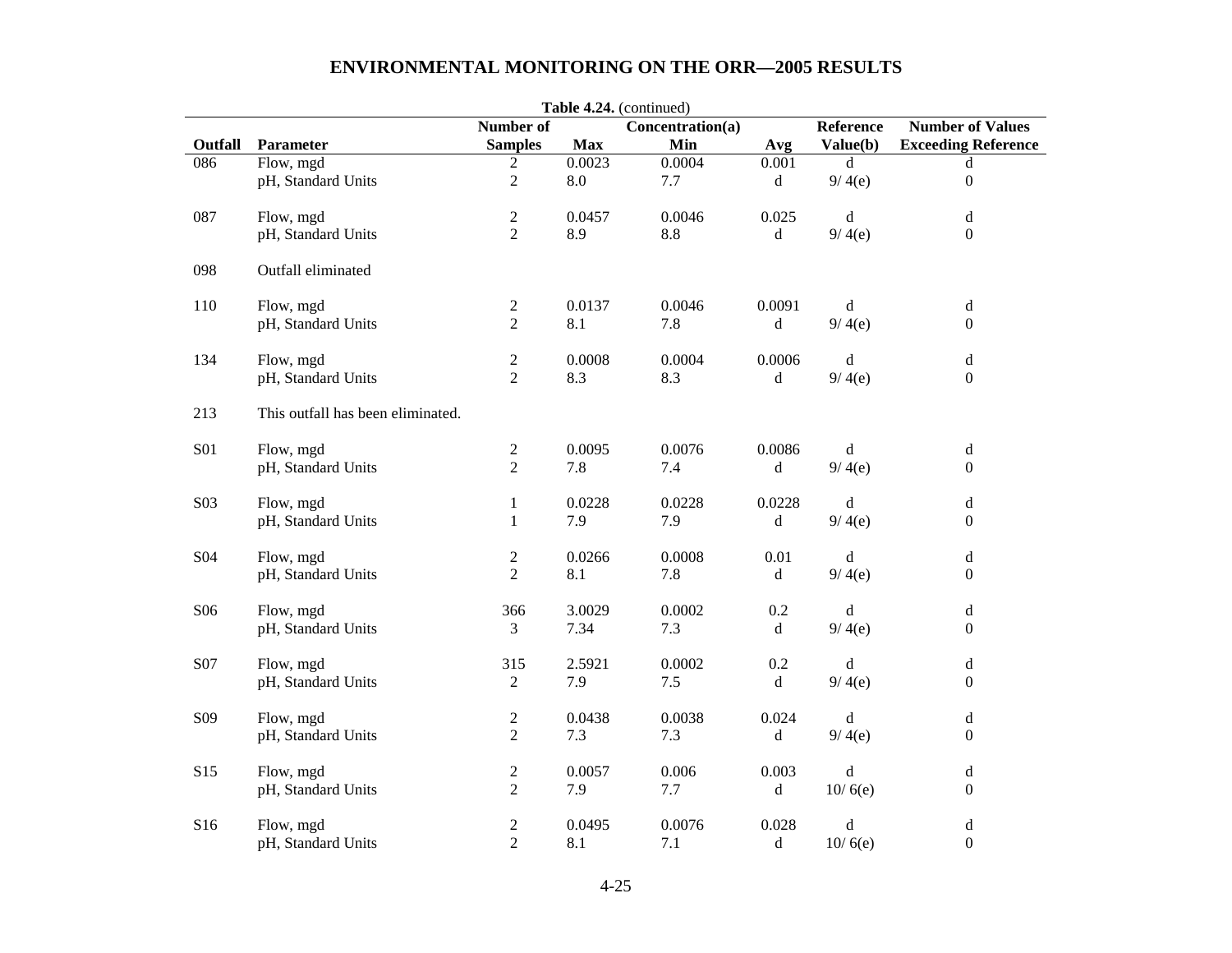|                 | <b>Table 4.24.</b> (continued) |                |     |                  |       |                  |                            |
|-----------------|--------------------------------|----------------|-----|------------------|-------|------------------|----------------------------|
|                 |                                | Number of      |     | Concentration(a) |       | <b>Reference</b> | <b>Number of Values</b>    |
| <b>Outfall</b>  | <b>Parameter</b>               | <b>Samples</b> | Max | Min              | Avg   | Value(b)         | <b>Exceeding Reference</b> |
| S <sub>18</sub> | Flow, mgd                      |                | .14 | 0.1902           | 0.665 |                  |                            |
|                 | pH, Standard Units             |                |     |                  |       | 9/4(e)           |                            |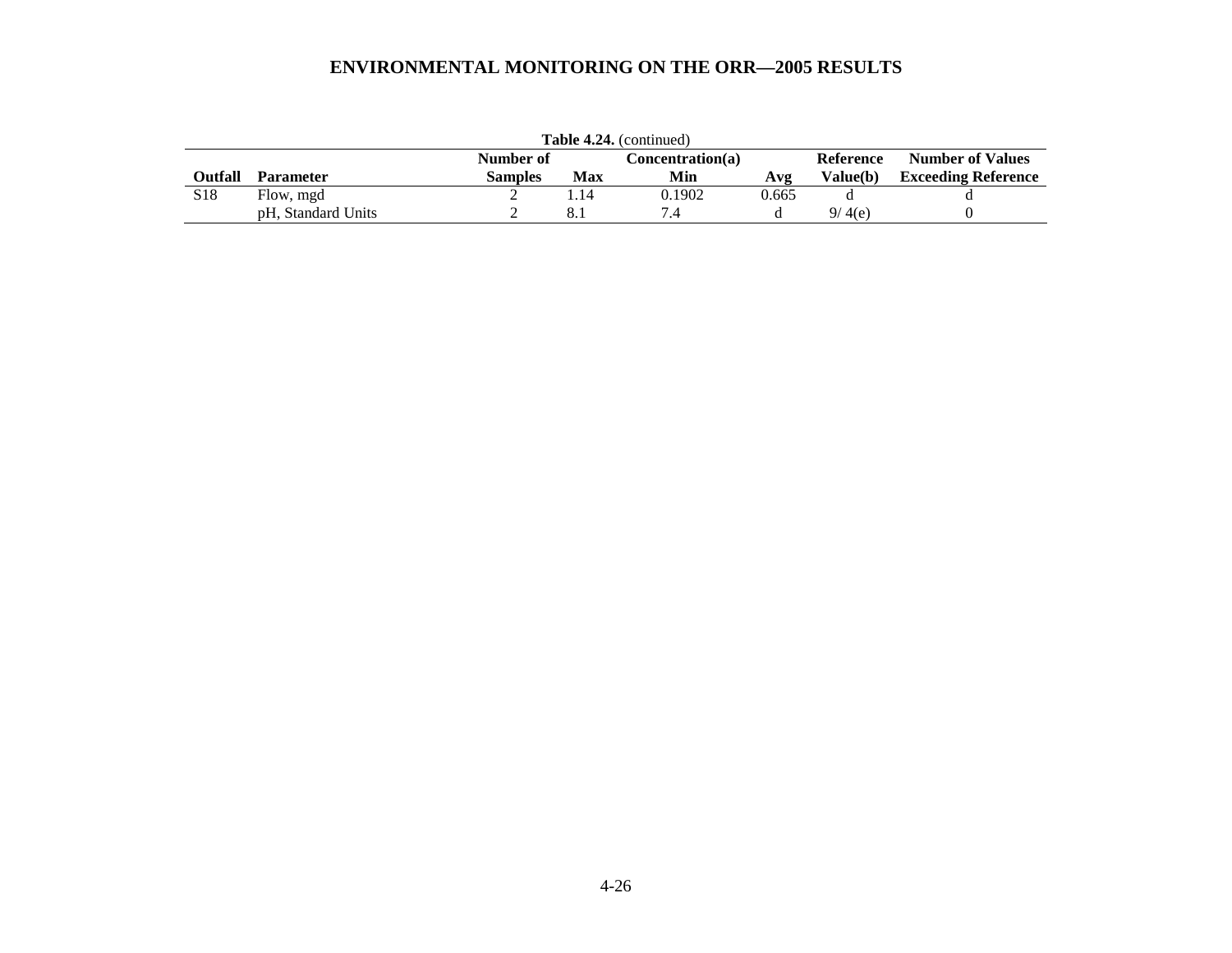|         |                                |                                    |            | <b>110III.</b> $2003/01/01$ 10. $2003/12/31$ |        |                       |                                                       |
|---------|--------------------------------|------------------------------------|------------|----------------------------------------------|--------|-----------------------|-------------------------------------------------------|
| Outfall | Parameter                      | <b>Number of</b><br><b>Samples</b> | <b>Max</b> | Concentration(a)<br>Min                      | Avg    | Reference<br>Value(b) | <b>Number of Values</b><br><b>Exceeding Reference</b> |
| 004     | Flow, mgd                      | 4                                  | 0.144      | 0.0072                                       | 0.079  | $\mathbf d$           | $\mathbf d$                                           |
|         | pH, Standard Units             | 4                                  | 7.9        | 7.2                                          | d      | 9/4(e)                | $\mathbf{0}$                                          |
|         | <b>Total Residual Chlorine</b> | 4                                  | < 0.05     | < 0.05                                       | < 0.05 | 0.5                   | $\boldsymbol{0}$                                      |
| 010     | Flow, mgd                      | 4                                  | 0.072      | 0.0144                                       | 0.047  | $\mathbf d$           | d                                                     |
|         | pH, Standard Units             | 4                                  | 8.2        | 7.0                                          | d      | 9/4(e)                | $\Omega$                                              |
|         | <b>Total Residual Chlorine</b> | 4                                  | 0.1        | < 0.05                                       | < 0.06 | 0.5                   | $\Omega$                                              |
| 014     | Flow, mgd                      | 4                                  | 0.288      | 0.0002                                       | 0.1    | $\mathbf d$           | d                                                     |
|         | pH, Standard Units             | 4                                  | 7.8        | 7.3                                          | d      | 9/4(e)                | $\boldsymbol{0}$                                      |
|         | <b>Total Residual Chlorine</b> | 4                                  | 0.38       | < 0.05                                       | < 0.1  | 0.5                   | $\mathbf{0}$                                          |
| 016     | Flow, mgd                      | 4                                  | 0.0864     | 0.0015                                       | 0.040  | d                     | d                                                     |
|         | pH, Standard Units             | 4                                  | 7.8        | 6.9                                          | d      | 9/4(e)                | $\boldsymbol{0}$                                      |
|         | <b>Total Residual Chlorine</b> | 4                                  | < 0.05     | < 0.05                                       | < 0.05 | 0.5                   | $\mathbf{0}$                                          |
| 019     | Flow, mgd                      | 4                                  | 0.0432     | 0.0015                                       | 0.014  | d                     | d                                                     |
|         | pH, Standard Units             | 4                                  | 8.2        | 7.3                                          | d      | 9/4(e)                | $\boldsymbol{0}$                                      |
|         | <b>Total Residual Chlorine</b> | 4                                  | < 0.05     | < 0.05                                       | < 0.05 | 0.5                   | $\boldsymbol{0}$                                      |
| 020     | Flow, mgd                      | 4                                  | 0.0576     | 0.0015                                       | 0.016  | d                     | d                                                     |
|         | pH, Standard Units             | 4                                  | 7.9        | 7.1                                          | d      | 9/4(e)                | $\boldsymbol{0}$                                      |
|         | <b>Total Residual Chlorine</b> | 4                                  | < 0.05     | < 0.05                                       | < 0.05 | 0.5                   | $\Omega$                                              |
| 041     | Flow, mgd                      | 4                                  | 0.0038     | 0.0002                                       | 0.002  | d                     | d                                                     |
|         | pH, Standard Units             | 4                                  | 7.7        | 7.1                                          | d      | 9/4(e)                | $\mathbf{0}$                                          |
|         | <b>Total Residual Chlorine</b> | 4                                  | < 0.05     | < 0.05                                       | < 0.05 | 0.5                   | $\Omega$                                              |
| 044     | Flow, mgd                      | 4                                  | 0.0288     | 0.0004                                       | 0.009  | d                     | $\mathbf d$                                           |
|         | pH, Standard Units             | 4                                  | 7.7        | 7.2                                          | d      | 9/4(e)                | $\boldsymbol{0}$                                      |
|         | <b>Total Residual Chlorine</b> | 4                                  | < 0.05     | < 0.05                                       | < 0.05 | 0.5                   | $\boldsymbol{0}$                                      |

# **Table 4.25. Y-12 Complex Category II Outfalls**  From: 2005/01/01 To: 2005/12/31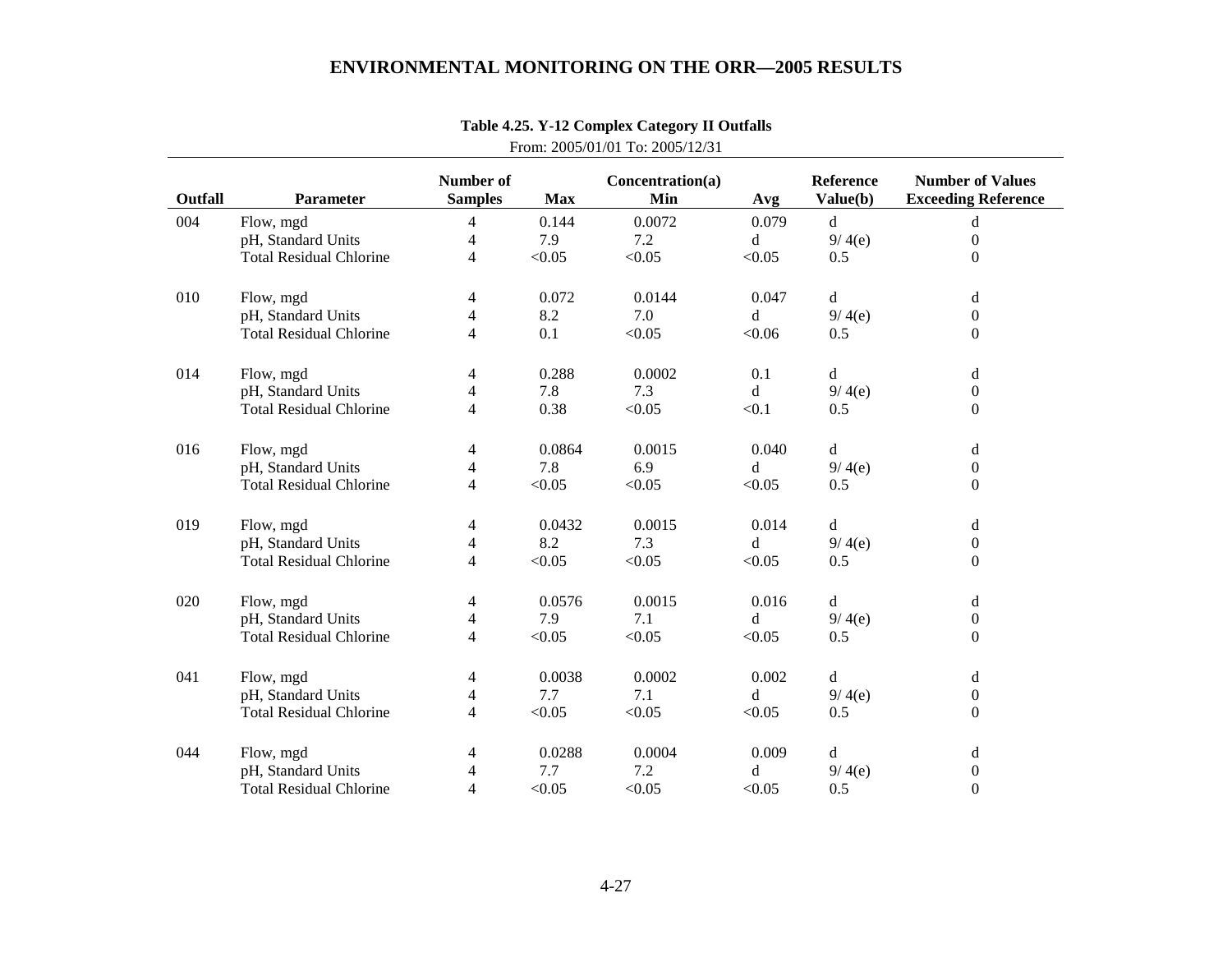|         |                                |                          |            | <b>Table 4.25.</b> (Continued) |        |             |                            |
|---------|--------------------------------|--------------------------|------------|--------------------------------|--------|-------------|----------------------------|
|         |                                | <b>Number of</b>         |            | Concentration(a)               |        | Reference   | <b>Number of Values</b>    |
| Outfall | <b>Parameter</b>               | <b>Samples</b>           | <b>Max</b> | Min                            | Avg    | Value(b)    | <b>Exceeding Reference</b> |
| 057     | Flow, mgd                      | 4                        | 0.0144     | 0.0002                         | 0.005  | d           | d                          |
|         | pH, Standard Units             | $\overline{\mathcal{L}}$ | 7.7        | 6.8                            | d      | 9/4(e)      | $\boldsymbol{0}$           |
|         | <b>Total Residual Chlorine</b> | 4                        | < 0.05     | < 0.05                         | < 0.05 | 0.5         | $\boldsymbol{0}$           |
|         |                                |                          |            |                                |        |             |                            |
| 063     | Flow, mgd                      | 4                        | 0.0288     | 0.0004                         | 0.01   | d           | $\rm d$                    |
|         | pH, Standard Units             | 4                        | 7.7        | 7.0                            | d      | 9/4(e)      | $\boldsymbol{0}$           |
|         | <b>Total Residual Chlorine</b> | 4                        | < 0.05     | < 0.05                         | < 0.05 | 0.5         | $\boldsymbol{0}$           |
| 064     | Flow, mgd                      | 6                        | 0.2683     | 0.0002                         | 0.06   | d           | d                          |
|         | pH, Standard Units             | 6                        | 7.9        | 7.2                            | d      | 9/4(e)      | $\boldsymbol{0}$           |
|         | <b>Total Residual Chlorine</b> | 5                        | < 0.05     | < 0.05                         | < 0.05 | 0.5         | $\boldsymbol{0}$           |
|         |                                |                          |            |                                |        |             |                            |
| 067     | Flow, mgd                      | 4                        | 0.144      | 0.003                          | 0.06   | d           | d                          |
|         | pH, Standard Units             | 4                        | 8.1        | 6.8                            | d      | 9/4(e)      | $\boldsymbol{0}$           |
|         | <b>Total Residual Chlorine</b> | 4                        | < 0.05     | < 0.05                         | < 0.05 | 0.5         | $\boldsymbol{0}$           |
| 083     | Flow, mgd                      | 4                        | 0.0288     | 0.0002                         | 0.008  | $\mathbf d$ | d                          |
|         | pH, Standard Units             | 4                        | 7.6        | 6.9                            | d      | 9/4(e)      | $\boldsymbol{0}$           |
|         | <b>Total Residual Chlorine</b> | 4                        | < 0.05     | < 0.05                         | < 0.05 | 0.5         | $\boldsymbol{0}$           |
| 088     | Flow, mgd                      | 4                        | 0.0038     | 0.0002                         | 0.002  | d           | d                          |
|         | pH, Standard Units             | 4                        | 7.7        | 7.0                            | d      | 9/4(e)      | $\boldsymbol{0}$           |
|         | <b>Total Residual Chlorine</b> | 4                        | < 0.05     | < 0.05                         | < 0.05 | 0.5         | $\boldsymbol{0}$           |
|         |                                |                          |            |                                |        |             |                            |
| 099     | Flow, mgd                      | 4                        | 0.0576     | 0.0004                         | 0.02   | d           | d                          |
|         | pH, Standard Units             | 4                        | 8.0        | 7.1                            | d      | 9/4(e)      | $\boldsymbol{0}$           |
|         | <b>Total Residual Chlorine</b> | 4                        | < 0.05     | < 0.05                         | < 0.05 | 0.5         | $\boldsymbol{0}$           |
| 102     | Flow, mgd                      | 5                        | 0.15       | 0.0038                         | 0.048  | d           | d                          |
|         | pH, Standard Units             | 5                        | 7.9        | 6.7                            | d      | 9/4(e)      | $\boldsymbol{0}$           |
|         | <b>Total Residual Chlorine</b> | 5                        | < 0.05     | < 0.05                         | < 0.05 | 0.5         | $\boldsymbol{0}$           |

**Table 4.25.** (continued)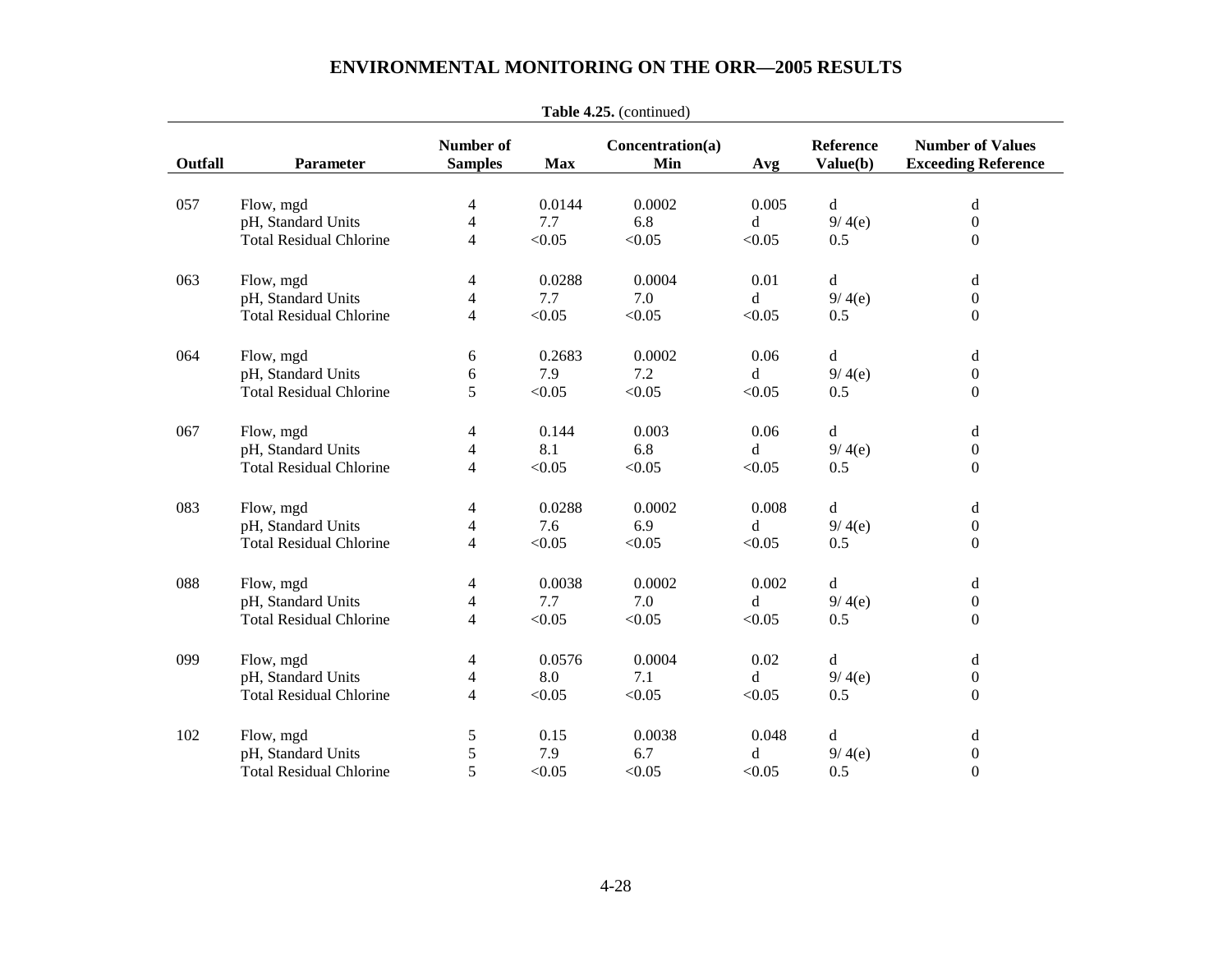|                 |                                |                                    |            | <b>Table 4.25.</b> (Continued) |             |                       |                                                                                              |
|-----------------|--------------------------------|------------------------------------|------------|--------------------------------|-------------|-----------------------|----------------------------------------------------------------------------------------------|
| Outfall         | Parameter                      | <b>Number of</b><br><b>Samples</b> | <b>Max</b> | Concentration(a)<br>Min        | Avg         | Reference<br>Value(b) | <b>Number of Values</b><br><b>Exceeding Reference</b>                                        |
| 126             | Flow, mgd                      | 4                                  | 0.0228     | 0.0003                         | 0.006       | $\mathbf d$           | $\rm d$                                                                                      |
|                 | pH, Standard Units             | $\overline{4}$                     | 7.8        | 7.1                            | d           | 9/4(e)                | $\boldsymbol{0}$                                                                             |
|                 | <b>Total Residual Chlorine</b> | 4                                  | < 0.05     | < 0.05                         | < 0.05      | 0.5                   | $\boldsymbol{0}$                                                                             |
| S02             | Flow, mgd                      | 5                                  | 0.36       | 0.040                          | 0.25        | $\mathbf d$           | d                                                                                            |
|                 | pH, Standard Units             | $8\,$                              | 8.53       | 7.1                            | d           | 9/4(e)                | $\boldsymbol{0}$                                                                             |
|                 | <b>Total Residual Chlorine</b> | 5                                  | 0.09       | < 0.05                         | < 0.06      | 0.5                   | $\boldsymbol{0}$                                                                             |
| <b>S08</b>      | Flow, mgd                      | 324                                | 2.3397     | 0.0002                         | 0.07        | $\mathbf d$           | $\rm d$                                                                                      |
|                 | pH, Standard Units             | 7                                  | 8.92       | 7.3                            | d           | 9/4(e)                | $\boldsymbol{0}$                                                                             |
| S <sub>10</sub> | Flow, mgd                      | 4                                  | 2.60678    | 0.0007                         | 0.9         | d                     | $\mathbf d$                                                                                  |
|                 | pH, Standard Units             | $\overline{4}$                     | 7.8        | 7.1                            | $\mathbf d$ | 9/4(e)                | $\boldsymbol{0}$                                                                             |
| S11             | Flow, mgd                      | $\overline{\mathbf{4}}$            | 1.4544     | 0.0107                         | 0.449       | d                     | $\mathrm{d}% \left\vert \mathcal{H}\right\vert =\mathrm{d}\left\vert \mathcal{H}\right\vert$ |
|                 | pH, Standard Units             | 5                                  | 7.9        | 7.2                            | d           | 9/4(e)                | $\boldsymbol{0}$                                                                             |
| S <sub>12</sub> | Flow, mgd                      | 4                                  | 0.0114     | 0.0001                         | 0.006       | $\rm d$               | $\rm d$                                                                                      |
|                 | pH, Standard Units             | $\overline{4}$                     | 7.6        | 7.0                            | d           | 9/4(e)                | $\boldsymbol{0}$                                                                             |
| S13             | Flow, mgd                      | 4                                  | 1.7251     | 0.016                          | 0.60        | d                     | $\mathbf d$                                                                                  |
|                 | pH, Standard Units             | 5                                  | 8.04       | 7.1                            | $\mathbf d$ | 9/4(e)                | $\boldsymbol{0}$                                                                             |
| S17             | Flow, mgd                      | 6                                  | 12.6662    | 0.12                           | 3.1         | d                     | $\mathbf d$                                                                                  |
|                 | pH, Standard Units             | 5                                  | 7.8        | 6.7                            | d           | 9/4(e)                | $\boldsymbol{0}$                                                                             |
| S <sub>20</sub> | Flow, mgd                      | 4                                  | 0.288      | 0.0288                         | 0.166       | d                     | $\rm d$                                                                                      |
|                 | pH, Standard Units             | $\overline{4}$                     | 7.4        | 6.8                            | d           | 9/4(e)                | $\boldsymbol{0}$                                                                             |
| S <sub>21</sub> | Outfall eliminated             |                                    |            |                                |             |                       |                                                                                              |
| S <sub>22</sub> | Flow, mgd                      | 4                                  | 0.0864     | 0.0011                         | 0.032       | ${\bf d}$             | $\mathbf d$                                                                                  |
|                 | pH, Standard Units             | $\overline{4}$                     | 7.8        | 7.2                            | $\mathbf d$ | 10/6(e)               | $\boldsymbol{0}$                                                                             |

**Table 4.25.** (continued)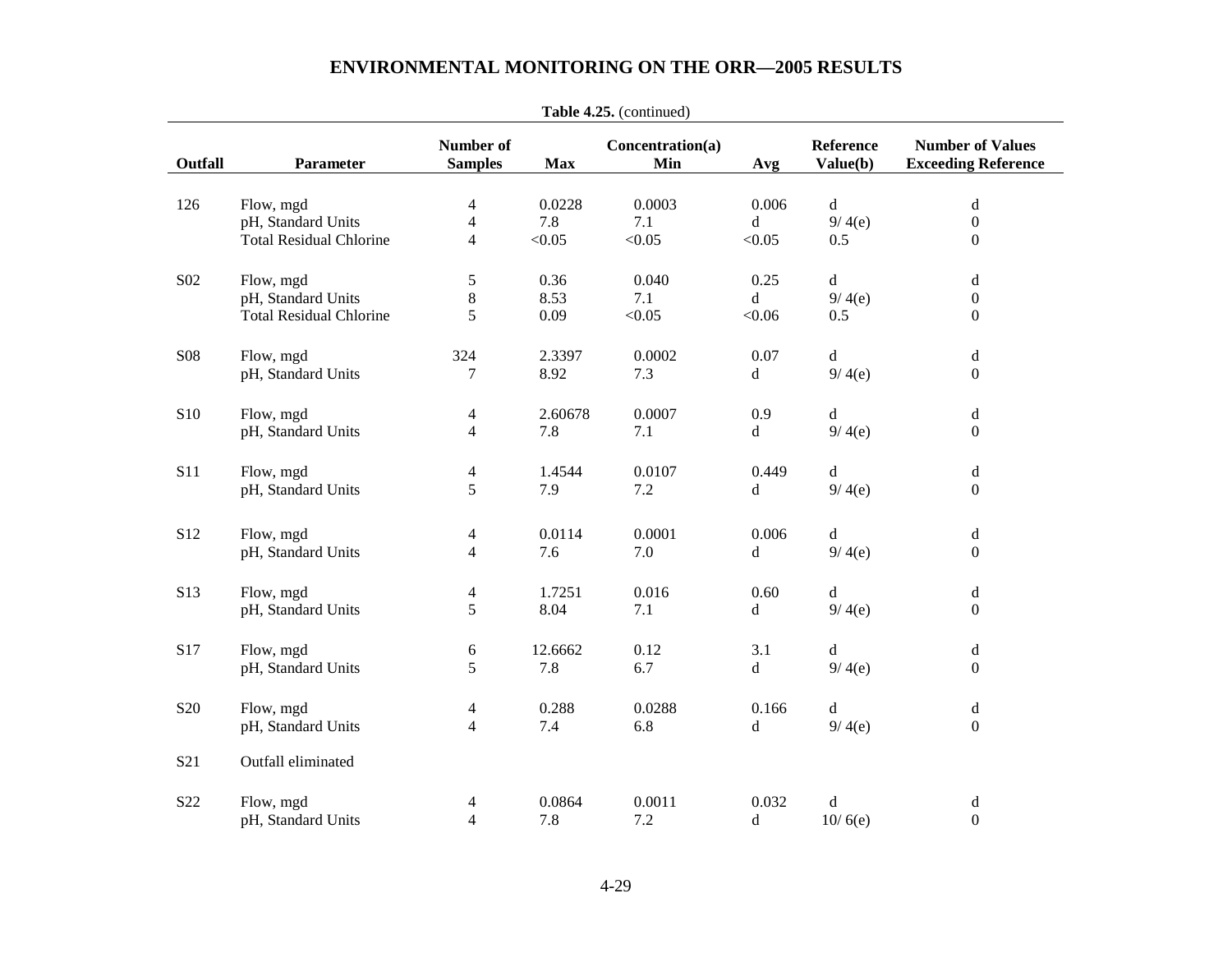|                 | <b>Lavit <math>\pi</math>.</b> 20. (Continued) |                             |            |                         |        |                       |                                                       |
|-----------------|------------------------------------------------|-----------------------------|------------|-------------------------|--------|-----------------------|-------------------------------------------------------|
| Outfall         | <b>Parameter</b>                               | Number of<br><b>Samples</b> | <b>Max</b> | Concentration(a)<br>Min | Avg    | Reference<br>Value(b) | <b>Number of Values</b><br><b>Exceeding Reference</b> |
| S <sub>24</sub> | Flow, mgd                                      | 361                         | 57.5555    | 0.0002                  | 1      | d                     | d                                                     |
|                 | pH, Standard Units                             | 6                           | 7.8        | 7.1                     | d      | 9/4(e)                | $\theta$                                              |
| S <sub>25</sub> | Flow, mgd                                      | 4                           | 0.36       | 0.0864                  | 0.17   | d                     | $\rm d$                                               |
|                 | pH, Standard Units                             | 4                           | 7.6        | 6.9                     | d      | 10/6(e)               | $\boldsymbol{0}$                                      |
| S <sub>26</sub> | Flow, mgd                                      | $\overline{4}$              | 0.144      | 0.0144                  | 0.0576 | d                     | d                                                     |
|                 | pH, Standard Units                             | 4                           | 7.6        | 7.0                     | d      | 10/6(e)               | $\mathbf{0}$                                          |
| S27             | Flow, mgd                                      | 4                           | 0.288      | 0.144                   | 0.234  | d                     | d                                                     |
|                 | pH, Standard Units                             | 4                           | 7.8        | 7.1                     | d      | 10/6(e)               | $\mathbf{0}$                                          |
| S <sub>28</sub> | Flow, mgd                                      | $\overline{4}$              | 0.216      | 0.0432                  | 0.108  | d                     | d                                                     |
|                 | pH, Standard Units                             | 4                           | 7.6        | 6.9                     | d      | 10/6(e)               | $\Omega$                                              |
| S <sub>29</sub> | Flow, mgd                                      | 4                           | 0.432      | 0.0144                  | 0.194  | d                     | d                                                     |
|                 | pH, Standard Units                             | 4                           | 7.8        | 7.5                     | d      | 10/6(e)               | 0                                                     |

| <b>Table 4.25.</b> (continued) |  |
|--------------------------------|--|
|--------------------------------|--|

(a) Units in mg/L unless otherwise indicated.

(b) NPDES permit limits.

(c) Flow during operations and/or discharging.

(d) Not applicable.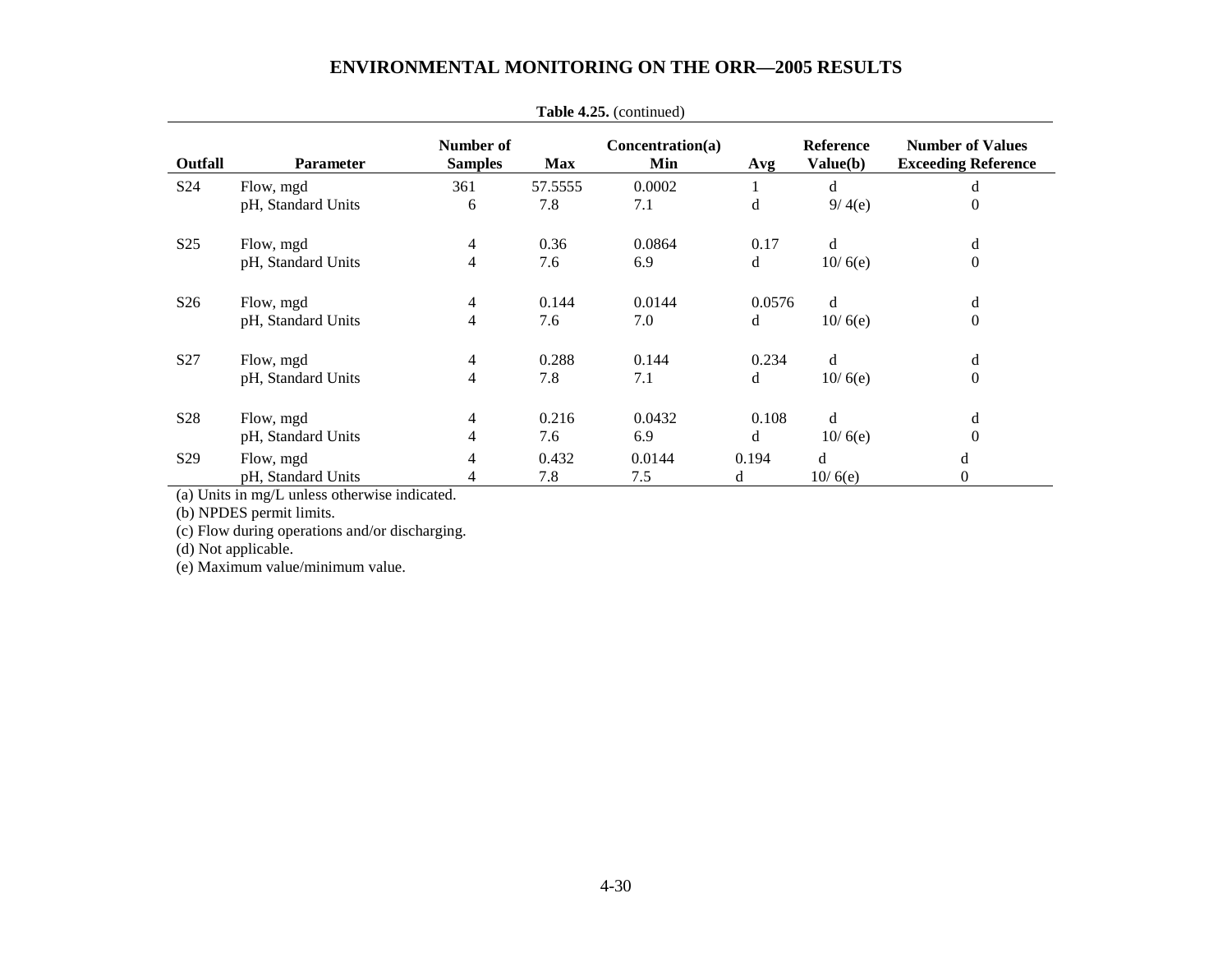| Outfall | Parameter                      | Number of<br><b>Samples</b> | <b>Max</b> | Concentration(a)<br>Min | Avg    | <b>Reference</b><br>Value(b) | <b>Number of Values</b><br><b>Exceeding Reference</b> |
|---------|--------------------------------|-----------------------------|------------|-------------------------|--------|------------------------------|-------------------------------------------------------|
| 002     | Flow, mgd                      | 12                          | 0.0609     | 0.0114                  | 0.0313 | d                            | d                                                     |
|         | pH, Standard Units             | 12                          | 7.8        | 7.4                     | d      | 9/4(e)                       | $\boldsymbol{0}$                                      |
|         | <b>Total Residual Chlorine</b> | 12                          | < 0.05     | < 0.05                  | < 0.05 | 0.5                          | $\overline{0}$                                        |
| 034     | Flow, mgd                      | 13                          | 0.6957     | 0.0571                  | 0.160  | $\rm d$                      | $\mathbf d$                                           |
|         | pH, Standard Units             | 13                          | 7.7        | 7.4                     | d      | 9/4(e)                       | $\boldsymbol{0}$                                      |
|         | <b>Total Residual Chlorine</b> | 12                          | < 0.05     | < 0.05                  | < 0.08 | 0.5                          | $\overline{0}$                                        |
| 042     | Flow, mgd                      | 14                          | 0.0183     | 0.000038                | 0.0050 | d                            | d                                                     |
|         | pH, Standard Units             | 14                          | 8.3        | 7.5                     | d      | 9/4(e)                       | $\boldsymbol{0}$                                      |
|         | <b>Total Residual Chlorine</b> | 13                          | < 0.05     | < 0.05                  | < 0.05 | 0.5                          | $\boldsymbol{0}$                                      |
| 047     | Flow, mgd                      | 12                          | 0.0137     | 0.0091                  | 0.0099 | d                            | d                                                     |
|         | pH, Standard Units             | 13                          | 7.9        | 7.4                     | d      | 9/4(e)                       | $\boldsymbol{0}$                                      |
|         | <b>Total Residual Chlorine</b> | 12                          | < 0.05     | < 0.05                  | < 0.05 | 0.5                          | $\mathbf{0}$                                          |
| 048     | Flow, mgd                      | 11                          | 0.0183     | 0.0004                  | 0.003  | d                            | d                                                     |
|         | pH, Standard Units             | 11                          | 7.9        | 7.3                     | d      | 9/4(e)                       | $\boldsymbol{0}$                                      |
|         | <b>Total Residual Chlorine</b> | 11                          | < 0.05     | < 0.05                  | < 0.05 | 0.5                          | $\mathbf{0}$                                          |
| 054     | Flow, mgd                      | 14                          | 0.022      | 0.000038                | 0.0032 | $\rm d$                      | d                                                     |
|         | pH, Standard Units             | 15                          | 8.2        | 6.9                     | d      | 9/4(e)                       | $\boldsymbol{0}$                                      |
|         | <b>Total Residual Chlorine</b> | 12                          | < 0.05     | < 0.05                  | < 0.05 | 0.5                          | $\overline{0}$                                        |
| 071     | Flow, mgd                      |                             | 12         | 0.0639                  | 0.0023 | 0.020                        | d                                                     |
|         | pH, Standard Units             | 12                          | 7.9        | 7.5                     | d      | 9/4(e)                       | $\boldsymbol{0}$                                      |
|         | <b>Total Residual Chlorine</b> | 12                          | 0.111      | < 0.05                  | < 0.06 | 0.5                          | $\mathbf{0}$                                          |
| 109     | Flow, mgd                      | 12                          | 0.1065     | 0.0837                  | 0.0913 | d                            | d                                                     |
|         | pH, Standard Units             | 12                          | 8.0        | 7.7                     | d      | 9/4(e)                       | $\boldsymbol{0}$                                      |
|         | <b>Total Residual Chlorine</b> | 12                          | 0.195      | 0.101                   | 0.145  | 0.5                          | $\mathbf{0}$                                          |

### **Table 4.26. Y-12 Complex Category III Outfalls** From: 2005/01/01 To: 2005/12/31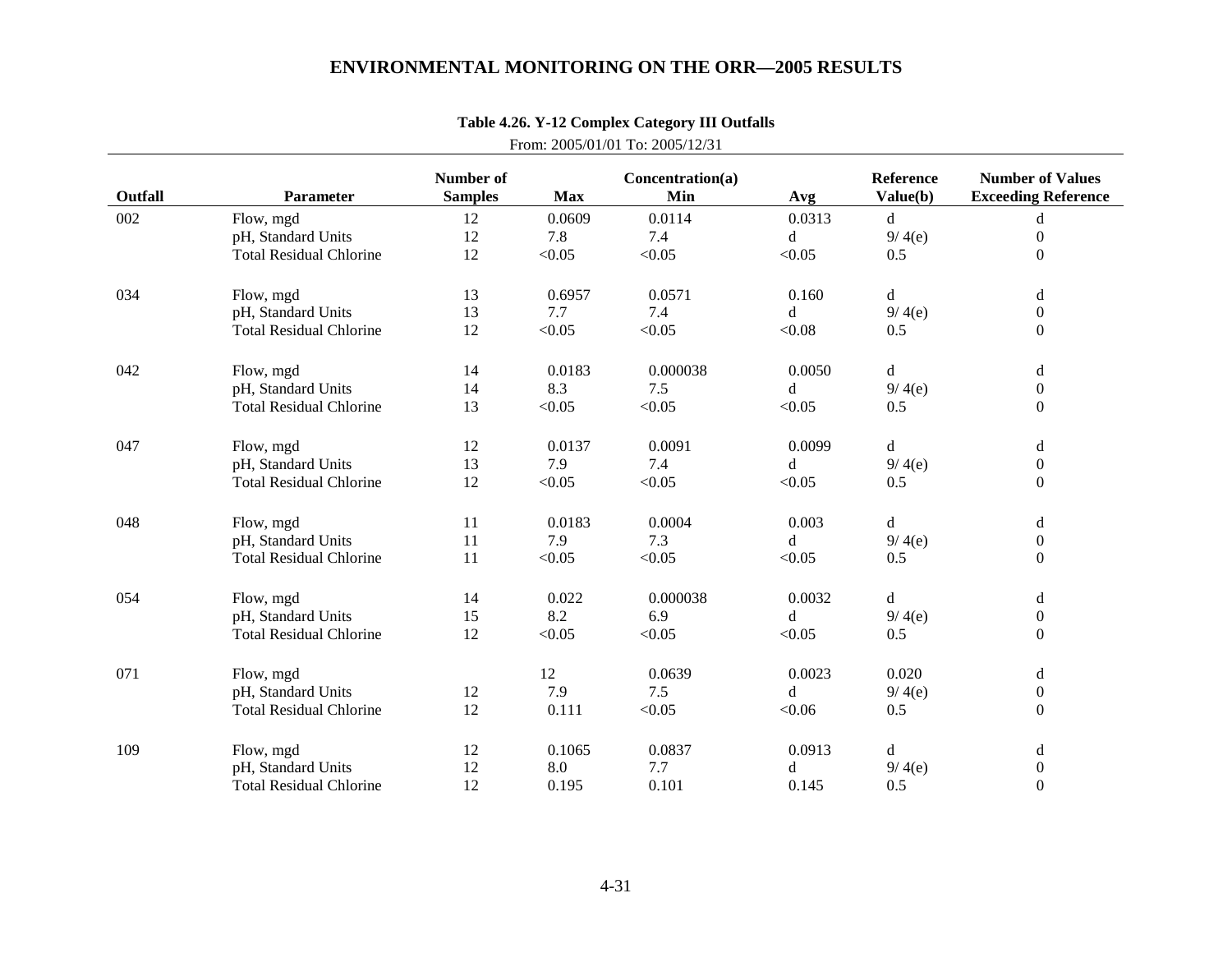| <b>Table 4.20.</b> (Continued)     |                                |                             |            |                         |        |                              |                                                       |  |  |
|------------------------------------|--------------------------------|-----------------------------|------------|-------------------------|--------|------------------------------|-------------------------------------------------------|--|--|
| <b>Outfall</b><br><b>Parameter</b> |                                | Number of<br><b>Samples</b> | <b>Max</b> | Concentration(a)<br>Min | Avg    | <b>Reference</b><br>Value(b) | <b>Number of Values</b><br><b>Exceeding Reference</b> |  |  |
| 113                                | Flow, mgd                      | 12                          | 0.432      | 0.0014                  | 0.070  | d                            | d                                                     |  |  |
|                                    | pH, Standard Units             | 12                          | 8.0        | 7.1                     | d      | 9/4(e)                       | $\overline{0}$                                        |  |  |
|                                    | <b>Total Residual Chlorine</b> | 11                          | < 0.05     | < 0.05                  | < 0.05 | 0.5                          | $\theta$                                              |  |  |
| 114                                | Flow, mgd                      | 12                          | 0.0274     | 0.0046                  | 0.012  | d                            | d                                                     |  |  |
|                                    | pH, Standard Units             | 12                          | 8.2        | 7.5                     | d      | 9/4(e)                       | $\theta$                                              |  |  |
|                                    | <b>Total Residual Chlorine</b> | 12                          | < 0.05     | < 0.05                  | < 0.05 | 0.5                          | $\overline{0}$                                        |  |  |
| S <sub>05</sub>                    | Flow, mgd                      | 13                          | 0.4565     | 0.0004                  | 0.09   | d                            | d                                                     |  |  |
|                                    | pH, Standard Units             | 13                          | 6.8        | 5.7                     | d      | 9/4(e)                       | $\theta$                                              |  |  |
|                                    | <b>Total Residual Chlorine</b> | 12                          | < 0.05     | < 0.05                  | < 0.05 | 0.5                          | $\mathbf{0}$                                          |  |  |
| S <sub>14</sub>                    | Flow, mgd                      | 11                          | 0.576      | 0.0014                  | 0.069  | d                            | d                                                     |  |  |
|                                    | pH, Standard Units             | 12                          | 8.24       | 7.3                     | d      | 9/4(e)                       | $\overline{0}$                                        |  |  |
|                                    | <b>Total Residual Chlorine</b> | 11                          | < 0.05     | < 0.05                  | < 0.05 | 0.5                          | $\overline{0}$                                        |  |  |
|                                    |                                |                             |            |                         |        |                              |                                                       |  |  |

**Table 4.26.** (continued)

(a) Units in mg/L unless otherwise indicated.

(b) NPDES permit limits.

(c) Flow during operations and/or discharging.

(d) Not applicable.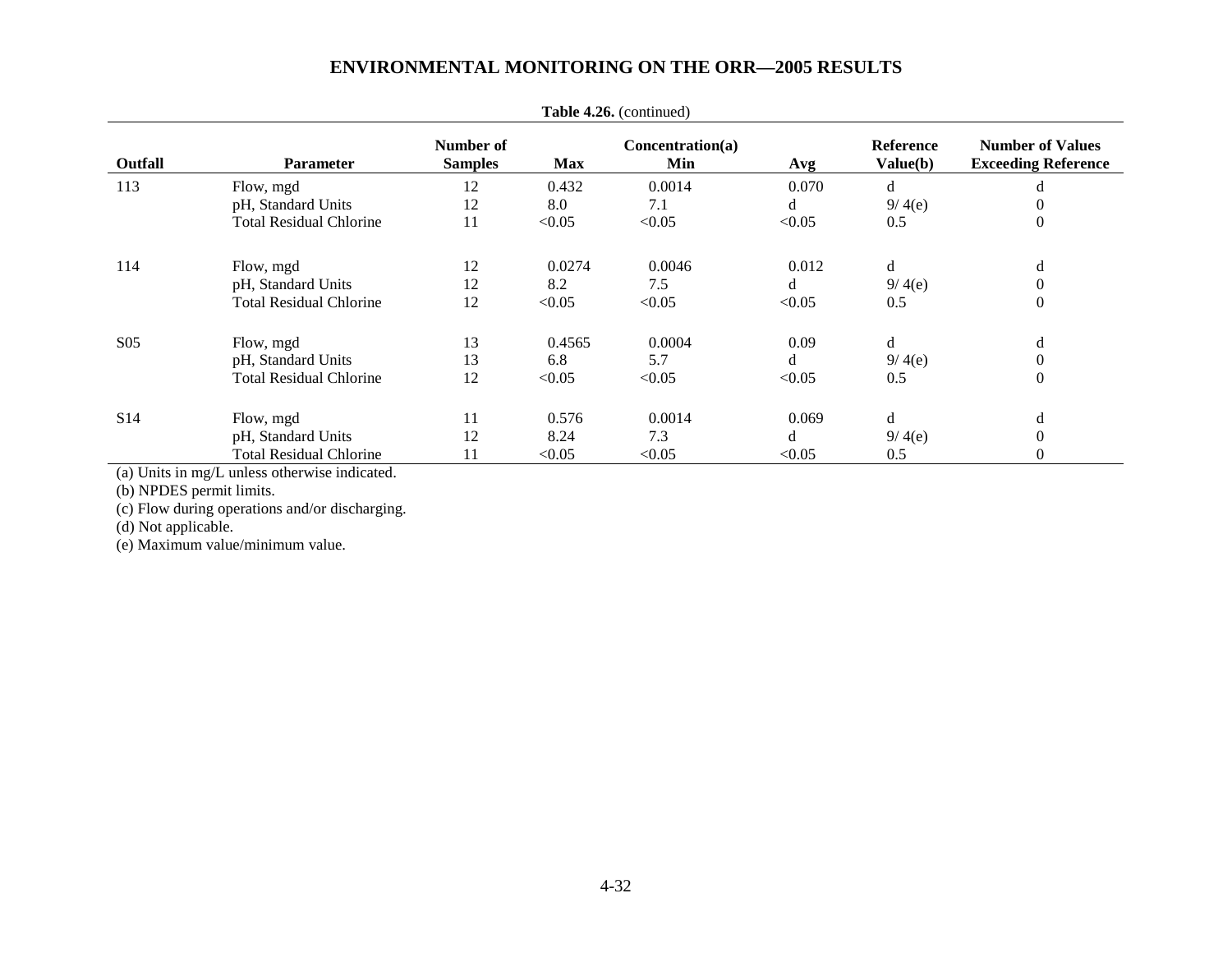| <b>Parameter</b>                                  | Number of<br><b>Samples</b> | <b>Max</b> | $+/-$     | Concentration<br>Min | $+/-$      | Average    | <b>Standard</b> | Percentage of<br><b>DCG</b> | <b>Total Curies</b> |
|---------------------------------------------------|-----------------------------|------------|-----------|----------------------|------------|------------|-----------------|-----------------------------|---------------------|
|                                                   | 13                          | 2.5        | $+/-1.5$  | $-5.7*$              | $+/-3.2$   | 0.11       | 0.65            | e                           | 4.7E-04             |
| Alpha activity $(pCi/L)$<br>Americium-241 (pCi/L) | 13                          | $0.16*$    | $+/-0.32$ | $-0.98*$             | $+/-3.5$   | $-0.14$    | 0.087           | $-0.46$                     | $-5.8E-04$          |
| Beta activity (pCi/L)                             | 13                          | 8.4        | $+/-4.9$  | $-8.5*$              | $+/-5.4$   | 1.6        | 1.2             | e                           | 6.7E-03             |
| Cobalt-60 (pCi/L)                                 | 13                          | $2.7*$     | $+/-1.8$  | $-0.25*$             | $+/-2.2$   | 0.72       | 0.22            | 0.014                       | 3.0E-03             |
| Cesium-137 $(pCi/L)$                              | 13                          | $3.8*$     | $+/-2.3$  | $-1.3*$              | $+/-2.4$   | 0.27       | 0.42            | 0.0091                      | 1.2E-03             |
| Gamma Activity (pCi/L)                            | 13                          | $22.0*$    | $+/-18$   | $-8.0*$              | $+/-17$    | 3.9        | 2.5             | e                           | 1.6E-02             |
| Neptunium-237 (pCi/L)                             | 13                          | $0.1*$     | $+/-0.17$ | $-0.075*$            | $+/-064$   | $-0.01$    | 0.01            | $-0.04$                     | $-5E-05$            |
| Plutonium-238 (pCi/L)                             | 13                          | $0.053*$   | $+/-.23$  | $-0.14*$             | $+/-0.16$  | $-0.040$   | 0.016           | $-0.099$                    | $-1.7E-04$          |
| Plutonium-239/240 (pCi/L)                         | 13                          | $0.074*$   | $+/-0.18$ | $-0.086*$            | $+/-.46$   | $-0.016$   | 0.013           | $-0.054$                    | $-6.8E-05$          |
| Radium-226 (pCi/L)                                | 12                          | $0.35*$    | $+/-.43$  | $-0.27*$             | $+/-0.41$  | 0.026      | 0.056           | 0.026                       | 1.1E-04             |
| Radium-228 (pCi/L)                                | 13                          | 1.8        | $+/-.53$  | $-0.4*$              | $+/-0.59$  | 0.6        | 0.2             | 0.6                         | 3E-03               |
| Strontium-89/90 (pCi/L)                           | 13                          | $1.5*$     | $+/-2$    | $-1.4*$              | $+/-2.3$   | $-0.18$    | 0.25            | $-0.018$                    | $-7.5E-04$          |
| Total Radium Alpha (pCi/L)                        | 13                          | 0.56       | $+/-0.33$ | $0.02*$              | $+/-.14$   | 0.3        | 0.05            | e                           | $1E-03$             |
| Technetium-99 (pCi/L)                             | 13                          | $9.0*$     | $+/-8.3$  | $-2.8*$              | $+/-8.4$   | 3.0        | 1.1             | 0.003                       | 1.2E-02             |
| Thorium-228 (pCi/L)                               | 13                          | $0.045*$   | $+/-0.22$ | $-0.11*$             | $+/-.13$   | $-0.028$   | 0.014           | $-0.0069$                   | $-1.2E-04$          |
| Thorium-230 ( $pCi/L$ )                           | 13                          | $0.25*$    | $+/-.36$  | $-0.18*$             | $+/-.3$    | 0.081      | 0.038           | 0.027                       | 3.4E-04             |
| Thorium-232 ( $pCi/L$ )                           | 13                          | $0.035*$   | $+/-.081$ | $-0.029*$            | $+/-0.067$ | $-0.00060$ | 0.0048          | $-0.0012$                   | $-2.6E-06$          |
| Thorium-234 ( $pCi/L$ )                           | 13                          | 0.51       | $+/-0.26$ | $0.058*$             | $+/-.13$   | 0.26       | 0.038           | 0.0026                      | 1.1E-03             |
| Tritium (pCi/L)                                   | 12                          | 750.0*     | $+/-550$  | $-490.0*$            | $+/-530$   | $-27.08$   | 102.8           | $-0.001400$                 | $-1.140E-01$        |
| Uranium-234 ( $pCi/L$ )                           | 13                          | 1.1        | $+/-0.45$ | 0.36                 | $+/-.17$   | 0.65       | 0.062           | 0.13                        | 2.8E-03             |
| Uranium-235 (pCi/L)                               | 13                          | $0.063*$   | $+/-.12$  | $-0.03*$             | $+/-0.14$  | 0.02       | 0.009           | 0.003                       | 9E-05               |
| Uranium-236 ( $pCi/L$ )                           | 13                          | $0.049*$   | $+/-079$  | $-0.023*$            | $+/-0.044$ | 0.0070     | 0.0054          | 0.0014                      | 3.0E-05             |
| Uranium-238 ( $pCi/L$ )                           | 13                          | 0.51       | $+/-0.26$ | $0.058*$             | $+/-.13$   | 0.26       | 0.038           | 0.043                       | 1.1E-03             |

# **Table 4.27. Y-12 Complex Discharge Point S17, UNNAMED TRIBUTARY TO THE CLINCH RIVER**

From: 2005/01/01 To: 2005/12/31

(e) Not applicable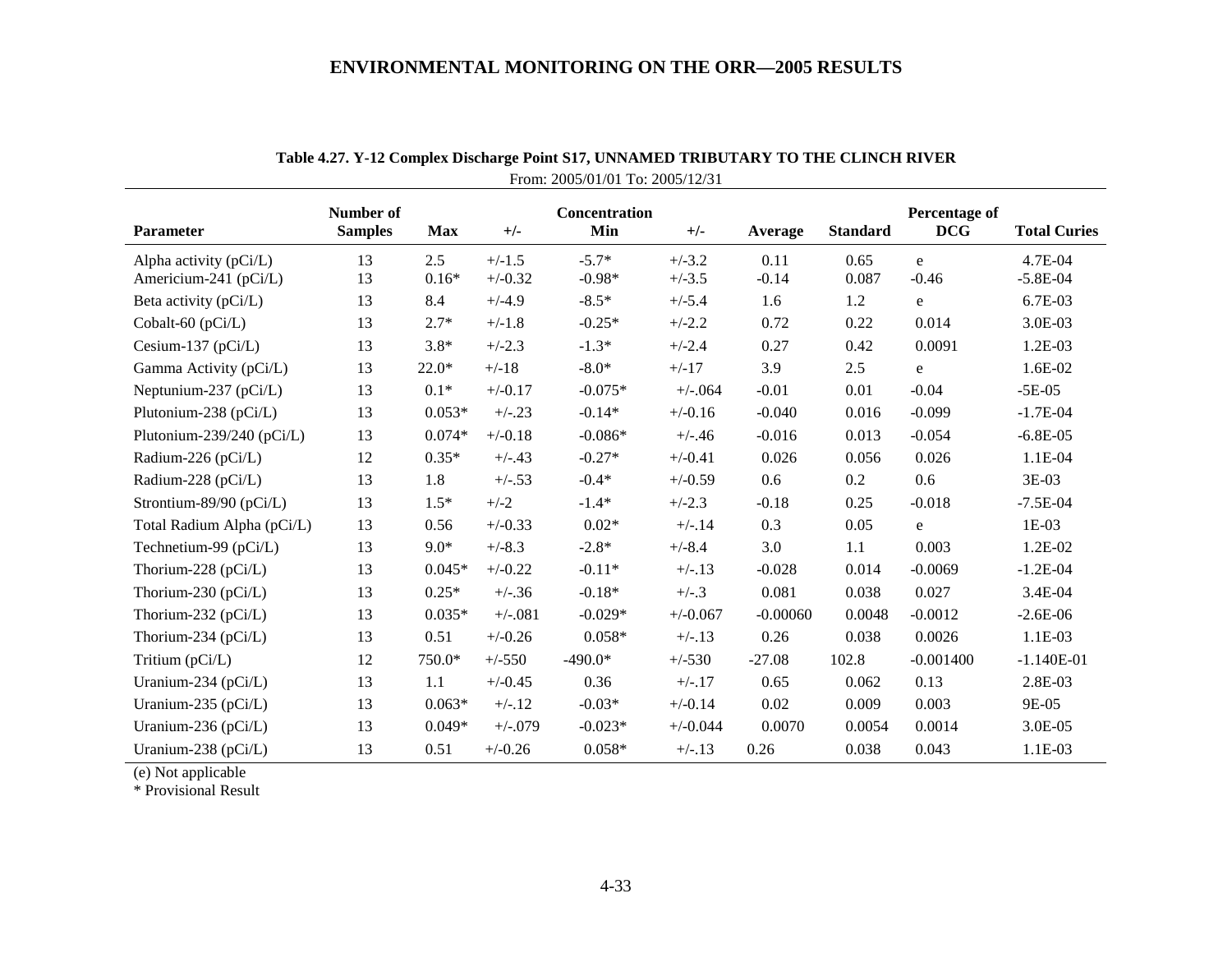|                   | <b>Number</b> | Concentration |          |          | Reference   | <b>Number of Values</b>    |
|-------------------|---------------|---------------|----------|----------|-------------|----------------------------|
| <b>Parameter</b>  | of Samples    | <b>Max</b>    | Min      | Avg      | Value(b)    | <b>Exceeding Reference</b> |
| Flow, mgd         | 365           | 0.864         | 0.114    | 0.232    | $\mathbf d$ | d                          |
| pH, Standard Unit | 13            | 8.3           | 7.5      | d        | 9/6(e)      | $\theta$                   |
| Silver            | 13            | < 0.02        | < 0.0004 | < 0.005  | d           | d                          |
| Aluminum          | 13            | < 0.2         | < 0.2    | < 0.2    | d           | d                          |
| Arsenic           | 13            | < 0.2         | 0.0032   | < 0.07   | d           | d                          |
| <b>B</b> oron     | 13            | < 0.1         | < 0.1    | < 0.1    | d           | d                          |
| <b>Barium</b>     | 13            | 0.0521        | 0.047    | 0.049    | d           | d                          |
| Beryllium         | 13            | < 0.0005      | < 0.0002 | < 0.0004 | d           | d                          |
| Calcium           | 13            | 41.6          | 34.2     | 37.9     | d           | d                          |
| Cadmium           | 13            | < 0.01        | < 0.001  | < 0.003  | d           | d                          |
| Cobalt            | 13            | < 0.02        | < 0.0002 | < 0.01   | d           | d                          |
| Chromium          | 13            | < 0.02        | < 0.004  | < 0.01   | d           | d                          |
| Copper            | 13            | < 0.02        | < 0.002  | < 0.008  | d           | d                          |
| Iron              | 13            | < 0.05        | < 0.05   | < 0.05   | d           | d                          |
| Potassium         | 13            | 2.03          | < 2.0    | < 2.0    | d           | d                          |
| Lithium           | 13            | 0.263         | 0.0108   | 0.0319   | d           | d                          |
| Magnesium         | 13            | 10.8          | 9.48     | 9.96     | d           | d                          |
| Manganese         | 13            | 0.0233        | < 0.005  | < 0.01   | d           | d                          |
| Molybdenum        | 13            | < 0.05        | < 0.02   | < 0.02   | d           | d                          |
| Sodium            | 13            | 1.76          | 1.28     | 1.55     | d           | d                          |
| Nickel            | 13            | < 0.05        | < 0.002  | < 0.02   | d           | d                          |
| Lead              | 13            | < 0.1         | < 0.0002 | < 0.02   | d           | d                          |
| Antimony          | 13            | < 0.2         | < 0.001  | < 0.1    | d           | d                          |
| Strontium         | 13            | 0.208         | 0.191    | 0.198    | d           | d                          |
| Thallium          | 13            | < 0.2         | < 0.2    | < 0.2    | d           | d                          |
| Uranium           | 18            | < 0.001       | 0.0003   | < 0.0008 | d           | d                          |
| Vanadium          | 13            | < 0.02        | < 0.02   | < 0.02   | d           | d                          |
| Zinc              | 13            | 0.0939        | 0.0038   | < 0.0377 | d           | d                          |

# **Table 4.28. Y-12 Complex Discharge Point S19, S19, ROGER'S QUARRY**  From: 2005/01/01 To: 2005/12/31

(a) Units in mg/L unless otherwise indicated.

(b) NPDES permit limits.

(c) Flow during operations and/or discharging.

(d) Not applicable.

(e) Maximum value/minimum value.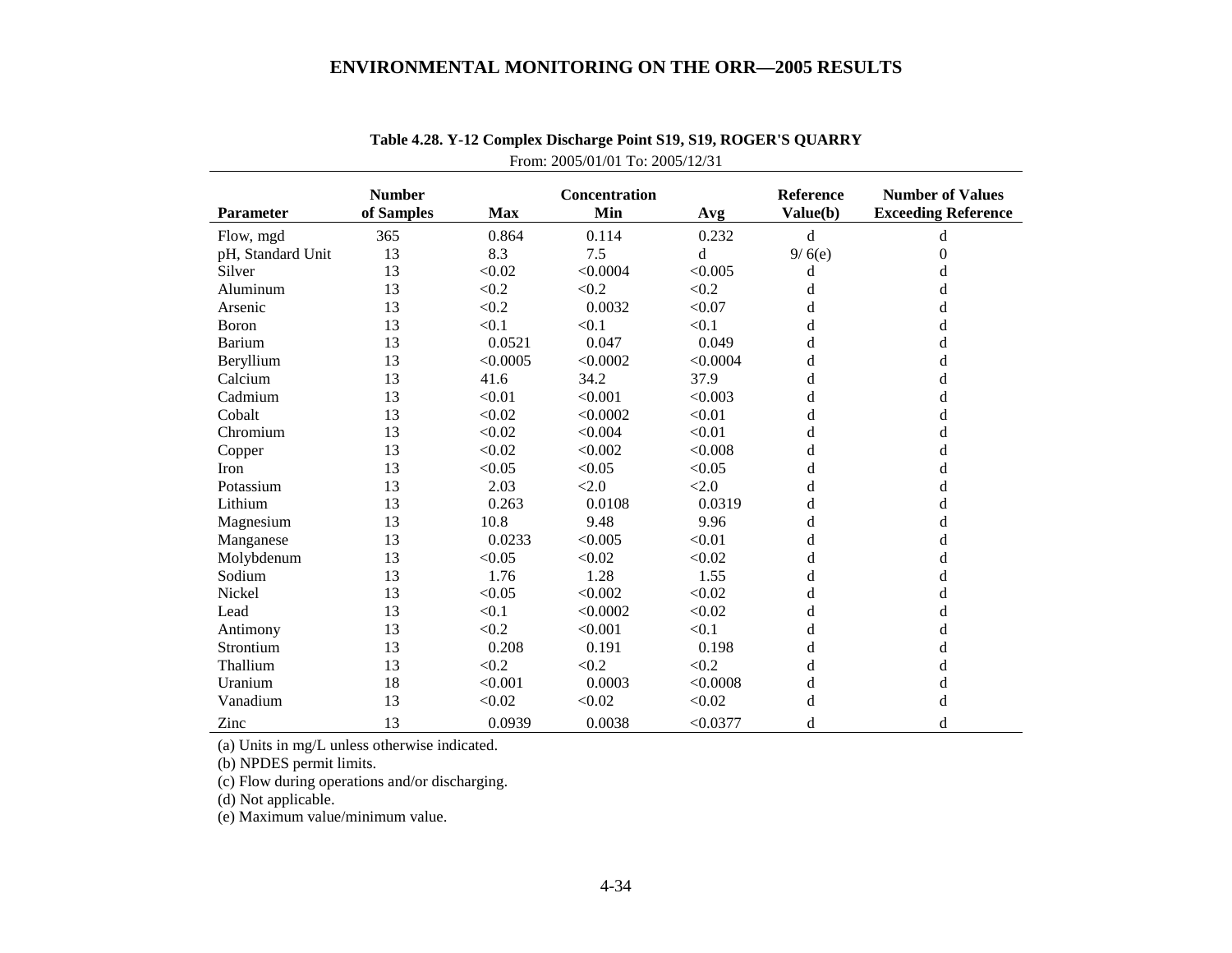|                            | Number of      |            |           | Concentration |            |           |                 | Percentage of |                     |
|----------------------------|----------------|------------|-----------|---------------|------------|-----------|-----------------|---------------|---------------------|
| <b>Parameter</b>           | <b>Samples</b> | <b>Max</b> | $+/-$     | Min           | $+/-$      | Average   | <b>Standard</b> | <b>DCG</b>    | <b>Total Curies</b> |
| Alpha activity $(pCi/L)$   | 12             | 5.6        | $+/-3.5$  | $-6.0*$       | $+/-3$     | 0.60      | 0.85            | e             | 1.9E-04             |
| Americium-241 (pCi/L)      | 12             | $0.19*$    | $+/-.27$  | $-1.5*$       | $+/-3.5$   | $-0.16$   | 0.13            | $-0.52$       | $-5.0E-05$          |
| Beta activity (pCi/L)      | 12             | $5.3*$     | $+/-4.3$  | $-4.8*$       | $+/-5.7$   | 1.3       | 0.95            | e             | 4.1E-04             |
| Cobalt-60 (pCi/L)          | 12             | $1.3*$     | $+/-1.6$  | $-1.5*$       | $+/-2.1$   | 0.052     | 0.27            | 0.0010        | 1.7E-05             |
| Cesium-137 ( $pCi/L$ )     | 12             | $3.2*$     | $+/-2.2$  | $-1.8*$       | $+/-2.6$   | 0.87      | 0.39            | 0.029         | 2.8E-04             |
| Gamma Activity (pCi/L)     | 12             | $2.7*$     | $+/-17$   | $-12.0*$      | $+/-17$    | $-3.7$    | 1.6             | e             | $-1.2E-03$          |
| Neptunium-237 (pCi/L)      | 12             | $0.016*$   | $+/-0.15$ | $-0.15*$      | $+/-.13$   | $-0.038$  | 0.014           | $-0.13$       | $-1.2E-05$          |
| Plutonium-238 (pCi/L)      | 12             | 1.5        | $+/-.41$  | $-0.18*$      | $+/-0.19$  | 0.11      | 0.13            | 0.27          | 3.5E-05             |
| Plutonium-239/240 (pCi/L)  | 12             | $0.045*$   | $+/-0.14$ | $-0.085*$     | $+/-.44$   | 0.00020   | 0.0097          | 0.00070       | 6.7E-08             |
| Radium-226 (pCi/L)         | 12             | 1.3        | $+/-3.1$  | $-0.28*$      | $+/-0.39$  | 0.16      | 0.13            | 0.16          | 5.3E-05             |
| Radium-228 (pCi/L)         | 12             | $1.9*$     | $+/-1.3$  | $-0.83*$      | $+/-.88$   | 0.40      | 0.20            | 0.40          | 1.3E-04             |
| Strontium-89/90 (pCi/L)    | 12             | $2.5*$     | $+/-1.9$  | $-2.9*$       | $+/-1.8$   | 0.087     | 0.44            | 0.0087        | 2.8E-05             |
| Total Radium Alpha (pCi/L) | 12             | 0.6        | $+/-0.37$ | $-0.048*$     | $+/-.15$   | 0.2       | 0.05            | e             | 7E-05               |
| Technetium-99 $(pCi/L)$    | 12             | 13.0       | $+/-8.1$  | $-7.6*$       | $+/-8.2$   | 2.0       | 2.0             | 0.0020        | 6.4E-04             |
| Thorium-228 (pCi/L)        | 12             | $0.19*$    | $+/-0.24$ | $-0.11*$      | $+/-.17$   | 0.012     | 0.027           | 0.0030        | 3.8E-06             |
| Thorium-230 ( $pCi/L$ )    | 12             | $0.3*$     | $+/-0.38$ | $-0.29*$      | $+/-0.5$   | 0.01      | 0.06            | 0.005         | 5E-06               |
| Thorium-232 ( $pCi/L$ )    | 12             | $0.032*$   | $+/-.07$  | $-0.27*$      | $+/-.16$   | $-0.024$  | 0.023           | $-0.049$      | $-7.8E - 06$        |
| Thorium-234 ( $pCi/L$ )    | 12             | $0.22*$    | $+/-0.22$ | $0.021*$      | $+/-072$   | 0.096     | 0.016           | 0.0010        | 3.1E-05             |
| Tritium (pCi/L)            | 12             | $210.0*$   | $+/-530$  | $-380.0*$     | $+/-530$   | $-56.25$  | 56.66           | $-0.002800$   | $-1.800E-02$        |
| Uranium-234 (pCi/L)        | 12             | $0.26*$    | $+/-0.27$ | $0.04*$       | $+/-0.3$   | 0.1       | 0.02            | 0.03          | 4E-05               |
| Uranium-235 (pCi/L)        | 12             | $0.058*$   | $+/-0.13$ | $-0.05*$      | $+/-0.44$  | $-0.007$  | 0.01            | $-0.001$      | $-2E-06$            |
| Uranium-236 (pCi/L)        | 12             | $0.026*$   | $+/-052$  | $-0.042*$     | $+/-0.049$ | $-0.0062$ | 0.0054          | $-0.0012$     | $-2.0E-06$          |
| Uranium-238 (pCi/L)        | 12             | $0.22*$    | $+/-0.22$ | $0.021*$      | $+/-072$   | 0.096     | 0.016           | 0.016         | 3.1E-05             |

### **Table 4.29. Y-12 Complex Discharge Point S19, S19, ROGER'S QUARRY**  From: 2005/01/01 To: 2005/12/31

(e) Not applicable

\* Provisional Result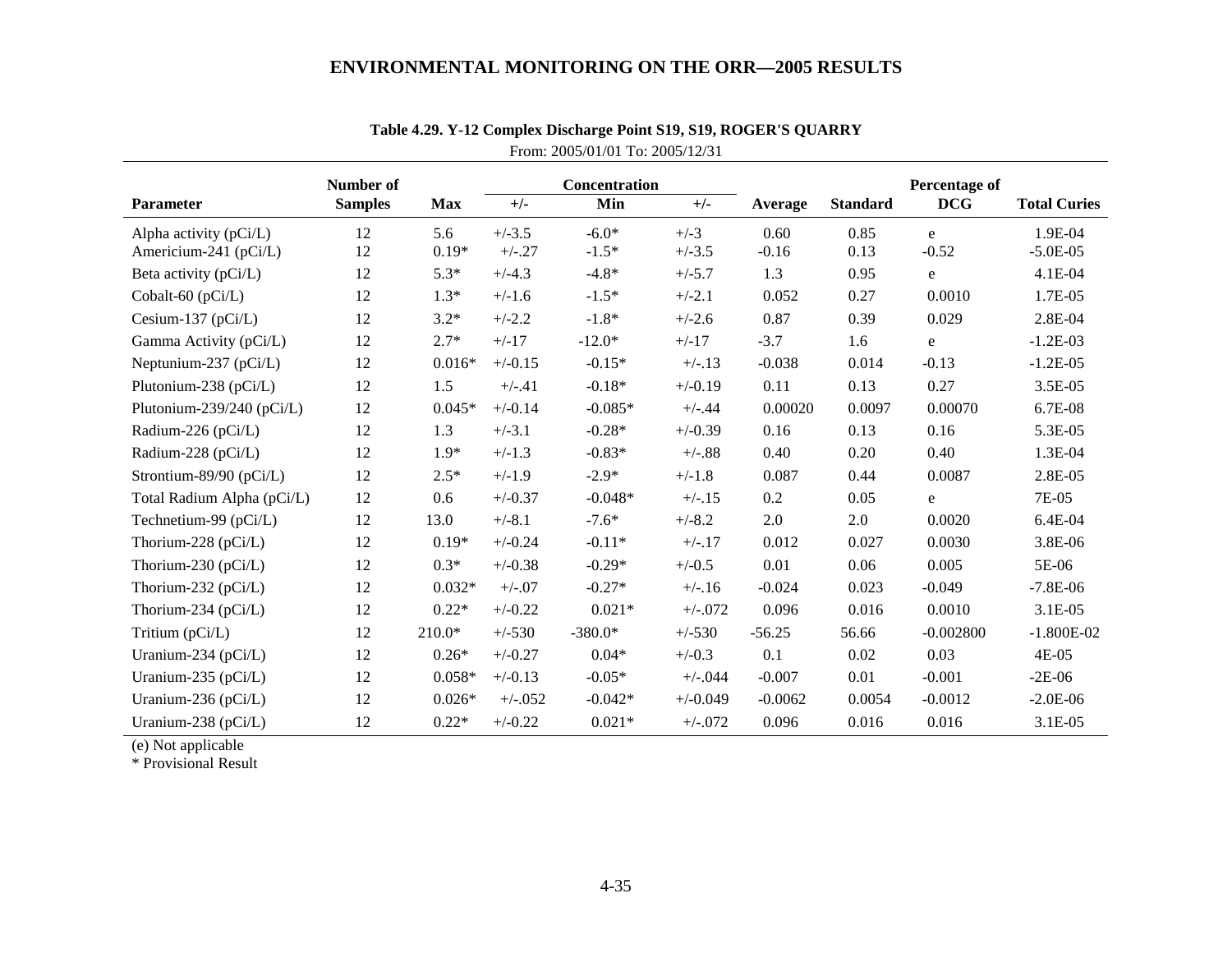|                             | <b>Number</b> |            | Concentration | <b>Reference</b> | <b>Number of Values</b> |                                      |
|-----------------------------|---------------|------------|---------------|------------------|-------------------------|--------------------------------------|
| <b>Parameter</b>            | of Samples    | <b>Max</b> | Min           | Avg              | Value(b)                | <b>Exceeding</b><br><b>Reference</b> |
| Flow, gpd                   | 365           | 2200000.0  | 320000.0      | 599929.8         | d                       | d                                    |
| pH, Std Unit                | 17            | 7.9        | 7.1           | d                | 9/6(e)                  | 0                                    |
| Silver                      | 17            | 0.013      | < 0.0004      | < 0.003          | 0.1                     | $\overline{0}$                       |
| Aluminum                    | 17            | 0.84       | < 0.2         | < 0.3            | d                       | d                                    |
| Arsenic                     | 17            | < 0.002    | < 0.002       | < 0.002          | 0.015                   | $\overline{0}$                       |
| Boron                       | 17            | < 0.1      | < 0.1         | < 0.1            | d                       | d                                    |
| Beryllium                   | 17            | < 0.0005   | < 0.0002      | < 0.0003         | d                       | d                                    |
| Benzene                     | 6             | < 0.005    | < 0.005       | < 0.005          | 0.015                   | $\theta$                             |
| <b>Biochemical Oxygen</b>   | 17            | 76.6       | 26.1          | 41.9             | 300                     | $\boldsymbol{0}$                     |
| Cadmium                     | 17            | < 0.001    | < 0.001       | < 0.001          | 0.005                   | $\boldsymbol{0}$                     |
| Cobalt                      | 11            | 0.0022     | 0.0006        | 0.001            | d                       | d                                    |
| Chromium                    | 17            | 0.0043     | < 0.004       | < 0.004          | 0.075                   | $\overline{0}$                       |
| Copper                      | 17            | 0.0817     | 0.0294        | 0.0455           | 0.21                    | $\boldsymbol{0}$                     |
| Cyanide                     | 14            | 0.0065     | < 0.005       | < 0.005          | 0.062                   | $\boldsymbol{0}$                     |
| Iron                        | 17            | 0.917      | 0.268         | 0.508            | 15                      | $\theta$                             |
| Hexane Extractable          | 17            | 9.33       | < 6.0         | <6.6             | 50                      | $\boldsymbol{0}$                     |
| Mercury                     | 17            | 0.0134     | 0.0007        | 0.004            | 0.035                   | $\overline{0}$                       |
| Kjeldahl Nitrogen           | 17            | 20.1       | 6.38          | 12.9             | 90                      | $\boldsymbol{0}$                     |
| Methylene chloride          | 6             | < 0.005    | < 0.005       | < 0.005          | 0.041                   | $\boldsymbol{0}$                     |
| Manganese                   | 17            | 0.0717     | 0.0216        | 0.0338           | d                       | d                                    |
| Molybdenum                  | 1             | 0.0084     | 0.0084        | 0.0084           | $\Omega$                |                                      |
| Nickel                      | 17            | 0.0084     | 0.0025        | 0.006            | 0.032                   | $\boldsymbol{0}$                     |
| Nitrate/Nitrite as Nitrogen | 6             | 0.968      | 0.544         | 0.838            | 10                      | $\boldsymbol{0}$                     |
| Lead                        | 17            | 0.0015     | 0.0004        | 0.001            | 0.074                   | $\theta$                             |
| Phenols - Total Recoverable | 17            | 0.0277     | < 0.005       | < 0.01           | 0.5                     | $\overline{0}$                       |
| Selenium                    | 17            | < 0.2      | < 0.004       | < 0.07           | d                       | d                                    |
| <b>Suspended Solids</b>     | 17            | 223.0      | 31.2          | 78.2             | 300                     | $\mathbf{0}$                         |

# **Table 4.30. Y-12 Complex Discharge Point SS6, SANITARY SEWER STATION 6**  From: 2005/01/01 To: 2005/12/31

(a) Units in mg/L unless otherwise indicated.

(b) Sanitary sewer permit limits.

(c) Flow during operations and/or discharging.

(d) Not applicable.

(e) Maximum value/minimum value.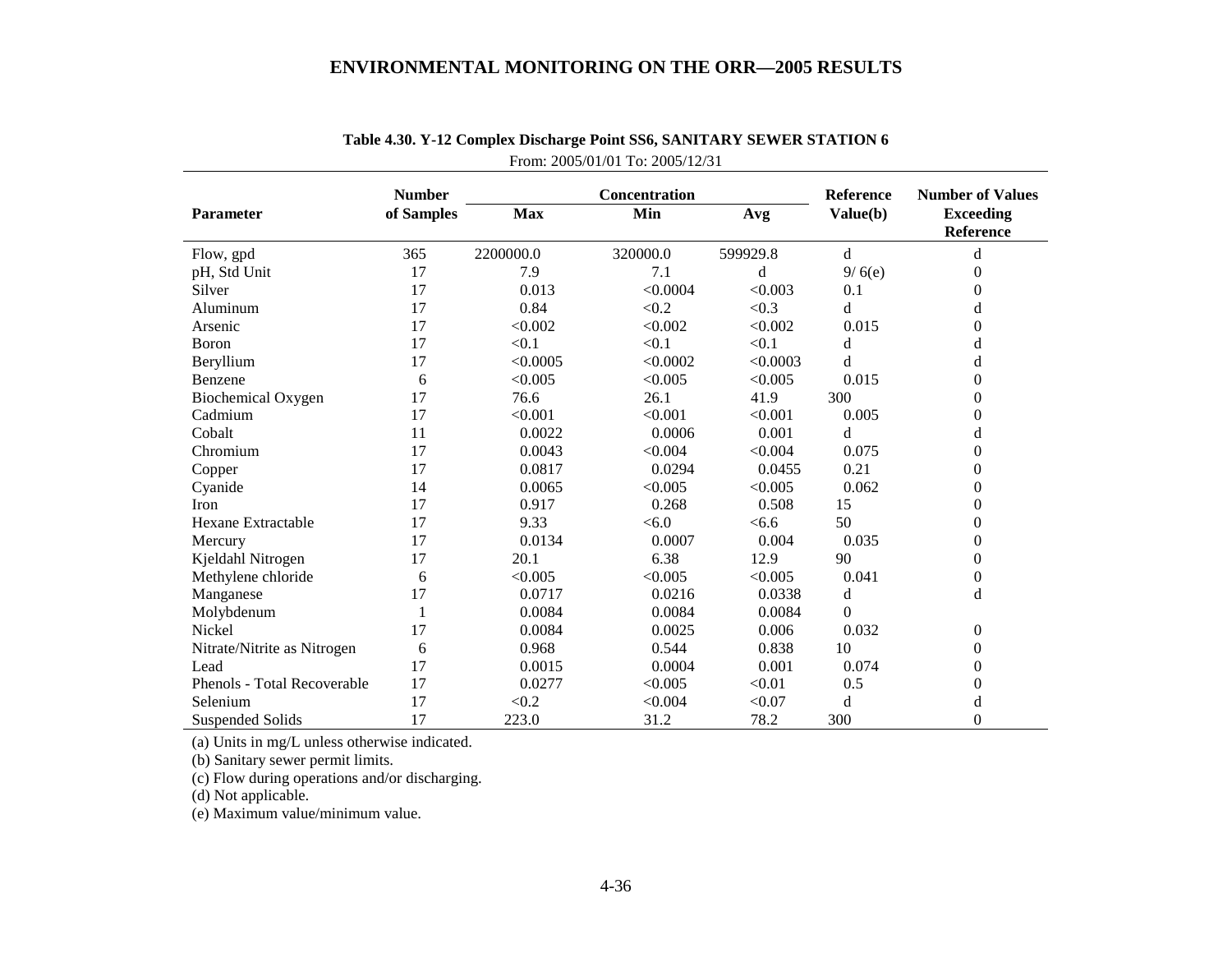|                  | <b>Number</b> |         | Concentration |         | Reference       | <b>Number of Values</b>    |
|------------------|---------------|---------|---------------|---------|-----------------|----------------------------|
| <b>Parameter</b> | of Samples    | Max     | Min           | Avg     | <b>Value(b)</b> | <b>Exceeding Reference</b> |
| Toluene          | n             | < 0.005 | < 0.005       | < 0.005 | 0.02            | 0                          |
| Trichloroethene  | n             | < 0.005 | < 0.005       | < 0.005 | 0.027           | 0                          |
| Uranium          | 33            | 0.0117  | 0.0027        | 0.0056  |                 | d                          |
| Zinc             |               | 0.142   | 0.0344        | 0.0962  | 0.75            | 0                          |

### **Table 4.31. Y-12 Complex Discharge Point SS6, SANITARY SEWER STATION 6**  From: 2005/01/01 To: 2005/12/31

(a) Units in mg/L unless otherwise indicated.

(b) Sanitary sewer permit limits.

(c) Flow during operations and/or discharging.

(d) Not applicable.

(e) Maximum value/minimum value .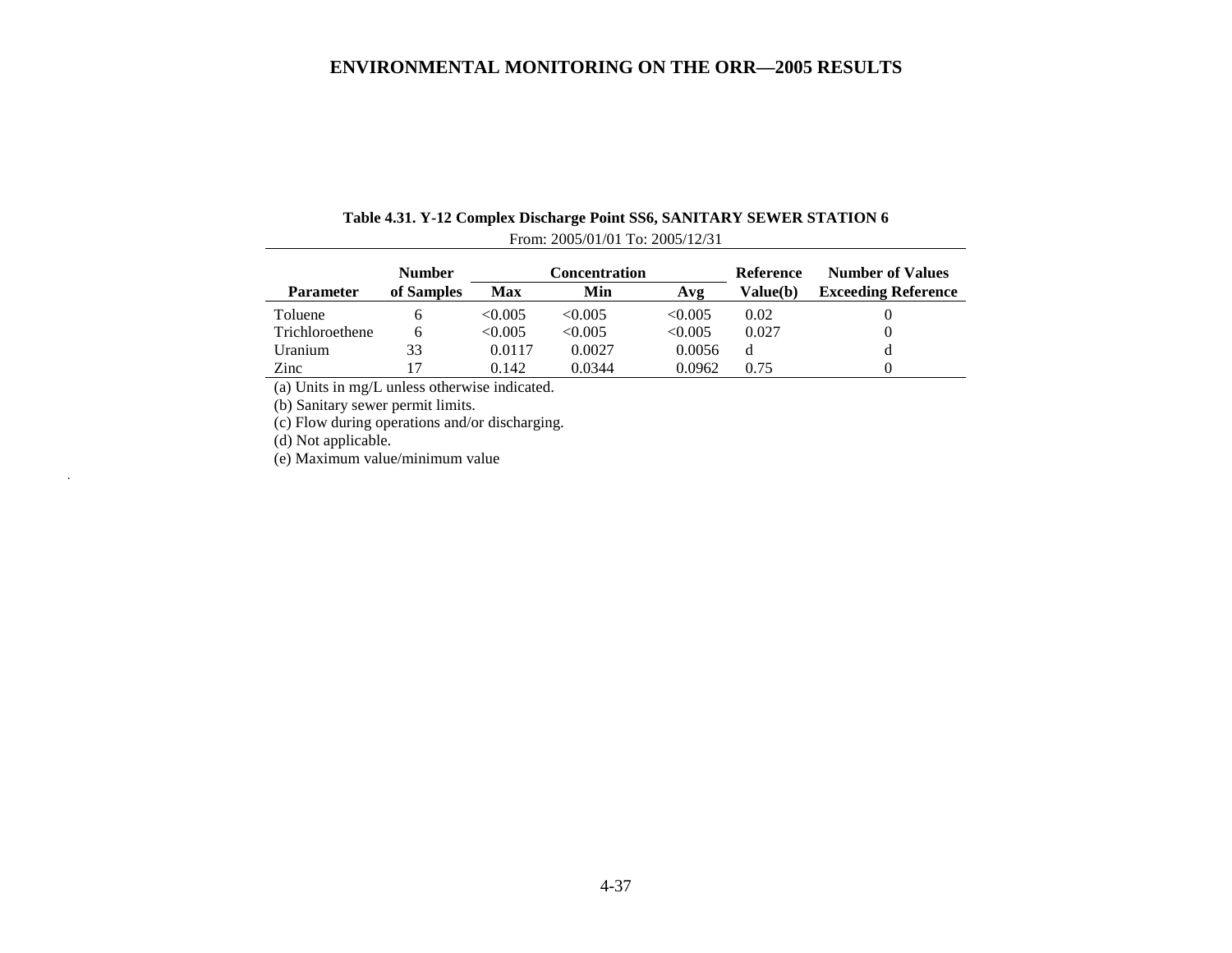|                         | Number of      |         | Concentration |           |            | Percentage of |                 |            |                     |  |
|-------------------------|----------------|---------|---------------|-----------|------------|---------------|-----------------|------------|---------------------|--|
| Parameter               | <b>Samples</b> | Max     | $+/-$         | Min       | $+/-$      | Average       | <b>Standard</b> | <b>DCG</b> | <b>Total Curies</b> |  |
| Alpha activity (pCi/L)  | 52             | 17.0    | $+/-4$        | $-6.5*$   | $+/-8.6$   | 4.5           | 0.57            | e          | 3.7E-03             |  |
| Beta activity $(pCi/L)$ | 52             | 17.0    | $+/-9.4$      | $-0.59*$  | $+/-6$     | 7.4           | 0.57            | e          | $6.2E-03$           |  |
| Gamma Activity (pCi/L)  | 8              | $15.0*$ | $+/-18$       | $-11.0*$  | $+/-17$    | $-0.160$      | 3.08            | e          | $-1.33E-04$         |  |
| Uranium-234 ( $pCi/L$ ) | 13             | 110.0   | $+/-12$       | 1.4       | $+/-.37$   | 11            | 8.3             | 2.2        | $9.0E-03$           |  |
| Uranium-235 ( $pCi/L$ ) | 13             | 3.8     | $+/-.81$      | $-0.045*$ | $+/-.11$   | 0.39          | 0.29            | 0.065      | $3.2E-04$           |  |
| Uranium-236 ( $pCi/L$ ) |                | 0.35    | $+/-.21$      | $-0.013*$ | $+/-0.053$ | 0.053         | 0.031           | 0.011      | $4.4E-05$           |  |
| Uranium-238 (pCi/L)     |                | 2.7     | $+/-.57$      | 1.2       | $+/-.34$   | 2.0           | 0.13            | 0.34       | 1.7E-03             |  |
|                         |                |         |               |           |            |               |                 |            |                     |  |

# **Table 4.32. Y-12 Complex Discharge Point SS6, SANITARY SEWER STATION 6**  From: 2005/01/01 To: 2005/12/31

(e) Not applicable

\* Provisional Result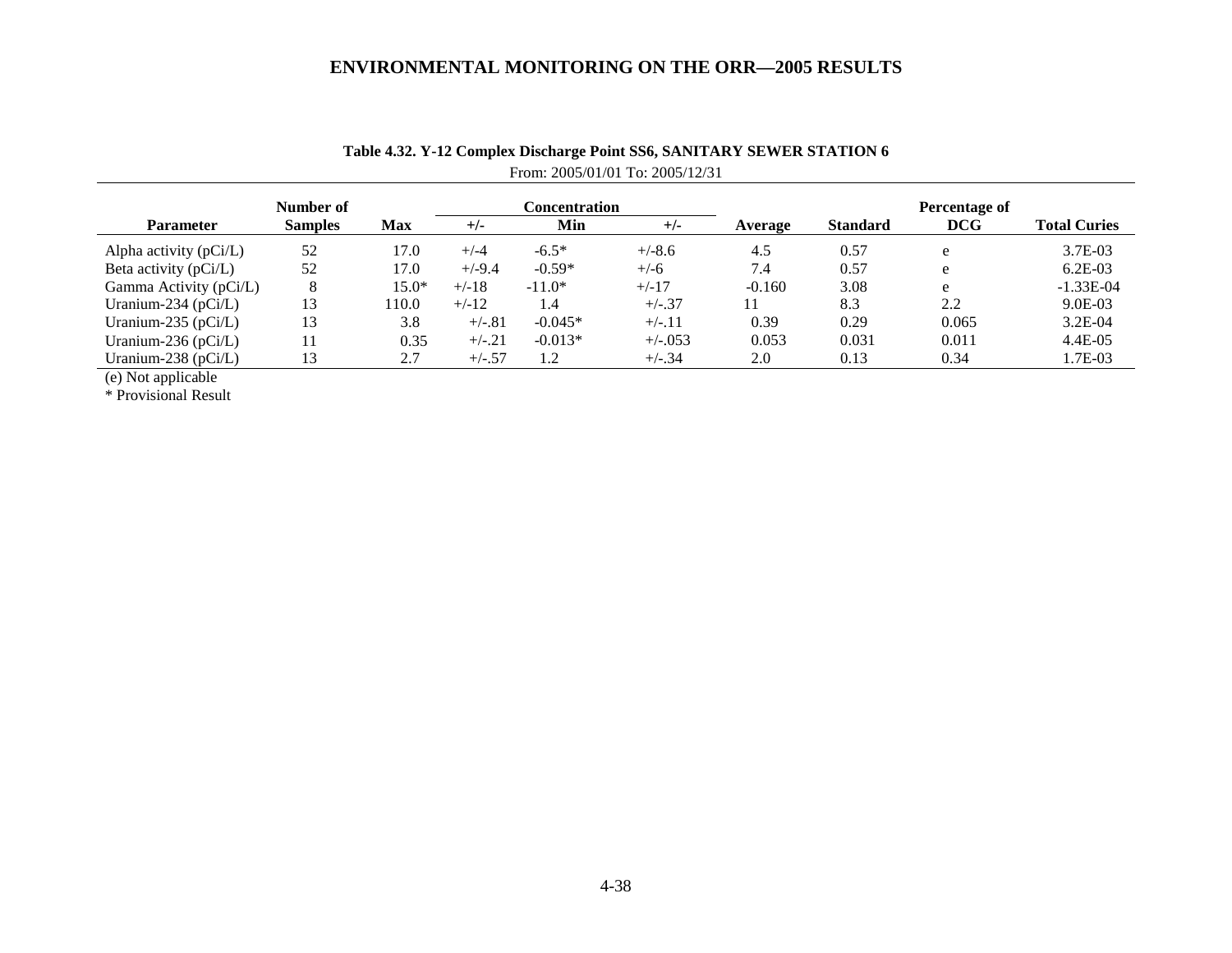|                             | <b>Number</b> |            | Concentration | <b>Reference</b> | <b>Number of Values</b> |                            |
|-----------------------------|---------------|------------|---------------|------------------|-------------------------|----------------------------|
| Parameter                   | of Samples    | <b>Max</b> | Min           | Avg              | Value(b)                | <b>Exceeding Reference</b> |
| Flow, mgd                   | 348           | 39.76      | 0.222         | 3.46             | d                       | d                          |
| pH, Standard Unit           | 24            | 7.7        | 7.1           | d                | 9/6(e)                  | $\Omega$                   |
| Silver                      | 12            | < 0.02     | < 0.02        | < 0.02           | 0.0033                  | $\theta$                   |
| Aluminum                    | 12            | 1.02       | < 0.2         | < 0.3            | d                       | d                          |
| Arsenic                     | 12            | < 0.2      | < 0.2         | < 0.2            | 0.0010                  | $\theta$                   |
| Boron                       | 12            | < 0.1      | < 0.1         | < 0.1            | d                       | d                          |
| Barium                      | 12            | 0.0687     | 0.044         | 0.057            | d                       | d                          |
| Beryllium                   | 12            | < 0.0005   | < 0.0005      | < 0.0005         | d                       | d                          |
| Calcium                     | 12            | 63.9       | 34.2          | 42.9             | d                       | d                          |
| Cadmium                     | 12            | < 0.01     | < 0.01        | < 0.01           | 0.002                   | $\overline{0}$             |
| Chloride                    | 12            | 11.1       | 3.2           | 5.1              | d                       | d                          |
| Cobalt                      | 12            | < 0.02     | < 0.02        | < 0.02           | d                       | d                          |
| Chromium                    | 12            | < 0.02     | < 0.02        | < 0.02           | 0.016                   | $\mathbf{0}$               |
| Copper                      | 12            | < 0.02     | < 0.02        | < 0.02           | 0.013                   | $\theta$                   |
| Iron                        | 12            | 0.58       | 0.12          | 0.24             | d                       | d                          |
| Mercury                     | 12            | < 0.0002   | < 0.0002      | < 0.0002         | 0.00051                 | $\theta$                   |
| Potassium                   | 12            | < 2.0      | < 2.0         | <2.0             | d                       | d                          |
| Lithium                     | 12            | 0.0117     | < 0.01        | < 0.01           | d                       | d                          |
| Magnesium                   | 12            | 18.1       | 9.67          | 13.3             | d                       | d                          |
| Manganese                   | 12            | 0.137      | 0.0191        | 0.0545           | d                       | d                          |
| Molybdenum                  | 12            | < 0.05     | < 0.02        | < 0.02           | d                       | d                          |
| Sodium                      | 12            | 6.78       | 1.97          | 3.30             | d                       | d                          |
| Nickel                      | 12            | < 0.05     | < 0.05        | < 0.05           | 0.470                   | 0                          |
| Nitrite as Nitrogen         | 12            | < 0.15     | < 0.076       | < 0.082          | d                       | d                          |
| Nitrate as Nitrogen         | 12            | 6.62       | 0.181         | 1.68             | d                       | d                          |
| Lead                        | 12            | < 0.1      | < 0.1         | < 0.1            | 0.065                   | $\boldsymbol{0}$           |
| Phenols - Total Recoverable | 12            | 0.0078     | < 0.005       | < 0.005          | d                       | d                          |

**Table 4.33. Y-12 Complex Discharge Point STA304, STATION 304, BEAR CREEK AT HIGHWAY 95.**  From: 2005/01/01 To: 2005/12/31

(a) Units in mg/L unless otherwise indicated.

(b) Tennessee Water Quality Criteria

(c) Flow during operations and/or discharging.

(d) Not applicable.

(e) Maximum value/minimum value.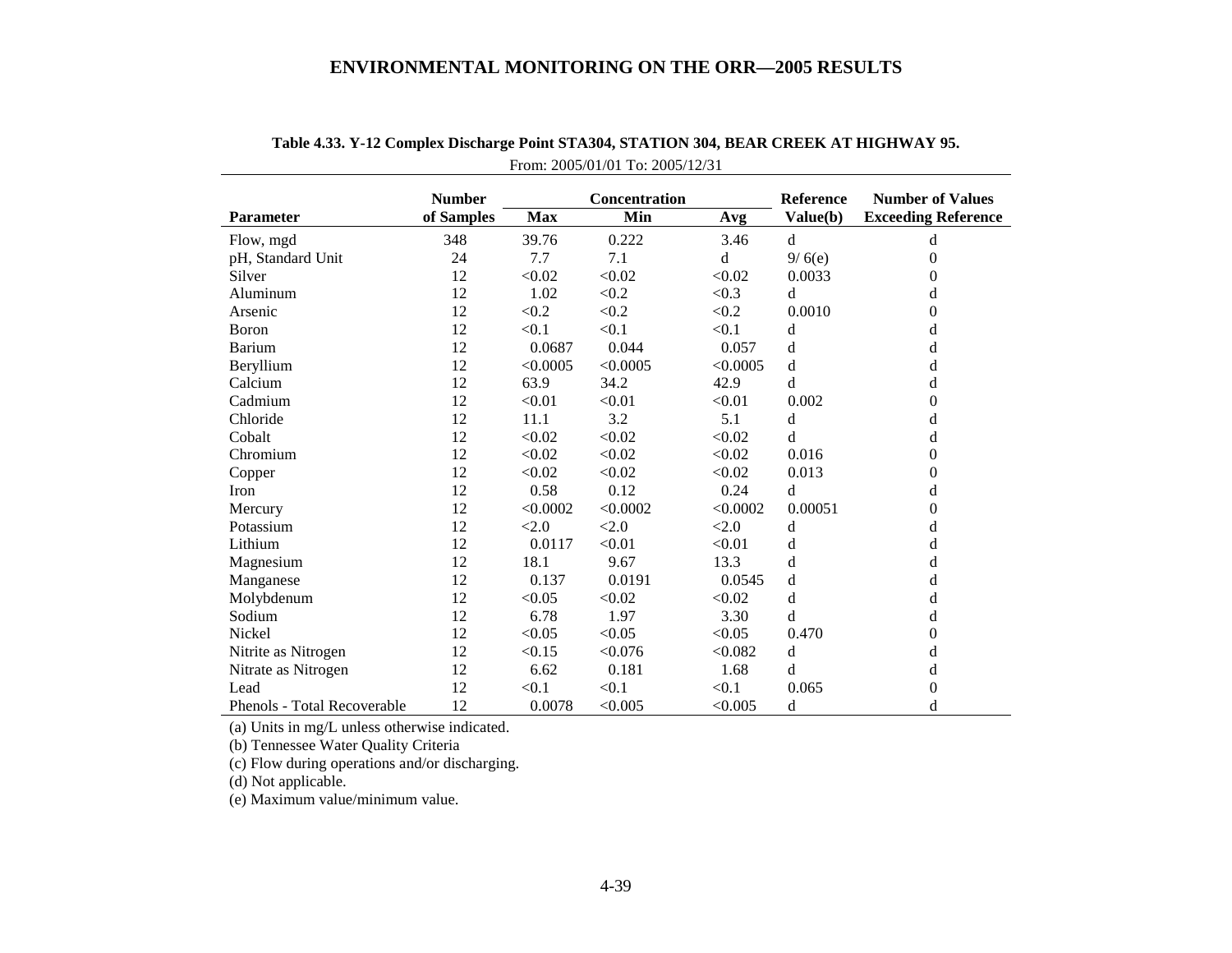|                         | <b>Number</b> | Concentration |        |        | Reference | <b>Number of Values</b>    |
|-------------------------|---------------|---------------|--------|--------|-----------|----------------------------|
| <b>Parameter</b>        | of Samples    | <b>Max</b>    | Min    | Avg    | Value(b)  | <b>Exceeding Reference</b> |
| Antimony                | 12            | < 0.2         | < 0.2  | < 0.2  | 0.0056    | 0                          |
| Selenium                | 12            | < 0.2         | < 0.2  | < 0.2  | 0.02      |                            |
| Strontium               | 12            | 0.116         | 0.0497 | 0.0641 | d         | d                          |
| Sulfate                 | 12            | 26.5          | 3.81   | 8.50   | d         |                            |
| <b>Suspended Solids</b> | 12            | 10.8          | < 1.0  | <3.6   | d         | d                          |
| Thorium                 | 12            | < 0.2         | < 0.2  | < 0.2  | d         | d                          |
| Titanium                | 12            | < 0.05        | < 0.05 | < 0.05 | d         | d                          |
| Thallium                | 12            | < 0.2         | < 0.2  | < 0.2  | 0.0017    | 0                          |
| Uranium                 | 12            | 0.042         | 0.0063 | 0.016  | d         |                            |
| Vanadium                | 12            | < 0.02        | < 0.02 | < 0.02 | d         | d                          |
| Zinc                    | 12            | < 0.05        | < 0.05 | < 0.05 | 0.120     |                            |
| Zirconium               | 12            | < 0.2         | < 0.2  | < 0.2  | d         | d                          |

# **Table 4.34. Y-12 Complex Discharge Point STA304, STATION 304, BEAR CREEK AT HIGHWAY 95.** From: 2005/01/01 To: 2005/12/31

(a) Units in mg/L unless otherwise indicated.

(b) Tennessee Water Quality Criteria

(c) Flow during operations and/or discharging.

(d) Not applicable.

(e) Maximum value/minimum value.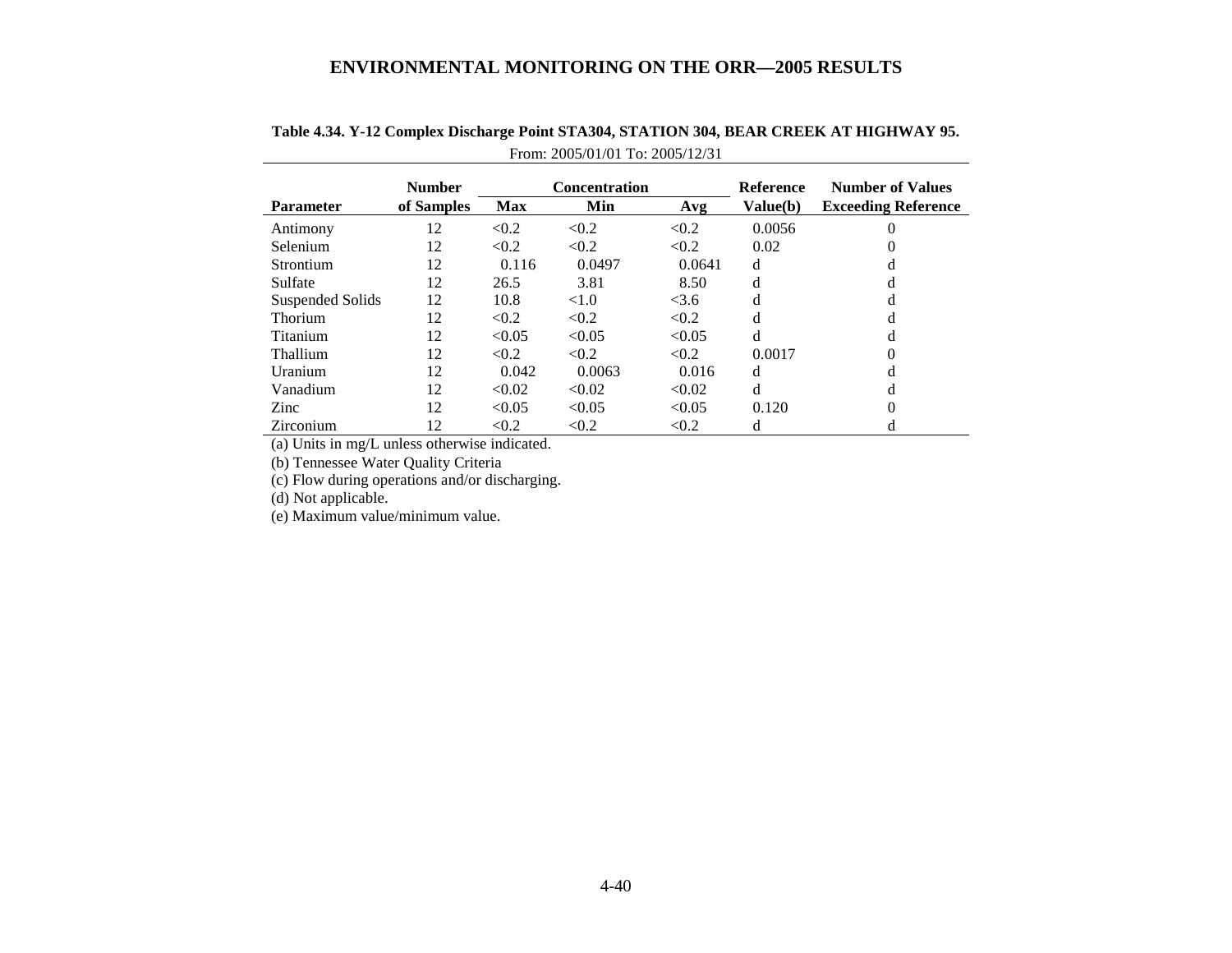|                               | Number of      |            |            | <b>Concentration</b> |            |                |                 | Percentage of |                     |
|-------------------------------|----------------|------------|------------|----------------------|------------|----------------|-----------------|---------------|---------------------|
| <b>Parameter</b>              | <b>Samples</b> | <b>Max</b> | $+/-$      | Min                  | $+/-$      | <b>Average</b> | <b>Standard</b> | <b>DCG</b>    | <b>Total Curies</b> |
| Alpha activity $(pCi/L)$      | 12             | 21.0       | $+/-5$     | $3.5*$               | $+/-2.7$   | 7.5            | 1.3             | e             | 3.6E-02             |
| Americium-241 (pCi/L)         | 12             | $0.19*$    | $+/-0.32$  | $-1.5*$              | $+/-3.5$   | $-0.11$        | 0.13            | $-0.38$       | $-5.5E-04$          |
| Beta activity (pCi/L)         | 12             | 27.0       | $+/-5.7$   | $-0.083*$            | $+/-5.1$   | 12             | 2.0             | e             | 5.6E-02             |
| Cobalt-60 (pCi/L)             | 12             | $2.9*$     | $+/-1.9$   | $-2.6*$              | $+/-2.1$   | 0.37           | 0.45            | 0.0073        | 1.8E-03             |
| Cesium-137 ( $pCi/L$ )        | 12             | $1.5*$     | $+/-1.8$   | $-1.5*$              | $+/-2.1$   | 0.38           | 0.27            | 0.013         | 1.8E-03             |
| Gamma Activity (pCi/L)        | 12             | $15.0*$    | $+/-18$    | $-24.0*$             | $+/-18$    | $-1.15$        | 2.91            | e             | $-5.48E-03$         |
| Neptunium-237 (pCi/L)         | 12             | $0.18*$    | $+/-0.18$  | $-0.092*$            | $+/-0.17$  | 0.019          | 0.022           | 0.063         | 9.1E-05             |
| Plutonium-238 (pCi/L)         | 12             | $0.14*$    | $+/-0.19$  | $-0.12*$             | $+/-.13$   | 0.038          | 0.026           | 0.096         | 1.8E-04             |
| Plutonium-239/240 ( $pCi/L$ ) | 12             | $0.065*$   | $+/-0.16$  | $-0.11*$             | $+/-.42$   | $-0.027$       | 0.015           | $-0.089$      | $-1.3E-04$          |
| Radium-226 (pCi/L)            | 12             | 1.1        | $+/-6.5$   | $-0.17*$             | $+/-0.23$  | 0.26           | 0.10            | 0.26          | 1.2E-03             |
| Radium-228 (pCi/L)            | 12             | $1.3*$     | $+/-1.4$   | $-0.18*$             | $+/-.53$   | 0.45           | 0.13            | 0.45          | 2.1E-03             |
| Strontium-89/90 (pCi/L)       | 12             | $2.6*$     | $+/-1.9$   | $-0.97*$             | $+/-2.3$   | 1.2            | 0.32            | 0.12          | 5.7E-03             |
| Total Radium Alpha (pCi/L)    | 12             | 0.53       | $+/-.3$    | $-0.092*$            | $+/-.13$   | 0.23           | 0.059           | e             | 1.1E-03             |
| Technetium-99 (pCi/L)         | 12             | 38.0       | $+/-9.5$   | $-1.0*$              | $+/-9.7$   | 7.4            | 3.0             | 0.0074        | 3.5E-02             |
| Thorium-228 (pCi/L)           | 12             | 0.69       | $+/-0.38$  | $-0.069*$            | $+/-.17$   | 0.11           | 0.063           | 0.027         | 5.2E-04             |
| Thorium-230 ( $pCi/L$ )       | 12             | $0.23*$    | $+/-0.41$  | $-0.26*$             | $+/-0.51$  | $-0.015$       | 0.047           | $-0.0050$     | $-7.1E-05$          |
| Thorium-232 ( $pCi/L$ )       | 12             | $0.074*$   | $+/-0.095$ | $-0.028*$            | $+/-0.043$ | 0.012          | 0.0087          | 0.024         | 5.6E-05             |
| Thorium-234 ( $pCi/L$ )       | 12             | 12.0       | $+/-1.6$   | 1.7                  | $+/-0.47$  | 4.7            | 0.77            | 0.047         | 2.2E-02             |
| Tritium (pCi/L)               | 12             | 950.0      | $+/-610$   | $-370.0*$            | $+/-490$   | 131.7          | 120.9           | 0.006600      | 6.290E-01           |
| Uranium-234 (pCi/L)           | 12             | 6.0        | $+/-0.95$  | 0.83                 | $+/-0.43$  | 2.2            | 0.38            | 0.44          | 1.1E-02             |
| Uranium-235 ( $pCi/L$ )       | 12             | 0.19       | $+/-.15$   | $-0.0071*$           | $+/-0.15$  | 0.11           | 0.019           | 0.018         | 5.2E-04             |
| Uranium-236 ( $pCi/L$ )       | 12             | 0.072      | $+/-083$   | $-0.016*$            | $+/-0.54$  | 0.018          | 0.0084          | 0.0036        | 8.6E-05             |
| Uranium-238 (pCi/L)           | 12             | 12.0       | $+/-1.6$   | 1.7                  | $+/-0.47$  | 4.7            | 0.77            | 0.78          | 2.2E-02             |

| Table 4.35. Y-12 Complex Discharge Point STA304, STATION 304, BEAR CREEK AT HIGHWAY 95. |
|-----------------------------------------------------------------------------------------|
| From: $2005/01/01$ To: $2005/12/31$                                                     |

(e) Not applicable

\* Provisional Result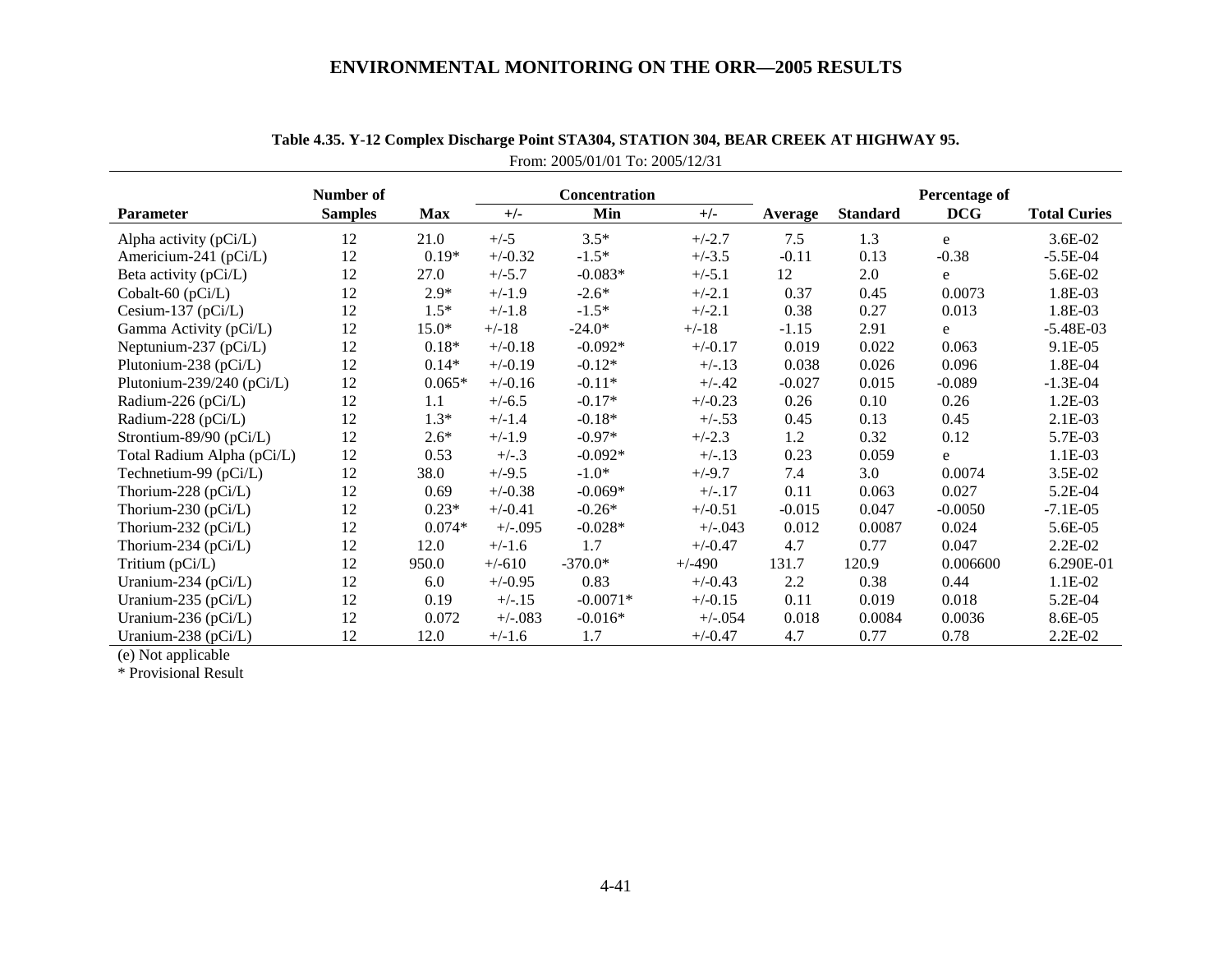|                             | <b>Number</b> | Concentration |          |          | Reference      | <b>Number of Values</b>    |
|-----------------------------|---------------|---------------|----------|----------|----------------|----------------------------|
| <b>Parameter</b>            | of Samples    | <b>Max</b>    | Min      | Avg      | Value(b)       | <b>Exceeding Reference</b> |
| Flow, mgd                   | 365           | 81.3          | 6.2      | 8.4      | d              | d                          |
| pH, Standard Unit           | 150           | 8.4           | 7.0      | d        | 9/6(e)         | $\boldsymbol{0}$           |
| TEMPERATURE, deg C          | 149           | 22.6          | 7.8      | 16       | 30.5           | $\theta$                   |
| Silver                      | 111           | < 0.02        | < 0.02   | < 0.02   | 0.0032         | $\Omega$                   |
| Aluminum                    | 111           | 9.31          | < 0.2    | < 0.6    | d              | d                          |
| Arsenic                     | 111           | < 0.2         | < 0.2    | < 0.2    | 0.010          | $\Omega$                   |
| Boron                       | 111           | 0.124         | < 0.1    | < 0.1    | d              | d                          |
| <b>Barium</b>               | 111           | 0.124         | 0.0361   | 0.0459   | $\overline{2}$ | $\theta$                   |
| Beryllium                   | 111           | < 0.0005      | < 0.0005 | < 0.0005 | 0.004          | $\theta$                   |
| Calcium                     | 111           | 72.5          | 19.2     | 41.8     | d              | d                          |
| Cadmium                     | 111           | < 0.01        | < 0.01   | < 0.01   | 0.002          | $\Omega$                   |
| Cobalt                      | 111           | < 0.02        | < 0.02   | < 0.02   | d              | d                          |
| Chromium                    | 111           | 0.15          | < 0.02   | < 0.02   | 0.016          | 1                          |
| Copper                      | 111           | 0.0575        | < 0.02   | < 0.02   | 0.013          | $\overline{c}$             |
| Iron                        | 111           | 9.91          | < 0.05   | < 0.6    | d              | $\mathbf d$                |
| Mercury                     | 360           | 0.0182        | < 0.0002 | < 0.0005 | 0.000051       | 339                        |
| Potassium                   | 111           | 4.41          | < 2.0    | < 2.1    | d              | d                          |
| Lithium                     | 111           | 0.769         | < 0.01   | < 0.04   | d              | d                          |
| Magnesium                   | 111           | 17.1          | 4.22     | 11.2     | d              | d                          |
| Manganese                   | 111           | 0.904         | 0.0098   | 0.067    | d              | d                          |
| Molybdenum                  | 111           | < 0.05        | < 0.02   | < 0.03   | d              | d                          |
| Sodium                      | 111           | 22.3          | 2.25     | 8.55     | d              | d                          |
| Ammonia as Nitrogen         | 111           | < 0.2         | < 0.2    | < 0.2    | d              | d                          |
| Nickel                      | 111           | < 0.05        | < 0.05   | < 0.05   | 0.47           | $\boldsymbol{0}$           |
| Nitrate/Nitrite as Nitrogen | 111           | 1.51          | 0.0622   | 0.638    | 10             | $\overline{0}$             |
| Lead                        | 111           | < 0.1         | < 0.1    | < 0.1    | 0.065          | d                          |
| Antimony                    | 111           | < 0.2         | < 0.2    | < 0.2    | 0.0056         | $\overline{0}$             |

**Table 4.36. Y-12 Complex Discharge Point 94221, SWHISS STATION 9422-1**  From: 2005/01/01 To: 2005/12/31

(a) Units in mg/L unless otherwise indicated.

(b) Tennessee Water Quality Criteria

(c) Flow during operations and/or discharging.

(d) Not applicable.

(e) Maximum value/minimum value.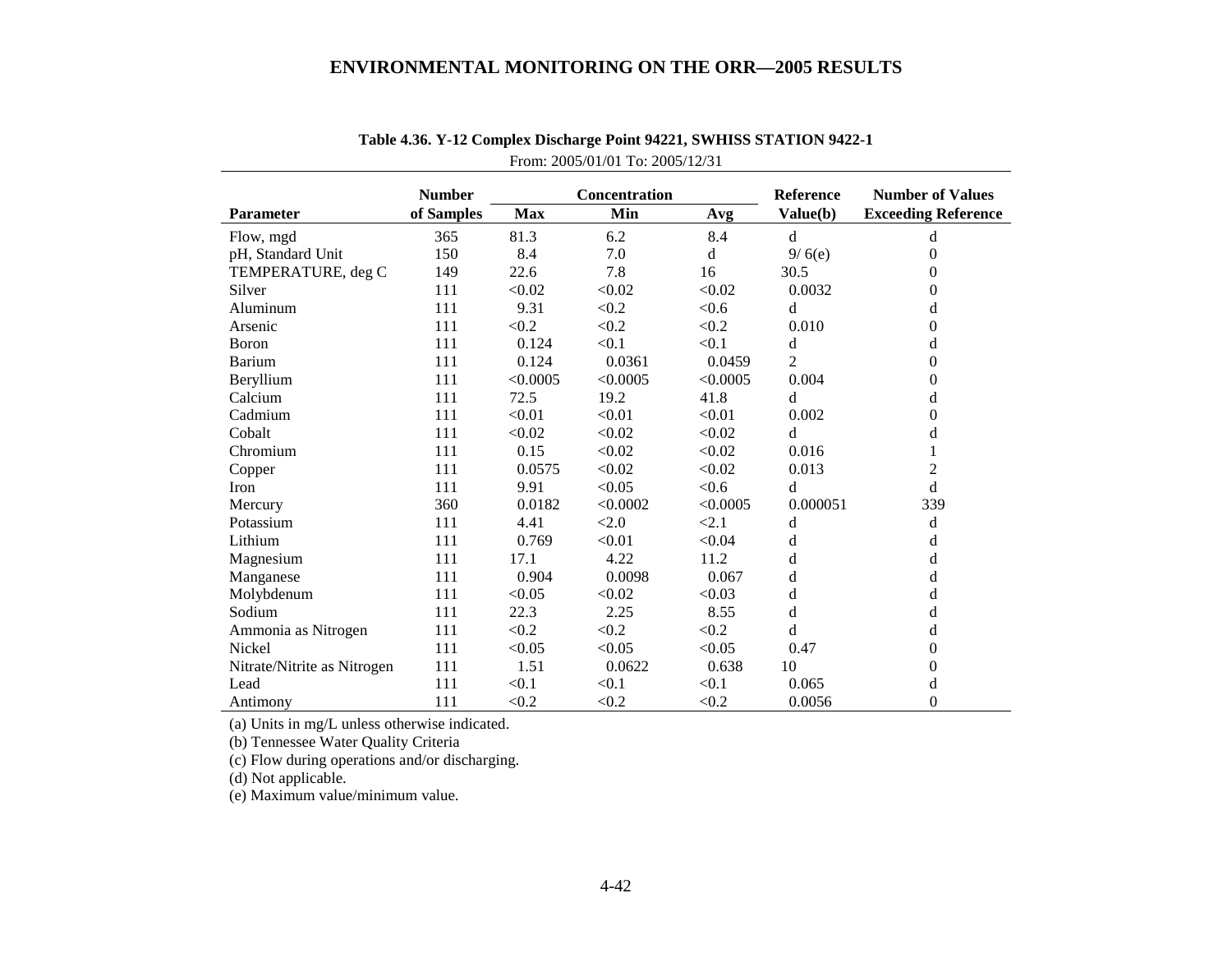|                  | <b>Number</b> | <b>Concentration</b> |        |        | <b>Reference</b> | <b>Number of Values</b>    |
|------------------|---------------|----------------------|--------|--------|------------------|----------------------------|
| <b>Parameter</b> | of Samples    | Max                  | Min    | Avg    | Value(b)         | <b>Exceeding Reference</b> |
| Selenium         | 111           | < 0.2                | < 0.2  | < 0.2  | 0.02             | 0                          |
| Strontium        | 111           | 0.153                | 0.0539 | 0.113  | d                | d                          |
| Suspended Solids | 111           | 551.0                | 1.43   | 18.7   | d                | d                          |
| <b>Thorium</b>   | 111           | < 0.2                | < 0.2  | < 0.2  | d                | d                          |
| Titanium         | 111           | 0.134                | < 0.05 | < 0.05 | d                | d                          |
| Thallium         | 111           | < 0.2                | < 0.2  | < 0.2  | 0.0017           | 0                          |
| Uranium          | 52            | 0.026                | 0.0017 | 0.0080 | d                | d                          |
| Vanadium         | 111           | < 0.02               | < 0.02 | < 0.02 | d                | d                          |
| Zinc             | 111           | 0.344                | < 0.05 | < 0.06 | 0.12             | 3                          |
| Zirconium        | 111           | < 0.2                | < 0.2  | < 0.2  | d                | d                          |

# **Table 4.37. Y-12 Complex Discharge Point 94221, SWHISS STATION 9422-1**  From: 2005/01/01 To: 2005/12/31

(a) Units in mg/L unless otherwise indicated.

(b) Tennessee Water Quality Criteria.

(c) Flow during operations and/or discharging.

(d) Not applicable.

(e) Maximum value/minimum value.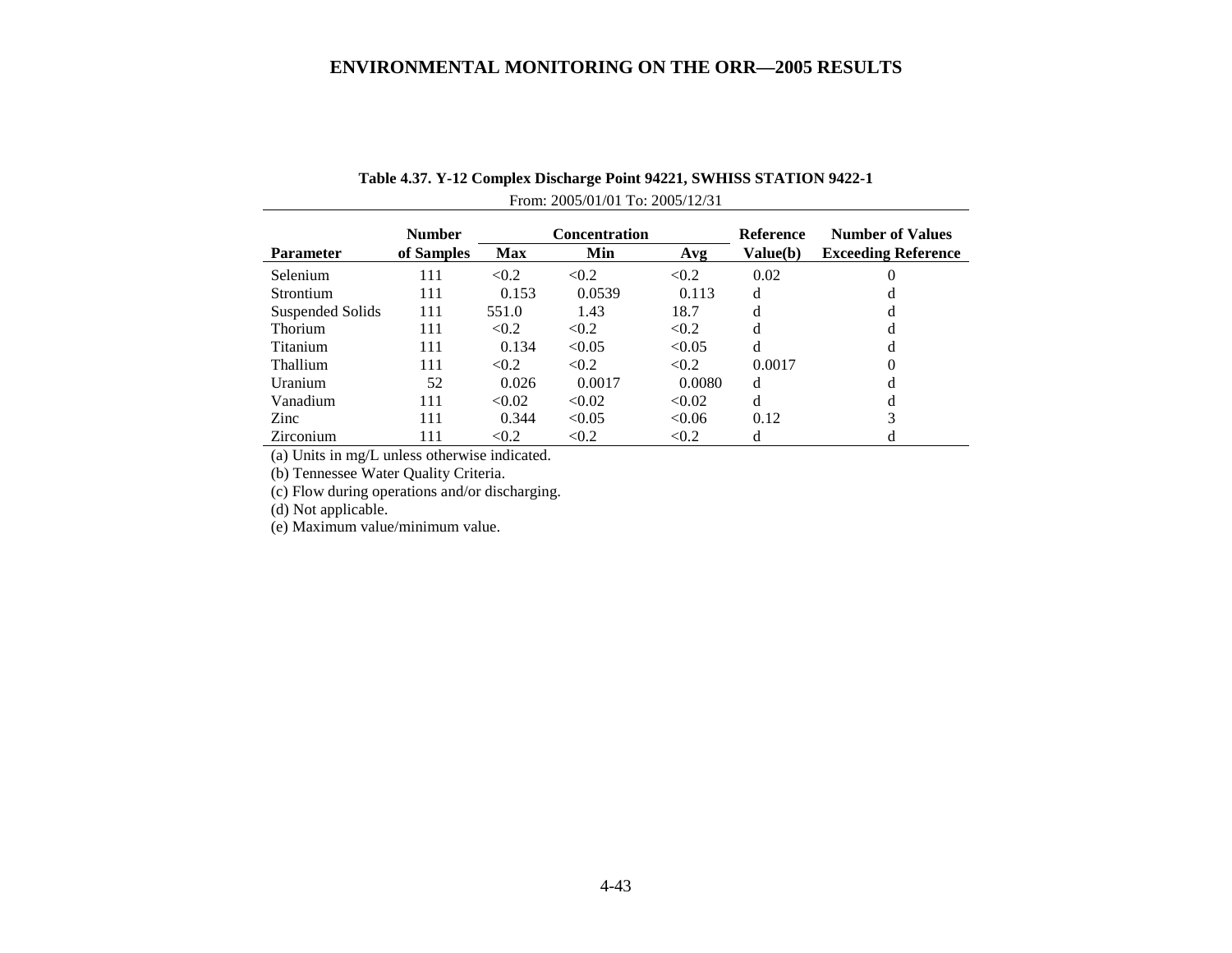|                               | Number of      |            |           | Concentration |            |           |                 |            | Percentage of       |
|-------------------------------|----------------|------------|-----------|---------------|------------|-----------|-----------------|------------|---------------------|
| <b>Parameter</b>              | <b>Samples</b> | <b>Max</b> | $+/-$     | Min           | $+/-$      | Average   | <b>Standard</b> | <b>DCG</b> | <b>Total Curies</b> |
| Alpha activity (pCi/L)        | 52             | 10.0       | $+/-4$    | $-4.5*$       | $+/-3.7$   | 4.0       | 0.40            | e          | 4.7E-02             |
| Americium-241 (pCi/L)         | 52             | 0.32       | $+/-.26$  | $-1.6*$       | $+/-3.5$   | $-0.14$   | 0.057           | $-0.47$    | $-1.6E-03$          |
| Beta activity (pCi/L)         | 52             | 17.0       | $+/-5.5$  | $0.1*$        | $+/-3.9$   | 6         | 0.5             | e          | 7E-02               |
| Cobalt-60 (pCi/L)             | 52             | $3.4*$     | $+/-2.5$  | $-1.9*$       | $+/-2.6$   | 0.35      | 0.14            | 0.0070     | 4.1E-03             |
| Cesium-137 (pCi/L)            | 52             | $2.4*$     | $+/-2.3$  | $-4.4*$       | $+/-4.2$   | 0.068     | 0.18            | 0.0023     | 7.9E-04             |
| Gamma Activity (pCi/L)        | 52             | $26.0*$    | $+/-18$   | $-24.0*$      | $+/-17$    | 1.99      | 1.42            | e          | 2.31E-02            |
| Neptunium-237 (pCi/L)         | 52             | $0.17*$    | $+/-.17$  | $-0.12*$      | $+/-0.18$  | 0.0032    | 0.0089          | 0.011      | 3.7E-05             |
| Plutonium-238 (pCi/L)         | 52             | $0.42*$    | $+/-0.41$ | $-0.14*$      | $+/-.22$   | 0.00070   | 0.011           | 0.0017     | 7.8E-06             |
| Plutonium-239/240 ( $pCi/L$ ) | 52             | $0.25*$    | $+/-0.29$ | $-0.2*$       | $+/-.67$   | $-0.01$   | 0.01            | $-0.04$    | $-2E-04$            |
| Radium-226 (pCi/L)            | 52             | 0.74       | $+/-1.2$  | $-0.48*$      | $+/-.66$   | 0.15      | 0.036           | 0.15       | 1.7E-03             |
| Radium-228 (pCi/L)            | 52             | 2.7        | $+/-1.3$  | $-1.1*$       | $+/-.88$   | 0.50      | 0.084           | 0.50       | 5.8E-03             |
| Strontium-89/90 (pCi/L)       | 52             | 5.0        | $+/-2.8$  | $-2.1*$       | $+/-1.8$   | 0.47      | 0.17            | 0.047      | 5.5E-03             |
| Total Radium Alpha (pCi/L)    | 52             | 1.1        | $+/-.38$  | $-0.13*$      | $+/-0.14$  | 0.29      | 0.032           | e          | 3.3E-03             |
| Technetium-99 (pCi/L)         | 52             | 15.0       | $+/-8.2$  | $-16.0*$      | $+/-9.3$   | 2.64      | 0.868           | 0.00260    | 3.06E-02            |
| Thorium-228 ( $pCi/L$ )       | 52             | $0.45*$    | $+/-.35$  | $-0.22*$      | $+/-.15$   | $-0.0020$ | 0.014           | $-0.00050$ | $-2.4E-05$          |
| Thorium-230 ( $pCi/L$ )       | 52             | $0.41*$    | $+/-0.45$ | $-0.33*$      | $+/-.077$  | 0.067     | 0.024           | 0.022      | 7.8E-04             |
| Thorium-232 ( $pCi/L$ )       | 52             | $0.069*$   | $+/-0.12$ | $-0.34*$      | $+/-.23$   | $-0.0059$ | 0.0076          | $-0.012$   | $-6.9E-05$          |
| Thorium-234 ( $pCi/L$ )       | 52             | 8.2        | $+/-1.1$  | 0.095         | $+/-0.041$ | 2.5       | 0.24            | 0.025      | 2.9E-02             |
| Tritium $(pCi/L)$             | 52             | 740.0      | $+/-600$  | $-560.0*$     | $+/-540$   | 77.08     | 41.19           | 0.003900   | 8.960E-01           |
| Uranium-234 (pCi/L)           | 52             | 3.3        | $+/-0.63$ | $0.056*$      | $+/-0.044$ | 1.1       | 0.085           | 0.23       | 1.3E-02             |
| Uranium-235 (pCi/L)           | 52             | 0.23       | $+/-.21$  | $-0.11*$      | $+/-0.16$  | 0.048     | 0.010           | 0.0081     | 5.6E-04             |
| Uranium-236 (pCi/L)           | 50             | 0.11       | $+/-098$  | $-0.031*$     | $+/-0.11$  | 0.021     | 0.0045          | 0.0042     | 2.4E-04             |
| Uranium-238 (pCi/L)           | 52             | 8.2        | $+/-1.1$  | 0.095         | $+/-0.041$ | 2.5       | 0.24            | 0.42       | 2.9E-02             |

**Table 4.38. Y-12 Complex Discharge Point 94221, SWHISS STATION 9422-1**  From: 2005/01/01 To: 2005/12/31

(e) Not applicable

\* Provisional Result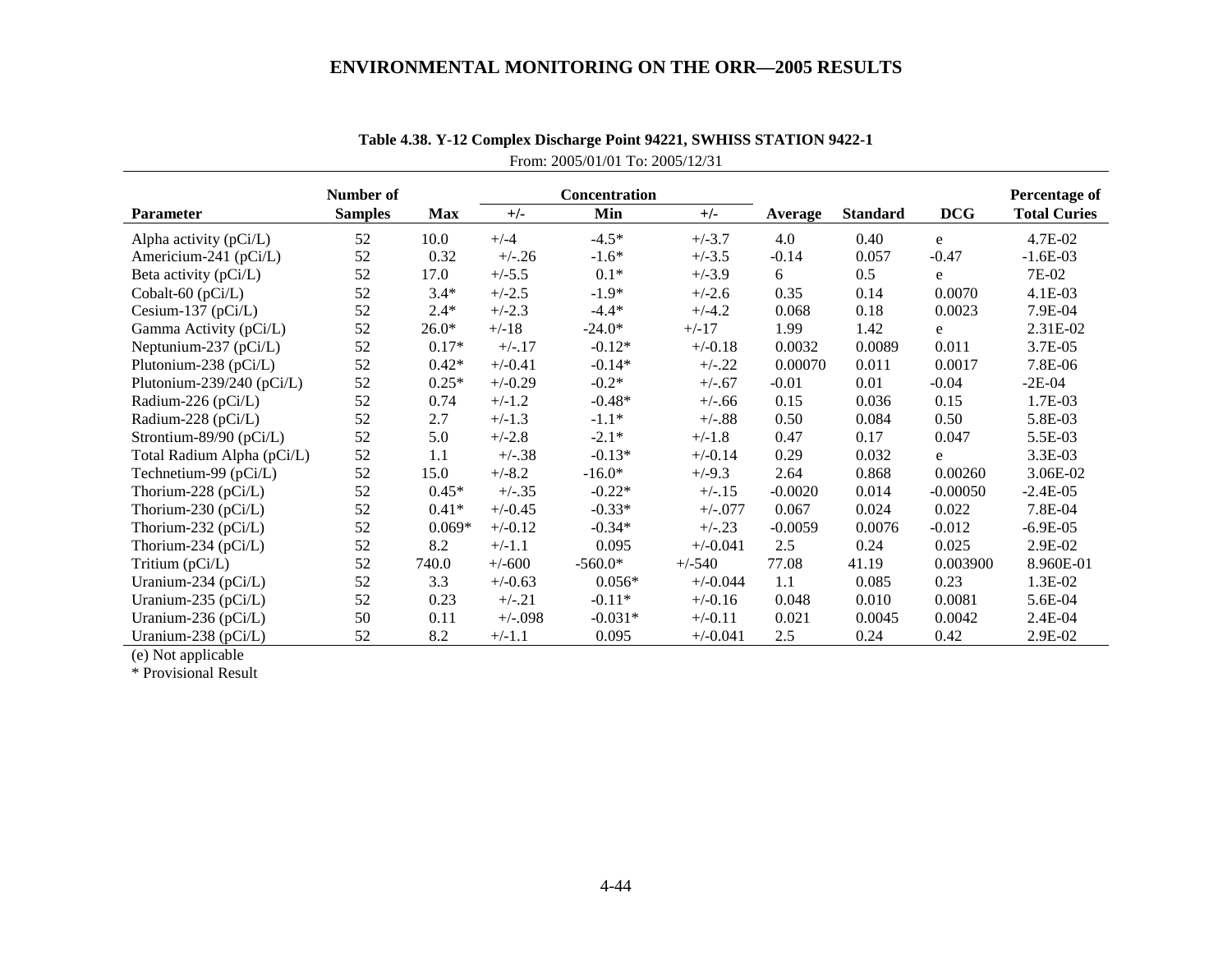|                  |              |                                  | <b>NUMBER</b>        |                                  | <b>MAXIMUM</b>                   | 7.97. KEGIME–DC AKEA NAME–DCar Creek Durial Grounus Wasit Management Area<br><b>MINIMUM</b> | <b>AVERAGE</b>                   |                      | <b>NUMBER</b><br><b>OF</b> |
|------------------|--------------|----------------------------------|----------------------|----------------------------------|----------------------------------|---------------------------------------------------------------------------------------------|----------------------------------|----------------------|----------------------------|
| <b>COMPOUND</b>  | <b>UNITS</b> | <b>FILTERED</b><br><b>STATUS</b> | OF<br><b>SAMPLES</b> | <b>NUMBER</b><br><b>DETECTED</b> | <b>DETECTED</b><br><b>RESULT</b> | <b>DETECTED</b><br><b>RESULT</b>                                                            | <b>DETECTED</b><br><b>RESULT</b> | REF.<br><b>VALUE</b> | <b>RESULTS</b><br>$>$ REF. |
| Chloride         | (mg/L)       |                                  | 40                   | 40                               | 97.1                             |                                                                                             | 22.65775                         | 250                  | $\overline{0}$             |
| Fluoride         | (mg/L)       |                                  | 40                   | 17                               | 5.6                              | 0.1                                                                                         | 1.379529                         | 4                    |                            |
| Nitrate Nitrogen | (mg/L)       |                                  | 40                   | 10                               | 8.57                             | 0.0361                                                                                      | 1.82344                          | 10                   | $\Omega$                   |
| Sulfate          | (mg/L)       |                                  | 40                   | 40                               | 31.1                             | 1.55                                                                                        | 7.76075                          | 250                  | $\Omega$                   |
| Aluminum, ICAP   | (mg/L)       |                                  | 40                   | 10                               | 4.2                              | 0.262                                                                                       | 0.9739                           | 0.2                  | 10                         |
| Antimony, ICAP   | (mg/L)       |                                  | 40                   | 40                               | 0.2                              | 0.2                                                                                         | 0.2                              | 0.006                | 40                         |
| Antimony, ICAP   | (mg/L)       | <b>FILTERED</b>                  | 6                    | 6                                | 0.2                              | 0.2                                                                                         | 0.2                              | 0.006                | 6                          |
| Arsenic, PMS     | (mg/L)       |                                  | 40                   | $\overline{4}$                   | 0.0188                           | 0.0066                                                                                      | 0.0106                           | 0.05                 | $\Omega$                   |
| Arsenic, ICAP    | (mg/L)       |                                  | 40                   | 40                               | 0.2                              | 0.2                                                                                         | 0.2                              | 0.05                 | 40                         |
| Arsenic, ICAP    | (mg/L)       | <b>FILTERED</b>                  | 6                    | 6                                | 0.2                              | 0.2                                                                                         | 0.2                              | 0.05                 | 6                          |
| Barium, ICAP     | (mg/L)       |                                  | 40                   | 40                               | 0.966                            | 0.0352                                                                                      | 0.240168                         | $\overline{c}$       | $\Omega$                   |
| Barium, ICAP     | (mg/L)       | <b>FILTERED</b>                  | 6                    | 6                                | 0.184                            | 0.0713                                                                                      | 0.128883                         | $\sqrt{2}$           | $\Omega$                   |
| Boron, ICAP      | (mg/L)       |                                  | 40                   | 16                               | 12.3                             | 0.274                                                                                       | 2.28575                          | $\rm NR$             | NA                         |
| Boron, ICAP      | (mg/L)       | <b>FILTERED</b>                  | 6                    | $\overline{c}$                   | 0.305                            | 0.287                                                                                       | 0.296                            | $\rm NR$             | NA                         |
| Cadmium, PMS     | (mg/L)       |                                  | 40                   | $\overline{c}$                   | 0.0027                           | 0.00262                                                                                     | 0.00266                          | 0.005                | $\theta$                   |
| Cadmium, ICAP    | (mg/L)       |                                  | 40                   | 40                               | 0.01                             | 0.01                                                                                        | 0.01                             | 0.005                | 40                         |
| Cadmium, ICAP    | (mg/L)       | <b>FILTERED</b>                  | 6                    | 6                                | 0.01                             | 0.01                                                                                        | 0.01                             | 0.005                | 6                          |
| Calcium, ICAP    | (mg/L)       |                                  | 40                   | 40                               | 152                              | 1.26                                                                                        | 54.94925                         | <b>NR</b>            | NA                         |
| Calcium, ICAP    | (mg/L)       | <b>FILTERED</b>                  | 6                    | 6                                | 99.1                             | 1.72                                                                                        | 49.39833                         | $\rm NR$             | NA                         |
| Chromium, PMS    | (mg/L)       |                                  | 40                   | $\,8\,$                          | 0.0611                           | 0.0112                                                                                      | 0.025025                         | $\rm NR$             | NA                         |
| Chromium, ICAP   | (mg/L)       |                                  | 40                   | 13                               | 0.0643                           | 0.02                                                                                        | 0.027646                         | 0.1                  | $\overline{0}$             |
| Chromium, ICAP   | (mg/L)       | <b>FILTERED</b>                  | 6                    | 3                                | 0.02                             | 0.02                                                                                        | 0.02                             | 0.1                  | $\overline{0}$             |
| Copper, ICAP     | (mg/L)       |                                  | 40                   | $\mathbf{1}$                     | 0.0903                           | 0.0903                                                                                      | 0.0903                           | 1.3                  | $\overline{0}$             |
| Iron, ICAP       | (mg/L)       |                                  | 40                   | 27                               | 6.62                             | 0.064                                                                                       | 1.056163                         | 0.3                  | 16                         |

### **Table 4.39. REGIME=BC AREA NAME=Bear Creek Burial Grounds Waste Management Area**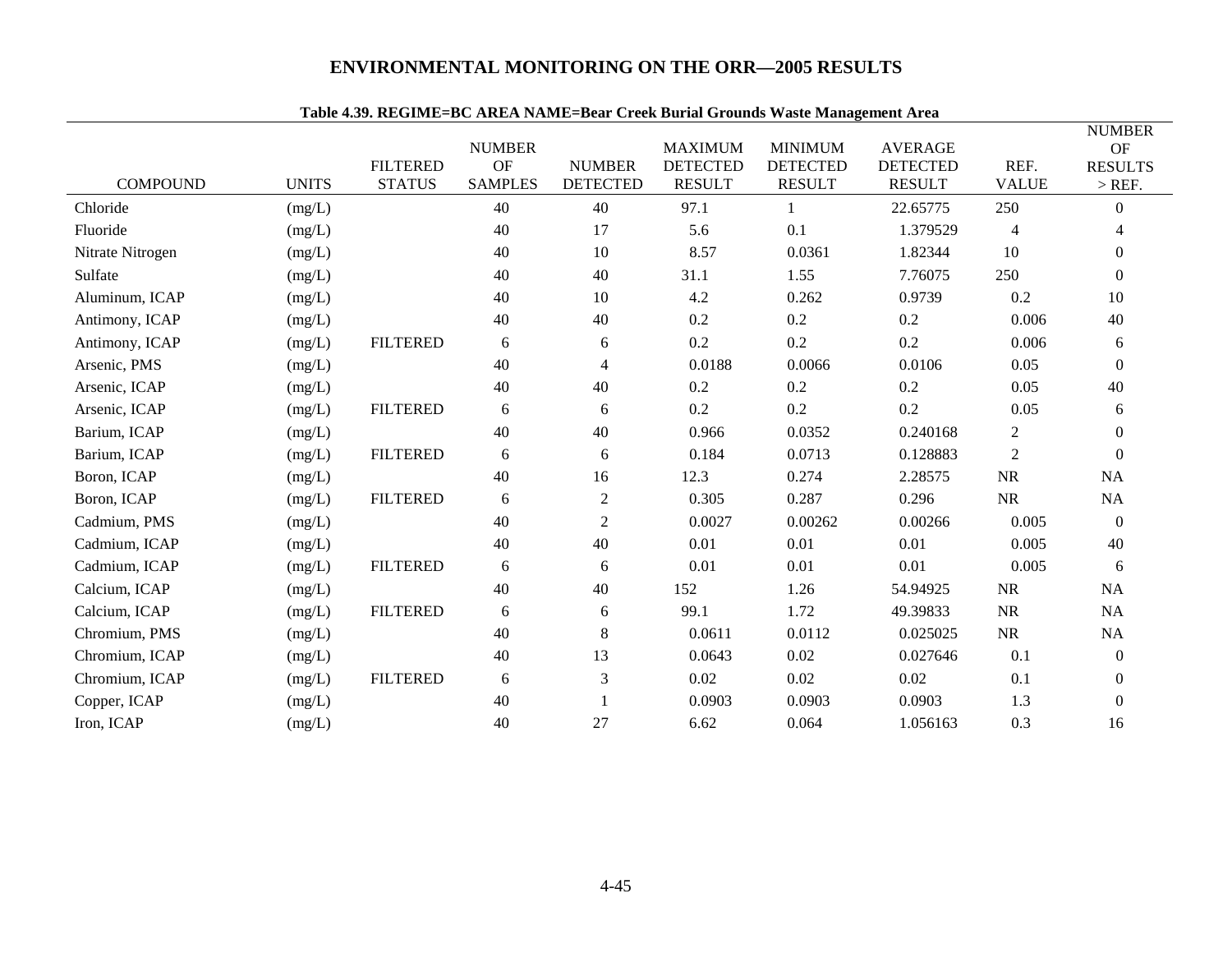| Table 4.39 (continued) |              |                                  |                                       |                                  |                                                    |                                                    |                                                    |                      |                                                          |  |  |
|------------------------|--------------|----------------------------------|---------------------------------------|----------------------------------|----------------------------------------------------|----------------------------------------------------|----------------------------------------------------|----------------------|----------------------------------------------------------|--|--|
| <b>COMPOUND</b>        | <b>UNITS</b> | <b>FILTERED</b><br><b>STATUS</b> | <b>NUMBER</b><br>OF<br><b>SAMPLES</b> | <b>NUMBER</b><br><b>DETECTED</b> | <b>MAXIMUM</b><br><b>DETECTED</b><br><b>RESULT</b> | <b>MINIMUM</b><br><b>DETECTED</b><br><b>RESULT</b> | <b>AVERAGE</b><br><b>DETECTED</b><br><b>RESULT</b> | REF.<br><b>VALUE</b> | <b>NUMBER</b><br><b>OF</b><br><b>RESULTS</b><br>$>$ REF. |  |  |
| Iron, ICAP             | (mg/L)       | <b>FILTERED</b>                  | 6                                     | $\overline{2}$                   | 0.464                                              | 0.346                                              | 0.405                                              | 0.3                  | $\overline{2}$                                           |  |  |
| Lead, PMS              | (mg/L)       |                                  | 40                                    | 23                               | 0.0196                                             | 0.00052                                            | 0.004958                                           | 0.015                | 3                                                        |  |  |
| Lead, PMS              | (mg/L)       | <b>FILTERED</b>                  | 6                                     | $\mathfrak{Z}$                   | 0.00128                                            | 0.000805                                           | 0.001115                                           | 0.015                | $\mathbf{0}$                                             |  |  |
| Lead, ICAP             | (mg/L)       |                                  | 40                                    | 40                               | 0.1                                                | 0.1                                                | 0.1                                                | 0.015                | 40                                                       |  |  |
| Lead, ICAP             | (mg/L)       | <b>FILTERED</b>                  | 6                                     | 6                                | 0.1                                                | 0.1                                                | 0.1                                                | 0.015                | 6                                                        |  |  |
| Lithium, ICAP          | (mg/L)       |                                  | 40                                    | 31                               | 0.397                                              | 0.0102                                             | 0.071874                                           | NR                   | NA                                                       |  |  |
| Lithium, ICAP          | (mg/L)       | <b>FILTERED</b>                  | 6                                     | 6                                | 0.0679                                             | 0.0114                                             | 0.0319                                             | <b>NR</b>            | NA                                                       |  |  |
| Magnesium, ICAP        | (mg/L)       |                                  | 40                                    | 38                               | 18.2                                               | 0.242                                              | 8.117737                                           | <b>NR</b>            | NA                                                       |  |  |
| Magnesium, ICAP        | (mg/L)       | <b>FILTERED</b>                  | 6                                     | 6                                | 11.5                                               | 0.782                                              | 5.078667                                           | NR                   | NA                                                       |  |  |
| Manganese, ICAP        | (mg/L)       |                                  | 40                                    | 28                               | 2.34                                               | 0.00511                                            | 0.373864                                           | 0.05                 | 16                                                       |  |  |
| Manganese, ICAP        | (mg/L)       | <b>FILTERED</b>                  | 6                                     | $\overline{c}$                   | 0.0937                                             | 0.0724                                             | 0.08305                                            | 0.05                 | $\overline{2}$                                           |  |  |
| Nickel, PMS            | (mg/L)       |                                  | 40                                    | 17                               | 0.0858                                             | 0.00506                                            | 0.031302                                           | <b>NR</b>            | NA                                                       |  |  |
| Nickel, PMS            | (mg/L)       | <b>FILTERED</b>                  | 6                                     | $\overline{2}$                   | 0.0177                                             | 0.0127                                             | 0.0152                                             | <b>NR</b>            | NA                                                       |  |  |
| Nickel, ICAP           | (mg/L)       |                                  | 40                                    | 13                               | 0.0783                                             | 0.05                                               | 0.0576                                             | 0.1                  | $\mathbf{0}$                                             |  |  |
| Nickel, ICAP           | (mg/L)       | <b>FILTERED</b>                  | 6                                     | $\ensuremath{\mathfrak{Z}}$      | 0.05                                               | 0.05                                               | 0.05                                               | 0.1                  | $\mathbf{0}$                                             |  |  |
| Niobium, ICAP          | (mg/L)       |                                  | 40                                    | 40                               | 0.2                                                | 0.2                                                | 0.2                                                | <b>NR</b>            | NA                                                       |  |  |
| Niobium, ICAP          | (mg/L)       | <b>FILTERED</b>                  | 6                                     | 6                                | 0.2                                                | 0.2                                                | 0.2                                                | NR                   | NA                                                       |  |  |
| Phosphorus, ICAP       | (mg/L)       |                                  | 40                                    | 40                               | 0.5                                                | 0.5                                                | 0.5                                                | NR                   | NA                                                       |  |  |
| Phosphorus, ICAP       | (mg/L)       | <b>FILTERED</b>                  | 6                                     | 6                                | 0.5                                                | 0.5                                                | 0.5                                                | NR                   | NA                                                       |  |  |
| Potassium, ICAP        | (mg/L)       |                                  | 40                                    | 16                               | 13.7                                               | 2.08                                               | 3.943125                                           | NR                   | NA                                                       |  |  |
| Potassium, ICAP        | (mg/L)       | <b>FILTERED</b>                  | 6                                     | $\mathbf{1}$                     | 2.78                                               | 2.78                                               | 2.78                                               | <b>NR</b>            | NA                                                       |  |  |
| Selenium, PMS          | (mg/L)       |                                  | 40                                    | $\overline{2}$                   | 0.0824                                             | 0.0306                                             | 0.0565                                             | 0.05                 | -1                                                       |  |  |
| Selenium, ICAP         | (mg/L)       |                                  | 40                                    | 40                               | 0.2                                                | $0.2\,$                                            | 0.2                                                | 0.05                 | 40                                                       |  |  |
| Selenium, ICAP         | (mg/L)       | <b>FILTERED</b>                  | 6                                     | 6                                | 0.2                                                | 0.2                                                | 0.2                                                | 0.05                 | 6                                                        |  |  |
| Silicon, ICAP          | (mg/L)       |                                  | 40                                    | 40                               | 17.3                                               | 2.45                                               | 8.3395                                             | <b>NR</b>            | NA                                                       |  |  |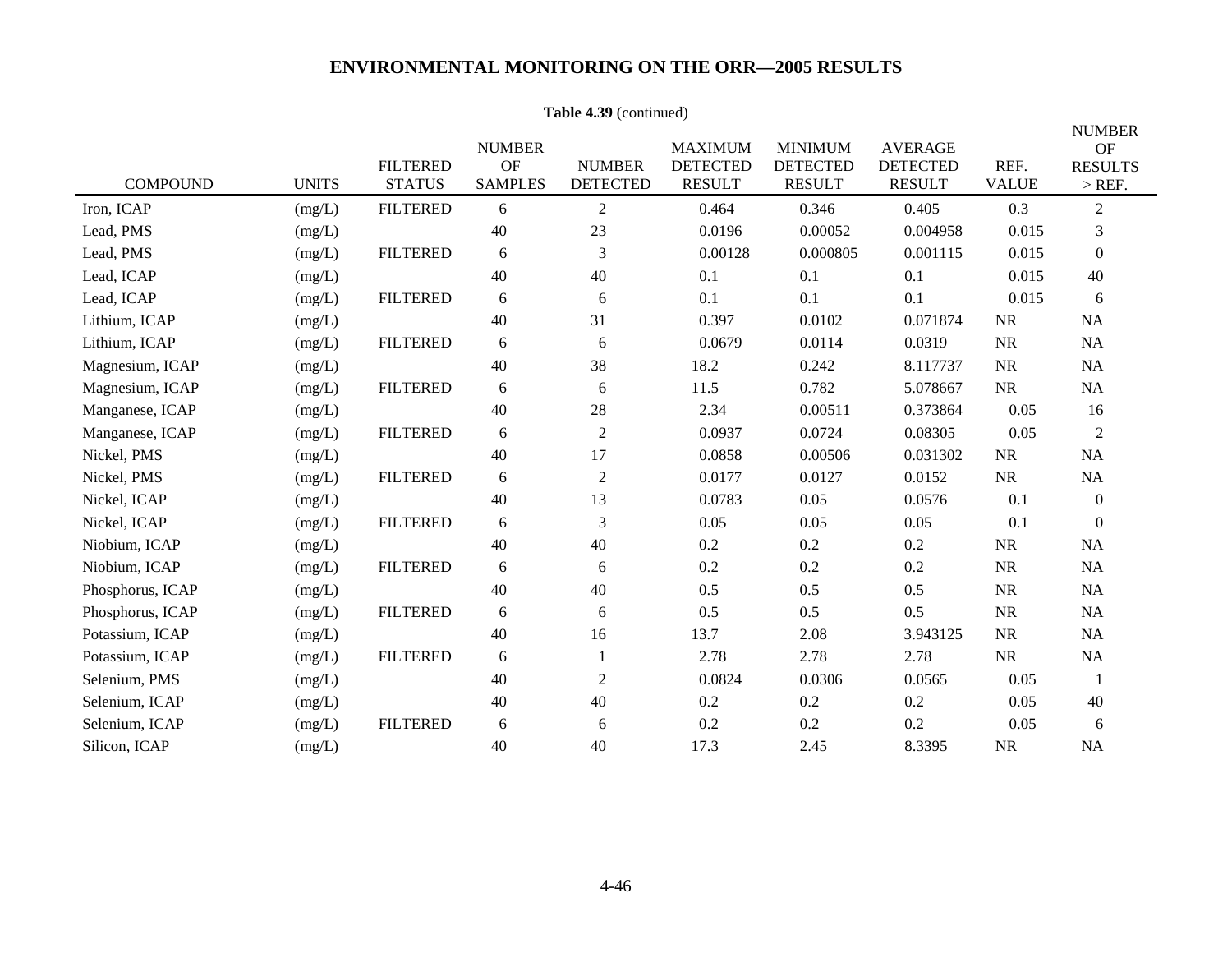|                               |                          |                                  |                                       | Table 4.39 (continued)           |                                                    |                                                    |                                                    |                      |                                                          |
|-------------------------------|--------------------------|----------------------------------|---------------------------------------|----------------------------------|----------------------------------------------------|----------------------------------------------------|----------------------------------------------------|----------------------|----------------------------------------------------------|
| <b>COMPOUND</b>               | <b>UNITS</b>             | <b>FILTERED</b><br><b>STATUS</b> | <b>NUMBER</b><br>OF<br><b>SAMPLES</b> | <b>NUMBER</b><br><b>DETECTED</b> | <b>MAXIMUM</b><br><b>DETECTED</b><br><b>RESULT</b> | <b>MINIMUM</b><br><b>DETECTED</b><br><b>RESULT</b> | <b>AVERAGE</b><br><b>DETECTED</b><br><b>RESULT</b> | REF.<br><b>VALUE</b> | <b>NUMBER</b><br><b>OF</b><br><b>RESULTS</b><br>$>$ REF. |
| Silicon, ICAP                 | (mg/L)                   | <b>FILTERED</b>                  | 6                                     | 6                                | 10.3                                               | 4.49                                               | 7.11                                               | $\rm NR$             | $\rm NA$                                                 |
| Sodium, ICAP                  | (mg/L)                   |                                  | 40                                    | 40                               | 376                                                | 2.11                                               | 53.016                                             | $\rm NR$             | <b>NA</b>                                                |
| Sodium, ICAP                  | (mg/L)                   | <b>FILTERED</b>                  | 6                                     | 6                                | 124                                                | 4.59                                               | 43.92167                                           | $\rm NR$             | NA                                                       |
| Strontium, ICAP               | (mg/L)                   |                                  | 40                                    | 40                               | 1.81                                               | 0.0178                                             | 0.285935                                           | NR                   | NA                                                       |
| Strontium, ICAP               | (mg/L)                   | <b>FILTERED</b>                  | $\epsilon$                            | 6                                | 0.301                                              | 0.105                                              | 0.221833                                           | $\rm NR$             | <b>NA</b>                                                |
| Sulfur, ICAP                  | (mg/L)                   |                                  | 40                                    | 40                               | 10.6                                               | 0.5                                                | 2.826075                                           | $\rm NR$             | <b>NA</b>                                                |
| Sulfur, ICAP                  | (mg/L)                   | <b>FILTERED</b>                  | 6                                     | 6                                | 2.32                                               | 0.728                                              | 1.408167                                           | NR                   | NA                                                       |
| Thallium, PMS                 | (mg/L)                   |                                  | 40                                    | 3                                | 0.000635                                           | 0.00052                                            | 0.00056                                            | 0.002                | $\boldsymbol{0}$                                         |
| Thallium, ICAP                | (mg/L)                   |                                  | 40                                    | 40                               | 0.2                                                | 0.2                                                | 0.2                                                | $\rm NR$             | <b>NA</b>                                                |
| Thallium, ICAP                | (mg/L)                   | <b>FILTERED</b>                  | $\sqrt{6}$                            | $6\,$                            | 0.2                                                | 0.2                                                | 0.2                                                | $\rm NR$             | <b>NA</b>                                                |
| Titanium, ICAP                | (mg/L)                   |                                  | 40                                    | 40                               | 0.123                                              | 0.05                                               | 0.051825                                           | NR                   | NA                                                       |
| Titanium, ICAP                | (mg/L)                   | <b>FILTERED</b>                  | 6                                     | 6                                | 0.05                                               | 0.05                                               | 0.05                                               | NR                   | <b>NA</b>                                                |
| Uranium, PMS                  | (mg/L)                   |                                  | 40                                    | 12                               | 0.0476                                             | 0.000525                                           | 0.009275                                           | 0.03                 | $\boldsymbol{2}$                                         |
| Uranium, PMS                  | (mg/L)                   | <b>FILTERED</b>                  | 6                                     | $\sqrt{2}$                       | 0.00226                                            | 0.001                                              | 0.00163                                            | 0.03                 | $\boldsymbol{0}$                                         |
| Uranium, ICAP                 | (mg/L)                   |                                  | 40                                    | 40                               | $\boldsymbol{2}$                                   | $\overline{c}$                                     | $\overline{c}$                                     | $\rm NR$             | NA                                                       |
| Uranium, ICAP                 | (mg/L)                   | <b>FILTERED</b>                  | 6                                     | 6                                | 2                                                  | $\overline{2}$                                     | $\overline{2}$                                     | NR                   | NA                                                       |
| Zirconium, ICAP               | (mg/L)                   |                                  | 40                                    | 40                               | 0.2                                                | 0.2                                                | 0.2                                                | NR                   | NA                                                       |
| Zirconium, ICAP               | (mg/L)                   | <b>FILTERED</b>                  | 6                                     | 6                                | 0.2                                                | 0.2                                                | 0.2                                                | $\rm NR$             | NA                                                       |
| <b>Static Water Level</b>     | $({\rm ft} - {\rm toc})$ |                                  | 50                                    | <b>NA</b>                        | 28.83                                              | 2.37                                               | 14.7588                                            | $\rm NR$             | <b>NA</b>                                                |
| Alkalinity as CO3             | (mg/L)                   |                                  | 40                                    | $\overline{7}$                   | 571                                                | 44.6                                               | 184.8714                                           | $\rm NR$             | NA                                                       |
| Alkalinity as HCO3            | (mg/L)                   |                                  | 40                                    | 40                               | 489                                                | 17.7                                               | 206.4075                                           | <b>NR</b>            | NA                                                       |
| Conductivity                  | $(\mu$ mhos/cm $)$       |                                  | 40                                    | 40                               | 1642                                               | 32                                                 | 586.15                                             | NR                   | NA                                                       |
| <b>Dissolved Solids</b>       | (mg/L)                   |                                  | 48                                    | 48                               | 942                                                | 39                                                 | 297.1875                                           | 500                  | 6                                                        |
| pH                            | (pH)                     |                                  | 40                                    | 40                               | 10.42                                              | 5.41                                               | 7.591                                              | 6.5/8.5              | 14                                                       |
| <b>Total Suspended Solids</b> | (mg/L)                   |                                  | 48                                    | 22                               | 81                                                 | 2                                                  | 13.01818                                           | <b>NR</b>            | NA                                                       |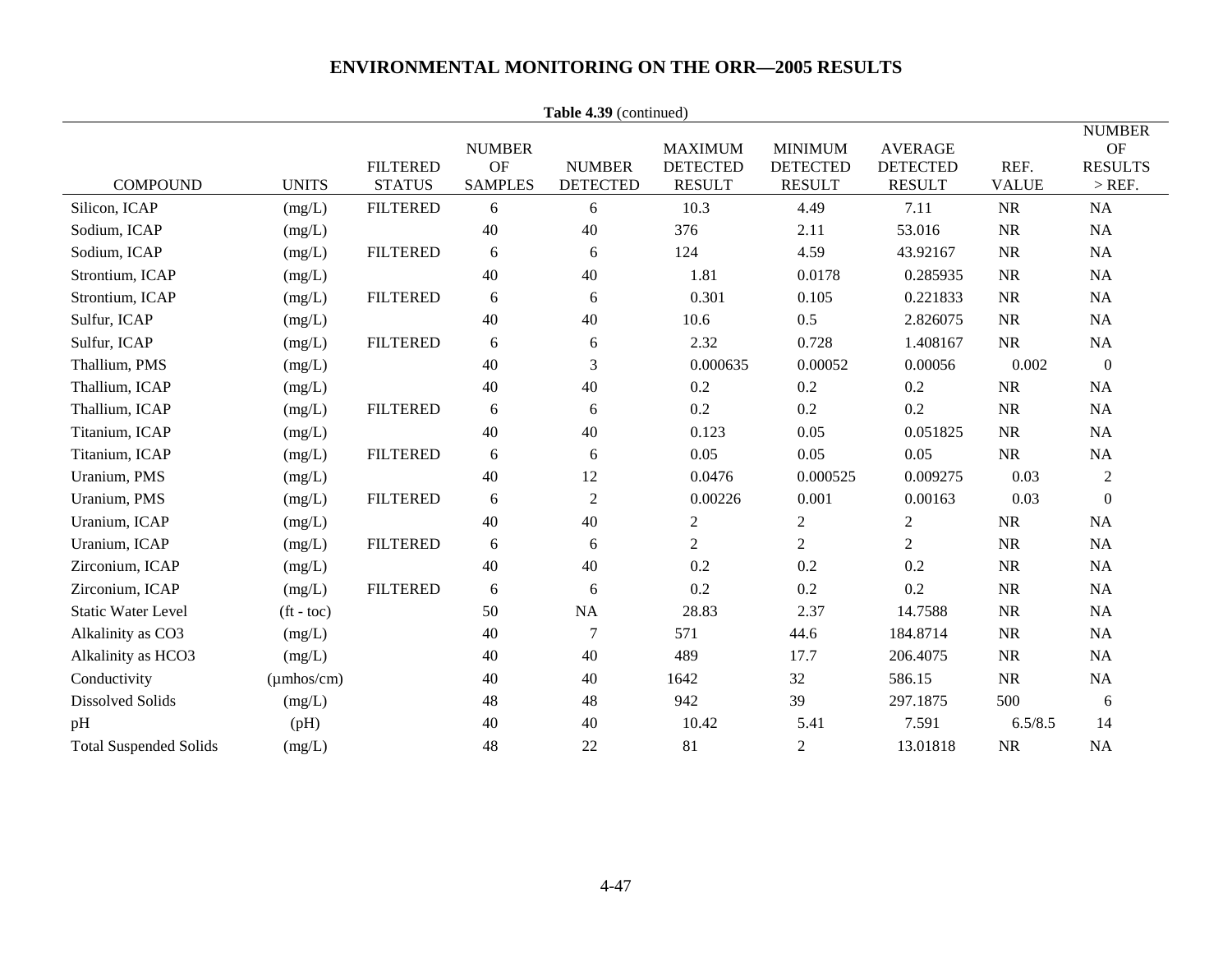### **Table 4.39** (continued)

|                            |              |                                  |                                              |                                  |                                                    |                                                    |                                                    |                      | <b>NUMBER</b>                           |
|----------------------------|--------------|----------------------------------|----------------------------------------------|----------------------------------|----------------------------------------------------|----------------------------------------------------|----------------------------------------------------|----------------------|-----------------------------------------|
| <b>COMPOUND</b>            | <b>UNITS</b> | <b>FILTERED</b><br><b>STATUS</b> | <b>NUMBER</b><br><b>OF</b><br><b>SAMPLES</b> | <b>NUMBER</b><br><b>DETECTED</b> | <b>MAXIMUM</b><br><b>DETECTED</b><br><b>RESULT</b> | <b>MINIMUM</b><br><b>DETECTED</b><br><b>RESULT</b> | <b>AVERAGE</b><br><b>DETECTED</b><br><b>RESULT</b> | REF.<br><b>VALUE</b> | <b>OF</b><br><b>RESULTS</b><br>$>$ REF. |
| Turbidity                  | (NTU)        |                                  | 40                                           | 40                               | 55.2                                               | 0.09                                               | 5.6039                                             |                      | 23                                      |
| Uranium-233/234            | (pCi/L)      |                                  | $\overline{c}$                               |                                  | 0.79                                               | 0.79                                               | 0.79                                               | <b>NR</b>            | NA                                      |
| Uranium-234                | (pCi/L)      |                                  | 4                                            | 2                                | 6.8                                                | 6.5                                                | 6.65                                               | 20                   | $\Omega$                                |
| Uranium-235                | $(wt\% )$    |                                  | 9                                            | 9                                | 0.96                                               | 0.23                                               | 0.514111                                           | <b>NR</b>            | NA                                      |
| Uranium-235                | (pCi/L)      |                                  | 6                                            |                                  | 0.28                                               | 0.28                                               | 0.28                                               | 24                   | $\Omega$                                |
| Uranium-236                | (pCi/L)      |                                  | 4                                            |                                  | 0.16                                               | 0.16                                               | 0.16                                               | NR                   | NA                                      |
| Uranium-238                | (pCi/L)      |                                  | 6                                            | 2                                | 12                                                 | 12                                                 | 12                                                 | 24                   | $\theta$                                |
| Technetium-99              | (pCi/L)      |                                  | 4                                            | 2                                | 40                                                 | 39                                                 | 39.5                                               | 4000                 | $\theta$                                |
| Gross Alpha                | (pCi/L)      |                                  | 42                                           | 6                                | 17                                                 | 1.31                                               | 9.818333                                           | 15                   |                                         |
| Gross Beta                 | (pCi/L)      |                                  | 42                                           | 6                                | 41                                                 | 4.51                                               | 17.355                                             | 50                   | 0                                       |
| 1,1,1-Trichloroethane      | $(\mu g/L)$  |                                  | 50                                           | 11                               | 550                                                | $\overline{c}$                                     | 83.27273                                           | 200                  | 2                                       |
| 1,1-Dichloroethane         | $(\mu g/L)$  |                                  | 50                                           | 29                               | 2600                                               |                                                    | 305.8966                                           | <b>NR</b>            | NA                                      |
| 1,1-Dichloroethene         | $(\mu g/L)$  |                                  | 50                                           | 25                               | 160                                                |                                                    | 59.32                                              | 7                    | 17                                      |
| 1,2-Dichloroethane         | $(\mu g/L)$  |                                  | 50                                           | 6                                | 8                                                  |                                                    | 4.333333                                           | 5                    | 3                                       |
| 1,2-Dichloroethene (Total) | $(\mu g/L)$  |                                  | 40                                           | 34                               | 2500                                               | $\overline{c}$                                     | 412.5294                                           | <b>NR</b>            | NA                                      |
| 1,2-Dichloropropane        | $(\mu g/L)$  |                                  | 50                                           |                                  | 6                                                  | 6                                                  | 6                                                  | 5                    |                                         |
| 2-Butanone                 | $(\mu g/L)$  |                                  | 50                                           |                                  | 29                                                 | 29                                                 | 29                                                 | <b>NR</b>            | NA                                      |
| Acetone                    | $(\mu g/L)$  |                                  | 50                                           | 2                                | 19                                                 | 12                                                 | 15.5                                               | <b>NR</b>            | NA                                      |
| Benzene                    | $(\mu g/L)$  |                                  | 50                                           | 15                               | 1300                                               |                                                    | 189.6                                              | 5                    | 10                                      |
| Carbon tetrachloride       | $(\mu g/L)$  |                                  | 50                                           | 6                                | 49                                                 |                                                    | 11.66667                                           | 5                    | 2                                       |
| Chloroethane               | $(\mu g/L)$  |                                  | 50                                           | 11                               | 27                                                 |                                                    | 9.090909                                           | <b>NR</b>            | NA                                      |
| Chloroform                 | $(\mu g/L)$  |                                  | 50                                           | 9                                | 23                                                 | 2                                                  | 11.77778                                           | 100                  | $\theta$                                |
| cis-1,2-Dichloroethene     | $(\mu g/L)$  |                                  | 50                                           | 36                               | 4500                                               | $\overline{c}$                                     | 617.0556                                           | 70                   | 15                                      |
| Dichlorodifluoromethane    | $(\mu g/L)$  |                                  | 40                                           | $\overline{2}$                   | 58                                                 | 8                                                  | 33                                                 | <b>NR</b>            | <b>NA</b>                               |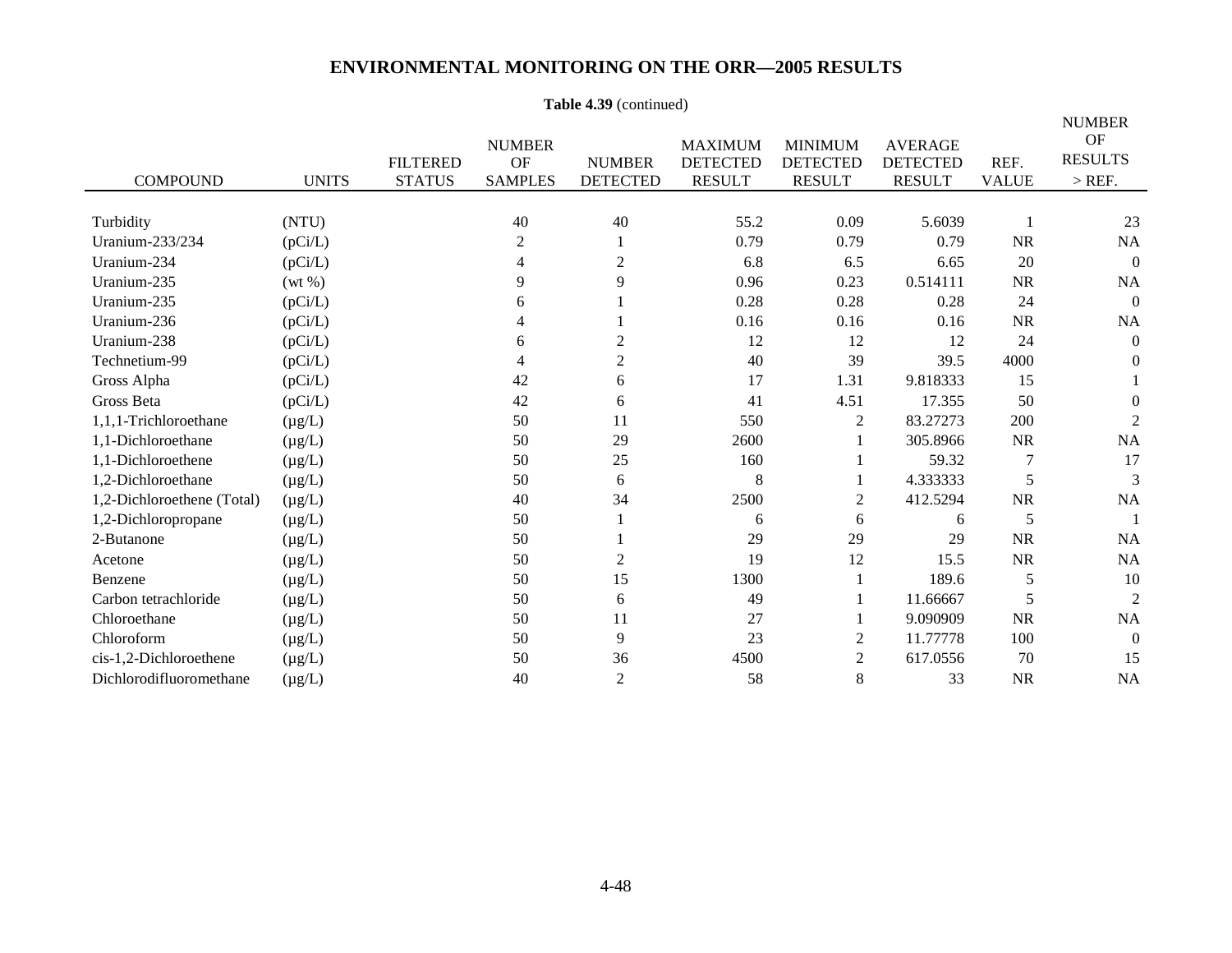| Table 4.39 (continued)   |              |                 |                |                 |                 |  |                 |     |                 |              |                |
|--------------------------|--------------|-----------------|----------------|-----------------|-----------------|--|-----------------|-----|-----------------|--------------|----------------|
|                          |              |                 |                |                 | <b>MAXIMUM</b>  |  | <b>MINIMUM</b>  |     | AVERAGE         |              | NUMBER OF      |
|                          |              |                 | <b>NUMBER</b>  |                 |                 |  |                 |     |                 |              |                |
|                          |              | <b>FILTERED</b> | OF             | <b>NUMBER</b>   | <b>DETECTED</b> |  | <b>DETECTED</b> |     | <b>DETECTED</b> | REF.         | <b>RESULTS</b> |
| <b>COMPOUND</b>          | <b>UNITS</b> | <b>STATUS</b>   | <b>SAMPLES</b> | <b>DETECTED</b> | <b>RESULT</b>   |  | <b>RESULT</b>   |     | <b>RESULT</b>   | <b>VALUE</b> | $>$ REF.       |
|                          |              |                 |                |                 |                 |  |                 |     |                 |              |                |
| Ethylbenzene             | $(\mu g/L)$  |                 | 50             | 2               | 4 J             |  | 3J              |     | 3.5             | 700          | 0              |
| Methylene chloride       | $(\mu g/L)$  |                 | 50             | 3               | 11              |  | 2J              |     | 5.333333        | 5            |                |
| Tetrachloroethene        | $(\mu g/L)$  |                 | 50             | 30              | 3000            |  |                 | ا ل | 428.1           | 5            | 22             |
| Toluene                  | $(\mu g/L)$  |                 | 50             | 6               | 30              |  |                 |     | 11.33333        | 1000         | 0              |
| trans-1,2-Dichloroethene | $(\mu g/L)$  |                 | 50             | 14              | 22              |  | 2J              |     | 6.571429        | 100          | 0              |
| Trichloroethene          | $(\mu g/L)$  |                 | 50             | 28              | 2000            |  | 2J              |     | 249.6429        | 5            | 24             |
| Trichlorofluoromethane   | $(\mu g/L)$  |                 | 40             | 6               | 26              |  | 4 J             |     | 16.33333        | <b>NR</b>    | <b>NA</b>      |
| Vinyl chloride           | $(\mu g/L)$  |                 | 50             | 24              | 700             |  |                 |     | 153.8333        | 2            | 20             |
| Xylenes                  | $(\mu g/L)$  |                 | 50             | 5               | 13              |  | 3J              |     | 8.4             | 10000        | 0              |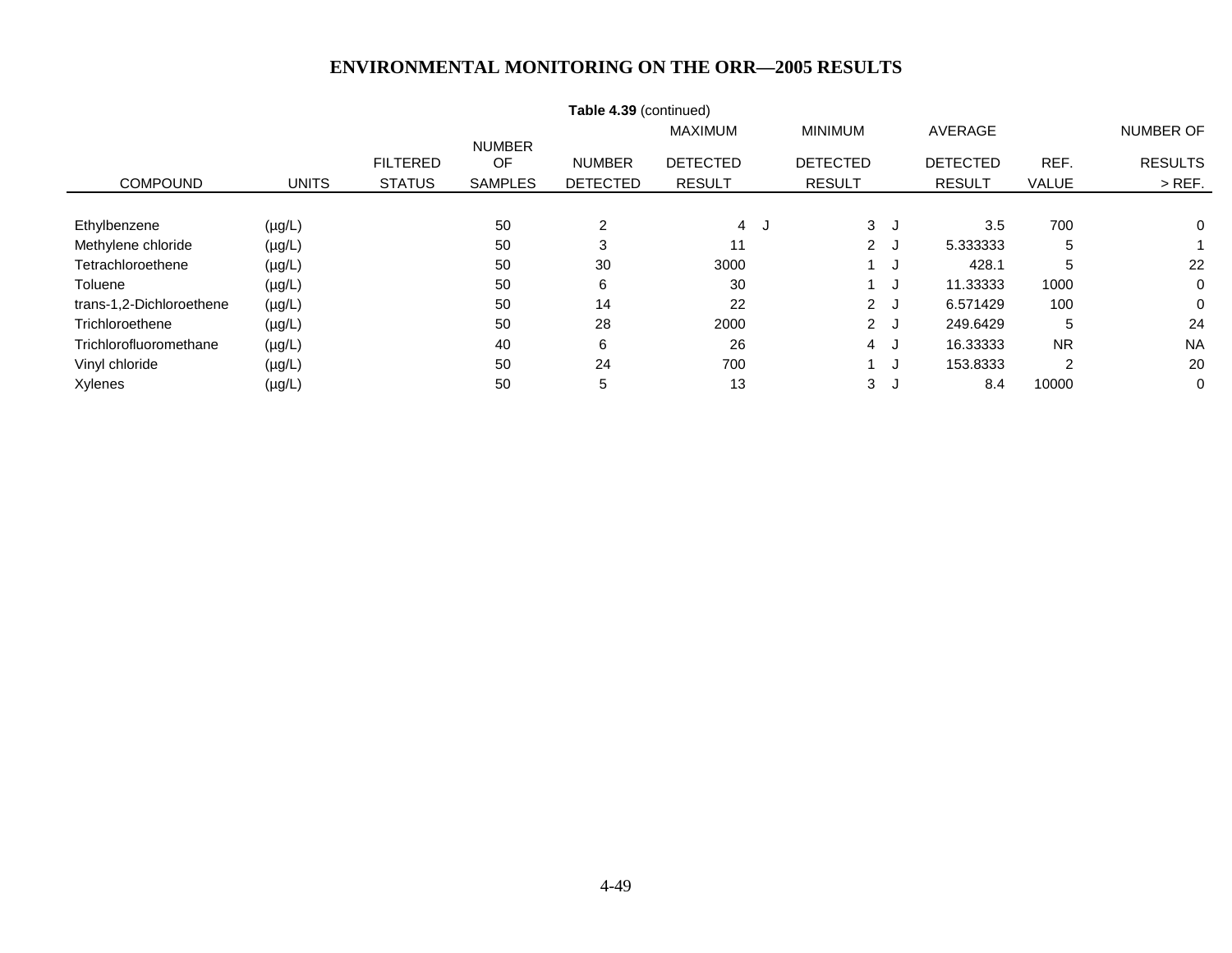### **Table 4.40. REGIME=BC AREA NAME= Environmental Management Waste Management Facility (EMWMF)**

|                           |              |                 |                     |                 | <b>MAXIMUM</b>  |   | <b>MINIMUM</b>  | <b>AVERAGE</b>  |           | <b>NUMBER OF</b> |
|---------------------------|--------------|-----------------|---------------------|-----------------|-----------------|---|-----------------|-----------------|-----------|------------------|
|                           |              | <b>FILTERED</b> | <b>NUMBER</b><br>OF | <b>NUMBER</b>   | <b>DETECTED</b> |   | <b>DETECTED</b> | <b>DETECTED</b> | REF.      | <b>RESULTS</b>   |
| <b>COMPOUND</b>           | <b>UNITS</b> | <b>STATUS</b>   | <b>SAMPLES</b>      | <b>DETECTED</b> | <b>RESULT</b>   |   | <b>RESULT</b>   | <b>RESULT</b>   | VALUE     | $>$ REF.         |
| <b>Static Water Level</b> | $(t - toc)$  |                 | 50                  | <b>NA</b>       | 33.88           |   | 4.09            | 10.7998         | <b>NR</b> | <b>NA</b>        |
| Uranium-233/234           | (pCi/L)      |                 | 62                  | 60              | 1.64            |   | 0.15            | 0.429667        | <b>NR</b> | <b>NA</b>        |
| Uranium-235/236           | (pCi/L)      |                 | 62                  | 26              | 0.38            |   | 0.09            | 0.2             | <b>NR</b> | <b>NA</b>        |
| Neptunium-237             | (pCi/L)      |                 | 62                  |                 | 0.07            |   | 0.07            | 0.07            | 1.2       | 0                |
| Uranium-238               | (pCi/L)      |                 | 62                  | 35              | 1.91            |   | 0.08            | 0.300857        | 24        | 0                |
| Americium-241             | (pCi/L)      |                 | 62                  | 6               | 0.2             |   | 0.04            | 0.121667        | 1.2       | $\Omega$         |
| Acetone                   | $(\mu g/L)$  |                 | 62                  | 5               | 100             |   | 5               | 31.8            | <b>NR</b> | <b>NA</b>        |
| Tetrachloroethene         | $(\mu g/L)$  |                 | 62                  | 3               | 0.7             | J | $0.3$ J         | 0.5             | 5         | $\mathbf 0$      |
| Toluene                   | $(\mu g/L)$  |                 | 62                  | 11              | 0.3             |   | 0.1             | 0.163636        | 1000      | 0                |
| Trichloroethene           | $(\mu g/L)$  |                 | 62                  | 4               | 4               |   | 0.4             | 2.1<br><b>ل</b> | 5         | $\mathbf 0$      |
| Xylenes                   | $(\mu g/L)$  |                 | 62                  | ⇁               | 0.3             |   | 0.1             | 0.142857<br>ل.  | 10000     | $\mathbf 0$      |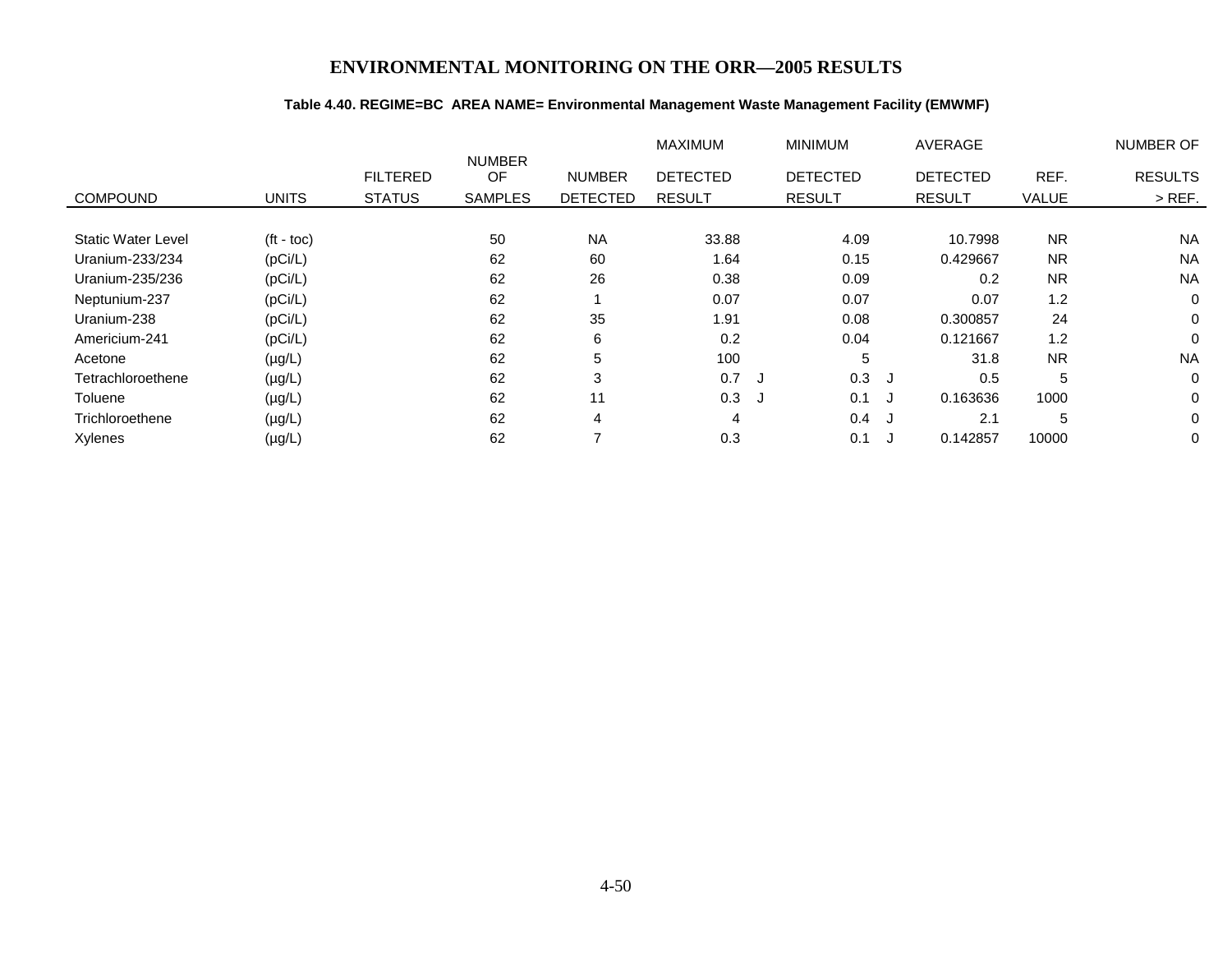### **Table 4.41. REGIME=BC AREA NAME=Exit Pathway Monitoring Location (Picket) A**

|                               |                    |                                  |                                       |                                  | <b>MAXIMUM</b>                   | <b>MINIMUM</b>                   | AVERAGE                          |               | NUMBER OF                  |
|-------------------------------|--------------------|----------------------------------|---------------------------------------|----------------------------------|----------------------------------|----------------------------------|----------------------------------|---------------|----------------------------|
| <b>COMPOUND</b>               | <b>UNITS</b>       | <b>FILTERED</b><br><b>STATUS</b> | <b>NUMBER</b><br>OF<br><b>SAMPLES</b> | <b>NUMBER</b><br><b>DETECTED</b> | <b>DETECTED</b><br><b>RESULT</b> | <b>DETECTED</b><br><b>RESULT</b> | <b>DETECTED</b><br><b>RESULT</b> | REF.<br>VALUE | <b>RESULTS</b><br>$>$ REF. |
|                               |                    |                                  |                                       |                                  |                                  |                                  |                                  |               |                            |
| Bicarbonate                   | (mg/L)             |                                  | 4                                     | 4                                | 212                              | 180                              | 192.75                           | <b>NR</b>     | <b>NA</b>                  |
| Chloride                      | (mg/L)             |                                  | 4                                     | 4                                | 19.2                             | 2.6                              | 8.225                            | 250           | $\mathbf 0$                |
| Fluoride                      | (mg/L)             |                                  |                                       | 3                                | 0.16                             | 0.12                             | 0.146667                         | 4             | 0                          |
| Nitrate/Nitrite               | (mg/L)             |                                  | 4                                     | 4                                | 2.2                              | 0.71                             | 1.1825                           | <b>NR</b>     | <b>NA</b>                  |
| Sulfate                       | (mg/L)             |                                  | 4                                     | 4                                | 15.6                             | 8                                | 11.675                           | 250           | $\mathbf 0$                |
| <b>Static Water Level</b>     | $(t - \text{toc})$ |                                  | 4                                     | <b>NA</b>                        | 88.98                            | 15.7                             | 52.36                            | <b>NR</b>     | <b>NA</b>                  |
| <b>Dissolved Solids</b>       | (mg/L)             |                                  | 4                                     | 4                                | 285                              | 205                              | 243                              | 500           | $\mathbf 0$                |
| <b>Total Suspended Solids</b> | (mg/L)             |                                  | 4                                     | 3                                | 26.3                             | 20.7                             | 24.33333                         | <b>NR</b>     | <b>NA</b>                  |
| Uranium-233/234               | (pCi/L)            |                                  | 4                                     | 4                                | 3.85                             | 1.82                             | 2.81                             | <b>NR</b>     | <b>NA</b>                  |
| Uranium-235                   | (pCi/L)            |                                  |                                       |                                  | 0.58                             | 0.58                             | 0.58                             | 24            | $\Omega$                   |
| Uranium-236                   | (pCi/L)            |                                  |                                       |                                  | 0.52                             | 0.52                             | 0.52                             | <b>NR</b>     | <b>NA</b>                  |
| Uranium-238                   | (pCi/L)            |                                  | 4                                     | 4                                | 5.56                             | 2.41                             | 4.4325                           | 24            | $\Omega$                   |
| Technetium-99                 | (pCi/L)            |                                  | 4                                     | $\overline{2}$                   | 9.26                             | 6.14                             | 7.7                              | 4000          | $\Omega$                   |
| Gross Alpha                   | (pCi/L)            |                                  |                                       | 4                                | 9.44                             | 6.63                             | 7.5725                           | 15            | 0                          |
| Gross Beta                    | (pCi/L)            |                                  |                                       | 4                                | 19.2                             | 9.32                             | 13.48                            | 50            | 0<br>a                     |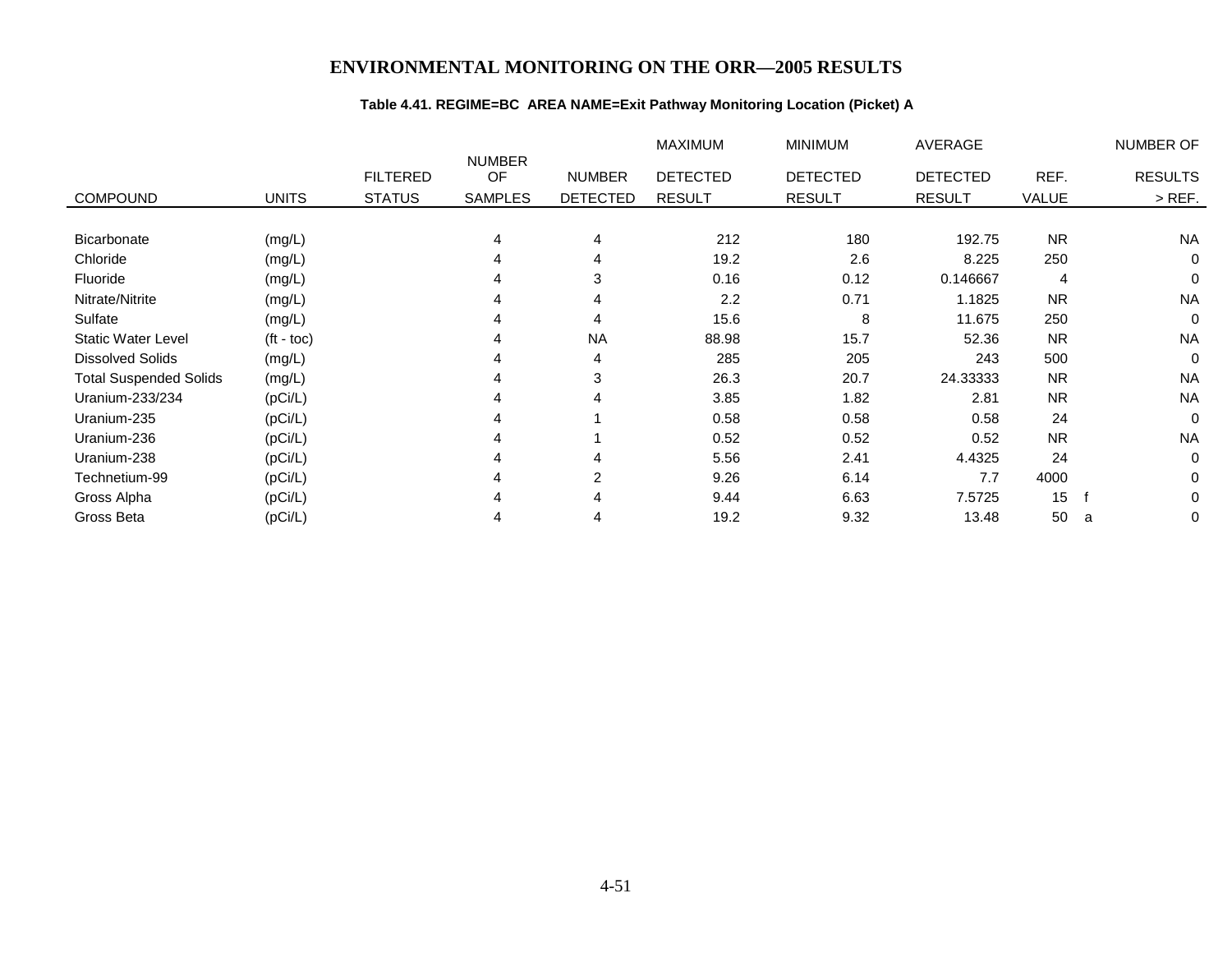### **Table 4.42. REGIME=BC AREA NAME=Exit Pathway Monitoring Location (Picket) B**

|                  |              |                 |                     |                 | <b>MAXIMUM</b>  | <b>MINIMUM</b>  | <b>AVERAGE</b>  |                | NUMBER OF                   |
|------------------|--------------|-----------------|---------------------|-----------------|-----------------|-----------------|-----------------|----------------|-----------------------------|
|                  |              | <b>FILTERED</b> | <b>NUMBER</b><br>OF | <b>NUMBER</b>   | <b>DETECTED</b> | <b>DETECTED</b> | <b>DETECTED</b> | REF.           | <b>RESULTS</b>              |
| <b>COMPOUND</b>  | <b>UNITS</b> | <b>STATUS</b>   | <b>SAMPLES</b>      | <b>DETECTED</b> | <b>RESULT</b>   | <b>RESULT</b>   | <b>RESULT</b>   | VALUE          | $>$ REF.                    |
|                  |              |                 |                     |                 |                 |                 |                 |                |                             |
| Chloride         | (mg/L)       |                 | 10                  | 10              | 48              | 10.1            | 21.2            | 250            | 0                           |
| Fluoride         | (mg/L)       |                 | 10                  | 10              | 0.306           | 0.112           | 0.1853          | 4              | $\mathbf 0$                 |
| Nitrate Nitrogen | (mg/L)       |                 | 10                  | 10              | 22.6            | 5.7             | 13.618          | 10             | 6                           |
| Sulfate          | (mg/L)       |                 | 10                  | 10              | 26.8            | 9.97            | 18.617          | 250            | 0                           |
| Aluminum, ICAP   | (mg/L)       |                 | 10                  |                 | 0.51            | 0.51            | 0.51            | 0.2            |                             |
| Antimony, ICAP   | (mg/L)       |                 | 10                  | 10              | 0.2             | 0.2             | 0.2             | 0.006          | $10$                        |
| Arsenic, ICAP    | (mg/L)       |                 | 10                  | 10              | 0.2             | 0.2             | 0.2             | 0.05           | $10$                        |
| Barium, ICAP     | (mg/L)       |                 | 10                  | 10              | 0.143           | 0.0407          | 0.093           | $\overline{c}$ | $\mathbf 0$                 |
| Cadmium, ICAP    | (mg/L)       |                 | 10                  | 10              | 0.01            | 0.01            | 0.01            | 0.005          | 10                          |
| Calcium, ICAP    | (mg/L)       |                 | 10                  | 10              | 98.6            | 52.7            | 71.16           | <b>NR</b>      | <b>NA</b>                   |
| Chromium, ICAP   | (mg/L)       |                 | 10                  | 10              | 0.02            | 0.02            | 0.02            | 0.1            | $\mathbf 0$                 |
| Iron, ICAP       | (mg/L)       |                 | 10                  | 8               | 1.12            | 0.251           | 0.52875         | 0.3            | $\,6$                       |
| Lead, PMS        | (mg/L)       |                 | 10                  |                 | 0.00067         | 0.00067         | 0.00067         | 0.015          | $\mathbf 0$<br>$\mathbf{C}$ |
| Lead, ICAP       | (mg/L)       |                 | 10                  | 10              | 0.1             | 0.1             | 0.1             | 0.015          | 10<br>C                     |
| Lithium, ICAP    | (mg/L)       |                 | 10                  | 6               | 0.0195          | 0.0111          | 0.015883        | <b>NR</b>      | <b>NA</b>                   |
| Magnesium, ICAP  | (mg/L)       |                 | 10                  | 10              | 32.3            | 12.7            | 23.07           | <b>NR</b>      | <b>NA</b>                   |
| Manganese, ICAP  | (mg/L)       |                 | 10                  | 4               | 0.0237          | 0.0117          | 0.015525        | 0.05           | $\mathbf 0$                 |
| Nickel, ICAP     | (mg/L)       |                 | 10                  | 10              | 0.05            | 0.05            | 0.05            | 0.1            | d<br>$\mathbf 0$            |
| Niobium, ICAP    | (mg/L)       |                 | 10                  | 10              | 0.2             | 0.2             | 0.2             | <b>NR</b>      | <b>NA</b>                   |
| Phosphorus, ICAP | (mg/L)       |                 | 10                  | 10              | 0.5             | 0.5             | 0.5             | <b>NR</b>      | <b>NA</b>                   |
| Potassium, ICAP  | (mg/L)       |                 | 10                  | 6               | 10.3            | 2.86            | 5.343333        | <b>NR</b>      | <b>NA</b>                   |
| Selenium, ICAP   | (mg/L)       |                 | 10                  | 10              | 0.2             | 0.2             | 0.2             | 0.05           | 10                          |
| Silicon, ICAP    | (mg/L)       |                 | 10                  | 10              | 4.9             | 3.53            | 4.229           | <b>NR</b>      | <b>NA</b>                   |
| Sodium, ICAP     | (mg/L)       |                 | 10                  | 10              | 18.6            | 5.58            | 10.67           | <b>NR</b>      | <b>NA</b>                   |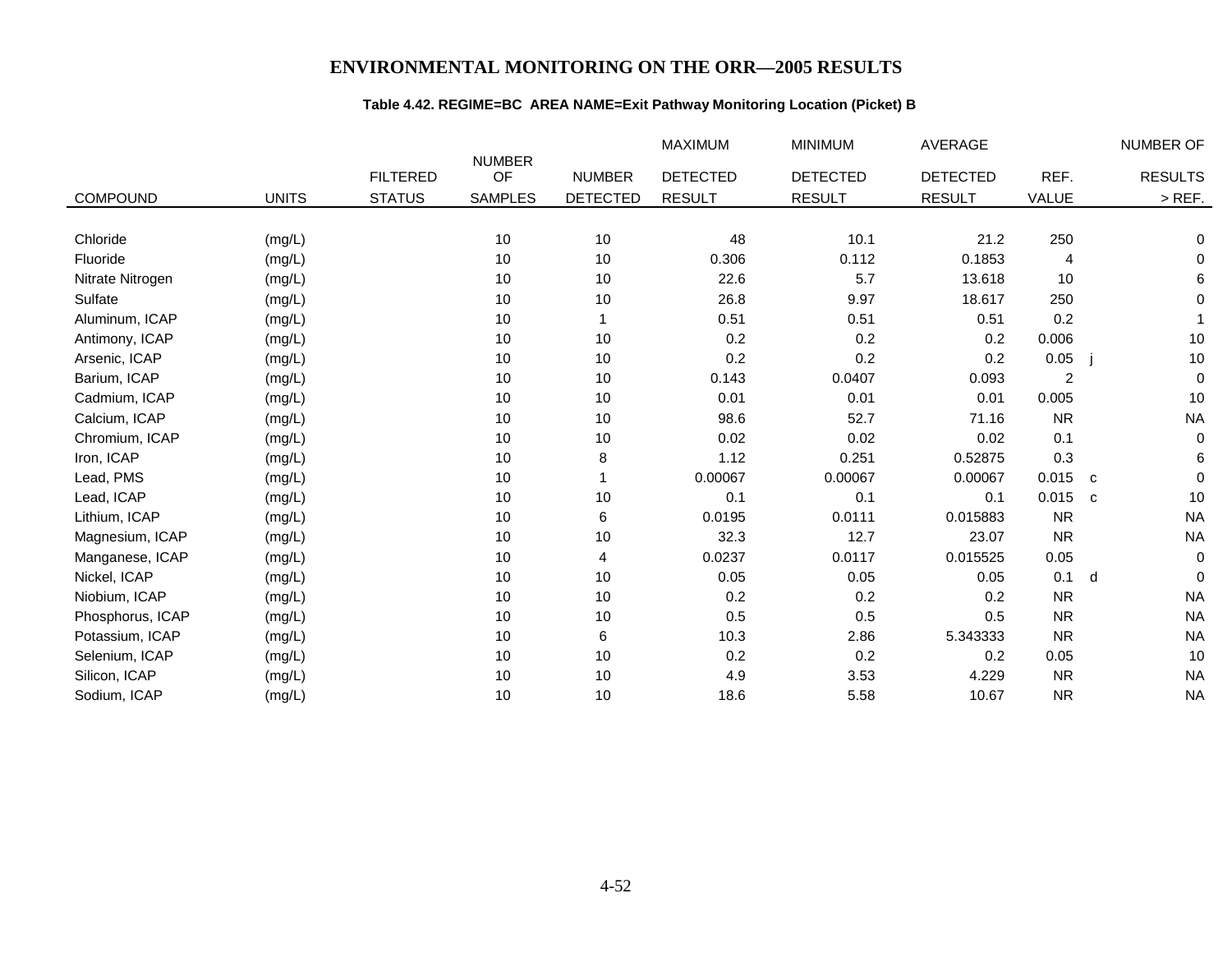### Table 4.42 (continued)

|                            |                    |                 |                     |                 | <b>MAXIMUM</b>  | <b>MINIMUM</b>      | AVERAGE             |                | <b>NUMBER OF</b> |
|----------------------------|--------------------|-----------------|---------------------|-----------------|-----------------|---------------------|---------------------|----------------|------------------|
|                            |                    | <b>FILTERED</b> | <b>NUMBER</b><br>OF | <b>NUMBER</b>   | <b>DETECTED</b> | <b>DETECTED</b>     | <b>DETECTED</b>     | REF.           | <b>RESULTS</b>   |
| <b>COMPOUND</b>            | <b>UNITS</b>       | <b>STATUS</b>   | <b>SAMPLES</b>      | <b>DETECTED</b> | <b>RESULT</b>   | <b>RESULT</b>       | <b>RESULT</b>       | VALUE          | $>$ REF.         |
|                            |                    |                 |                     |                 |                 |                     |                     |                |                  |
| Strontium, ICAP            | (mg/L)             |                 | 10                  | 10              | 0.402           | 0.0847              | 0.21567             | <b>NR</b>      | <b>NA</b>        |
| Sulfur, ICAP               | (mg/L)             |                 | 10                  | 10              | 8.89            | 3.36                | 6.277               | <b>NR</b>      | <b>NA</b>        |
| Thallium, PMS              | (mg/L)             |                 | 10                  | 2               | 0.00102         | 0.000645            | 0.000833            | 0.002          | $\mathbf 0$      |
| Thallium, ICAP             | (mg/L)             |                 | 10                  | 10              | 0.2             | 0.2                 | 0.2                 | <b>NR</b>      | NA.              |
| Titanium, ICAP             | (mg/L)             |                 | 10                  | 10              | 0.05            | 0.05                | 0.05                | <b>NR</b>      | <b>NA</b>        |
| Uranium, PMS               | (mg/L)             |                 | $10$                | 10              | 0.0752          | 0.00903             | 0.027143            | 0.03           | 4                |
| Uranium, ICAP              | (mg/L)             |                 | 10                  | 10              | 2               | $\overline{c}$      | 2                   | <b>NR</b>      | NA.              |
| Zirconium, ICAP            | (mg/L)             |                 | 10                  | 10              | 0.2             | 0.2                 | 0.2                 | <b>NR</b>      | <b>NA</b>        |
| <b>Static Water Level</b>  | $(t - \text{toc})$ |                 | 10                  | <b>NA</b>       | 41.51           | 12.63               | 27.3                | <b>NR</b>      | NA.              |
| Alkalinity as HCO3         | (mg/L)             |                 | 10                  | 10              | 238             | 162                 | 198.7               | <b>NR</b>      | <b>NA</b>        |
| Conductivity               | $(\mu$ mhos/cm $)$ |                 | 10                  | 10              | 751             | 381                 | 572.5               | <b>NR</b>      | <b>NA</b>        |
| <b>Dissolved Solids</b>    | (mg/L)             |                 | 10                  | 10              | 423             | 229                 | 322.8               | 500            | 0                |
| pH                         | (pH)               |                 | 10                  | 10              | 7.69            | 7.05                | 7.399               | 6.5/8.5        | $\Omega$         |
| Turbidity                  | (NTU)              |                 | 10                  | 10              | 11.6            | 0.238               | 3.7388              |                |                  |
| Uranium-233/234            | (pCi/L)            |                 | 4                   | 4               | 15.2            | 2.44                | 8.09                | <b>NR</b>      | <b>NA</b>        |
| Uranium-235                | (wt %)             |                 | 10                  | 10              | 0.45            | 0.395               | 0.4128              | <b>NR</b>      | <b>NA</b>        |
| Uranium-235                | (pCi/L)            |                 | 4                   | $\overline{2}$  | 1.77            | 0.66                | 1.215               | 24             | 0                |
| Uranium-236                | (pCi/L)            |                 | 4                   | $\overline{2}$  | 1.84            | 0.65                | 1.245               | <b>NR</b>      | <b>NA</b>        |
| Uranium-238                | (pCi/L)            |                 | 4                   | 4               | 28.2            | 3.72                | 14.335              | 24             |                  |
| Gross Alpha                | (pCi/L)            |                 | 10                  | 9               | 28              | 4.9                 | 12.38889            | 15             | f<br>2           |
| Gross Beta                 | (pCi/L)            |                 | 10                  | 10              | 110             | 20                  | 50.7                | 50             | a                |
| 1,1-Dichloroethene         | $(\mu g/L)$        |                 | 10                  | 2               | $\overline{2}$  | $\overline{c}$<br>J | $\overline{c}$<br>J | $\overline{7}$ | $\Omega$         |
| 1,2-Dichloroethene (Total) | $(\mu g/L)$        |                 | 10                  | 8               | $\overline{7}$  |                     | 3.75<br>IJ          | <b>NR</b>      | <b>NA</b><br>b   |
| cis-1,2-Dichloroethene     | $(\mu g/L)$        |                 | 10                  | 8               | $\overline{7}$  |                     | 3.75                | 70             | 0                |
| Trichloroethene            | $(\mu g/L)$        |                 | 10                  | 10              | 35              | $\overline{2}$      | 12.5<br>J           | 5              | 6                |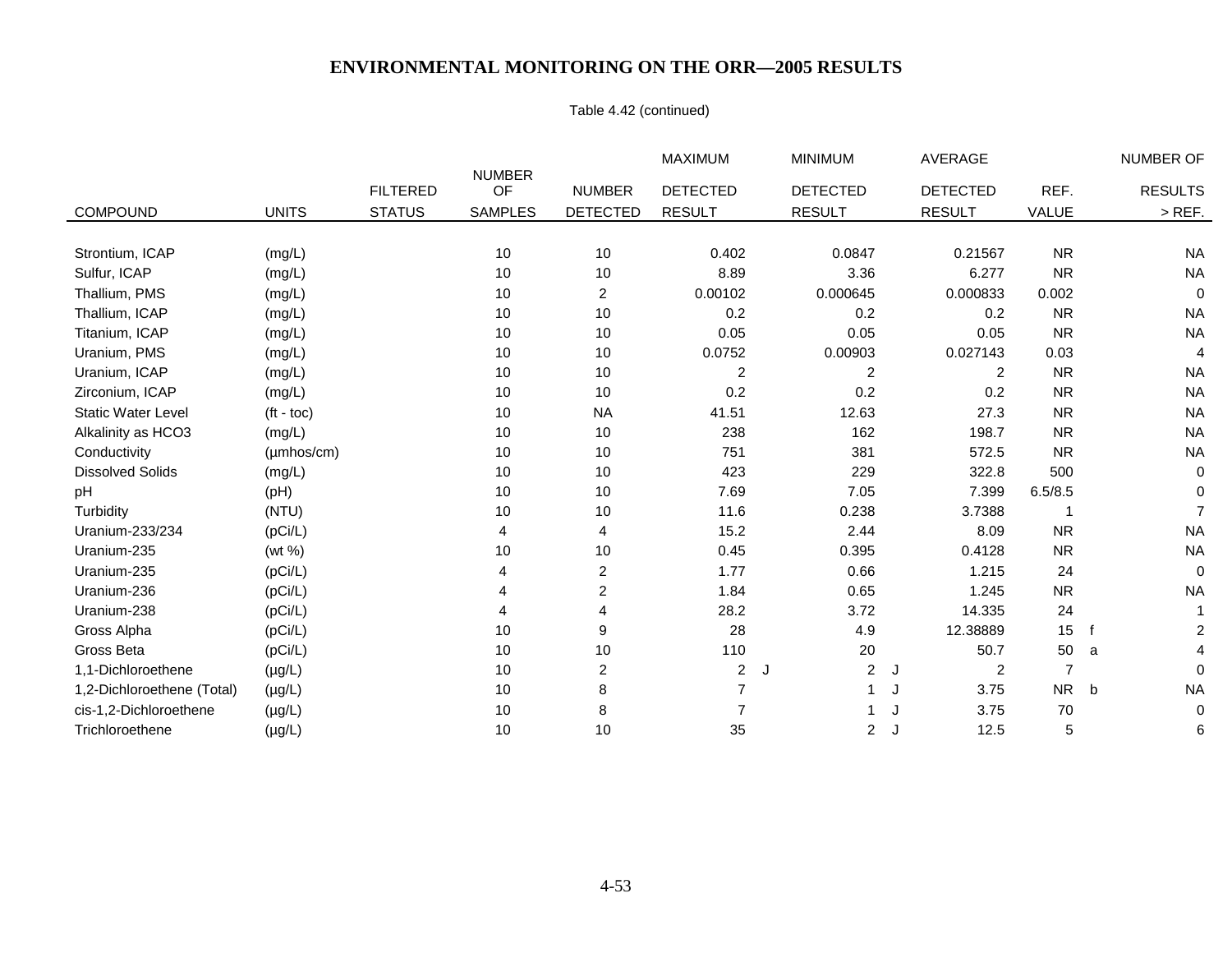# Table 4.43. REGIME=BC AREA NAME=Exit Pathway Monitoring Location (Picket) C

|                  |              |                 |                     |                 | <b>MAXIMUM</b>  | <b>MINIMUM</b>  | AVERAGE         |                |   | NUMBER OF      |
|------------------|--------------|-----------------|---------------------|-----------------|-----------------|-----------------|-----------------|----------------|---|----------------|
|                  |              | <b>FILTERED</b> | <b>NUMBER</b><br>OF | <b>NUMBER</b>   | <b>DETECTED</b> | <b>DETECTED</b> | <b>DETECTED</b> | REF.           |   | <b>RESULTS</b> |
| <b>COMPOUND</b>  | <b>UNITS</b> | <b>STATUS</b>   | <b>SAMPLES</b>      | <b>DETECTED</b> | <b>RESULT</b>   | <b>RESULT</b>   | <b>RESULT</b>   | VALUE          |   | $>$ REF.       |
|                  |              |                 |                     |                 |                 |                 |                 |                |   |                |
| Chloride         | (mg/L)       |                 | 18                  | 18              | 86.6            | 6.52            | 34.69           | 250            |   | $\Omega$       |
| Fluoride         | (mg/L)       |                 | 18                  | 13              | 0.404           | 0.159           | 0.260846        | 4              |   | 0              |
| Nitrate Nitrogen | (mg/L)       |                 | 18                  | 16              | 32.3            | 1.43            | 8.991875        | 10             |   | 6              |
| Sulfate          | (mg/L)       |                 | 18                  | 18              | 44.5            | 12              | 30.15           | 250            |   | $\Omega$       |
| Aluminum, ICAP   | (mg/L)       |                 | 18                  | 4               | 20.1            | 0.75            | 6.105           | 0.2            |   | 4              |
| Antimony, ICAP   | (mg/L)       |                 | 18                  | 18              | 0.2             | 0.2             | 0.2             | 0.006          |   | 18             |
| Arsenic, PMS     | (mg/L)       |                 | 18                  |                 | 0.00764         | 0.00764         | 0.00764         | 0.05           |   | $\mathbf 0$    |
| Arsenic, ICAP    | (mg/L)       |                 | 18                  | 18              | 0.2             | 0.2             | 0.2             | 0.05           |   | 18             |
| Barium, ICAP     | (mg/L)       |                 | 18                  | 18              | 0.306           | 0.037           | 0.123211        | $\overline{2}$ |   | $\mathbf 0$    |
| Beryllium, ICAP  | (mg/L)       |                 | 18                  | 1               | 0.000813        | 0.000813        | 0.000813        | 0.004          |   | $\mathbf 0$    |
| Cadmium, ICAP    | (mg/L)       |                 | 18                  | 18              | 0.01            | 0.01            | 0.01            | 0.005          |   | 18             |
| Calcium, ICAP    | (mg/L)       |                 | 18                  | 18              | 155             | 13.4            | 98.82778        | <b>NR</b>      |   | <b>NA</b>      |
| Chromium, PMS    | (mg/L)       |                 | 18                  |                 | 0.0234          | 0.0234          | 0.0234          | <b>NR</b>      |   | <b>NA</b>      |
| Chromium, ICAP   | (mg/L)       |                 | 18                  | 18              | 0.0352          | 0.02            | 0.020844        | 0.1            |   | $\mathbf 0$    |
| Copper, ICAP     | (mg/L)       |                 | 18                  | 1               | 0.0609          | 0.0609          | 0.0609          | 1.3            |   | $\Omega$       |
| Iron, ICAP       | (mg/L)       |                 | 18                  | 13              | 18.7            | 0.0789          | 2.069146        | 0.3            |   | 7              |
| Lead, PMS        | (mg/L)       |                 | 18                  | 4               | 0.0211          | 0.00146         | 0.006618        | 0.015          | C |                |
| Lead, ICAP       | (mg/L)       |                 | 18                  | 18              | 0.1             | 0.1             | 0.1             | 0.015          | C | 18             |
| Lithium, ICAP    | (mg/L)       |                 | 18                  | 9               | 0.0269          | 0.0131          | 0.016978        | <b>NR</b>      |   | <b>NA</b>      |
| Magnesium, ICAP  | (mg/L)       |                 | 18                  | 18              | 40              | 17              | 27.23333        | <b>NR</b>      |   | <b>NA</b>      |
| Manganese, ICAP  | (mg/L)       |                 | 18                  | 13              | 1.02            | 0.00628         | 0.379283        | 0.05           |   | 8              |
| Nickel, PMS      | (mg/L)       |                 | 18                  | 4               | 0.0349          | 0.00548         | 0.014163        | <b>NR</b>      |   | <b>NA</b>      |
| Nickel, ICAP     | (mg/L)       |                 | 18                  | 18              | 0.05            | 0.05            | 0.05            | 0.1            | d | $\mathbf 0$    |
| Niobium, ICAP    | (mg/L)       |                 | 18                  | 18              | 0.2             | 0.2             | 0.2             | <b>NR</b>      |   | <b>NA</b>      |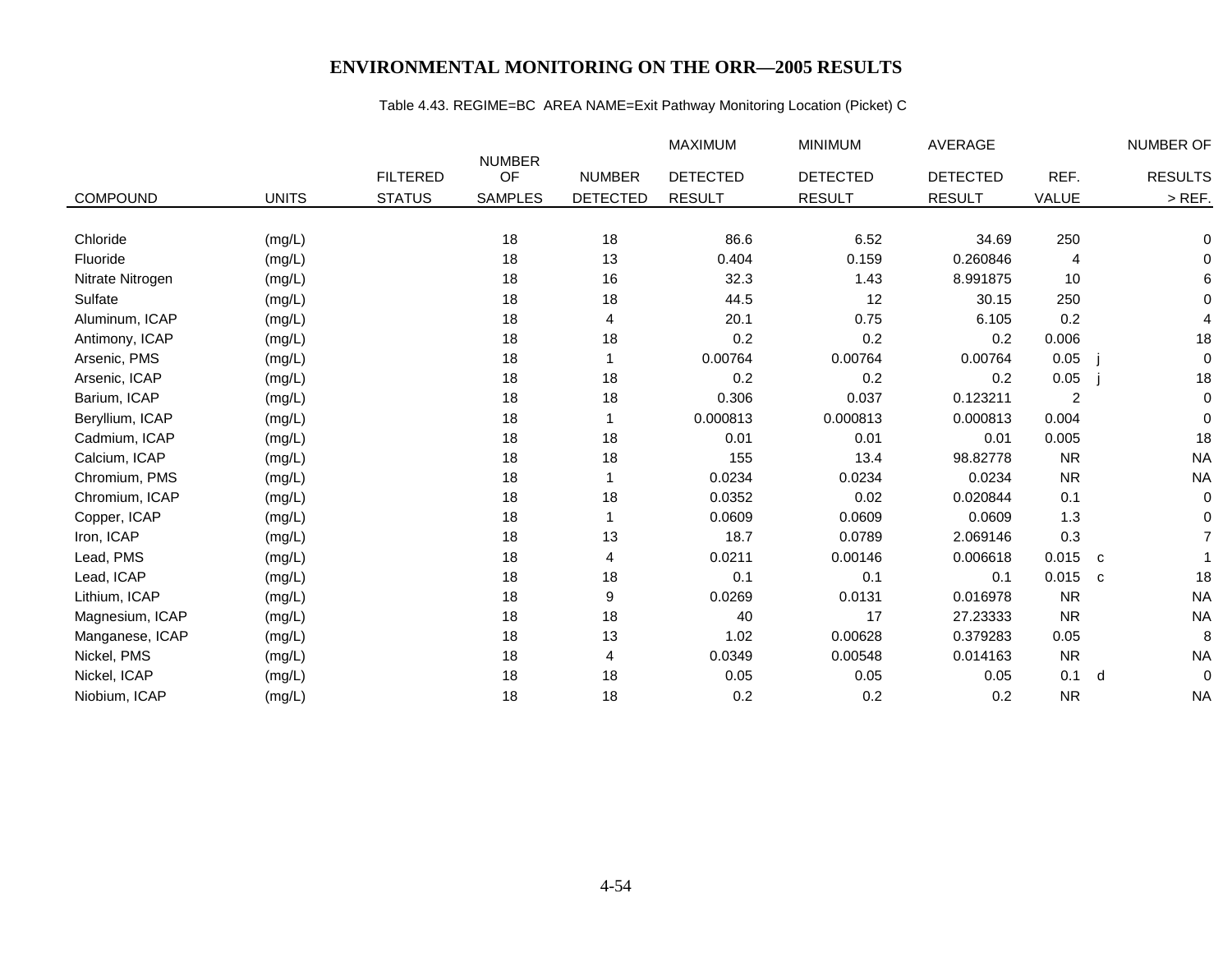| Table 4.43 (continued)        |                    |                 |                     |                 |                 |   |                 |                 |                |                |
|-------------------------------|--------------------|-----------------|---------------------|-----------------|-----------------|---|-----------------|-----------------|----------------|----------------|
|                               |                    |                 |                     |                 | <b>MAXIMUM</b>  |   | <b>MINIMUM</b>  | AVERAGE         |                | NUMBER OF      |
|                               |                    | <b>FILTERED</b> | <b>NUMBER</b><br>OF | <b>NUMBER</b>   | <b>DETECTED</b> |   | <b>DETECTED</b> | <b>DETECTED</b> | REF.           | <b>RESULTS</b> |
| COMPOUND                      | <b>UNITS</b>       | <b>STATUS</b>   | <b>SAMPLES</b>      | <b>DETECTED</b> | <b>RESULT</b>   |   | <b>RESULT</b>   | <b>RESULT</b>   | VALUE          | $>$ REF.       |
|                               |                    |                 |                     |                 |                 |   |                 |                 |                |                |
| Phosphorus, ICAP              | (mg/L)             |                 | 18                  | 18              | 0.5             |   | 0.5             | 0.5             | <b>NR</b>      | <b>NA</b>      |
| Potassium, ICAP               | (mg/L)             |                 | 18                  | 16              | 7.39            |   | 2.07            | 2.986875        | <b>NR</b>      | <b>NA</b>      |
| Selenium, ICAP                | (mg/L)             |                 | 18                  | 18              | 0.2             |   | 0.2             | 0.2             | 0.05           | 18             |
| Silicon, ICAP                 | (mg/L)             |                 | 18                  | 18              | 28.5            |   | 0.873           | 6.323722        | <b>NR</b>      | <b>NA</b>      |
| Sodium, ICAP                  | (mg/L)             |                 | 18                  | 18              | 33.2            |   | 1.99            | 15.70111        | <b>NR</b>      | <b>NA</b>      |
| Strontium, ICAP               | (mg/L)             |                 | 18                  | 18              | 1.27            |   | 0.0559          | 0.347461        | <b>NR</b>      | <b>NA</b>      |
| Sulfur, ICAP                  | (mg/L)             |                 | 18                  | 18              | 14.9            |   | 4.03            | 9.945           | <b>NR</b>      | <b>NA</b>      |
| Thallium, PMS                 | (mg/L)             |                 | 18                  | $\mathbf 1$     | 0.00069         |   | 0.00069         | 0.00069         | 0.002          | $\pmb{0}$      |
| Thallium, ICAP                | (mg/L)             |                 | 18                  | 18              | 0.2             |   | 0.2             | 0.2             | <b>NR</b>      | <b>NA</b>      |
| Titanium, ICAP                | (mg/L)             |                 | 18                  | 18              | 0.263           |   | 0.05            | 0.062506        | <b>NR</b>      | <b>NA</b>      |
| Uranium, PMS                  | (mg/L)             |                 | 18                  | 14              | 0.0309          |   | 0.00059         | 0.008616        | 0.03           | $\overline{c}$ |
| Uranium, ICAP                 | (mg/L)             |                 | 18                  | 18              | $\overline{c}$  |   | $\overline{c}$  | 2               | <b>NR</b>      | <b>NA</b>      |
| Vanadium, ICAP                | (mg/L)             |                 | 18                  |                 | 0.0204          |   | 0.0204          | 0.0204          | <b>NR</b>      | <b>NA</b>      |
| Zinc, ICAP                    | (mg/L)             |                 | 18                  | $\overline{2}$  | 0.116           |   | 0.0561          | 0.08605         | 5              | 0              |
| Zirconium, ICAP               | (mg/L)             |                 | 18                  | 18              | 0.2             |   | 0.2             | 0.2             | <b>NR</b>      | <b>NA</b>      |
| <b>Static Water Level</b>     | $(t - \text{toc})$ |                 | 18                  | <b>NA</b>       | 75.02           |   | 7.41            | 36.30667        | <b>NR</b>      | <b>NA</b>      |
| Alkalinity as HCO3            | (mg/L)             |                 | 18                  | 18              | 374             |   | 126             | 285.7778        | <b>NR</b>      | <b>NA</b>      |
| Conductivity                  | $(\mu$ mhos/cm $)$ |                 | 18                  | 18              | 1211            |   | 339             | 759.3333        | <b>NR</b>      | <b>NA</b>      |
| <b>Dissolved Solids</b>       | (mg/L)             |                 | 18                  | 18              | 673             |   | 155             | 427.1667        | 500            | $\overline{7}$ |
| pH                            | (pH)               |                 | 18                  | 18              | 8.42            |   | 6.72            | 7.225556        | 6.5/8.5        | 0              |
| <b>Total Suspended Solids</b> | (mg/L)             |                 | 18                  | 6               | 13              |   | $\overline{2}$  | 4.833333        | <b>NR</b>      | <b>NA</b>      |
| Turbidity                     | (NTU)              |                 | 18                  | 18              | 48.5            |   | 0.16            | 8.435167        | $\overline{1}$ | 10             |
| Uranium-234                   | (pCi/L)            |                 | 2                   | $\overline{c}$  | 6.6             |   | 5.6             | 6.1             | 20             | 0              |
| Uranium-235                   | (wt %)             |                 | 8                   | 8               | 0.54            |   | 0.4             | 0.47625         | <b>NR</b>      | <b>NA</b>      |
| Uranium-236                   | (pCi/L)            |                 |                     |                 | 0.1             | R | 0.1             | R<br>0.1        | <b>NR</b>      | <b>NA</b>      |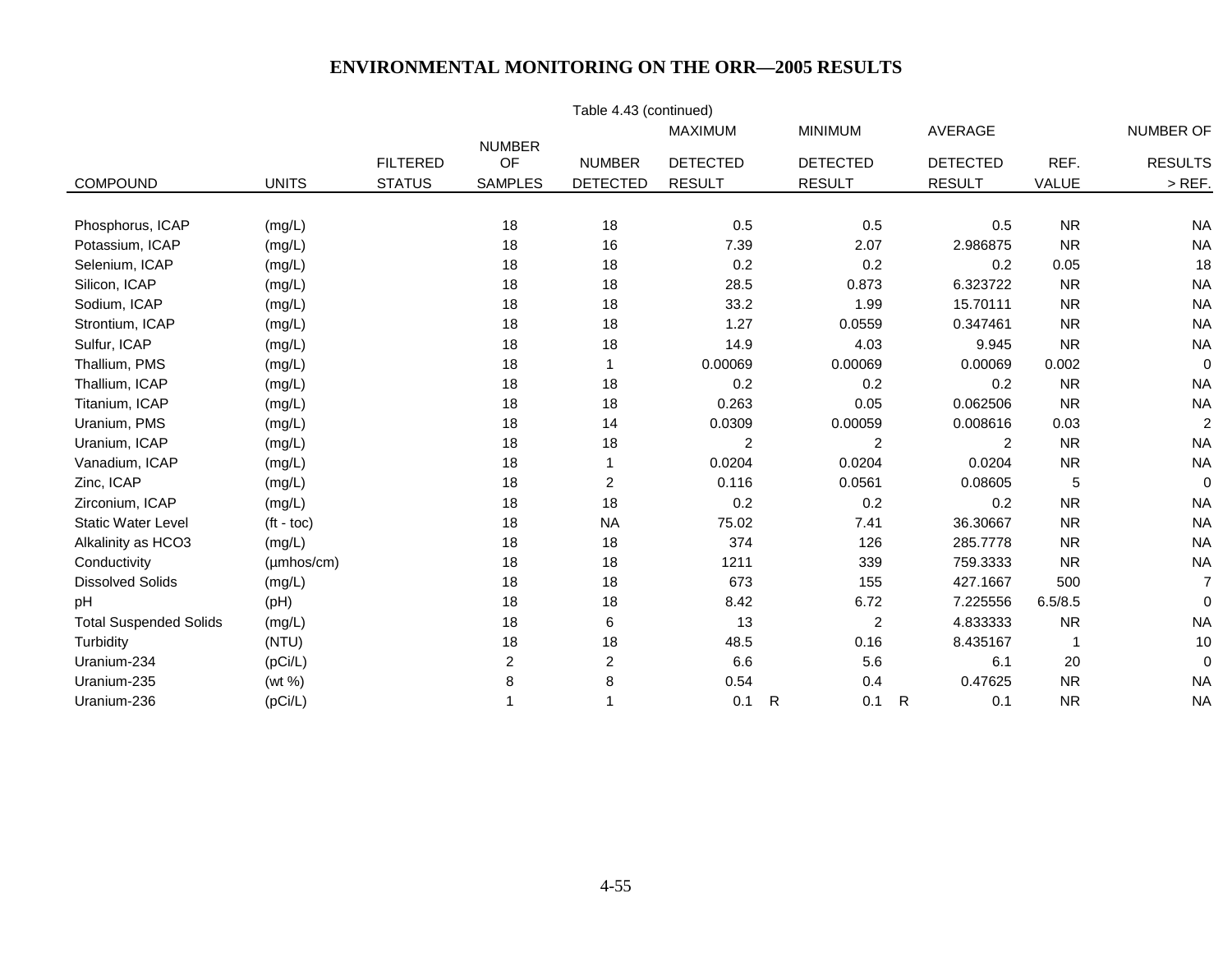|                            |              |                 |                     | Table 4.43 (continued) |                 |     |                 |     |                 |              |   |                  |
|----------------------------|--------------|-----------------|---------------------|------------------------|-----------------|-----|-----------------|-----|-----------------|--------------|---|------------------|
|                            |              |                 |                     |                        | <b>MAXIMUM</b>  |     | <b>MINIMUM</b>  |     | AVERAGE         |              |   | <b>NUMBER OF</b> |
|                            |              | <b>FILTERED</b> | <b>NUMBER</b><br>OF | <b>NUMBER</b>          | <b>DETECTED</b> |     | <b>DETECTED</b> |     | <b>DETECTED</b> | REF.         |   | <b>RESULTS</b>   |
| <b>COMPOUND</b>            | <b>UNITS</b> | <b>STATUS</b>   | <b>SAMPLES</b>      | <b>DETECTED</b>        | <b>RESULT</b>   |     | <b>RESULT</b>   |     | <b>RESULT</b>   | <b>VALUE</b> |   | $>$ REF.         |
|                            |              |                 |                     |                        |                 |     |                 |     |                 |              |   |                  |
| Uranium-238                | (pCi/L)      |                 | 2                   | $\overline{2}$         | 8.9             |     | 8.2             |     | 8.55            | 24           |   | 0                |
| Technetium-99              | (pCi/L)      |                 | $\overline{2}$      | $\overline{c}$         | 23              |     | 13              |     | 18              | 4000         |   | 0                |
| Gross Alpha                | (pCi/L)      |                 | 18                  | 3                      | 14              |     | 5.1             |     | 10.03333        | 15           |   | 0                |
| Gross Beta                 | (pCi/L)      |                 | 18                  | 11                     | 46              |     | 8.3             |     | 25.66364        | 50           | a | 0                |
| 1,1-Dichloroethene         | $(\mu g/L)$  |                 | 18                  |                        | 2J              |     |                 | 2J  | 2               |              |   | 0                |
| 1,2-Dichloroethene (Total) | $(\mu g/L)$  |                 | 18                  | 13                     | 3               | ل.  |                 | J.  | 2.153846        | NR 1         | b | <b>NA</b>        |
| Carbon tetrachloride       | $(\mu g/L)$  |                 | 18                  | 3                      | 3               | ل - |                 | . J | 1.666667        | 5            |   | 0                |
| cis-1,2-Dichloroethene     | $(\mu g/L)$  |                 | 18                  | 13                     | 3               | ູ   |                 | ل ( | 2.153846        | 70           |   | 0                |
| Tetrachloroethene          | $(\mu g/L)$  |                 | 18                  | 9                      | $\overline{4}$  | J   |                 | ل ا | 2.111111        | 5            |   | 0                |
| Trichloroethene            | $(\mu g/L)$  |                 | 18                  | 18                     | 120             |     | 4               | ل.  | 35.11111        | 5            |   | 15               |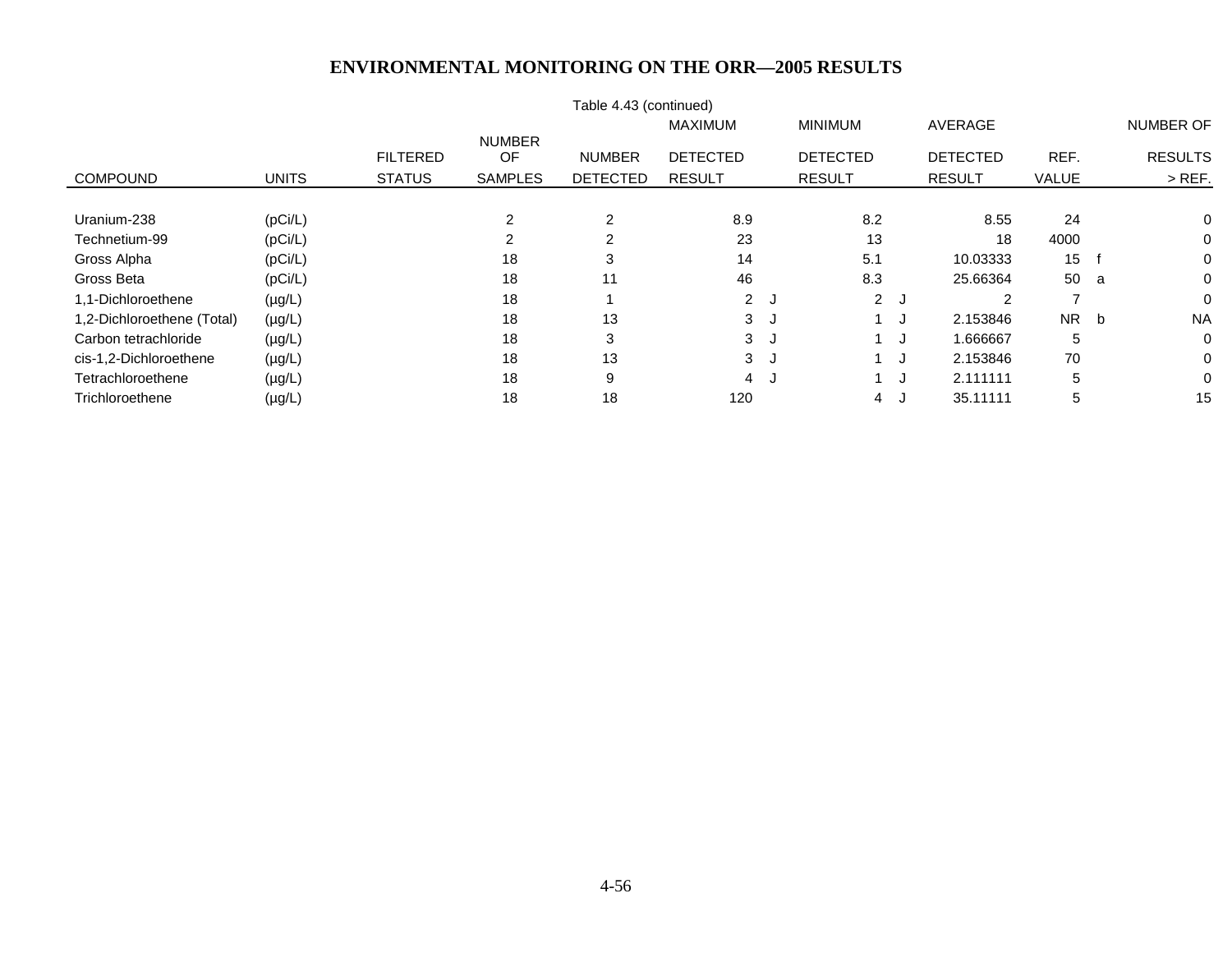# Table 4.44. REGIME=BC AREA NAME=Exit Pathway Monitoring Location (Picket) W

|                           |              |                                  |                                       |                                  | MAXIMUM                          | <b>MINIMUM</b>                   | AVERAGE                          |               | NUMBER OF                  |
|---------------------------|--------------|----------------------------------|---------------------------------------|----------------------------------|----------------------------------|----------------------------------|----------------------------------|---------------|----------------------------|
| <b>COMPOUND</b>           | <b>UNITS</b> | <b>FILTERED</b><br><b>STATUS</b> | <b>NUMBER</b><br>OF<br><b>SAMPLES</b> | <b>NUMBER</b><br><b>DETECTED</b> | <b>DETECTED</b><br><b>RESULT</b> | <b>DETECTED</b><br><b>RESULT</b> | <b>DETECTED</b><br><b>RESULT</b> | REF.<br>VALUE | <b>RESULTS</b><br>$>$ REF. |
|                           |              |                                  |                                       |                                  |                                  |                                  |                                  |               |                            |
| Nitrate/Nitrite           | (mg/L)       |                                  | 6                                     | 4                                | 0.67                             | 0.021                            | 0.33625                          | <b>NR</b>     | <b>NA</b>                  |
| <b>Static Water Level</b> | $(t - toc)$  |                                  | 6                                     | <b>NA</b>                        | 37.61                            | 24.25                            | 31.84167                         | <b>NR</b>     | <b>NA</b>                  |
| Uranium-233/234           | (pCi/L)      |                                  | 6                                     | 3                                | 1.46                             | 0.38                             | 0.913333                         | <b>NR</b>     | <b>NA</b>                  |
| Uranium-238               | (pCi/L)      |                                  | 6                                     | 2                                | 0.95                             | 0.45                             | 0.7                              | 24            | 0                          |
| Gross Alpha               | (pCi/L)      |                                  | 6                                     | $\mathfrak{p}$                   | 3.14                             | 1.31                             | 2.225                            | 15            | 0                          |
| Gross Beta                | (pCi/L)      |                                  | 6                                     | 3                                | 5.74                             | 3.42                             | 4.833333                         | 50            | 0<br>- a                   |
| Acetone                   | $(\mu g/L)$  |                                  | 6                                     |                                  | 6                                | 6<br>്യ                          | 6                                | <b>NR</b>     | <b>NA</b>                  |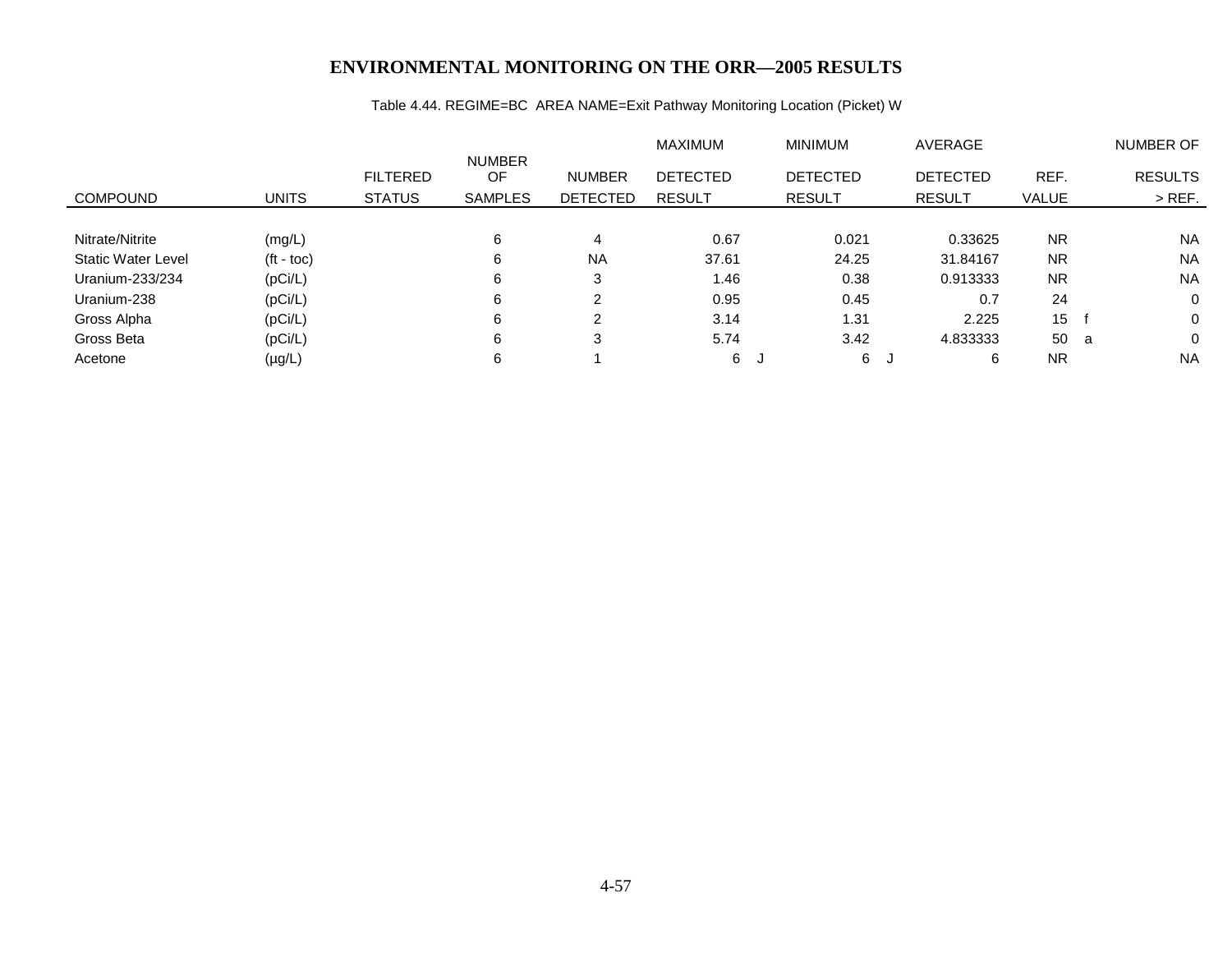# Table 4.45. REGIME=BC AREA NAME=Exit Pathway Spring/Surface Water

|                    |              |                 |                     |                         | <b>MAXIMUM</b>  |   | <b>MINIMUM</b>  |   | AVERAGE         |                |             | <b>NUMBER OF</b> |
|--------------------|--------------|-----------------|---------------------|-------------------------|-----------------|---|-----------------|---|-----------------|----------------|-------------|------------------|
|                    |              | <b>FILTERED</b> | <b>NUMBER</b><br>OF | <b>NUMBER</b>           | <b>DETECTED</b> |   | <b>DETECTED</b> |   | <b>DETECTED</b> | REF.           |             | <b>RESULTS</b>   |
| <b>COMPOUND</b>    | <b>UNITS</b> | <b>STATUS</b>   | <b>SAMPLES</b>      | <b>DETECTED</b>         | <b>RESULT</b>   |   | <b>RESULT</b>   |   | <b>RESULT</b>   | VALUE          |             | $>$ REF.         |
|                    |              |                 |                     |                         |                 |   |                 |   |                 |                |             |                  |
| <b>Bicarbonate</b> | (mg/L)       |                 | 27                  | 27                      | 218             |   | 56              |   | 152.537         | <b>NR</b>      |             | <b>NA</b>        |
| Carbonate          | (mg/L)       |                 | 27                  | 1                       | 17.9            | Q | 17.9            | Q | 17.9            | <b>NR</b>      |             | <b>NA</b>        |
| Chloride           | (mg/L)       |                 | 39                  | 39                      | 102             |   | 0.92            |   | 15.16077        | 250            |             | $\mathbf 0$      |
| Fluoride           | (mg/L)       |                 | 39                  | 26                      | 0.58            |   | 0.1             |   | 0.230885        | 4              |             | 0                |
| Nitrate Nitrogen   | (mg/L)       |                 | 12                  | 12                      | 42.7            |   | 0.526           |   | 9.827           | 10             |             | 3                |
| Nitrate/Nitrite    | (mg/L)       |                 | 66                  | 65                      | 320             |   | 0.02            |   | 39.15854        | <b>NR</b>      |             | <b>NA</b>        |
| Sulfate            | (mg/L)       |                 | 39                  | 39                      | 52.4            |   | 2.5             |   | 16.10026        | 250            |             | 0                |
| Aluminum, ICAP     | (mg/L)       |                 | 12                  | 12                      | 1.73            |   | 0.287           |   | 0.69            | 0.2            |             | 12               |
| Antimony, PMS      | (mg/L)       |                 | 12                  | 1                       | 0.00252         |   | 0.00252         |   | 0.00252         | 0.006          |             | 0                |
| Antimony, ICAP     | (mg/L)       |                 | 12                  | 12                      | 0.2             |   | 0.2             |   | 0.2             | 0.006          |             | 12               |
| Arsenic, ICAP      | (mg/L)       |                 | 12                  | 12                      | 0.2             |   | 0.2             |   | 0.2             | 0.05           |             | 12               |
| Barium, ICAP       | (mg/L)       |                 | 12                  | 12                      | 0.182           |   | 0.0385          |   | 0.087083        | $\overline{2}$ |             | $\mathbf 0$      |
| Beryllium, ICAP    | (mg/L)       |                 | 12                  |                         | 0.00053         |   | 0.00053         |   | 0.00053         | 0.004          |             | $\Omega$         |
| Boron, ICAP        | (mg/L)       |                 | 12                  | $\overline{\mathbf{c}}$ | 0.144           |   | 0.125           |   | 0.1345          | <b>NR</b>      |             | <b>NA</b>        |
| Cadmium, PMS       | (mg/L)       |                 | 12                  | $\overline{c}$          | 0.00564         |   | 0.00482         |   | 0.00523         | 0.005          |             | $\mathbf 1$      |
| Cadmium, ICAP      | (mg/L)       |                 | 12                  | 12                      | 0.01            |   | 0.01            |   | 0.01            | 0.005          |             | 12               |
| Calcium, ICAP      | (mg/L)       |                 | 12                  | 12                      | 186             |   | 23.5            |   | 70.81667        | <b>NR</b>      |             | <b>NA</b>        |
| Chromium, ICAP     | (mg/L)       |                 | 12                  | 12                      | 0.02            |   | 0.02            |   | 0.02            | 0.1            |             | 0                |
| Iron, ICAP         | (mg/L)       |                 | 12                  | 12                      | 1.7             |   | 0.23            |   | 0.57175         | 0.3            |             | 9                |
| Lead, PMS          | (mg/L)       |                 | 12                  | 4                       | 0.00145         |   | 0.00068         |   | 0.00102         | 0.015          | C           | $\Omega$         |
| Lead, ICAP         | (mg/L)       |                 | 12                  | 12                      | 0.1             |   | 0.1             |   | 0.1             | 0.015          | $\mathbf c$ | 12               |
| Lithium, ICAP      | (mg/L)       |                 | 12                  | $\overline{\mathbf{c}}$ | 0.0163          |   | 0.0119          |   | 0.0141          | <b>NR</b>      |             | <b>NA</b>        |
| Magnesium, ICAP    | (mg/L)       |                 | 12                  | 12                      | 18.6            |   | 6.84            |   | 12.56583        | <b>NR</b>      |             | <b>NA</b>        |
| Manganese, ICAP    | (mg/L)       |                 | 12                  | 12                      | 1.44            |   | 0.00845         |   | 0.281546        | 0.05           |             | 6                |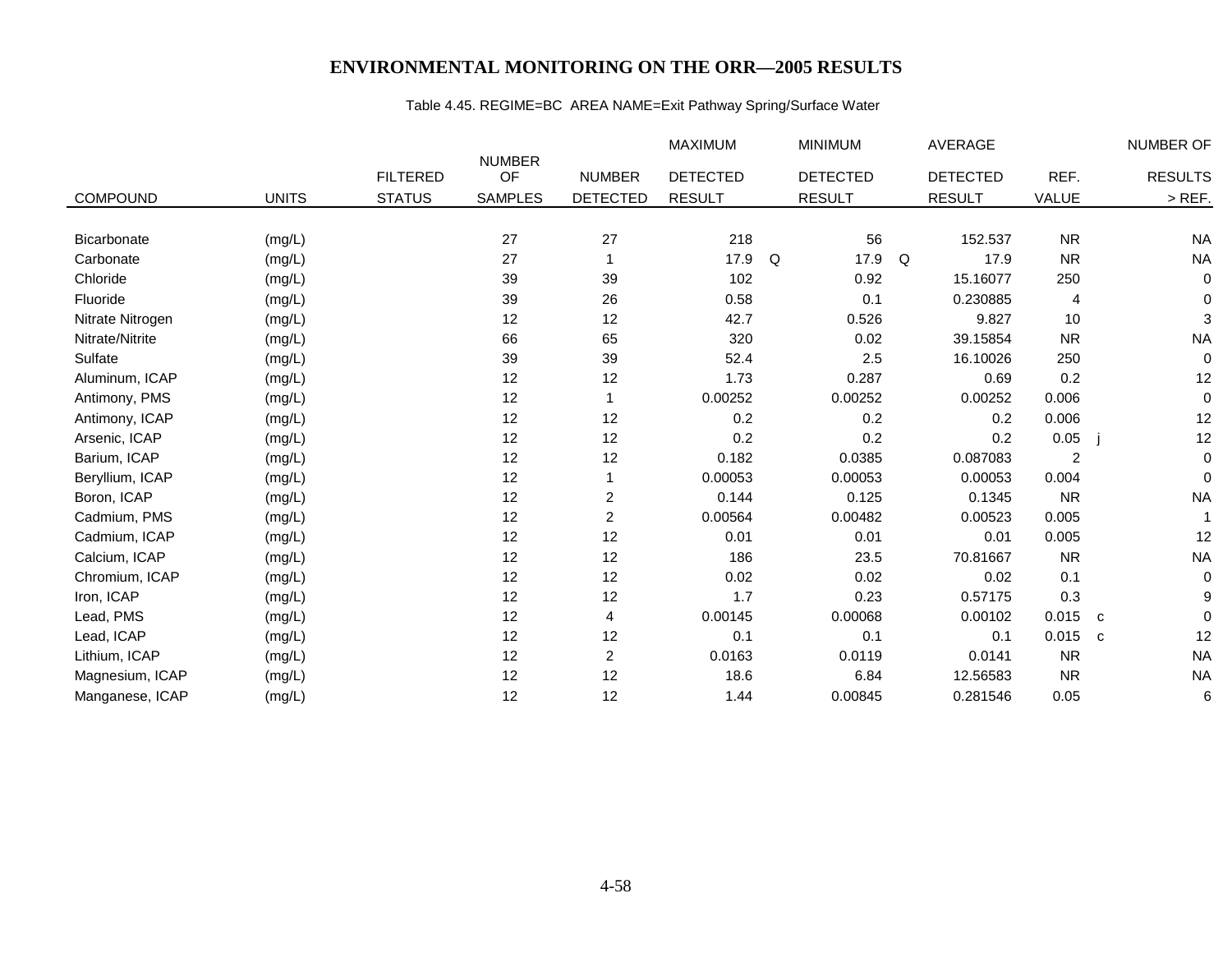|                               |              |                 |                     | Table 4.45 (continued) |                 |                 |                 |                          |   |                  |
|-------------------------------|--------------|-----------------|---------------------|------------------------|-----------------|-----------------|-----------------|--------------------------|---|------------------|
|                               |              |                 |                     |                        | <b>MAXIMUM</b>  | <b>MINIMUM</b>  | AVERAGE         |                          |   | <b>NUMBER OF</b> |
|                               |              | <b>FILTERED</b> | <b>NUMBER</b><br>OF | <b>NUMBER</b>          | <b>DETECTED</b> | <b>DETECTED</b> | <b>DETECTED</b> | REF.                     |   | <b>RESULTS</b>   |
| COMPOUND                      | <b>UNITS</b> | <b>STATUS</b>   | <b>SAMPLES</b>      | <b>DETECTED</b>        | <b>RESULT</b>   | <b>RESULT</b>   | <b>RESULT</b>   | VALUE                    |   | $>$ REF.         |
|                               |              |                 |                     |                        |                 |                 |                 |                          |   |                  |
| Nickel, PMS                   | (mg/L)       |                 | 12                  | $\overline{2}$         | 0.0256          | 0.0238          | 0.0247          | <b>NR</b>                |   | <b>NA</b>        |
| Nickel, ICAP                  | (mg/L)       |                 | 12                  | 12                     | 0.05            | 0.05            | 0.05            | 0.1                      | d | $\mathbf 0$      |
| Niobium, ICAP                 | (mg/L)       |                 | 12                  | 12                     | 0.2             | 0.2             | 0.2             | <b>NR</b>                |   | <b>NA</b>        |
| Phosphorus, ICAP              | (mg/L)       |                 | 12                  | 12                     | 0.5             | 0.5             | 0.5             | <b>NR</b>                |   | <b>NA</b>        |
| Potassium, ICAP               | (mg/L)       |                 | 12                  | 4                      | 3.66            | 2.49            | 3.005           | <b>NR</b>                |   | <b>NA</b>        |
| Selenium, ICAP                | (mg/L)       |                 | 12                  | 12                     | 0.2             | 0.2             | 0.2             | 0.05                     |   | 12               |
| Silicon, ICAP                 | (mg/L)       |                 | 12                  | 12                     | 7.13            | 4.21            | 5.193333        | <b>NR</b>                |   | <b>NA</b>        |
| Sodium, ICAP                  | (mg/L)       |                 | 12                  | 12                     | 32.1            | 1.85            | 9.181667        | <b>NR</b>                |   | <b>NA</b>        |
| Strontium, ICAP               | (mg/L)       |                 | 12                  | 12                     | 0.482           | 0.0333          | 0.169358        | <b>NR</b>                |   | <b>NA</b>        |
| Sulfur, ICAP                  | (mg/L)       |                 | 12                  | 12                     | 17.6            | 1.93            | 6.279167        | <b>NR</b>                |   | <b>NA</b>        |
| Thallium, PMS                 | (mg/L)       |                 | 12                  | 1                      | 0.00104         | 0.00104         | 0.00104         | 0.002                    |   | $\mathbf 0$      |
| Thallium, ICAP                | (mg/L)       |                 | 12                  | 12                     | 0.2             | 0.2             | 0.2             | <b>NR</b>                |   | <b>NA</b>        |
| Titanium, ICAP                | (mg/L)       |                 | 12                  | 12                     | 0.05            | 0.05            | 0.05            | <b>NR</b>                |   | <b>NA</b>        |
| Uranium, PMS                  | (mg/L)       |                 | 12                  | 12                     | 0.106           | 0.00424         | 0.022544        | 0.03                     |   | $\overline{1}$   |
| Uranium, ICAP                 | (mg/L)       |                 | 12                  | 12                     | $\overline{c}$  | $\overline{2}$  | 2               | <b>NR</b>                |   | <b>NA</b>        |
| Zirconium, ICAP               | (mg/L)       |                 | 12                  | 12                     | 0.2             | 0.2             | 0.2             | <b>NR</b>                |   | <b>NA</b>        |
| Alkalinity as HCO3            | (mg/L)       |                 | 12                  | 12                     | 366             | 78.2            | 163.3833        | <b>NR</b>                |   | <b>NA</b>        |
| Conductivity                  | (µmhos/cm)   |                 | 12                  | 12                     | 1112            | 189             | 503.75          | <b>NR</b>                |   | <b>NA</b>        |
| <b>Dissolved Solids</b>       | (mg/L)       |                 | 37                  | 37                     | 1190            | 98              | 311.8378        | 500                      |   | 3                |
| pH                            | (pH)         |                 | 12                  | 12                     | 7.85            | 7.05            | 7.321667        | 6.5/8.5                  |   | $\mathbf 0$      |
| <b>Total Suspended Solids</b> | (mg/L)       |                 | 37                  | 19                     | 94              | $\sqrt{3}$      | 16.24737        | <b>NR</b>                |   | <b>NA</b>        |
| Turbidity                     | (NTU)        |                 | 12                  | 12                     | 27.8            | 1.45            | 9.178333        | $\overline{\phantom{a}}$ |   | 12               |
| Uranium-233/234               | (pCi/L)      |                 | 216                 | 215                    | 33.2            | 0.96            | 11.65819        | <b>NR</b>                |   | <b>NA</b>        |
| Uranium-235                   | (pCi/L)      |                 | 216                 | 164                    | 3.13            | 0.34            | 1.041341        | 24                       |   | 0                |
| Uranium-236                   | (pCi/L)      |                 | 216                 | 138                    | 2.63            | 0.28            | 0.759855        | <b>NR</b>                |   | <b>NA</b>        |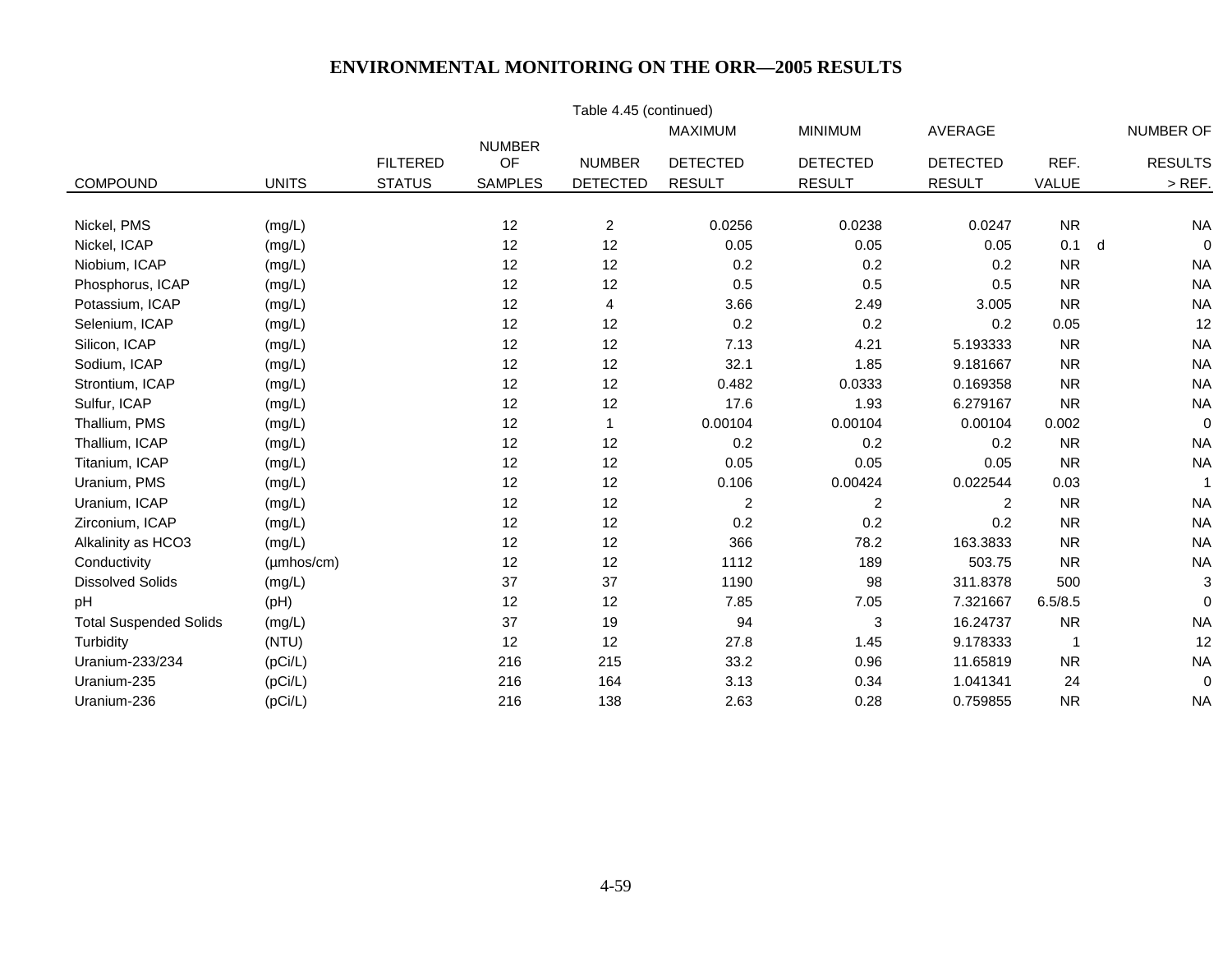|                            |              |                                  |                                       |                                  | <b>MAXIMUM</b>                   |    | <b>MINIMUM</b>                   |            | AVERAGE                          |                 |   | NUMBER OF                  |
|----------------------------|--------------|----------------------------------|---------------------------------------|----------------------------------|----------------------------------|----|----------------------------------|------------|----------------------------------|-----------------|---|----------------------------|
| <b>COMPOUND</b>            | <b>UNITS</b> | <b>FILTERED</b><br><b>STATUS</b> | <b>NUMBER</b><br>OF<br><b>SAMPLES</b> | <b>NUMBER</b><br><b>DETECTED</b> | <b>DETECTED</b><br><b>RESULT</b> |    | <b>DETECTED</b><br><b>RESULT</b> |            | <b>DETECTED</b><br><b>RESULT</b> | REF.<br>VALUE   |   | <b>RESULTS</b><br>$>$ REF. |
|                            |              |                                  |                                       |                                  |                                  |    |                                  |            |                                  |                 |   |                            |
| Uranium-238                | (pCi/L)      |                                  | 216                                   | 215                              | 91.7                             |    | 0.63                             |            | 22.72819                         | 24              |   | 64                         |
| Technetium-99              | (pCi/L)      |                                  | 25                                    | 16                               | 490                              |    | 9.57                             |            | 77.09813                         | 4000            |   | 0                          |
| Gross Alpha                | (pCi/L)      |                                  | 14                                    | 9                                | 31                               |    | 3.23                             |            | 10.28889                         | 15 <sub>1</sub> |   |                            |
| Gross Beta                 | (pCi/L)      |                                  | 36                                    | 31                               | 292                              |    | 2.34                             |            | 52.72903                         | 50              | a | 11                         |
| 1,1,1-Trichloroethane      | $(\mu g/L)$  |                                  | 35                                    |                                  | $\overline{2}$                   | J. | $2^{\circ}$                      | J          | 2                                | 200             |   | 0                          |
| 1,1-Dichloroethane         | $(\mu g/L)$  |                                  | 35                                    | 4                                | 11                               |    |                                  | ل (        | 4.75                             | <b>NR</b>       |   | <b>NA</b>                  |
| 1,1-Dichloroethene         | $(\mu g/L)$  |                                  | 35                                    | 3                                | $\overline{4}$                   | J  |                                  | ل ا        | 2.333333                         |                 |   | 0                          |
| 1,2-Dichloroethene (Total) | $(\mu g/L)$  |                                  | 12                                    |                                  |                                  | J. |                                  | <b>ل</b> ا |                                  | NR.             | b | <b>NA</b>                  |
| Chloroform                 | $(\mu g/L)$  |                                  | 35                                    |                                  | 3                                | J. | 3                                | J          | 3                                | 100             |   | 0                          |
| cis-1,2-Dichloroethene     | $(\mu g/L)$  |                                  | 35                                    | 14                               | 96                               |    |                                  | ل ا        | 18.42857                         | 70              |   | 2                          |
| Tetrachloroethene          | $(\mu g/L)$  |                                  | 35                                    | 12                               | 34                               |    |                                  | ل ا        | 6.916667                         | 5               |   | 4                          |
| Trichloroethene            | $(\mu g/L)$  |                                  | 35                                    | 11                               | 29                               |    |                                  | ل          | 5                                | 5               |   | 2                          |
| Vinyl chloride             | $(\mu g/L)$  |                                  | 35                                    |                                  | 4                                |    | 4                                |            | 4                                | 2               |   |                            |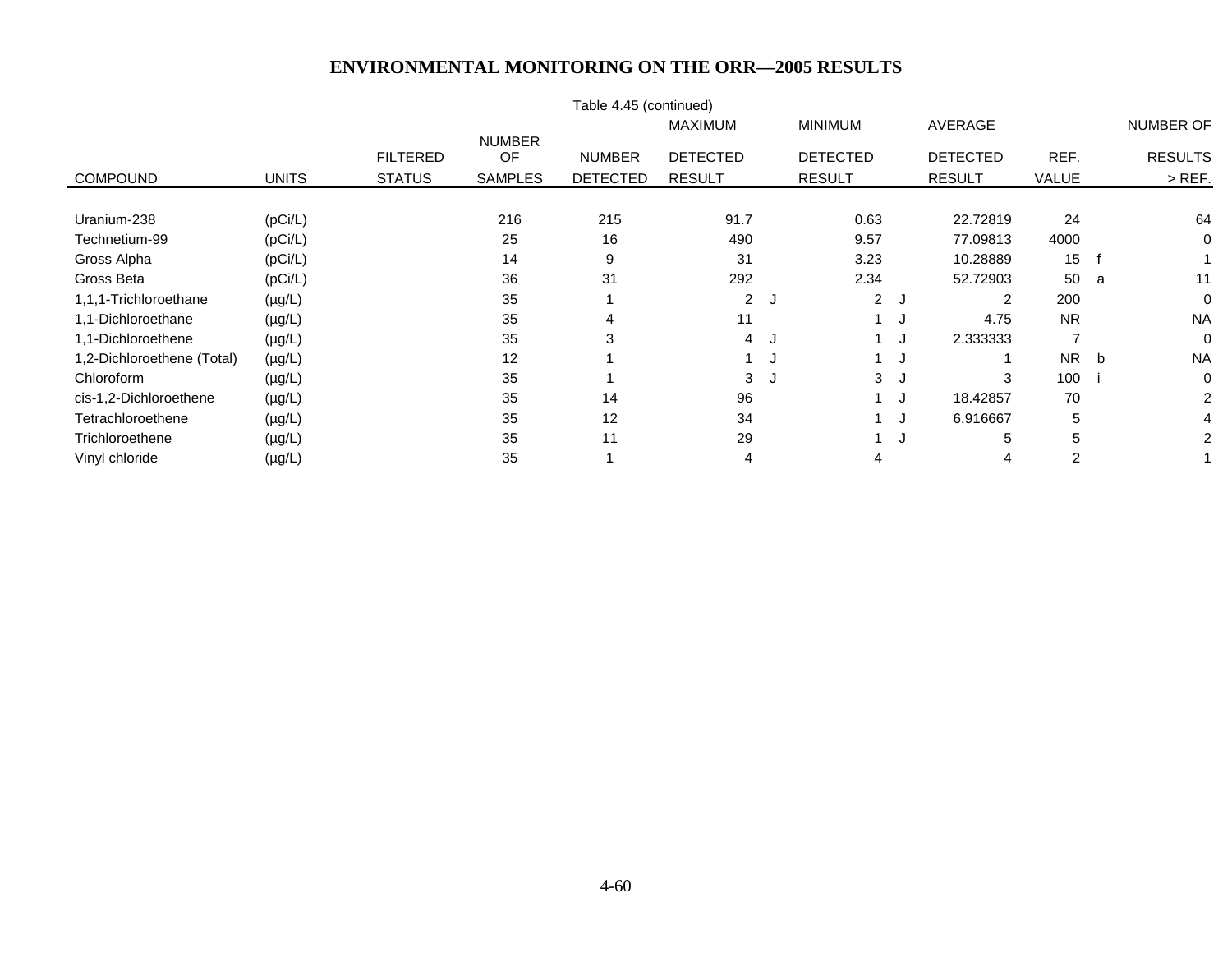# Table 4.46. REGIME=BC AREA NAME=Oil Landfarm Waste Management Area

|                  |              |                 |                     |                 | <b>MAXIMUM</b>  | <b>MINIMUM</b>  | <b>AVERAGE</b>  |           |              | NUMBER OF      |
|------------------|--------------|-----------------|---------------------|-----------------|-----------------|-----------------|-----------------|-----------|--------------|----------------|
|                  |              | <b>FILTERED</b> | <b>NUMBER</b><br>OF | <b>NUMBER</b>   | <b>DETECTED</b> | <b>DETECTED</b> | <b>DETECTED</b> | REF.      |              | <b>RESULTS</b> |
| <b>COMPOUND</b>  | <b>UNITS</b> | <b>STATUS</b>   | <b>SAMPLES</b>      | <b>DETECTED</b> | <b>RESULT</b>   | <b>RESULT</b>   | <b>RESULT</b>   | VALUE     |              | $>$ REF.       |
|                  |              |                 |                     |                 |                 |                 |                 |           |              |                |
| Chloride         | (mg/L)       |                 | 28                  | 28              | 130             | 1.13            | 49.57357        | 250       |              | 0              |
| Fluoride         | (mg/L)       |                 | 28                  | 10              | 0.56            | 0.109           | 0.2883          | 4         |              | 0              |
| Nitrate Nitrogen | (mg/L)       |                 | 28                  | 18              | 515             | 0.0587          | 69.61988        | 10        |              | 9              |
| Sulfate          | (mg/L)       |                 | 28                  | 28              | 80              | 4.58            | 27.91607        | 250       |              | 0              |
| Aluminum, ICAP   | (mg/L)       |                 | 28                  | 3               | 6.03            | 0.574           | 3.054667        | 0.2       |              | 3              |
| Antimony, PMS    | (mg/L)       |                 | 28                  | 4               | 0.00331         | 0.00274         | 0.002988        | 0.006     |              | $\mathbf 0$    |
| Antimony, ICAP   | (mg/L)       |                 | 28                  | 28              | 0.2             | 0.2             | 0.2             | 0.006     |              | 28             |
| Arsenic, PMS     | (mg/L)       |                 | 28                  | 2               | 0.0093          | 0.0091          | 0.0092          | 0.05      |              | $\mathbf 0$    |
| Arsenic, ICAP    | (mg/L)       |                 | 28                  | 28              | 0.2             | 0.2             | 0.2             | 0.05      |              | 28             |
| Barium, ICAP     | (mg/L)       |                 | 28                  | 28              | 1.98            | 0.0229          | 0.404025        | 2         |              | 0              |
| Beryllium, ICAP  | (mg/L)       |                 | 28                  |                 | 0.000533        | 0.000533        | 0.000533        | 0.004     |              | 0              |
| Boron, ICAP      | (mg/L)       |                 | 28                  | 14              | 3.56            | 0.109           | 0.625857        | <b>NR</b> |              | <b>NA</b>      |
| Cadmium, ICAP    | (mg/L)       |                 | 28                  | 28              | 0.01            | 0.01            | 0.01            | 0.005     |              | 28             |
| Calcium, ICAP    | (mg/L)       |                 | 28                  | 28              | 731             | 8.77            | 161.7575        | <b>NR</b> |              | <b>NA</b>      |
| Chromium, PMS    | (mg/L)       |                 | 28                  |                 | 0.01            | 0.01            | 0.01            | <b>NR</b> |              | <b>NA</b>      |
| Chromium, ICAP   | (mg/L)       |                 | 28                  | 14              | 0.02            | 0.02            | 0.02            | 0.1       |              | $\mathbf 0$    |
| Iron, ICAP       | (mg/L)       |                 | 28                  | 24              | 27.4            | 0.0734          | 5.165833        | 0.3       |              | 18             |
| Lead, PMS        | (mg/L)       |                 | 28                  | $\overline{7}$  | 0.0239          | 0.00057         | 0.006059        | 0.015     | C            |                |
| Lead, ICAP       | (mg/L)       |                 | 28                  | 28              | 0.1             | 0.1             | 0.1             | 0.015     | $\mathbf{C}$ | 28             |
| Lithium, ICAP    | (mg/L)       |                 | 28                  | 26              | 0.121           | 0.0105          | 0.031           | <b>NR</b> |              | <b>NA</b>      |
| Magnesium, ICAP  | (mg/L)       |                 | 28                  | 28              | 60.7            | 1.85            | 28.55536        | <b>NR</b> |              | <b>NA</b>      |
| Manganese, ICAP  | (mg/L)       |                 | 28                  | 25              | 6.22            | 0.00604         | 0.83029         | 0.05      |              | 14             |
| Nickel, PMS      | (mg/L)       |                 | 28                  | 14              | 0.059           | 0.00553         | 0.023943        | <b>NR</b> |              | <b>NA</b>      |
| Nickel, ICAP     | (mg/L)       |                 | 28                  | 15              | 0.054           | 0.05            | 0.050267        | 0.1       | d            | $\pmb{0}$      |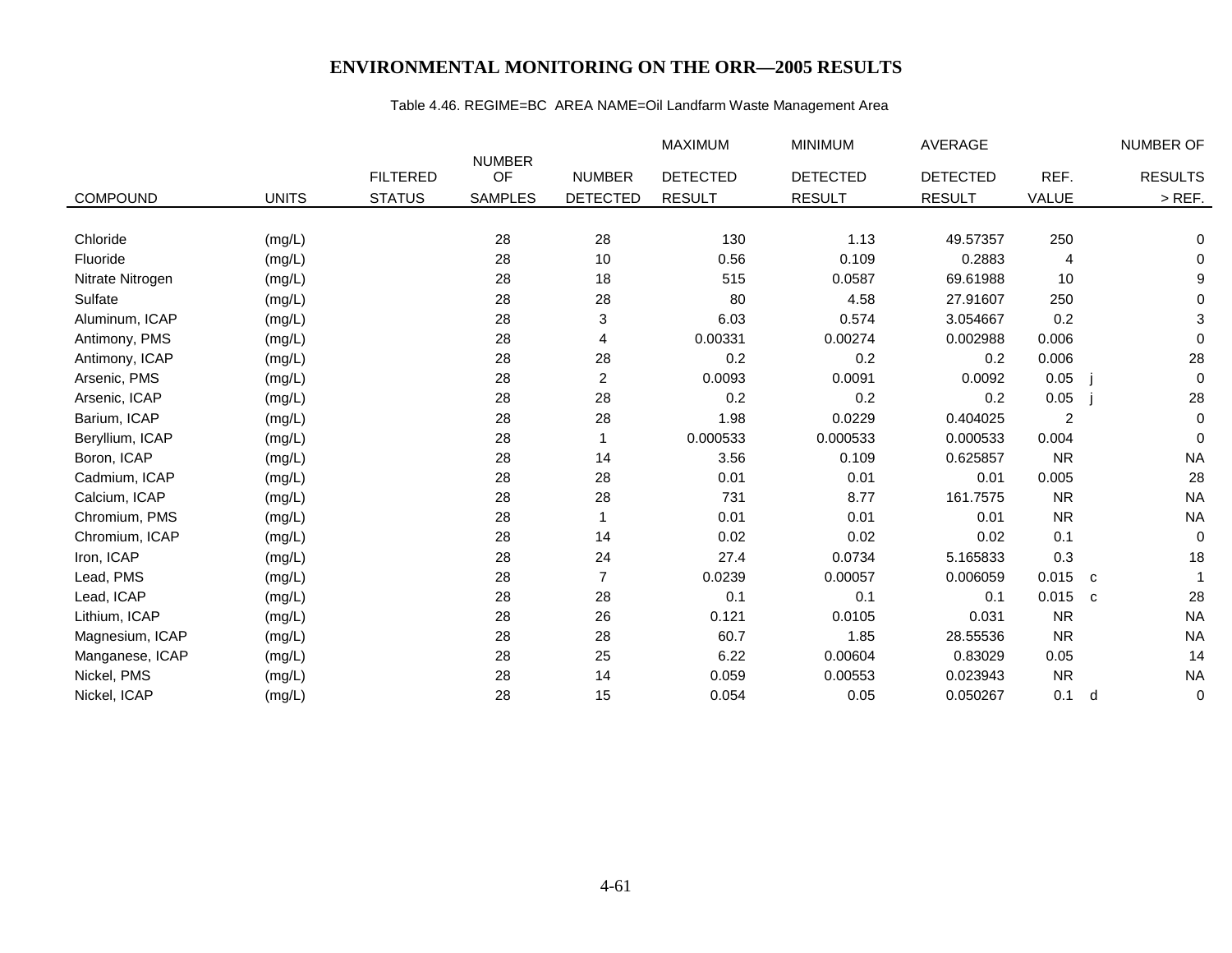|                               |                     |                 |                     | Table 4.46 (continued) |                 |                 |                 |           |                |
|-------------------------------|---------------------|-----------------|---------------------|------------------------|-----------------|-----------------|-----------------|-----------|----------------|
|                               |                     |                 |                     |                        | MAXIMUM         | <b>MINIMUM</b>  | AVERAGE         |           | NUMBER OF      |
|                               |                     | <b>FILTERED</b> | <b>NUMBER</b><br>OF | <b>NUMBER</b>          | <b>DETECTED</b> | <b>DETECTED</b> | <b>DETECTED</b> | REF.      | <b>RESULTS</b> |
| COMPOUND                      | <b>UNITS</b>        | <b>STATUS</b>   | <b>SAMPLES</b>      | <b>DETECTED</b>        | <b>RESULT</b>   | <b>RESULT</b>   | <b>RESULT</b>   | VALUE     | $>$ REF.       |
|                               |                     |                 |                     |                        |                 |                 |                 |           |                |
| Niobium, ICAP                 | (mg/L)              |                 | 28                  | 28                     | 0.2             | 0.2             | 0.2             | <b>NR</b> | <b>NA</b>      |
| Phosphorus, ICAP              | (mg/L)              |                 | 28                  | 28                     | 1.18            | 0.5             | 0.524286        | <b>NR</b> | <b>NA</b>      |
| Potassium, ICAP               | (mg/L)              |                 | 28                  | 26                     | 12.8            | 2.59            | 4.676538        | <b>NR</b> | <b>NA</b>      |
| Selenium, ICAP                | (mg/L)              |                 | 28                  | 28                     | 0.2             | 0.2             | 0.2             | 0.05      | 28             |
| Silicon, ICAP                 | (mg/L)              |                 | 28                  | 28                     | 12.1            | 1.19            | 7.245           | <b>NR</b> | <b>NA</b>      |
| Sodium, ICAP                  | (mg/L)              |                 | 28                  | 28                     | 79.8            | 0.593           | 22.54454        | <b>NR</b> | <b>NA</b>      |
| Strontium, ICAP               | (mg/L)              |                 | 28                  | 28                     | 2.23            | 0.0281          | 0.821582        | <b>NR</b> | <b>NA</b>      |
| Sulfur, ICAP                  | (mg/L)              |                 | 28                  | 28                     | 28.1            | 1.46            | 9.545714        | <b>NR</b> | <b>NA</b>      |
| Thallium, PMS                 | (mg/L)              |                 | 28                  | $\overline{2}$         | 0.00104         | 0.00079         | 0.000915        | 0.002     | $\mathbf 0$    |
| Thallium, ICAP                | (mg/L)              |                 | 28                  | 28                     | 0.2             | 0.2             | 0.2             | <b>NR</b> | <b>NA</b>      |
| Titanium, ICAP                | (mg/L)              |                 | 28                  | 28                     | 0.151           | 0.05            | 0.054929        | <b>NR</b> | <b>NA</b>      |
| Uranium, PMS                  | (mg/L)              |                 | 28                  | 22                     | 0.187           | 0.00053         | 0.021834        | 0.03      | $\overline{4}$ |
| Uranium, ICAP                 | (mg/L)              |                 | 28                  | 28                     | $\overline{c}$  | $\overline{2}$  | $\overline{2}$  | <b>NR</b> | <b>NA</b>      |
| Zinc, ICAP                    | (mg/L)              |                 | 28                  |                        | 0.0942          | 0.0942          | 0.0942          | 5         | $\mathbf 0$    |
| Zirconium, ICAP               | (mg/L)              |                 | 28                  | 28                     | 0.2             | 0.2             | 0.2             | <b>NR</b> | <b>NA</b>      |
| <b>Static Water Level</b>     | $(t - \text{toc})$  |                 | 30                  | <b>NA</b>              | 71.53           | 5.87            | 21.03967        | <b>NR</b> | <b>NA</b>      |
| Alkalinity as HCO3            | (mg/L)              |                 | 28                  | 28                     | 598             | 52.8            | 310.0393        | <b>NR</b> | <b>NA</b>      |
| Conductivity                  | $(\mu m$ hos/cm $)$ |                 | 28                  | 28                     | 4900            | 181             | 1129            | <b>NR</b> | <b>NA</b>      |
| <b>Dissolved Solids</b>       | (mg/L)              |                 | 28                  | 28                     | 3380            | 107             | 711             | 500       | 19             |
| pH                            | (pH)                |                 | 28                  | 28                     | 9.59            | 6.24            | 7.148214        | 6.5/8.5   | $\overline{7}$ |
| <b>Total Suspended Solids</b> | (mg/L)              |                 | 28                  | 14                     | 82              | 1.5             | 15.71429        | <b>NR</b> | <b>NA</b>      |
| Turbidity                     | (NTU)               |                 | 28                  | 28                     | 302             | 0.271           | 36.01954        | -1        | 21             |
| Uranium-234                   | (pCi/L)             |                 | 4                   | 3                      | 12              | 0.68            | 7.893333        | 20        | $\mathbf 0$    |
| Uranium-235                   | (wt %)              |                 | 16                  | 16                     | 0.79            | 0.36            | 0.580125        | <b>NR</b> | <b>NA</b>      |
| Uranium-235                   | (pCi/L)             |                 | 4                   | $\overline{c}$         | 0.68            | 0.63            | 0.655           | 24        | 0              |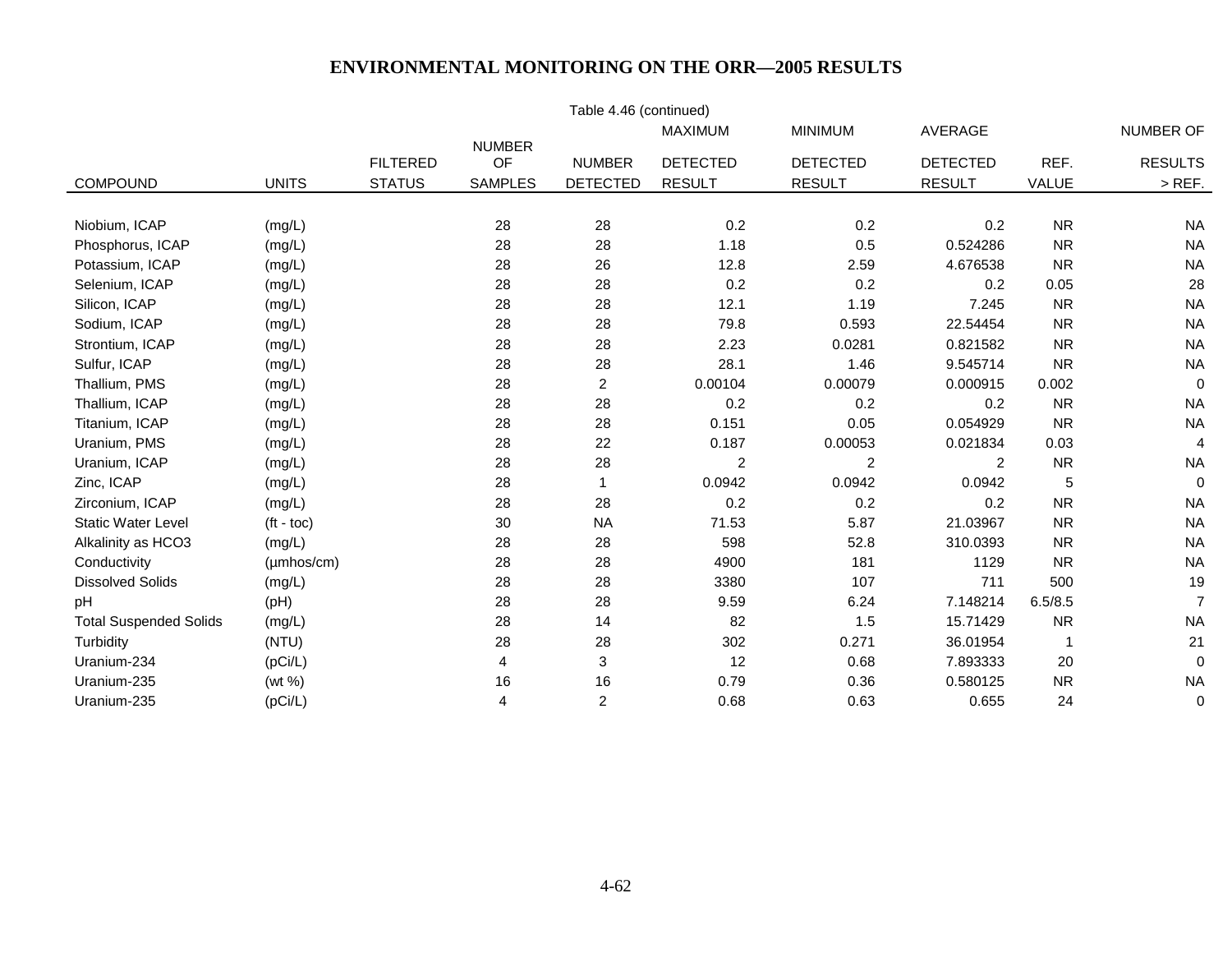|                            |              |                 |                     | Table 4.46 (continued) |                 |   |                 |   |                 |                |             |                |
|----------------------------|--------------|-----------------|---------------------|------------------------|-----------------|---|-----------------|---|-----------------|----------------|-------------|----------------|
|                            |              |                 |                     |                        | <b>MAXIMUM</b>  |   | <b>MINIMUM</b>  |   | <b>AVERAGE</b>  |                |             | NUMBER OF      |
|                            |              | <b>FILTERED</b> | <b>NUMBER</b><br>OF | <b>NUMBER</b>          | <b>DETECTED</b> |   | <b>DETECTED</b> |   | <b>DETECTED</b> | REF.           |             | <b>RESULTS</b> |
| COMPOUND                   | <b>UNITS</b> | <b>STATUS</b>   | <b>SAMPLES</b>      | <b>DETECTED</b>        | <b>RESULT</b>   |   | <b>RESULT</b>   |   | <b>RESULT</b>   | VALUE          |             | $>$ REF.       |
|                            |              |                 |                     |                        |                 |   |                 |   |                 |                |             |                |
| Uranium-236                | (pCi/L)      |                 | 2                   |                        | 0.17            |   | 0.17            |   | 0.17            | <b>NR</b>      |             | <b>NA</b>      |
| Uranium-238                | (pCi/L)      |                 |                     | 3                      | 17              |   | 0.25            |   | 11.08333        | 24             |             | 0              |
| Technetium-99              | (pCi/L)      |                 |                     |                        | 15              |   | 15              |   | 15              | 4000           |             | 0              |
| Gross Alpha                | (pCi/L)      |                 | 30                  | 12                     | 63              |   | 1.73            |   | 16.7075         | 15             |             | 4              |
| Gross Beta                 | (pCi/L)      |                 | 30                  | 20                     | 510             |   | 3.61            |   | 64.1955         | 50             | a           | 3              |
| 1,1,1-Trichloroethane      | $(\mu g/L)$  |                 | 30                  | 2                      | 4               |   |                 | J | 2.5             | 200            |             | $\Omega$       |
| 1,1-Dichloroethane         | $(\mu g/L)$  |                 | 30                  | 9                      | 15              |   |                 |   |                 | <b>NR</b>      |             | <b>NA</b>      |
| 1,1-Dichloroethene         | $(\mu g/L)$  |                 | 30                  | 11                     | 27              |   |                 | J | 8.363636        | 7              |             | $\sqrt{3}$     |
| 1,2-Dichloroethene (Total) | $(\mu g/L)$  |                 | 28                  | 17                     | 240             |   |                 | J | 29.05882        | <b>NR</b>      | $\mathbf b$ | <b>NA</b>      |
| 1,2-Dichloropropane        | $(\mu g/L)$  |                 | 30                  | $\overline{2}$         | 1               | J |                 | J |                 | 5              |             | $\Omega$       |
| 1,4-Dichlorobenzene        | $(\mu g/L)$  |                 | 28                  | 2                      | 4               | J | 3               |   | 3.5             | 75             |             | $\Omega$       |
| 2-Butanone                 | $(\mu g/L)$  |                 | 30                  |                        | 9               |   | 9               |   | 9               | <b>NR</b>      |             | <b>NA</b>      |
| Acetone                    | $(\mu g/L)$  |                 | 30                  | $\overline{2}$         | 21              |   | 5               | J | 13              | <b>NR</b>      |             | <b>NA</b>      |
| Benzene                    | $(\mu g/L)$  |                 | 30                  | 4                      | 8               |   |                 |   | 4               | 5              |             | $\overline{c}$ |
| Carbon tetrachloride       | $(\mu g/L)$  |                 | 30                  | 5                      | 4               | J |                 |   | 2.2             | 5              |             | $\Omega$       |
| Chlorobenzene              | $(\mu g/L)$  |                 | 30                  | 3                      | 14              |   | $\overline{2}$  | J | 9               | 100            |             | $\Omega$       |
| Chloroethane               | $(\mu g/L)$  |                 | 30                  |                        | 2               | J | $\overline{2}$  | J | $\overline{2}$  | <b>NR</b>      |             | <b>NA</b>      |
| Chloroform                 | $(\mu g/L)$  |                 | 30                  | 3                      | $\overline{2}$  | J | 2               | J | 2               | 100            |             | 0              |
| cis-1,2-Dichloroethene     | $(\mu g/L)$  |                 | 30                  | 19                     | 240             |   |                 |   | 28.94737        | 70             |             | $\overline{c}$ |
| Tetrachloroethene          | $(\mu g/L)$  |                 | 30                  | 9                      | 65              |   |                 | J | 10.22222        | 5              |             | $\overline{c}$ |
| trans-1,2-Dichloroethene   | $(\mu g/L)$  |                 | 30                  |                        |                 | J |                 | J |                 | 100            |             | 0              |
| Trichloroethene            | $(\mu g/L)$  |                 | 30                  | 22                     | 240             |   | $\overline{2}$  | J | 51.59091        | 5              |             | 19             |
| Vinyl chloride             | $(\mu g/L)$  |                 | 30                  | 4                      | 41              |   | 5               |   | 20.25           | $\overline{c}$ |             | 4              |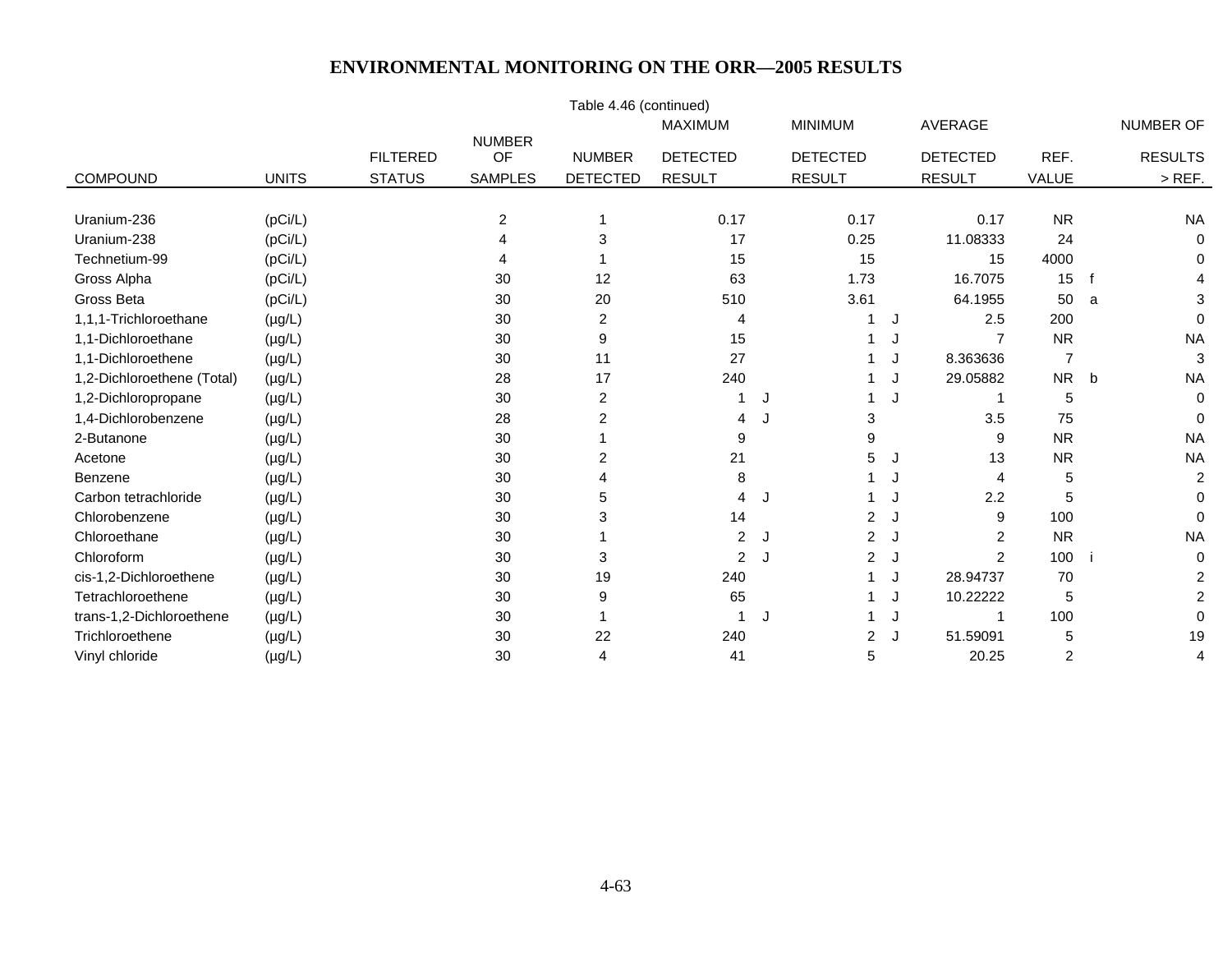# Table 4.47. REGIME=BC AREA NAME=Rust Spoil Area

|                  |              |                 |                     |                         | <b>MAXIMUM</b>  | <b>MINIMUM</b>  | AVERAGE         |                |   | NUMBER OF      |
|------------------|--------------|-----------------|---------------------|-------------------------|-----------------|-----------------|-----------------|----------------|---|----------------|
|                  |              | <b>FILTERED</b> | <b>NUMBER</b><br>OF | <b>NUMBER</b>           | <b>DETECTED</b> | <b>DETECTED</b> | <b>DETECTED</b> | REF.           |   | <b>RESULTS</b> |
| <b>COMPOUND</b>  | <b>UNITS</b> | <b>STATUS</b>   | <b>SAMPLES</b>      | <b>DETECTED</b>         | <b>RESULT</b>   | <b>RESULT</b>   | <b>RESULT</b>   | VALUE          |   | $>$ REF.       |
|                  |              |                 |                     |                         |                 |                 |                 |                |   |                |
| Chloride         | (mg/L)       |                 | 8                   | 8                       | 53.1            |                 | 17.78           | 250            |   | 0              |
| Fluoride         | (mg/L)       |                 | 8                   | 3                       | 0.222           | 0.121           | 0.188333        | 4              |   | $\Omega$       |
| Nitrate Nitrogen | (mg/L)       |                 | 8                   | 8                       | 7.27            | 0.291           | 2.141375        | 10             |   | $\Omega$       |
| Sulfate          | (mg/L)       |                 | 8                   | 8                       | 83.8            | 3               | 36.15375        | 250            |   | 0              |
| Aluminum, ICAP   | (mg/L)       |                 | 8                   | 2                       | 0.614           | 0.417           | 0.5155          | 0.2            |   | $\overline{2}$ |
| Antimony, ICAP   | (mg/L)       |                 | 8                   | 8                       | 0.2             | 0.2             | 0.2             | 0.006          |   | 8              |
| Arsenic, ICAP    | (mg/L)       |                 | 8                   | 8                       | 0.2             | 0.2             | 0.2             | 0.05           |   | 8              |
| Barium, ICAP     | (mg/L)       |                 | 8                   | 7                       | 0.0745          | 0.0055          | 0.046357        | $\overline{c}$ |   | $\mathbf 0$    |
| Cadmium, ICAP    | (mg/L)       |                 | 8                   | 8                       | 0.01            | 0.01            | 0.01            | 0.005          |   | 8              |
| Calcium, ICAP    | (mg/L)       |                 | 8                   | 8                       | 163             | 11.5            | 101.0125        | <b>NR</b>      |   | <b>NA</b>      |
| Chromium, PMS    | (mg/L)       |                 | 8                   | $\overline{\mathbf{c}}$ | 0.0176          | 0.0121          | 0.01485         | <b>NR</b>      |   | <b>NA</b>      |
| Chromium, ICAP   | (mg/L)       |                 | 8                   | 8                       | 0.02            | 0.02            | 0.02            | 0.1            |   | $\mathbf 0$    |
| Lead, ICAP       | (mg/L)       |                 | 8                   | 8                       | 0.1             | 0.1             | 0.1             | 0.015          | C | 8              |
| Magnesium, ICAP  | (mg/L)       |                 | 8                   | 8                       | 16.3            | 0.587           | 9.443375        | <b>NR</b>      |   | <b>NA</b>      |
| Manganese, ICAP  | (mg/L)       |                 | 8                   | 2                       | 0.425           | 0.0103          | 0.21765         | 0.05           |   |                |
| Nickel, PMS      | (mg/L)       |                 | 8                   | 4                       | 0.0114          | 0.0052          | 0.00726         | <b>NR</b>      |   | <b>NA</b>      |
| Nickel, ICAP     | (mg/L)       |                 | 8                   | 8                       | 0.05            | 0.05            | 0.05            | 0.1            | d | $\mathbf 0$    |
| Niobium, ICAP    | (mg/L)       |                 | 8                   | 8                       | 0.2             | 0.2             | 0.2             | <b>NR</b>      |   | <b>NA</b>      |
| Phosphorus, ICAP | (mg/L)       |                 | 8                   | 8                       | 0.5             | 0.5             | 0.5             | <b>NR</b>      |   | <b>NA</b>      |
| Potassium, ICAP  | (mg/L)       |                 | 8                   | 6                       | 8.38            | 3.08            | 5.225           | <b>NR</b>      |   | <b>NA</b>      |
| Selenium, ICAP   | (mg/L)       |                 | 8                   | 8                       | 0.2             | 0.2             | 0.2             | 0.05           |   | 8              |
| Silicon, ICAP    | (mg/L)       |                 | 8                   | 8                       | 8.31            | 1.69            | 4.75375         | <b>NR</b>      |   | <b>NA</b>      |
| Sodium, ICAP     | (mg/L)       |                 | 8                   | 8                       | 23              | 3.93            | 12.9975         | <b>NR</b>      |   | <b>NA</b>      |
| Strontium, ICAP  | (mg/L)       |                 | 8                   | 8                       | 0.36            | 0.0835          | 0.203225        | <b>NR</b>      |   | <b>NA</b>      |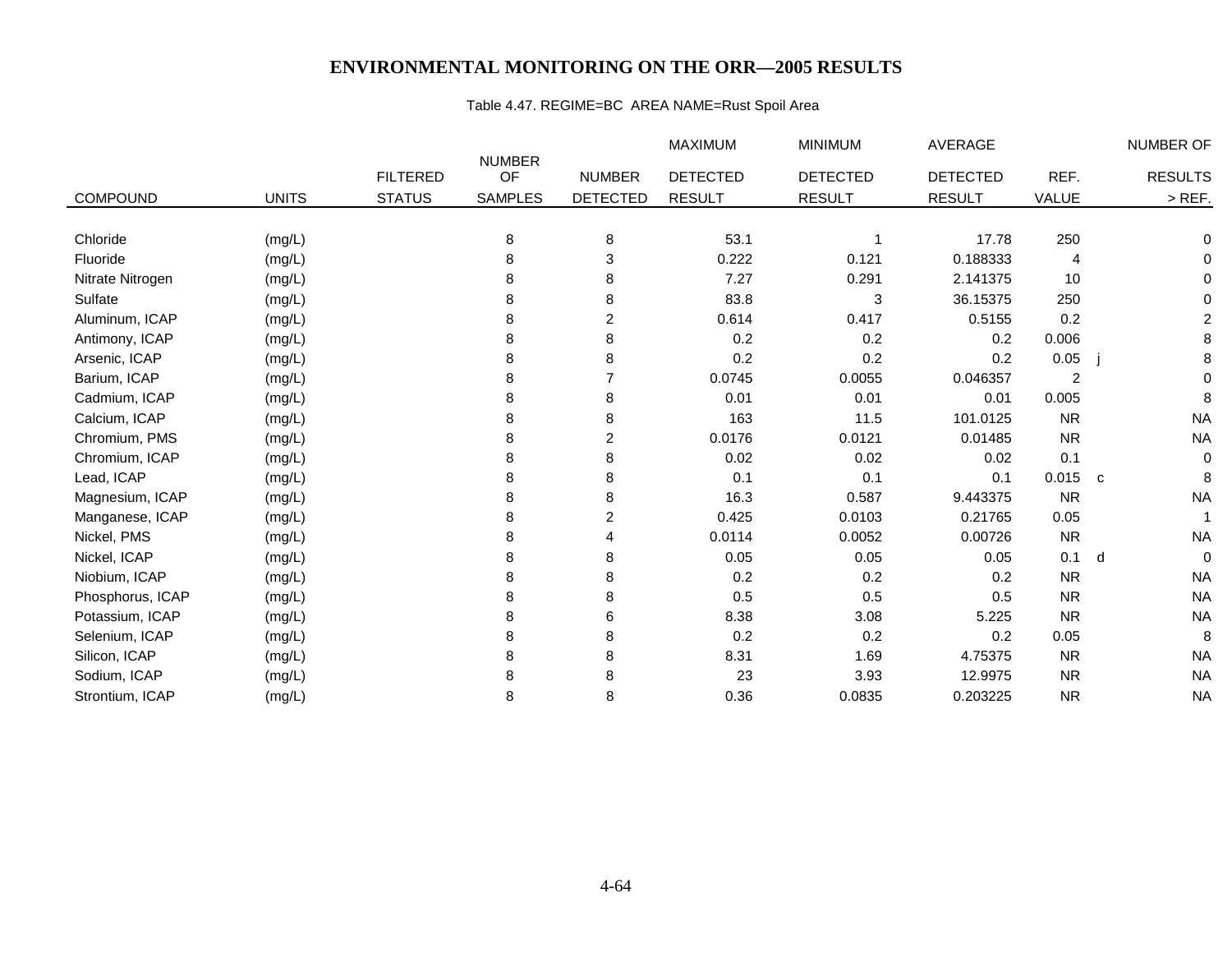|                            |                    |                 |                     | Table 4.47 (continued) |                 |                 |                |                     |           |   |                  |
|----------------------------|--------------------|-----------------|---------------------|------------------------|-----------------|-----------------|----------------|---------------------|-----------|---|------------------|
|                            |                    |                 |                     |                        | <b>MAXIMUM</b>  | <b>MINIMUM</b>  |                | AVERAGE             |           |   | <b>NUMBER OF</b> |
|                            |                    | <b>FILTERED</b> | <b>NUMBER</b><br>OF | <b>NUMBER</b>          | <b>DETECTED</b> | <b>DETECTED</b> |                | <b>DETECTED</b>     | REF.      |   | <b>RESULTS</b>   |
| <b>COMPOUND</b>            | <b>UNITS</b>       | <b>STATUS</b>   | <b>SAMPLES</b>      | <b>DETECTED</b>        | <b>RESULT</b>   | <b>RESULT</b>   |                | <b>RESULT</b>       | VALUE     |   | $>$ REF.         |
|                            |                    |                 |                     |                        |                 |                 |                |                     |           |   |                  |
| Sulfur, ICAP               | (mg/L)             |                 | 8                   | 8                      | 30.9            |                 | 0.993          | 12.86663            | <b>NR</b> |   | <b>NA</b>        |
| Thallium, PMS              | (mg/L)             |                 | 8                   |                        | 0.000595        |                 | 0.000595       | 0.000595            | 0.002     |   | 0                |
| Thallium, ICAP             | (mg/L)             |                 | 8                   | 8                      | 0.2             |                 | 0.2            | 0.2                 | <b>NR</b> |   | <b>NA</b>        |
| Titanium, ICAP             | (mg/L)             |                 | 8                   | 8                      | 0.05            |                 | 0.05           | 0.05                | <b>NR</b> |   | <b>NA</b>        |
| Uranium, PMS               | (mg/L)             |                 | 8                   |                        | 0.00399         |                 | 0.00064        | 0.001854            | 0.03      |   | 0                |
| Uranium, ICAP              | (mg/L)             |                 | 8                   | 8                      | $\overline{c}$  |                 | $\overline{2}$ | $\overline{2}$      | <b>NR</b> |   | <b>NA</b>        |
| Zirconium, ICAP            | (mg/L)             |                 | 8                   | 8                      | 0.2             |                 | 0.2            | 0.2                 | <b>NR</b> |   | <b>NA</b>        |
| <b>Static Water Level</b>  | $(t - \text{toc})$ |                 | 8                   | <b>NA</b>              | 39.46           |                 | 21.08          | 32.065              | <b>NR</b> |   | <b>NA</b>        |
| Alkalinity as HCO3         | (mg/L)             |                 |                     | 8                      | 355             |                 | 62.7           | 246.1375            | <b>NR</b> |   | <b>NA</b>        |
| Conductivity               | (µmhos/cm)         |                 | 8                   | 8                      | 925             |                 | 110            | 598.5               | <b>NR</b> |   | <b>NA</b>        |
| <b>Dissolved Solids</b>    | (mg/L)             |                 | 8                   | 8                      | 551             |                 | 80             | 354.875             | 500       |   | 3                |
| pH                         | (pH)               |                 |                     | 8                      | 9.95            |                 | 6.33           | 7.45125             | 6.5/8.5   |   | 3                |
| Turbidity                  | (NTU)              |                 | 8                   | 8                      | 0.774           |                 | 0.107          | 0.301375            |           |   | $\Omega$         |
| Uranium-235                | (wt %)             |                 |                     | 4                      | 0.98            |                 | 0.79           | 0.8825              | <b>NR</b> |   | <b>NA</b>        |
| Technetium-99              | (pCi/L)            |                 | 2                   | $\overline{2}$         | 19              |                 | 16             | 17.5                | 4000      |   | 0                |
| Gross Alpha                | (pCi/L)            |                 | 8                   |                        | 2.4             |                 | 2.4            | 2.4                 | 15        |   | 0                |
| Gross Beta                 | (pCi/L)            |                 | 8                   | 5                      | 18              |                 | 7.2            | 12                  | 50        | a | 0                |
| 1,1-Dichloroethane         | $(\mu g/L)$        |                 | 8                   | 2                      | $\overline{c}$  | J               | $\overline{c}$ | $\overline{c}$<br>J | <b>NR</b> |   | <b>NA</b>        |
| 1,2-Dichloroethene (Total) | $(\mu g/L)$        |                 |                     | 2                      | 6               |                 | $\sqrt{5}$     | 5.5                 | <b>NR</b> | b | <b>NA</b>        |
| Chloroform                 | $(\mu g/L)$        |                 | 8                   | 2                      |                 |                 |                |                     | 100       |   | 0                |
| cis-1,2-Dichloroethene     | $(\mu g/L)$        |                 | 8                   | $\overline{c}$         | 6               |                 | 5              | 5.5<br>J            | 70        |   | 0                |
| Tetrachloroethene          | $(\mu g/L)$        |                 | 8                   | 3                      | $\overline{2}$  | J               | $\overline{2}$ | $\overline{2}$      | 5         |   | 0                |
| Trichloroethene            | $(\mu g/L)$        |                 | 8                   | 8                      | 40              |                 | 3              | 16.875<br>J         | 5         |   | 5                |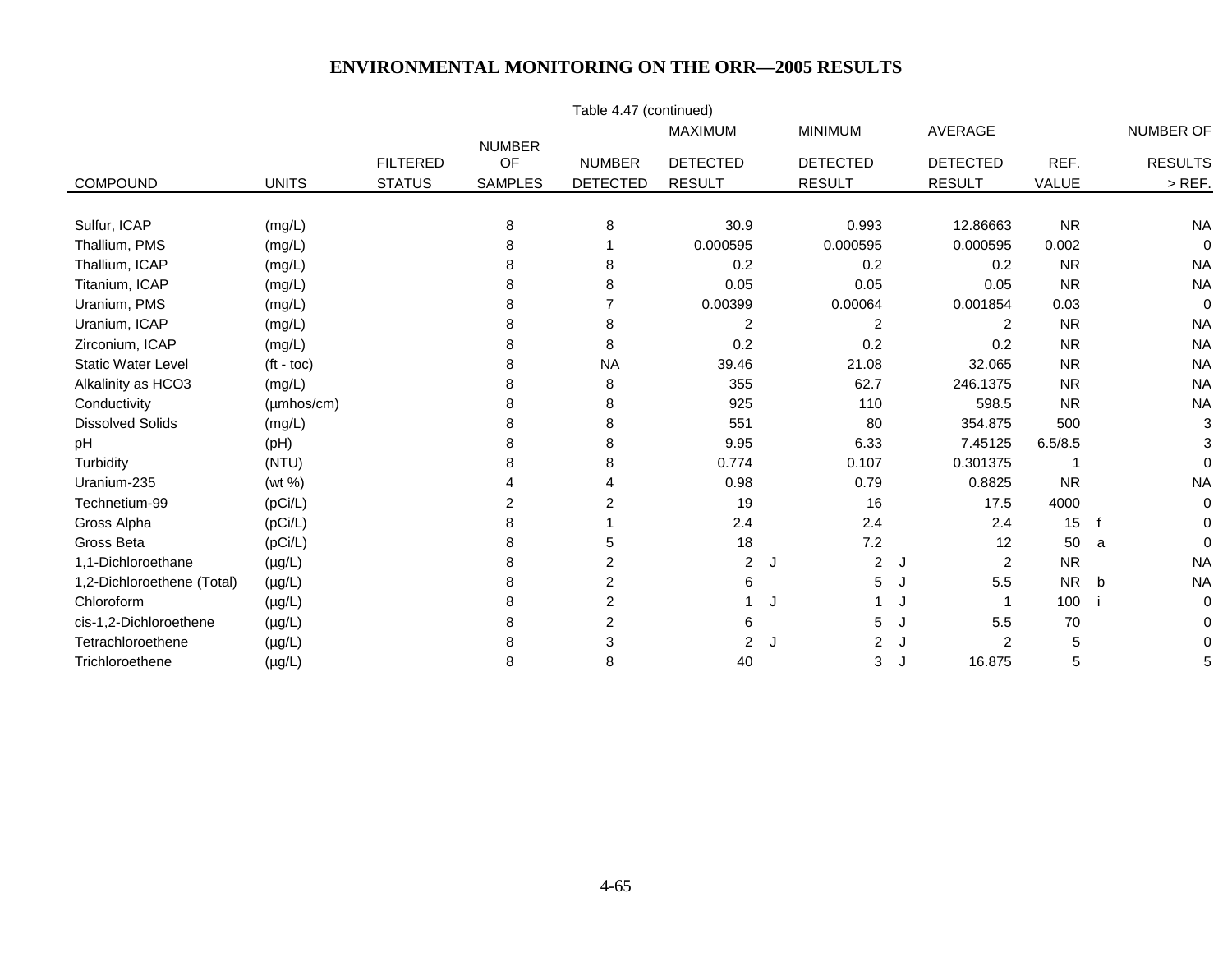#### Table 4.48. REGIME=BC AREA NAME=S-3 Site

|                  |              |                 |                     |                 | <b>MAXIMUM</b>  | <b>MINIMUM</b>  | <b>AVERAGE</b>  |                |              | NUMBER OF        |
|------------------|--------------|-----------------|---------------------|-----------------|-----------------|-----------------|-----------------|----------------|--------------|------------------|
|                  |              | <b>FILTERED</b> | <b>NUMBER</b><br>OF | <b>NUMBER</b>   | <b>DETECTED</b> | <b>DETECTED</b> | <b>DETECTED</b> | REF.           |              | <b>RESULTS</b>   |
| <b>COMPOUND</b>  | <b>UNITS</b> | <b>STATUS</b>   | <b>SAMPLES</b>      | <b>DETECTED</b> | <b>RESULT</b>   | <b>RESULT</b>   | <b>RESULT</b>   | VALUE          |              | $>$ REF.         |
|                  |              |                 |                     |                 |                 |                 |                 |                |              |                  |
| Bicarbonate      | (mg/L)       |                 | $\overline{c}$      | $\overline{c}$  | 48.7            | 41.7            | 45.2            | <b>NR</b>      |              | <b>NA</b>        |
| Chloride         | (mg/L)       |                 | 20                  | 20              | 263             | 16.5            | 108.86          | 250            |              |                  |
| Fluoride         | (mg/L)       |                 | 20                  | 11              | 13.1            | 0.1             | 2.083182        | 4              |              | $\overline{c}$   |
| Nitrate Nitrogen | (mg/L)       |                 | 18                  | 17              | 4350            | 0.136           | 1352.149        | 10             |              | 16               |
| Nitrate/Nitrite  | (mg/L)       |                 | 4                   | 4               | 1640            | 25.6            | 784.925         | <b>NR</b>      |              | <b>NA</b>        |
| Sulfate          | (mg/L)       |                 | 20                  | 20              | 91.6            | 3.2             | 23.3525         | 250            |              | 0                |
| Aluminum, ICAP   | (mg/L)       |                 | 18                  | 2               | 11              | 10.6            | 10.8            | 0.2            |              | 2                |
| Antimony, PMS    | (mg/L)       |                 | 18                  |                 | 0.00326         | 0.00326         | 0.00326         | 0.006          |              | $\mathbf 0$      |
| Antimony, ICAP   | (mg/L)       |                 | 18                  | 18              | 4               | 0.2             | 1.077778        | 0.006          |              | 18               |
| Arsenic, PMS     | (mg/L)       |                 | 18                  | 2               | 0.0412          | 0.0115          | 0.02635         | 0.05           |              | 0                |
| Arsenic, ICAP    | (mg/L)       |                 | 18                  | 18              | 4               | 0.2             | 1.077778        | 0.05           |              | 18               |
| Barium, ICAP     | (mg/L)       |                 | 18                  | 18              | 138             | 0.0363          | 22.27311        | $\overline{2}$ |              | $\bf 8$          |
| Beryllium, ICAP  | (mg/L)       |                 | 18                  | 2               | 0.021           | 0.0179          | 0.01945         | 0.004          |              | $\boldsymbol{2}$ |
| Boron, ICAP      | (mg/L)       |                 | 18                  | 6               | 0.895           | 0.152           | 0.501333        | <b>NR</b>      |              | $\sf NA$         |
| Cadmium, PMS     | (mg/L)       |                 | 18                  | 6               | 1.08            | 0.00495         | 0.360708        | 0.005          |              | 5                |
| Cadmium, ICAP    | (mg/L)       |                 | 18                  | 18              | 1.15            | 0.01            | 0.157778        | 0.005          |              | 18               |
| Calcium, ICAP    | (mg/L)       |                 | 18                  | 18              | 5060            | 2.15            | 1523.296        | <b>NR</b>      |              | <b>NA</b>        |
| Chromium, PMS    | (mg/L)       |                 | 18                  |                 | 0.0132          | 0.0132          | 0.0132          | <b>NR</b>      |              | <b>NA</b>        |
| Chromium, ICAP   | (mg/L)       |                 | 18                  | 13              | 0.4             | 0.02            | 0.076923        | 0.1            |              | 3                |
| Cobalt, ICAP     | (mg/L)       |                 | 18                  | 2               | 0.536           | 0.489           | 0.5125          | <b>NR</b>      |              | <b>NA</b>        |
| Iron, ICAP       | (mg/L)       |                 | 18                  | 7               | 2.35            | 0.0579          | 0.759271        | 0.3            |              | 4                |
| Lead, PMS        | (mg/L)       |                 | 18                  | 6               | 0.012           | 0.00055         | 0.004414        | 0.015          | C            | 0                |
| Lead, ICAP       | (mg/L)       |                 | 18                  | 18              | $\overline{c}$  | 0.1             | 0.538889        | 0.015          | $\mathbf{C}$ | 18               |
| Lithium, ICAP    | (mg/L)       |                 | 18                  | 14              | 0.989           | 0.0256          | 0.320471        | <b>NR</b>      |              | <b>NA</b>        |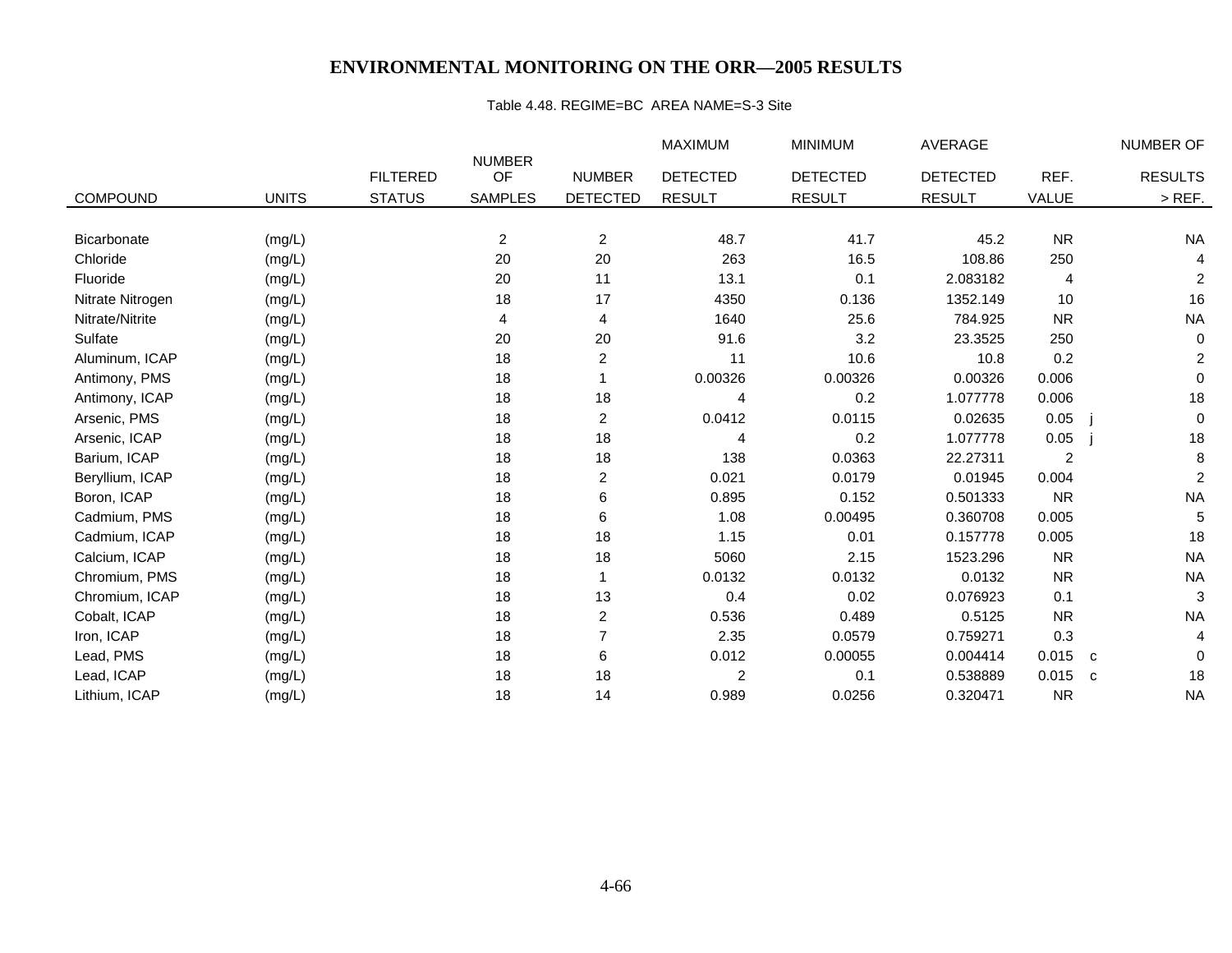|                           |                     |                 |                     | Table 4.48 (continued) |                 |                 |                 |              |                     |
|---------------------------|---------------------|-----------------|---------------------|------------------------|-----------------|-----------------|-----------------|--------------|---------------------|
|                           |                     |                 |                     |                        | <b>MAXIMUM</b>  | <b>MINIMUM</b>  | <b>AVERAGE</b>  |              | NUMBER OF           |
|                           |                     | <b>FILTERED</b> | <b>NUMBER</b><br>OF | <b>NUMBER</b>          | <b>DETECTED</b> | <b>DETECTED</b> | <b>DETECTED</b> | REF.         | <b>RESULTS</b>      |
| <b>COMPOUND</b>           | <b>UNITS</b>        | <b>STATUS</b>   | <b>SAMPLES</b>      | <b>DETECTED</b>        | <b>RESULT</b>   | <b>RESULT</b>   | <b>RESULT</b>   | <b>VALUE</b> | $>$ REF.            |
|                           |                     |                 |                     |                        |                 |                 |                 |              |                     |
| Magnesium, ICAP           | (mg/L)              |                 | 18                  | 18                     | 889             | 0.755           | 271.1295        | <b>NR</b>    | <b>NA</b>           |
| Manganese, ICAP           | (mg/L)              |                 | 18                  | 17                     | 180             | 0.00611         | 25.23458        | 0.05         | 14                  |
| Nickel, PMS               | (mg/L)              |                 | 18                  | 11                     | 2.26            | 0.00508         | 0.487831        | <b>NR</b>    | <b>NA</b>           |
| Nickel, ICAP              | (mg/L)              |                 | 18                  | 14                     | 2.6             | 0.05            | 0.471429        | 0.1          | d<br>$\overline{4}$ |
| Niobium, ICAP             | (mg/L)              |                 | 18                  | 18                     | 4               | 0.2             | 1.077778        | <b>NR</b>    | <b>NA</b>           |
| Phosphorus, ICAP          | (mg/L)              |                 | 18                  | 18                     | 10              | 0.5             | 2.694444        | <b>NR</b>    | <b>NA</b>           |
| Potassium, ICAP           | (mg/L)              |                 | 18                  | 15                     | 44.2            | 2.34            | 16.63267        | <b>NR</b>    | <b>NA</b>           |
| Selenium, PMS             | (mg/L)              |                 | 18                  | $\overline{2}$         | 0.183           | 0.0446          | 0.1138          | 0.05         |                     |
| Selenium, ICAP            | (mg/L)              |                 | 18                  | 18                     | 4               | 0.2             | 1.077778        | 0.05         | 18                  |
| Silicon, ICAP             | (mg/L)              |                 | 18                  | 18                     | 11.7            | 1.45            | 6.775556        | <b>NR</b>    | <b>NA</b>           |
| Sodium, ICAP              | (mg/L)              |                 | 18                  | 18                     | 505             | 18              | 192.0278        | <b>NR</b>    | <b>NA</b>           |
| Strontium, ICAP           | (mg/L)              |                 | 18                  | 18                     | 21.8            | 0.252           | 9.1385          | <b>NR</b>    | <b>NA</b>           |
| Sulfur, ICAP              | (mg/L)              |                 | 18                  | 18                     | 33              | 2.36            | 10.12611        | <b>NR</b>    | <b>NA</b>           |
| Thallium, PMS             | (mg/L)              |                 | 18                  | $\overline{c}$         | 0.000795        | 0.00072         | 0.000758        | 0.002        | $\mathbf 0$         |
| Thallium, ICAP            | (mg/L)              |                 | 18                  | 18                     | 4               | 0.2             | 1.077778        | <b>NR</b>    | <b>NA</b>           |
| Titanium, ICAP            | (mg/L)              |                 | 18                  | 18                     |                 | 0.05            | 0.269444        | <b>NR</b>    | <b>NA</b>           |
| Uranium, PMS              | (mg/L)              |                 | 18                  | 16                     | 0.0478          | 0.00132         | 0.012683        | 0.03         |                     |
| Uranium, ICAP             | (mg/L)              |                 | 18                  | 18                     | 40              | $\overline{2}$  | 10.77778        | <b>NR</b>    | <b>NA</b>           |
| Zirconium, ICAP           | (mg/L)              |                 | 18                  | 18                     | 4               | 0.2             | 1.077778        | <b>NR</b>    | <b>NA</b>           |
| <b>Static Water Level</b> | $(t - t)$           |                 | 22                  | <b>NA</b>              | 20.05           | 5.18            | 13.56682        | <b>NR</b>    | <b>NA</b>           |
| Alkalinity as CO3         | (mg/L)              |                 | 18                  | $\overline{c}$         | 60.1            | 49              | 54.55           | <b>NR</b>    | <b>NA</b>           |
| Alkalinity as HCO3        | (mg/L)              |                 | 18                  | 18                     | 529             | 42.6            | 302.8444        | <b>NR</b>    | <b>NA</b>           |
| Conductivity              | $(\mu m$ hos/cm $)$ |                 | 18                  | 18                     | 24100           | 644             | 8026.222        | <b>NR</b>    | <b>NA</b>           |
| <b>Dissolved Solids</b>   | (mg/L)              |                 | 20                  | 20                     | 27200           | 521             | 8270.85         | 500          | 20                  |
| pH                        | (pH)                |                 | 18                  | 18                     | 9.84            | 5.5             | 6.687222        | 6.5/8.5      | 11                  |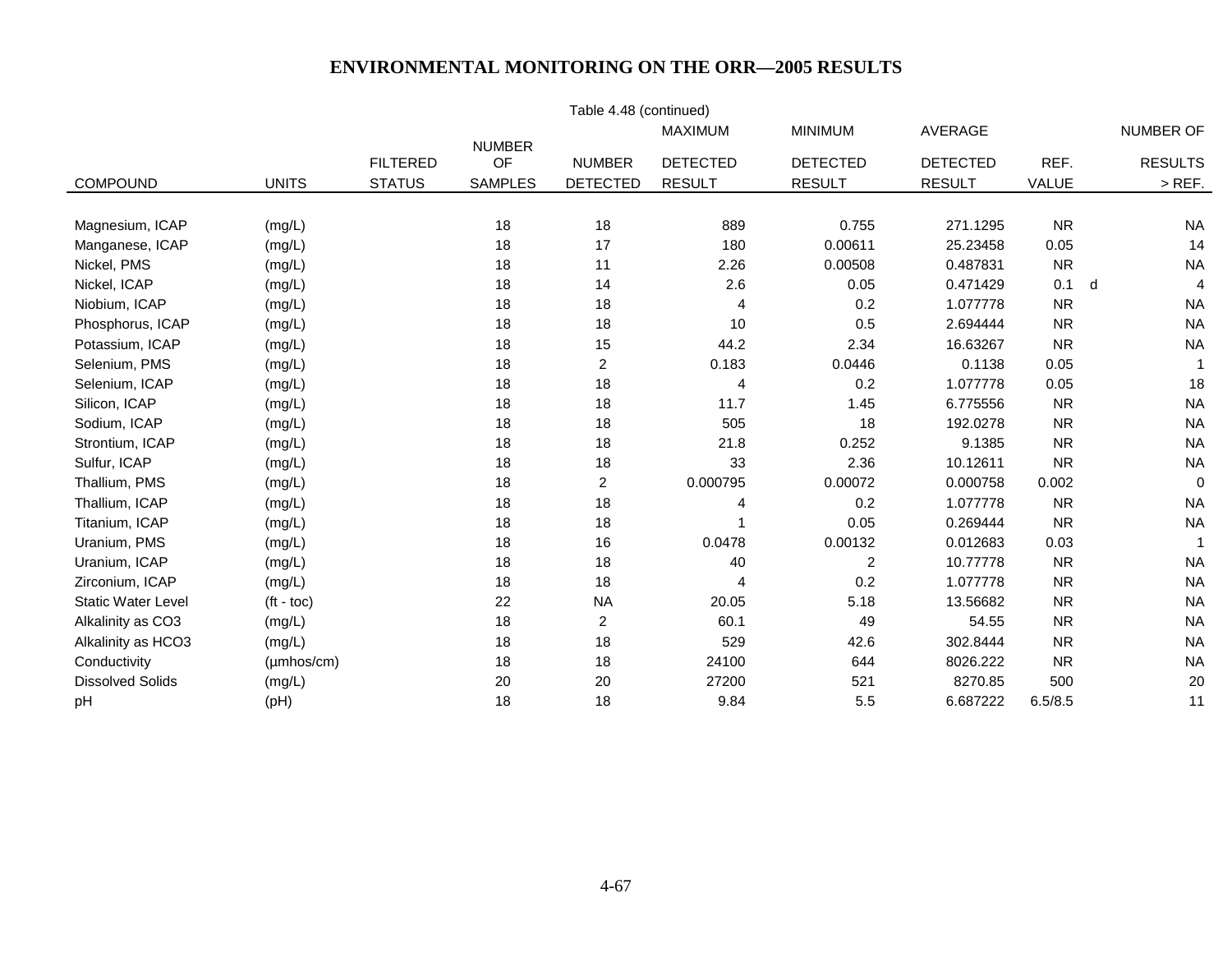|                               |              |                 |                | Table 4.48 (continued) | <b>MAXIMUM</b>  | <b>MINIMUM</b>  | AVERAGE         |                  | NUMBER OF        |
|-------------------------------|--------------|-----------------|----------------|------------------------|-----------------|-----------------|-----------------|------------------|------------------|
|                               |              |                 | <b>NUMBER</b>  |                        |                 |                 |                 |                  |                  |
|                               |              | <b>FILTERED</b> | OF             | <b>NUMBER</b>          | <b>DETECTED</b> | <b>DETECTED</b> | <b>DETECTED</b> | REF.             | <b>RESULTS</b>   |
| <b>COMPOUND</b>               | <b>UNITS</b> | <b>STATUS</b>   | <b>SAMPLES</b> | <b>DETECTED</b>        | <b>RESULT</b>   | <b>RESULT</b>   | <b>RESULT</b>   | VALUE            | $>$ REF.         |
|                               |              |                 |                |                        |                 |                 |                 |                  |                  |
| <b>Total Suspended Solids</b> | (mg/L)       |                 | 20             | 8                      | 11.9            | $\overline{c}$  | 6.8375          | <b>NR</b>        | <b>NA</b>        |
| Turbidity                     | (NTU)        |                 | 18             | 18                     | 22.6            | 0.126           | 2.921778        |                  | 6                |
| Uranium-233/234               | (pCi/L)      |                 | 4              | $\overline{2}$         | 77.6            | 69.9            | 73.75           | <b>NR</b>        | <b>NA</b>        |
| Uranium-234                   | (pCi/L)      |                 | 14             | 11                     | 6.7             | 0.42            | 3.456364        | 20               | $\mathbf 0$      |
| Uranium-235                   | (wt %)       |                 | 16             | 16                     | 0.76            | 0.33            | 0.478063        | <b>NR</b>        | <b>NA</b>        |
| Uranium-235                   | (pCi/L)      |                 | 18             | 3                      | 5.29            | 0.22            | 3.556667        | 24               | $\Omega$         |
| Uranium-236                   | (pCi/L)      |                 | 11             | 4                      | 9.51            | 0.056           | 4.219<br>R      | <b>NR</b>        | <b>NA</b>        |
| Neptunium-237                 | (pCi/L)      |                 | $\overline{a}$ | $\overline{2}$         | 10.1            | 9.02            | 9.56            | 1.2              | 2                |
| Uranium-238                   | (pCi/L)      |                 | 18             | 14                     | 178             | 0.56            | 27.99286        | 24               | $\overline{2}$   |
| Technetium-99                 | (pCi/L)      |                 | 20             | 15                     | 9400            | 19              | 2981.4          | 4000             |                  |
| Gross Alpha                   | (pCi/L)      |                 | 22             | 5                      | 268             | 7.8             | 97.98           | 15 <sub>15</sub> | 2                |
| Gross Beta                    | (pCi/L)      |                 | 22             | 14                     | 5500            | 15              | 1490.071        | 50               | 11<br>a          |
| Radium - Total Alpha          | (pCi/L)      |                 | $\overline{a}$ | $\overline{2}$         | 2.14            | 2.11            | 2.125           | 5                | $\mathbf 0$<br>g |
| Benzene                       | $(\mu g/L)$  |                 | 22             |                        |                 | J               | J               | 5                | 0                |
| Chloroform                    | $(\mu g/L)$  |                 | 22             | 8                      | 24              | $\overline{2}$  | 10.375<br>- u   | 100              | 0                |
| Methylene chloride            | $(\mu g/L)$  |                 | 22             | 6                      |                 | 5               | 6.666667        | 5                | 5                |
| Tetrachloroethene             | $(\mu g/L)$  |                 | 22             | 10                     | 30              |                 | 9.9             | 5                | 7                |
|                               |              |                 |                |                        |                 |                 |                 |                  |                  |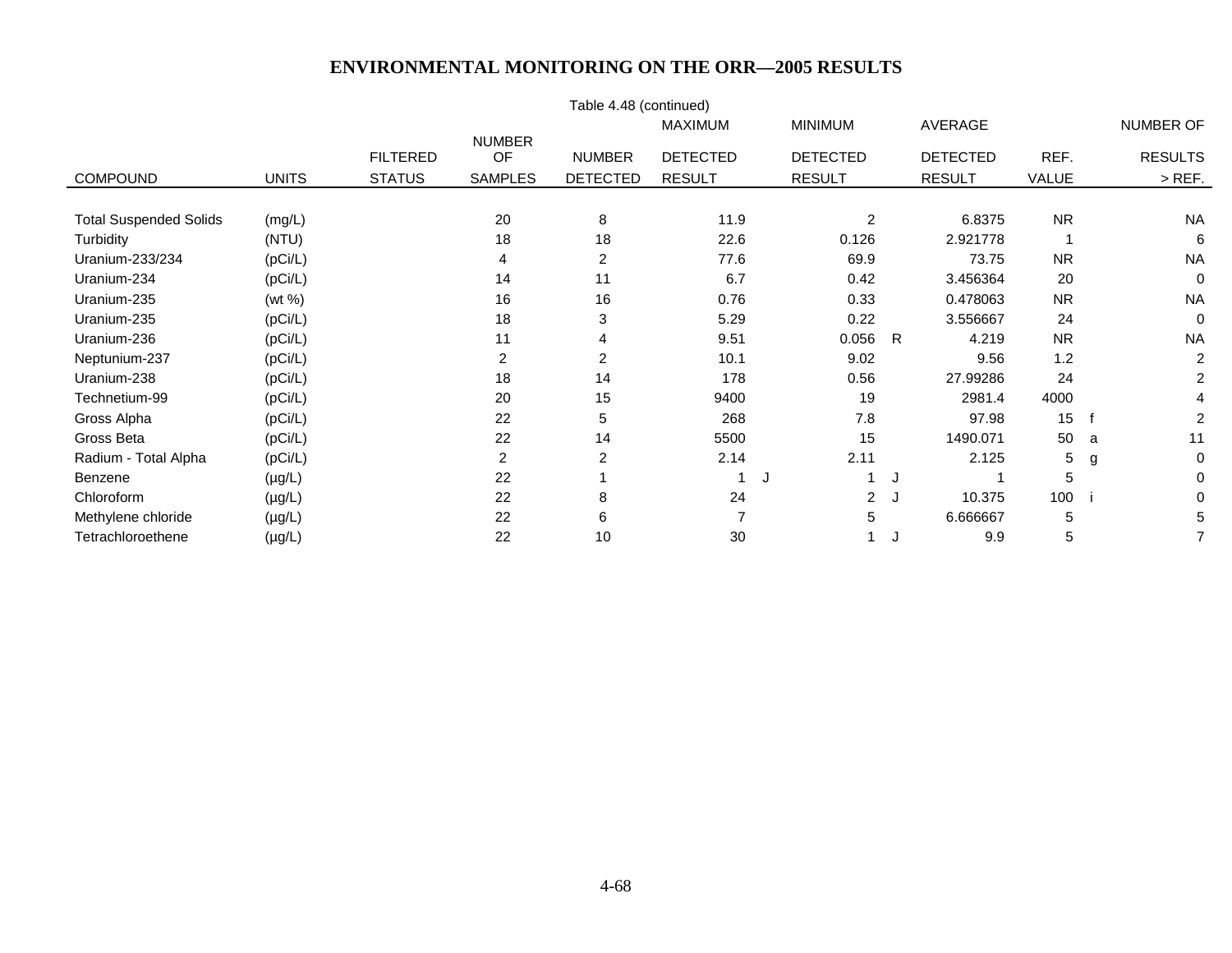# Table 4.49. REGIME=BC AREA NAME=Spoil Area I

|                  |              |                 |                     |                 | <b>MAXIMUM</b>  | <b>MINIMUM</b>  | <b>AVERAGE</b>  |                | NUMBER OF      |
|------------------|--------------|-----------------|---------------------|-----------------|-----------------|-----------------|-----------------|----------------|----------------|
|                  |              | <b>FILTERED</b> | <b>NUMBER</b><br>OF | <b>NUMBER</b>   | <b>DETECTED</b> | <b>DETECTED</b> | <b>DETECTED</b> | REF.           | <b>RESULTS</b> |
| <b>COMPOUND</b>  | <b>UNITS</b> | <b>STATUS</b>   | <b>SAMPLES</b>      | <b>DETECTED</b> | <b>RESULT</b>   | <b>RESULT</b>   | <b>RESULT</b>   | <b>VALUE</b>   | $>$ REF.       |
|                  |              |                 |                     |                 |                 |                 |                 |                |                |
| Chloride         | (mg/L)       |                 |                     | 4               | 14.2            | 2.69            | 8.3225          | 250            | 0              |
| Nitrate Nitrogen | (mg/L)       |                 |                     | 4               | 5.64            | 0.949           | 3.43475         | 10             | 0              |
| Sulfate          |              |                 |                     |                 | 66.6            | 6.63            | 36.08           | 250            | $\Omega$       |
|                  | (mg/L)       |                 |                     |                 |                 |                 |                 |                |                |
| Antimony, ICAP   | (mg/L)       |                 |                     |                 | 0.2             | 0.2             | 0.2             | 0.006          | 4              |
| Arsenic, ICAP    | (mg/L)       |                 |                     | 4               | 0.2             | 0.2             | 0.2             | 0.05           | 4              |
| Barium, ICAP     | (mg/L)       |                 |                     |                 | 0.07            | 0.026           | 0.047725        | $\overline{c}$ | $\Omega$       |
| Cadmium, ICAP    | (mg/L)       |                 |                     | 4               | 0.01            | 0.01            | 0.01            | 0.005          | 4              |
| Calcium, ICAP    | (mg/L)       |                 |                     |                 | 134             | 99              | 115.775         | <b>NR</b>      | <b>NA</b>      |
| Chromium, ICAP   | (mg/L)       |                 |                     |                 | 0.02            | 0.02            | 0.02            | 0.1            | $\mathbf 0$    |
| Lead, ICAP       | (mg/L)       |                 |                     | 4               | 0.1             | 0.1             | 0.1             | $0.015$ c      |                |
| Magnesium, ICAP  | (mg/L)       |                 |                     |                 | 24.8            | 15.9            | 20.4            | <b>NR</b>      | <b>NA</b>      |
| Manganese, ICAP  | (mg/L)       |                 |                     | 2               | 0.12            | 0.102           | 0.111           | 0.05           | $\overline{c}$ |
| Nickel, PMS      | (mg/L)       |                 |                     |                 | 0.00624         | 0.00624         | 0.00624         | <b>NR</b>      | <b>NA</b>      |
| Nickel, ICAP     | (mg/L)       |                 |                     |                 | 0.05            | 0.05            | 0.05            | 0.1            | $\Omega$<br>d  |
| Niobium, ICAP    | (mg/L)       |                 |                     | 4               | 0.2             | 0.2             | 0.2             | <b>NR</b>      | <b>NA</b>      |
| Phosphorus, ICAP | (mg/L)       |                 |                     |                 | 0.5             | 0.5             | 0.5             | <b>NR</b>      | <b>NA</b>      |
| Potassium, ICAP  | (mg/L)       |                 |                     | 2               | 3.8             | 3.76            | 3.78            | <b>NR</b>      | <b>NA</b>      |
| Selenium, ICAP   | (mg/L)       |                 |                     |                 | 0.2             | 0.2             | 0.2             | 0.05           | 4              |
| Silicon, ICAP    | (mg/L)       |                 |                     |                 | 5.6             | 5.22            | 5.385           | <b>NR</b>      | <b>NA</b>      |
| Sodium, ICAP     | (mg/L)       |                 |                     | 4               | 9.05            | 1.6             | 5.1275          | <b>NR</b>      | <b>NA</b>      |
| Strontium, ICAP  | (mg/L)       |                 |                     |                 | 0.227           | 0.0791          | 0.152425        | <b>NR</b>      | <b>NA</b>      |
| Sulfur, ICAP     | (mg/L)       |                 |                     |                 | 24.3            | 2.23            | 13.155          | <b>NR</b>      | <b>NA</b>      |
| Thallium, PMS    | (mg/L)       |                 |                     |                 | 0.00064         | 0.00064         | 0.00064         | 0.002          | $\mathbf 0$    |
| Thallium, ICAP   | (mg/L)       |                 |                     |                 | 0.2             | 0.2             | 0.2             | <b>NR</b>      | <b>NA</b>      |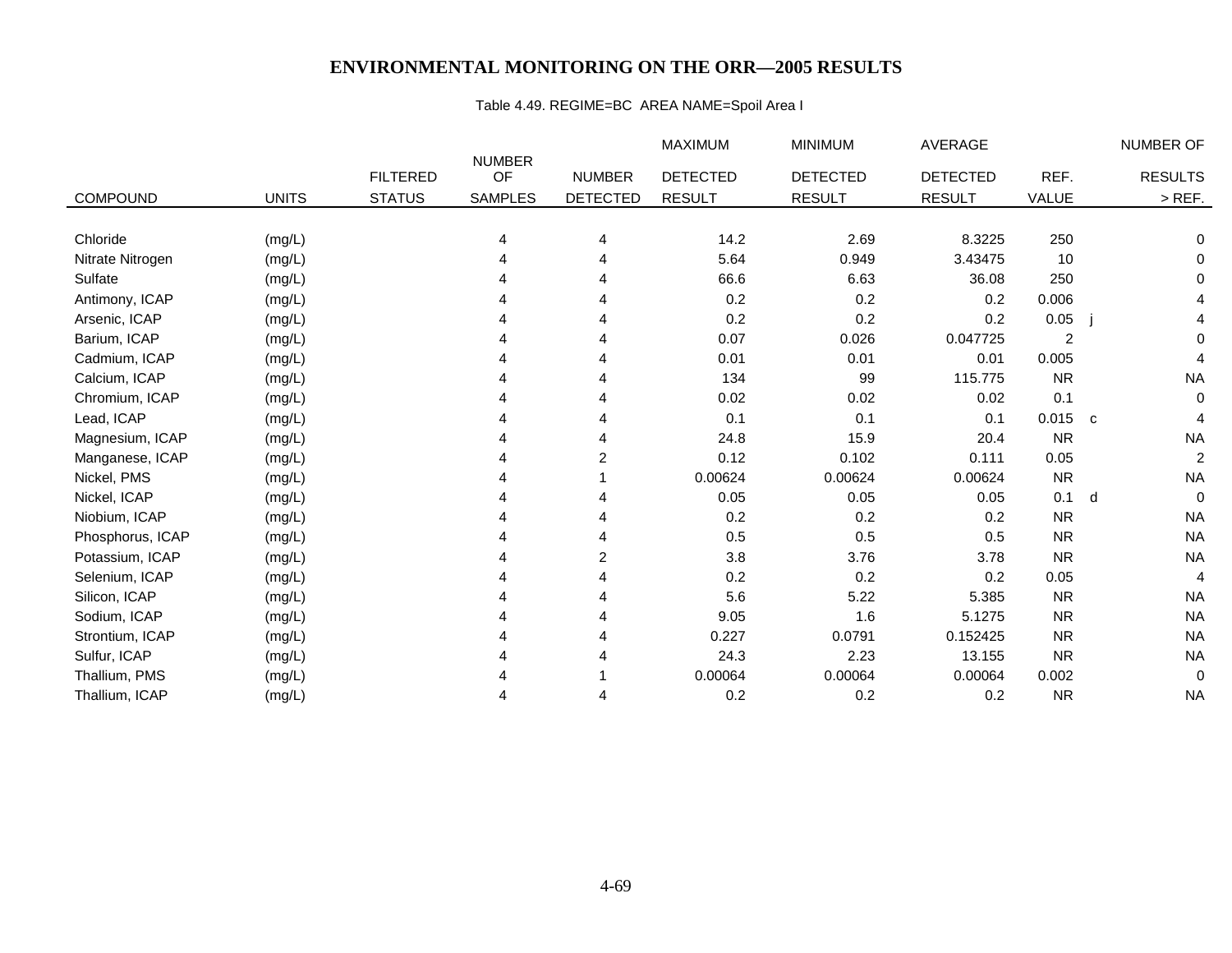|                            |                         |                 |                     | Table 4.49 (continued) |                 |                 |                 |              |                |
|----------------------------|-------------------------|-----------------|---------------------|------------------------|-----------------|-----------------|-----------------|--------------|----------------|
|                            |                         |                 |                     |                        | <b>MAXIMUM</b>  | <b>MINIMUM</b>  | AVERAGE         |              | NUMBER OF      |
|                            |                         | <b>FILTERED</b> | <b>NUMBER</b><br>OF | <b>NUMBER</b>          | <b>DETECTED</b> | <b>DETECTED</b> | <b>DETECTED</b> | REF.         | <b>RESULTS</b> |
| <b>COMPOUND</b>            | <b>UNITS</b>            | <b>STATUS</b>   | <b>SAMPLES</b>      | <b>DETECTED</b>        | <b>RESULT</b>   | <b>RESULT</b>   | <b>RESULT</b>   | <b>VALUE</b> | $>$ REF.       |
|                            |                         |                 |                     |                        |                 |                 |                 |              |                |
| Titanium, ICAP             | (mg/L)                  |                 | 4                   | 4                      | 0.05            | 0.05            | 0.05            | <b>NR</b>    | <b>NA</b>      |
| Uranium, PMS               | (mg/L)                  |                 | 4                   | 3                      | 0.00264         | 0.000755        | 0.001972        | 0.03         | 0              |
| Uranium, ICAP              | (mg/L)                  |                 | 4                   |                        | 2               | 2               | 2               | <b>NR</b>    | <b>NA</b>      |
| Zirconium, ICAP            | (mg/L)                  |                 | 4                   |                        | 0.2             | 0.2             | 0.2             | <b>NR</b>    | <b>NA</b>      |
| <b>Static Water Level</b>  | $(t - \text{toc})$      |                 |                     | <b>NA</b>              | 73.18           | 58.95           | 65.7075         | <b>NR</b>    | <b>NA</b>      |
| Alkalinity as HCO3         | (mg/L)                  |                 | 4                   |                        | 348             | 285             | 311.75          | <b>NR</b>    | <b>NA</b>      |
| Conductivity               | $(\mu m \text{hos/cm})$ |                 |                     |                        | 848             | 460             | 665             | <b>NR</b>    | <b>NA</b>      |
| <b>Dissolved Solids</b>    | (mg/L)                  |                 | 4                   |                        | 440             | 320             | 387             | 500          | $\Omega$       |
| рH                         | (Hq)                    |                 |                     |                        | 7.03            | 6.67            | 6.8675          | 6.5/8.5      | 0              |
| Turbidity                  | (NTU)                   |                 |                     |                        | 0.264           | 0.194           | 0.23425         |              | $\Omega$       |
| Uranium-235                | (wt %)                  |                 | 2                   | 2                      | 0.61            | 0.5             | 0.555           | <b>NR</b>    | <b>NA</b>      |
| Gross Beta                 | (pCi/L)                 |                 |                     |                        | 24              | 21              | 22.5            | 50           | $\Omega$<br>a  |
| 1,2-Dichloroethene (Total) | $(\mu g/L)$             |                 | 4                   |                        |                 | J               |                 | <b>NR</b>    | <b>NA</b><br>b |
| cis-1,2-Dichloroethene     | $(\mu g/L)$             |                 |                     |                        |                 | J               |                 | 70           | 0              |
| Tetrachloroethene          | $(\mu g/L)$             |                 |                     |                        | 9               | 4               |                 | 5            | 3              |
| Trichloroethene            | $(\mu g/L)$             |                 | 4                   |                        | 4               | J.              | 2.75            | 5            | 0              |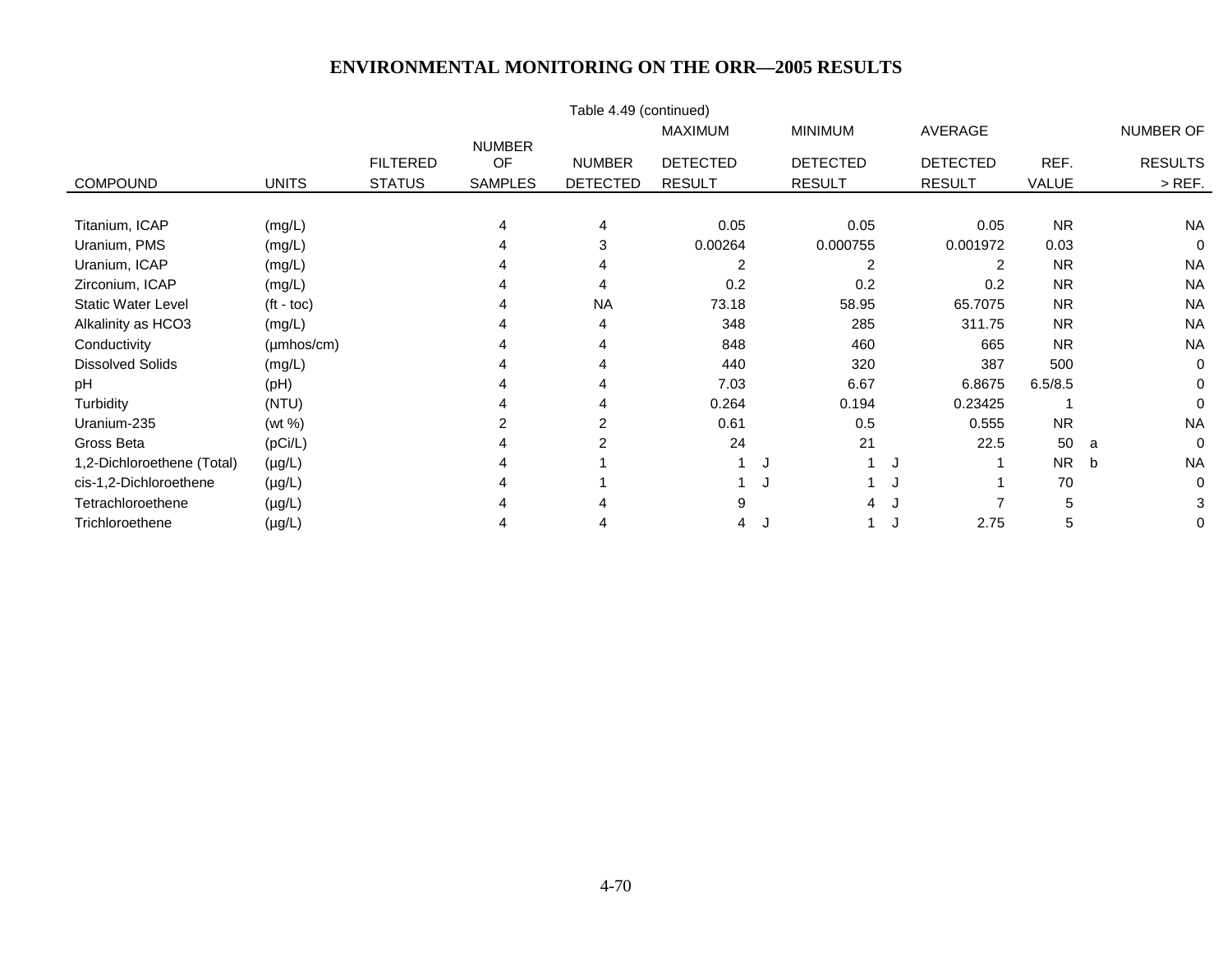|                    |                    |                 |                     |                 | <b>MAXIMUM</b>  | <b>MINIMUM</b>  | AVERAGE         |              | NUMBER OF      |
|--------------------|--------------------|-----------------|---------------------|-----------------|-----------------|-----------------|-----------------|--------------|----------------|
|                    |                    | <b>FILTERED</b> | <b>NUMBER</b><br>OF | <b>NUMBER</b>   | <b>DETECTED</b> | <b>DETECTED</b> | <b>DETECTED</b> | REF.         | <b>RESULTS</b> |
| COMPOUND           | <b>UNITS</b>       | <b>STATUS</b>   | <b>SAMPLES</b>      | <b>DETECTED</b> | <b>RESULT</b>   | <b>RESULT</b>   | <b>RESULT</b>   | <b>VALUE</b> | $>$ REF.       |
|                    |                    |                 |                     |                 |                 |                 |                 |              |                |
| Static Water Level | $(t - \text{toc})$ |                 |                     | NA              | 133.28          | 124.36          | 128.82          | <b>NR</b>    | <b>NA</b>      |
| Dissolved Solids   | (mg/L)             |                 |                     |                 | 227             | 210             | 218.5           | 500          | 0              |

# Table 4.50. REGIME=CR AREA NAME=Chestnut Ridge Borrow Area Waste Pile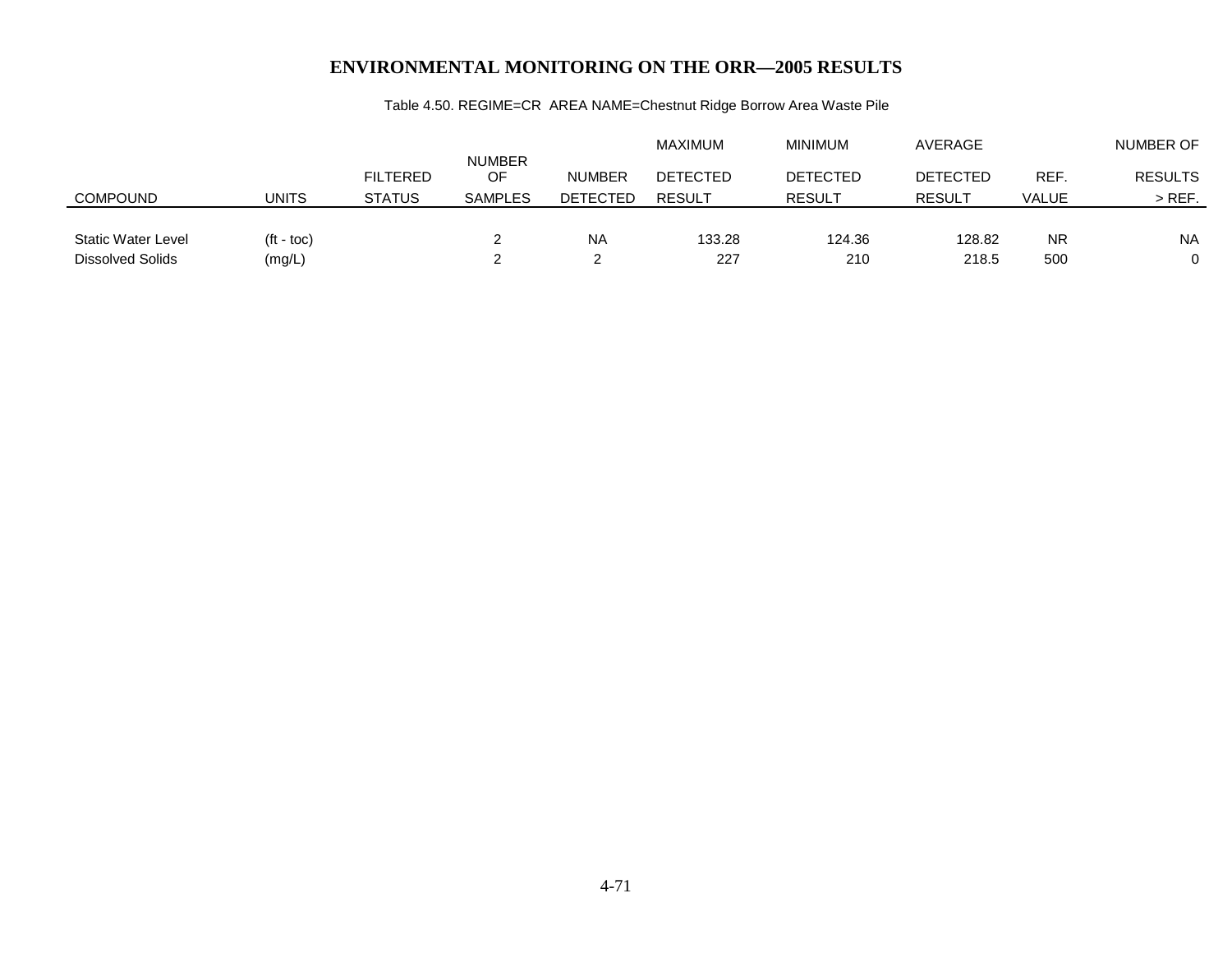# Table 4.51. REGIME=CR AREA NAME=Chestnut Ridge Security Pits

|                               |                    |                 |                     |                         | <b>MAXIMUM</b>  |   | <b>MINIMUM</b>  |   | <b>AVERAGE</b>  |           |   | <b>NUMBER OF</b> |
|-------------------------------|--------------------|-----------------|---------------------|-------------------------|-----------------|---|-----------------|---|-----------------|-----------|---|------------------|
|                               |                    | <b>FILTERED</b> | <b>NUMBER</b><br>OF | <b>NUMBER</b>           | <b>DETECTED</b> |   | <b>DETECTED</b> |   | <b>DETECTED</b> | REF.      |   | <b>RESULTS</b>   |
| <b>COMPOUND</b>               | <b>UNITS</b>       | <b>STATUS</b>   | <b>SAMPLES</b>      | <b>DETECTED</b>         | <b>RESULT</b>   |   | <b>RESULT</b>   |   | <b>RESULT</b>   | VALUE     |   | $>$ REF.         |
|                               |                    |                 |                     |                         |                 |   |                 |   |                 |           |   |                  |
| Alkalinity                    | (mg/L)             |                 | $\overline{2}$      | $\overline{2}$          | 140             |   | 130             |   | 135             | <b>NR</b> |   | <b>NA</b>        |
| Chloride                      | (mg/L)             |                 | 2                   | $\overline{c}$          | 1.8             |   | 0.97            | J | 1.385           | 250       |   | 0                |
| Fluoride                      | (mg/L)             |                 | 2                   |                         | $0.12$ J        |   | 0.12            | J | 0.12            | 4         |   | 0                |
| Nitrate Nitrogen              | (mg/L)             |                 | $\overline{2}$      | $\overline{2}$          | 0.75            |   | 0.66            |   | 0.705           | 10        |   | 0                |
| Sulfate                       | (mg/L)             |                 | $\overline{2}$      | 2                       | 3               |   | 2.5             | J | 2.75            | 250       |   | $\Omega$         |
| <b>Static Water Level</b>     | $(t - \text{toc})$ |                 | 6                   | <b>NA</b>               | 126.78          |   | 18.32           |   | 88.16           | <b>NR</b> |   | <b>NA</b>        |
| Alkalinity as HCO3            | (mg/L)             |                 | 2                   | 2                       | 140             |   | 130             |   | 135             | <b>NR</b> |   | <b>NA</b>        |
| Conductivity                  | (µmhos/cm)         |                 | 2                   | $\overline{\mathbf{c}}$ | 270             |   | 240             |   | 255             | <b>NR</b> |   | <b>NA</b>        |
| <b>Dissolved Solids</b>       | (mg/L)             |                 | 6                   | 6                       | 262             |   | 120             |   | 186.3333        | 500       |   | $\mathbf 0$      |
| pH                            | (pH)               |                 | $\overline{2}$      | $\overline{2}$          | 7.9             |   | 7.8             |   | 7.85            | 6.5/8.5   |   | $\mathbf 0$      |
| <b>Total Suspended Solids</b> | (mg/L)             |                 | 6                   |                         | $\overline{2}$  | J | 2               | J | 2               | <b>NR</b> |   | <b>NA</b>        |
| Turbidity                     | (NTU)              |                 | 2                   |                         | 0.36            |   | 0.36            |   | 0.36            | 1         |   | 0                |
| Gross Alpha                   | (pCi/L)            |                 | 6                   | 4                       | 4.47            |   | 1.24            |   | 2.245           | 15        | f | $\Omega$         |
| Gross Beta                    | (pCi/L)            |                 | 6                   | 2                       | 4.59            |   | 3.45            |   | 4.02            | 50        | a | 0                |
| 1,1,1-Trichloroethane         | $(\mu g/L)$        |                 | 6                   |                         | 5               |   | 0.81            | J | 2.8025          | 200       |   | $\mathbf 0$      |
| 1,1-Dichloroethane            | $(\mu g/L)$        |                 | 6                   | 4                       | 8               |   | 0.97            |   | 4.0925          | <b>NR</b> |   | <b>NA</b>        |
| 1,1-Dichloroethene            | $(\mu g/L)$        |                 | 6                   | 3                       | 2.3             |   | 0.43            | J | 1.576667        | 7         |   | $\mathbf 0$      |
| Acetone                       | $(\mu g/L)$        |                 | 6                   |                         | 4               |   | 4               | J | $\overline{4}$  | <b>NR</b> |   | <b>NA</b>        |
| cis-1,2-Dichloroethene        | $(\mu g/L)$        |                 | 6                   | $\overline{2}$          | 3.8             |   | 2.3             |   | 3.05            | 70        |   | 0                |
| Tetrachloroethene             | $(\mu g/L)$        |                 | 6                   | 2                       | 4.8             |   | 3.2             |   | 4               | 5         |   | 0                |
| trans-1,2-Dichloroethene      | $(\mu g/L)$        |                 | 6                   |                         | 0.31            | J | 0.31            | J | 0.31            | 100       |   | 0                |
| Trichloroethene               | $(\mu g/L)$        |                 | 6                   | 2                       | 0.47            |   | 0.3             |   | 0.385           | 5         |   | $\mathbf 0$      |
| Trichlorofluoromethane        | $(\mu g/L)$        |                 | 2                   | $\overline{\mathbf{c}}$ | 7.5             |   | 3.8             |   | 5.65            | <b>NR</b> |   | <b>NA</b>        |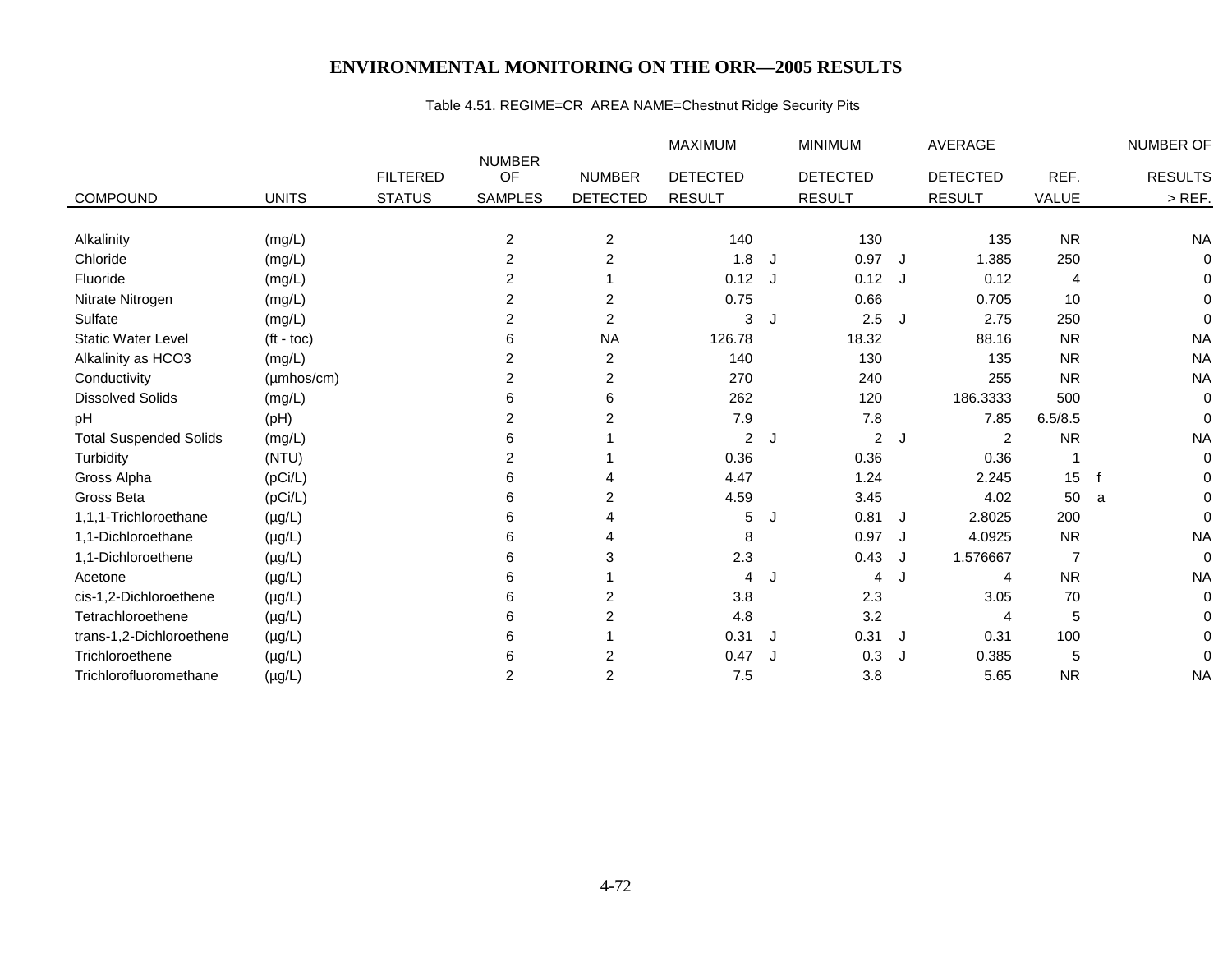|                    |                 |                     |                 | MAXIMUM         | <b>MINIMUM</b>  | AVERAGE         |              | NUMBER OF      |
|--------------------|-----------------|---------------------|-----------------|-----------------|-----------------|-----------------|--------------|----------------|
|                    | <b>FILTERED</b> | <b>NUMBER</b><br>OF | <b>NUMBER</b>   | <b>DETECTED</b> | <b>DETECTED</b> | <b>DETECTED</b> | REF.         | <b>RESULTS</b> |
| UNITS              | <b>STATUS</b>   | <b>SAMPLES</b>      | <b>DETECTED</b> | <b>RESULT</b>   | <b>RESULT</b>   | <b>RESULT</b>   | <b>VALUE</b> | $>$ REF.       |
|                    |                 |                     |                 |                 |                 |                 |              |                |
| $(t - \text{toc})$ |                 |                     | <b>NA</b>       | 157.4           | 116.86          | 135.4025        | <b>NR</b>    | <b>NA</b>      |
| (mg/L)             |                 |                     | 4               | 373             | 169             | 243             | 500          | $\Omega$       |
| (mg/L)             |                 |                     |                 | 12.7            | 7.5             | 10.1            | <b>NR</b>    | <b>NA</b>      |
|                    |                 |                     |                 |                 |                 |                 |              |                |

# Table 4.52. REGIME=CR AREA NAME=Chestnut Ridge Sediment Disposal Basin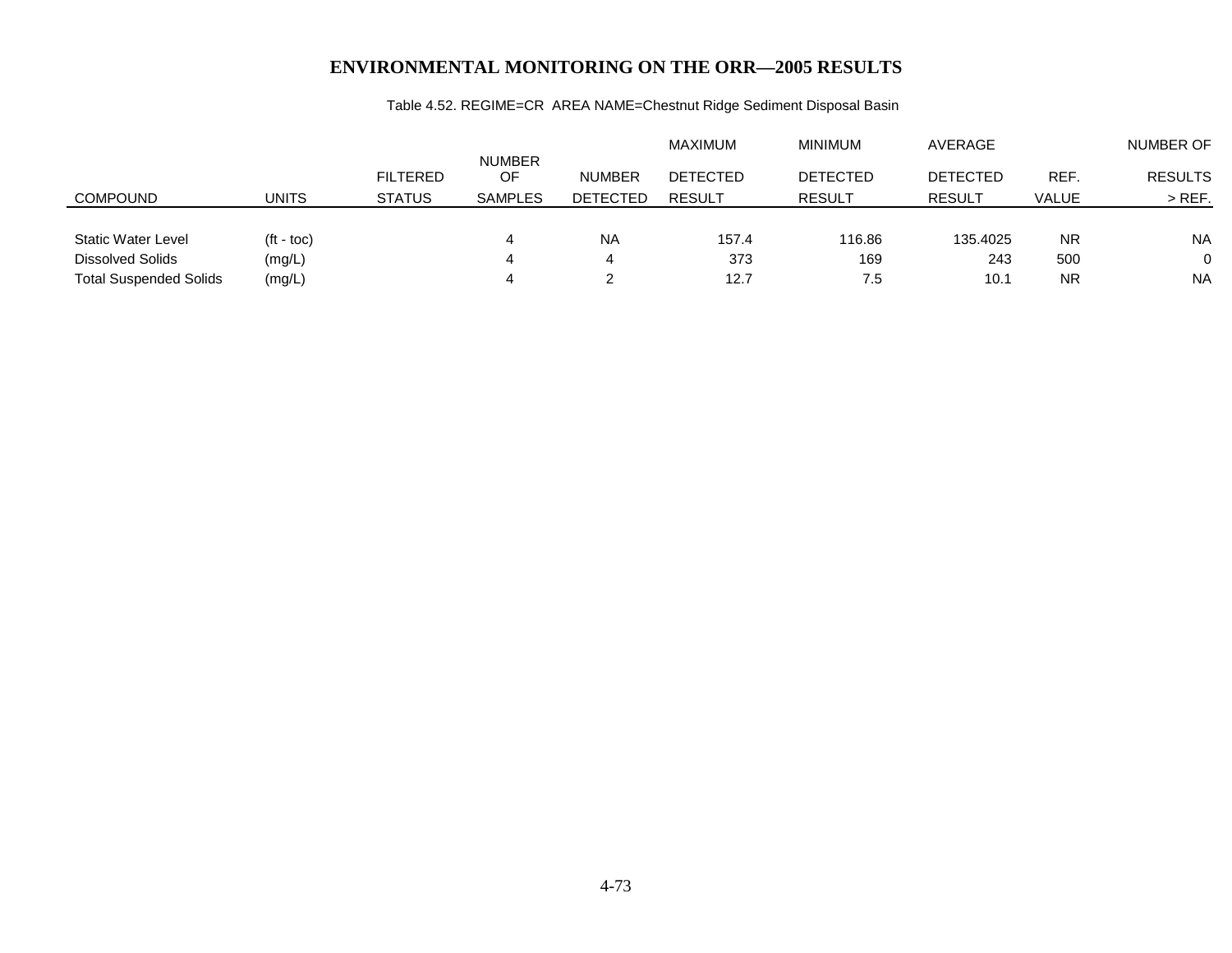#### Table 4.53. REGIME=CR AREA NAME=Construction/Demolition Landfill VI

|                               |                    |                 |                     |                 | <b>MAXIMUM</b>  | <b>MINIMUM</b>             |     | AVERAGE         |           | NUMBER OF      |
|-------------------------------|--------------------|-----------------|---------------------|-----------------|-----------------|----------------------------|-----|-----------------|-----------|----------------|
|                               |                    | <b>FILTERED</b> | <b>NUMBER</b><br>OF | <b>NUMBER</b>   | <b>DETECTED</b> | <b>DETECTED</b>            |     | <b>DETECTED</b> | REF.      | <b>RESULTS</b> |
| <b>COMPOUND</b>               | <b>UNITS</b>       | <b>STATUS</b>   | <b>SAMPLES</b>      | <b>DETECTED</b> | <b>RESULT</b>   | <b>RESULT</b>              |     | <b>RESULT</b>   | VALUE     | $>$ REF.       |
|                               |                    |                 |                     |                 |                 |                            |     |                 |           |                |
| Alkalinity                    | (mg/L)             |                 | 8                   | 8               | 240             | 68                         |     | 182.25          | <b>NR</b> | <b>NA</b>      |
| Chloride                      | (mg/L)             |                 | 8                   | 8               | 12              | 0.77                       |     | 3.91375         | 250       | 0              |
| Nitrate Nitrogen              | (mg/L)             |                 | 8                   | 8               | 0.53            | 0.073                      |     | 0.266625        | 10        | 0              |
| Sulfate                       | (mg/L)             |                 | 8                   | 8               | 76              | 1.1                        |     | 19.9875         | 250       | $\Omega$       |
| <b>Static Water Level</b>     | $(t - \text{toc})$ |                 | 8                   | <b>NA</b>       | 70.29           | 36.3                       |     | 56.9175         | <b>NR</b> | <b>NA</b>      |
| Alkalinity as HCO3            | (mg/L)             |                 | 8                   | 8               | 240             | 68                         |     | 182.25          | <b>NR</b> | <b>NA</b>      |
| Conductivity                  | $(\mu$ mhos/cm $)$ |                 | 8                   | 8               | 610             | 140                        |     | 375             | <b>NR</b> | <b>NA</b>      |
| <b>Dissolved Solids</b>       | (mg/L)             |                 | 8                   | 8               | 370             | 89                         |     | 207.375         | 500       | 0              |
| pH                            | (pH)               |                 | 8                   | 8               | 7.8             | 6.7                        |     | 7.375           | 6.5/8.5   | 0              |
| <b>Total Suspended Solids</b> | (mg/L)             |                 | 8                   |                 | $\overline{2}$  | $\mathbf{2}^{\circ}$<br>J. | ل ا | 2               | <b>NR</b> | <b>NA</b>      |
| Turbidity                     | (NTU)              |                 | 8                   | 8               | 0.69            | 0.06                       |     | 0.22625         |           | 0              |
| Gross Beta                    | (pCi/L)            |                 | 8                   |                 | 3.4             | 3.4                        |     | 3.4             | 50        | 0<br>a         |
| Chloroform                    | $(\mu g/L)$        |                 | 8                   |                 | 12              | 7.2                        |     | 9.6             | 100       | 0              |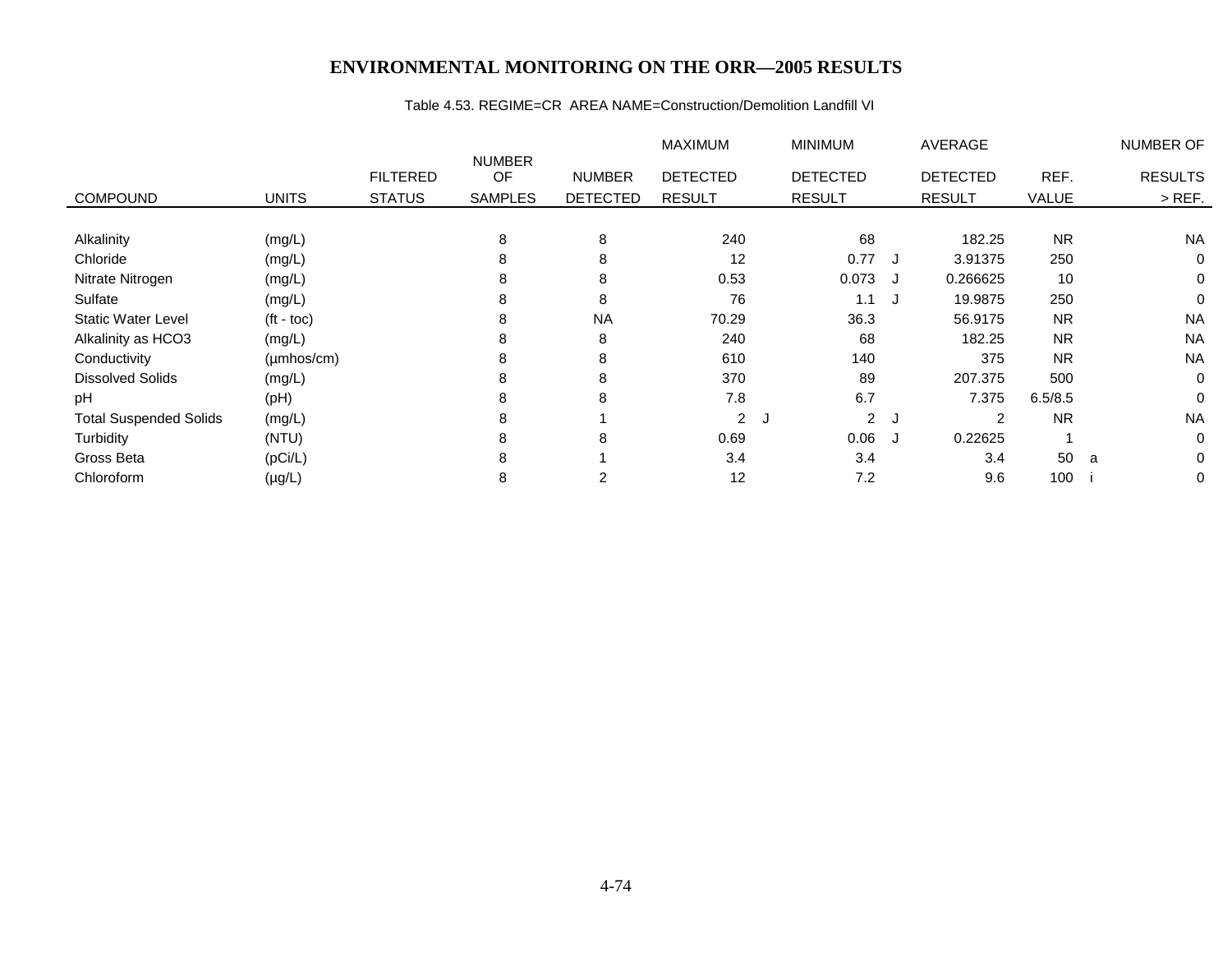#### Table 4.54. REGIME=CR AREA NAME=Construction/Demolition Landfill VII

|                               |                        |                 |                     |                 | MAXIMUM         |            | <b>MINIMUM</b>  |     | AVERAGE         |           | NUMBER OF      |
|-------------------------------|------------------------|-----------------|---------------------|-----------------|-----------------|------------|-----------------|-----|-----------------|-----------|----------------|
|                               |                        | <b>FILTERED</b> | <b>NUMBER</b><br>OF | <b>NUMBER</b>   | <b>DETECTED</b> |            | <b>DETECTED</b> |     | <b>DETECTED</b> | REF.      | <b>RESULTS</b> |
| <b>COMPOUND</b>               | <b>UNITS</b>           | <b>STATUS</b>   | <b>SAMPLES</b>      | <b>DETECTED</b> | <b>RESULT</b>   |            | <b>RESULT</b>   |     | <b>RESULT</b>   | VALUE     | $>$ REF.       |
|                               |                        |                 |                     |                 |                 |            |                 |     |                 |           |                |
| Alkalinity                    | (mg/L)                 |                 | 6                   | 6               | 200             |            | 140             |     | 168.3333        | <b>NR</b> | <b>NA</b>      |
| Chloride                      | (mg/L)                 |                 | 6                   | 6               | 2.4             | <b>ل</b> ا |                 | J.  | 1.666667        | 250       | 0              |
| Fluoride                      | (mg/L)                 |                 | 6                   | $\overline{2}$  | 0.12            |            | 0.12 J          |     | 0.12            | 4         | 0              |
| Nitrate Nitrogen              | (mg/L)                 |                 | 6                   | 6               | 0.46            | J          | 0.16            | J.  | 0.268333        | 10        | 0              |
| Sulfate                       | (mg/L)                 |                 | 6                   | 6               | 3.6             | J          | 1.5             | ل ا | 2.6             | 250       | 0              |
| <b>Static Water Level</b>     | $(t - \text{toc})$     |                 | 6                   | <b>NA</b>       | 42.14           |            | 1.26            |     | 17.285          | <b>NR</b> | <b>NA</b>      |
| Alkalinity as HCO3            | (mg/L)                 |                 | 6                   | 6               | 200             |            | 140             |     | 168.3333        | <b>NR</b> | <b>NA</b>      |
| Conductivity                  | $(\mu \text{mhos/cm})$ |                 | 6                   | 6               | 370             |            | 270             |     | 313.3333        | <b>NR</b> | <b>NA</b>      |
| <b>Dissolved Solids</b>       | (mg/L)                 |                 | 6                   | 6               | 200             |            | 140             |     | 166.6667        | 500       | 0              |
| pH                            | (Hq)                   |                 | 6                   | 6               | 7.7             |            | 7.3             |     | 7.533333        | 6.5/8.5   | 0              |
| <b>Total Suspended Solids</b> | (mg/L)                 |                 | 6                   | $\overline{2}$  | 5.6             |            | $2.8$ J         |     | 4.2             | <b>NR</b> | <b>NA</b>      |
| Turbidity                     | (NTU)                  |                 | 6                   | 6               | 8.4             |            | 0.11            |     | 2.77            |           | 2              |
| 2-Butanone                    | $(\mu g/L)$            |                 | 6                   | 3               | 8.4             | Q          | 7               | Q   | 7.8             | <b>NR</b> | <b>NA</b>      |
| Acetone                       | $(\mu g/L)$            |                 | 6                   | 2               | 6.4             | J          | 4 J             |     | 5.2             | <b>NR</b> | <b>NA</b>      |
| Chloroethane                  | $(\mu g/L)$            |                 | 6                   |                 | 0.69            |            | 0.69            | ل ا | 0.69            | <b>NR</b> | <b>NA</b>      |
| Chloromethane                 | $(\mu g/L)$            |                 | 6                   | $\overline{2}$  | 5.5             | Q          | $0.82$ J        |     | 3.16            | <b>NR</b> | <b>NA</b>      |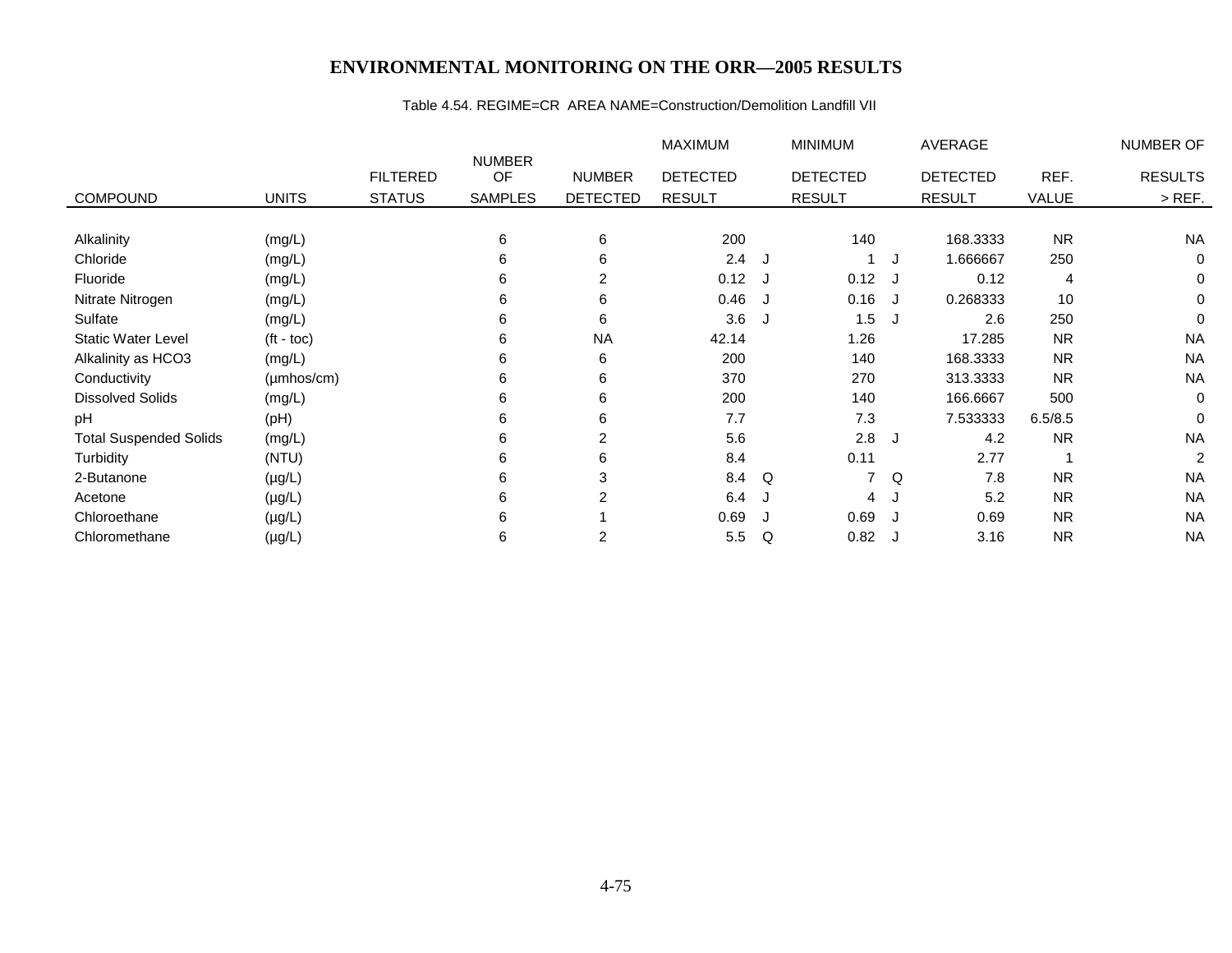# Table 4.55. REGIME=CR AREA NAME=Exit Pathway Spring/Surface Water

|                  |              |                 |                     |                 | MAXIMUM         |    | <b>MINIMUM</b>  | <b>AVERAGE</b>  |                |   | NUMBER OF      |
|------------------|--------------|-----------------|---------------------|-----------------|-----------------|----|-----------------|-----------------|----------------|---|----------------|
|                  |              | <b>FILTERED</b> | <b>NUMBER</b><br>OF | <b>NUMBER</b>   | <b>DETECTED</b> |    | <b>DETECTED</b> | <b>DETECTED</b> | REF.           |   | <b>RESULTS</b> |
| <b>COMPOUND</b>  | <b>UNITS</b> |                 | <b>SAMPLES</b>      |                 | <b>RESULT</b>   |    | <b>RESULT</b>   | <b>RESULT</b>   |                |   | $>$ REF.       |
|                  |              | <b>STATUS</b>   |                     | <b>DETECTED</b> |                 |    |                 |                 | VALUE          |   |                |
| Alkalinity       | (mg/L)       |                 | $\overline{c}$      | $\overline{c}$  | 96              |    | 80              | 88              | <b>NR</b>      |   | <b>NA</b>      |
| Bicarbonate      | (mg/L)       |                 | $\overline{7}$      | $\overline{7}$  | 185             |    | 111             | 150.1429        | <b>NR</b>      |   | <b>NA</b>      |
| Chloride         | (mg/L)       |                 | 19                  | 19              | 2.4             | J. | 1.4             | 1.767895        | 250            |   | $\mathbf 0$    |
| Fluoride         | (mg/L)       |                 | 19                  | $\overline{7}$  | 0.16            |    | 0.118           | 0.135429        | 4              |   | 0              |
| Nitrate Nitrogen | (mg/L)       |                 | 12                  | 12              | 2.76            |    | 0.0655          | 0.809792        | 10             |   | $\Omega$       |
| Nitrate/Nitrite  | (mg/L)       |                 | 3                   | 3               | 0.25            |    | 0.038           | 0.136           | <b>NR</b>      |   | <b>NA</b>      |
| Sulfate          | (mg/L)       |                 | 19                  | 19              | 25.5            |    | 3.6             | 9.844737        | 250            |   | $\mathbf 0$    |
| Aluminum, ICAP   |              |                 | 10                  | 5               | 1.56            |    | 0.204           | 0.5436          | 0.2            |   | 5              |
| Antimony, ICAP   | (mg/L)       |                 | 10                  | 10              | 0.2             |    | 0.2             | 0.2             | 0.006          |   | 10             |
|                  | (mg/L)       |                 |                     |                 |                 |    |                 |                 |                |   |                |
| Arsenic, ICAP    | (mg/L)       |                 | 10                  | 10              | 0.2             |    | 0.2             | 0.2             | 0.05           |   | $10$           |
| Barium, ICAP     | (mg/L)       |                 | 10                  | 10              | 0.0806          |    | 0.0209          | 0.04845         | $\overline{2}$ |   | $\mathbf 0$    |
| Cadmium, ICAP    | (mg/L)       |                 | 10                  | 10              | 0.01            |    | 0.01            | 0.01            | 0.005          |   | 10             |
| Calcium, ICAP    | (mg/L)       |                 | 10                  | 10              | 54.2            |    | 23.5            | 40.96           | <b>NR</b>      |   | <b>NA</b>      |
| Iron, ICAP       | (mg/L)       |                 | 10                  | 8               | 1.3             |    | 0.0788          | 0.2899          | 0.3            |   |                |
| Lead, PMS        | (mg/L)       |                 | 10                  |                 | 0.00194         |    | 0.00194         | 0.00194         | 0.015          | C | $\Omega$       |
| Lead, ICAP       | (mg/L)       |                 | 10                  | 10              | 0.1             |    | 0.1             | 0.1             | 0.015          | C | 10             |
| Lithium, ICAP    | (mg/L)       |                 | 10                  | $\overline{c}$  | 0.0211          |    | 0.0138          | 0.01745         | <b>NR</b>      |   | <b>NA</b>      |
| Magnesium, ICAP  | (mg/L)       |                 | 10                  | 10              | 21.9            |    | 6.73            | 13.427          | <b>NR</b>      |   | <b>NA</b>      |
| Manganese, ICAP  | (mg/L)       |                 | 10                  | $\overline{7}$  | 0.0546          |    | 0.00557         | 0.021909        | 0.05           |   |                |
| Niobium, ICAP    | (mg/L)       |                 | 10                  | 10              | 0.2             |    | 0.2             | 0.2             | <b>NR</b>      |   | <b>NA</b>      |
| Phosphorus, ICAP | (mg/L)       |                 | 10                  | 10              | 0.5             |    | 0.5             | 0.5             | <b>NR</b>      |   | <b>NA</b>      |
| Potassium, ICAP  | (mg/L)       |                 | 10                  | $\overline{c}$  | 2.36            |    | 2.15            | 2.255           | <b>NR</b>      |   | <b>NA</b>      |
| Selenium, ICAP   | (mg/L)       |                 | 10                  | 10              | 0.2             |    | 0.2             | 0.2             | 0.05           |   | 10             |
| Silicon, ICAP    | (mg/L)       |                 | 10                  | 10              | 6.15            |    | 3.33            | 4.396           | <b>NR</b>      |   | <b>NA</b>      |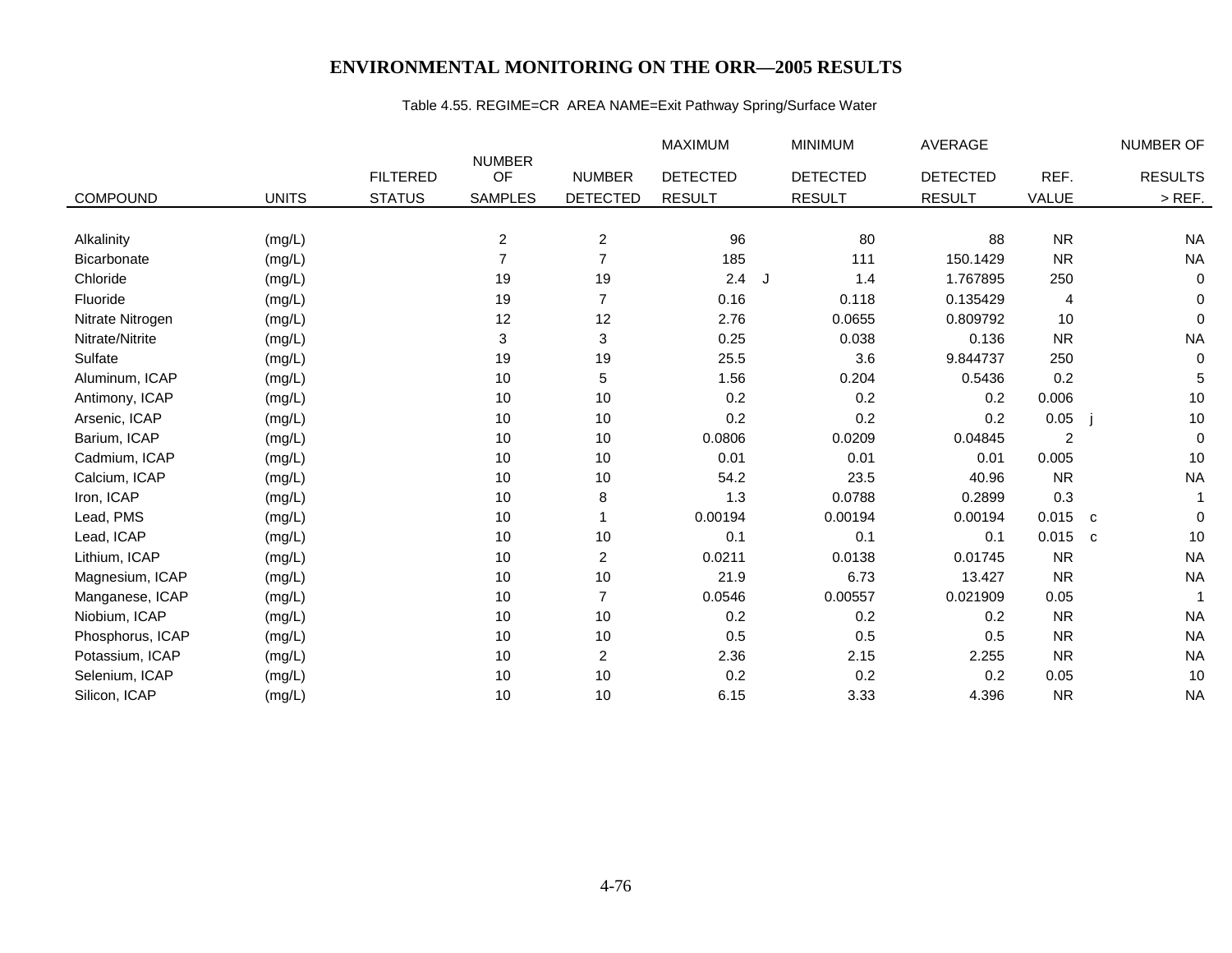|                               |                        |                 |                | Table 4.55 (continued) |                 |                 |                 |           |                |
|-------------------------------|------------------------|-----------------|----------------|------------------------|-----------------|-----------------|-----------------|-----------|----------------|
|                               |                        |                 |                |                        | <b>MAXIMUM</b>  | <b>MINIMUM</b>  | AVERAGE         |           | NUMBER OF      |
|                               |                        | <b>FILTERED</b> | <b>NUMBER</b>  |                        |                 |                 |                 |           |                |
|                               |                        |                 | OF             | <b>NUMBER</b>          | <b>DETECTED</b> | <b>DETECTED</b> | <b>DETECTED</b> | REF.      | <b>RESULTS</b> |
| <b>COMPOUND</b>               | <b>UNITS</b>           | <b>STATUS</b>   | <b>SAMPLES</b> | <b>DETECTED</b>        | <b>RESULT</b>   | <b>RESULT</b>   | <b>RESULT</b>   | VALUE     | $>$ REF.       |
|                               |                        |                 |                |                        |                 |                 |                 |           |                |
| Sodium, ICAP                  | (mg/L)                 |                 | 10             | 10                     | 1.47            | 0.805           | 1.1295          | <b>NR</b> | <b>NA</b>      |
| Strontium, ICAP               | (mg/L)                 |                 | 10             | 10                     | 0.297           | 0.0263          | 0.08893         | <b>NR</b> | <b>NA</b>      |
| Sulfur, ICAP                  | (mg/L)                 |                 | 10             | 10                     | 3.59            | 1.51            | 2.194           | <b>NR</b> | <b>NA</b>      |
| Thallium, ICAP                | (mg/L)                 |                 | 10             | 10                     | 0.2             | 0.2             | 0.2             | <b>NR</b> | <b>NA</b>      |
| Titanium, ICAP                | (mg/L)                 |                 | 10             | 10                     | 0.05            | 0.05            | 0.05            | <b>NR</b> | <b>NA</b>      |
| Uranium, PMS                  | (mg/L)                 |                 | 10             | 5                      | 0.00408         | 0.00064         | 0.001558        | 0.03      | $\Omega$       |
| Uranium, ICAP                 | (mg/L)                 |                 | 10             | 10                     | 2               | 2               | 2               | <b>NR</b> | <b>NA</b>      |
| Zinc, ICAP                    | (mg/L)                 |                 | 10             |                        | 0.0541          | 0.0541          | 0.0541          | 5         | $\Omega$       |
| Zirconium, ICAP               | (mg/L)                 |                 | 10             | 10                     | 0.2             | 0.2             | 0.2             | <b>NR</b> | <b>NA</b>      |
| Alkalinity as HCO3            | (mg/L)                 |                 | 12             | 12                     | 215             | 80              | 136.7833        | <b>NR</b> | <b>NA</b>      |
| Conductivity                  | $(\mu \text{mhos/cm})$ |                 | 12             | 12                     | 414             | 179             | 277.9167        | <b>NR</b> | <b>NA</b>      |
| <b>Dissolved Solids</b>       | (mg/L)                 |                 | 19             | 19                     | 227             | 58              | 154.3158<br>Q   | 500       | $\mathbf 0$    |
| рH                            | (pH)                   |                 | 12             | 12                     | 7.91            | 6.7             | 7.340833        | 6.5/8.5   | $\mathbf 0$    |
| <b>Total Suspended Solids</b> | (mg/L)                 |                 | 19             | 12                     | 21              | $\overline{c}$  | 7.008333        | <b>NR</b> | <b>NA</b>      |
| Turbidity                     | (NTU)                  |                 | 12             | 12                     | 51              | 0.886           | 10.8155         |           | 11             |
| Gross Alpha                   | (pCi/L)                |                 | 19             | 4                      | 3.72            | 1.15            | 2.24            | 15        | $\mathbf 0$    |
| Gross Beta                    | (pCi/L)                |                 | 19             |                        | 7.95            | 5.38            | 6.842857        | 50        | 0<br>a         |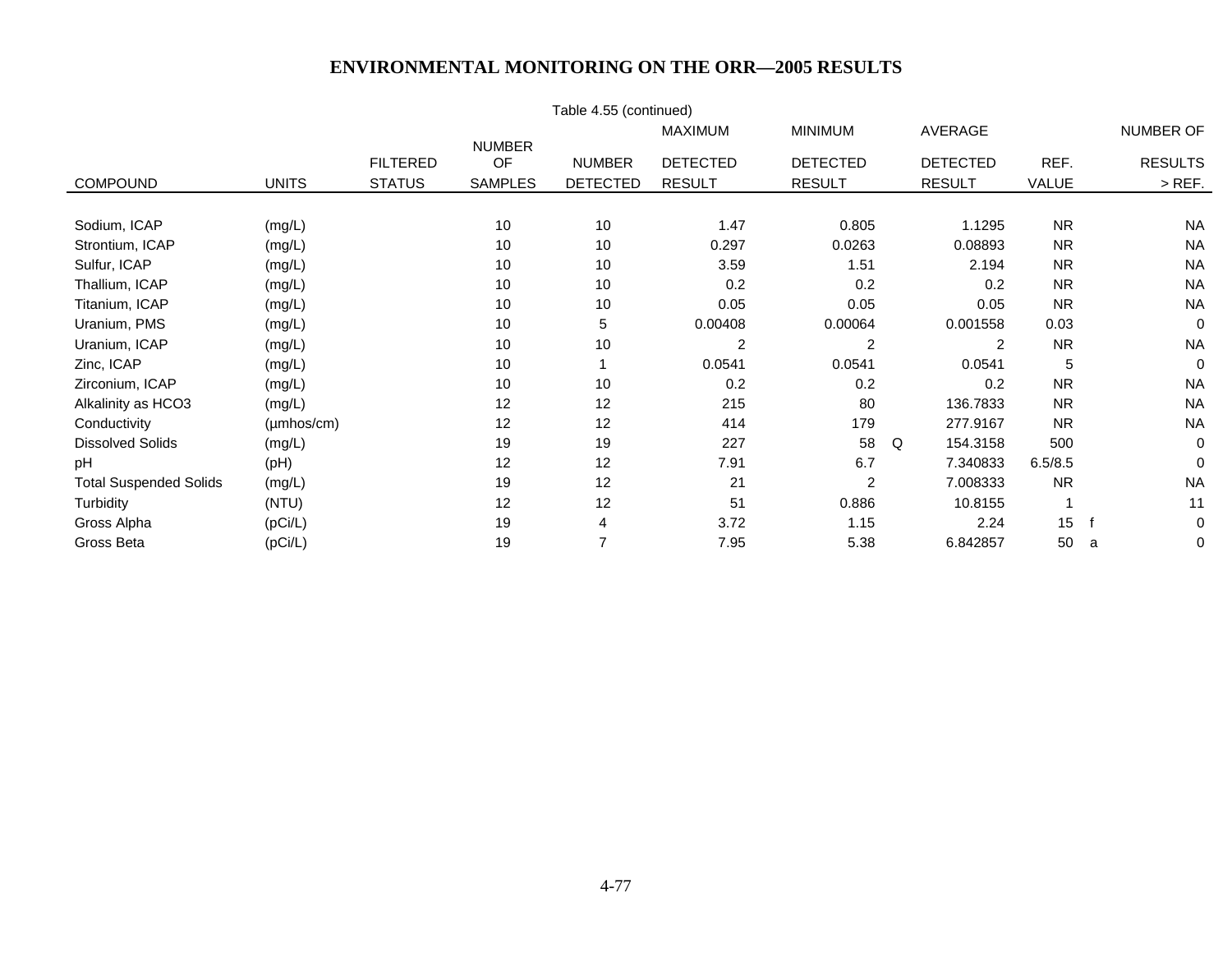#### Table 4.56. REGIME=CR AREA NAME=Industrial Landfill II

|                               |                        |                 |                     |                 | <b>MAXIMUM</b>  |   | <b>MINIMUM</b>  |         | AVERAGE         |           |   | NUMBER OF      |
|-------------------------------|------------------------|-----------------|---------------------|-----------------|-----------------|---|-----------------|---------|-----------------|-----------|---|----------------|
|                               |                        | <b>FILTERED</b> | <b>NUMBER</b><br>OF | <b>NUMBER</b>   | <b>DETECTED</b> |   | <b>DETECTED</b> |         | <b>DETECTED</b> | REF.      |   | <b>RESULTS</b> |
|                               |                        |                 |                     |                 |                 |   |                 |         |                 |           |   |                |
| <b>COMPOUND</b>               | <b>UNITS</b>           | <b>STATUS</b>   | <b>SAMPLES</b>      | <b>DETECTED</b> | <b>RESULT</b>   |   | <b>RESULT</b>   |         | <b>RESULT</b>   | VALUE     |   | $>$ REF.       |
|                               |                        |                 |                     |                 |                 |   |                 |         |                 |           |   |                |
| Alkalinity                    | (mg/L)                 |                 | 6                   | 6               | 240             |   | 110             |         | 180             | <b>NR</b> |   | <b>NA</b>      |
| Chloride                      | (mg/L)                 |                 | 6                   | 6               | 3.1             |   | 1.6             | J.      | 2.15            | 250       |   | 0              |
| Fluoride                      | (mg/L)                 |                 | 6                   | 2               | 1.7             |   | 1.5             |         | 1.6             | 4         |   | 0              |
| Nitrate Nitrogen              | (mg/L)                 |                 | 6                   | 6               | 0.25            |   | 0.024           |         | 0.118667        | 10        |   | 0              |
| Sulfate                       | (mg/L)                 |                 | 6                   | 6               | 17              |   | 3.2             | J       | 10.66667        | 250       |   | 0              |
| <b>Static Water Level</b>     | $(t - \text{toc})$     |                 | 6                   | <b>NA</b>       | 84.5            |   | 28.37           |         | 64.03667        | <b>NR</b> |   | <b>NA</b>      |
| Alkalinity as CO3             | (mg/L)                 |                 | 6                   | 3               | 65              |   | 5.9             |         | 44.63333        | <b>NR</b> |   | <b>NA</b>      |
| Alkalinity as HCO3            | (mg/L)                 |                 | 6                   | 6               | 240             |   | 46              |         | 157.3333        | <b>NR</b> |   | <b>NA</b>      |
| Conductivity                  | $(\mu \text{mhos/cm})$ |                 | 6                   | 6               | 450             |   | 290             |         | 366.6667        | <b>NR</b> |   | <b>NA</b>      |
| <b>Dissolved Solids</b>       | (mg/L)                 |                 | 6                   | 6               | 230             |   | 150             |         | 185             | 500       |   | 0              |
| рH                            | (Hq)                   |                 | 6                   | 6               | 10              |   | 7.8             |         | 8.7             | 6.5/8.5   |   | 2              |
| <b>Total Suspended Solids</b> | (mg/L)                 |                 | 6                   | 3               | 2.8             | J | 1.2             | $\cdot$ | 1.866667        | <b>NR</b> |   | <b>NA</b>      |
| Turbidity                     | (NTU)                  |                 | 6                   | 6               | 0.32            |   | 0.05            | J       | 0.171667        |           |   | 0              |
| Gross Alpha                   | (pCi/L)                |                 | 6                   |                 | $\overline{c}$  |   | $\overline{2}$  |         | 2               | 15        |   | 0              |
| Gross Beta                    | (pCi/L)                |                 | 6                   | 3               | 18.3            |   | 2.4             |         | 12.16667        | 50        | a | 0              |
| 2-Butanone                    | $(\mu g/L)$            |                 | 6                   |                 | 7.4             | Q | 7.4             | Q       | 7.4             | <b>NR</b> |   | <b>NA</b>      |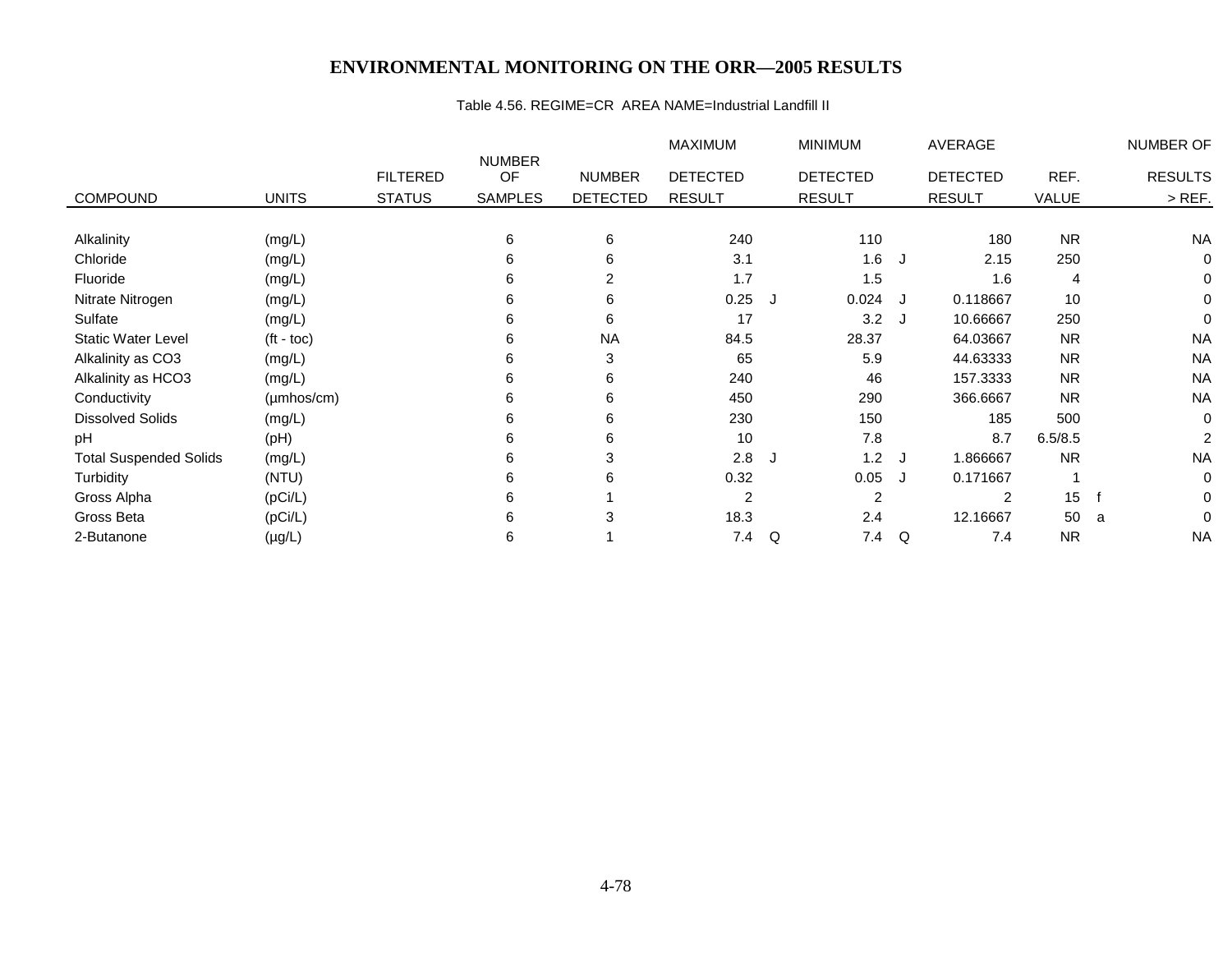#### Table 4.57. REGIME=CR AREA NAME=Industrial Landfill IV

|                               |                    |                 |                     |                 | <b>MAXIMUM</b>  |    | <b>MINIMUM</b>  |    | AVERAGE         |                |   | NUMBER OF      |
|-------------------------------|--------------------|-----------------|---------------------|-----------------|-----------------|----|-----------------|----|-----------------|----------------|---|----------------|
|                               |                    | <b>FILTERED</b> | <b>NUMBER</b><br>OF | <b>NUMBER</b>   | <b>DETECTED</b> |    | <b>DETECTED</b> |    | <b>DETECTED</b> | REF.           |   | <b>RESULTS</b> |
| <b>COMPOUND</b>               | <b>UNITS</b>       | <b>STATUS</b>   | <b>SAMPLES</b>      | <b>DETECTED</b> | <b>RESULT</b>   |    | <b>RESULT</b>   |    | <b>RESULT</b>   | VALUE          |   | $>$ REF.       |
|                               |                    |                 |                     |                 |                 |    |                 |    |                 |                |   |                |
| Alkalinity                    | (mg/L)             |                 | 11                  | 11              | 210             |    | 150             |    | 180             | <b>NR</b>      |   | <b>NA</b>      |
| Chloride                      | (mg/L)             |                 | 11                  | 11              | 9.2             | J. | 1.1             | J  | 3.536364        | 250            |   | 0              |
| Fluoride                      | (mg/L)             |                 | 11                  |                 | 0.12            | J  | $0.12$ J        |    | 0.12            | 4              |   | 0              |
| Nitrate Nitrogen              | (mg/L)             |                 | 11                  | 11              | 0.52            |    | 0.17 J          |    | 0.391818        | 10             |   | 0              |
| Sulfate                       | (mg/L)             |                 | 11                  | 10              | 6               |    | 2.2             | J  | 3.92            | 250            |   | 0              |
| <b>Static Water Level</b>     | $(t - \text{toc})$ |                 | 11                  | <b>NA</b>       | 124.83          |    | 80.5            |    | 102.5473        | <b>NR</b>      |   | <b>NA</b>      |
| Alkalinity as CO3             | (mg/L)             |                 | 11                  | 2               | 6.5             |    | 4               |    | 5.25            | <b>NR</b>      |   | <b>NA</b>      |
| Alkalinity as HCO3            | (mg/L)             |                 | 11                  | 11              | 210             |    | 140             |    | 179.0909        | <b>NR</b>      |   | <b>NA</b>      |
| Conductivity                  | $(\mu$ mhos/cm $)$ |                 | 11                  | 11              | 390             |    | 280             |    | 343.6364        | <b>NR</b>      |   | <b>NA</b>      |
| <b>Dissolved Solids</b>       | (mg/L)             |                 | 11                  | 11              | 210             |    | 140             |    | 177.2727        | 500            |   | 0              |
| рH                            | (pH)               |                 | 11                  | 11              | 8.4             |    | 7.2             |    | 7.854545        | 6.5/8.5        |   | $\Omega$       |
| <b>Total Suspended Solids</b> | (mg/L)             |                 | 11                  | 2               | 3.2             | J. | 2.8             | J  | 3               | <b>NR</b>      |   | <b>NA</b>      |
| Turbidity                     | (NTU)              |                 | 11                  | 11              | 4.9             |    | 0.05            | J  | 1.58            |                |   | 5              |
| Gross Alpha                   | (pCi/L)            |                 | 11                  |                 | 4.9             |    | 4.9             |    | 4.9             | 15             |   | 0              |
| Gross Beta                    | (pCi/L)            |                 | 11                  | 3               | 2.8             |    | 1.57            |    | 2.323333        | 50             | a | 0              |
| 1,1,1-Trichloroethane         | $(\mu g/L)$        |                 | 11                  | 3               | 17              |    | 11              |    | 15              | 200            |   | 0              |
| 1,1-Dichloroethane            | $(\mu g/L)$        |                 | 11                  | 3               | 20              |    | 13              |    | 17              | <b>NR</b>      |   | <b>NA</b>      |
| 1,1-Dichloroethene            | $(\mu g/L)$        |                 | 11                  | 4               | 5.8             |    | 0.19            | J  | 3.5225          | $\overline{7}$ |   | $\mathbf 0$    |
| 2-Butanone                    | $(\mu g/L)$        |                 | 11                  | 2               | 6.5             | Q  | 2.6             | J  | 4.55            | <b>NR</b>      |   | <b>NA</b>      |
| Bromoform                     | $(\mu g/L)$        |                 | 11                  |                 | 0.38            | J  | 0.38            | J  | 0.38            | 100            |   | 0              |
| Chloromethane                 | $(\mu g/L)$        |                 | 11                  |                 | 0.98            |    | 0.98            | J  | 0.98            | <b>NR</b>      |   | <b>NA</b>      |
| Toluene                       | $(\mu g/L)$        |                 | 11                  |                 | 0.26            | J  | 0.26            | IJ | 0.26            | 1000           |   | 0              |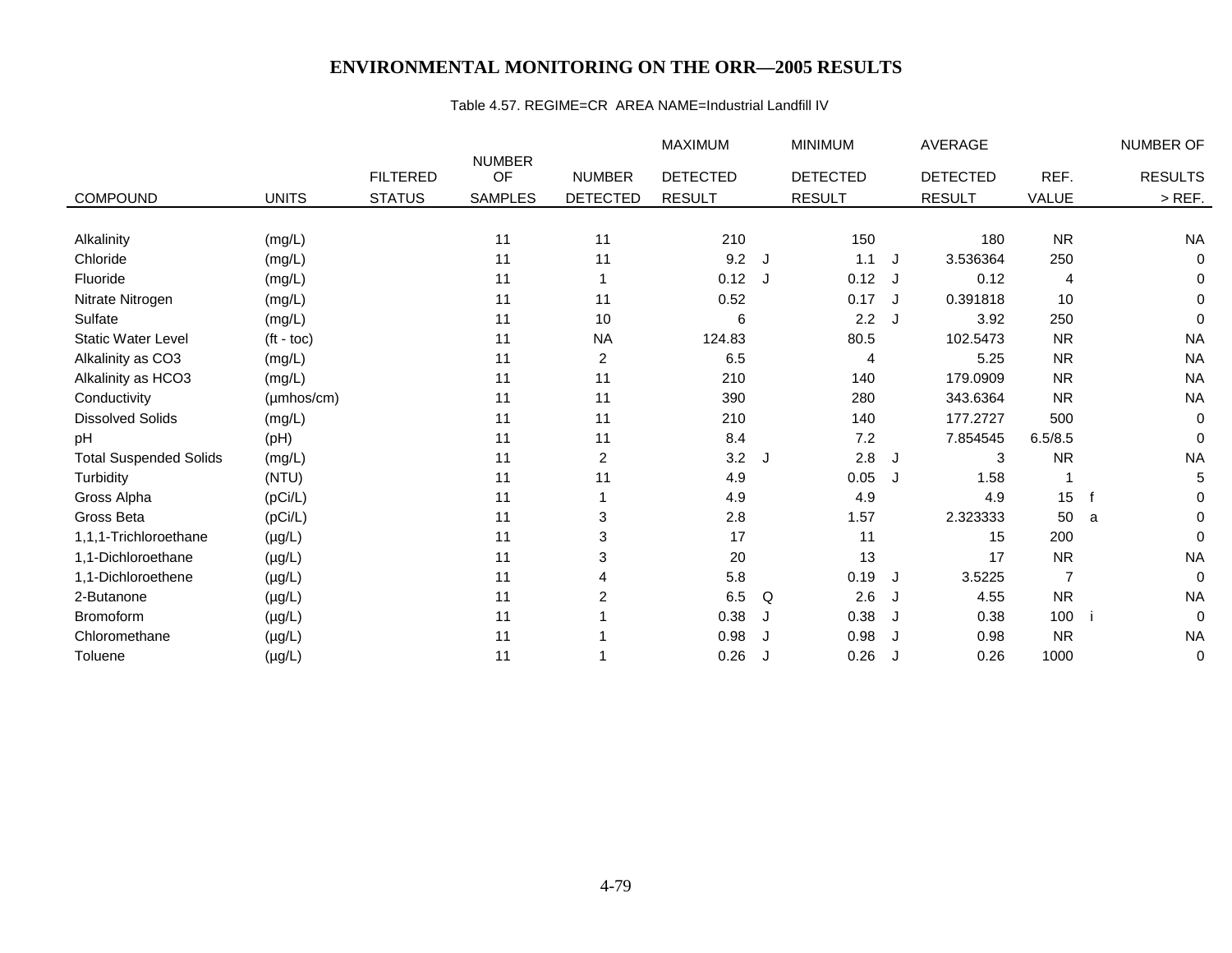#### Table 4.58. REGIME=CR AREA NAME=Industrial Landfill V

|                               |                     |                 |                     |                 | MAXIMUM         |    | <b>MINIMUM</b>  |   | AVERAGE         |           |   | NUMBER OF      |
|-------------------------------|---------------------|-----------------|---------------------|-----------------|-----------------|----|-----------------|---|-----------------|-----------|---|----------------|
|                               |                     | <b>FILTERED</b> | <b>NUMBER</b><br>OF | <b>NUMBER</b>   | <b>DETECTED</b> |    | <b>DETECTED</b> |   | <b>DETECTED</b> | REF.      |   | <b>RESULTS</b> |
| <b>COMPOUND</b>               | <b>UNITS</b>        | <b>STATUS</b>   | <b>SAMPLES</b>      | <b>DETECTED</b> | <b>RESULT</b>   |    | <b>RESULT</b>   |   | <b>RESULT</b>   | VALUE     |   | $>$ REF.       |
|                               |                     |                 |                     |                 |                 |    |                 |   |                 |           |   |                |
| Alkalinity                    | (mg/L)              |                 | 10                  | 10              | 190             |    | 120             |   | 153             | <b>NR</b> |   | <b>NA</b>      |
| Chloride                      | (mg/L)              |                 | 10                  | 10              | 6.1             | J. | 1.1             | J | 2.6             | 250       |   | 0              |
| Fluoride                      | (mg/L)              |                 | 10                  | 2               | 0.17            | J. | 0.13            | J | 0.15            | 4         |   | 0              |
| Nitrate Nitrogen              | (mg/L)              |                 | 10                  | 10              | 1.7             |    | 0.08            | J | 0.695           | 10        |   | 0              |
| Sulfate                       | (mg/L)              |                 | 10                  | 10              | 46              |    | 0.72            | J | 11.082          | 250       |   | 0              |
| Uranium                       | (mg/L)              |                 | 8                   | $\mathbf{2}$    | 0.98            | J. | 0.563           | J | 0.7515          | <b>NR</b> | h | <b>NA</b>      |
| <b>Static Water Level</b>     | $(t - \text{toc})$  |                 | 10                  | <b>NA</b>       | 120.29          |    | 13.77           |   | 74.447          | <b>NR</b> |   | <b>NA</b>      |
| Alkalinity as CO3             | (mg/L)              |                 | 10                  | $\overline{2}$  | 3.9             | J  | 2.5             | J | 3.2             | <b>NR</b> |   | <b>NA</b>      |
| Alkalinity as HCO3            | (mg/L)              |                 | 10                  | 10              | 190             |    | 120             |   | 153             | <b>NR</b> |   | <b>NA</b>      |
| Conductivity                  | $(\mu m$ hos/cm $)$ |                 | 10                  | 10              | 440             |    | 230             |   | 309             | <b>NR</b> |   | <b>NA</b>      |
| <b>Dissolved Solids</b>       | (mg/L)              |                 | 10                  | 10              | 260             |    | 120             |   | 162             | 500       |   | 0              |
| pH                            | (pH)                |                 | 10                  | 10              | 8.4             |    | 7.8             |   | 8.03            | 6.5/8.5   |   | 0              |
| <b>Total Suspended Solids</b> | (mg/L)              |                 | 10                  | $\mathbf{2}$    | 5.6             |    | 5.2             |   | 5.4             | <b>NR</b> |   | <b>NA</b>      |
| Turbidity                     | (NTU)               |                 | 10                  | 10              | 8.6             |    | 0.29            |   | 1.869           |           |   | 3              |
| Gross Alpha                   | (pCi/L)             |                 | 10                  |                 | 1.8             |    | 1.8             |   | 1.8             | 15        |   | 0              |
| Gross Beta                    | (pCi/L)             |                 | 10                  | $\overline{2}$  | 2.6             |    | 1.68            |   | 2.14            | 50        | a | 0              |
| 1,1,1-Trichloroethane         | $(\mu g/L)$         |                 | 10                  | 2               | 0.64            | J  | $0.4$ J         |   | 0.52            | 200       |   | 0              |
| <b>Bromoform</b>              | $(\mu g/L)$         |                 | 10                  |                 | 0.58            | J  | $0.58$ J        |   | 0.58            | 100       |   | 0              |
| Chlorodibromomethane          | $(\mu g/L)$         |                 | 10                  |                 | 0.24            | J  | 0.24            | J | 0.24            | 100       |   | $\Omega$       |
| Chloromethane                 | $(\mu g/L)$         |                 | 10                  |                 | 0.98            | J  | 0.98            | J | 0.98            | <b>NR</b> |   | <b>NA</b>      |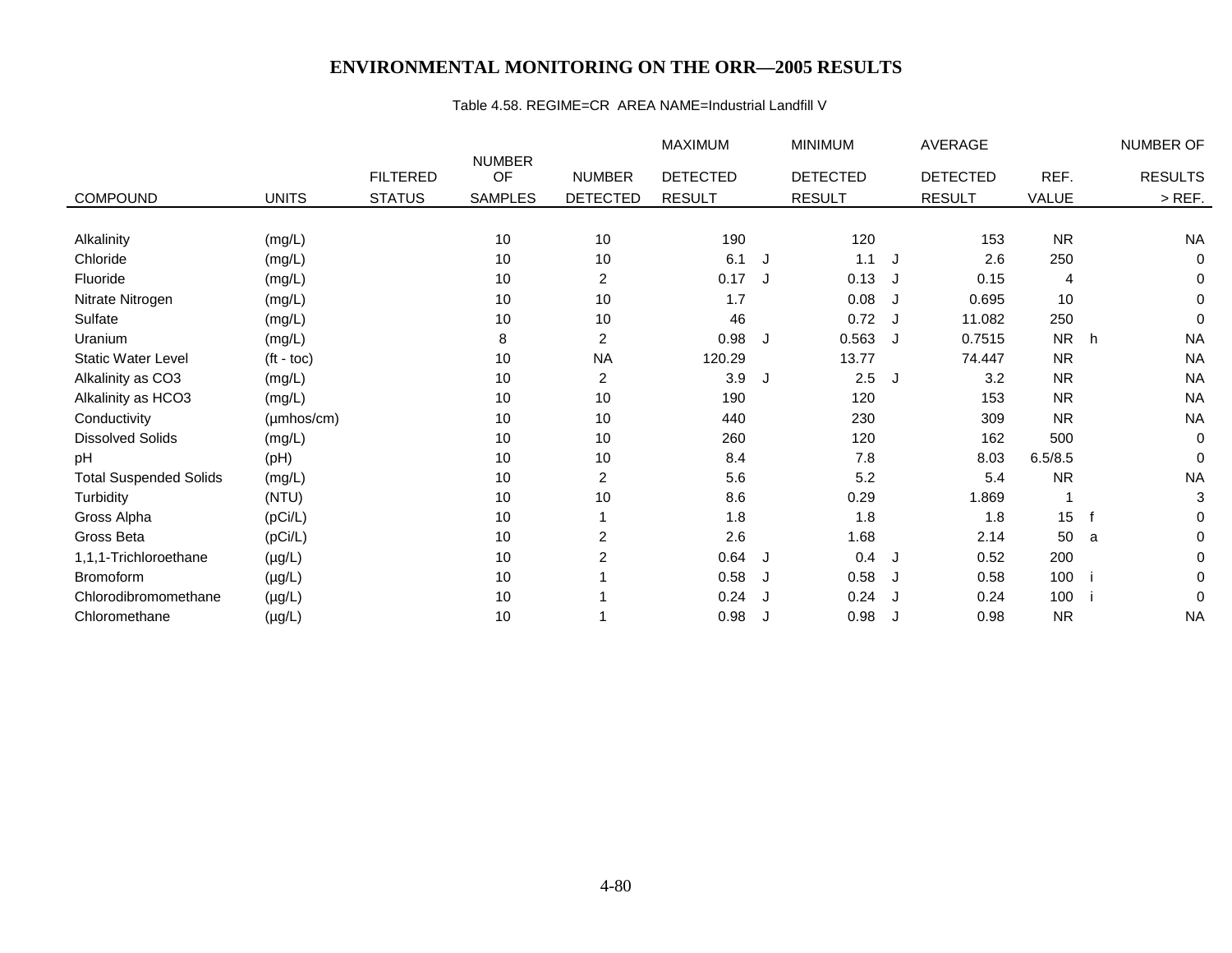# Table 4.59. REGIME=CR AREA NAME=Kerr Hollow Quarry

|                           |                    |                                  |                                       |                                  | <b>MAXIMUM</b>                   |    | <b>MINIMUM</b>                   | AVERAGE                          |               | <b>NUMBER OF</b>           |
|---------------------------|--------------------|----------------------------------|---------------------------------------|----------------------------------|----------------------------------|----|----------------------------------|----------------------------------|---------------|----------------------------|
| <b>COMPOUND</b>           | <b>UNITS</b>       | <b>FILTERED</b><br><b>STATUS</b> | <b>NUMBER</b><br>OF<br><b>SAMPLES</b> | <b>NUMBER</b><br><b>DETECTED</b> | <b>DETECTED</b><br><b>RESULT</b> |    | <b>DETECTED</b><br><b>RESULT</b> | <b>DETECTED</b><br><b>RESULT</b> | REF.<br>VALUE | <b>RESULTS</b><br>$>$ REF. |
|                           |                    |                                  |                                       |                                  |                                  |    |                                  |                                  |               |                            |
| <b>Static Water Level</b> | $(t - \text{toc})$ |                                  | 4                                     | <b>NA</b>                        | 78.22                            |    | 12                               | 47.255                           | <b>NR</b>     | <b>NA</b>                  |
| Dissolved Solids          | (mg/L)             |                                  | 4                                     | 4                                | 320                              |    | 175                              | 254.25                           | 500           | 0                          |
| Gross Alpha               | (pCi/L)            |                                  | 4                                     |                                  | 10.3                             |    | 1.5                              | 4.47                             | 15            | $\Omega$                   |
| Gross Beta                | (pCi/L)            |                                  | 4                                     | 4                                | 25.7                             |    | 3.25                             | 14.8875                          | 50 a          | $\Omega$                   |
| Acetone                   | $(\mu g/L)$        |                                  |                                       |                                  | 6                                | J. | 6                                | 6                                | <b>NR</b>     | <b>NA</b>                  |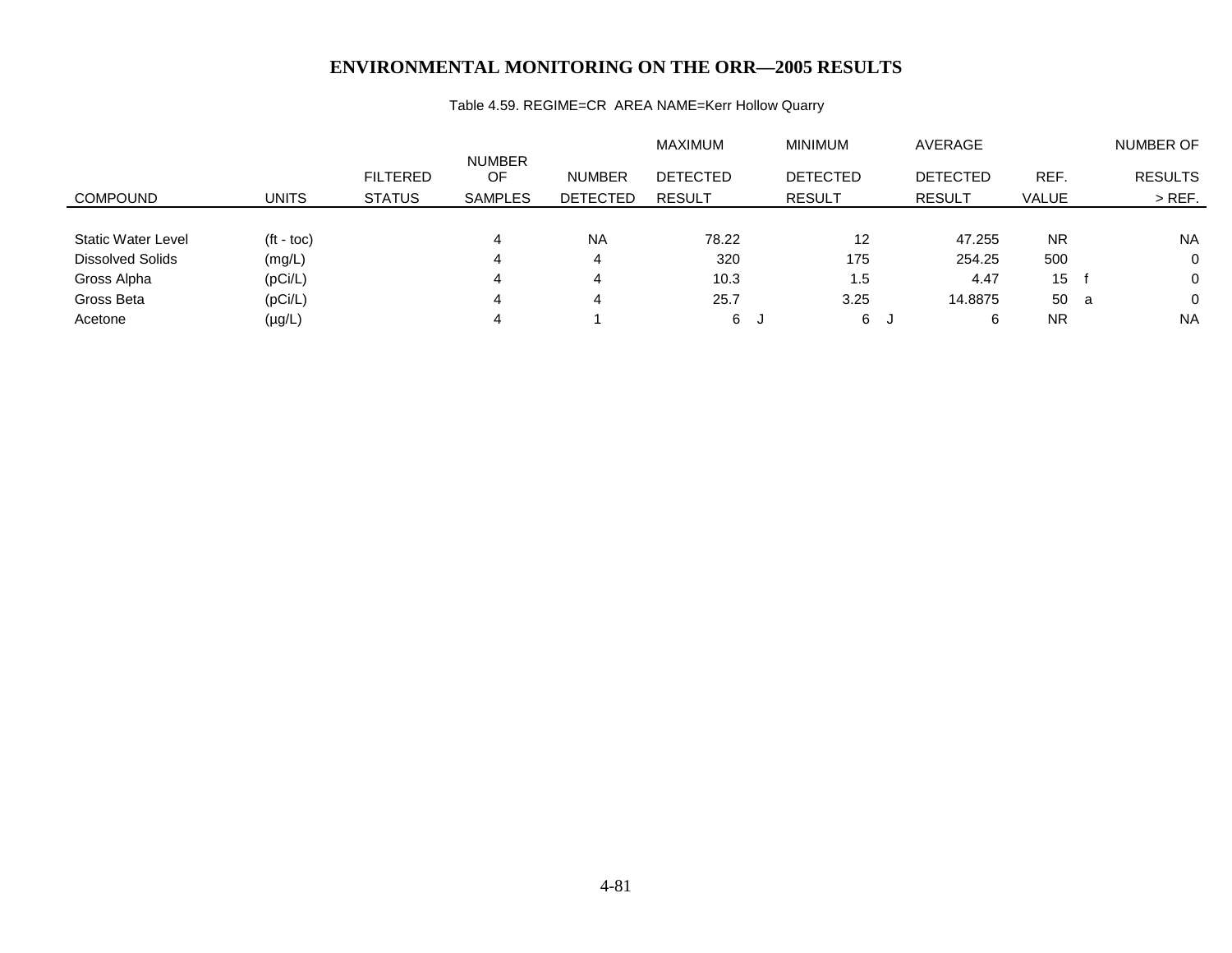# Table 4.60. REGIME=CR AREA NAME=United Nuclear Corporation Site

|                               |                    |                                  |                                       |                                  | <b>MAXIMUM</b>                   | <b>MINIMUM</b>                   | AVERAGE                          |               | NUMBER OF                  |
|-------------------------------|--------------------|----------------------------------|---------------------------------------|----------------------------------|----------------------------------|----------------------------------|----------------------------------|---------------|----------------------------|
| <b>COMPOUND</b>               | <b>UNITS</b>       | <b>FILTERED</b><br><b>STATUS</b> | <b>NUMBER</b><br>OF<br><b>SAMPLES</b> | <b>NUMBER</b><br><b>DETECTED</b> | <b>DETECTED</b><br><b>RESULT</b> | <b>DETECTED</b><br><b>RESULT</b> | <b>DETECTED</b><br><b>RESULT</b> | REF.<br>VALUE | <b>RESULTS</b><br>$>$ REF. |
|                               |                    |                                  |                                       |                                  |                                  |                                  |                                  |               |                            |
| Bicarbonate                   | (mg/L)             |                                  | 8                                     | 8                                | 280                              | 66.3                             | 167.175                          | <b>NR</b>     | <b>NA</b>                  |
| Carbonate                     | (mg/L)             |                                  | 8                                     | 2                                | 90.8                             | 61.9                             | 76.35                            | <b>NR</b>     | <b>NA</b>                  |
| Chloride                      | (mg/L)             |                                  | 8                                     | 8                                | 20                               | 1.4                              | 5.75                             | 250           | $\mathbf 0$                |
| Nitrate/Nitrite               | (mg/L)             |                                  | 8                                     | 8                                | 1.3                              | 0.047                            | 0.64875                          | <b>NR</b>     | <b>NA</b>                  |
| Sulfate                       | (mg/L)             |                                  | 8                                     | 8                                | 3.5                              | 0.64                             | 2.1025                           | 250           | $\mathbf 0$                |
| <b>Static Water Level</b>     | $(t - \text{toc})$ |                                  | 8                                     | <b>NA</b>                        | 73.97                            | 48.95                            | 65.29                            | <b>NR</b>     | <b>NA</b>                  |
| <b>Dissolved Solids</b>       | (mg/L)             |                                  | 8                                     | 8                                | 317                              | 100                              | 202.375                          | 500           | $\mathbf 0$                |
| <b>Total Suspended Solids</b> | (mg/L)             |                                  | 8                                     | 3                                | 8.1                              | 5.2                              | 6.466667                         | <b>NR</b>     | <b>NA</b>                  |
| Uranium-233/234               | (pCi/L)            |                                  | 8                                     |                                  | 2.45                             | 0.59                             | 1.16                             | <b>NR</b>     | <b>NA</b>                  |
| Uranium-236                   | (pCi/L)            |                                  | 8                                     |                                  | 0.42                             | 0.42                             | 0.42                             | <b>NR</b>     | <b>NA</b>                  |
| Uranium-238                   | (pCi/L)            |                                  | 8                                     | 4                                | 0.64                             | 0.36                             | 0.49                             | 24            | $\mathbf 0$                |
| Potassium-40                  | (pCi/L)            |                                  |                                       |                                  | 76.3                             | 76.3                             | 76.3                             | 280           | 0                          |
| Gross Alpha                   | (pCi/L)            |                                  | 8                                     | 5                                | 3.07                             | 1.93                             | 2.408                            | 15            | $\Omega$                   |
| Gross Beta                    | (pCi/L)            |                                  | 8                                     |                                  | 68.7                             | 2.34                             | 20.77286                         | 50            | 2<br>a                     |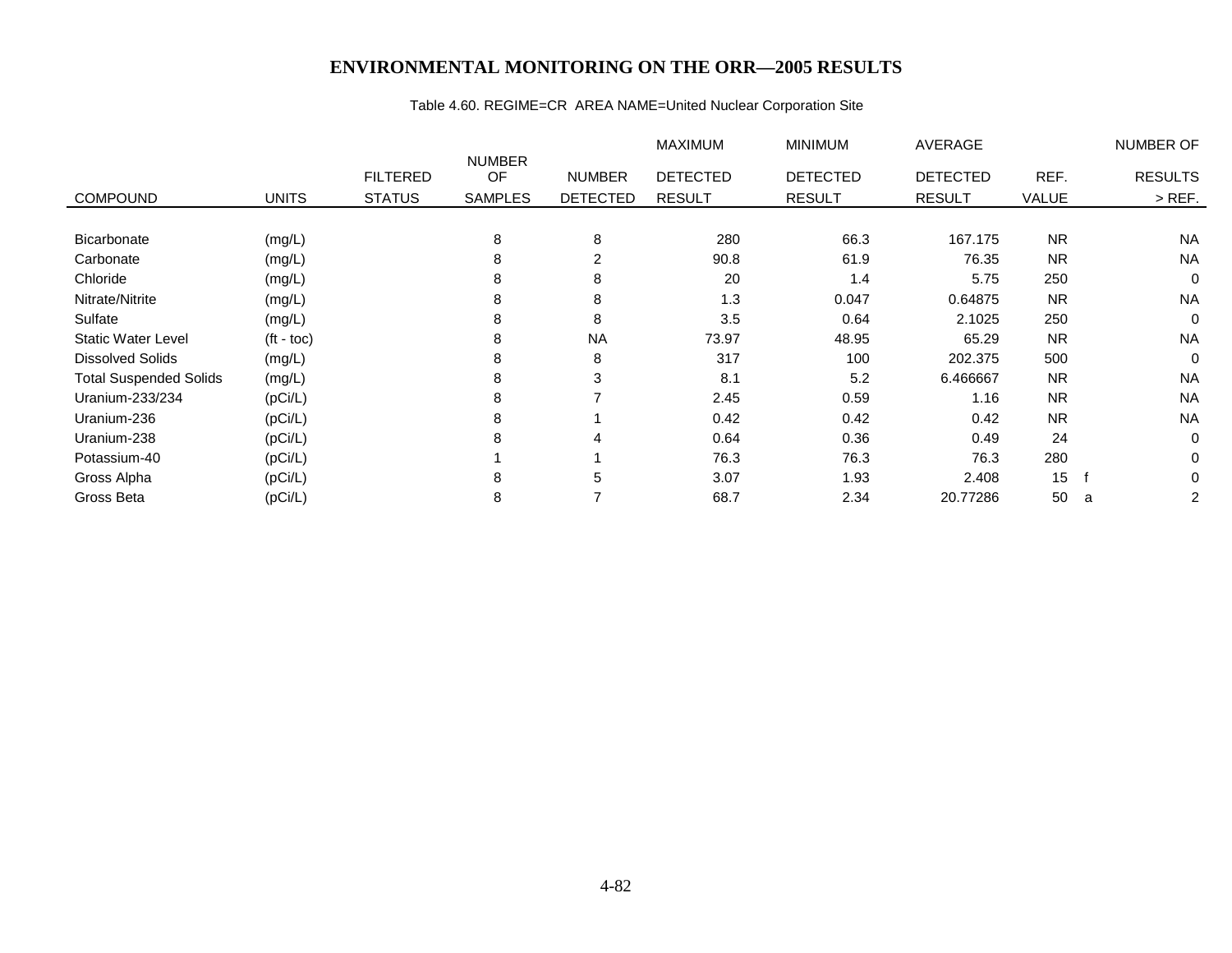# Table 4.61. REGIME=EF AREA NAME=Building 81-10

|                  |              |                 |                         |                         | MAXIMUM         | <b>MINIMUM</b>  | AVERAGE         |           |              | NUMBER OF               |
|------------------|--------------|-----------------|-------------------------|-------------------------|-----------------|-----------------|-----------------|-----------|--------------|-------------------------|
|                  |              | <b>FILTERED</b> | <b>NUMBER</b><br>OF     | <b>NUMBER</b>           | <b>DETECTED</b> | <b>DETECTED</b> | <b>DETECTED</b> | REF.      |              | <b>RESULTS</b>          |
| <b>COMPOUND</b>  | <b>UNITS</b> | <b>STATUS</b>   | <b>SAMPLES</b>          | <b>DETECTED</b>         | <b>RESULT</b>   | <b>RESULT</b>   | <b>RESULT</b>   | VALUE     |              | $>$ REF.                |
|                  |              |                 |                         |                         |                 |                 |                 |           |              |                         |
| Chloride         | (mg/L)       |                 | $\overline{c}$          | $\overline{c}$          | 20.1            | 18.3            | 19.2            | 250       |              | 0                       |
| Nitrate Nitrogen | (mg/L)       |                 | $\overline{\mathbf{c}}$ | $\overline{\mathbf{c}}$ | 158             | 124             | 141             | 10        |              | $\overline{c}$          |
| Sulfate          | (mg/L)       |                 | $\overline{2}$          | 2                       | 60.1            | 53.4            | 56.75           | 250       |              | 0                       |
| Aluminum, ICAP   | (mg/L)       |                 | 2                       | $\overline{c}$          | 1.48            | 0.388           | 0.934           | 0.2       |              | $\overline{\mathbf{c}}$ |
| Antimony, ICAP   | (mg/L)       |                 | 2                       | $\overline{c}$          | 0.2             | 0.2             | 0.2             | 0.006     |              | $\overline{c}$          |
| Arsenic, ICAP    | (mg/L)       |                 | $\overline{c}$          | $\overline{\mathbf{c}}$ | 0.2             | 0.2             | 0.2             | 0.05      |              | $\overline{c}$          |
| Barium, ICAP     | (mg/L)       |                 | 2                       | $\overline{c}$          | 0.228           | 0.202           | 0.215           | 2         |              | $\mathbf 0$             |
| Cadmium, ICAP    | (mg/L)       |                 | $\overline{c}$          | $\overline{c}$          | 0.01            | 0.01            | 0.01            | 0.005     |              | $\overline{c}$          |
| Calcium, ICAP    | (mg/L)       |                 | 2                       | $\overline{2}$          | 243             | 212             | 227.5           | <b>NR</b> |              | <b>NA</b>               |
| Chromium, ICAP   | (mg/L)       |                 | $\overline{c}$          | $\overline{c}$          | 0.02            | 0.02            | 0.02            | 0.1       |              | $\Omega$                |
| Iron, ICAP       | (mg/L)       |                 | $\overline{c}$          | $\overline{c}$          | 1.23            | 0.27            | 0.75            | 0.3       |              |                         |
| Lead, PMS        | (mg/L)       |                 | 2                       |                         | 0.00235         | 0.00235         | 0.00235         | 0.015     | $\mathbf{C}$ | 0                       |
| Lead, ICAP       | (mg/L)       |                 | $\overline{c}$          | $\overline{c}$          | 0.1             | 0.1             | 0.1             | $0.015$ c |              | $\overline{c}$          |
| Magnesium, ICAP  | (mg/L)       |                 | $\overline{c}$          | $\overline{c}$          | 71.1            | 66.8            | 68.95           | <b>NR</b> |              | <b>NA</b>               |
| Manganese, ICAP  | (mg/L)       |                 | 2                       | $\overline{c}$          | 0.399           | 0.19            | 0.2945          | 0.05      |              | $\overline{c}$          |
| Mercury, CVAA    | (mg/L)       |                 | $\overline{c}$          | 2                       | 0.00382         | 0.00109         | 0.002455        | 0.002     |              |                         |
| Nickel, PMS      | (mg/L)       |                 | $\overline{c}$          |                         | 0.00639         | 0.00639         | 0.00639         | <b>NR</b> |              | <b>NA</b>               |
| Nickel, ICAP     | (mg/L)       |                 | 2                       | $\overline{2}$          | 0.05            | 0.05            | 0.05            | 0.1       | d            | $\Omega$                |
| Niobium, ICAP    | (mg/L)       |                 | 2                       | $\overline{\mathbf{c}}$ | 0.2             | 0.2             | 0.2             | <b>NR</b> |              | <b>NA</b>               |
| Phosphorus, ICAP | (mg/L)       |                 | $\overline{2}$          | $\overline{c}$          | 0.5             | 0.5             | 0.5             | <b>NR</b> |              | <b>NA</b>               |
| Potassium, ICAP  | (mg/L)       |                 | 2                       | $\mathbf{2}$            | 3.63            | 3.53            | 3.58            | <b>NR</b> |              | <b>NA</b>               |
| Selenium, ICAP   | (mg/L)       |                 | $\overline{c}$          | $\overline{\mathbf{c}}$ | 0.2             | 0.2             | 0.2             | 0.05      |              | $\overline{c}$          |
| Silicon, ICAP    | (mg/L)       |                 | $\overline{2}$          | $\overline{c}$          | 7.28            | 5.5             | 6.39            | <b>NR</b> |              | <b>NA</b>               |
| Sodium, ICAP     | (mg/L)       |                 | $\overline{c}$          | $\overline{2}$          | 25              | 22.3            | 23.65           | <b>NR</b> |              | <b>NA</b>               |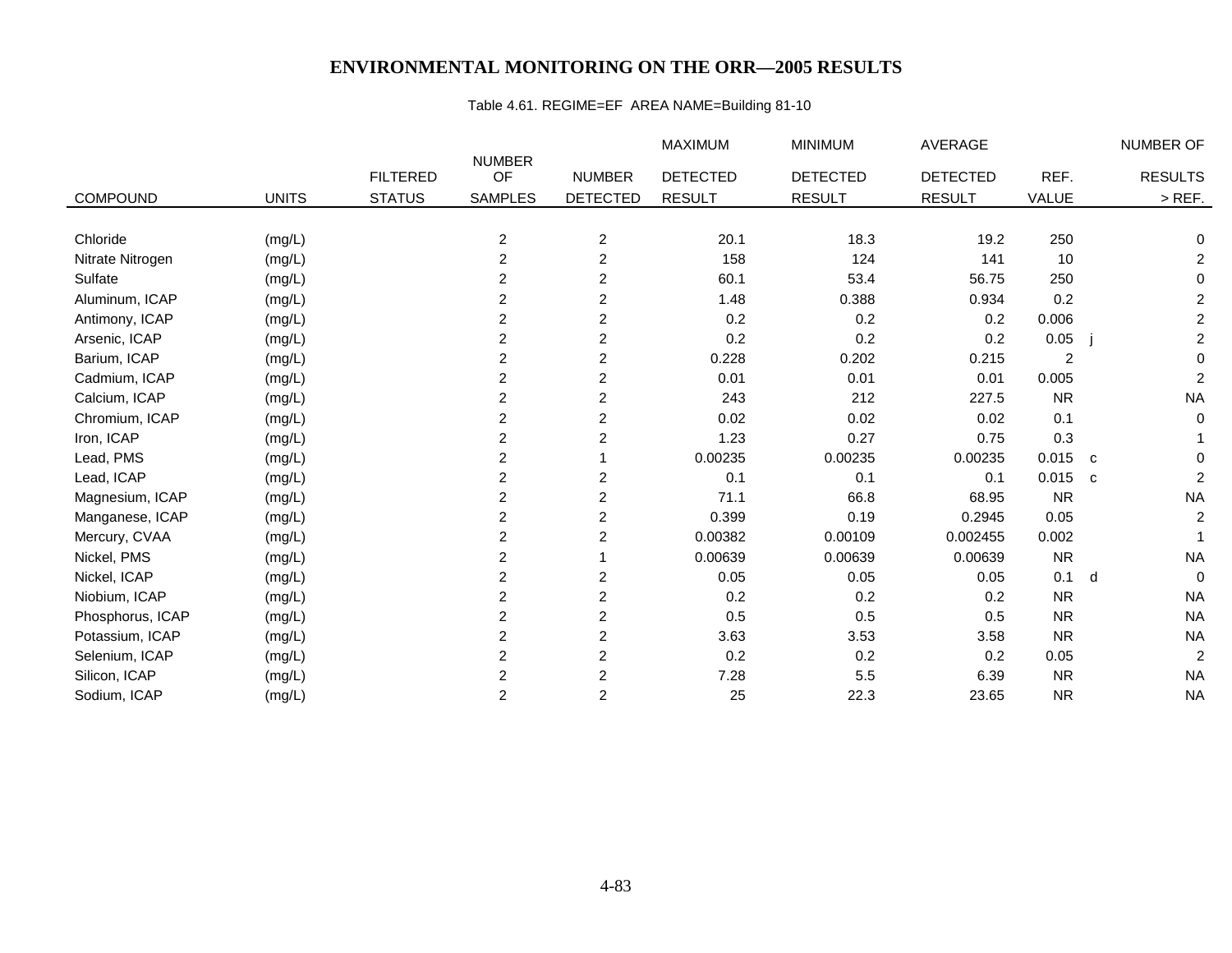| Table 4.61 (continued)        |                        |                 |                     |                 |                 |                 |                 |           |                |  |  |  |
|-------------------------------|------------------------|-----------------|---------------------|-----------------|-----------------|-----------------|-----------------|-----------|----------------|--|--|--|
|                               |                        |                 |                     |                 | <b>MAXIMUM</b>  | <b>MINIMUM</b>  | AVERAGE         |           | NUMBER OF      |  |  |  |
|                               |                        | <b>FILTERED</b> | <b>NUMBER</b><br>OF | <b>NUMBER</b>   | <b>DETECTED</b> | <b>DETECTED</b> | <b>DETECTED</b> | REF.      | <b>RESULTS</b> |  |  |  |
| COMPOUND                      | <b>UNITS</b>           | <b>STATUS</b>   | <b>SAMPLES</b>      | <b>DETECTED</b> | <b>RESULT</b>   | <b>RESULT</b>   | <b>RESULT</b>   | VALUE     | $>$ REF.       |  |  |  |
|                               |                        |                 |                     |                 |                 |                 |                 |           |                |  |  |  |
| Strontium, ICAP               | (mg/L)                 |                 | $\overline{c}$      | $\overline{c}$  | 0.713           | 0.596           | 0.6545          | <b>NR</b> | <b>NA</b>      |  |  |  |
| Sulfur, ICAP                  | (mg/L)                 |                 | $\overline{c}$      | $\overline{c}$  | 21.4            | 17.6            | 19.5            | <b>NR</b> | <b>NA</b>      |  |  |  |
| Thallium, ICAP                | (mg/L)                 |                 | 2                   | $\overline{c}$  | 0.2             | 0.2             | 0.2             | <b>NR</b> | <b>NA</b>      |  |  |  |
| Titanium, ICAP                | (mg/L)                 |                 | $\overline{2}$      | 2               | 0.05            | 0.05            | 0.05            | <b>NR</b> | <b>NA</b>      |  |  |  |
| Uranium, PMS                  | (mg/L)                 |                 | 2                   |                 | 0.00106         | 0.00106         | 0.00106         | 0.03      | $\Omega$       |  |  |  |
| Uranium, ICAP                 | (mg/L)                 |                 | $\overline{2}$      | $\overline{2}$  | $\overline{c}$  | $\overline{2}$  | $\overline{2}$  | <b>NR</b> | <b>NA</b>      |  |  |  |
| Zirconium, ICAP               | (mg/L)                 |                 | 2                   | $\overline{c}$  | 0.2             | 0.2             | 0.2             | <b>NR</b> | <b>NA</b>      |  |  |  |
| <b>Static Water Level</b>     | $(t - \text{toc})$     |                 | 2                   | <b>NA</b>       | 42.45           | 38.24           | 40.345          | <b>NR</b> | <b>NA</b>      |  |  |  |
| Alkalinity as HCO3            | (mg/L)                 |                 | 2                   | 2               | 277             | 259             | 268             | <b>NR</b> | <b>NA</b>      |  |  |  |
| Conductivity                  | $(\mu \text{mhos/cm})$ |                 | $\overline{2}$      | $\overline{2}$  | 1787            | 1398            | 1592.5          | <b>NR</b> | <b>NA</b>      |  |  |  |
| <b>Dissolved Solids</b>       | (mg/L)                 |                 | 2                   | $\overline{c}$  | 1240            | 1170            | 1205            | 500       | 2              |  |  |  |
| pH                            | (PH)                   |                 | 2                   | $\overline{c}$  | $\overline{7}$  | 6.95            | 6.975           | 6.5/8.5   | $\mathbf 0$    |  |  |  |
| <b>Total Suspended Solids</b> | (mg/L)                 |                 | 2                   | 2               | 19              | 6               | 12.5            | <b>NR</b> | <b>NA</b>      |  |  |  |
| Turbidity                     | (NTU)                  |                 | 2                   | 2               | 22.5            | 7.91            | 15.205          |           | 2              |  |  |  |
| 1,2-Dichloroethene (Total)    | $(\mu g/L)$            |                 | 2                   | 2               | 34              | 23              | 28.5            | <b>NR</b> | <b>NA</b><br>b |  |  |  |
| 1,2-Dichloropropane           | $(\mu g/L)$            |                 | $\overline{c}$      |                 |                 | J<br>1          | J               | 5         | $\mathbf 0$    |  |  |  |
| Carbon tetrachloride          | $(\mu g/L)$            |                 | 2                   | $\overline{c}$  | 12              | $\overline{7}$  | 9.5             | 5         | 2              |  |  |  |
| Chloroform                    | $(\mu g/L)$            |                 | 2                   | 2               | 21              | 14              | 17.5            | 100       | 0              |  |  |  |
| cis-1,2-Dichloroethene        | $(\mu g/L)$            |                 | 2                   | 2               | 34              | 23              | 28.5            | 70        | 0              |  |  |  |
| Tetrachloroethene             | $(\mu g/L)$            |                 | 2                   | $\overline{c}$  | 170             | 110             | 140             | 5         | 2              |  |  |  |
| Trichloroethene               | $(\mu g/L)$            |                 | $\overline{2}$      | $\overline{c}$  | 540             | 400             | 470             | 5         | $\overline{c}$ |  |  |  |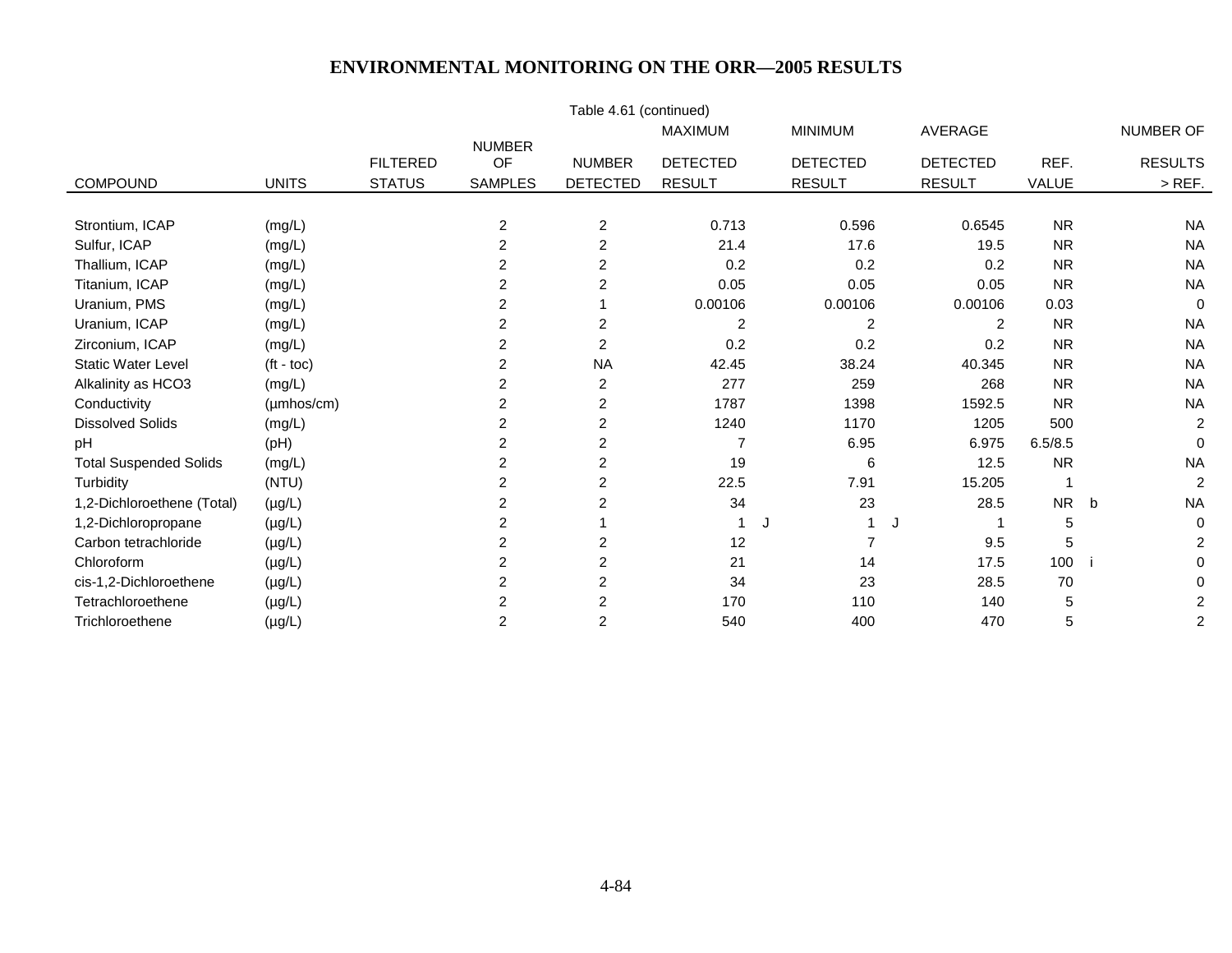# Table 4.62. REGIME=EF AREA NAME=Building 9201-2

|                  |              |                 |                     |                 | <b>MAXIMUM</b>  | <b>MINIMUM</b>  | <b>AVERAGE</b>  |                | NUMBER OF        |
|------------------|--------------|-----------------|---------------------|-----------------|-----------------|-----------------|-----------------|----------------|------------------|
|                  |              | <b>FILTERED</b> | <b>NUMBER</b><br>OF | <b>NUMBER</b>   | <b>DETECTED</b> | <b>DETECTED</b> | <b>DETECTED</b> | REF.           | <b>RESULTS</b>   |
| <b>COMPOUND</b>  | <b>UNITS</b> | <b>STATUS</b>   | <b>SAMPLES</b>      | <b>DETECTED</b> | <b>RESULT</b>   | <b>RESULT</b>   | <b>RESULT</b>   | VALUE          | $>$ REF.         |
|                  |              |                 |                     |                 |                 |                 |                 |                |                  |
| Chloride         | (mg/L)       |                 | 4                   | 4               | 7.69            | 6.55            | 7.1875          | 250            | 0                |
| Fluoride         | (mg/L)       |                 | Δ                   | 4               | 0.682           | 0.317           | 0.43425         | 4              | 0                |
| Nitrate Nitrogen | (mg/L)       |                 |                     |                 | 0.492           | 0.102           | 0.288           | 10             | 0                |
| Sulfate          | (mg/L)       |                 |                     | 4               | 148             | 78.1            | 114.025         | 250            | 0                |
| Aluminum, ICAP   | (mg/L)       |                 |                     | 3               | 6.17            | 1.42            | 3.826667        | 0.2            | 3                |
| Antimony, ICAP   | (mg/L)       |                 |                     | 4               | 0.4             | 0.2             | 0.25            | 0.006          |                  |
| Arsenic, ICAP    | (mg/L)       |                 |                     | 4               | 0.4             | 0.2             | 0.25            | 0.05           |                  |
| Barium, ICAP     | (mg/L)       |                 |                     |                 | 0.197           | 0.139           | 0.16175         | $\overline{2}$ | $\Omega$         |
| Cadmium, ICAP    | (mg/L)       |                 |                     | 4               | 0.02            | 0.01            | 0.0125          | 0.005          | 4                |
| Calcium, ICAP    | (mg/L)       |                 |                     | 4               | 98.9            | 54.3            | 82.2            | <b>NR</b>      | <b>NA</b>        |
| Chromium, ICAP   | (mg/L)       |                 |                     |                 | 0.04            | 0.02            | 0.025           | 0.1            | 0                |
| Copper, ICAP     | (mg/L)       |                 |                     |                 | 0.0464          | 0.0464          | 0.0464          | 1.3            | 0                |
| Iron, ICAP       | (mg/L)       |                 |                     | 3               | 7.12            | 0.9             | 3.72            | 0.3            | 3                |
| Lead, PMS        | (mg/L)       |                 |                     | 3               | 0.00498         | 0.0011          | 0.00296         | 0.015          | $\Omega$<br>C    |
| Lead, ICAP       | (mg/L)       |                 |                     | 4               | 0.2             | 0.1             | 0.125           | 0.015          | C<br>4           |
| Magnesium, ICAP  | (mg/L)       |                 |                     | 4               | 9.94            | 8.14            | 9.01            | <b>NR</b>      | <b>NA</b>        |
| Manganese, ICAP  | (mg/L)       |                 |                     | 4               | 1.29            | 0.0695          | 0.813875        | 0.05           | $\overline{4}$   |
| Nickel, PMS      | (mg/L)       |                 |                     | 3               | 0.0105          | 0.0051          | 0.008053        | <b>NR</b>      | <b>NA</b>        |
| Nickel, ICAP     | (mg/L)       |                 |                     |                 | 0.1             | 0.05            | 0.0625          | 0.1            | $\mathbf 0$<br>d |
| Niobium, ICAP    | (mg/L)       |                 |                     | 4               | 0.4             | 0.2             | 0.25            | <b>NR</b>      | <b>NA</b>        |
| Phosphorus, ICAP | (mg/L)       |                 |                     | 4               | 1.21            | 0.5             | 0.8025          | <b>NR</b>      | <b>NA</b>        |
| Potassium, ICAP  | (mg/L)       |                 |                     | 3               | 5.17            | 4.57            | 4.813333        | <b>NR</b>      | <b>NA</b>        |
| Selenium, ICAP   | (mg/L)       |                 |                     |                 | 0.4             | 0.2             | 0.25            | 0.05           | 4                |
| Silicon, ICAP    | (mg/L)       |                 |                     | 4               | 12.6            | 4.76            | 8.495           | <b>NR</b>      | <b>NA</b>        |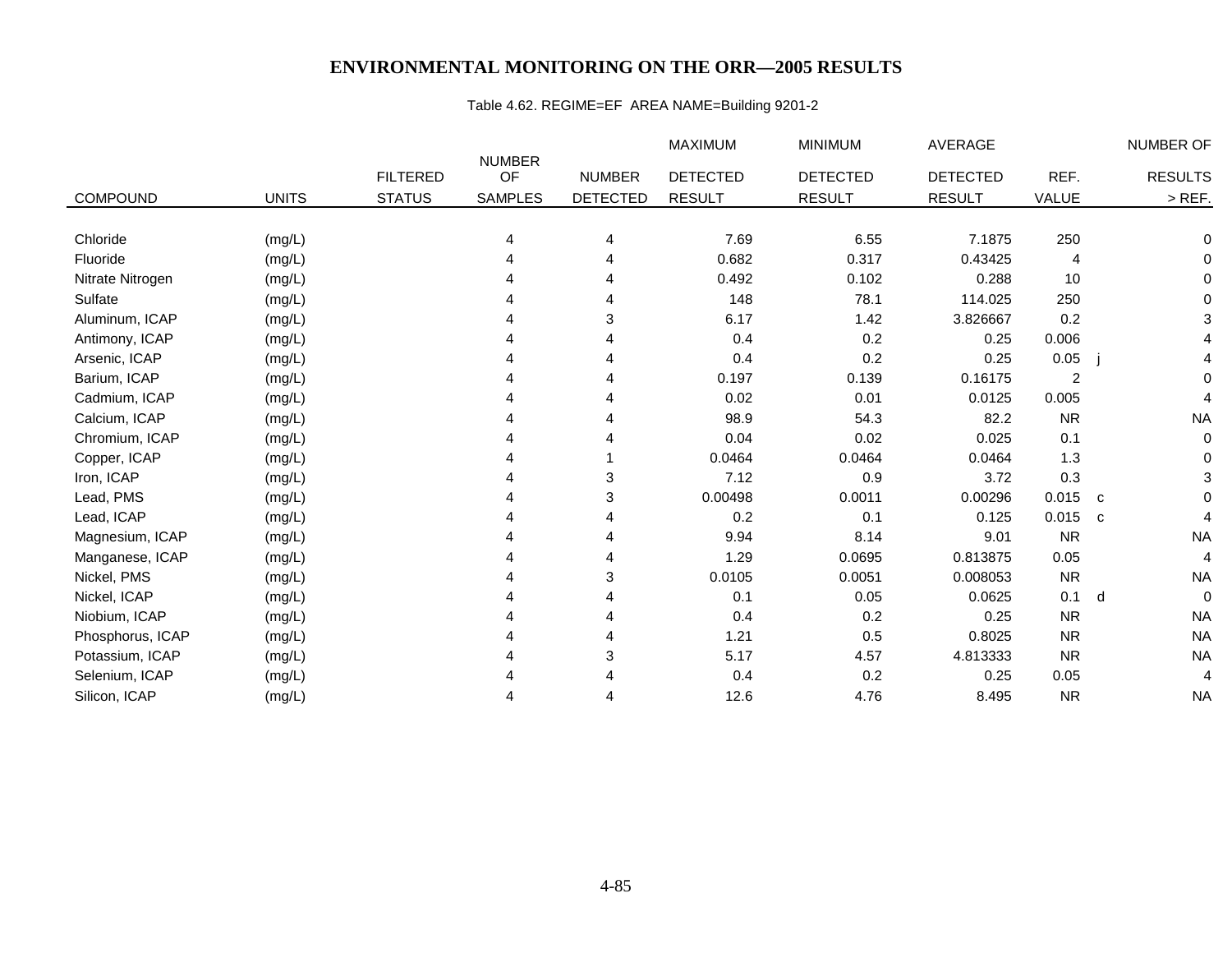|                               |                    |                 |                     | Table 4.62 (continued) |                 |    |                 |                 |                |             |                  |
|-------------------------------|--------------------|-----------------|---------------------|------------------------|-----------------|----|-----------------|-----------------|----------------|-------------|------------------|
|                               |                    |                 |                     |                        | <b>MAXIMUM</b>  |    | <b>MINIMUM</b>  | AVERAGE         |                |             | <b>NUMBER OF</b> |
|                               |                    | <b>FILTERED</b> | <b>NUMBER</b><br>OF | <b>NUMBER</b>          | <b>DETECTED</b> |    | <b>DETECTED</b> | <b>DETECTED</b> | REF.           |             | <b>RESULTS</b>   |
| <b>COMPOUND</b>               | <b>UNITS</b>       | <b>STATUS</b>   | <b>SAMPLES</b>      | <b>DETECTED</b>        | <b>RESULT</b>   |    | <b>RESULT</b>   | <b>RESULT</b>   | VALUE          |             | $>$ REF.         |
|                               |                    |                 |                     |                        |                 |    |                 |                 |                |             |                  |
| Sodium, ICAP                  | (mg/L)             |                 | 4                   | 4                      | 21.5            |    | 11.2            | 17.675          | <b>NR</b>      |             | <b>NA</b>        |
| Strontium, ICAP               | (mg/L)             |                 | 4                   | 4                      | 0.281           |    | 0.23            | 0.266           | <b>NR</b>      |             | <b>NA</b>        |
| Sulfur, ICAP                  | (mg/L)             |                 |                     | Δ                      | 50.3            |    | 27.5            | 39.65           | <b>NR</b>      |             | <b>NA</b>        |
| Thallium, ICAP                | (mg/L)             |                 |                     | 4                      | 0.4             |    | 0.2             | 0.25            | <b>NR</b>      |             | <b>NA</b>        |
| Titanium, ICAP                | (mg/L)             |                 |                     | 4                      | 0.162           |    | 0.0539          | 0.10335         | <b>NR</b>      |             | <b>NA</b>        |
| Uranium, PMS                  | (mg/L)             |                 |                     |                        | 0.0027          |    | 0.00068         | 0.001533        | 0.03           |             | 0                |
| Uranium, ICAP                 | (mg/L)             |                 |                     |                        | 4               |    | $\overline{2}$  | 2.5             | <b>NR</b>      |             | <b>NA</b>        |
| Zirconium, ICAP               | (mg/L)             |                 |                     | 4                      | 0.4             |    | 0.2             | 0.25            | <b>NR</b>      |             | <b>NA</b>        |
| <b>Static Water Level</b>     | $(t - \text{toc})$ |                 |                     | <b>NA</b>              | 3.4             |    | 2.11            | 2.815           | <b>NR</b>      |             | <b>NA</b>        |
| Alkalinity as HCO3            | (mg/L)             |                 |                     | 4                      | 187             |    | 105             | 160.25          | <b>NR</b>      |             | <b>NA</b>        |
| Conductivity                  | $(\mu$ mhos/cm $)$ |                 |                     | 4                      | 675             |    | 451             | 596.25          | <b>NR</b>      |             | <b>NA</b>        |
| <b>Dissolved Solids</b>       | (mg/L)             |                 |                     |                        | 502             |    | 242             | 395             | 500            |             | 1                |
| pH                            | (pH)               |                 |                     |                        | 7.28            |    | 7.13            | 7.195           | 6.5/8.5        |             | 0                |
| <b>Total Suspended Solids</b> | (mg/L)             |                 |                     |                        | 241             |    | 5               | 70.75           | <b>NR</b>      |             | <b>NA</b>        |
| Turbidity                     | (NTU)              |                 |                     | Δ                      | 362             |    | 12.8            | 124.5           | $\overline{1}$ |             | $\overline{4}$   |
| Uranium-235                   | (wt %)             |                 |                     |                        | 1.02            |    | 0.49            | 0.7625          | <b>NR</b>      |             | <b>NA</b>        |
| Gross Alpha                   | (pCi/L)            |                 |                     |                        | 2.2             |    | 2.2             | 2.2             | 15             |             | 0                |
| Gross Beta                    | (pCi/L)            |                 |                     | $\overline{2}$         | 11              |    | 5.3             | 8.15            | 50             | a           | $\Omega$         |
| 1,2-Dichloroethene (Total)    | $(\mu g/L)$        |                 |                     |                        | 240             |    | 61              | 142.75          | <b>NR</b>      | $\mathbf b$ | <b>NA</b>        |
| Chloroform                    | $(\mu g/L)$        |                 |                     |                        | 1               | IJ | $\mathbf 1$     | J<br>-1         | 100            |             | $\Omega$         |
| cis-1,2-Dichloroethene        | $(\mu g/L)$        |                 |                     | 4                      | 240             |    | 61              | 142.75          | 70             |             | 3                |
| trans-1,2-Dichloroethene      | $(\mu g/L)$        |                 |                     | 2                      | $\overline{a}$  | J  | 2               | 2<br>J          | 100            |             | O                |
| Trichloroethene               | $(\mu g/L)$        |                 |                     | 3                      | 3               | J  |                 | 2<br>J          | 5              |             | 0                |
| Vinyl chloride                | $(\mu g/L)$        |                 | 4                   | 4                      | 59              |    | 2               | 27.5            | 2              |             | 3                |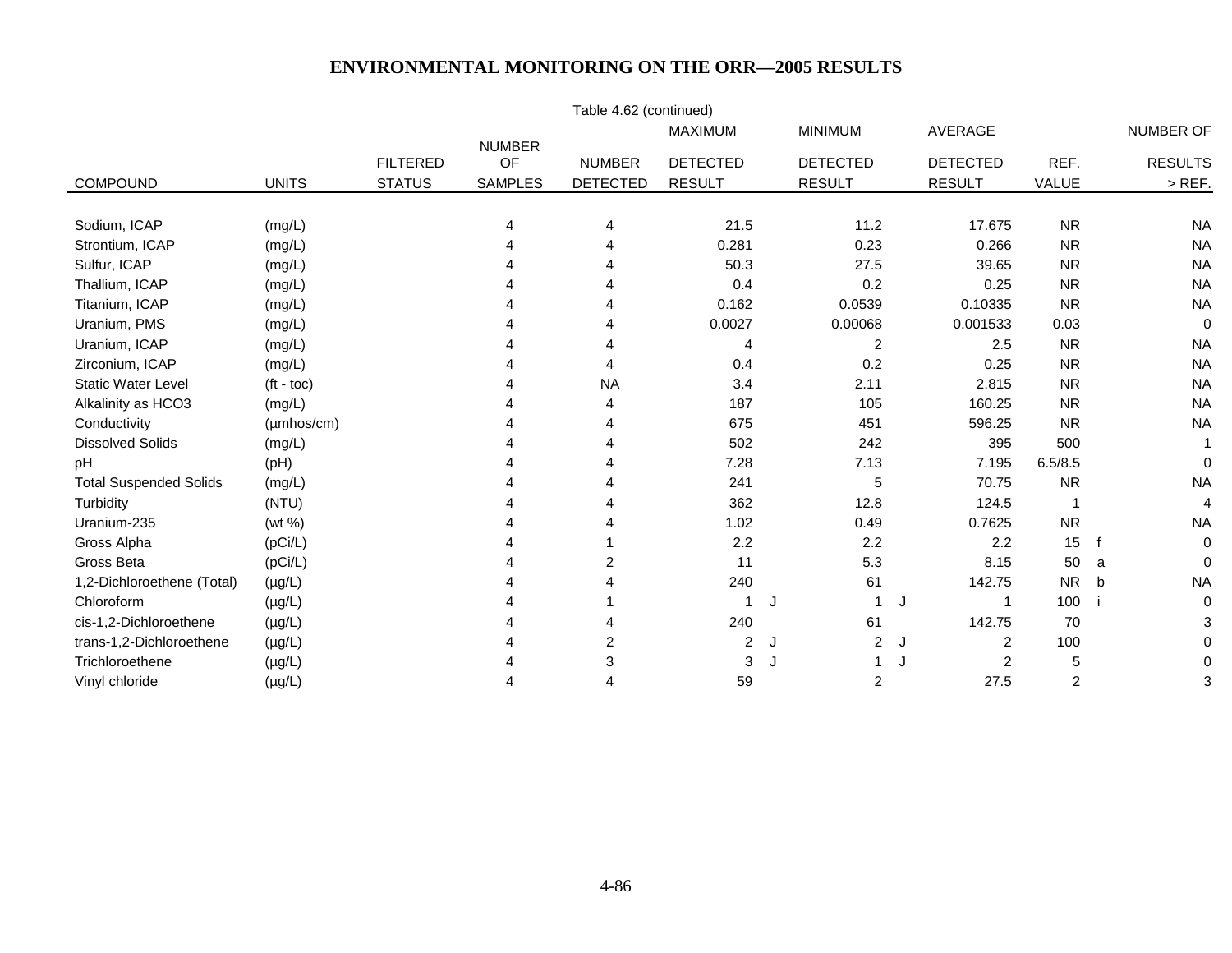#### Table 4.63. REGIME=EF AREA NAME=Exit Pathway Monitoring Location E (Approximately 300 ft South of the Waste Coolant Processing Area)

|                           |              |                 |                     |                 | <b>MAXIMUM</b>  |    | <b>MINIMUM</b>  | AVERAGE         |           | <b>NUMBER OF</b> |
|---------------------------|--------------|-----------------|---------------------|-----------------|-----------------|----|-----------------|-----------------|-----------|------------------|
|                           |              | <b>FILTERED</b> | <b>NUMBER</b><br>OF | <b>NUMBER</b>   | <b>DETECTED</b> |    | <b>DETECTED</b> | <b>DETECTED</b> | REF.      | <b>RESULTS</b>   |
| <b>COMPOUND</b>           | <b>UNITS</b> | <b>STATUS</b>   | <b>SAMPLES</b>      | <b>DETECTED</b> | <b>RESULT</b>   |    | <b>RESULT</b>   | <b>RESULT</b>   | VALUE     | $>$ REF.         |
|                           |              |                 |                     |                 |                 |    |                 |                 |           |                  |
| Bicarbonate               | (mg/L)       |                 |                     |                 | 342             |    | 342             | 342             | <b>NR</b> | <b>NA</b>        |
| Chloride                  | (mg/L)       |                 |                     |                 | 8.8             |    | 8.8             | 8.8             | 250       | $\Omega$         |
| Fluoride                  | (mg/L)       |                 |                     |                 | 0.29            |    | 0.29            | 0.29            | 4         | $\Omega$         |
| Nitrate/Nitrite           | (mg/L)       |                 |                     |                 | 0.18            |    | 0.18            | 0.18            | <b>NR</b> | <b>NA</b>        |
| Sulfate                   | (mg/L)       |                 |                     |                 | 17.5            |    | 17.5            | 17.5            | 250       | $\mathbf 0$      |
| <b>Static Water Level</b> | $(t - toc)$  |                 |                     | <b>NA</b>       | 13.21           |    | 13.21           | 13.21           | <b>NR</b> | <b>NA</b>        |
| <b>Dissolved Solids</b>   | (mg/L)       |                 |                     |                 | 332             |    | 332             | 332             | 500       | $\Omega$         |
| Gross Alpha               | (pCi/L)      |                 |                     |                 | 1.85            |    | 1.85            | 1.85            | 15        | $\Omega$         |
| Gross Beta                | (pCi/L)      |                 |                     |                 | 5.92            |    | 5.92            | 5.92            | 50        | $\Omega$<br>a    |
| Acetone                   | $(\mu g/L)$  |                 |                     |                 | 4               |    | 4               | 4               | <b>NR</b> | <b>NA</b>        |
| cis-1,2-Dichloroethene    | $(\mu g/L)$  |                 |                     |                 | 12              |    | 12              | 12              | 70        | $\Omega$         |
| Methane                   | $(\mu g/L)$  |                 |                     |                 | 66              |    | 66              | 66              | <b>NR</b> | <b>NA</b>        |
| Tetrachloroethene         | $(\mu g/L)$  |                 |                     |                 | 4               |    | 4               | 4               | 5         | 0                |
| Toluene                   | $(\mu g/L)$  |                 |                     |                 |                 | IJ |                 |                 | 1000      | $\Omega$         |
| Trichloroethene           | $(\mu g/L)$  |                 |                     |                 | 6               |    | 6               | 6               | 5         |                  |
| Vinyl chloride            | $(\mu g/L)$  |                 |                     |                 |                 |    |                 |                 | 2         | 0                |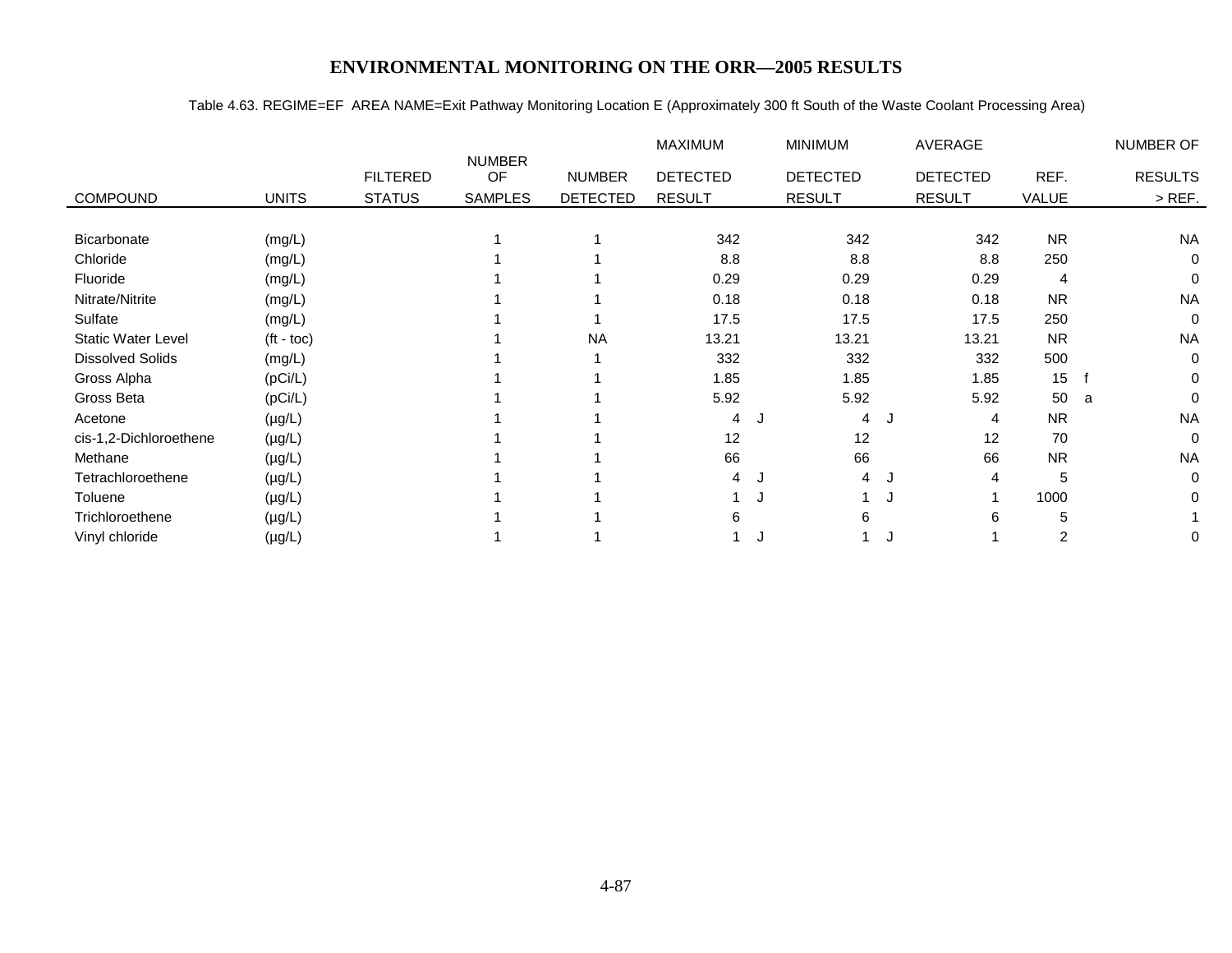# Table 4.64. REGIME=EF AREA NAME=Exit Pathway Monitoring Location I (Approximately 1200 ft West of New Hope Pond)

|                           |              |                 |                     |                 | <b>MAXIMUM</b>  |    | <b>MINIMUM</b>  |   | AVERAGE         |           |   | NUMBER OF      |
|---------------------------|--------------|-----------------|---------------------|-----------------|-----------------|----|-----------------|---|-----------------|-----------|---|----------------|
|                           |              | <b>FILTERED</b> | <b>NUMBER</b><br>OF | <b>NUMBER</b>   | <b>DETECTED</b> |    | <b>DETECTED</b> |   | <b>DETECTED</b> | REF.      |   | <b>RESULTS</b> |
|                           |              |                 |                     |                 |                 |    |                 |   |                 |           |   |                |
| COMPOUND                  | <b>UNITS</b> | <b>STATUS</b>   | <b>SAMPLES</b>      | <b>DETECTED</b> | <b>RESULT</b>   |    | <b>RESULT</b>   |   | <b>RESULT</b>   | VALUE     |   | $>$ REF.       |
| <b>Bicarbonate</b>        | (mg/L)       |                 | 4                   | 4               | 289             |    | 236             |   | 266.5           | <b>NR</b> |   | <b>NA</b>      |
|                           |              |                 |                     |                 |                 |    |                 |   |                 |           |   |                |
| Chloride                  | (mg/L)       |                 |                     | 4               | 36.9            |    | 21.5            |   | 27.075          | 250       |   | 0              |
| Fluoride                  | (mg/L)       |                 |                     | 4               | 0.22            |    | 0.13            |   | 0.1775          | 4         |   | $\mathbf{0}$   |
| Nitrate/Nitrite           | (mg/L)       |                 |                     | 4               | 9.3             |    | 0.2             |   | 4.43            | <b>NR</b> |   | <b>NA</b>      |
| Sulfate                   | (mg/L)       |                 |                     | 4               | 59.1            |    | 25.6            |   | 42.9            | 250       |   | $\Omega$       |
| <b>Static Water Level</b> | $(t - toc)$  |                 |                     | <b>NA</b>       | 13.73           |    | 10.77           |   | 12.0675         | <b>NR</b> |   | <b>NA</b>      |
| Gross Alpha               | (pCi/L)      |                 |                     | 4               | 80.5            |    | 8.55            |   | 38.1625         | 15        |   | $\overline{c}$ |
| Gross Beta                | (pCi/L)      |                 |                     | 3               | 44.4            |    | 8.4             |   | 26.96667        | 50        | a | $\mathbf{0}$   |
| 2-Butanone                | $(\mu g/L)$  |                 |                     |                 | 11              | Q  | 11              | Q | 11              | <b>NR</b> |   | <b>NA</b>      |
| 2-Hexanone                | $(\mu g/L)$  |                 |                     |                 | $\overline{2}$  | J. | $\overline{2}$  | J | 2               | <b>NR</b> |   | <b>NA</b>      |
| Acetone                   | $(\mu g/L)$  |                 |                     | $\overline{2}$  | 47              | Q  | 4               |   | 25.5            | <b>NR</b> |   | <b>NA</b>      |
| Bromomethane              | $(\mu g/L)$  |                 |                     |                 | $\overline{2}$  | J  | $\overline{2}$  | J | $\overline{2}$  | <b>NR</b> |   | <b>NA</b>      |
| Carbon tetrachloride      | $(\mu g/L)$  |                 |                     |                 | 71              |    | 14              |   | 43.75           | 5         |   | 4              |
| Chloroform                | $(\mu g/L)$  |                 |                     |                 | 120             |    | 9               |   | 62.75           | 100       |   | 2              |
| Chloromethane             | $(\mu g/L)$  |                 |                     |                 | 3               | J  | 3               | J | 3               | <b>NR</b> |   | <b>NA</b>      |
| cis-1,2-Dichloroethene    | $(\mu g/L)$  |                 |                     | $\overline{2}$  | 80              |    | 53              |   | 66.5            | 70        |   |                |
| Tetrachloroethene         | $(\mu g/L)$  |                 |                     | 4               | 45              |    | 6               |   | 23              | 5         |   |                |
| trans-1,2-Dichloroethene  | $(\mu g/L)$  |                 |                     | 2               | 4               | J  | $\overline{2}$  | J | 3               | 100       |   | 0              |
| Trichloroethene           | $(\mu g/L)$  |                 |                     | $\overline{2}$  | 52              |    | 37              |   | 44.5            | 5         |   | $\overline{c}$ |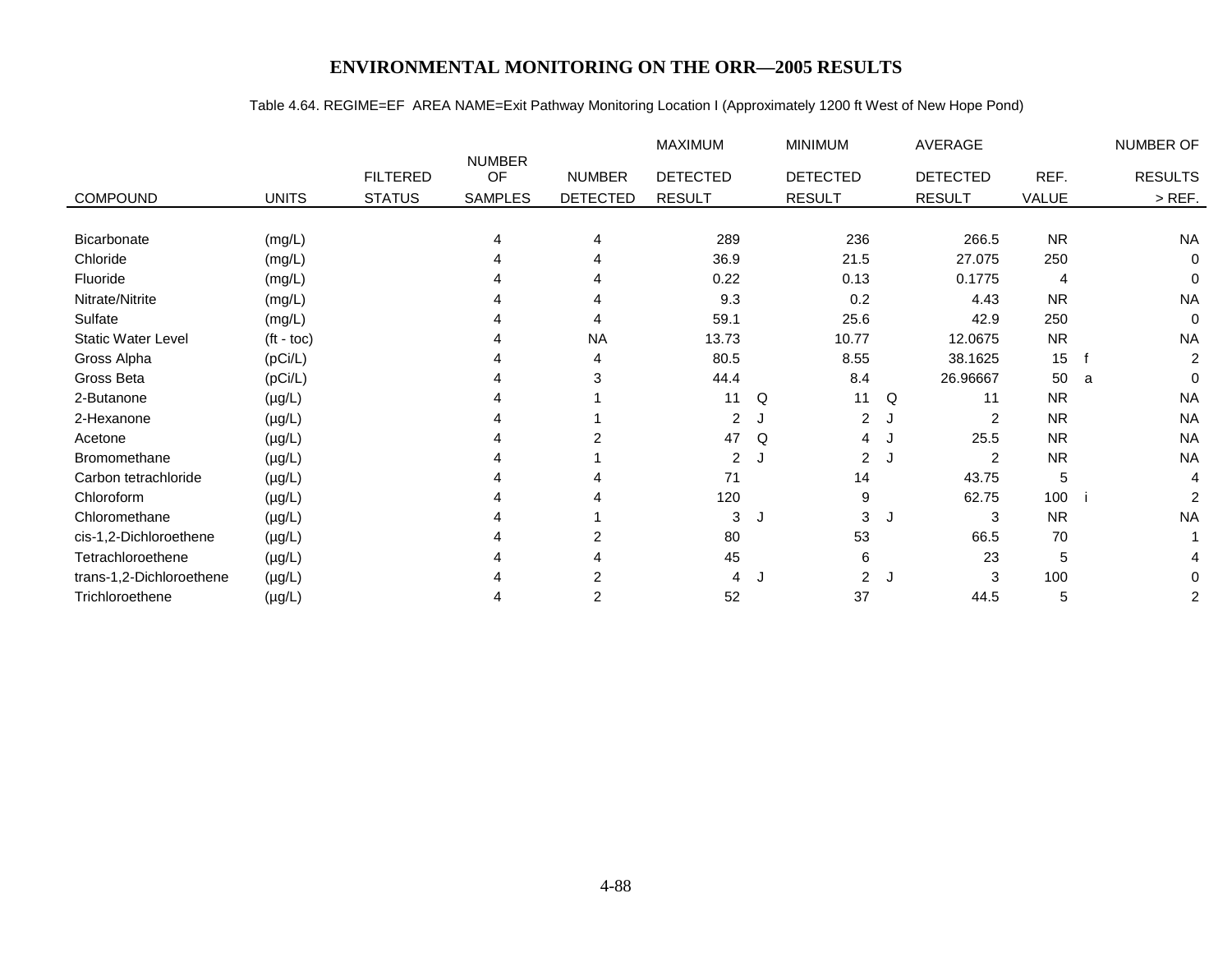# Table 4.65. REGIME=EF AREA NAME=Exit Pathway Monitoring Location J (Approximately 800 ft East of the New Hope Pond)

|                             |              |                 |                     |                 | MAXIMUM         | <b>MINIMUM</b>  | <b>AVERAGE</b>  |                | NUMBER OF                |
|-----------------------------|--------------|-----------------|---------------------|-----------------|-----------------|-----------------|-----------------|----------------|--------------------------|
|                             |              | <b>FILTERED</b> | <b>NUMBER</b><br>OF | <b>NUMBER</b>   | <b>DETECTED</b> | <b>DETECTED</b> | <b>DETECTED</b> | REF.           | <b>RESULTS</b>           |
| COMPOUND                    | <b>UNITS</b> | <b>STATUS</b>   | <b>SAMPLES</b>      | <b>DETECTED</b> | <b>RESULT</b>   | <b>RESULT</b>   | <b>RESULT</b>   | VALUE          | $>$ REF.                 |
|                             |              |                 |                     |                 |                 |                 |                 |                |                          |
| Bicarbonate                 | (mg/L)       |                 | 10                  | 10              | 251             | 137             | 195.5           | <b>NR</b>      | <b>NA</b>                |
| Chloride                    | (mg/L)       |                 | 34                  | 34              | 102             | 2.5             | 22.08882        | 250            | $\mathbf 0$              |
| Fluoride                    | (mg/L)       |                 | 34                  | 24              | 1.2             | 0.17            | 0.618292        | 4              | $\mathbf{0}$             |
| Nitrate Nitrogen            | (mg/L)       |                 | 14                  | $\overline{7}$  | 0.847           | 0.0655          | 0.439071        | 10             | $\Omega$                 |
| Nitrate/Nitrite             | (mg/L)       |                 | 10                  | $\overline{7}$  | 0.87            | 0.076           | 0.432286        | <b>NR</b>      | <b>NA</b>                |
| Sulfate                     | (mg/L)       |                 | 34                  | 34              | 59.4            | 0.3             | 22.02471        | 250            | $\mathbf 0$              |
| Aluminum, ICAP              | (mg/L)       |                 | 24                  | 3               | 0.389           | 0.202           | 0.268333        | 0.2            | 3                        |
| Antimony, ICAP              | (mg/L)       |                 | 24                  | 24              | 0.2             | 0.2             | 0.2             | 0.006          | 24                       |
| Arsenic, ICAP               | (mg/L)       |                 | 24                  | 24              | 0.2             | 0.2             | 0.2             | 0.05           | 24                       |
| Barium, ICAP                | (mg/L)       |                 | 24                  | 24              | 0.768           | 0.0312          | 0.158625        | $\overline{2}$ | $\Omega$                 |
| Boron, ICAP                 | (mg/L)       |                 | 24                  | 12              | 0.714           | 0.107           | 0.272           | <b>NR</b>      | <b>NA</b>                |
| Cadmium, ICAP               | (mg/L)       |                 | 24                  | 24              | 0.01            | 0.01            | 0.01            | 0.005          | 24                       |
| Calcium, ICAP               | (mg/L)       |                 | 24                  | 24              | 129             | 17.4            | 60.4375         | <b>NR</b>      | <b>NA</b>                |
| Chromium, ICAP              | (mg/L)       |                 | 24                  | 4               | 0.02            | 0.02            | 0.02            | 0.1            | $\mathbf 0$              |
| Iron, ICAP                  | (mg/L)       |                 | 24                  | 16              | 0.397           | 0.0507          | 0.14755         | 0.3            |                          |
| Lead, PMS                   | (mg/L)       |                 | 24                  |                 | 0.00138         | 0.00138         | 0.00138         | 0.015          | $\Omega$<br>$\mathbf{C}$ |
| Lead, ICAP                  | (mg/L)       |                 | 24                  | 24              | 0.1             | 0.1             | 0.1             | 0.015          | 24<br>C                  |
| Lithium, ICAP               | (mg/L)       |                 | 24                  | 13              | 0.125           | 0.0115          | 0.045515        | <b>NR</b>      | <b>NA</b>                |
| Magnesium, ICAP             | (mg/L)       |                 | 24                  | 24              | 29              | 9.19            | 18.79792        | <b>NR</b>      | <b>NA</b>                |
| Manganese, ICAP             | (mg/L)       |                 | 24                  | 8               | 0.204           | 0.00685         | 0.072856        | 0.05           | 6                        |
| Nickel, PMS                 | (mg/L)       |                 | 24                  |                 | 0.00526         | 0.00526         | 0.00526         | <b>NR</b>      | <b>NA</b>                |
| Nickel, ICAP                | (mg/L)       |                 | 24                  | 4               | 0.05            | 0.05            | 0.05            | 0.1            | $\Omega$<br>d            |
| Niobium, ICAP               | (mg/L)       |                 | 24                  | 24              | 0.2             | 0.2             | 0.2             | <b>NR</b>      | <b>NA</b>                |
| Nitrate/Nitrite as Nitrogen | (mg/L)       |                 | 10                  | 6               | 0.961           | 0.141           | 0.485833        | <b>NR</b>      | <b>NA</b>                |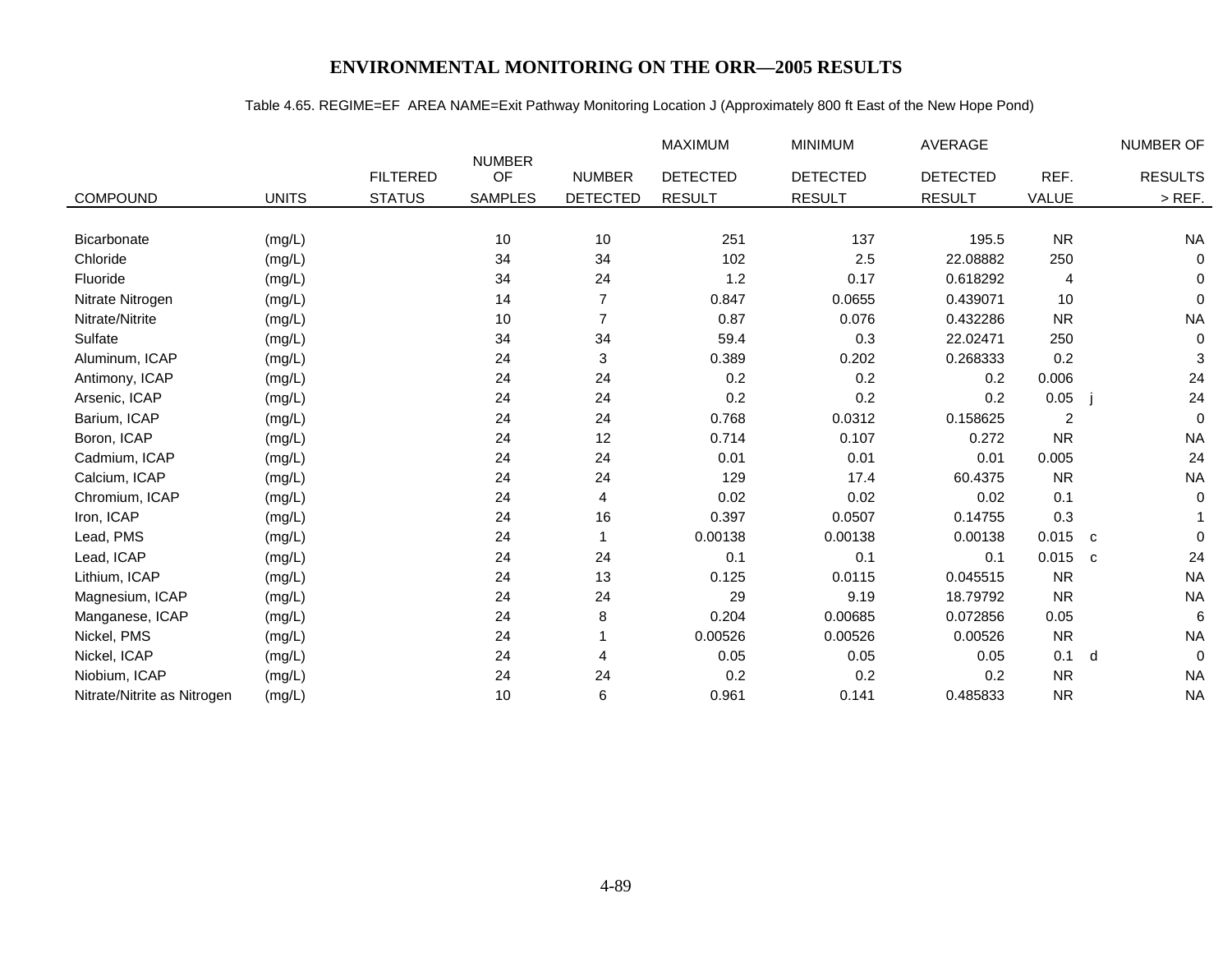| Table 4.65 (continued)        |                         |                 |                     |                         |                 |   |                 |                 |           |                            |  |
|-------------------------------|-------------------------|-----------------|---------------------|-------------------------|-----------------|---|-----------------|-----------------|-----------|----------------------------|--|
|                               |                         |                 |                     |                         | <b>MAXIMUM</b>  |   | <b>MINIMUM</b>  | AVERAGE         |           | NUMBER OF                  |  |
|                               |                         | <b>FILTERED</b> | <b>NUMBER</b><br>OF | <b>NUMBER</b>           | <b>DETECTED</b> |   | <b>DETECTED</b> | <b>DETECTED</b> | REF.      | <b>RESULTS</b>             |  |
| COMPOUND                      | <b>UNITS</b>            | <b>STATUS</b>   | <b>SAMPLES</b>      | <b>DETECTED</b>         | <b>RESULT</b>   |   | <b>RESULT</b>   | <b>RESULT</b>   | VALUE     | $>$ REF.                   |  |
|                               |                         |                 |                     |                         |                 |   |                 |                 |           |                            |  |
| Phosphorus, ICAP              | (mg/L)                  |                 | 24                  | 24                      | 0.5             |   | 0.5             | 0.5             | <b>NR</b> | <b>NA</b>                  |  |
| Potassium, ICAP               | (mg/L)                  |                 | 24                  | 14                      | 5.02            |   | 2.09            | 3.173571        | <b>NR</b> | <b>NA</b>                  |  |
| Selenium, ICAP                | (mg/L)                  |                 | 24                  | 24                      | 0.2             |   | 0.2             | 0.2             | 0.05      | 24                         |  |
| Silicon, ICAP                 | (mg/L)                  |                 | 24                  | 24                      | 9.29            |   | 3.86            | 5.162917        | <b>NR</b> | <b>NA</b>                  |  |
| Sodium, ICAP                  | (mg/L)                  |                 | 24                  | 24                      | 166             |   | 0.762           | 30.89729        | <b>NR</b> | <b>NA</b>                  |  |
| Strontium, ICAP               | (mg/L)                  |                 | 24                  | 24                      | 4.07            |   | 0.0726          | 1.04795         | <b>NR</b> | <b>NA</b>                  |  |
| Sulfur, ICAP                  | (mg/L)                  |                 | 24                  | 24                      | 20.8            |   | 0.5             | 7.819583        | <b>NR</b> | <b>NA</b>                  |  |
| Thallium, ICAP                | (mg/L)                  |                 | 24                  | 24                      | 0.2             |   | 0.2             | 0.2             | <b>NR</b> | <b>NA</b>                  |  |
| Titanium, ICAP                | (mg/L)                  |                 | 24                  | 24                      | 0.05            |   | 0.05            | 0.05            | <b>NR</b> | <b>NA</b>                  |  |
| Uranium, PMS                  | (mg/L)                  |                 | 24                  | $\overline{2}$          | 0.000525        |   | 0.0005          | 0.000513        | 0.03      | $\mathbf 0$                |  |
| Uranium, ICAP                 | (mg/L)                  |                 | 24                  | 24                      | 2               |   | 2               | 2               | <b>NR</b> | <b>NA</b>                  |  |
| Zinc, ICAP                    | (mg/L)                  |                 | 24                  | 5                       | 0.12            |   | 0.05            | 0.0818          | 5         | $\mathbf 0$                |  |
| Zirconium, ICAP               | (mg/L)                  |                 | 24                  | 24                      | 0.2             |   | 0.2             | 0.2             | <b>NR</b> | <b>NA</b>                  |  |
| <b>Static Water Level</b>     | $(t - \text{toc})$      |                 | 26                  | <b>NA</b>               | 59.35           |   | 10.52           | 39.87154        | <b>NR</b> | <b>NA</b>                  |  |
| Alkalinity as HCO3            | (mg/L)                  |                 | 24                  | 24                      | 341             |   | 152             | 241.6667        | <b>NR</b> | <b>NA</b>                  |  |
| Conductivity                  | $(\mu m \text{hos/cm})$ |                 | 24                  | 24                      | 869             |   | 255             | 503.8333        | <b>NR</b> | <b>NA</b>                  |  |
| <b>Dissolved Solids</b>       | (mg/L)                  |                 | 34                  | 34                      | 555             |   | 167             | 309.2353        | 500       | $\overline{c}$             |  |
| pH                            | (pH)                    |                 | 24                  | 24                      | 8.1             |   | 6.96            | 7.445           | 6.5/8.5   | $\mathbf 0$                |  |
| <b>Total Suspended Solids</b> | (mg/L)                  |                 | 34                  | 5                       | 5               |   | $\overline{c}$  | 3               | <b>NR</b> | <b>NA</b>                  |  |
| Turbidity                     | (NTU)                   |                 | 24                  | 24                      | 13.4            |   | 0.113           | 2.679167        | 1         | 18                         |  |
| Gross Alpha                   | (pCi/L)                 |                 | 36                  | 8                       | 10.9            |   | 2.82            | 5.27875         | 15        | $\mathbf 0$<br>$\mathbf f$ |  |
| Gross Beta                    | (pCi/L)                 |                 | 36                  | 14                      | 36.3            |   | 2.44            | 9.091429        | 50        | $\Omega$<br>a              |  |
| Acetone                       | $(\mu g/L)$             |                 | 36                  | 10                      | 1300            | Q | 12              | 221.6<br>Q      | <b>NR</b> | <b>NA</b>                  |  |
| Acrylonitrile                 | $(\mu g/L)$             |                 | 24                  |                         | 10              |   | 10              | 10              | <b>NR</b> | <b>NA</b>                  |  |
| Benzene                       | $(\mu g/L)$             |                 | 36                  | $\overline{\mathbf{c}}$ | 2               | J | 1               | 1.5<br>J        | 5         | $\mathbf 0$                |  |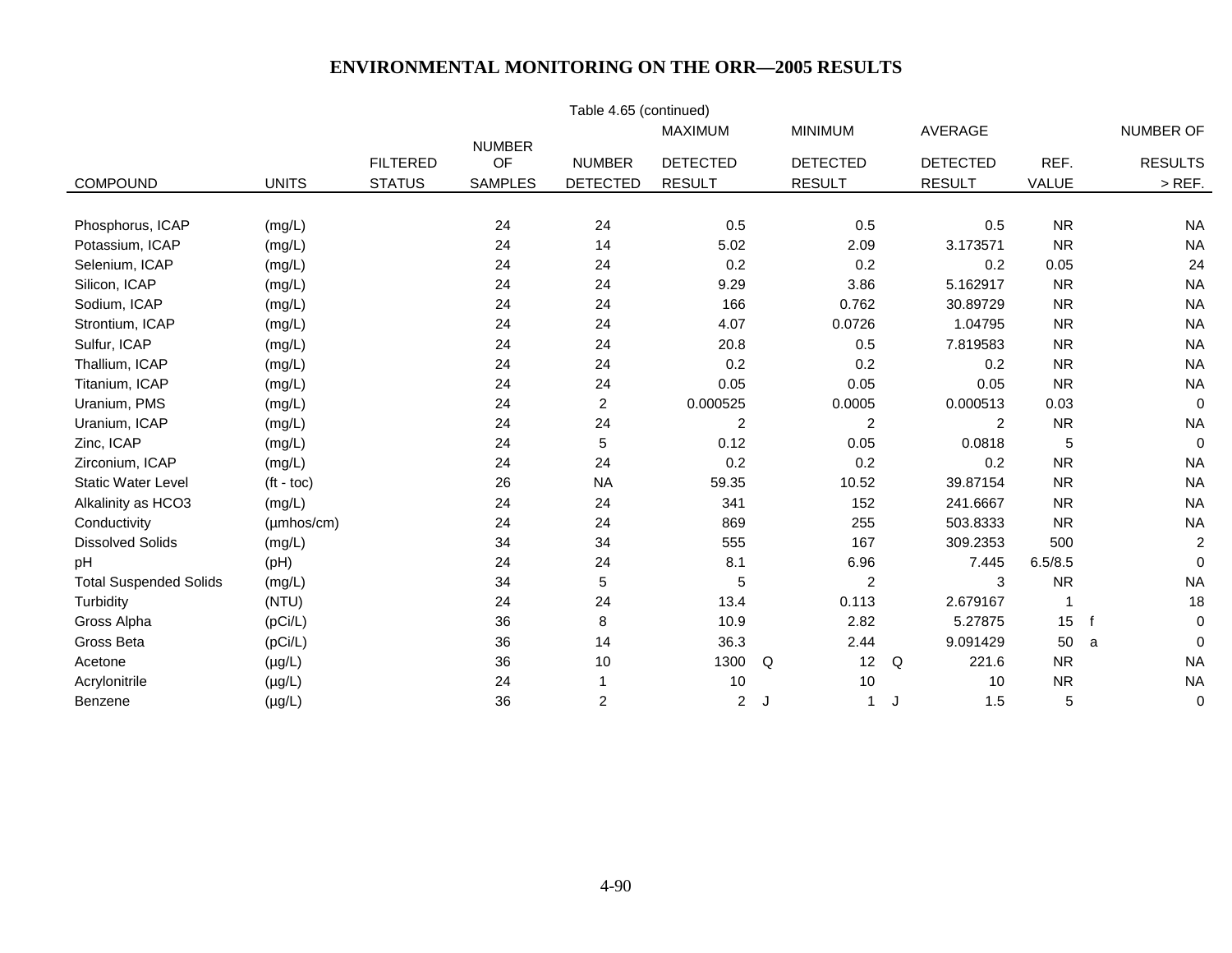|                      |              |                 |                | Table 4.65 (continued) |                 |     |                 |      |                 |              |                |
|----------------------|--------------|-----------------|----------------|------------------------|-----------------|-----|-----------------|------|-----------------|--------------|----------------|
|                      |              |                 |                |                        | <b>MAXIMUM</b>  |     | <b>MINIMUM</b>  |      | AVERAGE         |              | NUMBER OF      |
|                      |              |                 | <b>NUMBER</b>  |                        |                 |     |                 |      |                 |              |                |
|                      |              | <b>FILTERED</b> | OF             | <b>NUMBER</b>          | <b>DETECTED</b> |     | <b>DETECTED</b> |      | <b>DETECTED</b> | REF.         | <b>RESULTS</b> |
| <b>COMPOUND</b>      | <b>UNITS</b> | <b>STATUS</b>   | <b>SAMPLES</b> | <b>DETECTED</b>        | <b>RESULT</b>   |     | <b>RESULT</b>   |      | <b>RESULT</b>   | <b>VALUE</b> | $>$ REF.       |
|                      |              |                 |                |                        |                 |     |                 |      |                 |              |                |
| Carbon tetrachloride | $(\mu g/L)$  |                 | 36             | 14                     | 110             |     | 5               |      | 34.21429        | 5            | 13             |
| Chloroform           | $(\mu g/L)$  |                 | 36             | 16                     | 15              |     |                 | ل.   | 5.3125          | 100          | 0              |
| Ethylbenzene         | $(\mu g/L)$  |                 | 36             | 5                      | 3               | ل - |                 | - 11 | 2.2             | 700          | 0              |
| Styrene              | $(\mu g/L)$  |                 | 36             |                        | 3               | ل - |                 | ل.   |                 | 100          | 0              |
| Tetrachloroethene    | $(\mu g/L)$  |                 | 36             | 13                     | 12              |     |                 |      | 5               | 5            | 4              |
| Toluene              | $(\mu g/L)$  |                 | 36             |                        |                 | 7 Q | 2J              |      | 3.428571        | 1000         | 0              |
| Trichloroethene      | $(\mu g/L)$  |                 | 36             | 9                      | 2J              |     |                 |      | .555556         | 5            | 0              |
| Xylenes              | $(\mu g/L)$  |                 | 36             | 4                      | 6.              | Q   |                 | ل.   | 2.25            | 10000        | 0              |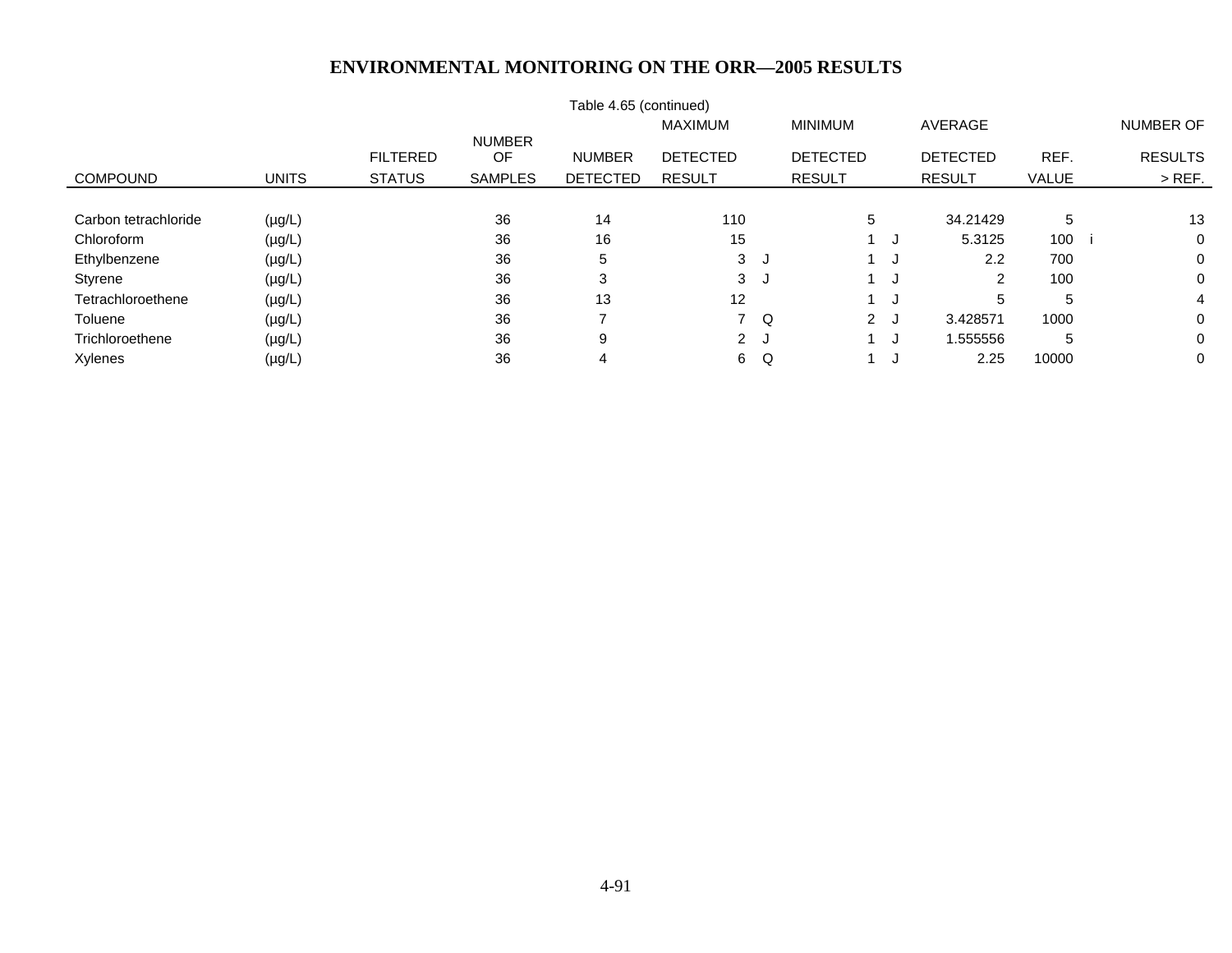# Table 4.66. REGIME=EF AREA NAME=Exit Pathway Scarboro Road/Pine Rid

|                  |              |                 |                     |                 | <b>MAXIMUM</b>  | <b>MINIMUM</b>  | <b>AVERAGE</b>  |                | NUMBER OF         |
|------------------|--------------|-----------------|---------------------|-----------------|-----------------|-----------------|-----------------|----------------|-------------------|
|                  |              | <b>FILTERED</b> | <b>NUMBER</b><br>OF | <b>NUMBER</b>   | <b>DETECTED</b> | <b>DETECTED</b> | <b>DETECTED</b> | REF.           | <b>RESULTS</b>    |
| <b>COMPOUND</b>  | <b>UNITS</b> | <b>STATUS</b>   | <b>SAMPLES</b>      | <b>DETECTED</b> | <b>RESULT</b>   | <b>RESULT</b>   | <b>RESULT</b>   | VALUE          | $>$ REF.          |
|                  |              |                 |                     |                 |                 |                 |                 |                |                   |
| Chloride         | (mg/L)       |                 | 6                   | 6               | 11.9            | 1.17            | 4.583333        | 250            | 0                 |
| Fluoride         | (mg/L)       |                 | 6                   | 6               | 0.306           | 0.129           | 0.212333        | 4              | 0                 |
| Sulfate          | (mg/L)       |                 | 6                   | 6               | 125             | 1.18            | 71.07333        | 250            | $\Omega$          |
| Aluminum, ICAP   | (mg/L)       |                 | 6                   |                 | 0.292           | 0.292           | 0.292           | 0.2            |                   |
| Antimony, ICAP   | (mg/L)       |                 | 6                   | 6               | 0.2             | 0.2             | 0.2             | 0.006          | 6                 |
| Arsenic, ICAP    | (mg/L)       |                 | 6                   | 6               | 0.2             | 0.2             | 0.2             | 0.05           | 6                 |
| Barium, ICAP     | (mg/L)       |                 | 6                   | 6               | 0.166           | 0.0381          | 0.071067        | $\overline{c}$ | $\mathbf 0$       |
| Boron, ICAP      | (mg/L)       |                 | 6                   | 4               | 0.241           | 0.124           | 0.18625         | <b>NR</b>      | <b>NA</b>         |
| Cadmium, ICAP    | (mg/L)       |                 | 6                   | 6               | 0.01            | 0.01            | 0.01            | 0.005          | $\,6\,$           |
| Calcium, ICAP    | (mg/L)       |                 | 6                   | 6               | 89              | 57.8            | 68.48333        | <b>NR</b>      | <b>NA</b>         |
| Chromium, ICAP   | (mg/L)       |                 | 6                   | 6               | 0.02            | 0.02            | 0.02            | 0.1            | 0                 |
| Iron, ICAP       | (mg/L)       |                 | 6                   | 6               | 22.2            | 0.197           | 7.609           | 0.3            | 4                 |
| Lead, PMS        | (mg/L)       |                 | 6                   | 3               | 0.00264         | 0.0007          | 0.001567        | 0.015          | 0<br>$\mathbf{C}$ |
| Lead, ICAP       | (mg/L)       |                 | 6                   | 6               | 0.1             | 0.1             | 0.1             | 0.015          | 6<br>$\mathbf{C}$ |
| Lithium, ICAP    | (mg/L)       |                 | 6                   | 4               | 0.0328          | 0.0308          | 0.031425        | <b>NR</b>      | <b>NA</b>         |
| Magnesium, ICAP  | (mg/L)       |                 | 6                   | 6               | 41.7            | 16.7            | 27.7            | <b>NR</b>      | <b>NA</b>         |
| Manganese, ICAP  | (mg/L)       |                 | 6                   | 6               | 3.21            | 0.0135          | 1.000533        | 0.05           | $\overline{c}$    |
| Nickel, ICAP     | (mg/L)       |                 | 6                   | 6               | 0.05            | 0.05            | 0.05            | 0.1            | $\mathbf 0$<br>d  |
| Niobium, ICAP    | (mg/L)       |                 | 6                   | 6               | 0.2             | 0.2             | 0.2             | <b>NR</b>      | <b>NA</b>         |
| Phosphorus, ICAP | (mg/L)       |                 | 6                   | 6               | 0.5             | 0.5             | 0.5             | <b>NR</b>      | <b>NA</b>         |
| Potassium, ICAP  | (mg/L)       |                 | 6                   | 6               | 4.89            | 2.77            | 3.533333        | <b>NR</b>      | <b>NA</b>         |
| Selenium, ICAP   | (mg/L)       |                 | 6                   | 6               | 0.2             | 0.2             | 0.2             | 0.05           | 6                 |
| Silicon, ICAP    | (mg/L)       |                 | 6                   | 6               | 12.6            | 3.71            | 9.386667        | <b>NR</b>      | <b>NA</b>         |
| Sodium, ICAP     | (mg/L)       |                 | 6                   | 6               | 16.2            | 5.04            | 10.60333        | <b>NR</b>      | <b>NA</b>         |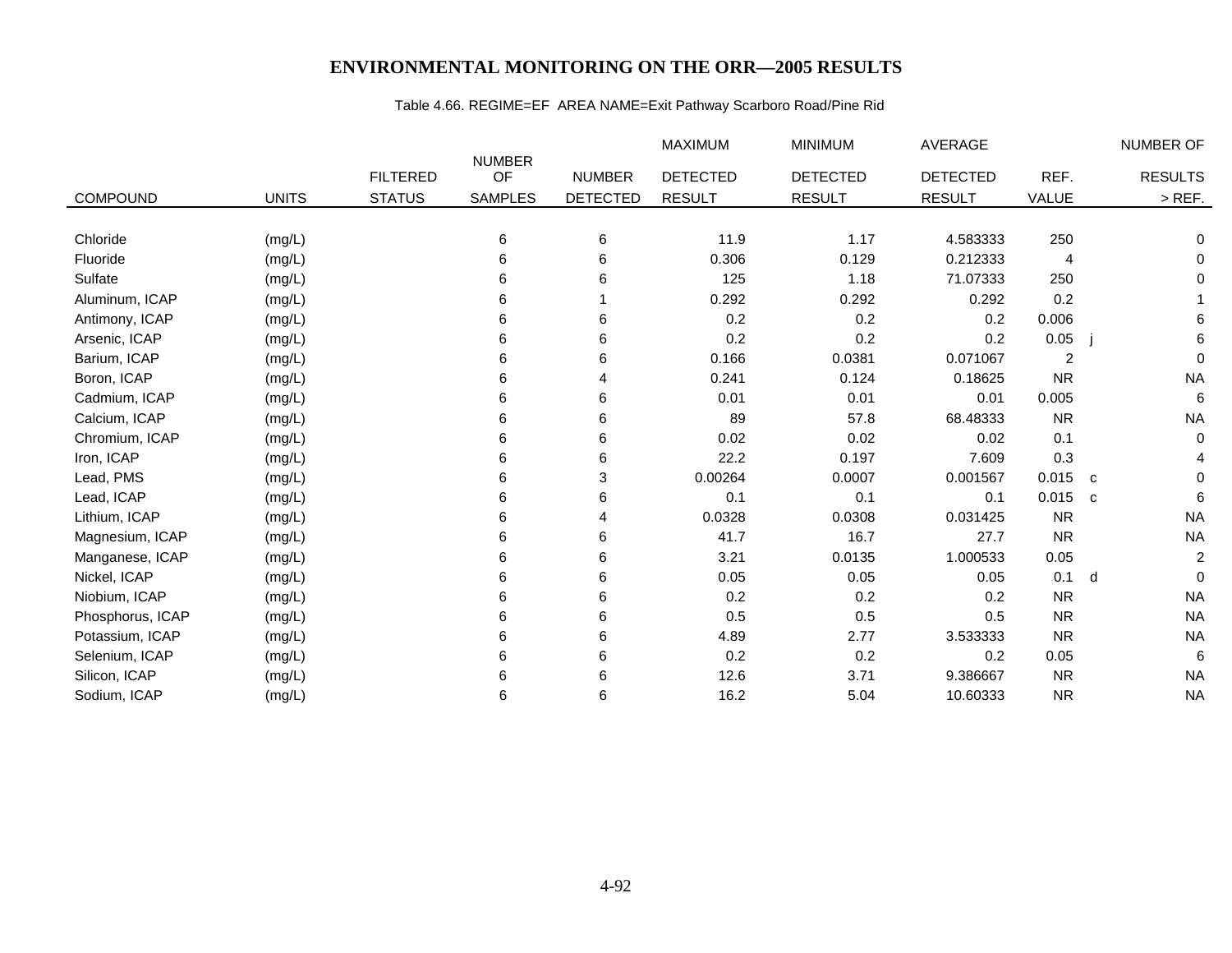|                               |                         |                 |                     | Table 4.66 (continued) |                 |                 |                 |                  |                |
|-------------------------------|-------------------------|-----------------|---------------------|------------------------|-----------------|-----------------|-----------------|------------------|----------------|
|                               |                         |                 |                     |                        | <b>MAXIMUM</b>  | <b>MINIMUM</b>  | AVERAGE         |                  | NUMBER OF      |
|                               |                         | <b>FILTERED</b> | <b>NUMBER</b><br>OF | <b>NUMBER</b>          | <b>DETECTED</b> | <b>DETECTED</b> | <b>DETECTED</b> | REF.             | <b>RESULTS</b> |
| <b>COMPOUND</b>               | <b>UNITS</b>            | <b>STATUS</b>   | <b>SAMPLES</b>      | <b>DETECTED</b>        | <b>RESULT</b>   | <b>RESULT</b>   | <b>RESULT</b>   | VALUE            | $>$ REF.       |
|                               |                         |                 |                     |                        |                 |                 |                 |                  |                |
| Strontium, ICAP               | (mg/L)                  |                 | 6                   | 6                      | 1.56            | 0.0741          | 0.734           | <b>NR</b>        | <b>NA</b>      |
| Sulfur, ICAP                  | (mg/L)                  |                 | 6                   | 6                      | 43              | 0.5             | 23.88167        | <b>NR</b>        | <b>NA</b>      |
| Thallium, ICAP                | (mg/L)                  |                 | 6                   | 6                      | 0.2             | 0.2             | 0.2             | <b>NR</b>        | <b>NA</b>      |
| Titanium, ICAP                | (mg/L)                  |                 | 6                   | 6                      | 0.05            | 0.05            | 0.05            | <b>NR</b>        | <b>NA</b>      |
| Uranium, ICAP                 | (mg/L)                  |                 | 6                   | 6                      | 2               | 2               | 2               | <b>NR</b>        | <b>NA</b>      |
| Zinc, ICAP                    | (mg/L)                  |                 | 6                   | 2                      | 1.44            | 1.13            | 1.285           | 5                | $\Omega$       |
| Zirconium, ICAP               | (mg/L)                  |                 | 6                   | 6                      | 0.2             | 0.2             | 0.2             | <b>NR</b>        | <b>NA</b>      |
| <b>Static Water Level</b>     | $(t - \text{toc})$      |                 | 6                   | <b>NA</b>              | 12.35           | 0               | 4.011667        | <b>NR</b>        | <b>NA</b>      |
| Alkalinity as HCO3            | (mg/L)                  |                 | 6                   | 6                      | 284             | 201             | 237.5           | <b>NR</b>        | <b>NA</b>      |
| Conductivity                  | $(\mu m \text{hos/cm})$ |                 | 6                   | 6                      | 698             | 502             | 610.8333        | <b>NR</b>        | <b>NA</b>      |
| <b>Dissolved Solids</b>       | (mg/L)                  |                 | 6                   | 6                      | 435             | 226             | 346.6667        | 500              | $\Omega$       |
| pH                            | (Hq)                    |                 | 6                   | 6                      | 7.45            | 6.82            | 7.191667        | 6.5/8.5          | $\Omega$       |
| <b>Total Suspended Solids</b> | (mg/L)                  |                 | 6                   | 3                      | 38              | 2               | 20.33333        | <b>NR</b>        | <b>NA</b>      |
| Turbidity                     | (NTU)                   |                 | 6                   |                        | 168             | 1.31            | 41.21           |                  | 6              |
| Gross Alpha                   | (pCi/L)                 |                 | 6                   |                        | 4               | 4               | 4               | 15 <sub>15</sub> | $\mathbf 0$    |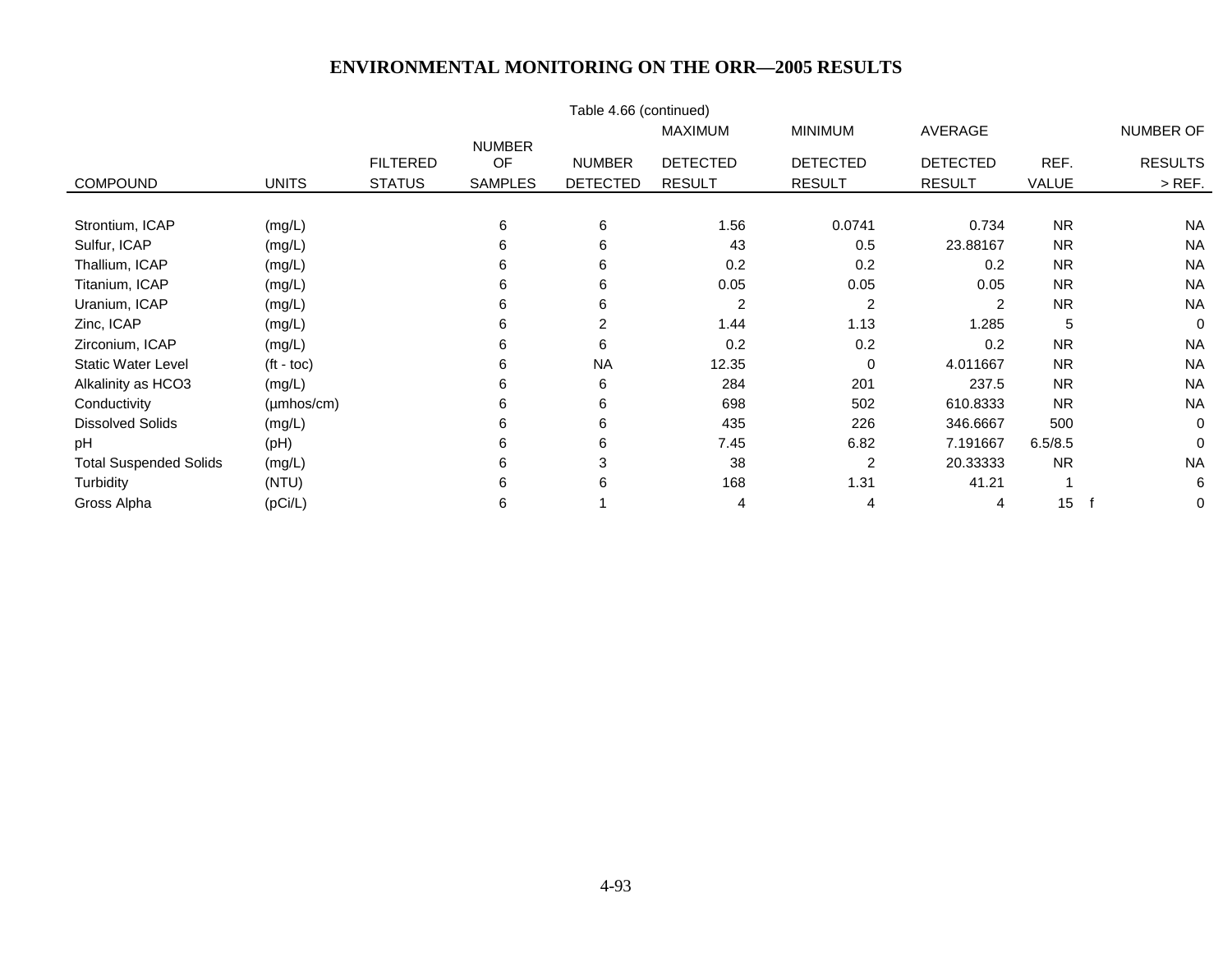# Table 4.67. REGIME=EF AREA NAME=Exit Pathway Spring/Surface Water

|                               |              |                 |                     |                 | <b>MAXIMUM</b>  | <b>MINIMUM</b>  | AVERAGE         |                | <b>NUMBER OF</b> |
|-------------------------------|--------------|-----------------|---------------------|-----------------|-----------------|-----------------|-----------------|----------------|------------------|
|                               |              | <b>FILTERED</b> | <b>NUMBER</b><br>OF | <b>NUMBER</b>   | <b>DETECTED</b> | <b>DETECTED</b> | <b>DETECTED</b> | REF.           | <b>RESULTS</b>   |
| <b>COMPOUND</b>               | <b>UNITS</b> | <b>STATUS</b>   | <b>SAMPLES</b>      | <b>DETECTED</b> | <b>RESULT</b>   | <b>RESULT</b>   | <b>RESULT</b>   | <b>VALUE</b>   | $>$ REF.         |
|                               |              |                 |                     |                 |                 |                 |                 |                |                  |
| <b>Dissolved Solids</b>       | (mg/L)       |                 | 52                  | 52              | 454             | 124             | 218,2308        | 500            | $\Omega$         |
| <b>Total Suspended Solids</b> | (mg/L)       |                 | 52                  | 25              | 28.6            | 5               | 12.62           | <b>NR</b>      | <b>NA</b>        |
| Uranium-233/234               | (pCi/L)      |                 | 4                   | 4               | 8.11            | 0.83            | 3.3575          | <b>NR</b>      | <b>NA</b>        |
| Uranium-235                   | (pCi/L)      |                 | 4                   | 2               | 0.52            | 0.15            | 0.335           | 24             | $\mathbf 0$      |
| Uranium-238                   | (pCi/L)      |                 | 4                   | 4               | 31.1            | 0.85            | 11.3075         | 24             |                  |
| Gross Alpha                   | (pCi/L)      |                 | 4                   | 4               | 35.2            | 2.81            | 14.3975         | $15 \text{ f}$ |                  |
| Gross Beta                    | (pCi/L)      |                 | 4                   | 4               | 21.9            | 3.56            | 11.22           | 50 a           | $\Omega$         |
| Trichloroethene               | $(\mu g/L)$  |                 |                     |                 |                 |                 |                 | 5              | $\Omega$         |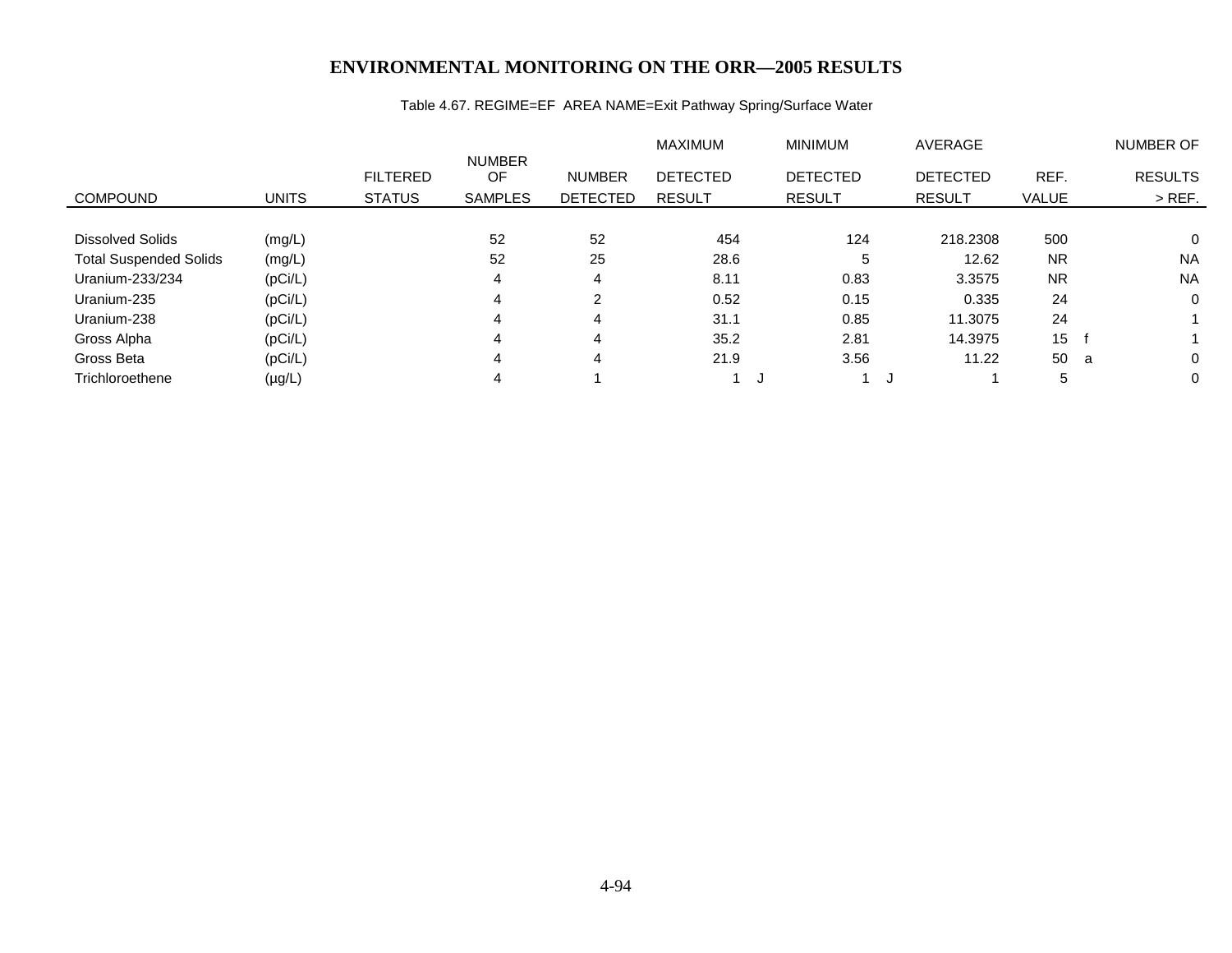# Table 4.68. REGIME=EF AREA NAME=Fire Training Facility

|                  |              |                 |                     |                  | MAXIMUM         | <b>MINIMUM</b>  | AVERAGE         |           |              | NUMBER OF      |
|------------------|--------------|-----------------|---------------------|------------------|-----------------|-----------------|-----------------|-----------|--------------|----------------|
|                  |              | <b>FILTERED</b> | <b>NUMBER</b><br>OF | <b>NUMBER</b>    | <b>DETECTED</b> | <b>DETECTED</b> | <b>DETECTED</b> | REF.      |              | <b>RESULTS</b> |
| COMPOUND         | <b>UNITS</b> | <b>STATUS</b>   | <b>SAMPLES</b>      | <b>DETECTED</b>  | <b>RESULT</b>   | <b>RESULT</b>   | <b>RESULT</b>   | VALUE     |              | $>$ REF        |
|                  |              |                 |                     |                  |                 |                 |                 |           |              |                |
| Chloride         | (mg/L)       |                 | $\overline{c}$      | $\overline{2}$   | 2.62            | 1.58            | 2.1             | 250       |              |                |
| Fluoride         | (mg/L)       |                 | $\overline{c}$      | $\boldsymbol{2}$ | 0.143           | 0.115           | 0.129           | 4         |              |                |
| Nitrate Nitrogen | (mg/L)       |                 | $\overline{c}$      | $\overline{c}$   | 1.26            | 1.25            | 1.255           | 10        |              |                |
| Sulfate          | (mg/L)       |                 | $\overline{c}$      | $\overline{c}$   | 8.85            | 5.29            | 7.07            | 250       |              |                |
| Aluminum, ICAP   | (mg/L)       |                 | 2                   | $\overline{c}$   | 2.45            | 0.209           | 1.3295          | 0.2       |              |                |
| Antimony, ICAP   | (mg/L)       |                 | $\overline{c}$      | $\boldsymbol{2}$ | 0.2             | 0.2             | 0.2             | 0.006     |              |                |
| Arsenic, ICAP    | (mg/L)       |                 | $\overline{c}$      | $\boldsymbol{2}$ | 0.2             | 0.2             | 0.2             | 0.05      |              |                |
| Barium, ICAP     | (mg/L)       |                 | $\overline{c}$      | $\boldsymbol{2}$ | 0.0197          | 0.0116          | 0.01565         | 2         |              |                |
| Cadmium, ICAP    | (mg/L)       |                 | $\overline{c}$      | $\overline{c}$   | 0.01            | 0.01            | 0.01            | 0.005     |              |                |
| Calcium, ICAP    | (mg/L)       |                 | 2                   | $\overline{c}$   | 108             | 1.92            | 54.96           | <b>NR</b> |              | N/             |
| Chromium, PMS    | (mg/L)       |                 | $\overline{c}$      |                  | 0.0137          | 0.0137          | 0.0137          | <b>NR</b> |              | N/             |
| Chromium, ICAP   | (mg/L)       |                 | $\overline{c}$      | $\overline{2}$   | 0.02            | 0.02            | 0.02            | 0.1       |              |                |
| Lead, PMS        | (mg/L)       |                 | $\overline{c}$      |                  | 0.000795        | 0.000795        | 0.000795        | $0.015$ c |              |                |
| Lead, ICAP       | (mg/L)       |                 | $\overline{c}$      | $\overline{c}$   | 0.1             | 0.1             | 0.1             | 0.015     | $\mathbf{C}$ |                |
| Lithium, ICAP    | (mg/L)       |                 | 2                   | $\overline{c}$   | 0.0235          | 0.0114          | 0.01745         | <b>NR</b> |              | N/             |
| Nickel, ICAP     | (mg/L)       |                 | $\overline{c}$      | $\boldsymbol{2}$ | 0.05            | 0.05            | 0.05            | 0.1       | d            |                |
| Niobium, ICAP    | (mg/L)       |                 | $\overline{c}$      | $\boldsymbol{2}$ | 0.2             | 0.2             | 0.2             | <b>NR</b> |              | N/             |
| Phosphorus, ICAP | (mg/L)       |                 | 2                   | $\overline{c}$   | 0.5             | 0.5             | 0.5             | <b>NR</b> |              | N/             |
| Potassium, ICAP  | (mg/L)       |                 | $\overline{c}$      | $\overline{c}$   | 21.6            | 10.2            | 15.9            | <b>NR</b> |              | N/             |
| Selenium, ICAP   | (mg/L)       |                 | 2                   | $\overline{c}$   | 0.2             | 0.2             | 0.2             | 0.05      |              |                |
| Silicon, ICAP    | (mg/L)       |                 | 2                   | $\overline{c}$   | 3.32            | 1.62            | 2.47            | <b>NR</b> |              | N/             |
| Sodium, ICAP     | (mg/L)       |                 | $\overline{c}$      | $\overline{c}$   | 2.58            | 2.01            | 2.295           | <b>NR</b> |              | N/             |
| Strontium, ICAP  | (mg/L)       |                 | 2                   | $\overline{c}$   | 0.305           | 0.162           | 0.2335          | <b>NR</b> |              | N/             |
| Sulfur, ICAP     | (mg/L)       |                 | $\overline{c}$      | 2                | 3.83            | 1.74            | 2.785           | <b>NR</b> |              | N/             |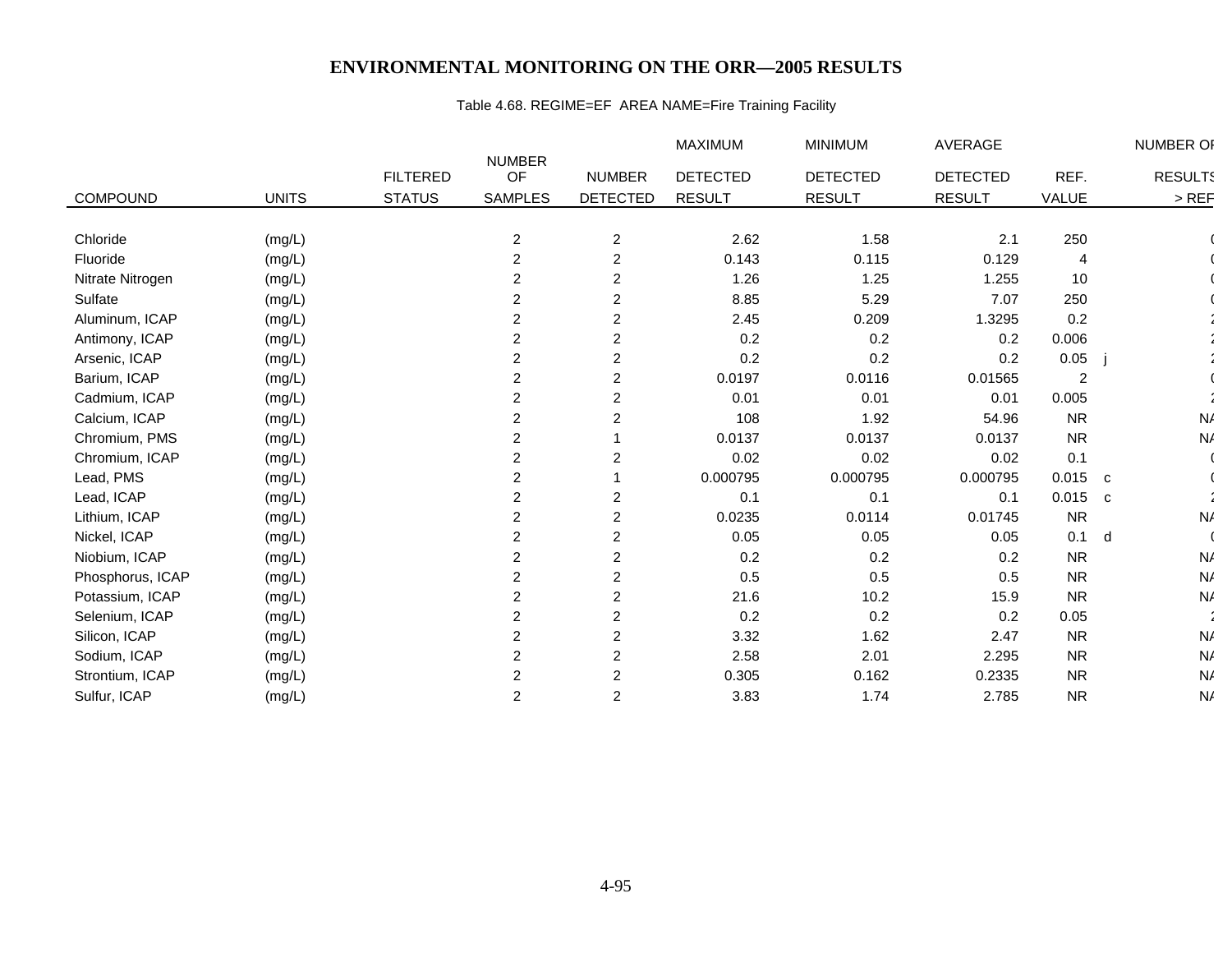|                           |                         |                 |                            | Table 4.68 (continued) | <b>MAXIMUM</b>  | <b>MINIMUM</b>  |                      | AVERAGE         |           | <b>NUMBER OF</b> |
|---------------------------|-------------------------|-----------------|----------------------------|------------------------|-----------------|-----------------|----------------------|-----------------|-----------|------------------|
|                           |                         | <b>FILTERED</b> | <b>NUMBER</b><br><b>OF</b> | <b>NUMBER</b>          | <b>DETECTED</b> | <b>DETECTED</b> |                      | <b>DETECTED</b> | REF.      | <b>RESULTS</b>   |
| <b>COMPOUND</b>           | <b>UNITS</b>            | <b>STATUS</b>   | <b>SAMPLES</b>             | <b>DETECTED</b>        | <b>RESULT</b>   | <b>RESULT</b>   |                      | <b>RESULT</b>   | VALUE     | $>$ REF          |
| Thallium, ICAP            | (mg/L)                  |                 | 2                          | 2                      | 0.2             |                 | 0.2                  | 0.2             | <b>NR</b> | N/               |
| Titanium, ICAP            | (mg/L)                  |                 | $\overline{c}$             | 2                      | 0.05            |                 | 0.05                 | 0.05            | <b>NR</b> | N/               |
| Uranium, ICAP             | (mg/L)                  |                 | 2                          | 2                      | 2               |                 | 2                    | $\overline{2}$  | <b>NR</b> | N/               |
| Zirconium, ICAP           | (mg/L)                  |                 | 2                          | 2                      | 0.2             |                 | 0.2                  | 0.2             | <b>NR</b> | N/               |
| <b>Static Water Level</b> | $(t - toc)$             |                 | 2                          | <b>NA</b>              | 33.13           |                 | 25.56                | 29.345          | <b>NR</b> | N/               |
| Alkalinity as HCO3        | (mg/L)                  |                 | 2                          |                        | 34.2            |                 | 34.2                 | 34.2            | <b>NR</b> | N/               |
| Conductivity              | $(\mu m \text{hos/cm})$ |                 | 2                          | 2                      | 1297            |                 | 455                  | 876             | <b>NR</b> | N/               |
| <b>Dissolved Solids</b>   | (mg/L)                  |                 | 2                          | 2                      | 172             |                 | 80                   | 126             | 500       |                  |
| pH                        | (pH)                    |                 | 2                          | 2                      | 11.74           |                 | 10.31                | 11.025          | 6.5/8.5   |                  |
| Turbidity                 | (NTU)                   |                 | $\overline{2}$             | $\overline{2}$         | 0.378           |                 | 0.329                | 0.3535          |           |                  |
| Gross Alpha               | (pCi/L)                 |                 | 2                          |                        | $\overline{2}$  | R               | $\overline{2}$<br>R  | $\overline{2}$  | 15        |                  |
| Gross Beta                | (pCi/L)                 |                 | 2                          |                        | 27              |                 | 27                   | 27              | 50        | a                |
| Tetrachloroethene         | $(\mu g/L)$             |                 | 2                          | 2                      | 3               |                 | $\overline{2}$<br>ل. | 2.5             | 5         |                  |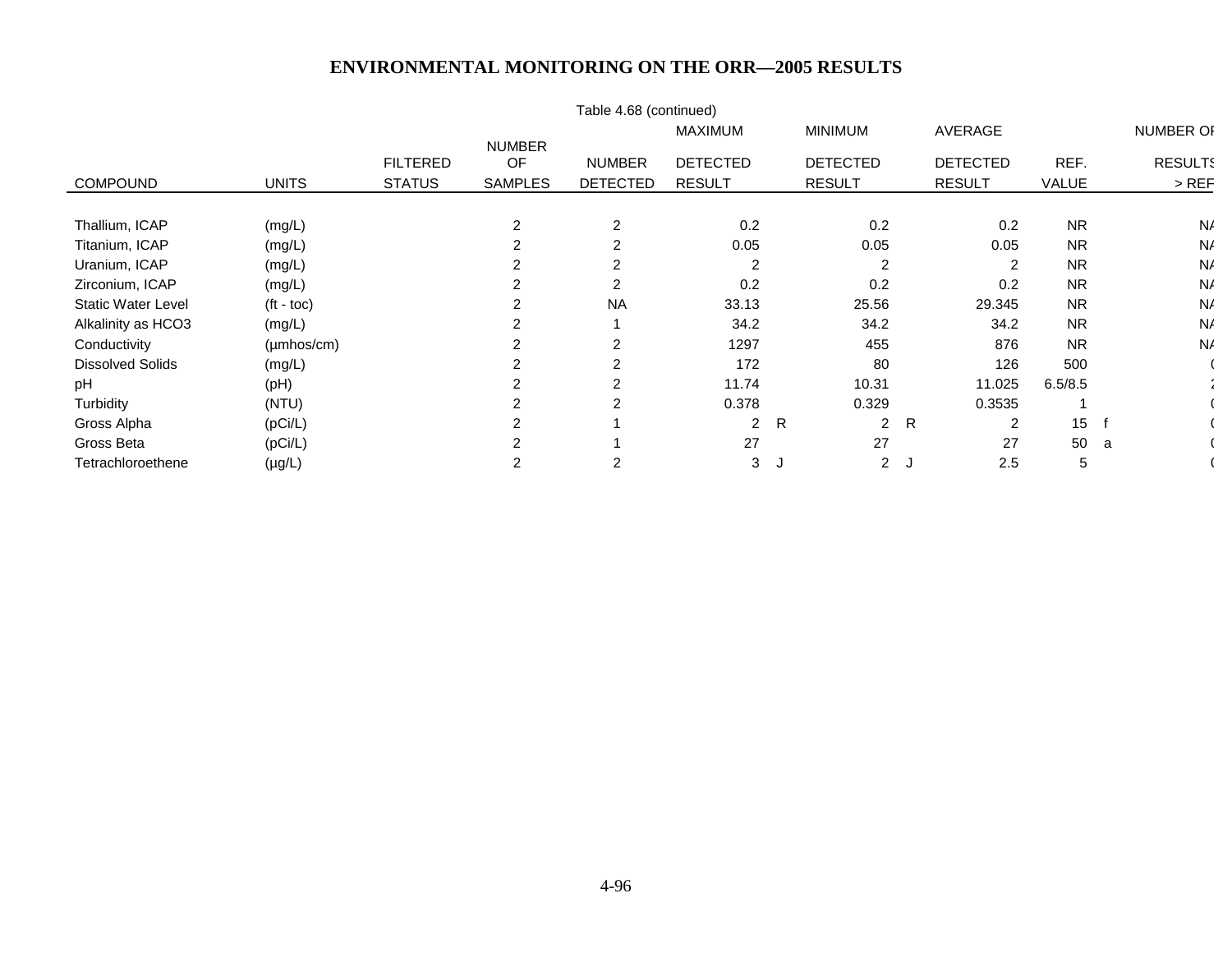## Table 4.69. REGIME=EF AREA NAME=GW Monitoring Plan Grid Location C3 (Approximately 200 ft Northeast of the Coal Pile Trench)

|                             |              |                 |                         |                         | MAXIMUM         | <b>MINIMUM</b>  | <b>AVERAGE</b>  |                | NUMBER OF                      |
|-----------------------------|--------------|-----------------|-------------------------|-------------------------|-----------------|-----------------|-----------------|----------------|--------------------------------|
|                             |              | <b>FILTERED</b> | <b>NUMBER</b><br>OF     | <b>NUMBER</b>           | <b>DETECTED</b> | <b>DETECTED</b> | <b>DETECTED</b> | REF.           | <b>RESULTS</b>                 |
| COMPOUND                    | <b>UNITS</b> | <b>STATUS</b>   | <b>SAMPLES</b>          | <b>DETECTED</b>         | <b>RESULT</b>   | <b>RESULT</b>   | <b>RESULT</b>   | VALUE          | $>$ REF.                       |
|                             |              |                 |                         |                         |                 |                 |                 |                |                                |
| Chloride                    | (mg/L)       |                 | $\boldsymbol{2}$        | $\overline{\mathbf{c}}$ | 32.7            | 13.6            | 23.15           | 250            | 0                              |
| Nitrate Nitrogen            | (mg/L)       |                 | $\overline{c}$          |                         | 2.39            | 2.39            | 2.39            | 10             | 0                              |
| Sulfate                     | (mg/L)       |                 | 2                       | $\overline{2}$          | 185             | 30.5            | 107.75          | 250            | 0                              |
| Antimony, ICAP              | (mg/L)       |                 | 2                       | 2                       | 0.2             | 0.2             | 0.2             | 0.006          | 2                              |
| Arsenic, ICAP               | (mg/L)       |                 | $\overline{c}$          | $\overline{c}$          | 0.2             | 0.2             | 0.2             | 0.05           | $\overline{c}$                 |
| Barium, ICAP                | (mg/L)       |                 | $\overline{c}$          | $\overline{c}$          | 0.247           | 0.0415          | 0.14425         | $\overline{2}$ | $\mathbf 0$                    |
| Boron, ICAP                 | (mg/L)       |                 | 2                       |                         | 0.148           | 0.148           | 0.148           | <b>NR</b>      | <b>NA</b>                      |
| Cadmium, ICAP               | (mg/L)       |                 | $\overline{\mathbf{c}}$ | $\overline{\mathbf{c}}$ | 0.01            | 0.01            | 0.01            | 0.005          | $\overline{2}$                 |
| Calcium, ICAP               | (mg/L)       |                 | 2                       | 2                       | 118             | 62.5            | 90.25           | <b>NR</b>      | <b>NA</b>                      |
| Chromium, PMS               | (mg/L)       |                 | $\overline{\mathbf{c}}$ |                         | 0.0168          | 0.0168          | 0.0168          | <b>NR</b>      | <b>NA</b>                      |
| Chromium, ICAP              | (mg/L)       |                 | $\overline{\mathbf{c}}$ | $\overline{c}$          | 0.02            | 0.02            | 0.02            | 0.1            | $\pmb{0}$                      |
| Iron, ICAP                  | (mg/L)       |                 | 2                       | $\overline{2}$          | 0.33            | 0.112           | 0.221           | 0.3            |                                |
| Lead, PMS                   | (mg/L)       |                 | $\overline{c}$          | $\overline{c}$          | 0.00313         | 0.00125         | 0.00219         | 0.015          | 0<br>$\mathbf{C}$              |
| Lead, ICAP                  | (mg/L)       |                 | $\overline{\mathbf{c}}$ | $\overline{c}$          | 0.1             | 0.1             | 0.1             | 0.015          | $\overline{2}$<br>$\mathbf{C}$ |
| Lithium, ICAP               | (mg/L)       |                 | $\overline{c}$          |                         | 0.0148          | 0.0148          | 0.0148          | <b>NR</b>      | <b>NA</b>                      |
| Magnesium, ICAP             | (mg/L)       |                 | 2                       | $\overline{c}$          | 16.1            | 12.3            | 14.2            | <b>NR</b>      | <b>NA</b>                      |
| Manganese, ICAP             | (mg/L)       |                 | 2                       | $\overline{c}$          | 0.0403          | 0.0258          | 0.03305         | 0.05           | $\Omega$                       |
| Nickel, PMS                 | (mg/L)       |                 | $\overline{c}$          |                         | 0.0352          | 0.0352          | 0.0352          | <b>NR</b>      | <b>NA</b>                      |
| Nickel, ICAP                | (mg/L)       |                 | $\overline{\mathbf{c}}$ | 2                       | 0.05            | 0.05            | 0.05            | 0.1            | $\mathbf 0$<br>d               |
| Niobium, ICAP               | (mg/L)       |                 | $\overline{\mathbf{c}}$ | $\overline{c}$          | 0.2             | 0.2             | 0.2             | <b>NR</b>      | <b>NA</b>                      |
| Nitrate/Nitrite as Nitrogen | (mg/L)       |                 | 2                       |                         | 2.58            | 2.58            | 2.58            | <b>NR</b>      | <b>NA</b>                      |
| Phosphorus, ICAP            | (mg/L)       |                 | $\overline{\mathbf{c}}$ | $\overline{\mathbf{c}}$ | 0.5             | 0.5             | 0.5             | <b>NR</b>      | <b>NA</b>                      |
| Potassium, ICAP             | (mg/L)       |                 | $\overline{\mathbf{c}}$ | 2                       | 4.16            | 3.36            | 3.76            | <b>NR</b>      | <b>NA</b>                      |
| Selenium, ICAP              | (mg/L)       |                 | $\overline{c}$          | $\overline{c}$          | 0.2             | 0.2             | 0.2             | 0.05           | $\overline{c}$                 |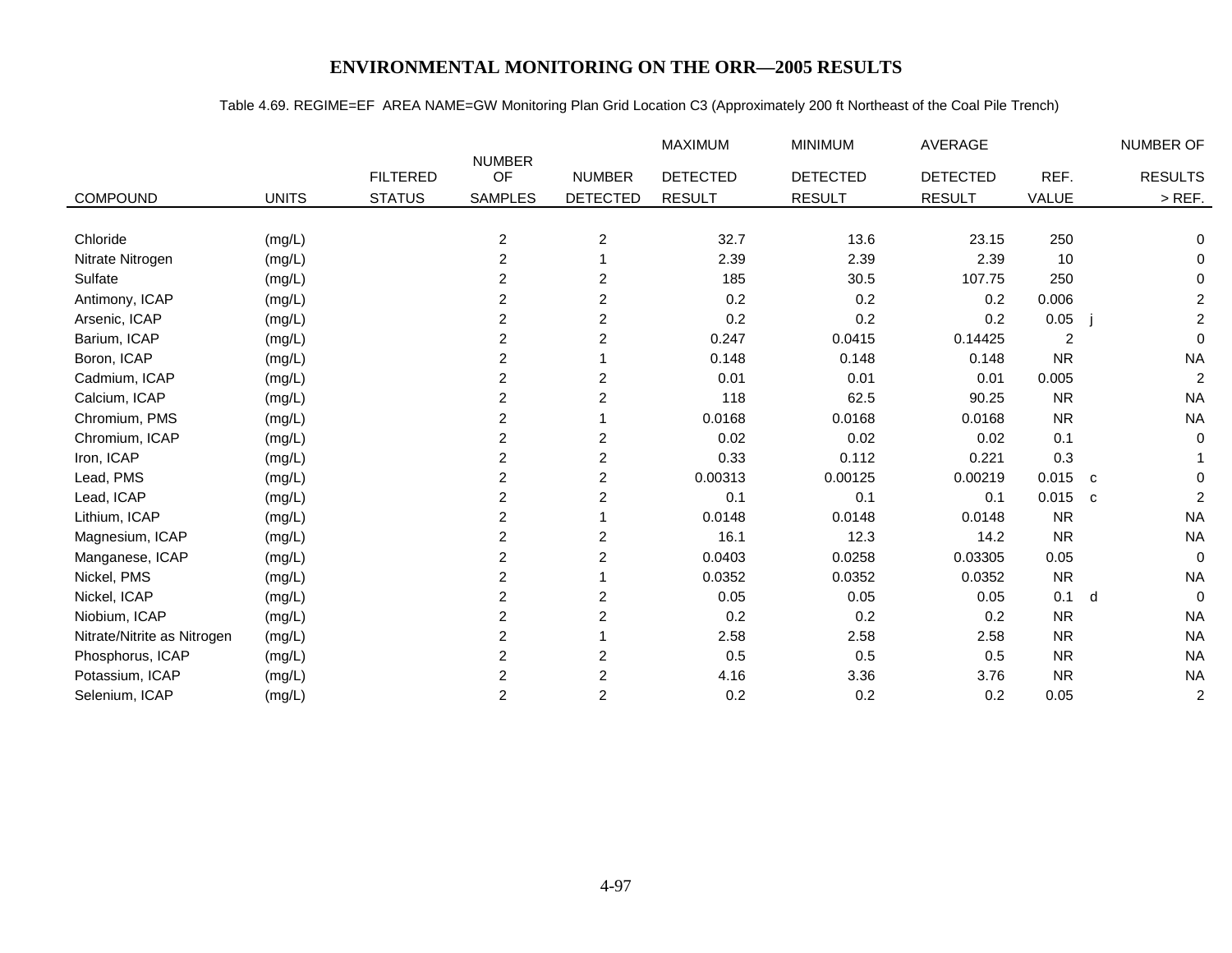|                            |                    |                 |                         | Table 4.69 (continued)  |                 |                 |                 |           |                |
|----------------------------|--------------------|-----------------|-------------------------|-------------------------|-----------------|-----------------|-----------------|-----------|----------------|
|                            |                    |                 |                         |                         | <b>MAXIMUM</b>  | <b>MINIMUM</b>  | AVERAGE         |           | NUMBER OF      |
|                            |                    | <b>FILTERED</b> | <b>NUMBER</b><br>OF     | <b>NUMBER</b>           | <b>DETECTED</b> | <b>DETECTED</b> | <b>DETECTED</b> | REF.      | <b>RESULTS</b> |
| <b>COMPOUND</b>            | <b>UNITS</b>       | <b>STATUS</b>   | <b>SAMPLES</b>          | <b>DETECTED</b>         | <b>RESULT</b>   | <b>RESULT</b>   | <b>RESULT</b>   | VALUE     | $>$ REF.       |
|                            |                    |                 |                         |                         |                 |                 |                 |           |                |
| Silicon, ICAP              | (mg/L)             |                 | $\overline{a}$          | $\overline{c}$          | 7.71            | 6.91            | 7.31            | <b>NR</b> | <b>NA</b>      |
| Sodium, ICAP               | (mg/L)             |                 | $\overline{c}$          | $\overline{2}$          | 9.83            | 3.81            | 6.82            | <b>NR</b> | <b>NA</b>      |
| Strontium, ICAP            | (mg/L)             |                 | 2                       | $\overline{c}$          | 0.693           | 0.271           | 0.482           | <b>NR</b> | <b>NA</b>      |
| Sulfur, ICAP               | (mg/L)             |                 | 2                       | $\overline{c}$          | 62.6            | 9.74            | 36.17           | <b>NR</b> | <b>NA</b>      |
| Thallium, ICAP             | (mg/L)             |                 | 2                       | 2                       | 0.2             | 0.2             | 0.2             | <b>NR</b> | <b>NA</b>      |
| Titanium, ICAP             | (mg/L)             |                 | $\overline{\mathbf{c}}$ | $\overline{\mathbf{c}}$ | 0.05            | 0.05            | 0.05            | <b>NR</b> | <b>NA</b>      |
| Uranium, PMS               | (mg/L)             |                 | 2                       |                         | 0.000955        | 0.000955        | 0.000955        | 0.03      | $\Omega$       |
| Uranium, ICAP              | (mg/L)             |                 | $\overline{c}$          | 2                       | $\overline{2}$  | 2               | 2               | <b>NR</b> | <b>NA</b>      |
| Zirconium, ICAP            | (mg/L)             |                 | 2                       | $\overline{c}$          | 0.2             | 0.2             | 0.2             | <b>NR</b> | <b>NA</b>      |
| <b>Static Water Level</b>  | $(t - \text{toc})$ |                 |                         | <b>NA</b>               | 12.66           | 7.24            | 9.8575          | <b>NR</b> | <b>NA</b>      |
| Alkalinity as HCO3         | (mg/L)             |                 | 2                       | $\overline{a}$          | 169             | 149             | 159             | <b>NR</b> | <b>NA</b>      |
| Conductivity               | (µmhos/cm)         |                 | 4                       | 4                       | 804             | 472             | 640.25          | <b>NR</b> | <b>NA</b>      |
| <b>Dissolved Solids</b>    | (mg/L)             |                 | 2                       | $\overline{\mathbf{c}}$ | 497             | 264             | 380.5           | 500       | $\mathbf 0$    |
| pH                         | (Hq)               |                 | 4                       | 4                       | 7.63            | 7.02            | 7.31            | 6.5/8.5   | 0              |
| Turbidity                  | (NTU)              |                 | 2                       | $\overline{2}$          | 4.17            | 0.448           | 2.309           |           |                |
| 1,2-Dichloroethene (Total) | $(\mu g/L)$        |                 | $\overline{\mathbf{c}}$ | $\overline{c}$          | 1300            | 840<br>J        | 1070            | <b>NR</b> | <b>NA</b><br>b |
| cis-1,2-Dichloroethene     | $(\mu g/L)$        |                 | 2                       | $\overline{2}$          | 1300            | 840<br>J.       | 1070            | 70        | $\overline{2}$ |
| Tetrachloroethene          | $(\mu g/L)$        |                 | $\overline{c}$          | $\overline{2}$          | 71000           | 12000           | 41500           | 5         | $\overline{c}$ |
| Trichloroethene            | $(\mu g/L)$        |                 | $\overline{c}$          | $\overline{2}$          | 5800            | 830             | 3315            | 5         | $\overline{c}$ |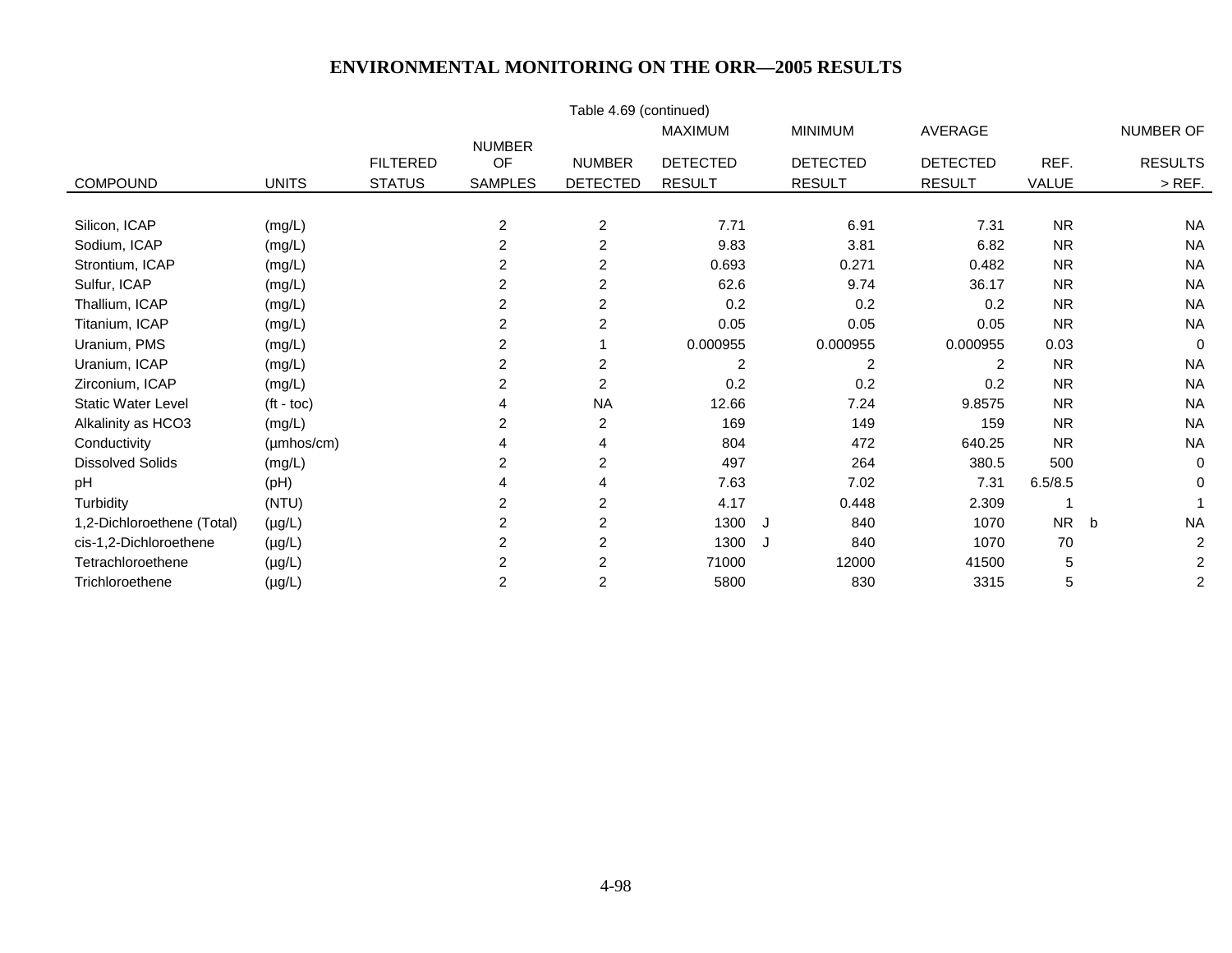# Table 4.70. REGIME=EF AREA NAME=GW Monitoring Plan Grid Location D2 (Approximately 1200 ft North of Building 81-10)

|                  |              |                 |                         |                         | MAXIMUM         | <b>MINIMUM</b>  | AVERAGE         |                |                | NUMBER OF      |
|------------------|--------------|-----------------|-------------------------|-------------------------|-----------------|-----------------|-----------------|----------------|----------------|----------------|
|                  |              | <b>FILTERED</b> | <b>NUMBER</b><br>OF     | <b>NUMBER</b>           | <b>DETECTED</b> | <b>DETECTED</b> | <b>DETECTED</b> | REF.           |                | <b>RESULTS</b> |
| <b>COMPOUND</b>  | <b>UNITS</b> | <b>STATUS</b>   | <b>SAMPLES</b>          | <b>DETECTED</b>         | <b>RESULT</b>   | <b>RESULT</b>   | <b>RESULT</b>   | VALUE          |                | $>$ REF.       |
|                  |              |                 |                         |                         |                 |                 |                 |                |                |                |
| Chloride         | (mg/L)       |                 | $\boldsymbol{2}$        | $\overline{c}$          | 11.7            | 8.38            | 10.04           | 250            |                | 0              |
| Sulfate          | (mg/L)       |                 | 2                       | $\overline{c}$          | 13.4            | 11.5            | 12.45           | 250            |                | 0              |
| Antimony, ICAP   | (mg/L)       |                 | 2                       | $\overline{c}$          | 0.2             | 0.2             | 0.2             | 0.006          |                | $\overline{c}$ |
| Arsenic, ICAP    | (mg/L)       |                 | $\overline{c}$          | $\overline{\mathbf{c}}$ | 0.2             | 0.2             | 0.2             | 0.05           |                | $\overline{a}$ |
| Barium, ICAP     | (mg/L)       |                 | 2                       | $\overline{\mathbf{c}}$ | 0.242           | 0.225           | 0.2335          | $\overline{c}$ |                | 0              |
| Cadmium, ICAP    | (mg/L)       |                 | 2                       | $\overline{c}$          | 0.01            | 0.01            | 0.01            | 0.005          |                | $\overline{c}$ |
| Calcium, ICAP    | (mg/L)       |                 | 2                       | $\overline{c}$          | 68.4            | 68.3            | 68.35           | <b>NR</b>      |                | <b>NA</b>      |
| Chromium, ICAP   | (mg/L)       |                 | 2                       | $\overline{\mathbf{c}}$ | 0.02            | 0.02            | 0.02            | 0.1            |                | $\mathbf 0$    |
| Lead, ICAP       | (mg/L)       |                 | $\overline{\mathbf{c}}$ | $\overline{c}$          | 0.1             | 0.1             | 0.1             | 0.015          | $\overline{c}$ | 2              |
| Lithium, ICAP    | (mg/L)       |                 | 2                       | $\overline{c}$          | 0.0125          | 0.0123          | 0.0124          | <b>NR</b>      |                | <b>NA</b>      |
| Magnesium, ICAP  | (mg/L)       |                 | 2                       | $\overline{c}$          | 13.7            | 13.5            | 13.6            | <b>NR</b>      |                | <b>NA</b>      |
| Manganese, ICAP  | (mg/L)       |                 | 2                       | $\overline{c}$          | 0.0149          | 0.013           | 0.01395         | 0.05           |                | 0              |
| Nickel, ICAP     | (mg/L)       |                 | $\overline{c}$          | 2                       | 0.05            | 0.05            | 0.05            | 0.1            | d              | $\Omega$       |
| Niobium, ICAP    | (mg/L)       |                 | $\overline{\mathbf{c}}$ | $\overline{c}$          | 0.2             | 0.2             | 0.2             | <b>NR</b>      |                | <b>NA</b>      |
| Phosphorus, ICAP | (mg/L)       |                 | 2                       | $\overline{c}$          | 0.5             | 0.5             | 0.5             | <b>NR</b>      |                | <b>NA</b>      |
| Selenium, ICAP   | (mg/L)       |                 | 2                       | $\overline{c}$          | 0.2             | 0.2             | 0.2             | 0.05           |                | $\overline{2}$ |
| Silicon, ICAP    | (mg/L)       |                 | 2                       | $\overline{\mathbf{c}}$ | 13.4            | 13.1            | 13.25           | <b>NR</b>      |                | <b>NA</b>      |
| Sodium, ICAP     | (mg/L)       |                 | 2                       | $\overline{c}$          | 6.83            | 6.67            | 6.75            | <b>NR</b>      |                | <b>NA</b>      |
| Strontium, ICAP  | (mg/L)       |                 | 2                       | $\overline{2}$          | 0.395           | 0.374           | 0.3845          | <b>NR</b>      |                | <b>NA</b>      |
| Sulfur, ICAP     | (mg/L)       |                 | $\overline{\mathbf{c}}$ | $\overline{c}$          | 4.46            | 3.87            | 4.165           | <b>NR</b>      |                | <b>NA</b>      |
| Thallium, ICAP   | (mg/L)       |                 | 2                       | $\overline{\mathbf{c}}$ | 0.2             | 0.2             | 0.2             | <b>NR</b>      |                | <b>NA</b>      |
| Titanium, ICAP   | (mg/L)       |                 | $\overline{2}$          | $\overline{c}$          | 0.05            | 0.05            | 0.05            | <b>NR</b>      |                | <b>NA</b>      |
| Uranium, ICAP    | (mg/L)       |                 | 2                       | 2                       | $\overline{c}$  | $\overline{c}$  | $\overline{2}$  | <b>NR</b>      |                | <b>NA</b>      |
| Zirconium, ICAP  | (mg/L)       |                 | 2                       | 2                       | 0.2             | 0.2             | 0.2             | <b>NR</b>      |                | <b>NA</b>      |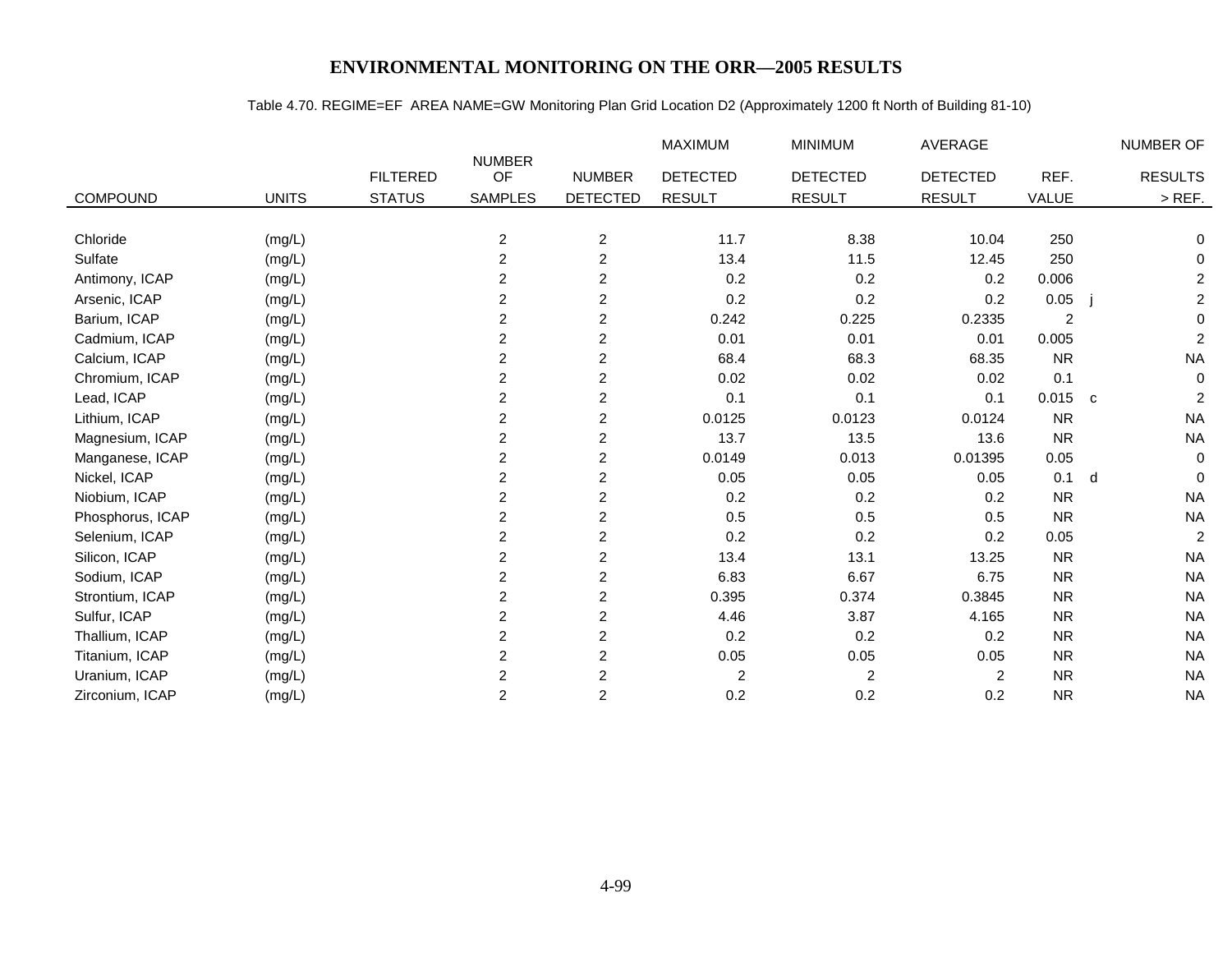| Table 4.70 (continued)     |                         |                 |                |                 |                 |          |                 |                 |              |                |  |
|----------------------------|-------------------------|-----------------|----------------|-----------------|-----------------|----------|-----------------|-----------------|--------------|----------------|--|
|                            |                         |                 |                |                 | <b>MAXIMUM</b>  |          | <b>MINIMUM</b>  | AVERAGE         |              | NUMBER OF      |  |
|                            |                         |                 | <b>NUMBER</b>  |                 |                 |          |                 |                 |              |                |  |
|                            |                         | <b>FILTERED</b> | OF             | <b>NUMBER</b>   | <b>DETECTED</b> |          | <b>DETECTED</b> | <b>DETECTED</b> | REF.         | <b>RESULTS</b> |  |
| <b>COMPOUND</b>            | <b>UNITS</b>            | <b>STATUS</b>   | <b>SAMPLES</b> | <b>DETECTED</b> | <b>RESULT</b>   |          | <b>RESULT</b>   | <b>RESULT</b>   | <b>VALUE</b> | $>$ REF.       |  |
|                            |                         |                 |                |                 |                 |          |                 |                 |              |                |  |
| <b>Static Water Level</b>  | $(t - \text{toc})$      |                 | 2              | <b>NA</b>       | 25.02           |          | 23.36           | 24.19           | <b>NR</b>    | <b>NA</b>      |  |
| Alkalinity as HCO3         | (mg/L)                  |                 | 2              | $\overline{2}$  | 212             |          | 205             | 208.5           | <b>NR</b>    | <b>NA</b>      |  |
| Conductivity               | $(\mu m \text{hos/cm})$ |                 | 2              | 2               | 502             |          | 477             | 489.5           | <b>NR</b>    | <b>NA</b>      |  |
| <b>Dissolved Solids</b>    | (mg/L)                  |                 | 2              | 2               | 261             |          | 84              | 172.5           | 500          | $\Omega$       |  |
| рH                         | (Hq)                    |                 | 2              |                 | 7.44            |          | 7.43            | 7.435           | 6.5/8.5      | 0              |  |
| Turbidity                  | (NTU)                   |                 | 2              | 2               | 0.303           |          | 0.243           | 0.273           |              | $\Omega$       |  |
| 1,2-Dichloroethene (Total) | $(\mu g/L)$             |                 |                |                 |                 |          |                 |                 | NR b         | <b>NA</b>      |  |
| cis-1,2-Dichloroethene     | $(\mu g/L)$             |                 | 2              |                 |                 | - 11     |                 |                 | 70           | $\Omega$       |  |
| Naphthalene                | $(\mu g/L)$             |                 |                |                 |                 |          |                 |                 | <b>NR</b>    | <b>NA</b>      |  |
| Tetrachloroethene          | $(\mu g/L)$             |                 | 2              | 2               | 680             |          | 170             | 425             | 5            | $\overline{2}$ |  |
| Trichloroethene            | $(\mu g/L)$             |                 |                |                 | 4               | <b>N</b> | 2J              | 3               | 5            | 0              |  |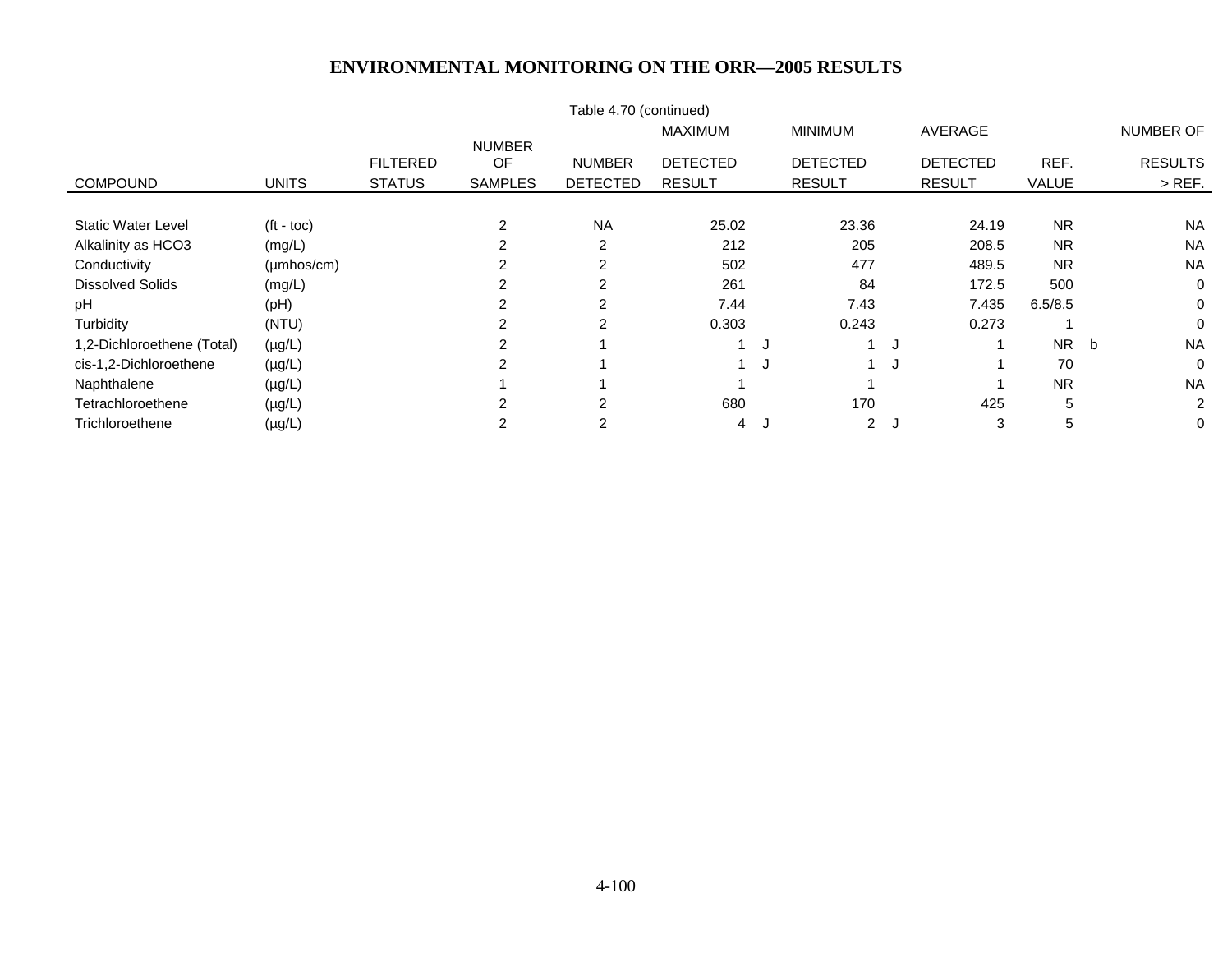# Table 4.71. REGIME=EF AREA NAME=GW Monitoring Plan Grid Location E3 (Approximately 1100 ft Northeast of Building 81-10)

|                  |              |                 |                         |                         | MAXIMUM         | <b>MINIMUM</b>  | AVERAGE         |                |              | NUMBER OF      |
|------------------|--------------|-----------------|-------------------------|-------------------------|-----------------|-----------------|-----------------|----------------|--------------|----------------|
|                  |              | <b>FILTERED</b> | <b>NUMBER</b><br>OF     | <b>NUMBER</b>           | <b>DETECTED</b> | <b>DETECTED</b> | <b>DETECTED</b> | REF.           |              | <b>RESULTS</b> |
| COMPOUND         | <b>UNITS</b> | <b>STATUS</b>   | <b>SAMPLES</b>          | <b>DETECTED</b>         | <b>RESULT</b>   | <b>RESULT</b>   | <b>RESULT</b>   | VALUE          |              | $>$ REF.       |
|                  |              |                 |                         |                         |                 |                 |                 |                |              |                |
| Chloride         | (mg/L)       |                 | $\overline{c}$          | $\overline{\mathbf{c}}$ | 13.3            | 12.4            | 12.85           | 250            |              | 0              |
| Nitrate Nitrogen | (mg/L)       |                 | $\overline{c}$          |                         | 0.178           | 0.178           | 0.178           | 10             |              | 0              |
| Sulfate          | (mg/L)       |                 | 2                       | 2                       | 16.1            | 14.3            | 15.2            | 250            |              | $\mathbf 0$    |
| Antimony, ICAP   | (mg/L)       |                 | 2                       | $\overline{c}$          | 0.2             | 0.2             | 0.2             | 0.006          |              | $\overline{c}$ |
| Arsenic, ICAP    | (mg/L)       |                 | $\overline{c}$          | $\overline{c}$          | 0.2             | 0.2             | 0.2             | 0.05           |              | $\overline{a}$ |
| Barium, ICAP     | (mg/L)       |                 | $\overline{\mathbf{c}}$ | $\overline{\mathbf{c}}$ | 0.474           | 0.448           | 0.461           | $\overline{c}$ |              | $\mathbf 0$    |
| Boron, ICAP      | (mg/L)       |                 | $\overline{\mathbf{c}}$ | $\overline{c}$          | 0.124           | 0.121           | 0.1225          | <b>NR</b>      |              | <b>NA</b>      |
| Cadmium, ICAP    | (mg/L)       |                 | $\boldsymbol{2}$        | $\overline{2}$          | 0.01            | 0.01            | 0.01            | 0.005          |              | $\overline{2}$ |
| Calcium, ICAP    | (mg/L)       |                 | $\overline{\mathbf{c}}$ | $\overline{c}$          | 73.8            | 72.9            | 73.35           | <b>NR</b>      |              | <b>NA</b>      |
| Chromium, ICAP   | (mg/L)       |                 | 2                       | $\overline{c}$          | 0.02            | 0.02            | 0.02            | 0.1            |              | $\mathbf 0$    |
| Lead, ICAP       | (mg/L)       |                 | $\overline{c}$          | $\overline{c}$          | 0.1             | 0.1             | 0.1             | 0.015          | $\mathbf{C}$ | 2              |
| Lithium, ICAP    | (mg/L)       |                 | 2                       | $\overline{c}$          | 0.0188          | 0.0183          | 0.01855         | <b>NR</b>      |              | <b>NA</b>      |
| Magnesium, ICAP  | (mg/L)       |                 | 2                       | 2                       | 15.8            | 15.5            | 15.65           | <b>NR</b>      |              | <b>NA</b>      |
| Manganese, ICAP  | (mg/L)       |                 | 2                       |                         | 0.0655          | 0.0655          | 0.0655          | 0.05           |              |                |
| Nickel, ICAP     | (mg/L)       |                 | $\overline{c}$          | $\overline{c}$          | 0.05            | 0.05            | 0.05            | 0.1            | d            | $\Omega$       |
| Niobium, ICAP    | (mg/L)       |                 | 2                       | $\overline{c}$          | 0.2             | 0.2             | 0.2             | <b>NR</b>      |              | <b>NA</b>      |
| Phosphorus, ICAP | (mg/L)       |                 | $\overline{c}$          | $\overline{c}$          | 0.5             | 0.5             | 0.5             | <b>NR</b>      |              | <b>NA</b>      |
| Potassium, ICAP  | (mg/L)       |                 | $\overline{c}$          | $\overline{c}$          | 5.54            | 5.35            | 5.445           | <b>NR</b>      |              | <b>NA</b>      |
| Selenium, ICAP   | (mg/L)       |                 | 2                       | 2                       | 0.2             | 0.2             | 0.2             | 0.05           |              | $\overline{2}$ |
| Silicon, ICAP    | (mg/L)       |                 | $\boldsymbol{2}$        | $\overline{c}$          | 8.75            | 8.57            | 8.66            | <b>NR</b>      |              | <b>NA</b>      |
| Sodium, ICAP     | (mg/L)       |                 | 2                       | $\overline{c}$          | 9.19            | 7.76            | 8.475           | <b>NR</b>      |              | <b>NA</b>      |
| Strontium, ICAP  | (mg/L)       |                 | $\overline{\mathbf{c}}$ | $\overline{c}$          | 1.19            | 1.18            | 1.185           | <b>NR</b>      |              | <b>NA</b>      |
| Sulfur, ICAP     | (mg/L)       |                 | $\overline{c}$          | $\overline{c}$          | 5.42            | 4.66            | 5.04            | <b>NR</b>      |              | <b>NA</b>      |
| Thallium, ICAP   | (mg/L)       |                 | $\overline{c}$          | $\overline{c}$          | 0.2             | 0.2             | 0.2             | <b>NR</b>      |              | <b>NA</b>      |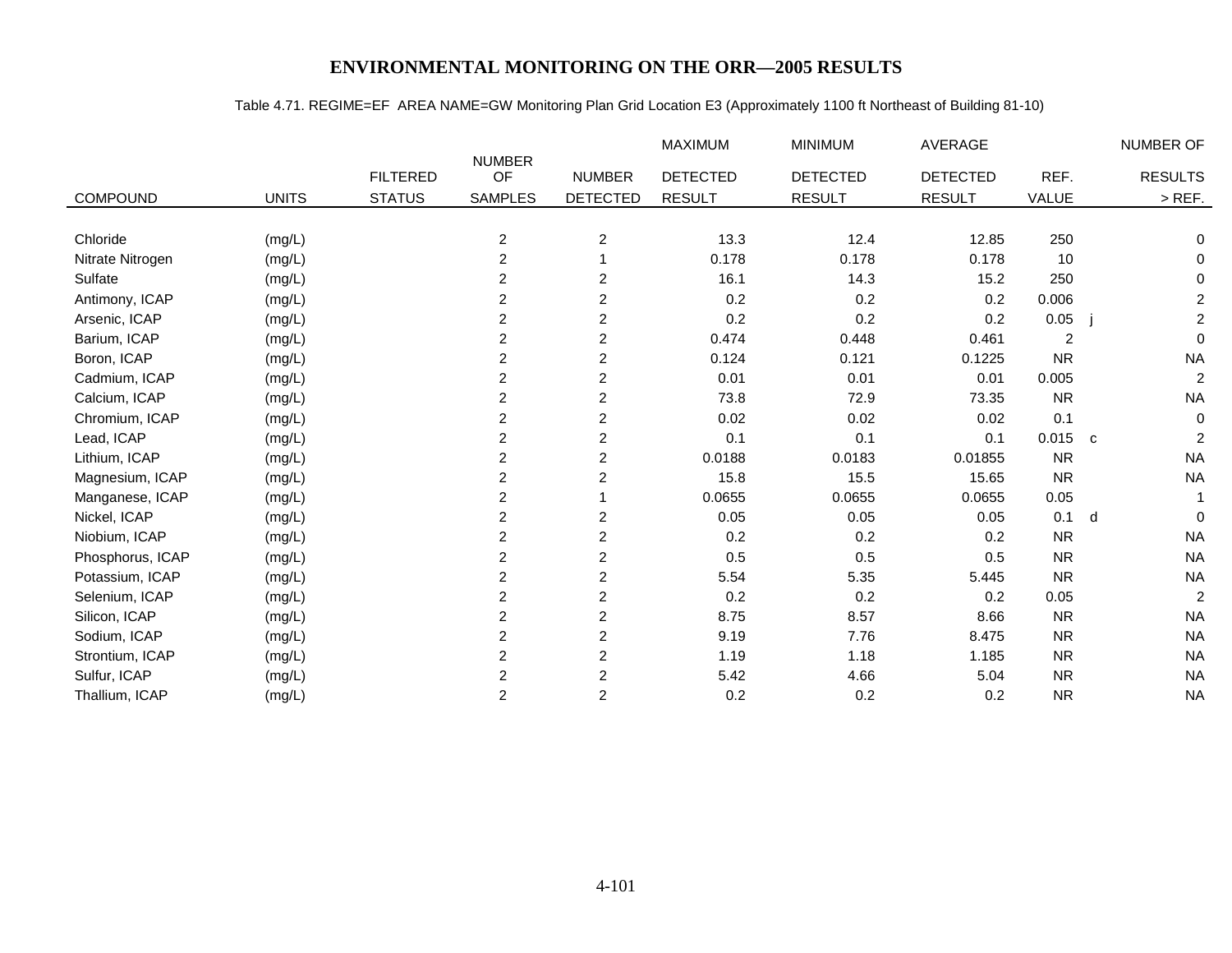| Table 4.71 (continued)     |              |                 |                         |                         |                 |                 |                 |                |                |  |  |
|----------------------------|--------------|-----------------|-------------------------|-------------------------|-----------------|-----------------|-----------------|----------------|----------------|--|--|
|                            |              |                 |                         |                         | <b>MAXIMUM</b>  | <b>MINIMUM</b>  | <b>AVERAGE</b>  |                | NUMBER OF      |  |  |
|                            |              | <b>FILTERED</b> | <b>NUMBER</b><br>OF     | <b>NUMBER</b>           | <b>DETECTED</b> | <b>DETECTED</b> | <b>DETECTED</b> | REF.           | <b>RESULTS</b> |  |  |
| <b>COMPOUND</b>            | <b>UNITS</b> | <b>STATUS</b>   | <b>SAMPLES</b>          | <b>DETECTED</b>         | <b>RESULT</b>   | <b>RESULT</b>   | <b>RESULT</b>   | <b>VALUE</b>   | $>$ REF.       |  |  |
|                            |              |                 |                         |                         |                 |                 |                 |                |                |  |  |
| Titanium, ICAP             | (mg/L)       |                 | $\overline{\mathbf{c}}$ | $\overline{c}$          | 0.05            | 0.05            | 0.05            | <b>NR</b>      | <b>NA</b>      |  |  |
| Uranium, PMS               | (mg/L)       |                 | 2                       | $\overline{2}$          | 0.00061         | 0.0006          | 0.000605        | 0.03           | $\mathbf 0$    |  |  |
| Uranium, ICAP              | (mg/L)       |                 | 2                       | $\overline{\mathbf{c}}$ | 2               | $\overline{c}$  | 2               | <b>NR</b>      | <b>NA</b>      |  |  |
| Zirconium, ICAP            | (mg/L)       |                 | 2                       | $\overline{c}$          | 0.2             | 0.2             | 0.2             | <b>NR</b>      | <b>NA</b>      |  |  |
| <b>Static Water Level</b>  | $(t - toc)$  |                 | $\overline{2}$          | <b>NA</b>               | 9.89            | 9.14            | 9.515           | <b>NR</b>      | <b>NA</b>      |  |  |
| Alkalinity as HCO3         | (mg/L)       |                 | 2                       | $\overline{c}$          | 231             | 224             | 227.5           | <b>NR</b>      | <b>NA</b>      |  |  |
| Conductivity               | (µmhos/cm)   |                 | 2                       | $\overline{2}$          | 550             | 526             | 538             | <b>NR</b>      | <b>NA</b>      |  |  |
| <b>Dissolved Solids</b>    | (mg/L)       |                 | $\overline{c}$          | $\overline{c}$          | 289             | 280             | 284.5           | 500            | $\mathbf 0$    |  |  |
| pH                         | (pH)         |                 | 2                       | $\overline{\mathbf{c}}$ | 7.26            | 7.24            | 7.25            | 6.5/8.5        | 0              |  |  |
| Turbidity                  | (NTU)        |                 | $\overline{2}$          | $\overline{2}$          | 0.187           | 0.099           | 0.143           |                | 0              |  |  |
| Gross Alpha                | (pCi/L)      |                 | 2                       | $\overline{c}$          | 19              | 12              | 15.5            | 15             | f              |  |  |
| 1,1,1-Trichloroethane      | $(\mu g/L)$  |                 | 2                       | $\overline{2}$          | 22              | 8               | 15              | 200            | $\Omega$       |  |  |
| 1,1-Dichloroethane         | $(\mu g/L)$  |                 | 2                       | 2                       | 200             | 130             | 165             | <b>NR</b>      | <b>NA</b>      |  |  |
| 1,1-Dichloroethene         | $(\mu g/L)$  |                 | 2                       | 2                       | 76              | 53              | 64.5            | $\overline{7}$ | 2              |  |  |
| 1,2-Dichloroethene (Total) | $(\mu g/L)$  |                 | $\overline{2}$          | $\overline{2}$          | 22              | 14              | 18              | <b>NR</b>      | <b>NA</b><br>b |  |  |
| Acetone                    | $(\mu g/L)$  |                 | $\overline{\mathbf{c}}$ |                         | 11              | 11              | 11              | <b>NR</b>      | <b>NA</b>      |  |  |
| Carbon tetrachloride       | $(\mu g/L)$  |                 | 2                       |                         | 3               | 3<br>J          | 3<br>J          | 5              | $\mathbf 0$    |  |  |
| Chloroethane               | $(\mu g/L)$  |                 | $\overline{c}$          | $\overline{2}$          | 81              | $\overline{a}$  | 41.5<br>J       | <b>NR</b>      | <b>NA</b>      |  |  |
| cis-1,2-Dichloroethene     | $(\mu g/L)$  |                 | 2                       | 2                       | 22              | 12              | 17              | 70             | $\mathbf 0$    |  |  |
| Tetrachloroethene          | $(\mu g/L)$  |                 | $\overline{2}$          | 2                       | 160             | 110             | 135             | 5              | $\overline{c}$ |  |  |
| trans-1,2-Dichloroethene   | $(\mu g/L)$  |                 | $\overline{c}$          |                         |                 | J               | J               | 100            | 0              |  |  |
| Trichloroethene            | $(\mu g/L)$  |                 | 2                       | 2                       | 51              | 41              | 46              | 5              | 2              |  |  |
| Vinyl chloride             | $(\mu g/L)$  |                 | $\overline{c}$          |                         | 3               | 3               | 3               | $\overline{c}$ |                |  |  |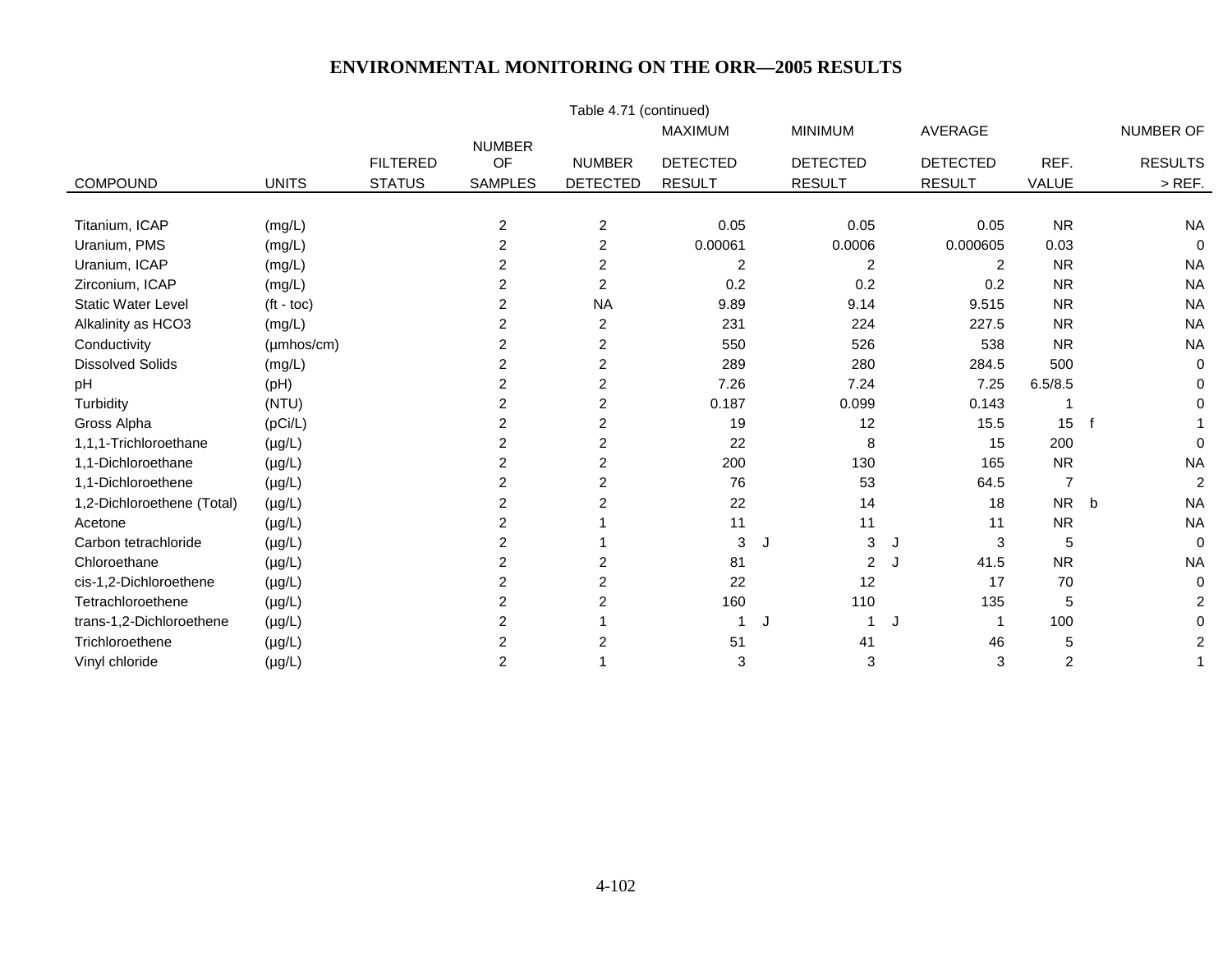# Table 4.72. REGIME=EF AREA NAME=GW Monitoring Plan Grid Location G3 (Approximately 1400 ft Northeast of the Uranium Oxide Vault)

|                  |              |                 |                     |                 | MAXIMUM         | <b>MINIMUM</b>  | AVERAGE         |           | NUMBER OF         |
|------------------|--------------|-----------------|---------------------|-----------------|-----------------|-----------------|-----------------|-----------|-------------------|
|                  |              | <b>FILTERED</b> | <b>NUMBER</b><br>OF | <b>NUMBER</b>   | <b>DETECTED</b> | <b>DETECTED</b> | <b>DETECTED</b> | REF.      | <b>RESULTS</b>    |
| <b>COMPOUND</b>  | <b>UNITS</b> | <b>STATUS</b>   | <b>SAMPLES</b>      | <b>DETECTED</b> | <b>RESULT</b>   | <b>RESULT</b>   | <b>RESULT</b>   | VALUE     | $>$ REF.          |
|                  |              |                 |                     |                 |                 |                 |                 |           |                   |
| Chloride         | (mg/L)       |                 | 4                   | 4               | 17.7            | 2.63            | 10.1075         | 250       | 0                 |
| Fluoride         | (mg/L)       |                 |                     | $\overline{c}$  | 0.235           | 0.227           | 0.231           | 4         | 0                 |
| Nitrate Nitrogen | (mg/L)       |                 |                     | 4               | 1.04            | 0.258           | 0.63175         | 10        | $\Omega$          |
| Sulfate          | (mg/L)       |                 |                     |                 | 21.5            | 19.2            | 20.5            | 250       | 0                 |
| Antimony, ICAP   | (mg/L)       |                 |                     | 4               | 0.2             | 0.2             | 0.2             | 0.006     |                   |
| Arsenic, ICAP    | (mg/L)       |                 |                     |                 | 0.2             | 0.2             | 0.2             | 0.05      |                   |
| Barium, ICAP     | (mg/L)       |                 |                     |                 | 0.373           | 0.0549          | 0.211525        | 2         | 0                 |
| Cadmium, ICAP    | (mg/L)       |                 |                     |                 | 0.01            | 0.01            | 0.01            | 0.005     | 4                 |
| Calcium, ICAP    | (mg/L)       |                 |                     |                 | 82.6            | 53.3            | 69.75           | <b>NR</b> | <b>NA</b>         |
| Chromium, ICAP   | (mg/L)       |                 |                     |                 | 0.02            | 0.02            | 0.02            | 0.1       | $\Omega$          |
| Lead, PMS        | (mg/L)       |                 |                     |                 | 0.00866         | 0.00866         | 0.00866         | $0.015$ c | 0                 |
| Lead, ICAP       | (mg/L)       |                 |                     |                 | 0.1             | 0.1             | 0.1             | 0.015     | 4<br>$\mathbf{C}$ |
| Lithium, ICAP    | (mg/L)       |                 |                     | $\overline{c}$  | 0.0163          | 0.0153          | 0.0158          | <b>NR</b> | <b>NA</b>         |
| Magnesium, ICAP  | (mg/L)       |                 |                     |                 | 9.69            | 4.41            | 7.13            | <b>NR</b> | <b>NA</b>         |
| Manganese, ICAP  | (mg/L)       |                 |                     | 2               | 0.00739         | 0.00695         | 0.00717         | 0.05      | $\Omega$          |
| Nickel, PMS      | (mg/L)       |                 |                     |                 | 0.0644          | 0.0644          | 0.0644          | <b>NR</b> | <b>NA</b>         |
| Nickel, ICAP     | (mg/L)       |                 |                     | 4               | 0.05            | 0.05            | 0.05            | 0.1       | $\Omega$<br>d     |
| Niobium, ICAP    | (mg/L)       |                 |                     |                 | 0.2             | 0.2             | 0.2             | <b>NR</b> | <b>NA</b>         |
| Phosphorus, ICAP | (mg/L)       |                 |                     |                 | 0.5             | 0.5             | 0.5             | <b>NR</b> | <b>NA</b>         |
| Potassium, ICAP  | (mg/L)       |                 |                     | 4               | 2.77            | 2.03            | 2.4275          | <b>NR</b> | <b>NA</b>         |
| Selenium, ICAP   | (mg/L)       |                 |                     |                 | 0.2             | 0.2             | 0.2             | 0.05      | $\overline{4}$    |
| Silicon, ICAP    | (mg/L)       |                 |                     | Δ               | 7.84            | 3.04            | 5.3725          | <b>NR</b> | <b>NA</b>         |
| Sodium, ICAP     | (mg/L)       |                 |                     |                 | 6.97            | 6.14            | 6.4475          | <b>NR</b> | <b>NA</b>         |
| Strontium, ICAP  | (mg/L)       |                 |                     | 4               | 0.375           | 0.0746          | 0.2226          | <b>NR</b> | <b>NA</b>         |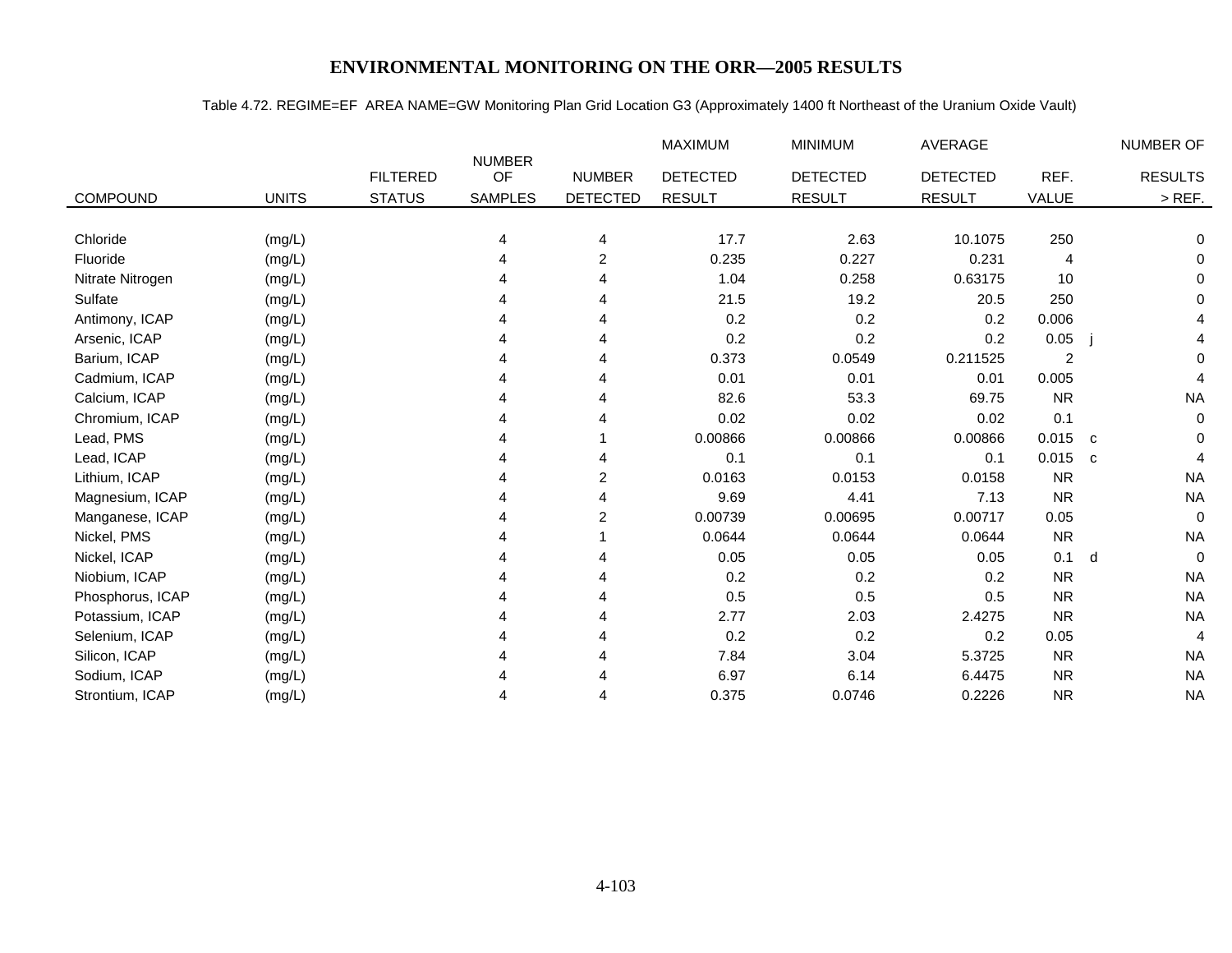| Table 4.72 (continued)     |                    |                 |                     |                 |                 |   |                 |                 |              |                |  |
|----------------------------|--------------------|-----------------|---------------------|-----------------|-----------------|---|-----------------|-----------------|--------------|----------------|--|
|                            |                    |                 |                     |                 | <b>MAXIMUM</b>  |   | <b>MINIMUM</b>  | AVERAGE         |              | NUMBER OF      |  |
|                            |                    | <b>FILTERED</b> | <b>NUMBER</b><br>OF | <b>NUMBER</b>   | <b>DETECTED</b> |   | <b>DETECTED</b> | <b>DETECTED</b> | REF.         | <b>RESULTS</b> |  |
| <b>COMPOUND</b>            | <b>UNITS</b>       | <b>STATUS</b>   | <b>SAMPLES</b>      | <b>DETECTED</b> | <b>RESULT</b>   |   | <b>RESULT</b>   | <b>RESULT</b>   | <b>VALUE</b> | $>$ REF.       |  |
|                            |                    |                 |                     |                 |                 |   |                 |                 |              |                |  |
| Sulfur, ICAP               | (mg/L)             |                 | 4                   | 4               | 6.87            |   | 6.66            | 6.755           | <b>NR</b>    | <b>NA</b>      |  |
| Thallium, ICAP             | (mg/L)             |                 |                     |                 | 0.2             |   | 0.2             | 0.2             | <b>NR</b>    | <b>NA</b>      |  |
| Titanium, ICAP             | (mg/L)             |                 |                     |                 | 0.05            |   | 0.05            | 0.05            | <b>NR</b>    | <b>NA</b>      |  |
| Uranium, PMS               | (mg/L)             |                 |                     |                 | 0.00232         |   | 0.00232         | 0.00232         | 0.03         | $\Omega$       |  |
| Uranium, ICAP              | (mg/L)             |                 |                     |                 | 2               |   | 2               | 2               | <b>NR</b>    | <b>NA</b>      |  |
| Zirconium, ICAP            | (mg/L)             |                 |                     | 4               | 0.2             |   | 0.2             | 0.2             | <b>NR</b>    | <b>NA</b>      |  |
| <b>Static Water Level</b>  | $(t - \text{toc})$ |                 |                     | <b>NA</b>       | 14.89           |   | 11.51           | 13.1725         | <b>NR</b>    | <b>NA</b>      |  |
| Alkalinity as HCO3         | (mg/L)             |                 |                     |                 | 222             |   | 150             | 187.5           | <b>NR</b>    | <b>NA</b>      |  |
| Conductivity               | (µmhos/cm)         |                 |                     | 4               | 527             |   | 333             | 437             | <b>NR</b>    | <b>NA</b>      |  |
| <b>Dissolved Solids</b>    | (mg/L)             |                 |                     | 4               | 292             |   | 181             | 243.25          | 500          | $\Omega$       |  |
| pH                         | (pH)               |                 |                     |                 | 7.26            |   | 7.14            | 7.2025          | 6.5/8.5      |                |  |
| Turbidity                  | (NTU)              |                 |                     |                 | 2.17            |   | 0.153           | 0.73025         |              |                |  |
| Gross Alpha                | (pCi/L)            |                 |                     |                 | 4.3             |   | 4.3             | 4.3             | 15           | 0              |  |
| 1,1,1-Trichloroethane      | $(\mu g/L)$        |                 |                     |                 |                 |   |                 |                 | 200          | 0              |  |
| 1,1-Dichloroethene         | $(\mu g/L)$        |                 |                     | $\overline{2}$  | $\overline{2}$  | J |                 | 1.5<br>J        |              | $\Omega$       |  |
| 1,2-Dichloroethene (Total) | $(\mu g/L)$        |                 |                     | $\overline{2}$  | 3               |   | $\overline{2}$  | 2.5<br>J        | NR b         | <b>NA</b>      |  |
| Carbon tetrachloride       | $(\mu g/L)$        |                 |                     |                 | 130             |   | 14              | 62.75           | 5            | 4              |  |
| Chloroform                 | $(\mu g/L)$        |                 |                     |                 | 5               |   | $\overline{2}$  | 3.5<br>J        | 100          | 0              |  |
| cis-1,2-Dichloroethene     | $(\mu g/L)$        |                 |                     | 2               | 3               |   | $\overline{2}$  | 2.5<br>J.       | 70           | 0              |  |
| Tetrachloroethene          | $(\mu g/L)$        |                 |                     | $\overline{2}$  | 14              |   | 11              | 12.5            | 5            | 2              |  |
| Trichloroethene            | $(\mu g/L)$        |                 |                     | $\overline{2}$  | 3               | J | 3               | 3<br>J.         | 5            | 0              |  |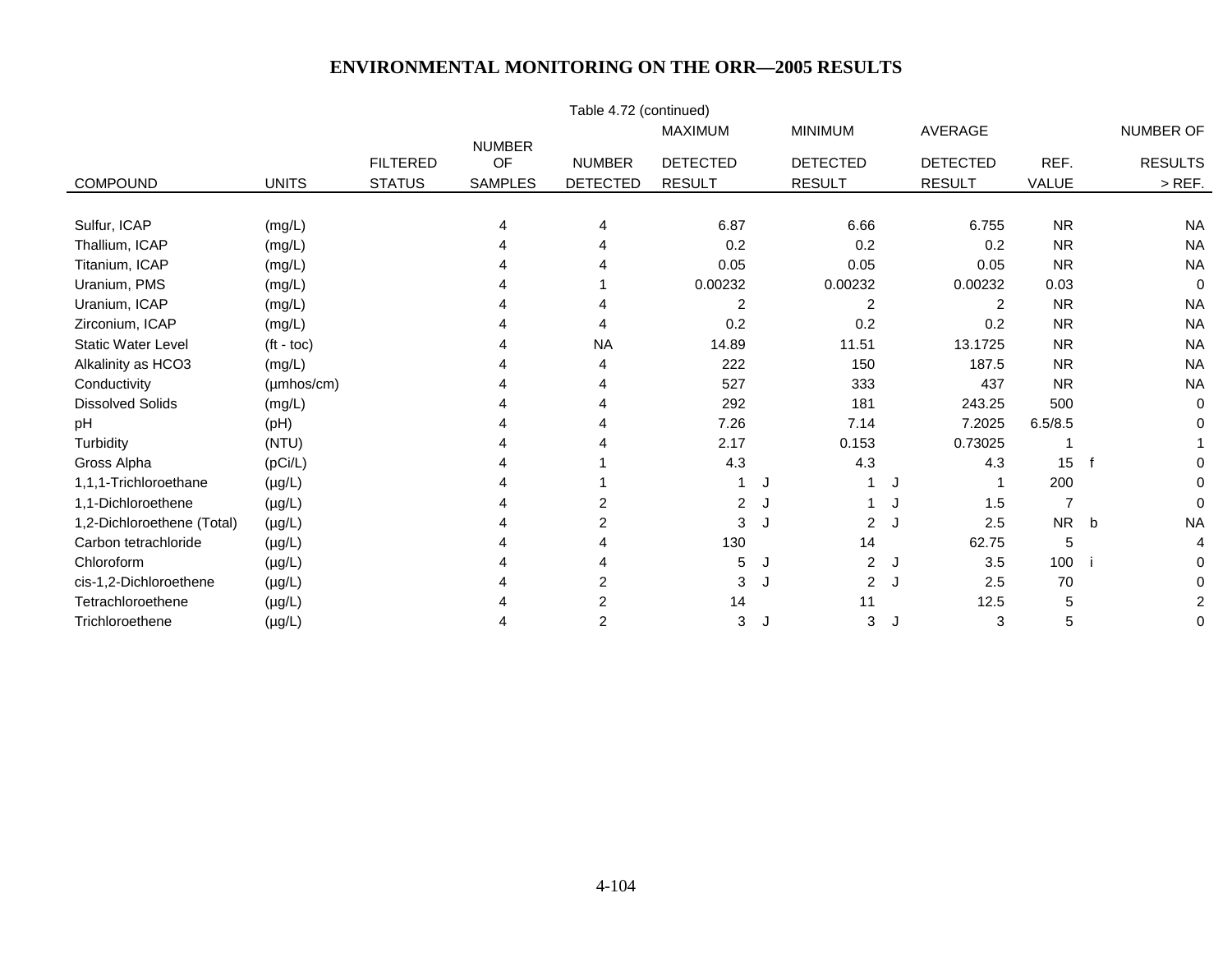# Table 4.73. REGIME=EF AREA NAME=GW Monitoring Plan Grid Location J3 (Approximately 300 ft West of the New Hope Pond)

|                           |                    |                 |                |                 | <b>MAXIMUM</b>  |    | <b>MINIMUM</b>  |   | AVERAGE         |           |   | NUMBER OF      |
|---------------------------|--------------------|-----------------|----------------|-----------------|-----------------|----|-----------------|---|-----------------|-----------|---|----------------|
|                           |                    |                 | <b>NUMBER</b>  |                 |                 |    |                 |   |                 |           |   |                |
|                           |                    | <b>FILTERED</b> | OF             | <b>NUMBER</b>   | <b>DETECTED</b> |    | <b>DETECTED</b> |   | <b>DETECTED</b> | REF.      |   | <b>RESULTS</b> |
| <b>COMPOUND</b>           | <b>UNITS</b>       | <b>STATUS</b>   | <b>SAMPLES</b> | <b>DETECTED</b> | <b>RESULT</b>   |    | <b>RESULT</b>   |   | <b>RESULT</b>   | VALUE     |   | $>$ REF.       |
|                           |                    |                 |                |                 |                 |    |                 |   |                 |           |   |                |
| Bicarbonate               | (mg/L)             |                 | 2              | $\overline{2}$  | 283             |    | 256             |   | 269.5           | <b>NR</b> |   | <b>NA</b>      |
| Chloride                  | (mg/L)             |                 | 2              | 2               | 35.1            |    | 33.3            |   | 34.2            | 250       |   | 0              |
| Sulfate                   | (mg/L)             |                 | 2              | 2               | 15.8            |    | 14.7            |   | 15.25           | 250       |   | 0              |
| <b>Static Water Level</b> | $(t - \text{toc})$ |                 |                | <b>NA</b>       | 13.85           |    | 13.54           |   | 13.695          | <b>NR</b> |   | <b>NA</b>      |
| <b>Dissolved Solids</b>   | (mg/L)             |                 |                | $\overline{2}$  | 401             |    | 351             |   | 376             | 500       |   | $\mathbf 0$    |
| Gross Alpha               | (pCi/L)            |                 |                |                 | 3.16            |    | 3.16            |   | 3.16            | 15        |   | 0              |
| Gross Beta                | (pCi/L)            |                 | 2              | 2               | 7.29            |    | 4.33            |   | 5.81            | 50        | a | 0              |
| 1,1,1-Trichloroethane     | $(\mu g/L)$        |                 |                |                 | 5               | J. | 5               |   | 5               | 200       |   | $\Omega$       |
| 1,1-Dichloroethane        | $(\mu g/L)$        |                 |                | 2               | 17              |    | 16              |   | 16.5            | <b>NR</b> |   | <b>NA</b>      |
| 1,1-Dichloroethene        | $(\mu g/L)$        |                 |                |                 | 63              |    | 62              |   | 62.5            | 7         |   | $\overline{c}$ |
| Carbon tetrachloride      | $(\mu g/L)$        |                 |                |                 | $\overline{2}$  | J  | $\overline{2}$  |   | 2               | 5         |   | 0              |
| Chloroform                | $(\mu g/L)$        |                 |                |                 |                 |    |                 |   |                 | 100       |   | 0              |
| cis-1,2-Dichloroethene    | $(\mu g/L)$        |                 |                | $\overline{2}$  | 69              |    | 65              |   | 67              | 70        |   | 0              |
| Methane                   | $(\mu g/L)$        |                 |                | 2               | 25              |    | 21              |   | 23              | <b>NR</b> |   | <b>NA</b>      |
| Tetrachloroethene         | $(\mu g/L)$        |                 | 2              | 2               | 3100            |    | 2700            |   | 2900            | 5         |   | 2              |
| trans-1,2-Dichloroethene  | $(\mu g/L)$        |                 | 2              | $\overline{2}$  | 4               | J  | 3               | J | 3.5             | 100       |   | 0              |
| Trichloroethene           | $(\mu g/L)$        |                 |                | $\overline{2}$  | 180             |    | 150             |   | 165             | 5         |   | 2              |
| Vinyl chloride            | $(\mu g/L)$        |                 | 2              | $\overline{2}$  | 6               |    | 5               |   | 5.5             | 2         |   | 2              |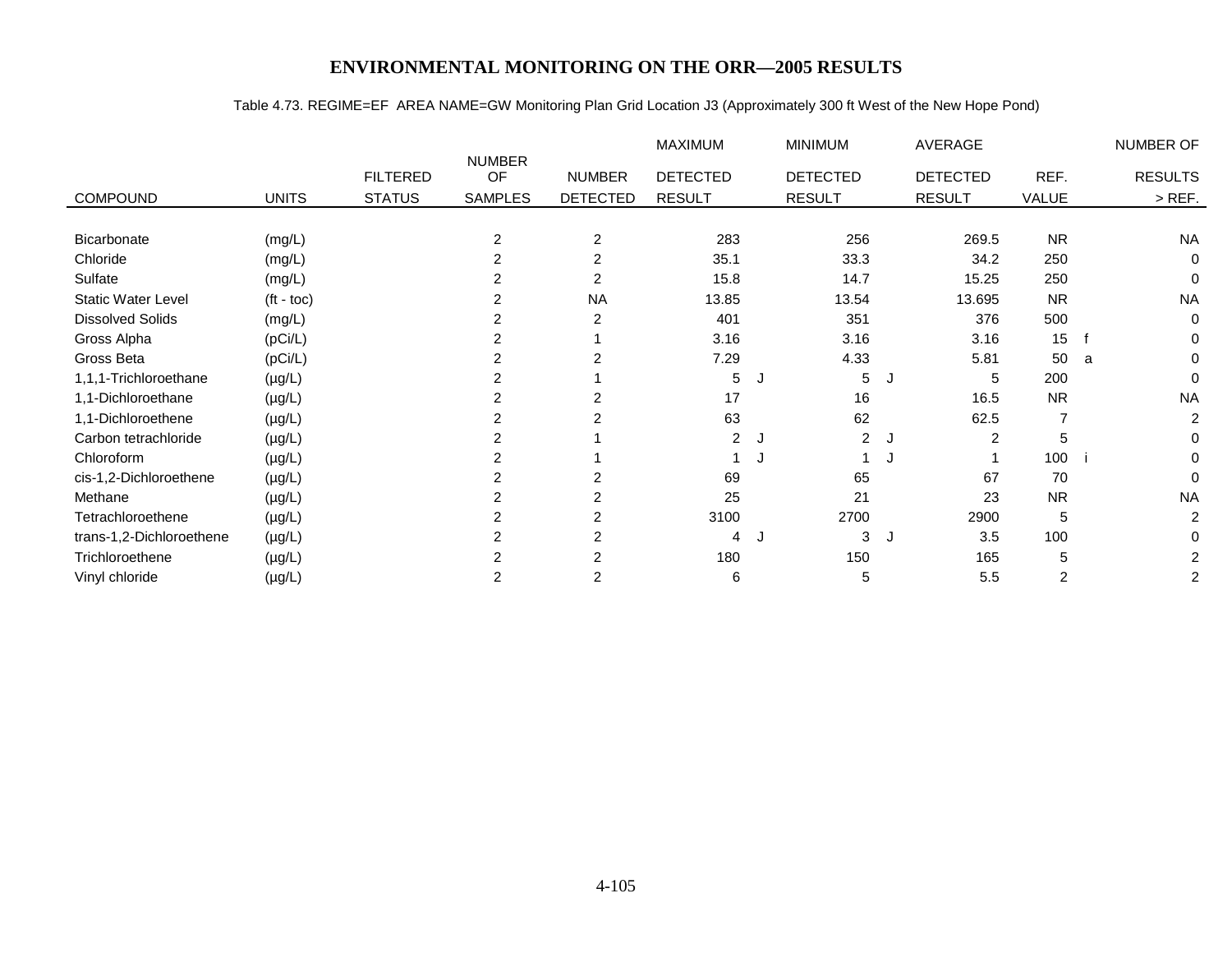#### Table 4.74. REGIME=EF AREA NAME=GW Monitoring Plan Grid Location K1 (At the intersection of Bear Creek Road and Scarboro Road)

|                  |              |                 |                         |                         | <b>MAXIMUM</b>  | <b>MINIMUM</b>  | <b>AVERAGE</b>  |                | NUMBER OF                      |
|------------------|--------------|-----------------|-------------------------|-------------------------|-----------------|-----------------|-----------------|----------------|--------------------------------|
|                  |              | <b>FILTERED</b> | <b>NUMBER</b><br>OF     | <b>NUMBER</b>           | <b>DETECTED</b> | <b>DETECTED</b> | <b>DETECTED</b> | REF.           | <b>RESULTS</b>                 |
| <b>COMPOUND</b>  | <b>UNITS</b> | <b>STATUS</b>   | <b>SAMPLES</b>          | <b>DETECTED</b>         | <b>RESULT</b>   | <b>RESULT</b>   | <b>RESULT</b>   | <b>VALUE</b>   | $>$ REF.                       |
|                  |              |                 |                         |                         |                 |                 |                 |                |                                |
| Chloride         | (mg/L)       |                 | $\overline{c}$          | $\overline{c}$          | 11.6            | 10.1            | 10.85           | 250            | 0                              |
| Sulfate          | (mg/L)       |                 | 2                       | 2                       | 12.7            | 11.6            | 12.15           | 250            | 0                              |
| Antimony, ICAP   | (mg/L)       |                 | 2                       | $\overline{\mathbf{c}}$ | 0.2             | 0.2             | 0.2             | 0.006          | $\overline{c}$                 |
| Arsenic, ICAP    | (mg/L)       |                 | $\overline{\mathbf{c}}$ | $\overline{\mathbf{c}}$ | 0.2             | 0.2             | 0.2             | 0.05           | $\overline{a}$                 |
| Barium, ICAP     | (mg/L)       |                 | 2                       | $\overline{2}$          | 0.308           | 0.296           | 0.302           | $\overline{c}$ | $\mathbf 0$                    |
| Cadmium, ICAP    | (mg/L)       |                 | $\boldsymbol{2}$        | $\overline{c}$          | 0.01            | 0.01            | 0.01            | 0.005          | $\overline{c}$                 |
| Calcium, ICAP    | (mg/L)       |                 | 2                       | $\overline{2}$          | 48.4            | 48              | 48.2            | <b>NR</b>      | <b>NA</b>                      |
| Chromium, ICAP   | (mg/L)       |                 | $\boldsymbol{2}$        | 2                       | 0.02            | 0.02            | 0.02            | 0.1            | $\mathbf 0$                    |
| Lead, PMS        | (mg/L)       |                 | $\overline{\mathbf{c}}$ |                         | 0.00053         | 0.00053         | 0.00053         | $0.015$ c      | 0                              |
| Lead, ICAP       | (mg/L)       |                 | 2                       | 2                       | 0.1             | 0.1             | 0.1             | 0.015          | $\overline{2}$<br>$\mathbf{C}$ |
| Lithium, ICAP    | (mg/L)       |                 | $\overline{c}$          | $\overline{\mathbf{c}}$ | 0.0298          | 0.0286          | 0.0292          | <b>NR</b>      | <b>NA</b>                      |
| Magnesium, ICAP  | (mg/L)       |                 | 2                       | 2                       | 12.4            | 11.7            | 12.05           | <b>NR</b>      | <b>NA</b>                      |
| Manganese, ICAP  | (mg/L)       |                 | $\overline{\mathbf{c}}$ | $\overline{2}$          | 0.0526          | 0.0243          | 0.03845         | 0.05           |                                |
| Nickel, ICAP     | (mg/L)       |                 | 2                       | 2                       | 0.05            | 0.05            | 0.05            | 0.1            | d<br>$\Omega$                  |
| Niobium, ICAP    | (mg/L)       |                 | $\overline{c}$          | 2                       | 0.2             | 0.2             | 0.2             | <b>NR</b>      | <b>NA</b>                      |
| Phosphorus, ICAP | (mg/L)       |                 | $\overline{\mathbf{c}}$ | $\overline{c}$          | 0.5             | 0.5             | 0.5             | <b>NR</b>      | <b>NA</b>                      |
| Potassium, ICAP  | (mg/L)       |                 | 2                       | $\overline{c}$          | 3.64            | 3.47            | 3.555           | <b>NR</b>      | <b>NA</b>                      |
| Selenium, ICAP   | (mg/L)       |                 | $\boldsymbol{2}$        | $\overline{c}$          | 0.2             | 0.2             | 0.2             | 0.05           | $\overline{2}$                 |
| Silicon, ICAP    | (mg/L)       |                 | 2                       | 2                       | 11.8            | 10.9            | 11.35           | <b>NR</b>      | <b>NA</b>                      |
| Sodium, ICAP     | (mg/L)       |                 | $\overline{c}$          | $\overline{\mathbf{c}}$ | 36.3            | 34.7            | 35.5            | <b>NR</b>      | <b>NA</b>                      |
| Strontium, ICAP  | (mg/L)       |                 | $\overline{\mathbf{c}}$ | 2                       | 1.4             | 1.39            | 1.395           | <b>NR</b>      | <b>NA</b>                      |
| Sulfur, ICAP     | (mg/L)       |                 | 2                       | $\overline{c}$          | 4.62            | 4.29            | 4.455           | <b>NR</b>      | <b>NA</b>                      |
| Thallium, ICAP   | (mg/L)       |                 | $\boldsymbol{2}$        | $\overline{c}$          | 0.2             | 0.2             | 0.2             | <b>NR</b>      | <b>NA</b>                      |
| Titanium, ICAP   | (mg/L)       |                 | $\overline{2}$          | $\overline{2}$          | 0.05            | 0.05            | 0.05            | <b>NR</b>      | <b>NA</b>                      |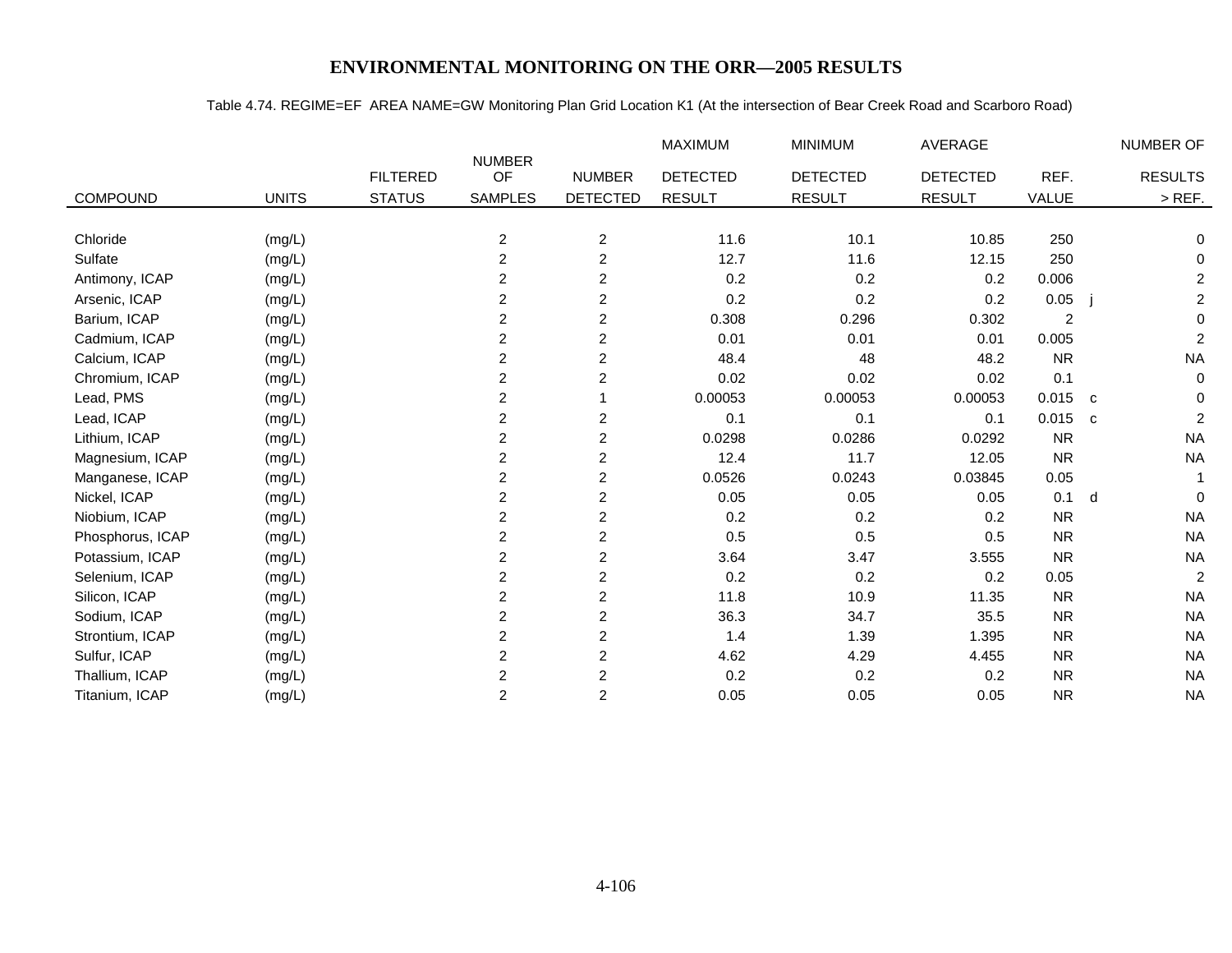| Table 4.74 (continued)    |                          |                 |                |                 |                 |                 |                 |              |                |  |  |  |
|---------------------------|--------------------------|-----------------|----------------|-----------------|-----------------|-----------------|-----------------|--------------|----------------|--|--|--|
|                           |                          |                 |                |                 |                 | NUMBER OF       |                 |              |                |  |  |  |
|                           |                          |                 | <b>NUMBER</b>  |                 |                 |                 |                 |              |                |  |  |  |
|                           |                          | <b>FILTERED</b> | <b>OF</b>      | <b>NUMBER</b>   | <b>DETECTED</b> | <b>DETECTED</b> | <b>DETECTED</b> | REF.         | <b>RESULTS</b> |  |  |  |
| <b>COMPOUND</b>           | <b>UNITS</b>             | <b>STATUS</b>   | <b>SAMPLES</b> | <b>DETECTED</b> | <b>RESULT</b>   | <b>RESULT</b>   | <b>RESULT</b>   | <b>VALUE</b> | $>$ REF.       |  |  |  |
|                           |                          |                 |                |                 |                 |                 |                 |              |                |  |  |  |
| Uranium, ICAP             | (mg/L)                   |                 | 2              | 2               | $\overline{2}$  | 2               | 2               | <b>NR</b>    | <b>NA</b>      |  |  |  |
| Zirconium, ICAP           | (mg/L)                   |                 | ◠<br>۷         | 2               | 0.2             | 0.2             | 0.2             | <b>NR</b>    | <b>NA</b>      |  |  |  |
| <b>Static Water Level</b> | $({\sf ft -} {\sf toc})$ |                 | ົ              | <b>NA</b>       | 7.08            | 6.01            | 6.545           | <b>NR</b>    | <b>NA</b>      |  |  |  |
| Alkalinity as HCO3        | (mg/L)                   |                 | ⌒              | 2               | 229             | 208             | 218.5           | <b>NR</b>    | <b>NA</b>      |  |  |  |
| Conductivity              | $(\mu \text{mhos/cm})$   |                 | 2              | 2               | 503             | 487             | 495             | <b>NR</b>    | <b>NA</b>      |  |  |  |
| <b>Dissolved Solids</b>   | (mg/L)                   |                 | 2              | $\overline{2}$  | 277             | 265             | 271             | 500          | 0              |  |  |  |
| pH                        | (pH)                     |                 | 2              | 2               | 7.86            | 7.74            | 7.8             | 6.5/8.5      | $\mathbf 0$    |  |  |  |
| Turbidity                 | (NTU)                    |                 | 2              | 2               | 0.39            | 0.184           | 0.287           |              | 0              |  |  |  |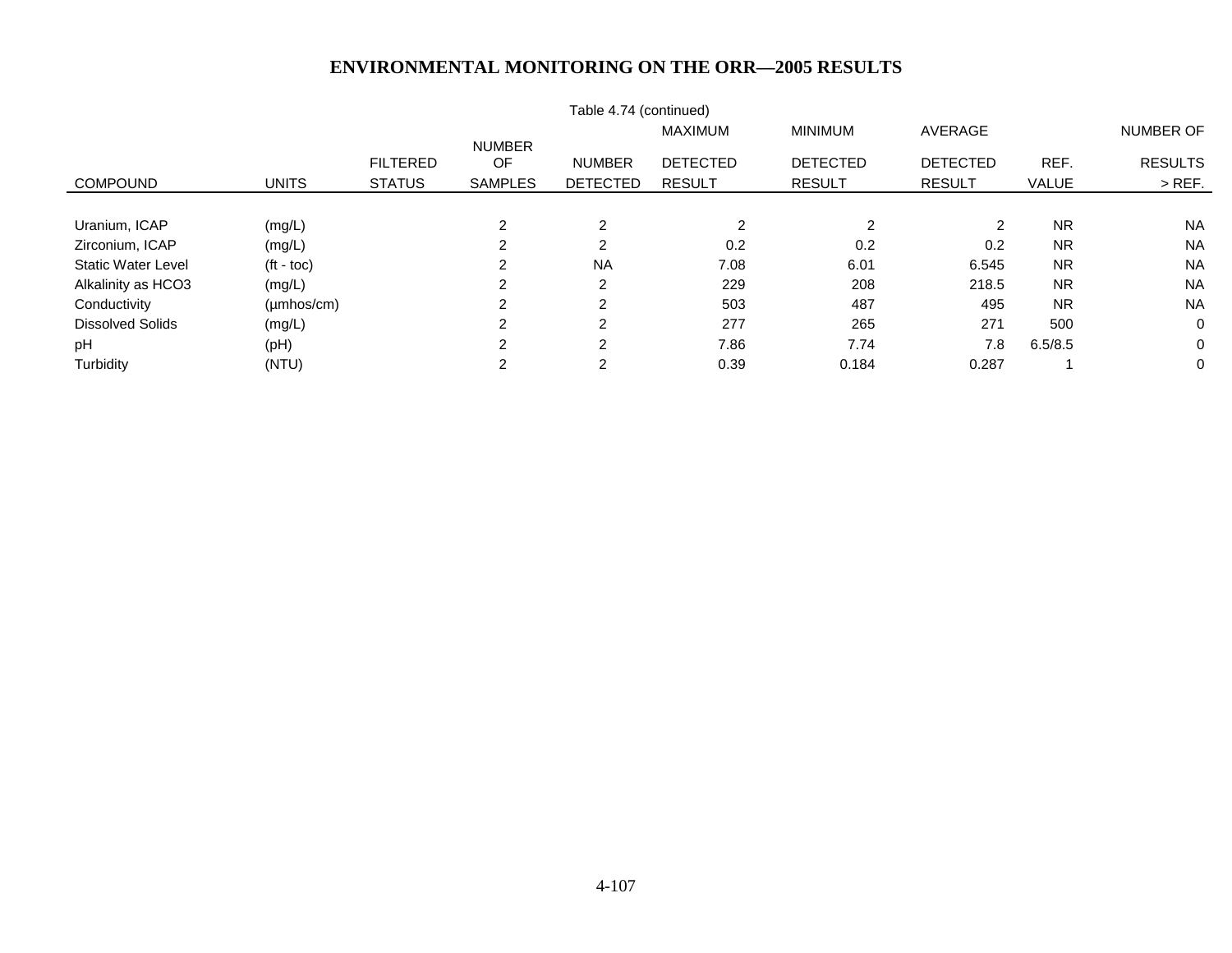#### Table 4.75. REGIME=EF AREA NAME=GW Monitoring Plan Grid Location K2 ((Approximately 600 ft East of K1 on Scarboro Road)

|                  |              |                 |                         |                         | MAXIMUM         | <b>MINIMUM</b>  | <b>AVERAGE</b>  |                | <b>NUMBER OF</b>               |
|------------------|--------------|-----------------|-------------------------|-------------------------|-----------------|-----------------|-----------------|----------------|--------------------------------|
|                  |              | <b>FILTERED</b> | <b>NUMBER</b><br>OF     | <b>NUMBER</b>           | <b>DETECTED</b> | <b>DETECTED</b> | <b>DETECTED</b> | REF.           | <b>RESULTS</b>                 |
| COMPOUND         | <b>UNITS</b> | <b>STATUS</b>   | <b>SAMPLES</b>          | <b>DETECTED</b>         | <b>RESULT</b>   | <b>RESULT</b>   | <b>RESULT</b>   | <b>VALUE</b>   | $>$ REF.                       |
|                  |              |                 |                         |                         |                 |                 |                 |                |                                |
| Chloride         | (mg/L)       |                 | $\overline{\mathbf{c}}$ | $\overline{\mathbf{c}}$ | 1.89            | 1.76            | 1.825           | 250            | 0                              |
| Fluoride         | (mg/L)       |                 | $\overline{c}$          | $\overline{c}$          | 0.164           | 0.162           | 0.163           | 4              | 0                              |
| Sulfate          | (mg/L)       |                 | 2                       | $\overline{c}$          | 16.9            | 14.8            | 15.85           | 250            | $\mathbf 0$                    |
| Antimony, ICAP   | (mg/L)       |                 | 2                       | $\overline{\mathbf{c}}$ | 0.2             | 0.2             | 0.2             | 0.006          | $\overline{c}$                 |
| Arsenic, ICAP    | (mg/L)       |                 | $\overline{2}$          | $\overline{c}$          | 0.2             | 0.2             | 0.2             | 0.05           | $\overline{a}$                 |
| Barium, ICAP     | (mg/L)       |                 | $\overline{2}$          | $\overline{c}$          | 0.164           | 0.16            | 0.162           | $\overline{c}$ | $\mathbf 0$                    |
| Cadmium, ICAP    | (mg/L)       |                 | 2                       | $\mathbf{2}$            | 0.01            | 0.01            | 0.01            | 0.005          | $\overline{c}$                 |
| Calcium, ICAP    | (mg/L)       |                 | $\overline{c}$          | $\overline{c}$          | 47.9            | 46.2            | 47.05           | <b>NR</b>      | <b>NA</b>                      |
| Chromium, ICAP   | (mg/L)       |                 | 2                       | $\overline{c}$          | 0.02            | 0.02            | 0.02            | 0.1            | 0                              |
| Iron, ICAP       | (mg/L)       |                 | $\overline{\mathbf{c}}$ |                         | 0.289           | 0.289           | 0.289           | 0.3            | $\mathbf 0$                    |
| Lead, ICAP       | (mg/L)       |                 | $\overline{c}$          | $\overline{c}$          | 0.1             | 0.1             | 0.1             | 0.015          | $\overline{2}$<br>$\mathbf{C}$ |
| Lithium, ICAP    | (mg/L)       |                 | 2                       | $\overline{c}$          | 0.0163          | 0.0159          | 0.0161          | <b>NR</b>      | <b>NA</b>                      |
| Magnesium, ICAP  | (mg/L)       |                 | $\overline{c}$          | $\overline{c}$          | 11.5            | 10.3            | 10.9            | <b>NR</b>      | <b>NA</b>                      |
| Manganese, ICAP  | (mg/L)       |                 | 2                       | $\overline{\mathbf{c}}$ | 0.0178          | 0.0138          | 0.0158          | 0.05           | $\mathbf 0$                    |
| Nickel, ICAP     | (mg/L)       |                 | $\overline{c}$          | $\overline{c}$          | 0.05            | 0.05            | 0.05            | 0.1            | $\Omega$<br>d                  |
| Niobium, ICAP    | (mg/L)       |                 | 2                       | $\overline{c}$          | 0.2             | 0.2             | 0.2             | <b>NR</b>      | <b>NA</b>                      |
| Phosphorus, ICAP | (mg/L)       |                 | 2                       | $\overline{c}$          | 0.5             | 0.5             | 0.5             | <b>NR</b>      | <b>NA</b>                      |
| Potassium, ICAP  | (mg/L)       |                 | $\overline{c}$          | $\overline{c}$          | 2.42            | 2.37            | 2.395           | <b>NR</b>      | <b>NA</b>                      |
| Selenium, ICAP   | (mg/L)       |                 | 2                       | $\mathbf{2}$            | 0.2             | 0.2             | 0.2             | 0.05           | $\overline{2}$                 |
| Silicon, ICAP    | (mg/L)       |                 | $\overline{c}$          | $\overline{\mathbf{c}}$ | 9.02            | 8.31            | 8.665           | <b>NR</b>      | <b>NA</b>                      |
| Sodium, ICAP     | (mg/L)       |                 | $\overline{c}$          | $\overline{c}$          | 28.2            | 27.9            | 28.05           | <b>NR</b>      | <b>NA</b>                      |
| Strontium, ICAP  | (mg/L)       |                 | $\overline{c}$          | $\overline{c}$          | 0.635           | 0.591           | 0.613           | <b>NR</b>      | <b>NA</b>                      |
| Sulfur, ICAP     | (mg/L)       |                 | $\overline{c}$          | $\boldsymbol{2}$        | 5.77            | 4.9             | 5.335           | <b>NR</b>      | <b>NA</b>                      |
| Thallium, ICAP   | (mg/L)       |                 | $\overline{2}$          | $\overline{2}$          | 0.2             | 0.2             | 0.2             | <b>NR</b>      | <b>NA</b>                      |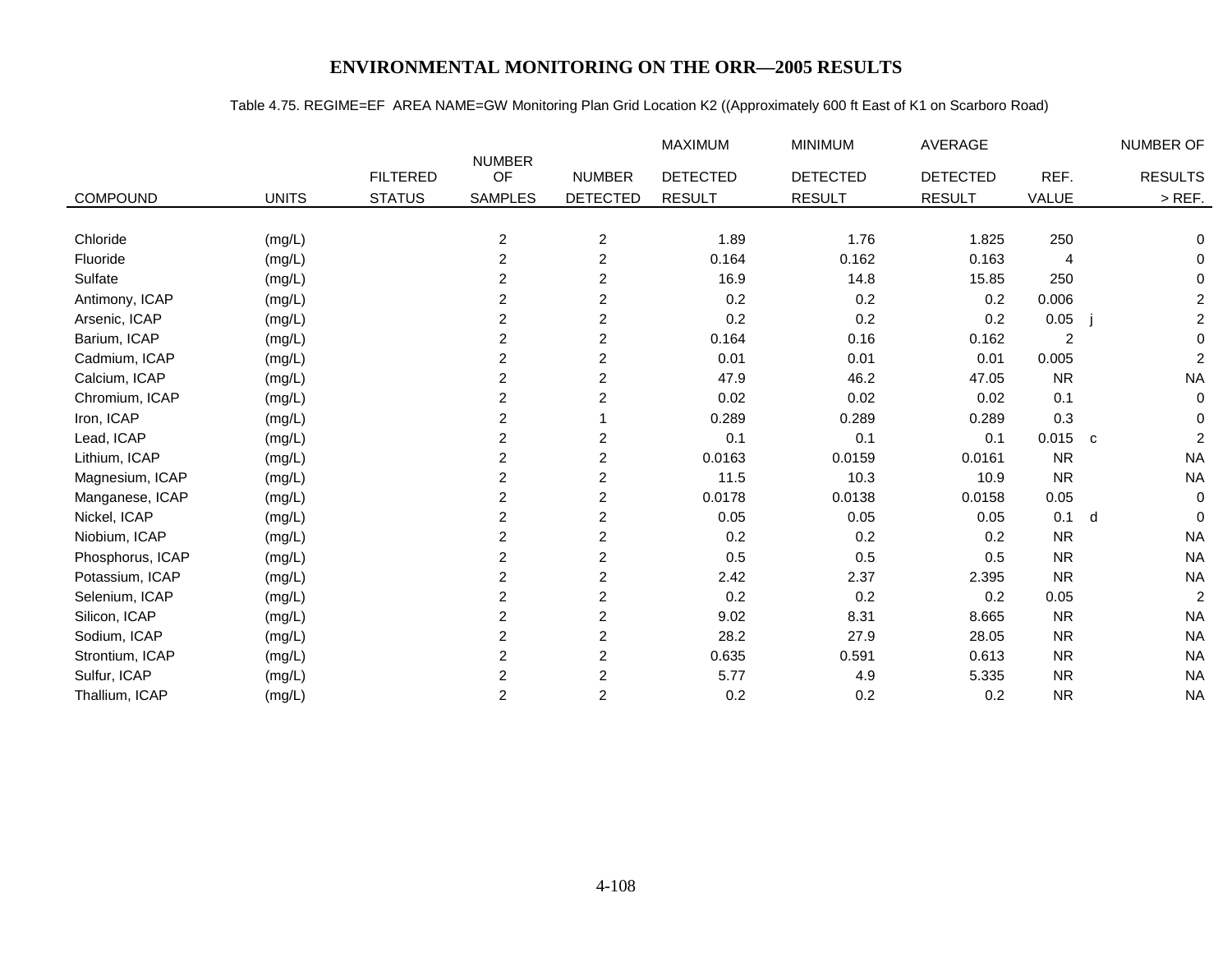|                           |                        |                 |                | Table 4.75 (continued) |                 |                 |                 |              |                |
|---------------------------|------------------------|-----------------|----------------|------------------------|-----------------|-----------------|-----------------|--------------|----------------|
|                           |                        |                 |                |                        | <b>MAXIMUM</b>  | <b>MINIMUM</b>  | AVERAGE         |              | NUMBER OF      |
|                           |                        |                 | <b>NUMBER</b>  |                        |                 |                 |                 |              |                |
|                           |                        | <b>FILTERED</b> | <b>OF</b>      | <b>NUMBER</b>          | <b>DETECTED</b> | <b>DETECTED</b> | <b>DETECTED</b> | REF.         | <b>RESULTS</b> |
| <b>COMPOUND</b>           | <b>UNITS</b>           | <b>STATUS</b>   | <b>SAMPLES</b> | <b>DETECTED</b>        | <b>RESULT</b>   | <b>RESULT</b>   | <b>RESULT</b>   | <b>VALUE</b> | $>$ REF.       |
|                           |                        |                 |                |                        |                 |                 |                 |              |                |
| Titanium, ICAP            | (mg/L)                 |                 | 2              | 2                      | 0.05            | 0.05            | 0.05            | <b>NR</b>    | <b>NA</b>      |
| Uranium, ICAP             | (mg/L)                 |                 | 2              | 2                      | $\overline{2}$  | 2               | 2               | <b>NR</b>    | <b>NA</b>      |
| Zirconium, ICAP           | (mg/L)                 |                 | 2              | 2                      | 0.2             | 0.2             | 0.2             | <b>NR</b>    | <b>NA</b>      |
| <b>Static Water Level</b> | $(t - \text{toc})$     |                 | 2              | <b>NA</b>              | 6.3             | 5.66            | 5.98            | <b>NR</b>    | <b>NA</b>      |
| Alkalinity as HCO3        | (mg/L)                 |                 | 2              | $\overline{2}$         | 212             | 205             | 208.5           | <b>NR</b>    | <b>NA</b>      |
| Conductivity              | $(\mu \text{mhos/cm})$ |                 | 2              | $\overline{2}$         | 418             | 418             | 418             | <b>NR</b>    | <b>NA</b>      |
| <b>Dissolved Solids</b>   | (mg/L)                 |                 | $\sim$         | 2                      | 229             | 228             | 228.5           | 500          | $\mathbf 0$    |
| pH                        | (pH)                   |                 | ົ              | 2                      | 7.6             | 7.52            | 7.56            | 6.5/8.5      | 0              |
| Turbidity                 | (NTU)                  |                 | 2              | 2                      | 2.41            | 0.271           | 1.3405          |              |                |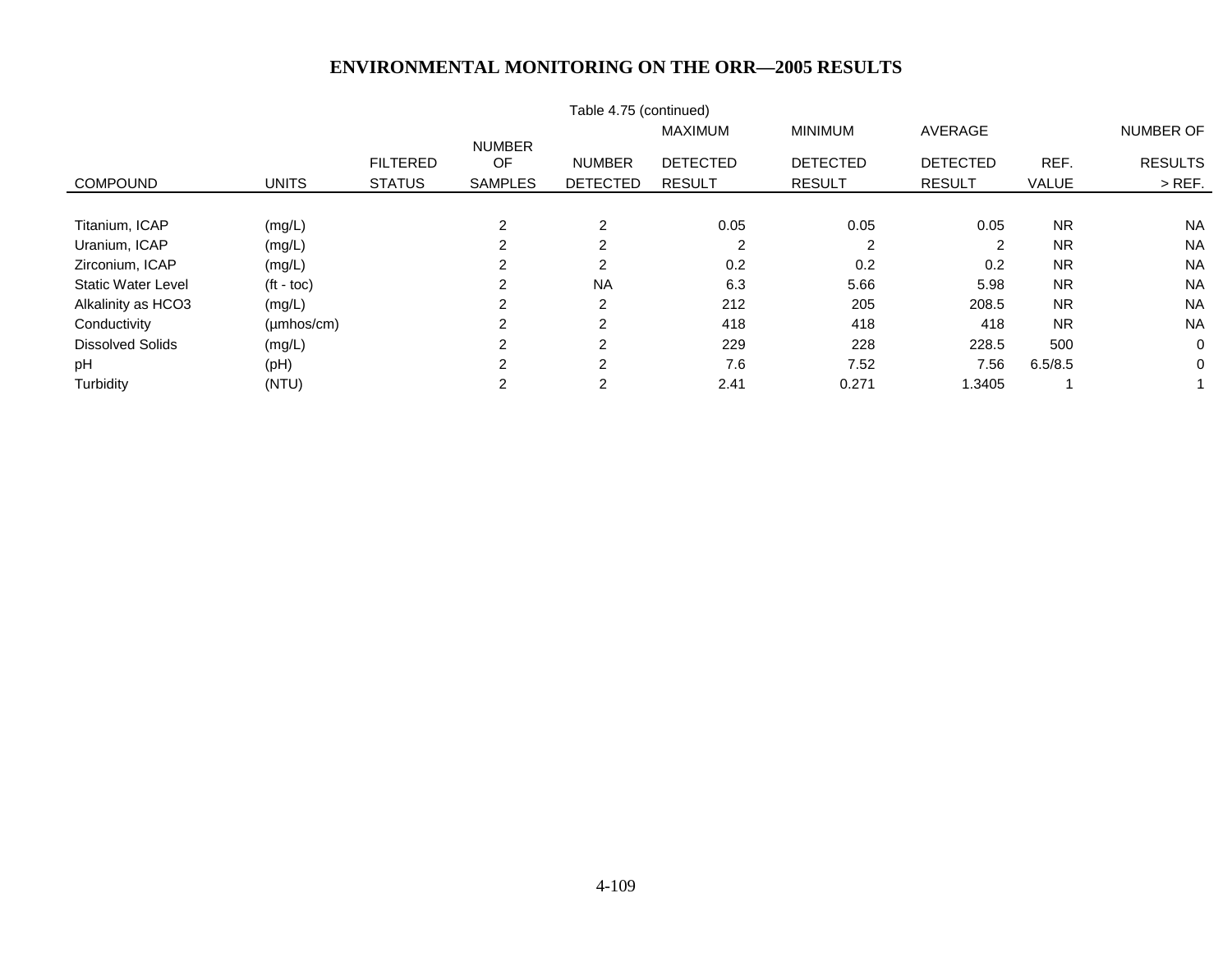## Table 4.76. REGIME=EF AREA NAME=Grid J Primary (Approximately 300 ft West of the New Hope Pond)

|                  |              |                 |                         |                 | <b>MAXIMUM</b>  | <b>MINIMUM</b>  | <b>AVERAGE</b>  |                | NUMBER OF                   |
|------------------|--------------|-----------------|-------------------------|-----------------|-----------------|-----------------|-----------------|----------------|-----------------------------|
|                  |              | <b>FILTERED</b> | <b>NUMBER</b><br>OF     | <b>NUMBER</b>   | <b>DETECTED</b> | <b>DETECTED</b> | <b>DETECTED</b> | REF.           | <b>RESULTS</b>              |
| <b>COMPOUND</b>  | <b>UNITS</b> | <b>STATUS</b>   | <b>SAMPLES</b>          | <b>DETECTED</b> | <b>RESULT</b>   | <b>RESULT</b>   | <b>RESULT</b>   | <b>VALUE</b>   | $>$ REF.                    |
|                  |              |                 |                         |                 |                 |                 |                 |                |                             |
| Chloride         | (mg/L)       |                 | $\overline{\mathbf{c}}$ | $\overline{c}$  | 90.4            | 83.9            | 87.15           | 250            | 0                           |
| Fluoride         | (mg/L)       |                 | 2                       | $\overline{c}$  | 0.232           | 0.23            | 0.231           | 4              | 0                           |
| Sulfate          | (mg/L)       |                 | $\overline{2}$          | $\overline{c}$  | 0.61            | 0.53            | 0.57            | 250            | 0                           |
| Antimony, ICAP   | (mg/L)       |                 | 2                       | $\overline{c}$  | 0.2             | 0.2             | 0.2             | 0.006          | $\overline{\mathbf{c}}$     |
| Arsenic, ICAP    | (mg/L)       |                 | $\overline{c}$          | $\overline{c}$  | 0.2             | 0.2             | 0.2             | 0.05           | $\overline{c}$              |
| Barium, ICAP     | (mg/L)       |                 | $\overline{c}$          | $\overline{c}$  | 0.0594          | 0.0579          | 0.05865         | $\overline{c}$ | $\mathbf 0$                 |
| Cadmium, ICAP    | (mg/L)       |                 | 2                       | 2               | 0.01            | 0.01            | 0.01            | 0.005          | $\overline{c}$              |
| Calcium, ICAP    | (mg/L)       |                 | $\overline{c}$          | $\overline{c}$  | 116             | 112             | 114             | <b>NR</b>      | <b>NA</b>                   |
| Chromium, ICAP   | (mg/L)       |                 | 2                       | $\overline{c}$  | 0.02            | 0.02            | 0.02            | 0.1            | $\mathbf 0$                 |
| Iron, ICAP       | (mg/L)       |                 | $\overline{\mathbf{c}}$ | 2               | 26              | 25.4            | 25.7            | 0.3            | $\overline{\mathbf{c}}$     |
| Lead, PMS        | (mg/L)       |                 | $\overline{c}$          |                 | 0.00726         | 0.00726         | 0.00726         | 0.015          | $\mathbf 0$<br>$\mathbf{C}$ |
| Lead, ICAP       | (mg/L)       |                 | $\overline{c}$          | 2               | 0.1             | 0.1             | 0.1             | 0.015          | $\overline{c}$<br>C         |
| Magnesium, ICAP  | (mg/L)       |                 | 2                       | 2               | 15.4            | 15.1            | 15.25           | <b>NR</b>      | <b>NA</b>                   |
| Manganese, ICAP  | (mg/L)       |                 | 2                       | 2               | 0.713           | 0.665           | 0.689           | 0.05           | $\overline{c}$              |
| Nickel, PMS      | (mg/L)       |                 | 2                       |                 | 0.0188          | 0.0188          | 0.0188          | <b>NR</b>      | <b>NA</b>                   |
| Nickel, ICAP     | (mg/L)       |                 | $\overline{c}$          | $\overline{c}$  | 0.05            | 0.05            | 0.05            | 0.1            | $\Omega$<br>d               |
| Niobium, ICAP    | (mg/L)       |                 | 2                       | 2               | 0.2             | 0.2             | 0.2             | <b>NR</b>      | <b>NA</b>                   |
| Phosphorus, ICAP | (mg/L)       |                 | $\overline{c}$          | $\overline{c}$  | 0.5             | 0.5             | 0.5             | <b>NR</b>      | <b>NA</b>                   |
| Selenium, ICAP   | (mg/L)       |                 | 2                       | 2               | 0.2             | 0.2             | 0.2             | 0.05           | $\overline{c}$              |
| Silicon, ICAP    | (mg/L)       |                 | $\overline{c}$          | 2               | 2.66            | 2.45            | 2.555           | <b>NR</b>      | <b>NA</b>                   |
| Sodium, ICAP     | (mg/L)       |                 | 2                       | $\overline{c}$  | 20.4            | 20.4            | 20.4            | <b>NR</b>      | <b>NA</b>                   |
| Strontium, ICAP  | (mg/L)       |                 | $\overline{c}$          | $\overline{c}$  | 0.241           | 0.233           | 0.237           | <b>NR</b>      | <b>NA</b>                   |
| Sulfur, ICAP     | (mg/L)       |                 | $\overline{c}$          | $\overline{c}$  | 0.5             | 0.5             | 0.5             | <b>NR</b>      | <b>NA</b>                   |
| Thallium, ICAP   | (mg/L)       |                 | 2                       | $\overline{c}$  | 0.2             | 0.2             | 0.2             | <b>NR</b>      | <b>NA</b>                   |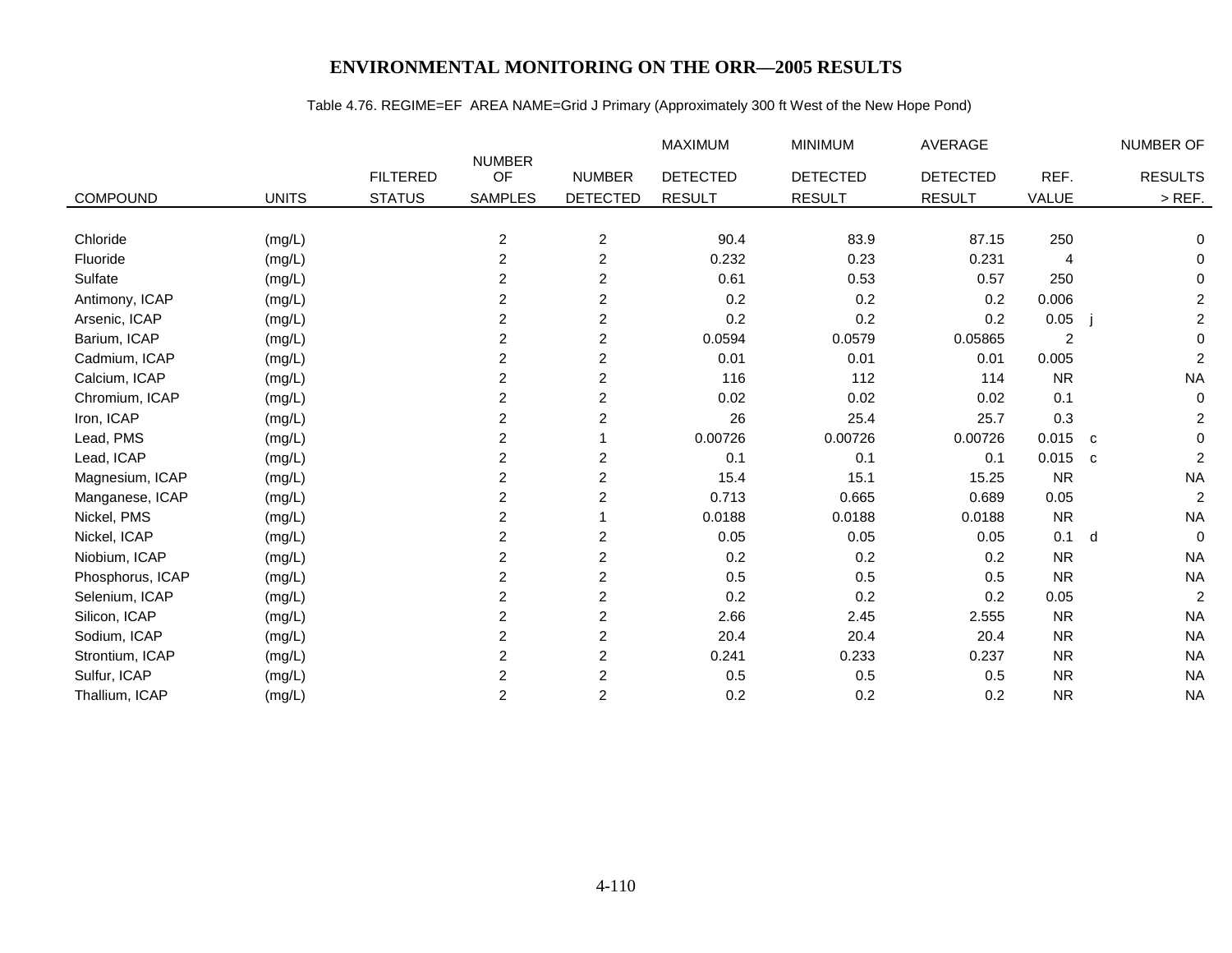|                               |                    |                 |                     | Table 4.76 (continued) |                 |                     |                     |                  |                |
|-------------------------------|--------------------|-----------------|---------------------|------------------------|-----------------|---------------------|---------------------|------------------|----------------|
|                               |                    |                 |                     |                        | <b>MAXIMUM</b>  | <b>MINIMUM</b>      | AVERAGE             |                  | NUMBER OF      |
|                               |                    | <b>FILTERED</b> | <b>NUMBER</b><br>OF | <b>NUMBER</b>          | <b>DETECTED</b> | <b>DETECTED</b>     | <b>DETECTED</b>     | REF.             | <b>RESULTS</b> |
| <b>COMPOUND</b>               | <b>UNITS</b>       | <b>STATUS</b>   | <b>SAMPLES</b>      | <b>DETECTED</b>        | <b>RESULT</b>   | <b>RESULT</b>       | <b>RESULT</b>       | VALUE            | $>$ REF.       |
|                               |                    |                 |                     |                        |                 |                     |                     |                  |                |
| Titanium, ICAP                | (mg/L)             |                 | $\overline{2}$      | $\overline{2}$         | 0.05            | 0.05                | 0.05                | <b>NR</b>        | <b>NA</b>      |
| Uranium, ICAP                 | (mg/L)             |                 | $\overline{2}$      | $\overline{2}$         | 2               | 2                   | 2                   | <b>NR</b>        | <b>NA</b>      |
| Zirconium, ICAP               | (mg/L)             |                 |                     | $\overline{2}$         | 0.2             | 0.2                 | 0.2                 | <b>NR</b>        | <b>NA</b>      |
| <b>Static Water Level</b>     | $(t - \text{toc})$ |                 |                     | <b>NA</b>              | 9.89            | 9.26                | 9.575               | <b>NR</b>        | <b>NA</b>      |
| Alkalinity as HCO3            | (mg/L)             |                 | 2                   | $\overline{2}$         | 276             | 264                 | 270                 | <b>NR</b>        | <b>NA</b>      |
| Conductivity                  | $(\mu$ mhos/cm $)$ |                 | 2                   | 2                      | 844             | 739                 | 791.5               | <b>NR</b>        | <b>NA</b>      |
| <b>Dissolved Solids</b>       | (mg/L)             |                 |                     | 2                      | 433             | 419                 | 426                 | 500              | $\mathbf 0$    |
| pH                            | (pH)               |                 | 2                   | 2                      | 6.79            | 6.76                | 6.775               | 6.5/8.5          | $\Omega$       |
| <b>Total Suspended Solids</b> | (mg/L)             |                 |                     | $\overline{2}$         | 42              | 42                  | 42                  | <b>NR</b>        | <b>NA</b>      |
| Turbidity                     | (NTU)              |                 |                     |                        | 226             | 86                  | 156                 |                  | 2              |
| Gross Alpha                   | (pCi/L)            |                 | 2                   |                        | 2.2             | 2.2                 | 2.2                 | 15 <sub>15</sub> | $\Omega$       |
| Gross Beta                    | (pCi/L)            |                 | 2                   |                        | 5.7             | 5.7                 | 5.7                 | 50               | $\Omega$<br>a  |
| 1,1-Dichloroethene            | $(\mu g/L)$        |                 |                     |                        |                 | J                   | J                   |                  | $\Omega$       |
| 1,2-Dichloroethene (Total)    | $(\mu g/L)$        |                 |                     | 2                      | 31              | 17                  | 24                  | NR b             | <b>NA</b>      |
| cis-1,2-Dichloroethene        | $(\mu g/L)$        |                 |                     | 2                      | 31              | 17                  | 24                  | 70               | 0              |
| Tetrachloroethene             | $(\mu g/L)$        |                 |                     | 2                      | 5               | 4                   | 4.5<br>J            | 5                | $\Omega$       |
| Trichloroethene               | $(\mu g/L)$        |                 |                     | 2                      | $\overline{c}$  | J                   | 1.5                 | 5                | 0              |
| Vinyl chloride                | $(\mu g/L)$        |                 | $\overline{2}$      |                        | 2               | $\overline{2}$<br>J | $\overline{2}$<br>J | 2                | $\mathbf 0$    |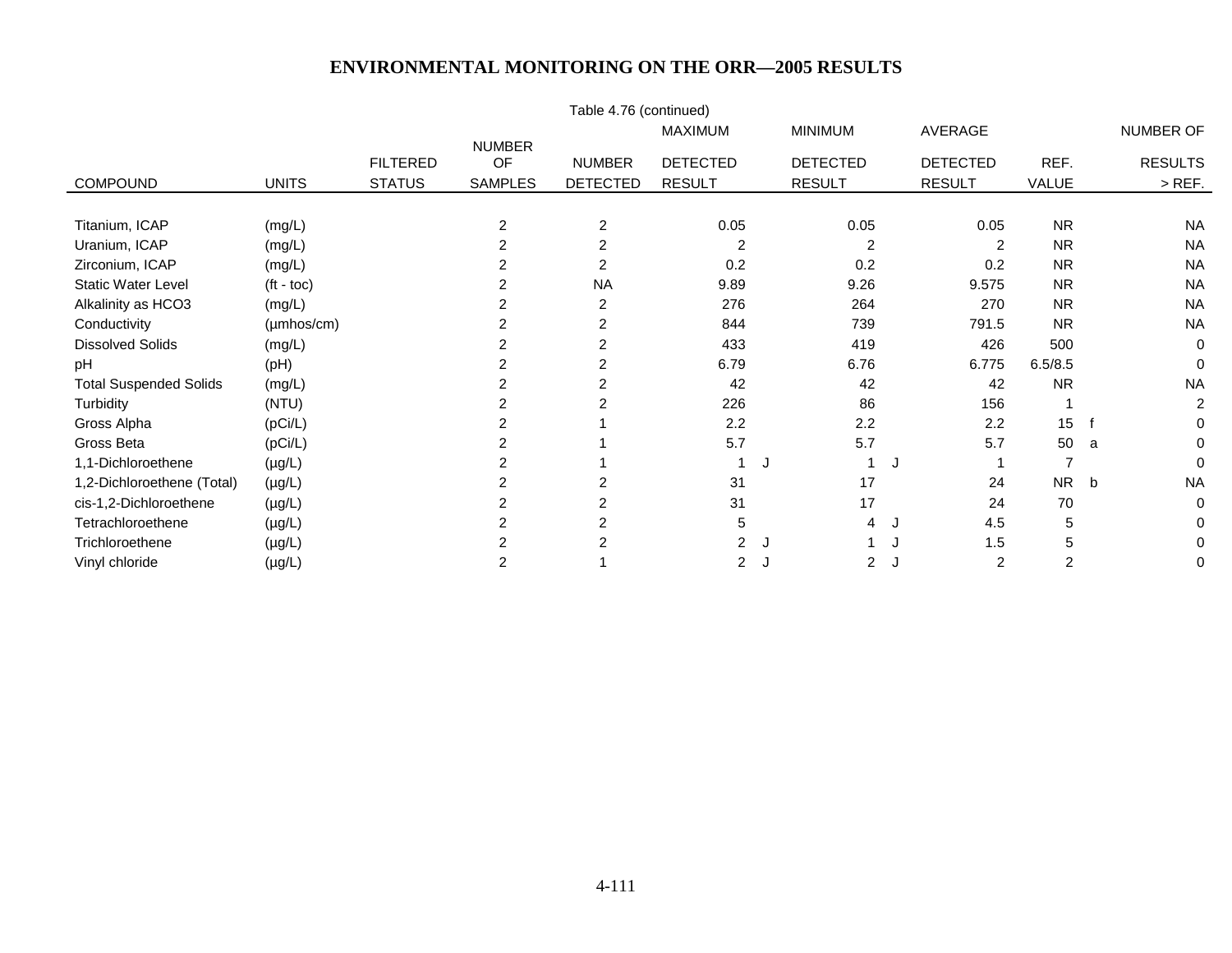## Table 4.77. REGIME=EF AREA NAME=New Hope Pond

|                  |              |                 |                     |                 | MAXIMUM         | <b>MINIMUM</b>  | AVERAGE         |              | NUMBER OF         |
|------------------|--------------|-----------------|---------------------|-----------------|-----------------|-----------------|-----------------|--------------|-------------------|
|                  |              | <b>FILTERED</b> | <b>NUMBER</b><br>OF | <b>NUMBER</b>   | <b>DETECTED</b> | <b>DETECTED</b> | <b>DETECTED</b> | REF.         | <b>RESULTS</b>    |
|                  |              |                 |                     |                 |                 |                 |                 |              |                   |
| <b>COMPOUND</b>  | <b>UNITS</b> | <b>STATUS</b>   | <b>SAMPLES</b>      | <b>DETECTED</b> | <b>RESULT</b>   | <b>RESULT</b>   | <b>RESULT</b>   | <b>VALUE</b> | $>$ REF.          |
|                  |              |                 |                     |                 |                 |                 |                 |              |                   |
| Bicarbonate      | (mg/L)       |                 | 10                  | 10              | 271             | 160             | 204             | <b>NR</b>    | <b>NA</b>         |
| Chloride         | (mg/L)       |                 | 18                  | 18              | 83.5            | 8.4             | 32.51111        | 250          | 0                 |
| Fluoride         | (mg/L)       |                 | 18                  | 12              | 0.29            | 0.12            | 0.183583        | 4            | 0                 |
| Nitrate Nitrogen | (mg/L)       |                 | 8                   | 4               | 1.15            | 0.684           | 0.87875         | 10           | $\Omega$          |
| Nitrate/Nitrite  | (mg/L)       |                 | 10                  | 10              | 2.7             | 0.12            | 1.215           | <b>NR</b>    | <b>NA</b>         |
| Sulfate          | (mg/L)       |                 | 18                  | 17              | 44.5            | 1.51            | 17.20059        | 250          | $\mathbf 0$       |
| Aluminum, ICAP   | (mg/L)       |                 | 8                   |                 | 0.53            | 0.53            | 0.53            | 0.2          |                   |
| Antimony, ICAP   | (mg/L)       |                 | 8                   | 8               | 0.2             | 0.2             | 0.2             | 0.006        | 8                 |
| Arsenic, ICAP    | (mg/L)       |                 | 8                   | 8               | 0.2             | 0.2             | 0.2             | 0.05         | 8                 |
| Barium, ICAP     | (mg/L)       |                 | 8                   | 8               | 0.601           | 0.0449          | 0.275113        | 2            | $\Omega$          |
| Cadmium, ICAP    | (mg/L)       |                 | 8                   | 8               | 0.01            | 0.01            | 0.01            | 0.005        | 8                 |
| Calcium, ICAP    | (mg/L)       |                 | 8                   | 8               | 97.8            | 47.2            | 76.7375         | <b>NR</b>    | <b>NA</b>         |
| Chromium, PMS    | (mg/L)       |                 | 8                   | 2               | 0.0184          | 0.0119          | 0.01515         | <b>NR</b>    | <b>NA</b>         |
| Chromium, ICAP   | (mg/L)       |                 | 8                   | 8               | 0.0234          | 0.02            | 0.020425        | 0.1          | $\mathbf 0$       |
| Iron, ICAP       | (mg/L)       |                 | 8                   | 6               | 10.8            | 0.0546          | 3.7826          | 0.3          | 5                 |
| Lead, ICAP       | (mg/L)       |                 | 8                   | 8               | 0.1             | 0.1             | 0.1             | 0.015        | 8<br>$\mathbf{C}$ |
| Lithium, ICAP    | (mg/L)       |                 | 8                   | 3               | 0.0145          | 0.0128          | 0.013633        | <b>NR</b>    | <b>NA</b>         |
| Magnesium, ICAP  | (mg/L)       |                 | 8                   | 8               | 26.5            | 10.7            | 19.4375         | <b>NR</b>    | <b>NA</b>         |
| Manganese, ICAP  | (mg/L)       |                 | 8                   |                 | 0.463           | 0.00605         | 0.164536        | 0.05         | 4                 |
| Nickel, PMS      | (mg/L)       |                 | 8                   |                 | 0.00549         | 0.00549         | 0.00549         | <b>NR</b>    | <b>NA</b>         |
| Nickel, ICAP     | (mg/L)       |                 | 8                   | 8               | 0.05            | 0.05            | 0.05            | 0.1          | $\mathbf 0$<br>d  |
| Niobium, ICAP    | (mg/L)       |                 | 8                   | 8               | 0.2             | 0.2             | 0.2             | <b>NR</b>    | <b>NA</b>         |
| Phosphorus, ICAP | (mg/L)       |                 | 8                   | 8               | 0.5             | 0.5             | 0.5             | <b>NR</b>    | <b>NA</b>         |
| Potassium, ICAP  | (mg/L)       |                 | 8                   | $\overline{7}$  | 2.75            | 2.01            | 2.352857        | <b>NR</b>    | <b>NA</b>         |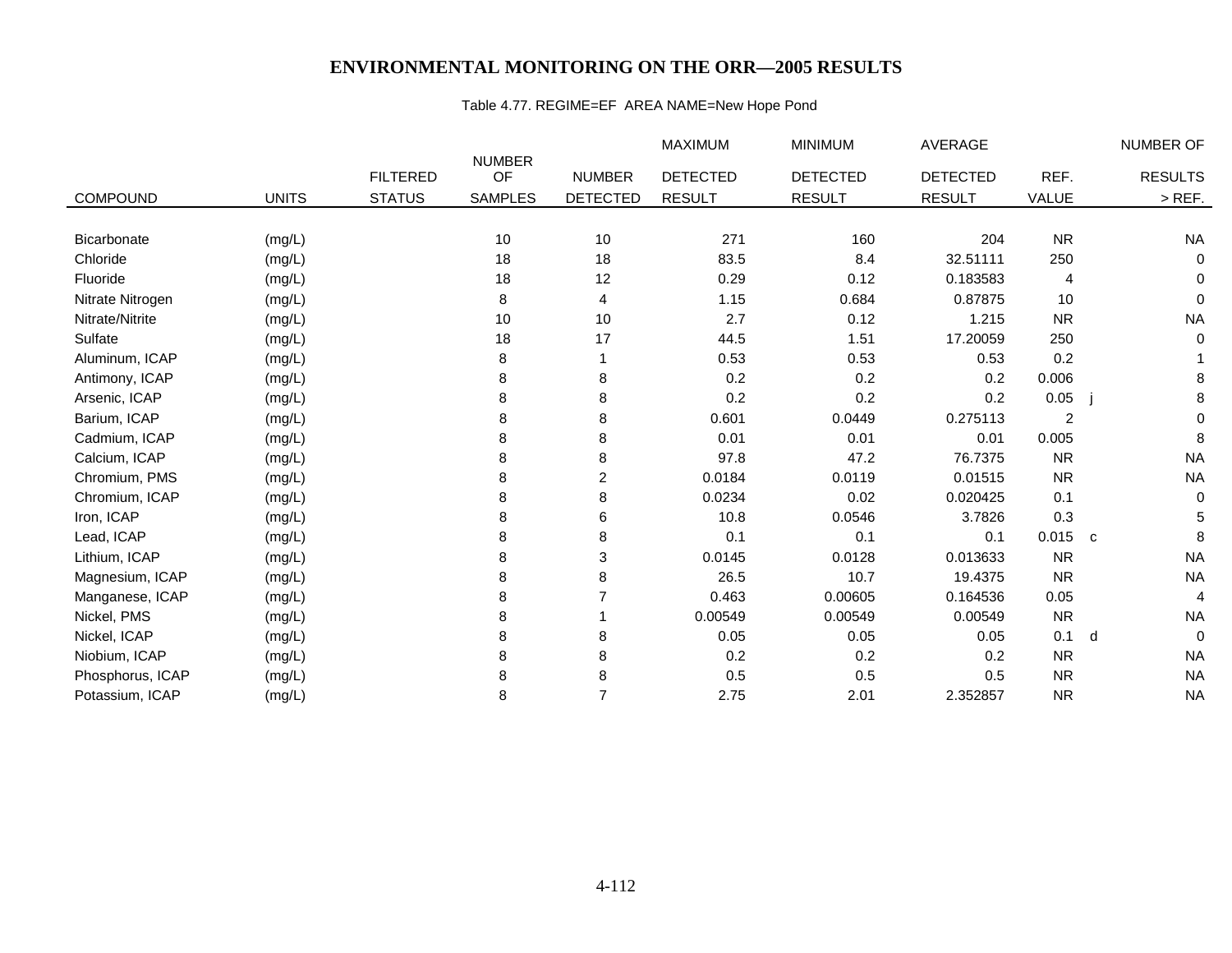| Table 4.77 (continued)        |                    |                 |                |                 |                         |                 |                     |                |                              |  |  |
|-------------------------------|--------------------|-----------------|----------------|-----------------|-------------------------|-----------------|---------------------|----------------|------------------------------|--|--|
|                               |                    |                 | <b>NUMBER</b>  |                 | <b>MAXIMUM</b>          | <b>MINIMUM</b>  | <b>AVERAGE</b>      |                | NUMBER OF                    |  |  |
|                               |                    | <b>FILTERED</b> | OF             | <b>NUMBER</b>   | <b>DETECTED</b>         | <b>DETECTED</b> | <b>DETECTED</b>     | REF.           | <b>RESULTS</b>               |  |  |
| COMPOUND                      | <b>UNITS</b>       | <b>STATUS</b>   | <b>SAMPLES</b> | <b>DETECTED</b> | <b>RESULT</b>           | <b>RESULT</b>   | <b>RESULT</b>       | <b>VALUE</b>   | $>$ REF.                     |  |  |
|                               |                    |                 |                |                 |                         |                 |                     |                |                              |  |  |
| Selenium, ICAP                | (mg/L)             |                 | 8              | 8               | 0.2                     | 0.2             | 0.2                 | 0.05           | 8                            |  |  |
| Silicon, ICAP                 | (mg/L)             |                 | 8              | 8               | 14                      | 4.03            | 7.0025              | <b>NR</b>      | <b>NA</b>                    |  |  |
| Sodium, ICAP                  | (mg/L)             |                 | 8              | 8               | 18.9                    | 5.35            | 10.57375            | <b>NR</b>      | <b>NA</b>                    |  |  |
| Strontium, ICAP               | (mg/L)             |                 | 8              | 8               | 0.443                   | 0.148           | 0.322125            | <b>NR</b>      | <b>NA</b>                    |  |  |
| Sulfur, ICAP                  | (mg/L)             |                 | 8              | 8               | 6.25                    | $0.5\,$         | 4.07125             | <b>NR</b>      | <b>NA</b>                    |  |  |
| Thallium, ICAP                | (mg/L)             |                 | 8              | 8               | 0.2                     | 0.2             | 0.2                 | <b>NR</b>      | <b>NA</b>                    |  |  |
| Titanium, ICAP                | (mg/L)             |                 | 8              | 8               | 0.05                    | 0.05            | 0.05                | <b>NR</b>      | <b>NA</b>                    |  |  |
| Uranium, PMS                  | (mg/L)             |                 | 8              | 2               | 0.0019                  | 0.000645        | 0.001273            | 0.03           | $\mathbf 0$                  |  |  |
| Uranium, ICAP                 | (mg/L)             |                 | 8              | 8               | $\overline{\mathbf{c}}$ | $\overline{c}$  | 2                   | <b>NR</b>      | <b>NA</b>                    |  |  |
| Zirconium, ICAP               | (mg/L)             |                 | 8              | 8               | 0.2                     | 0.2             | 0.2                 | <b>NR</b>      | <b>NA</b>                    |  |  |
| <b>Static Water Level</b>     | $(t - toc)$        |                 | 20             | <b>NA</b>       | 20.61                   | 7.02            | 11.974              | <b>NR</b>      | <b>NA</b>                    |  |  |
| Alkalinity as HCO3            | (mg/L)             |                 | 8              | 8               | 279                     | 170             | 229.125             | <b>NR</b>      | <b>NA</b>                    |  |  |
| Conductivity                  | $(\mu$ mhos/cm $)$ |                 | 8              | 8               | 770                     | 437             | 588.75              | <b>NR</b>      | <b>NA</b>                    |  |  |
| <b>Dissolved Solids</b>       | (mg/L)             |                 | 20             | 20              | 552                     | 207             | 331.25              | 500            | 1                            |  |  |
| pH                            | (pH)               |                 | $\bf8$         | 8               | 7.7                     | 7.24            | 7.475               | 6.5/8.5        | $\mathbf 0$                  |  |  |
| <b>Total Suspended Solids</b> | (mg/L)             |                 | 20             | 9               | 39.5                    | $\overline{c}$  | 11.24444            | <b>NR</b>      | <b>NA</b>                    |  |  |
| Turbidity                     | (NTU)              |                 | 8              | 8               | 145                     | 0.963           | 38.99913            | 1              | $\overline{7}$               |  |  |
| Uranium-233/234               | (pCi/L)            |                 | 8              | 8               | 468                     | 0.31            | 98.185              | <b>NR</b>      | <b>NA</b>                    |  |  |
| Uranium-235                   | (wt %)             |                 | $\overline{c}$ | 2               | 0.72                    | 0.42            | 0.57                | <b>NR</b>      | <b>NA</b>                    |  |  |
| Uranium-235                   | (pCi/L)            |                 | 8              | 4               | 30.1                    | 0.37            | 11.345              | 24             |                              |  |  |
| Uranium-236                   | (pCi/L)            |                 | 8              | 3               | 10.3                    | 0.4             | 6.616667            | <b>NR</b>      | <b>NA</b>                    |  |  |
| Uranium-238                   | (pCi/L)            |                 | 8              | 6               | 185                     | 2.99            | 58.79333            | 24             | $\overline{c}$               |  |  |
| Gross Alpha                   | (pCi/L)            |                 | 20             | 13              | 775                     | 1.21            | 109.9054            | 15             | 4                            |  |  |
| Gross Beta                    | (pCi/L)            |                 | 20             | 12              | 201                     | 3.22            | 39.49583            | 50             | $\overline{\mathbf{c}}$<br>a |  |  |
| 1,1-Dichloroethene            | $(\mu g/L)$        |                 | 20             | 6               | 3                       | 1<br>J          | $\overline{2}$<br>J | $\overline{7}$ | 0                            |  |  |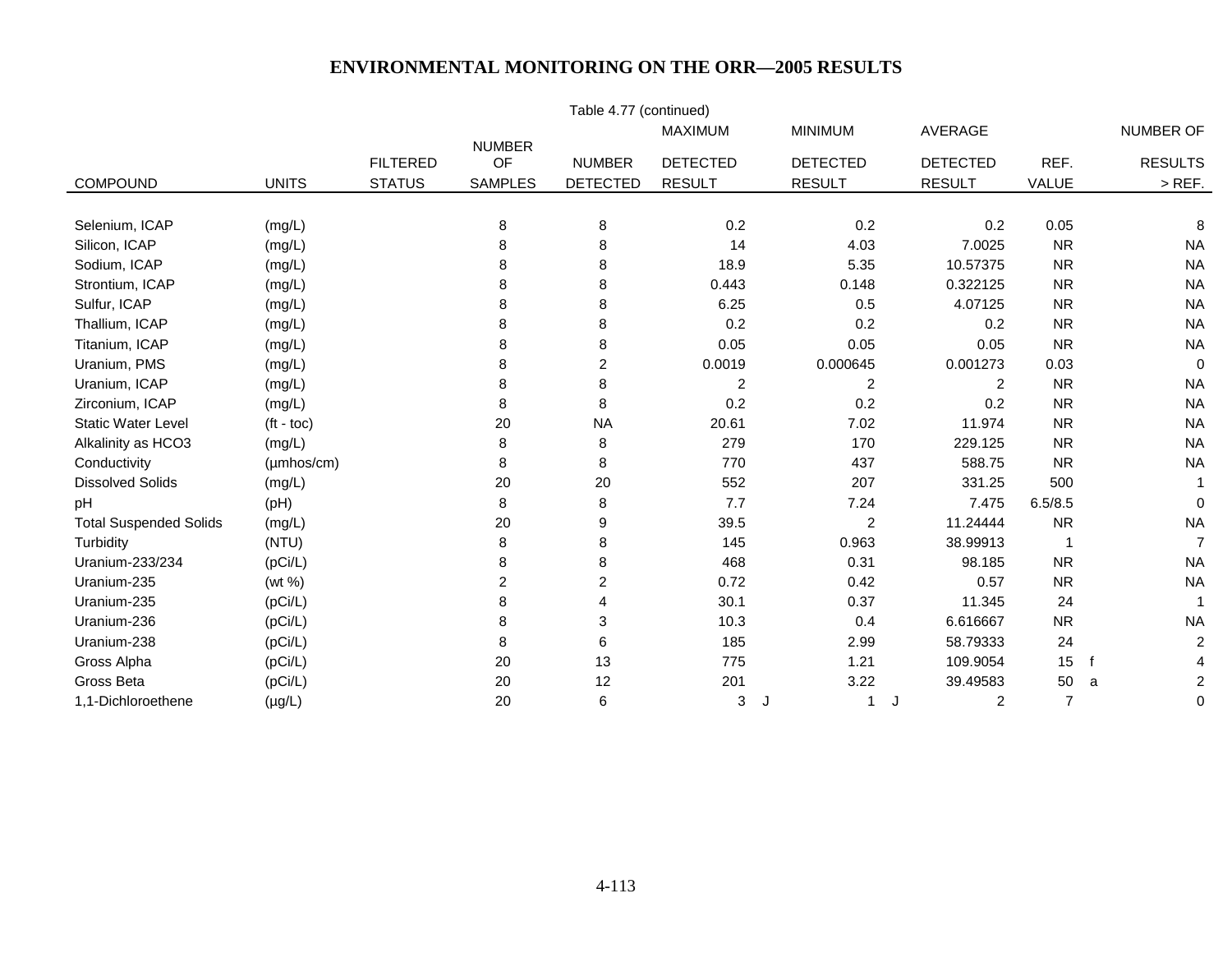|                            |              |                 |                     | Table 4.77 (continued) |                 |   |                      |      |                 |           |                |
|----------------------------|--------------|-----------------|---------------------|------------------------|-----------------|---|----------------------|------|-----------------|-----------|----------------|
|                            |              |                 |                     |                        | <b>MAXIMUM</b>  |   | <b>MINIMUM</b>       |      | AVERAGE         |           | NUMBER OF      |
|                            |              | <b>FILTERED</b> | <b>NUMBER</b><br>OF | <b>NUMBER</b>          | <b>DETECTED</b> |   | <b>DETECTED</b>      |      | <b>DETECTED</b> | REF.      | <b>RESULTS</b> |
| <b>COMPOUND</b>            | <b>UNITS</b> | <b>STATUS</b>   | <b>SAMPLES</b>      | <b>DETECTED</b>        | <b>RESULT</b>   |   | <b>RESULT</b>        |      | <b>RESULT</b>   | VALUE     | $>$ REF.       |
|                            |              |                 |                     |                        |                 |   |                      |      |                 |           |                |
| 1,2-Dichloroethene (Total) | $(\mu g/L)$  |                 | 8                   | 6                      | 180             |   | 5                    |      | 73.83333        | NR b      | <b>NA</b>      |
| Benzene                    | $(\mu g/L)$  |                 | 20                  |                        | 3               | J | 3                    | - 64 |                 | 5         | $\mathbf 0$    |
| Carbon disulfide           | $(\mu g/L)$  |                 | 20                  | $\overline{2}$         | 8               |   | $\mathbf{2}^{\circ}$ |      | 5               | <b>NR</b> | <b>NA</b>      |
| Carbon tetrachloride       | $(\mu g/L)$  |                 | 20                  | 13                     | 2000            |   |                      |      | 528.6923        | 5         | 12             |
| Chlorobenzene              | $(\mu g/L)$  |                 | 20                  |                        |                 | J |                      |      |                 | 100       | 0              |
| Chloroform                 | $(\mu g/L)$  |                 | 20                  | 13                     | 850             |   |                      | J    | 115.6154        | 100       | 3              |
| Chloromethane              | $(\mu g/L)$  |                 | 20                  |                        |                 | J |                      | J    |                 | <b>NR</b> | <b>NA</b>      |
| cis-1,2-Dichloroethene     | $(\mu g/L)$  |                 | 20                  | 12                     | 180             |   | 5                    |      | 56.16667        | 70        | 2              |
| Methane                    | $(\mu g/L)$  |                 | 12                  |                        | 890             |   | 16                   |      | 270.2857        | <b>NR</b> | <b>NA</b>      |
| Methylene chloride         | $(\mu g/L)$  |                 | 20                  |                        | 52              |   | 52                   |      | 52              | 5         |                |
| Tetrachloroethene          | $(\mu g/L)$  |                 | 20                  | 16                     | 900             |   | $\overline{2}$       |      | 211.5           | 5         | 10             |
| <b>Toluene</b>             | $(\mu g/L)$  |                 | 20                  |                        | $\overline{2}$  | J | $\overline{2}$       | J    | 2               | 1000      | 0              |
| trans-1,2-Dichloroethene   | $(\mu g/L)$  |                 | 20                  | 2                      | $\overline{2}$  | J |                      |      | 1.5             | 100       | $\Omega$       |
| Trichloroethene            | $(\mu g/L)$  |                 | 20                  | 11                     | 170             |   |                      |      | 76              | 5         | 8              |
| Vinyl chloride             | $(\mu g/L)$  |                 | 20                  |                        | 5               |   |                      |      | 3               | 2         | 3              |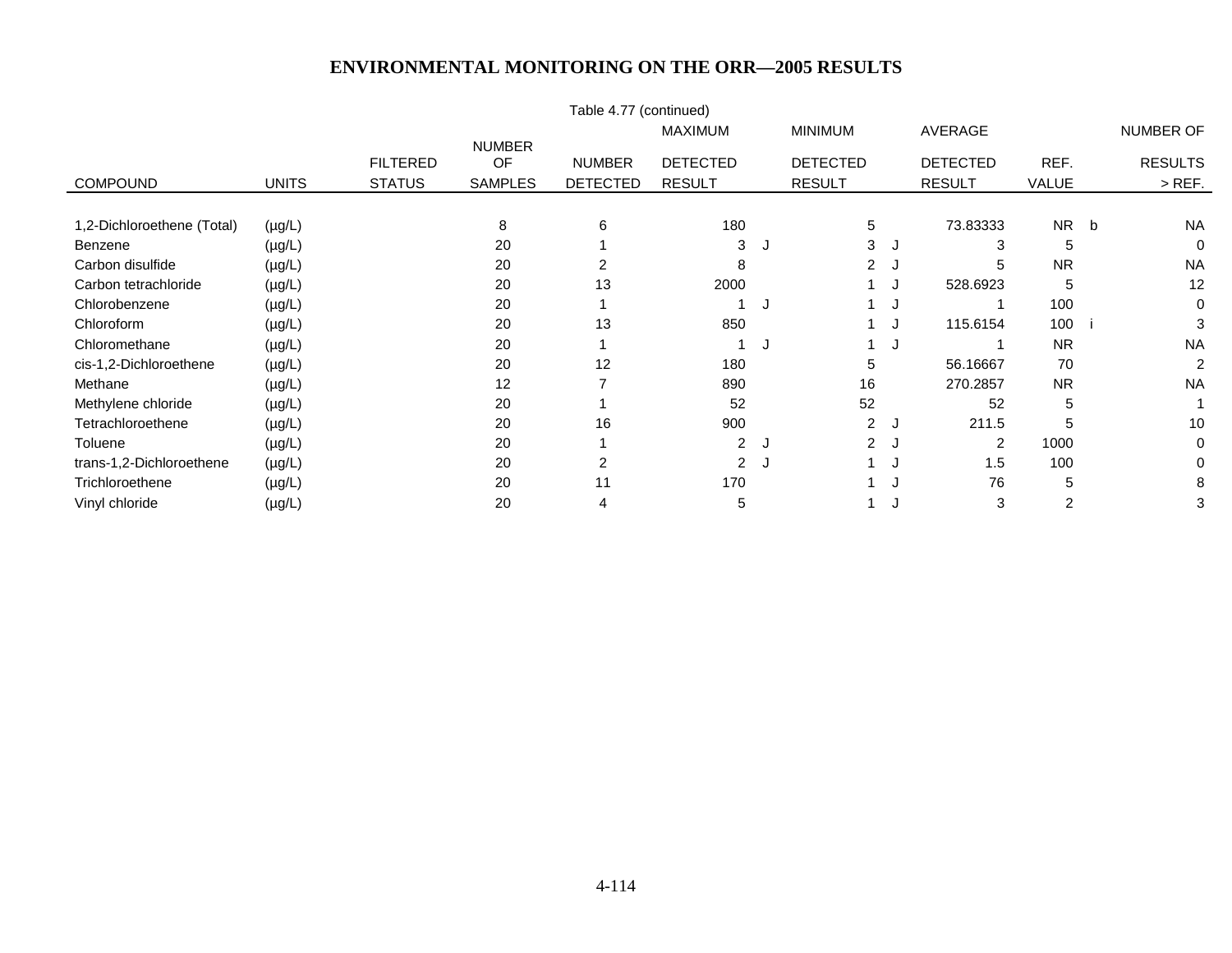## Table 4.78. REGIME=EF AREA NAME=Rust Garage Area

|                  |              |                 |                         |                         | <b>MAXIMUM</b>  | <b>MINIMUM</b>  | <b>AVERAGE</b>  |           |              | NUMBER OF               |
|------------------|--------------|-----------------|-------------------------|-------------------------|-----------------|-----------------|-----------------|-----------|--------------|-------------------------|
|                  |              | <b>FILTERED</b> | <b>NUMBER</b><br>OF     | <b>NUMBER</b>           | <b>DETECTED</b> | <b>DETECTED</b> | <b>DETECTED</b> | REF.      |              | <b>RESULTS</b>          |
| <b>COMPOUND</b>  | <b>UNITS</b> | <b>STATUS</b>   | <b>SAMPLES</b>          | <b>DETECTED</b>         | <b>RESULT</b>   | <b>RESULT</b>   | <b>RESULT</b>   | VALUE     |              | $>$ REF.                |
|                  |              |                 |                         |                         |                 |                 |                 |           |              |                         |
| Chloride         | (mg/L)       |                 | $\overline{c}$          | 2                       | 44.6            | 41.7            | 43.15           | 250       |              | 0                       |
| Fluoride         | (mg/L)       |                 | $\overline{c}$          |                         | 0.23            | 0.23            | 0.23            | 4         |              | 0                       |
| Nitrate Nitrogen | (mg/L)       |                 | 2                       | $\overline{2}$          | 1190            | 972             | 1081            | 10        |              | $\overline{\mathbf{c}}$ |
| Sulfate          | (mg/L)       |                 | 2                       |                         | 2.12            | 2.12            | 2.12            | 250       |              | 0                       |
| Antimony, ICAP   | (mg/L)       |                 | $\overline{c}$          | $\overline{2}$          | 0.4             | 0.4             | 0.4             | 0.006     |              | $\overline{c}$          |
| Arsenic, ICAP    | (mg/L)       |                 | 2                       | $\overline{\mathbf{c}}$ | 0.4             | 0.4             | 0.4             | 0.05      |              | $\overline{c}$          |
| Barium, ICAP     |              |                 | 2                       | $\overline{2}$          | 6.55            | 5.34            |                 | 2         |              | $\overline{c}$          |
|                  | (mg/L)       |                 |                         |                         |                 |                 | 5.945           |           |              |                         |
| Cadmium, ICAP    | (mg/L)       |                 | $\overline{c}$          | $\overline{2}$          | 0.02            | 0.02            | 0.02            | 0.005     |              | $\overline{c}$          |
| Calcium, ICAP    | (mg/L)       |                 | 2                       | $\overline{c}$          | 1430            | 1310            | 1370            | <b>NR</b> |              | <b>NA</b>               |
| Chromium, ICAP   | (mg/L)       |                 | $\overline{2}$          | $\overline{c}$          | 0.04            | 0.04            | 0.04            | 0.1       |              | $\mathbf 0$             |
| Lead, ICAP       | (mg/L)       |                 | $\overline{c}$          | $\overline{2}$          | 0.2             | 0.2             | 0.2             | 0.015     | $\mathbf{C}$ | $\overline{c}$          |
| Lithium, ICAP    | (mg/L)       |                 | 2                       | $\overline{2}$          | 0.159           | 0.121           | 0.14            | <b>NR</b> |              | <b>NA</b>               |
| Magnesium, ICAP  | (mg/L)       |                 | 2                       | 2                       | 145             | 118             | 131.5           | <b>NR</b> |              | <b>NA</b>               |
| Manganese, ICAP  | (mg/L)       |                 | 2                       | $\overline{c}$          | 4.93            | 3.28            | 4.105           | 0.05      |              | $\overline{c}$          |
| Nickel, PMS      | (mg/L)       |                 | 2                       | $\overline{2}$          | 0.239           | 0.202           | 0.2205          | <b>NR</b> |              | <b>NA</b>               |
| Nickel, ICAP     | (mg/L)       |                 | 2                       | $\overline{c}$          | 0.251           | 0.167           | 0.209           | 0.1       | d            | $\overline{c}$          |
| Niobium, ICAP    | (mg/L)       |                 | 2                       | $\overline{c}$          | 0.4             | 0.4             | 0.4             | <b>NR</b> |              | <b>NA</b>               |
| Phosphorus, ICAP | (mg/L)       |                 | $\overline{c}$          | $\overline{c}$          |                 |                 |                 | <b>NR</b> |              | <b>NA</b>               |
| Potassium, ICAP  | (mg/L)       |                 | 2                       | 2                       | 8.07            | 7.51            | 7.79            | <b>NR</b> |              | <b>NA</b>               |
| Selenium, ICAP   | (mg/L)       |                 | 2                       | 2                       | 0.4             | 0.4             | 0.4             | 0.05      |              | $\overline{c}$          |
| Silicon, ICAP    | (mg/L)       |                 | $\overline{\mathbf{c}}$ | $\overline{c}$          | 26.7            | 20.8            | 23.75           | <b>NR</b> |              | <b>NA</b>               |
| Sodium, ICAP     | (mg/L)       |                 | $\overline{c}$          | $\overline{2}$          | 86              | 74.7            | 80.35           | <b>NR</b> |              | <b>NA</b>               |
| Strontium, ICAP  | (mg/L)       |                 | $\overline{c}$          | $\overline{2}$          | 3.53            | 2.89            | 3.21            | <b>NR</b> |              | <b>NA</b>               |
| Sulfur, ICAP     | (mg/L)       |                 | $\overline{c}$          | $\overline{2}$          |                 |                 |                 | <b>NR</b> |              | <b>NA</b>               |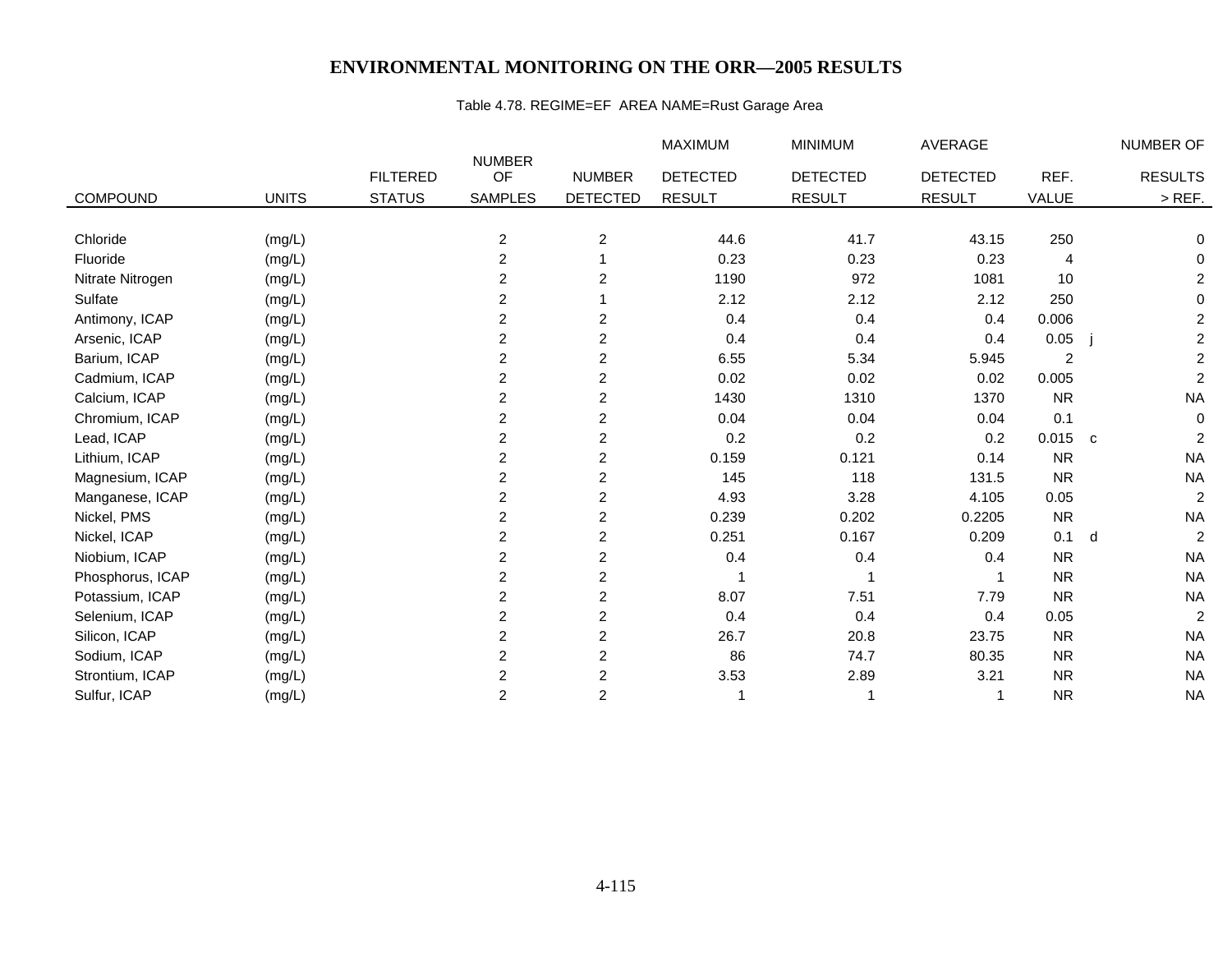|                               |                     |                 |                     | Table 4.78 (continued) |                 |                 |         |                 |                |      |                         |
|-------------------------------|---------------------|-----------------|---------------------|------------------------|-----------------|-----------------|---------|-----------------|----------------|------|-------------------------|
|                               |                     |                 |                     |                        | <b>MAXIMUM</b>  | <b>MINIMUM</b>  |         | <b>AVERAGE</b>  |                |      | NUMBER OF               |
|                               |                     | <b>FILTERED</b> | <b>NUMBER</b><br>OF | <b>NUMBER</b>          | <b>DETECTED</b> | <b>DETECTED</b> |         | <b>DETECTED</b> | REF.           |      | <b>RESULTS</b>          |
| COMPOUND                      | <b>UNITS</b>        | <b>STATUS</b>   | <b>SAMPLES</b>      | <b>DETECTED</b>        | <b>RESULT</b>   | <b>RESULT</b>   |         | <b>RESULT</b>   | VALUE          |      | $>$ REF.                |
|                               |                     |                 |                     |                        |                 |                 |         |                 |                |      |                         |
| Thallium, ICAP                | (mg/L)              |                 | $\overline{c}$      | $\overline{c}$         | 0.4             |                 | 0.4     | 0.4             | <b>NR</b>      |      | <b>NA</b>               |
| Titanium, ICAP                | (mg/L)              |                 | 2                   | $\overline{c}$         | 0.1             |                 | 0.1     | 0.1             | <b>NR</b>      |      | <b>NA</b>               |
| Uranium, PMS                  | (mg/L)              |                 | 2                   | $\overline{c}$         | 0.00132         |                 | 0.00075 | 0.001035        | 0.03           |      | $\mathbf 0$             |
| Uranium, ICAP                 | (mg/L)              |                 | 2                   | 2                      | 4               |                 | 4       | 4               | <b>NR</b>      |      | <b>NA</b>               |
| m,p-Xylene, X-10 lab          | $(\mu g/L)$         |                 |                     |                        | 26              |                 | 26      | 26              | <b>NR</b>      |      | <b>NA</b>               |
| Zirconium, ICAP               | (mg/L)              |                 | 2                   | $\overline{c}$         | 0.4             |                 | 0.4     | 0.4             | <b>NR</b>      |      | <b>NA</b>               |
| <b>Static Water Level</b>     | $(t - \text{toc})$  |                 | 2                   | <b>NA</b>              | 3.62            |                 | 2.59    | 3.105           | <b>NR</b>      |      | <b>NA</b>               |
| Alkalinity as HCO3            | (mg/L)              |                 | $\overline{c}$      | $\overline{2}$         | 306             |                 | 281     | 293.5           | <b>NR</b>      |      | <b>NA</b>               |
| Conductivity                  | $(\mu m$ hos/cm $)$ |                 | 2                   | $\overline{c}$         | 7770            |                 | 7180    | 7475            | <b>NR</b>      |      | <b>NA</b>               |
| <b>Dissolved Solids</b>       | (mg/L)              |                 | 2                   | 2                      | 8310            |                 | 6030    | 7170            | 500            |      | $\overline{c}$          |
| pH                            | (pH)                |                 | 2                   | 2                      | 5.46            |                 | 5.22    | 5.34            | 6.5/8.5        |      | $\overline{c}$          |
| <b>Total Suspended Solids</b> | (mg/L)              |                 | $\overline{c}$      |                        | 3               |                 | 3       | 3               | <b>NR</b>      |      | <b>NA</b>               |
| Turbidity                     | (NTU)               |                 | 2                   | $\overline{2}$         | 1.08            |                 | 1.04    | 1.06            |                |      | $\overline{c}$          |
| Uranium-234                   | (pCi/L)             |                 | 2                   |                        | 0.58            |                 | 0.58    | 0.58            | 20             |      | $\Omega$                |
| Uranium-235                   | (wt %)              |                 |                     |                        | 0.842           |                 | 0.842   | 0.842           | <b>NR</b>      |      | <b>NA</b>               |
| Uranium-236                   | (pCi/L)             |                 |                     |                        | 0.048           | $\mathsf{R}$    | 0.048   | 0.048<br>R      | <b>NR</b>      |      | <b>NA</b>               |
| Uranium-238                   | (pCi/L)             |                 | 2                   | 2                      | 0.4             |                 | 0.23    | 0.315           | 24             |      | $\mathbf 0$             |
| Technetium-99                 | (pCi/L)             |                 | 2                   | 2                      | 4700            |                 | 4000    | 4350            | 4000           |      |                         |
| Gross Alpha                   | (pCi/L)             |                 | 2                   |                        | 30              | $\mathsf{R}$    | 30      | 30<br>R         | 15             | $-f$ |                         |
| Gross Beta                    | (pCi/L)             |                 | 2                   | 2                      | 4200            |                 | 2400    | 3300            | 50             | a    | $\overline{\mathbf{c}}$ |
| 1,1-Dichloroethene            | $(\mu g/L)$         |                 | $\overline{c}$      |                        | 4               | J               | 4       | J<br>4          | $\overline{7}$ |      | $\mathbf 0$             |
| 1,2-Dichloroethene (Total)    | $(\mu g/L)$         |                 | 2                   | $\overline{2}$         | 12              |                 | 4       | 8               | NR             | b    | <b>NA</b>               |
| 1,2-Dimethylbenzene           | $(\mu g/L)$         |                 |                     |                        | 100             |                 | 100     | 100             | <b>NR</b>      |      | <b>NA</b>               |
| 4-Methyl-2-pentanone          | $(\mu g/L)$         |                 | 2                   |                        | 3               | $\cdot$         | 3       | 3               | <b>NR</b>      |      | <b>NA</b>               |
| Benzene                       | $(\mu g/L)$         |                 | $\overline{c}$      | $\overline{c}$         | 1700            |                 | 590     | 1145            | 5              |      | $\overline{c}$          |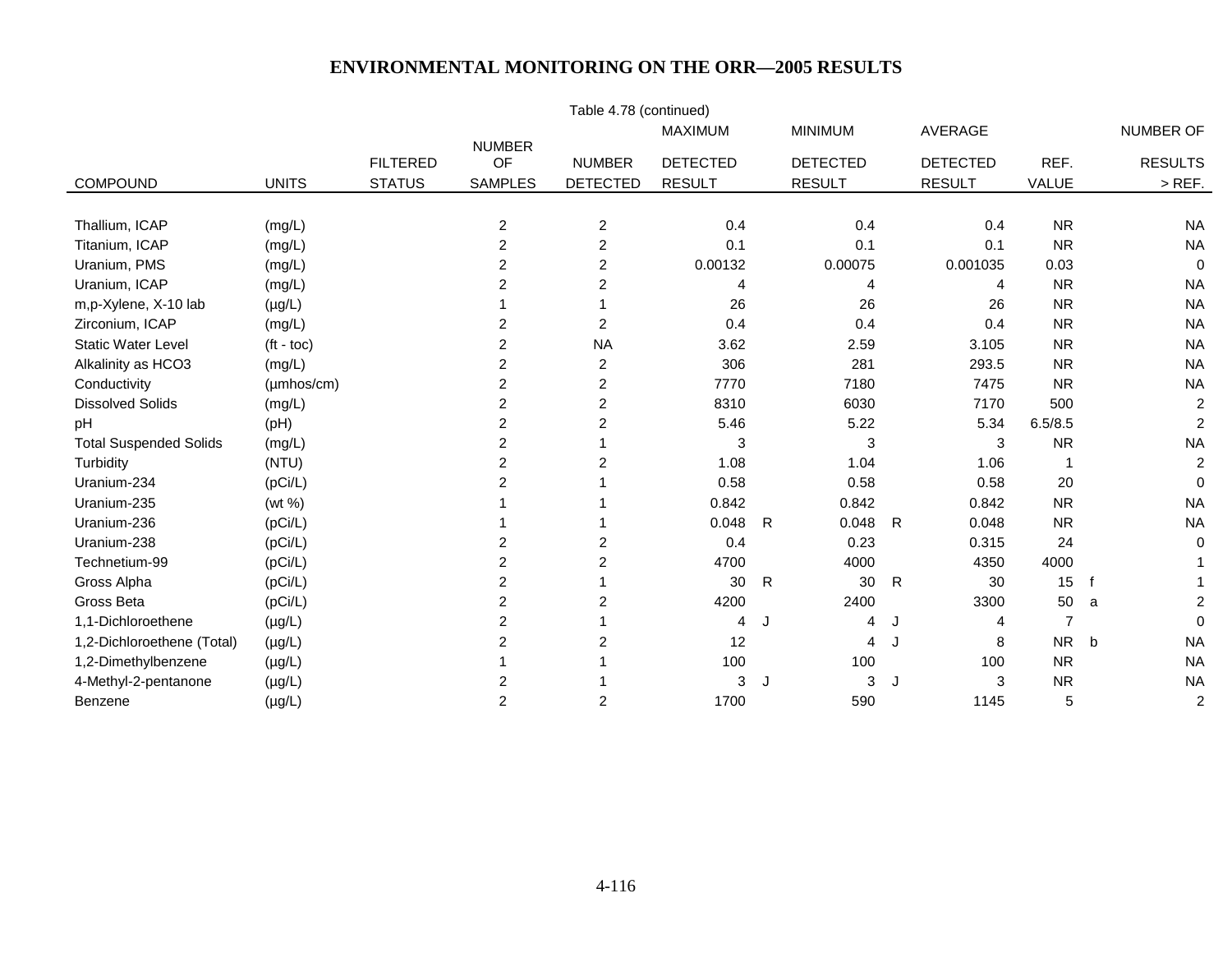|                        |              |                 |                            | Table 4.78 (continued) |                 |    |                 |    |                 |              |                |
|------------------------|--------------|-----------------|----------------------------|------------------------|-----------------|----|-----------------|----|-----------------|--------------|----------------|
|                        |              |                 |                            |                        | <b>MAXIMUM</b>  |    | <b>MINIMUM</b>  |    | AVERAGE         |              | NUMBER OF      |
|                        |              | <b>FILTERED</b> | <b>NUMBER</b><br><b>OF</b> | <b>NUMBER</b>          | <b>DETECTED</b> |    | <b>DETECTED</b> |    | <b>DETECTED</b> | REF.         | <b>RESULTS</b> |
| <b>COMPOUND</b>        | <b>UNITS</b> | <b>STATUS</b>   | <b>SAMPLES</b>             | <b>DETECTED</b>        | <b>RESULT</b>   |    | <b>RESULT</b>   |    | <b>RESULT</b>   | <b>VALUE</b> | $>$ REF.       |
|                        |              |                 |                            |                        |                 |    |                 |    |                 |              |                |
| <b>Bromoform</b>       | $(\mu g/L)$  |                 | $\overline{2}$             |                        | 3               | J. | 3 <sup>1</sup>  | J. | 3               | 100          | 0              |
| Chloroform             | $(\mu g/L)$  |                 |                            | 2                      | 17              |    | 10              |    | 13.5            | 100          | 0              |
| cis-1,2-Dichloroethene | $(\mu g/L)$  |                 | 2                          | $\mathcal{P}$          | 12              |    | $\overline{4}$  | J  | 8               | 70           | 0              |
| Ethylbenzene           | $(\mu g/L)$  |                 | 2                          |                        |                 | 2J | $\mathbf{2}$    | J  | 2               | 700          | 0              |
| Methylene chloride     | $(\mu g/L)$  |                 | 2                          | $\overline{2}$         | 26              |    | 13              |    | 19.5            | 5            | 2              |
| Naphthalene            | $(\mu g/L)$  |                 |                            |                        | 20              |    | 20              |    | 20              | <b>NR</b>    | <b>NA</b>      |
| Tetrachloroethene      | $(\mu g/L)$  |                 | ⌒                          | 2                      | 290             |    | 180             |    | 235             | 5            | $\overline{2}$ |
| Toluene                | $(\mu g/L)$  |                 | 2                          |                        |                 | 2J | $\mathbf{2}$    | ل. | 2               | 1000         | 0              |
| Trichloroethene        | $(\mu g/L)$  |                 | ົ                          | C                      | 8               |    | 3               | J  | 5.5             | 5            |                |
| Xylenes                | $(\mu g/L)$  |                 | 2                          | 2                      | 130             |    | 38              |    | 84              | 10000        | 0              |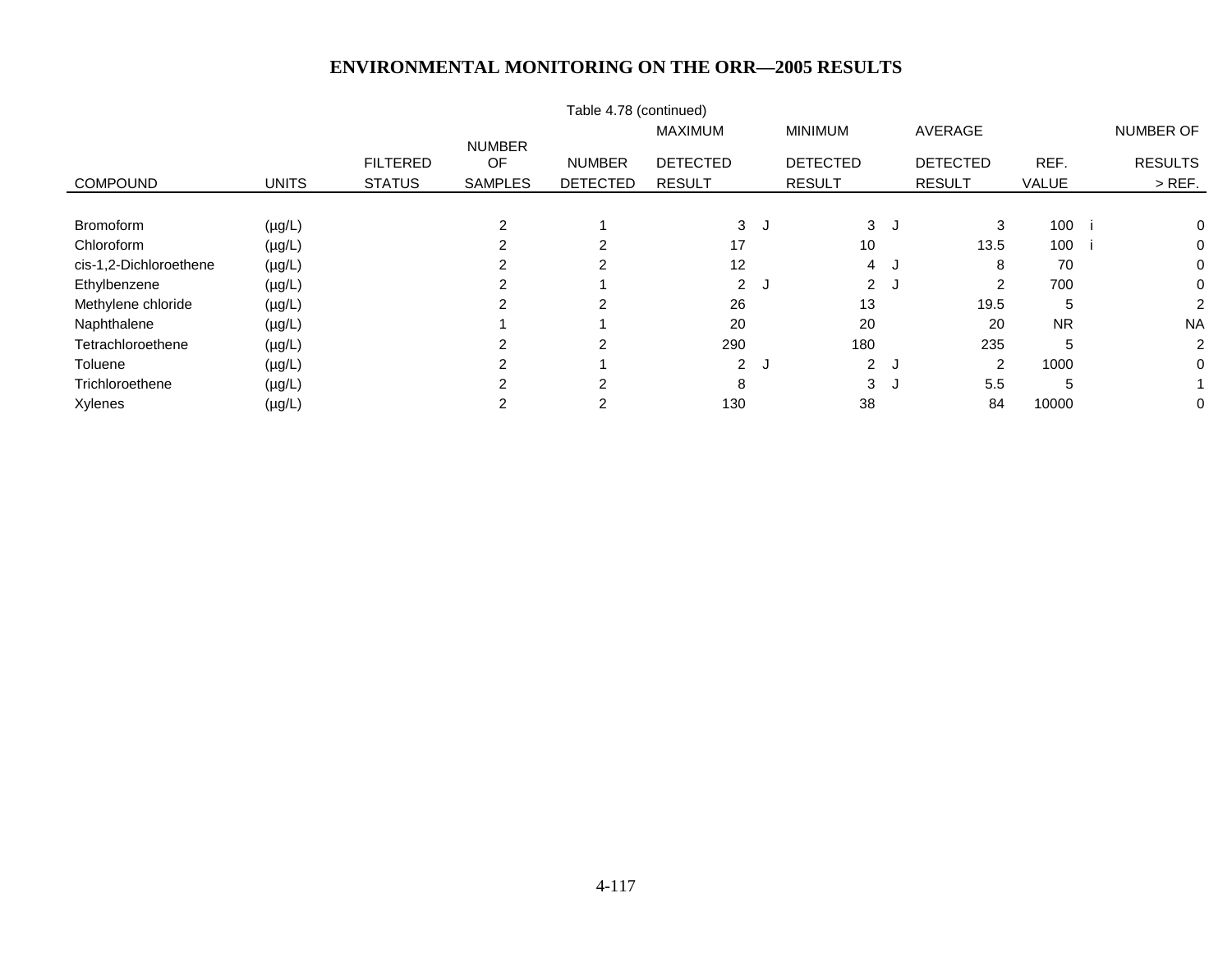#### Table 4.79. REGIME=EF AREA NAME=S-2 Site

|                  |              |                 |                     |                 | <b>MAXIMUM</b>  |   | <b>MINIMUM</b>  |   | AVERAGE         |           |             | NUMBER OF      |
|------------------|--------------|-----------------|---------------------|-----------------|-----------------|---|-----------------|---|-----------------|-----------|-------------|----------------|
|                  |              | <b>FILTERED</b> | <b>NUMBER</b><br>OF | <b>NUMBER</b>   | <b>DETECTED</b> |   | <b>DETECTED</b> |   | <b>DETECTED</b> | REF.      |             | <b>RESULTS</b> |
| <b>COMPOUND</b>  | <b>UNITS</b> | <b>STATUS</b>   | <b>SAMPLES</b>      | <b>DETECTED</b> | <b>RESULT</b>   |   | <b>RESULT</b>   |   | <b>RESULT</b>   | VALUE     |             | $>$ REF.       |
|                  |              |                 |                     |                 |                 |   |                 |   |                 |           |             |                |
| Bicarbonate      | (mg/L)       |                 |                     |                 | 79.8            |   | 79.8            |   | 79.8            | <b>NR</b> |             | <b>NA</b>      |
| Chloride         | (mg/L)       |                 | 3                   | 3               | 8.7             | Q | 5.3             |   | 7.103333        | 250       |             | $\Omega$       |
| Fluoride         | (mg/L)       |                 | 3                   | 3               | 5.2             |   | 0.96            |   | 2.533333        | 4         |             |                |
| Nitrate Nitrogen | (mg/L)       |                 | 2                   | 2               | 58.8            |   | 32.9            |   | 45.85           | 10        |             | 2              |
| Nitrate/Nitrite  | (mg/L)       |                 |                     |                 | 648             |   | 648             |   | 648             | <b>NR</b> |             | <b>NA</b>      |
| Sulfate          | (mg/L)       |                 | 3                   | 3               | 18.8            |   | 6.7             | Q | 12.96667        | 250       |             | $\Omega$       |
| Aluminum, ICAP   | (mg/L)       |                 | 2                   |                 | 0.225           |   | 0.225           |   | 0.225           | 0.2       |             |                |
| Antimony, ICAP   | (mg/L)       |                 | 2                   | 2               | 0.2             |   | 0.2             |   | 0.2             | 0.006     |             |                |
| Arsenic, ICAP    | (mg/L)       |                 | 2                   | 2               | 0.2             |   | 0.2             |   | 0.2             | 0.05      |             |                |
| Barium, ICAP     | (mg/L)       |                 | 2                   | 2               | 0.111           |   | 0.064           |   | 0.0875          | 2         |             |                |
| Cadmium, PMS     | (mg/L)       |                 | 2                   | 2               | 0.114           |   | 0.0588          |   | 0.0864          | 0.005     |             | 2              |
| Cadmium, ICAP    | (mg/L)       |                 | 2                   | 2               | 0.112           |   | 0.0561          |   | 0.08405         | 0.005     |             | $\overline{2}$ |
| Calcium, ICAP    | (mg/L)       |                 | 2                   | $\overline{c}$  | 110             |   | 98.3            |   | 104.15          | <b>NR</b> |             | <b>NA</b>      |
| Chromium, ICAP   | (mg/L)       |                 | 2                   | 2               | 0.02            |   | 0.02            |   | 0.02            | 0.1       |             | $\Omega$       |
| Copper, ICAP     | (mg/L)       |                 | 2                   | 2               | 0.241           |   | 0.107           |   | 0.174           | 1.3       |             |                |
| Iron, ICAP       | (mg/L)       |                 | 2                   |                 | 0.147           |   | 0.147           |   | 0.147           | 0.3       |             |                |
| Lead, PMS        | (mg/L)       |                 | $\overline{c}$      |                 | 0.000505        |   | 0.000505        |   | 0.000505        | 0.015     | c           |                |
| Lead, ICAP       | (mg/L)       |                 | 2                   | 2               | 0.1             |   | 0.1             |   | 0.1             | 0.015     | $\mathbf c$ | $\overline{2}$ |
| Magnesium, ICAP  | (mg/L)       |                 | 2                   | 2               | 14.5            |   | 12.5            |   | 13.5            | <b>NR</b> |             | <b>NA</b>      |
| Manganese, ICAP  | (mg/L)       |                 | 2                   | 2               | 3.94            |   | 1.7             |   | 2.82            | 0.05      |             | $\overline{c}$ |
| Nickel, PMS      | (mg/L)       |                 | 2                   | 2               | 0.0316          |   | 0.011           |   | 0.0213          | <b>NR</b> |             | <b>NA</b>      |
| Nickel, ICAP     | (mg/L)       |                 | 2                   | 2               | 0.05            |   | 0.05            |   | 0.05            | 0.1       | d           | $\mathbf 0$    |
| Niobium, ICAP    | (mg/L)       |                 | 2                   | 2               | 0.2             |   | 0.2             |   | 0.2             | <b>NR</b> |             | <b>NA</b>      |
| Phosphorus, ICAP | (mg/L)       |                 | $\overline{c}$      | 2               | 0.5             |   | 0.5             |   | 0.5             | <b>NR</b> |             | <b>NA</b>      |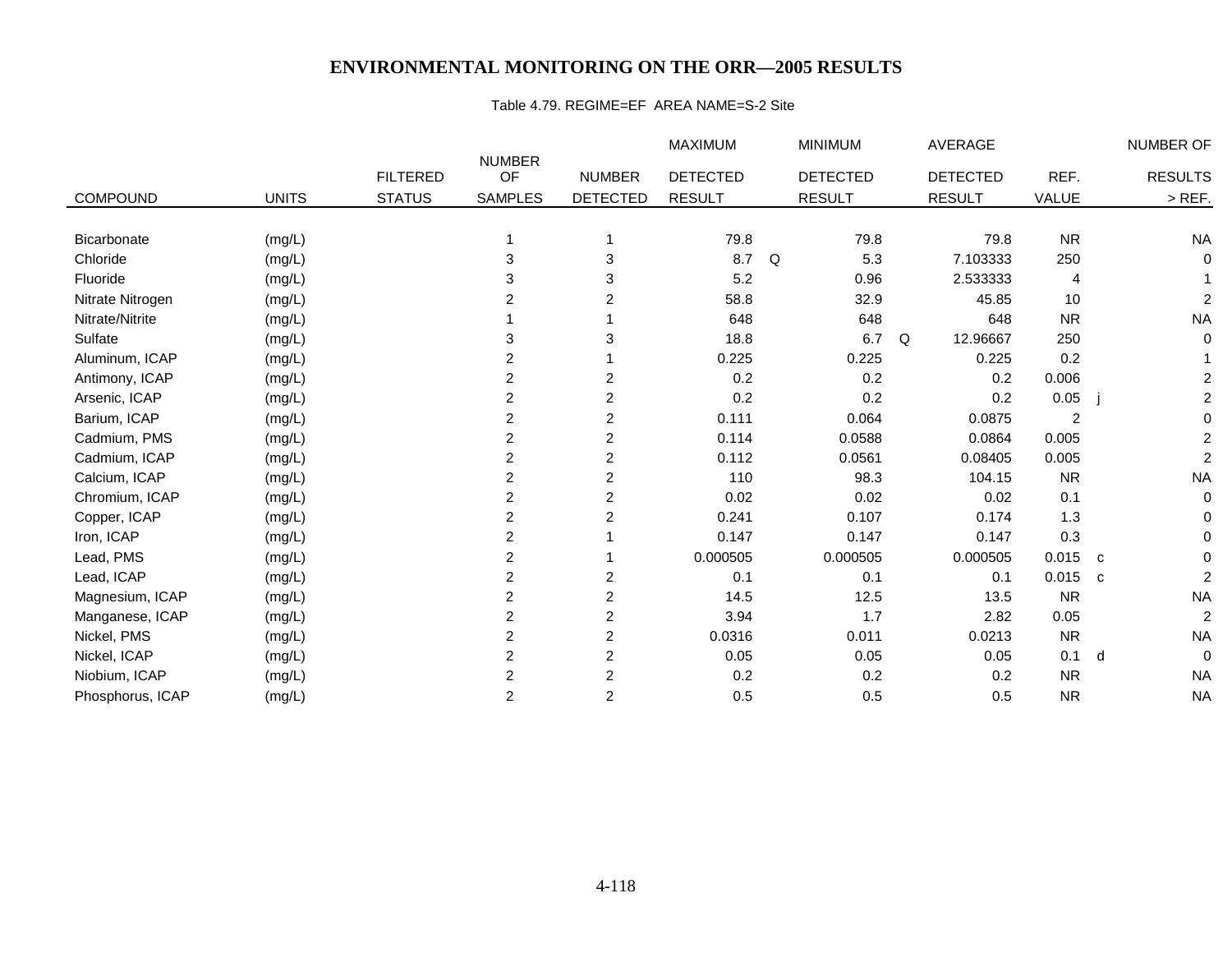|                            |                    |                 |                         | Table 4.79 (continued)  |                 |    |                 |                 |                |                  |
|----------------------------|--------------------|-----------------|-------------------------|-------------------------|-----------------|----|-----------------|-----------------|----------------|------------------|
|                            |                    |                 |                         |                         | <b>MAXIMUM</b>  |    | <b>MINIMUM</b>  | <b>AVERAGE</b>  |                | <b>NUMBER OF</b> |
|                            |                    | <b>FILTERED</b> | <b>NUMBER</b><br>OF     | <b>NUMBER</b>           | <b>DETECTED</b> |    | <b>DETECTED</b> | <b>DETECTED</b> | REF.           | <b>RESULTS</b>   |
| COMPOUND                   | <b>UNITS</b>       | <b>STATUS</b>   | <b>SAMPLES</b>          | <b>DETECTED</b>         | <b>RESULT</b>   |    | <b>RESULT</b>   | <b>RESULT</b>   | VALUE          | $>$ REF.         |
|                            |                    |                 |                         |                         |                 |    |                 |                 |                |                  |
| Potassium, ICAP            | (mg/L)             |                 | $\boldsymbol{2}$        | $\overline{c}$          | 3.52            |    | 2.53            | 3.025           | <b>NR</b>      | <b>NA</b>        |
| Selenium, ICAP             | (mg/L)             |                 | $\overline{c}$          | $\overline{c}$          | 0.2             |    | 0.2             | 0.2             | 0.05           | $\overline{2}$   |
| Silicon, ICAP              | (mg/L)             |                 | $\overline{\mathbf{c}}$ | $\overline{c}$          | 3.27            |    | 2.22            | 2.745           | <b>NR</b>      | <b>NA</b>        |
| Sodium, ICAP               | (mg/L)             |                 | $\overline{c}$          | $\overline{c}$          | 14.4            |    | 8.88            | 11.64           | <b>NR</b>      | <b>NA</b>        |
| Strontium, ICAP            | (mg/L)             |                 | 2                       | 2                       | 0.228           |    | 0.141           | 0.1845          | <b>NR</b>      | <b>NA</b>        |
| Sulfur, ICAP               | (mg/L)             |                 | 2                       | $\overline{\mathbf{c}}$ | 6.69            |    | 4.62            | 5.655           | <b>NR</b>      | <b>NA</b>        |
| Thallium, PMS              | (mg/L)             |                 | $\overline{c}$          | $\overline{\mathbf{c}}$ | 0.00192         |    | 0.00182         | 0.00187         | 0.002          | $\mathbf 0$      |
| Thallium, ICAP             | (mg/L)             |                 | $\overline{c}$          | $\overline{c}$          | 0.2             |    | 0.2             | 0.2             | <b>NR</b>      | <b>NA</b>        |
| Titanium, ICAP             | (mg/L)             |                 | $\overline{c}$          | $\overline{c}$          | 0.05            |    | 0.05            | 0.05            | <b>NR</b>      | <b>NA</b>        |
| Uranium, PMS               | (mg/L)             |                 | $\overline{c}$          | $\overline{c}$          | 0.00456         |    | 0.00378         | 0.00417         | 0.03           | 0                |
| Uranium, ICAP              | (mg/L)             |                 | 2                       | $\overline{\mathbf{c}}$ | 2               |    | $\overline{2}$  | 2               | <b>NR</b>      | <b>NA</b>        |
| Zinc, ICAP                 | (mg/L)             |                 | $\overline{\mathbf{c}}$ |                         | 0.053           |    | 0.053           | 0.053           | 5              | $\mathbf 0$      |
| Zirconium, ICAP            | (mg/L)             |                 | $\overline{2}$          | 2                       | 0.2             |    | 0.2             | 0.2             | <b>NR</b>      | <b>NA</b>        |
| <b>Static Water Level</b>  | $(t - toc)$        |                 | 3                       | <b>NA</b>               | 27.2            |    | 7.85            | 17.78           | <b>NR</b>      | <b>NA</b>        |
| Alkalinity as HCO3         | (mg/L)             |                 | 2                       | $\overline{c}$          | 188             |    | 167             | 177.5           | <b>NR</b>      | <b>NA</b>        |
| Conductivity               | $(\mu$ mhos/cm $)$ |                 | $\overline{\mathbf{c}}$ | 2                       | 984             |    | 809             | 896.5           | <b>NR</b>      | <b>NA</b>        |
| <b>Dissolved Solids</b>    | (mg/L)             |                 | 3                       | 3                       | 4880            |    | 95              | 1797.333<br>Q   | 500            | -1               |
| pH                         | (pH)               |                 | 2                       | 2                       | 6.63            |    | 6.33            | 6.48            | 6.5/8.5        |                  |
| Turbidity                  | (NTU)              |                 | $\overline{c}$          | 2                       | 1.61            |    | 0.214           | 0.912           | $\mathbf 1$    |                  |
| Uranium-235                | (wt %)             |                 | $\overline{c}$          | 2                       | 1.36            |    | 1.34            | 1.35            | <b>NR</b>      | <b>NA</b>        |
| Gross Alpha                | (pCi/L)            |                 | 3                       | 3                       | 38.3            |    | 5.2             | 16.73333        | 15             |                  |
| Gross Beta                 | (pCi/L)            |                 | 3                       |                         | 25.1            |    | 25.1            | 25.1            | 50             | 0<br>a           |
| 1,1-Dichloroethene         | $(\mu g/L)$        |                 | 3                       |                         | 4               |    | 4               | 4<br>J          | $\overline{7}$ | $\mathbf 0$      |
| 1,2-Dichloroethene (Total) | $(\mu g/L)$        |                 | $\overline{2}$          | 2                       | 11              |    | 2               | 6.5<br>J        | <b>NR</b>      | <b>NA</b><br>b   |
| Acetone                    | $(\mu g/L)$        |                 | 3                       | 1                       | 9               | IJ | 9               | 9<br>J          | <b>NR</b>      | <b>NA</b>        |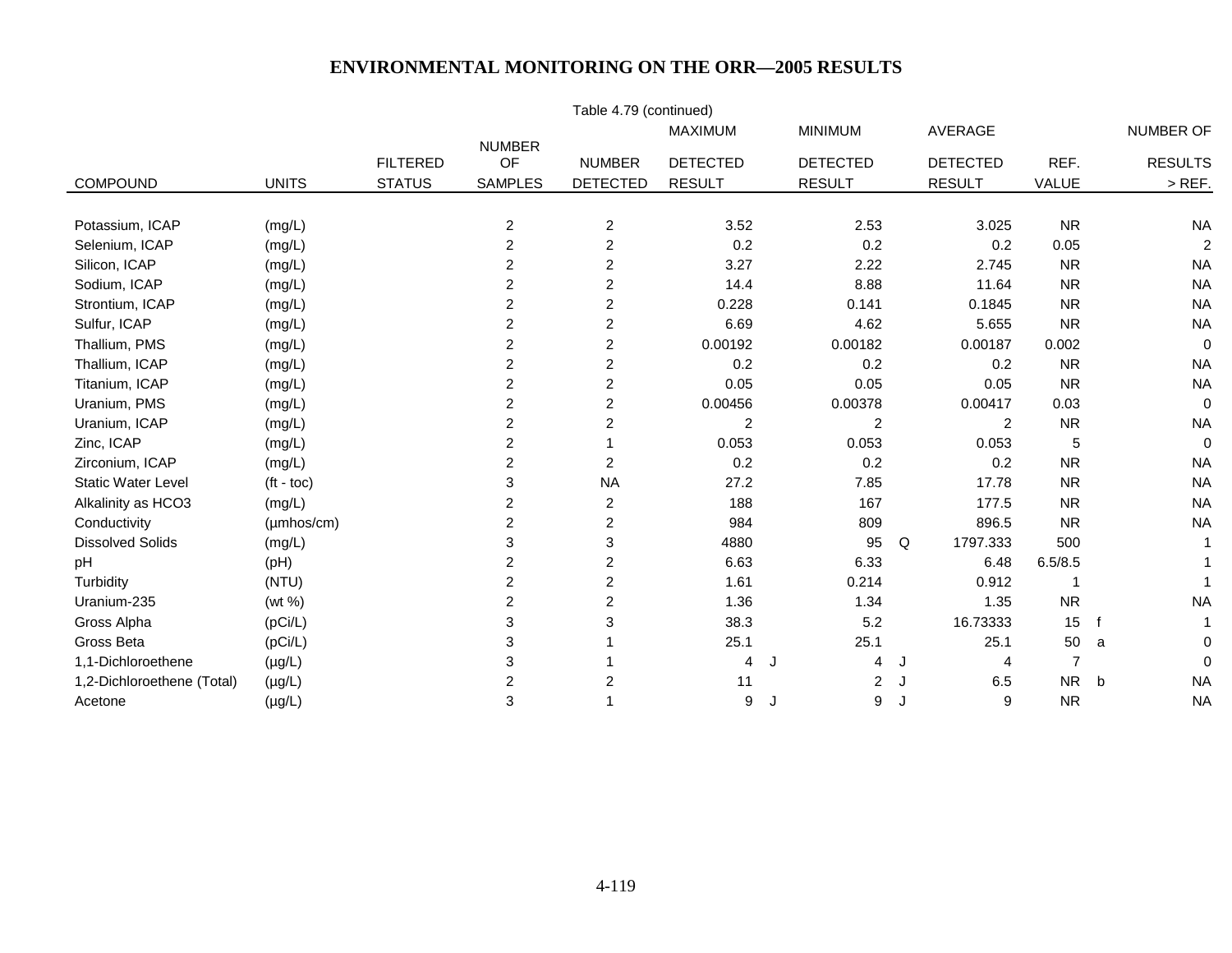|                          |              |                 |                     | Table 4.79 (continued) |                 |   |                 |                      |                 |           |                |
|--------------------------|--------------|-----------------|---------------------|------------------------|-----------------|---|-----------------|----------------------|-----------------|-----------|----------------|
|                          |              |                 |                     |                        | <b>MAXIMUM</b>  |   | <b>MINIMUM</b>  |                      | AVERAGE         |           | NUMBER OF      |
|                          |              | <b>FILTERED</b> | <b>NUMBER</b><br>OF | <b>NUMBER</b>          | <b>DETECTED</b> |   | <b>DETECTED</b> |                      | <b>DETECTED</b> | REF.      | <b>RESULTS</b> |
| <b>COMPOUND</b>          | <b>UNITS</b> | <b>STATUS</b>   | <b>SAMPLES</b>      | <b>DETECTED</b>        | <b>RESULT</b>   |   | <b>RESULT</b>   |                      | <b>RESULT</b>   | VALUE     | $>$ REF.       |
|                          |              |                 |                     |                        |                 |   |                 |                      |                 |           |                |
| <b>Bromomethane</b>      | $(\mu g/L)$  |                 | 3                   |                        | 6 J             |   | 6               | $\ddot{\phantom{a}}$ | 6               | <b>NR</b> | <b>NA</b>      |
| Carbon disulfide         | $(\mu g/L)$  |                 | 3                   |                        | 2J              |   | 2J              |                      | ົ               | <b>NR</b> | <b>NA</b>      |
| Carbon tetrachloride     | $(\mu g/L)$  |                 |                     |                        | 23              |   | 3               | $\ddot{\phantom{a}}$ | 13              | 5         |                |
| Chloroform               | $(\mu g/L)$  |                 |                     |                        | 36              |   |                 |                      | 18.33333        | 100       | 0              |
| cis-1,2-Dichloroethene   | $(\mu g/L)$  |                 |                     | 3                      | 280             |   | $\overline{2}$  | ل.                   | 97.66667        | 70        |                |
| Methane                  | $(\mu g/L)$  |                 |                     |                        | 11              |   | 11              |                      | 11              | <b>NR</b> | <b>NA</b>      |
| Tetrachloroethene        | $(\mu g/L)$  |                 |                     | 3                      | 550             |   | 110             |                      | 320             | 5         | 3              |
| Toluene                  | $(\mu g/L)$  |                 | 3                   |                        |                 | J |                 | $\ddot{\phantom{a}}$ |                 | 1000      | 0              |
| trans-1,2-Dichloroethene | $(\mu g/L)$  |                 |                     |                        |                 |   |                 | J.                   |                 | 100       | 0              |
| Trichloroethene          | $(\mu g/L)$  |                 |                     | 3                      | 390             |   | 40              |                      | 183.3333        | 5         | 3              |
| Vinyl chloride           | $(\mu g/L)$  |                 |                     |                        | 69              |   | 69              |                      | 69              | 2         |                |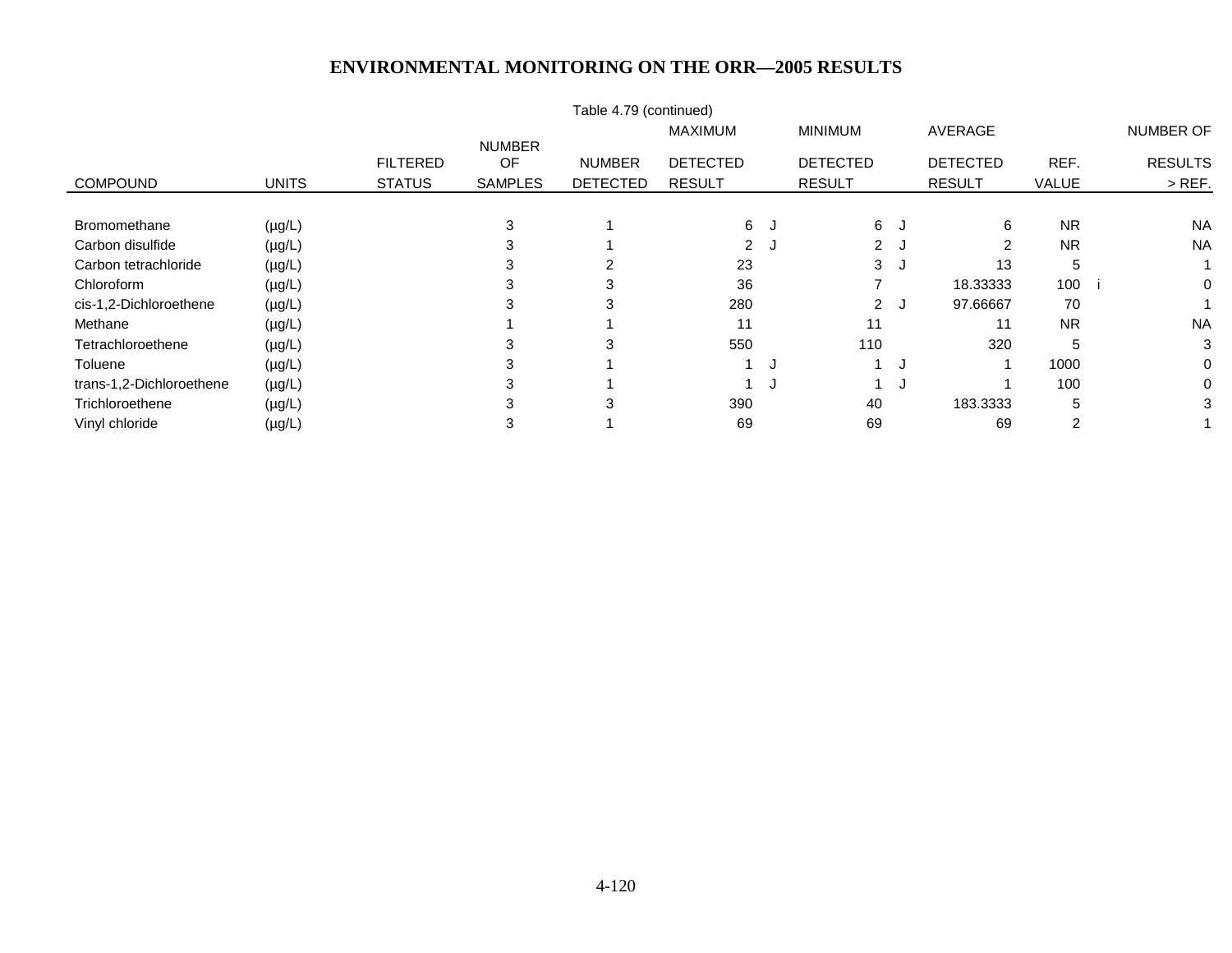#### Table 4.80. REGIME=EF AREA NAME=S-3 Site

|                           |              |                 |                     |                 | <b>MAXIMUM</b>  |   | <b>MINIMUM</b>  |               | <b>AVERAGE</b>  |           |   | NUMBER OF      |
|---------------------------|--------------|-----------------|---------------------|-----------------|-----------------|---|-----------------|---------------|-----------------|-----------|---|----------------|
|                           |              | <b>FILTERED</b> | <b>NUMBER</b><br>OF | <b>NUMBER</b>   | <b>DETECTED</b> |   | <b>DETECTED</b> |               | <b>DETECTED</b> | REF.      |   | <b>RESULTS</b> |
| <b>COMPOUND</b>           | <b>UNITS</b> | <b>STATUS</b>   | <b>SAMPLES</b>      | <b>DETECTED</b> | <b>RESULT</b>   |   | <b>RESULT</b>   | <b>RESULT</b> |                 | VALUE     |   | $>$ REF.       |
|                           |              |                 |                     |                 |                 |   |                 |               |                 |           |   |                |
| Bicarbonate               | (mg/L)       |                 | $\overline{2}$      | $\overline{2}$  | 732             |   | 718             |               | 725             | <b>NR</b> |   | <b>NA</b>      |
| Chloride                  | (mg/L)       |                 | $\overline{c}$      | $\overline{c}$  | 291             |   | 161             |               | 226             | 250       |   |                |
| Nitrate/Nitrite           | (mg/L)       |                 | 2                   | 2               | 8650            |   | 8560            |               | 8605            | <b>NR</b> |   | <b>NA</b>      |
| Sulfate                   | (mg/L)       |                 | 2                   | 2               | 9.9             |   | 1.5             |               | 5.7             | 250       |   | 0              |
| <b>Static Water Level</b> | $(t - toc)$  |                 | 2                   | <b>NA</b>       | 7.15            |   | 6.87            |               | 7.01            | <b>NR</b> |   | <b>NA</b>      |
| Uranium-233/234           | (pCi/L)      |                 |                     |                 | 12.4            |   | 12.4            |               | 12.4            | <b>NR</b> |   | <b>NA</b>      |
| Uranium-235               | (pCi/L)      |                 |                     |                 | 0.64            |   | 0.64            |               | 0.64            | 24        |   | $\mathbf 0$    |
| Uranium-236               | (pCi/L)      |                 |                     |                 | 0.28            |   | 0.28            |               | 0.28            | <b>NR</b> |   | <b>NA</b>      |
| Uranium-238               | (pCi/L)      |                 |                     |                 | 4.66            |   | 4.66            |               | 4.66            | 24        |   | 0              |
| Technetium-99             | (pCi/L)      |                 | 2                   | $\overline{c}$  | 32200           |   | 29400           |               | 30800           | 4000      |   | 2              |
| Gross Alpha               | (pCi/L)      |                 | $\overline{c}$      | 2               | 185             |   | 129             |               | 157             | 15        | f | $\overline{c}$ |
| Gross Beta                | (pCi/L)      |                 | $\overline{2}$      | 2               | 13700           |   | 13300           |               | 13500           | 50        | a | 2              |
| 1,1,2-Trichloroethane     | $(\mu g/L)$  |                 | $\overline{c}$      |                 |                 | J |                 | J             |                 | 5         |   | 0              |
| 1,1-Dichloroethene        | $(\mu g/L)$  |                 | $\overline{c}$      | 2               | 2               |   |                 |               | 1.5             |           |   | $\mathbf{0}$   |
| 2-Butanone                | $(\mu g/L)$  |                 | 2                   |                 | 14              |   | 14              |               | 14              | <b>NR</b> |   | <b>NA</b>      |
| 2-Hexanone                | $(\mu g/L)$  |                 | $\overline{c}$      |                 | 3               | J | 3               | J             | 3               | <b>NR</b> |   | <b>NA</b>      |
| Acetone                   | $(\mu g/L)$  |                 | $\overline{c}$      |                 | 47              |   | 47              |               | 47              | <b>NR</b> |   | <b>NA</b>      |
| <b>Benzene</b>            | $(\mu g/L)$  |                 | $\overline{c}$      | 2               |                 | J |                 | J             |                 | 5         |   | 0              |
| Bromoform                 | $(\mu g/L)$  |                 | $\overline{2}$      | 2               | 6               |   | 3               | J             | 4.5             | 100       |   | $\Omega$       |
| Bromomethane              | $(\mu g/L)$  |                 | $\overline{c}$      | 2               | 83              |   | 35              |               | 59              | <b>NR</b> |   | <b>NA</b>      |
| Carbon disulfide          | $(\mu g/L)$  |                 | $\overline{c}$      |                 | $\overline{2}$  | J | $\overline{2}$  | J.            | $\overline{2}$  | <b>NR</b> |   | <b>NA</b>      |
| Chloroethane              | $(\mu g/L)$  |                 | $\overline{2}$      |                 | $\overline{2}$  |   | $\overline{2}$  |               | $\overline{2}$  | <b>NR</b> |   | <b>NA</b>      |
| Chloroform                | $(\mu g/L)$  |                 | $\overline{c}$      | 2               | 35              |   | 35              |               | 35              | 100       |   | 0              |
| Chloromethane             | $(\mu g/L)$  |                 | $\overline{2}$      | 2               | 32              |   | 18              |               | 25              | <b>NR</b> |   | <b>NA</b>      |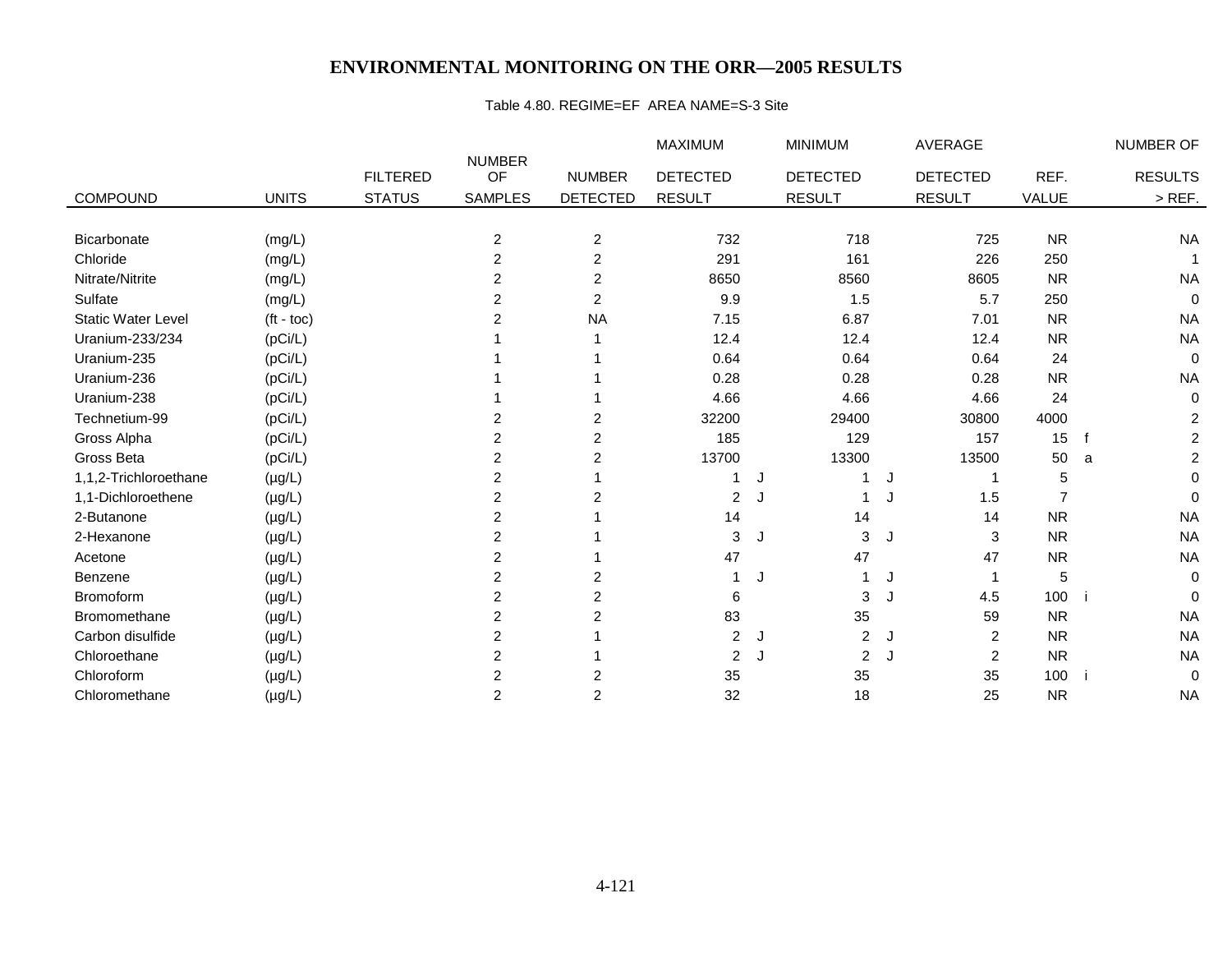|                    |              |                 |                      | Table 4.80 (continued) |                 |                 |                 |              |                |
|--------------------|--------------|-----------------|----------------------|------------------------|-----------------|-----------------|-----------------|--------------|----------------|
|                    |              |                 |                      |                        | MAXIMUM         | <b>MINIMUM</b>  | AVERAGE         |              | NUMBER OF      |
|                    |              | <b>FILTERED</b> | <b>NUMBER</b><br>OF. | <b>NUMBER</b>          | <b>DETECTED</b> | <b>DETECTED</b> | <b>DETECTED</b> | REF.         | <b>RESULTS</b> |
| <b>COMPOUND</b>    | <b>UNITS</b> | <b>STATUS</b>   | <b>SAMPLES</b>       | <b>DETECTED</b>        | <b>RESULT</b>   | <b>RESULT</b>   | <b>RESULT</b>   | <b>VALUE</b> | $>$ REF.       |
|                    |              |                 |                      |                        |                 |                 |                 |              |                |
| Methylene chloride | $(\mu g/L)$  |                 |                      | 2                      | 62              | 60              | 61              | $\mathbf b$  |                |
| Tetrachloroethene  | $(\mu g/L)$  |                 |                      | ົ                      | 4 J             | 3 J             | 3.5             | b            | $\mathbf{0}$   |
| Trichloroethene    | $(\mu g/L)$  |                 |                      | റ                      | 4 J             | 4 J             | 4               |              | $\mathbf{0}$   |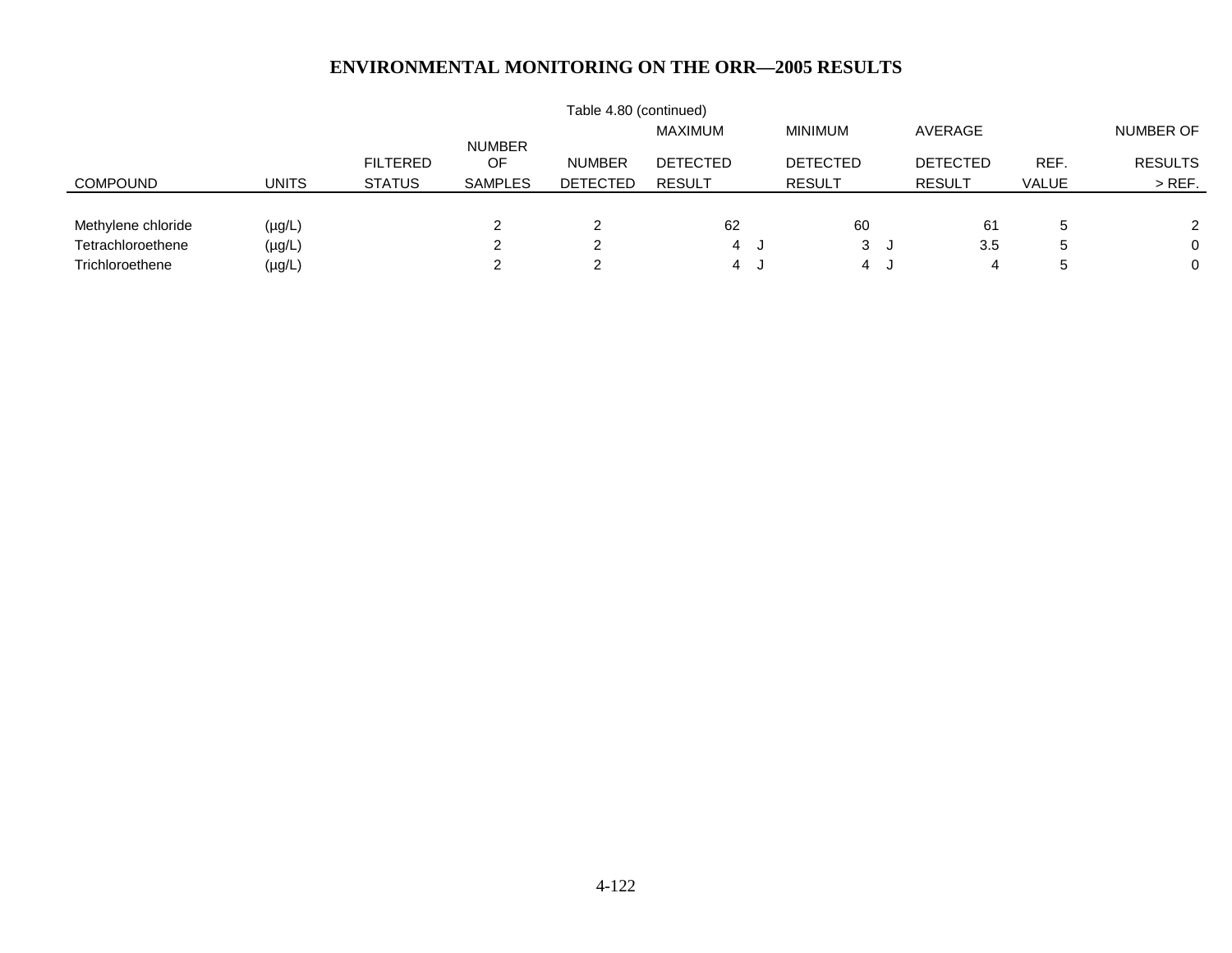## Table 4.81. REGIME=EF AREA NAME=Underground Tank T0134-U

|                  |              |                 |                     |                         | <b>MAXIMUM</b>  | <b>MINIMUM</b>  | <b>AVERAGE</b>  |           | <b>NUMBER OF</b>         |
|------------------|--------------|-----------------|---------------------|-------------------------|-----------------|-----------------|-----------------|-----------|--------------------------|
|                  |              | <b>FILTERED</b> | <b>NUMBER</b><br>OF | <b>NUMBER</b>           | <b>DETECTED</b> | <b>DETECTED</b> | <b>DETECTED</b> | REF.      | <b>RESULTS</b>           |
| <b>COMPOUND</b>  | <b>UNITS</b> | <b>STATUS</b>   | <b>SAMPLES</b>      | <b>DETECTED</b>         | <b>RESULT</b>   | <b>RESULT</b>   | <b>RESULT</b>   | VALUE     | $>$ REF.                 |
|                  |              |                 |                     |                         |                 |                 |                 |           |                          |
| Chloride         | (mg/L)       |                 | 4                   | 4                       | 2.4             | 1.67            | 2.035           | 250       | $\Omega$                 |
| Fluoride         | (mg/L)       |                 |                     | 4                       | 0.569           | 0.54            | 0.5545          | 4         | 0                        |
| Nitrate Nitrogen | (mg/L)       |                 |                     | 2                       | 0.752           | 0.752           | 0.752           | 10        | 0                        |
| Sulfate          | (mg/L)       |                 |                     | Δ                       | 78              | 28.1            | 53.05           | 250       | $\Omega$                 |
| Antimony, ICAP   | (mg/L)       |                 |                     | Δ                       | 0.2             | 0.2             | 0.2             | 0.006     |                          |
| Arsenic, ICAP    | (mg/L)       |                 |                     | 4                       | 0.2             | 0.2             | 0.2             | 0.05      |                          |
| Barium, ICAP     | (mg/L)       |                 |                     | Δ                       | 0.128           | 0.0634          | 0.0957          | 2         | $\mathbf 0$              |
| Boron, ICAP      | (mg/L)       |                 |                     | 2                       | 0.356           | 0.356           | 0.356           | <b>NR</b> | <b>NA</b>                |
| Cadmium, ICAP    | (mg/L)       |                 |                     | 4                       | 0.01            | 0.01            | 0.01            | 0.005     | 4                        |
| Calcium, ICAP    | (mg/L)       |                 |                     | Δ                       | 81              | 38.6            | 59.8            | <b>NR</b> | <b>NA</b>                |
| Chromium, ICAP   | (mg/L)       |                 |                     | 4                       | 0.02            | 0.02            | 0.02            | 0.1       | 0                        |
| Iron, ICAP       | (mg/L)       |                 |                     | 2                       | 0.0579          | 0.0579          | 0.0579          | 0.3       | $\Omega$                 |
| Lead, ICAP       | (mg/L)       |                 |                     | 4                       | 0.1             | 0.1             | 0.1             | 0.015     | $\mathbf{C}$             |
| Lithium, ICAP    | (mg/L)       |                 |                     | 4                       | 0.0998          | 0.0885          | 0.09415         | <b>NR</b> | <b>NA</b>                |
| Magnesium, ICAP  | (mg/L)       |                 |                     | 4                       | 13.6            | 6.56            | 10.08           | <b>NR</b> | <b>NA</b>                |
| Manganese, ICAP  | (mg/L)       |                 |                     | 4                       | 0.282           | 0.0185          | 0.15025         | 0.05      | $\overline{2}$           |
| Nickel, PMS      | (mg/L)       |                 | Δ                   | $\overline{c}$          | 0.00677         | 0.00677         | 0.00677         | <b>NR</b> | <b>NA</b>                |
| Nickel, ICAP     | (mg/L)       |                 |                     |                         | 0.05            | 0.05            | 0.05            | 0.1       | $\mathbf 0$<br>d         |
| Niobium, ICAP    | (mg/L)       |                 |                     | Δ                       | 0.2             | 0.2             | 0.2             | <b>NR</b> | <b>NA</b>                |
| Phosphorus, ICAP | (mg/L)       |                 |                     |                         | 0.5             | 0.5             | 0.5             | <b>NR</b> | <b>NA</b>                |
| Potassium, ICAP  | (mg/L)       |                 |                     | $\overline{\mathbf{c}}$ | 2.43            | 2.43            | 2.43            | <b>NR</b> | <b>NA</b>                |
| Selenium, ICAP   | (mg/L)       |                 |                     | 4                       | 0.2             | 0.2             | 0.2             | 0.05      | $\overline{\mathcal{L}}$ |
| Silicon, ICAP    | (mg/L)       |                 |                     |                         | 4.52            | 2.79            | 3.655           | <b>NR</b> | <b>NA</b>                |
| Sodium, ICAP     | (mg/L)       |                 | 4                   | 4                       | 5.77            | 1.75            | 3.76            | <b>NR</b> | <b>NA</b>                |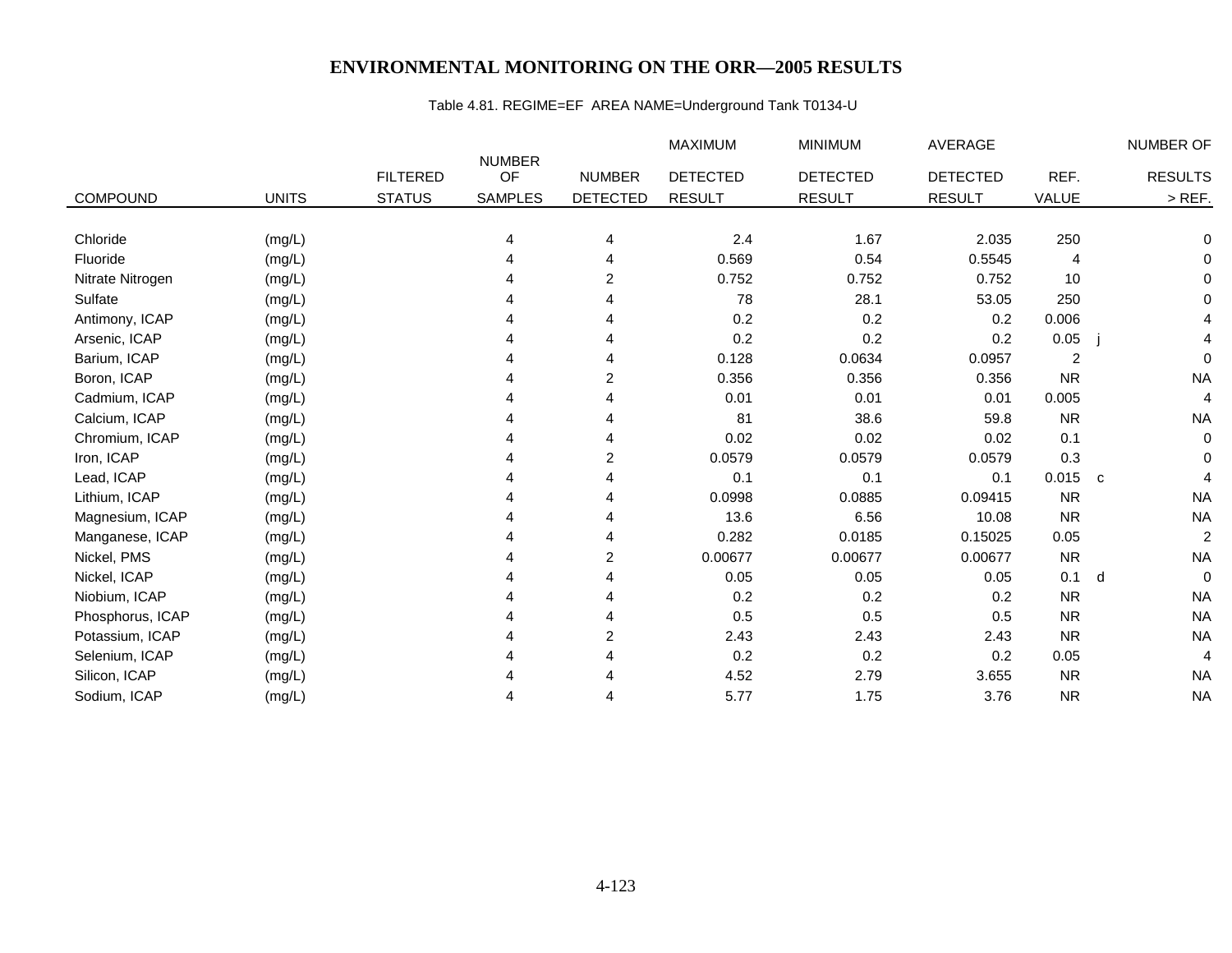|                           |                        |                 |                     | Table 4.81 (continued) |                 |                 |                 |           |                |
|---------------------------|------------------------|-----------------|---------------------|------------------------|-----------------|-----------------|-----------------|-----------|----------------|
|                           |                        |                 |                     |                        | <b>MAXIMUM</b>  | <b>MINIMUM</b>  | AVERAGE         |           | NUMBER OF      |
|                           |                        | <b>FILTERED</b> | <b>NUMBER</b><br>OF | <b>NUMBER</b>          | <b>DETECTED</b> | <b>DETECTED</b> | <b>DETECTED</b> | REF.      | <b>RESULTS</b> |
| <b>COMPOUND</b>           | <b>UNITS</b>           | <b>STATUS</b>   | <b>SAMPLES</b>      | <b>DETECTED</b>        | <b>RESULT</b>   | <b>RESULT</b>   | <b>RESULT</b>   | VALUE     | $>$ REF.       |
|                           |                        |                 |                     |                        |                 |                 |                 |           |                |
| Strontium, ICAP           | (mg/L)                 |                 | 4                   | 4                      | 0.189           | 0.09            | 0.1395          | <b>NR</b> | <b>NA</b>      |
| Sulfur, ICAP              | (mg/L)                 |                 | 4                   | 4                      | 27.1            | 9.67            | 18.385          | <b>NR</b> | <b>NA</b>      |
| Thallium, ICAP            | (mg/L)                 |                 |                     |                        | 0.2             | 0.2             | 0.2             | <b>NR</b> | <b>NA</b>      |
| Titanium, ICAP            | (mg/L)                 |                 |                     | 4                      | 0.05            | 0.05            | 0.05            | <b>NR</b> | <b>NA</b>      |
| Uranium, PMS              | (mg/L)                 |                 |                     |                        | 0.127           | 0.0381          | 0.08255         | 0.03      | 4              |
| Uranium, ICAP             | (mg/L)                 |                 |                     |                        | $\overline{c}$  | 2               | 2               | <b>NR</b> | <b>NA</b>      |
| Zirconium, ICAP           | (mg/L)                 |                 |                     | 4                      | 0.2             | 0.2             | 0.2             | <b>NR</b> | <b>NA</b>      |
| <b>Static Water Level</b> | $(t - \text{toc})$     |                 |                     | <b>NA</b>              | 11.24           | 8.93            | 10.085          | <b>NR</b> | <b>NA</b>      |
| Alkalinity as HCO3        | (mg/L)                 |                 |                     | 4                      | 183             | 96.8            | 139.9           | <b>NR</b> | <b>NA</b>      |
| Conductivity              | $(\mu \text{mhos/cm})$ |                 |                     | 4                      | 556             | 285             | 420.5           | <b>NR</b> | <b>NA</b>      |
| <b>Dissolved Solids</b>   | (mg/L)                 |                 |                     | 4                      | 502             | 309             | 405.5           | 500       | $\overline{2}$ |
| pH                        | (Hq)                   |                 |                     |                        | 7.71            | 7.38            | 7.545           | 6.5/8.5   | 0              |
| Turbidity                 | (NTU)                  |                 |                     |                        | 0.963           | 0.915           | 0.939           |           | 0              |
| Uranium-235               | (wt %)                 |                 |                     | 4                      | 0.92            | 0.663           | 0.7915          | <b>NR</b> | <b>NA</b>      |
| Gross Alpha               | (pCi/L)                |                 |                     |                        | 77              | 16              | 46.5            | 15        | 4              |
| Gross Beta                | (pCi/L)                |                 | 4                   | 4                      | 13              | 11              | 12              | 50        | 0<br>a         |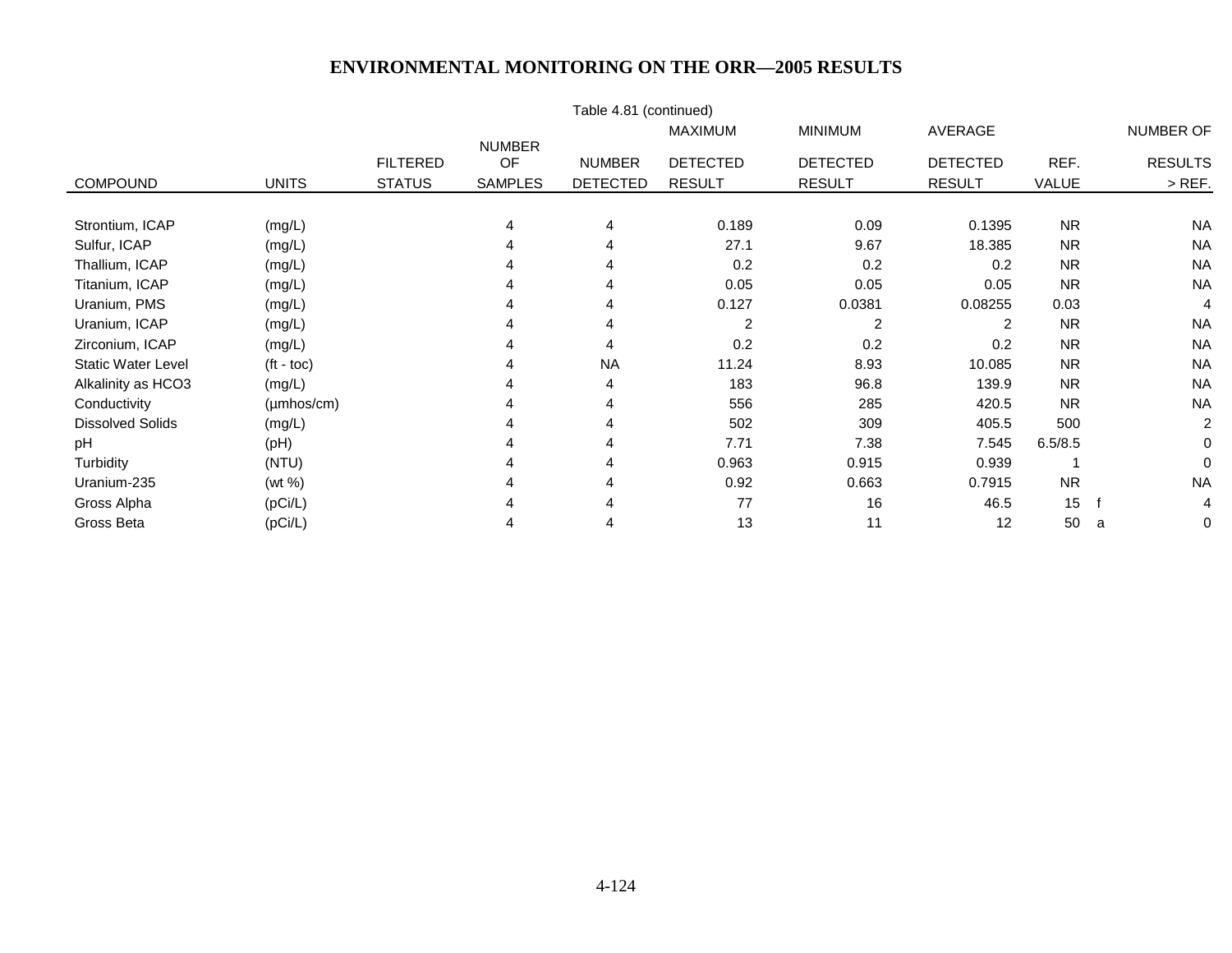## Table 4.82. REGIME=EF AREA NAME=Union Valley - Exit Pathway

|                               |                    |                 |                     |                 | <b>MAXIMUM</b>  |    | <b>MINIMUM</b>  |     | <b>AVERAGE</b>  |           |   | NUMBER OF      |
|-------------------------------|--------------------|-----------------|---------------------|-----------------|-----------------|----|-----------------|-----|-----------------|-----------|---|----------------|
|                               |                    | <b>FILTERED</b> | <b>NUMBER</b><br>OF | <b>NUMBER</b>   | <b>DETECTED</b> |    | <b>DETECTED</b> |     | <b>DETECTED</b> | REF.      |   | <b>RESULTS</b> |
| <b>COMPOUND</b>               | <b>UNITS</b>       | <b>STATUS</b>   | <b>SAMPLES</b>      | <b>DETECTED</b> | <b>RESULT</b>   |    | <b>RESULT</b>   |     | <b>RESULT</b>   | VALUE     |   | $>$ REF.       |
|                               |                    |                 |                     |                 |                 |    |                 |     |                 |           |   |                |
| Bicarbonate                   | (mg/L)             |                 | 9                   | 6               | 274             |    | 138             |     | 203.6667        | <b>NR</b> |   | <b>NA</b>      |
| Carbonate                     | (mg/L)             |                 | 9                   | 6               | 226             |    | 24.4            |     | 120.4333        | <b>NR</b> |   | <b>NA</b>      |
| Chloride                      | (mg/L)             |                 | 9                   | 9               | 14.5            |    | 1.3             |     | 7.055556        | 250       |   | 0              |
| Fluoride                      | (mg/L)             |                 | 9                   | 5               | 2.6             |    | 0.12            |     | 1.49            | 4         |   | 0              |
| Nitrate/Nitrite               | (mg/L)             |                 | 9                   |                 | 1.1             |    | 0.036           |     | 0.502286        | <b>NR</b> |   | <b>NA</b>      |
| Sulfate                       | (mg/L)             |                 | 9                   | 6               | 5.1             |    | 3.8             |     | 4.65            | 250       |   | 0              |
| <b>Static Water Level</b>     | $(t - \text{toc})$ |                 | 15                  | <b>NA</b>       | 35.57           |    | 2.75            |     | 23.53933        | <b>NR</b> |   | <b>NA</b>      |
| <b>Dissolved Solids</b>       | (mg/L)             |                 | 15                  | 15              | 625             |    | 115             |     | 352.4667        | 500       |   | 4              |
| <b>Total Suspended Solids</b> | (mg/L)             |                 | 15                  |                 | 86.4            |    | 5.2             |     | 25.48571        | <b>NR</b> |   | <b>NA</b>      |
| Gross Alpha                   | (pCi/L)            |                 | 9                   | 5               | 2.77            |    | 1.46            |     | 2.09            | 15        |   | 0              |
| Gross Beta                    | (pCi/L)            |                 | 9                   |                 | 16.9            |    | 2.93            |     | 8.51            | 50        | a | 0              |
| 2-Butanone                    | $(\mu g/L)$        |                 | 15                  |                 | 7               | J  | 7               | J   |                 | <b>NR</b> |   | <b>NA</b>      |
| 2-Hexanone                    | $(\mu g/L)$        |                 | 15                  |                 |                 |    |                 | J   |                 | <b>NR</b> |   | <b>NA</b>      |
| Acetone                       | $(\mu g/L)$        |                 | 15                  | 3               | 11              |    | $\overline{2}$  | J   | 5.333333        | <b>NR</b> |   | <b>NA</b>      |
| Benzene                       | $(\mu g/L)$        |                 | 15                  | 3               | $\overline{c}$  | J  | 2J              |     | 2               | 5         |   | $\mathbf 0$    |
| Carbon disulfide              | $(\mu g/L)$        |                 | 15                  |                 |                 |    |                 | J   |                 | <b>NR</b> |   | <b>NA</b>      |
| Carbon tetrachloride          | $(\mu g/L)$        |                 | 15                  | 3               | 5               | J. | 4               | J   | 4.333333        | 5         |   | 0              |
| Chlorobenzene                 | $(\mu g/L)$        |                 | 15                  | 2               |                 |    |                 | J   |                 | 100       |   | 0              |
| Chloroform                    | $(\mu g/L)$        |                 | 15                  | $\overline{c}$  | 3               |    | $\overline{2}$  | J   | 2.5             | 100       |   | 0              |
| cis-1,2-Dichloroethene        | $(\mu g/L)$        |                 | 15                  | $\overline{2}$  | 3               | J. | 3               | J   | 3               | 70        |   | 0              |
| Tetrachloroethene             | $(\mu g/L)$        |                 | 15                  | 6               | $\overline{2}$  | J  |                 | J   | 1.833333        | 5         |   | 0              |
| Toluene                       | $(\mu g/L)$        |                 | 15                  |                 |                 |    |                 | J   |                 | 1000      |   | 0              |
| Trichloroethene               | $(\mu g/L)$        |                 | 15                  | 4               | 3               | J  | $\overline{2}$  | — J | 2.25            | 5         |   | 0              |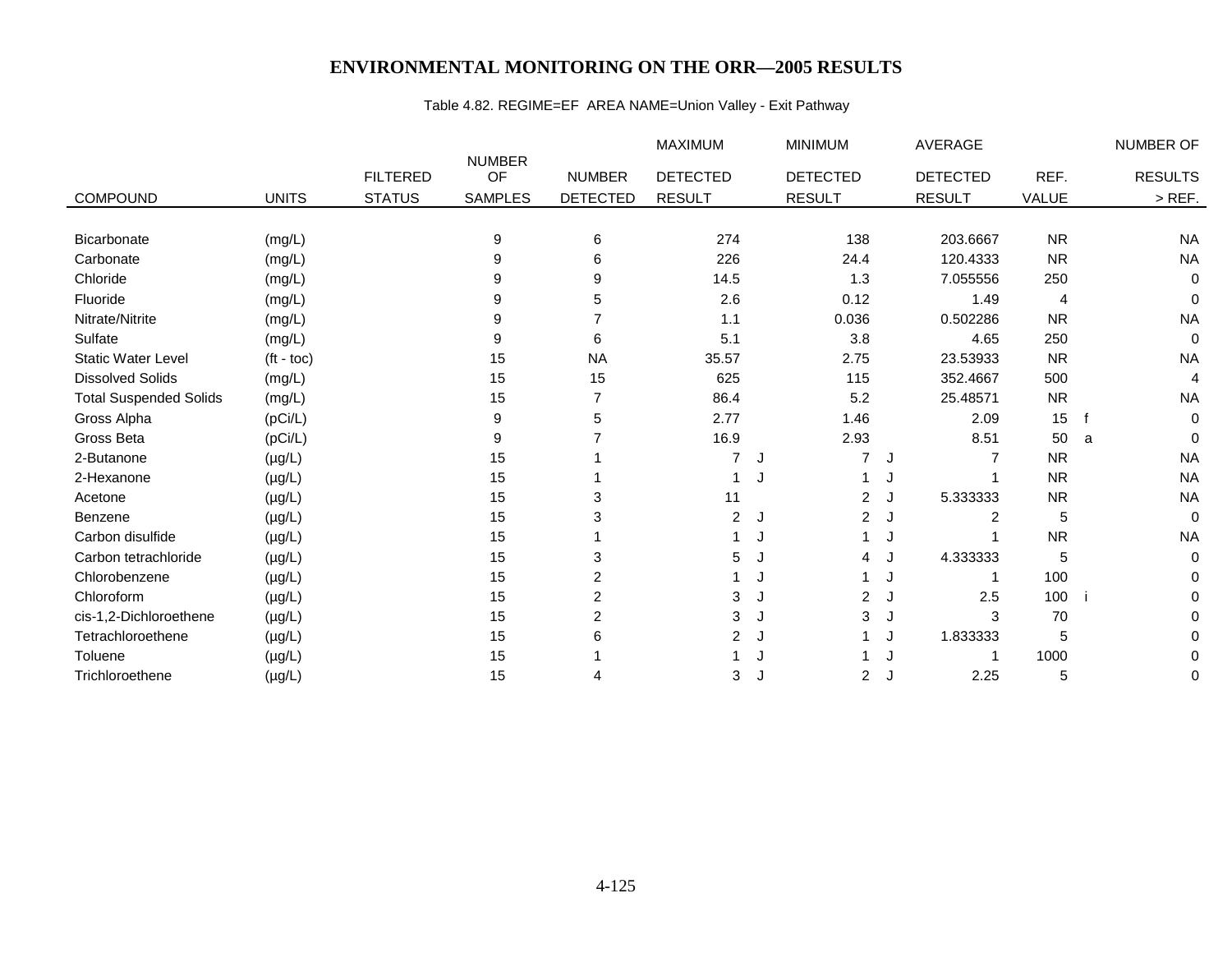#### Table 4.83. REGIME=EF AREA NAME=Uranium Oxide Vault

|                  |              |                 |                         |                         | MAXIMUM         | <b>MINIMUM</b>  | <b>AVERAGE</b>  |                |              | NUMBER OF      |
|------------------|--------------|-----------------|-------------------------|-------------------------|-----------------|-----------------|-----------------|----------------|--------------|----------------|
|                  |              | <b>FILTERED</b> | <b>NUMBER</b><br>OF     | <b>NUMBER</b>           | <b>DETECTED</b> | <b>DETECTED</b> | <b>DETECTED</b> | REF.           |              | <b>RESULTS</b> |
| <b>COMPOUND</b>  | <b>UNITS</b> | <b>STATUS</b>   | <b>SAMPLES</b>          | <b>DETECTED</b>         | <b>RESULT</b>   | <b>RESULT</b>   | <b>RESULT</b>   | VALUE          |              | $>$ REF.       |
|                  |              |                 |                         |                         |                 |                 |                 |                |              |                |
| Chloride         | (mg/L)       |                 | $\overline{\mathbf{c}}$ | $\overline{c}$          | 5.93            | 4.73            | 5.33            | 250            |              | 0              |
| Nitrate Nitrogen | (mg/L)       |                 | $\overline{\mathbf{c}}$ |                         | 0.0339          | 0.0339          | 0.0339          | 10             |              | 0              |
| Sulfate          | (mg/L)       |                 | 2                       | $\overline{c}$          | 22.7            | 21.7            | 22.2            | 250            |              | $\Omega$       |
| Antimony, ICAP   | (mg/L)       |                 | $\overline{a}$          | $\overline{c}$          | 0.2             | 0.2             | 0.2             | 0.006          |              | $\overline{c}$ |
| Arsenic, ICAP    | (mg/L)       |                 | 2                       | $\overline{c}$          | 0.2             | 0.2             | 0.2             | 0.05           |              | $\overline{c}$ |
| Barium, ICAP     | (mg/L)       |                 | $\overline{c}$          | $\overline{c}$          | 0.0574          | 0.0529          | 0.05515         | $\overline{c}$ |              | $\mathbf 0$    |
| Cadmium, ICAP    | (mg/L)       |                 | 2                       | $\overline{2}$          | 0.01            | 0.01            | 0.01            | 0.005          |              | $\overline{c}$ |
| Calcium, ICAP    | (mg/L)       |                 | $\overline{c}$          | $\overline{c}$          | 114             | 94.3            | 104.15          | <b>NR</b>      |              | <b>NA</b>      |
| Chromium, ICAP   | (mg/L)       |                 | $\overline{c}$          | $\overline{c}$          | 0.02            | 0.02            | 0.02            | 0.1            |              | $\mathbf 0$    |
| Iron, ICAP       | (mg/L)       |                 | $\overline{\mathbf{c}}$ | $\overline{c}$          | 0.114           | 0.0707          | 0.09235         | 0.3            |              | $\Omega$       |
| Lead, ICAP       | (mg/L)       |                 | $\overline{c}$          | $\overline{c}$          | 0.1             | 0.1             | 0.1             | 0.015          | $\mathbf{C}$ | $\overline{c}$ |
| Magnesium, ICAP  | (mg/L)       |                 | $\overline{c}$          | $\overline{2}$          | 9.44            | 9.27            | 9.355           | <b>NR</b>      |              | <b>NA</b>      |
| Manganese, ICAP  | (mg/L)       |                 | $\overline{c}$          | $\overline{c}$          | 0.343           | 0.288           | 0.3155          | 0.05           |              | $\overline{c}$ |
| Nickel, PMS      | (mg/L)       |                 | $\overline{\mathbf{c}}$ | $\overline{c}$          | 0.0813          | 0.0558          | 0.06855         | <b>NR</b>      |              | <b>NA</b>      |
| Nickel, ICAP     | (mg/L)       |                 | 2                       | $\overline{c}$          | 0.079           | 0.0582          | 0.0686          | 0.1            | d            | $\Omega$       |
| Niobium, ICAP    | (mg/L)       |                 | $\overline{c}$          | $\overline{c}$          | 0.2             | 0.2             | 0.2             | <b>NR</b>      |              | <b>NA</b>      |
| Phosphorus, ICAP | (mg/L)       |                 | 2                       | $\overline{2}$          | 0.5             | 0.5             | 0.5             | <b>NR</b>      |              | <b>NA</b>      |
| Potassium, ICAP  | (mg/L)       |                 | $\overline{c}$          | $\overline{\mathbf{c}}$ | 2.74            | 2.17            | 2.455           | <b>NR</b>      |              | <b>NA</b>      |
| Selenium, ICAP   | (mg/L)       |                 | $\overline{2}$          | $\overline{\mathbf{c}}$ | 0.2             | 0.2             | 0.2             | 0.05           |              | $\overline{c}$ |
| Silicon, ICAP    | (mg/L)       |                 | $\overline{c}$          | $\overline{c}$          | 3.51            | 2.5             | 3.005           | <b>NR</b>      |              | <b>NA</b>      |
| Sodium, ICAP     | (mg/L)       |                 | $\overline{c}$          | $\overline{c}$          | 13.8            | 13.3            | 13.55           | <b>NR</b>      |              | <b>NA</b>      |
| Strontium, ICAP  | (mg/L)       |                 | 2                       | $\overline{c}$          | 0.153           | 0.142           | 0.1475          | <b>NR</b>      |              | <b>NA</b>      |
| Sulfur, ICAP     | (mg/L)       |                 | $\overline{c}$          | $\overline{c}$          | 8.15            | 7.2             | 7.675           | <b>NR</b>      |              | <b>NA</b>      |
| Thallium, ICAP   | (mg/L)       |                 | $\overline{c}$          | $\overline{c}$          | 0.2             | 0.2             | 0.2             | <b>NR</b>      |              | <b>NA</b>      |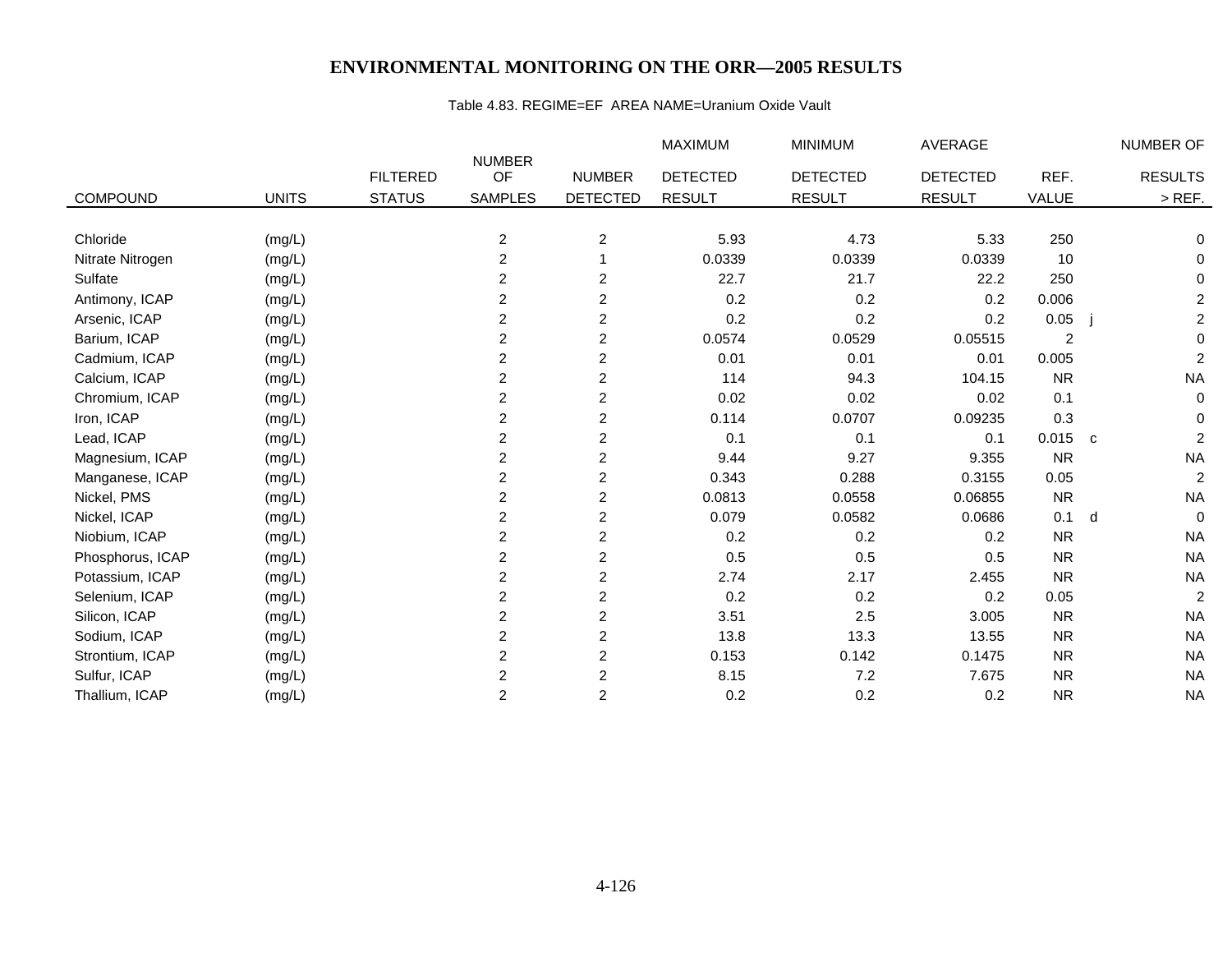|                               |                        |                 |                     | Table 4.83 (continued) |                 |                 |                 |           |                |
|-------------------------------|------------------------|-----------------|---------------------|------------------------|-----------------|-----------------|-----------------|-----------|----------------|
|                               |                        |                 |                     |                        | <b>MAXIMUM</b>  | <b>MINIMUM</b>  | AVERAGE         |           | NUMBER OF      |
|                               |                        | <b>FILTERED</b> | <b>NUMBER</b><br>OF | <b>NUMBER</b>          | <b>DETECTED</b> | <b>DETECTED</b> | <b>DETECTED</b> | REF.      | <b>RESULTS</b> |
| <b>COMPOUND</b>               | <b>UNITS</b>           | <b>STATUS</b>   | <b>SAMPLES</b>      | <b>DETECTED</b>        | <b>RESULT</b>   | <b>RESULT</b>   | <b>RESULT</b>   | VALUE     | $>$ REF.       |
|                               |                        |                 |                     |                        |                 |                 |                 |           |                |
| Titanium, ICAP                | (mg/L)                 |                 | 2                   | $\overline{2}$         | 0.05            | 0.05            | 0.05            | <b>NR</b> | <b>NA</b>      |
| Uranium, PMS                  | (mg/L)                 |                 | 2                   | $\overline{2}$         | 0.338           | 0.337           | 0.3375          | 0.03      | 2              |
| Uranium, ICAP                 | (mg/L)                 |                 | 2                   | $\overline{2}$         | $\overline{2}$  | $\overline{2}$  | $\overline{2}$  | <b>NR</b> | <b>NA</b>      |
| Zirconium, ICAP               | (mg/L)                 |                 | 2                   | 2                      | 0.2             | 0.2             | 0.2             | <b>NR</b> | <b>NA</b>      |
| <b>Static Water Level</b>     | $(t - \text{toc})$     |                 | 2                   | <b>NA</b>              | 13.71           | 11.15           | 12.43           | <b>NR</b> | <b>NA</b>      |
| Alkalinity as HCO3            | (mg/L)                 |                 | 2                   | $\overline{2}$         | 323             | 284             | 303.5           | <b>NR</b> | <b>NA</b>      |
| Conductivity                  | $(\mu \text{mhos/cm})$ |                 | 2                   | 2                      | 673             | 609             | 641             | <b>NR</b> | <b>NA</b>      |
| <b>Dissolved Solids</b>       | (mg/L)                 |                 | 2                   | $\overline{2}$         | 378             | 327             | 352.5           | 500       | $\mathbf 0$    |
| pH                            | (Hq)                   |                 | 2                   | 2                      | 6.89            | 6.8             | 6.845           | 6.5/8.5   | $\Omega$       |
| <b>Total Suspended Solids</b> | (mg/L)                 |                 | 2                   |                        | 3               | 3               | 3               | <b>NR</b> | <b>NA</b>      |
| Turbidity                     | (NTU)                  |                 | 2                   | $\overline{2}$         | 4.8             | 1.12            | 2.96            |           | $\overline{2}$ |
| Uranium-235                   | (wt %)                 |                 | 2                   | $\overline{2}$         | 0.197           | 0.194           | 0.1955          | <b>NR</b> | <b>NA</b>      |
| Gross Alpha                   | (pCi/L)                |                 | 2                   |                        | 106             | 59              | 82.5            | 15        | $\overline{c}$ |
| Gross Beta                    | (pCi/L)                |                 | 2                   | $\overline{2}$         | 56              | 36              | 46              | 50        | a              |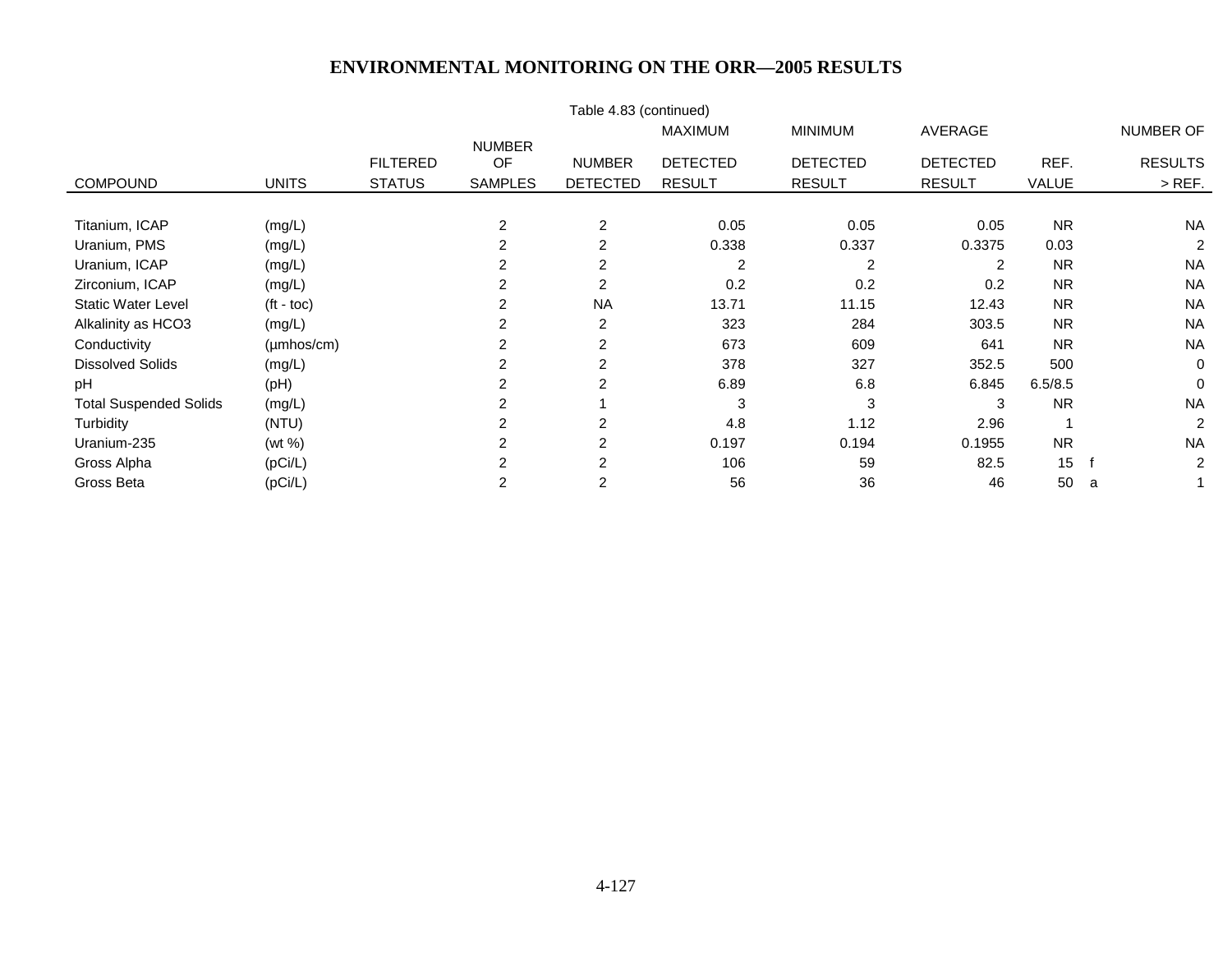#### Table 4.84. REGIME=EF AREA NAME=Y-12 Fuel Station

|                           |                    |                 |                     |                 | <b>MAXIMUM</b>  |   | <b>MINIMUM</b>  |     | AVERAGE         |              | NUMBER OF      |
|---------------------------|--------------------|-----------------|---------------------|-----------------|-----------------|---|-----------------|-----|-----------------|--------------|----------------|
|                           |                    | <b>FILTERED</b> | <b>NUMBER</b><br>OF | <b>NUMBER</b>   | <b>DETECTED</b> |   | <b>DETECTED</b> |     | <b>DETECTED</b> | REF.         | <b>RESULTS</b> |
| <b>COMPOUND</b>           | <b>UNITS</b>       | <b>STATUS</b>   | <b>SAMPLES</b>      | <b>DETECTED</b> | <b>RESULT</b>   |   | <b>RESULT</b>   |     | <b>RESULT</b>   | <b>VALUE</b> | $>$ REF.       |
|                           |                    |                 |                     |                 |                 |   |                 |     |                 |              |                |
| <b>Static Water Level</b> | $(t - \text{toc})$ |                 | 3                   | <b>NA</b>       | 11.4            |   | 5.16            |     | 7.353333        | <b>NR</b>    | <b>NA</b>      |
| 1,2-Dichloroethane        | $(\mu g/L)$        |                 | 3                   |                 | 680             |   | 680             |     | 680             | 5            |                |
| 1,2-Dichloropropane       | $(\mu g/L)$        |                 | 3                   |                 | 14              | J | 14J             |     | 14              | 5            |                |
| 2-Hexanone                | $(\mu g/L)$        |                 | 3                   |                 | 140             |   | 140             |     | 140             | <b>NR</b>    | <b>NA</b>      |
| 4-Methyl-2-pentanone      | $(\mu g/L)$        |                 | 3                   |                 | 150             |   | 150             |     | 150             | <b>NR</b>    | <b>NA</b>      |
| Acetone                   | $(\mu g/L)$        |                 | 3                   |                 | 48              | J | 48              | ل - | 48              | <b>NR</b>    | <b>NA</b>      |
| Benzene                   | $(\mu g/L)$        |                 | 3                   |                 | 8700            |   | 8700            |     | 8700            | 5            |                |
| Ethylbenzene              | $(\mu g/L)$        |                 | 3                   |                 | 1300            |   | 1300            |     | 1300            | 700          |                |
| Toluene                   | $(\mu g/L)$        |                 | 3                   |                 | 4000            |   | 4000            |     | 4000            | 1000         |                |
| Xylenes                   | $(\mu g/L)$        |                 | 3                   |                 | 10000           |   | 10000           |     | 10000           | 10000        | 0              |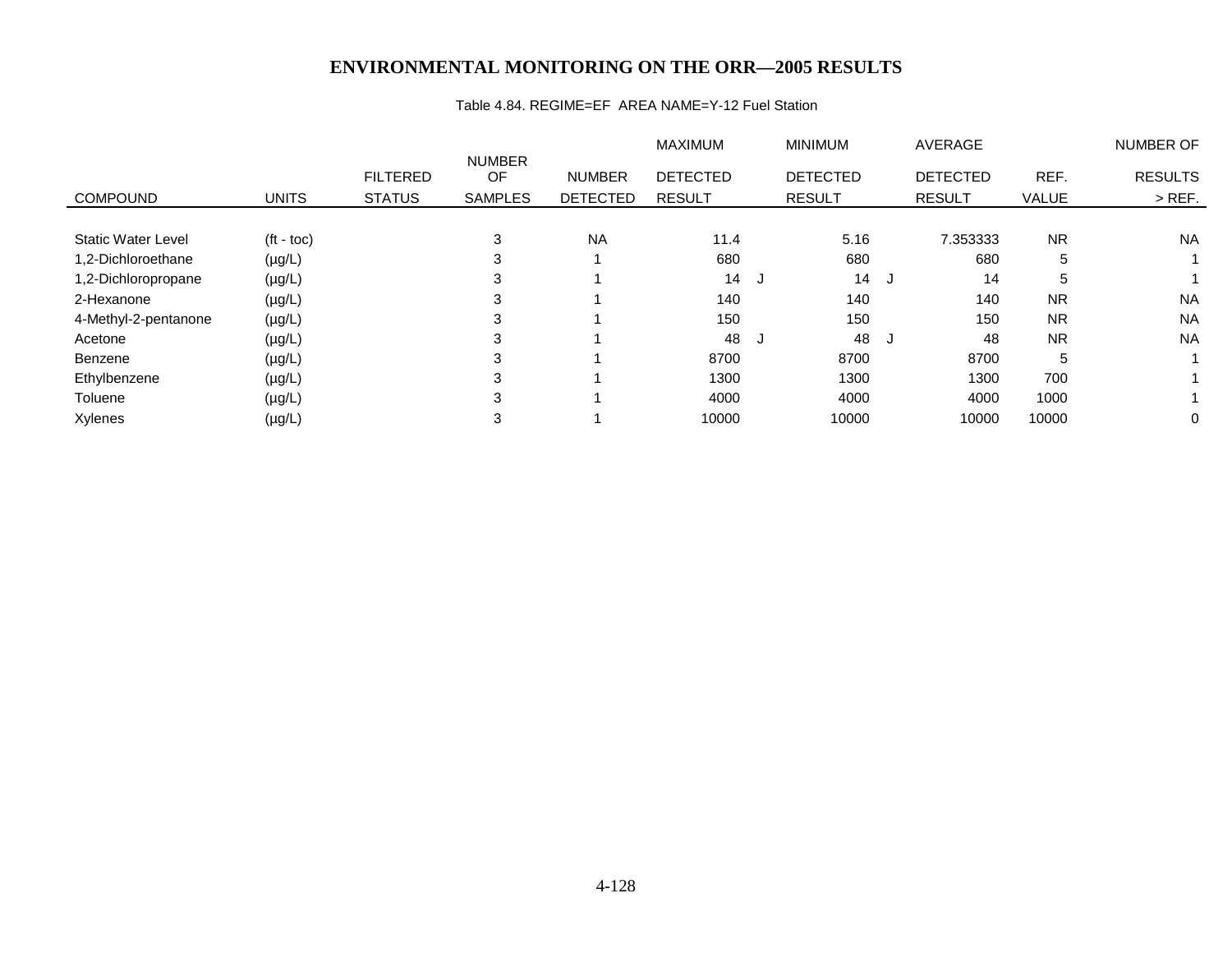## Table 4.85. REGIME=PR AREA NAME=Exit Pathway Spring/Surface Water

|                  |              |                 |                     |                 | <b>MAXIMUM</b>  | <b>MINIMUM</b>  | AVERAGE         |                | NUMBER OF                              |
|------------------|--------------|-----------------|---------------------|-----------------|-----------------|-----------------|-----------------|----------------|----------------------------------------|
|                  |              | <b>FILTERED</b> | <b>NUMBER</b><br>OF | <b>NUMBER</b>   | <b>DETECTED</b> | <b>DETECTED</b> | <b>DETECTED</b> | REF.           | <b>RESULTS</b>                         |
|                  |              |                 |                     |                 |                 |                 |                 |                |                                        |
| <b>COMPOUND</b>  | <b>UNITS</b> | <b>STATUS</b>   | <b>SAMPLES</b>      | <b>DETECTED</b> | <b>RESULT</b>   | <b>RESULT</b>   | <b>RESULT</b>   | VALUE          | $>$ REF.                               |
|                  |              |                 |                     |                 |                 |                 |                 |                |                                        |
| Chloride         | (mg/L)       |                 | 10                  | 10              | 1.48            | 0.65            | 0.939           | 250            | 0                                      |
| Nitrate Nitrogen | (mg/L)       |                 | 10                  | 4               | 0.0949          | 0.0361          | 0.0559          | 10             | 0                                      |
| Sulfate          | (mg/L)       |                 | 10                  | 10              | 32.4            | 6.9             | 14.564          | 250            | $\mathbf 0$                            |
| Aluminum, ICAP   | (mg/L)       |                 | 10                  | $\overline{7}$  | 3.49            | 0.225           | 1.357429        | 0.2            | $\overline{7}$                         |
| Antimony, ICAP   | (mg/L)       |                 | 10                  | 10              | 0.2             | 0.2             | 0.2             | 0.006          | 10                                     |
| Arsenic, ICAP    | (mg/L)       |                 | 10                  | 10              | 0.2             | 0.2             | 0.2             | 0.05           | $10$                                   |
| Barium, ICAP     | (mg/L)       |                 | 10                  | 10              | 0.0875          | 0.0531          | 0.07139         | $\overline{2}$ | $\mathbf 0$                            |
| Cadmium, ICAP    | (mg/L)       |                 | 10                  | 10              | 0.01            | 0.01            | 0.01            | 0.005          | 10                                     |
| Calcium, ICAP    | (mg/L)       |                 | 10                  | 10              | 49.3            | 12.1            | 25.18           | <b>NR</b>      | <b>NA</b>                              |
| Chromium, ICAP   | (mg/L)       |                 | 10                  | 10              | 0.02            | 0.02            | 0.02            | 0.1            | $\mathbf 0$                            |
| Iron, ICAP       | (mg/L)       |                 | 10                  | 10              | 4.13            | 0.061           | 1.046           | 0.3            | 5                                      |
| Lead, PMS        | (mg/L)       |                 | 10                  | 4               | 0.00316         | 0.00086         | 0.001833        | 0.015          | $\mathbf 0$<br>$\overline{\mathbf{C}}$ |
| Lead, ICAP       | (mg/L)       |                 | 10                  | 10              | 0.1             | 0.1             | 0.1             | 0.015          | $10$<br>$\mathbf{C}$                   |
| Magnesium, ICAP  | (mg/L)       |                 | 10                  | 10              | 12.1            | 5.89            | 8.5             | <b>NR</b>      | <b>NA</b>                              |
| Manganese, ICAP  | (mg/L)       |                 | 10                  | 10              | 1.01            | 0.0151          | 0.17481         | 0.05           | $\,6\,$                                |
| Nickel, ICAP     | (mg/L)       |                 | 10                  | 10              | 0.05            | 0.05            | 0.05            | 0.1            | d<br>$\mathbf 0$                       |
| Niobium, ICAP    | (mg/L)       |                 | 10                  | 10              | 0.2             | 0.2             | 0.2             | <b>NR</b>      | <b>NA</b>                              |
| Phosphorus, ICAP | (mg/L)       |                 | 10                  | 10              | 0.5             | 0.5             | 0.5             | <b>NR</b>      | <b>NA</b>                              |
| Potassium, ICAP  | (mg/L)       |                 | 10                  | 10              | 6.45            | 2.04            | 3.397           | <b>NR</b>      | <b>NA</b>                              |
| Selenium, ICAP   | (mg/L)       |                 | 10                  | 10              | 0.2             | 0.2             | 0.2             | 0.05           | 10                                     |
| Silicon, ICAP    | (mg/L)       |                 | 10                  | 10              | 11.6            | 6.67            | 9.355           | <b>NR</b>      | <b>NA</b>                              |
| Sodium, ICAP     | (mg/L)       |                 | 10                  | 10              | 5.39            | 1.57            | 3.344           | <b>NR</b>      | <b>NA</b>                              |
| Strontium, ICAP  | (mg/L)       |                 | 10                  | 10              | 0.127           | 0.0506          | 0.08401         | <b>NR</b>      | <b>NA</b>                              |
| Sulfur, ICAP     | (mg/L)       |                 | 10                  | 10              | 10.5            | 2.72            | 5.017           | <b>NR</b>      | <b>NA</b>                              |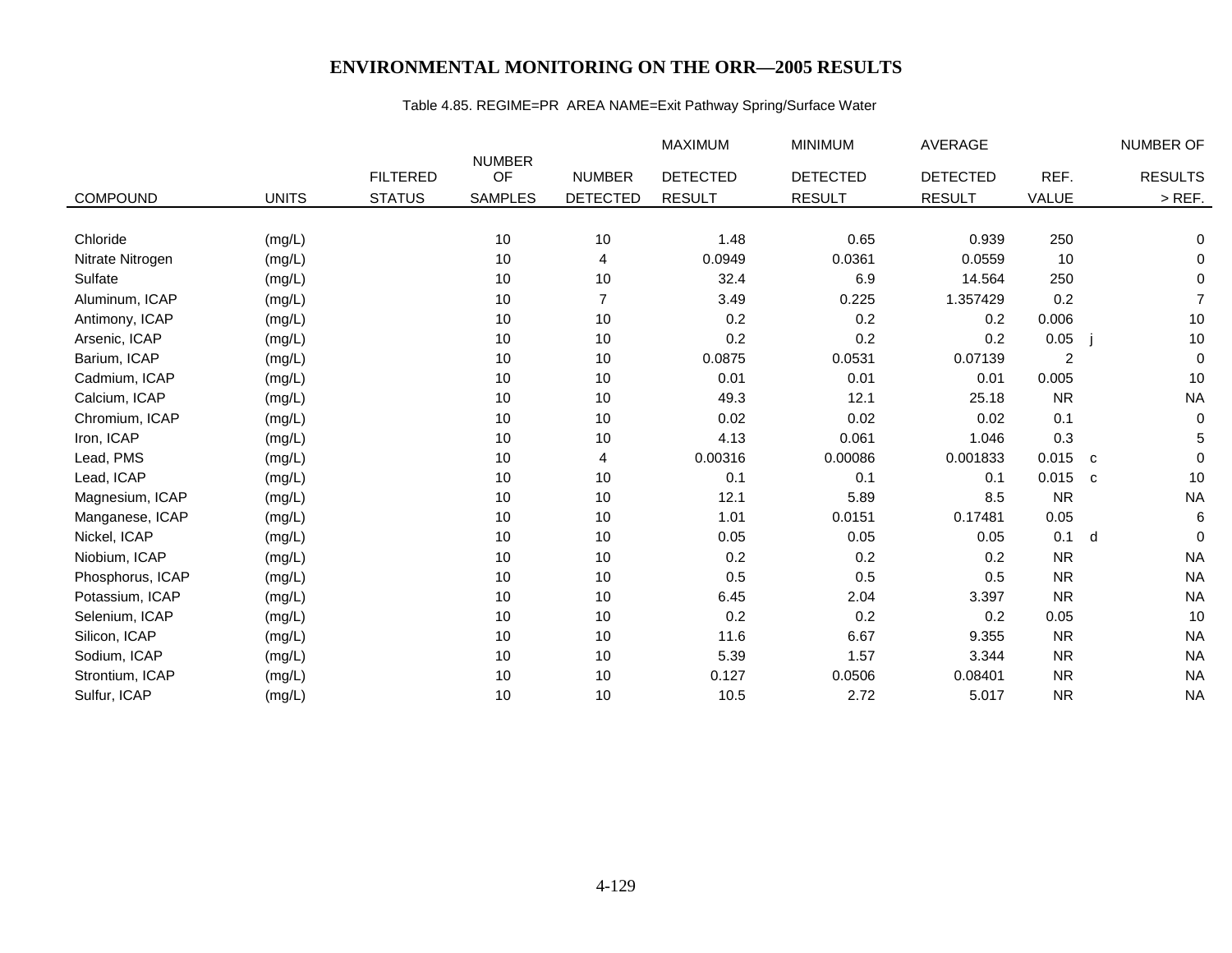| Table 4.85 (continued)        |                        |                 |                            |                 |                 |                 |                 |              |                |
|-------------------------------|------------------------|-----------------|----------------------------|-----------------|-----------------|-----------------|-----------------|--------------|----------------|
|                               |                        |                 |                            |                 | <b>MAXIMUM</b>  | <b>MINIMUM</b>  | AVERAGE         |              | NUMBER OF      |
|                               |                        | <b>FILTERED</b> | <b>NUMBER</b><br><b>OF</b> | <b>NUMBER</b>   | <b>DETECTED</b> | <b>DETECTED</b> | <b>DETECTED</b> | REF.         | <b>RESULTS</b> |
|                               |                        |                 |                            |                 |                 |                 |                 |              |                |
| <b>COMPOUND</b>               | <b>UNITS</b>           | <b>STATUS</b>   | <b>SAMPLES</b>             | <b>DETECTED</b> | <b>RESULT</b>   | <b>RESULT</b>   | <b>RESULT</b>   | <b>VALUE</b> | $>$ REF.       |
| Thallium, ICAP                | (mg/L)                 |                 | 10                         | 10              | 0.2             | 0.2             | 0.2             | <b>NR</b>    | <b>NA</b>      |
| Titanium, ICAP                | (mg/L)                 |                 | 10                         | 10              | 0.117           | 0.05            | 0.0623          | <b>NR</b>    | <b>NA</b>      |
| Uranium, PMS                  | (mg/L)                 |                 | 10                         |                 | 0.000555        | 0.000555        | 0.000555        | 0.03         | $\overline{0}$ |
| Uranium, ICAP                 | (mg/L)                 |                 | 10                         | 10              | 2               | $\overline{2}$  | 2               | <b>NR</b>    | <b>NA</b>      |
| Zirconium, ICAP               | (mg/L)                 |                 | 10                         | 10              | 0.2             | 0.2             | 0.2             | <b>NR</b>    | <b>NA</b>      |
| Alkalinity as HCO3            | (mg/L)                 |                 | 10                         | 10              | 153             | 60.9            | 94.34           | <b>NR</b>    | <b>NA</b>      |
| Conductivity                  | $(\mu \text{mhos/cm})$ |                 | 10                         | 10              | 565             | 131             | 220.4           | <b>NR</b>    | <b>NA</b>      |
| <b>Dissolved Solids</b>       | (mg/L)                 |                 | 10                         | 10              | 563             | 74              | 204.8           | 500          |                |
| pH                            | (Hq)                   |                 | 10                         | 10              | 7.83            | 7.01            | 7.452           | 6.5/8.5      | $\Omega$       |
| <b>Total Suspended Solids</b> | (mg/L)                 |                 | 10                         | 8               | 110             | 4               | 26.25           | <b>NR</b>    | <b>NA</b>      |
| Turbidity                     | (NTU)                  |                 | 10                         | 10              | 34.8            | 1.02            | 5.745           |              | 10             |
| Gross Alpha                   | (pCi/L)                |                 | 10                         | 5               | 9.2             | 2.5             | R<br>3.96       | 15           | 0              |
| Gross Beta                    | (pCi/L)                |                 | 10                         | 4               | 11              | 9.6             | 10.4            | 50           | 0<br>a         |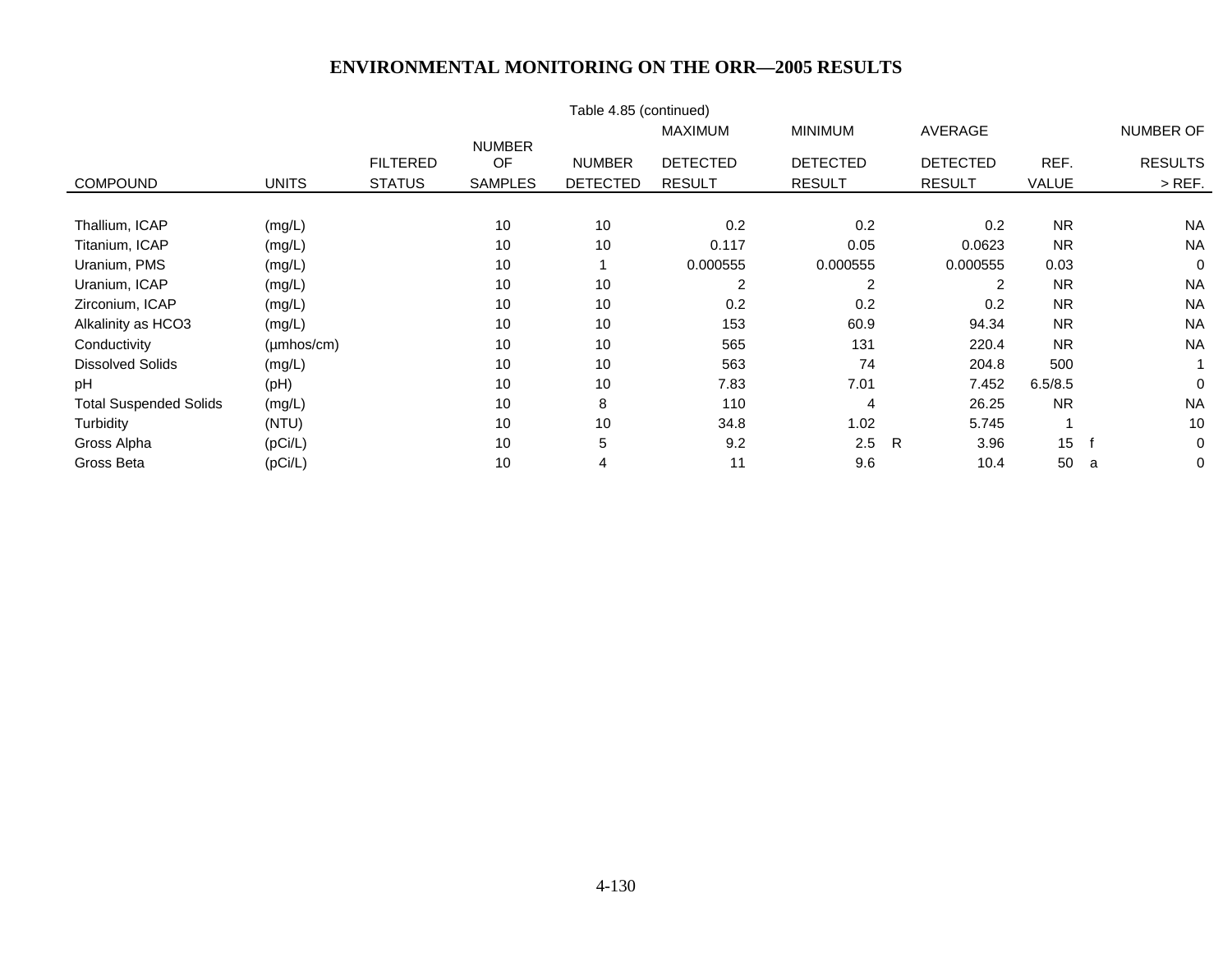#### Definitions

| BC               | <b>Bear Creek</b>                                             |  |  |  |  |
|------------------|---------------------------------------------------------------|--|--|--|--|
| CO <sub>3</sub>  | carbonate                                                     |  |  |  |  |
| <b>CR</b>        | Chestnut Ridge                                                |  |  |  |  |
| EF               | East Fork                                                     |  |  |  |  |
| $ft - toc$       | depth to groundwater in feet from top of casing               |  |  |  |  |
| HCO <sub>3</sub> | bicarbonate                                                   |  |  |  |  |
| <b>ICAP</b>      | inductively coupled argon plasma spectroscopy                 |  |  |  |  |
| mg/L             | milligrams per liter                                          |  |  |  |  |
| NA               | not applicable                                                |  |  |  |  |
| NR.              | no reference                                                  |  |  |  |  |
| <b>NTU</b>       | nephelometric turbidity units                                 |  |  |  |  |
| pCi/L            | picocuries per liter                                          |  |  |  |  |
| <b>PMS</b>       | plasma mass spectroscopy                                      |  |  |  |  |
| <b>PR</b>        | Pine Ridge                                                    |  |  |  |  |
| <b>REF</b>       | reference (Safe Drinking Water Act maximum contaminant level) |  |  |  |  |
| $\mu$ g/L        | microgram per liter                                           |  |  |  |  |
| $\mu$ mhos/cm    | micromhos per centimeter                                      |  |  |  |  |
| wt $\%$          | weight percent                                                |  |  |  |  |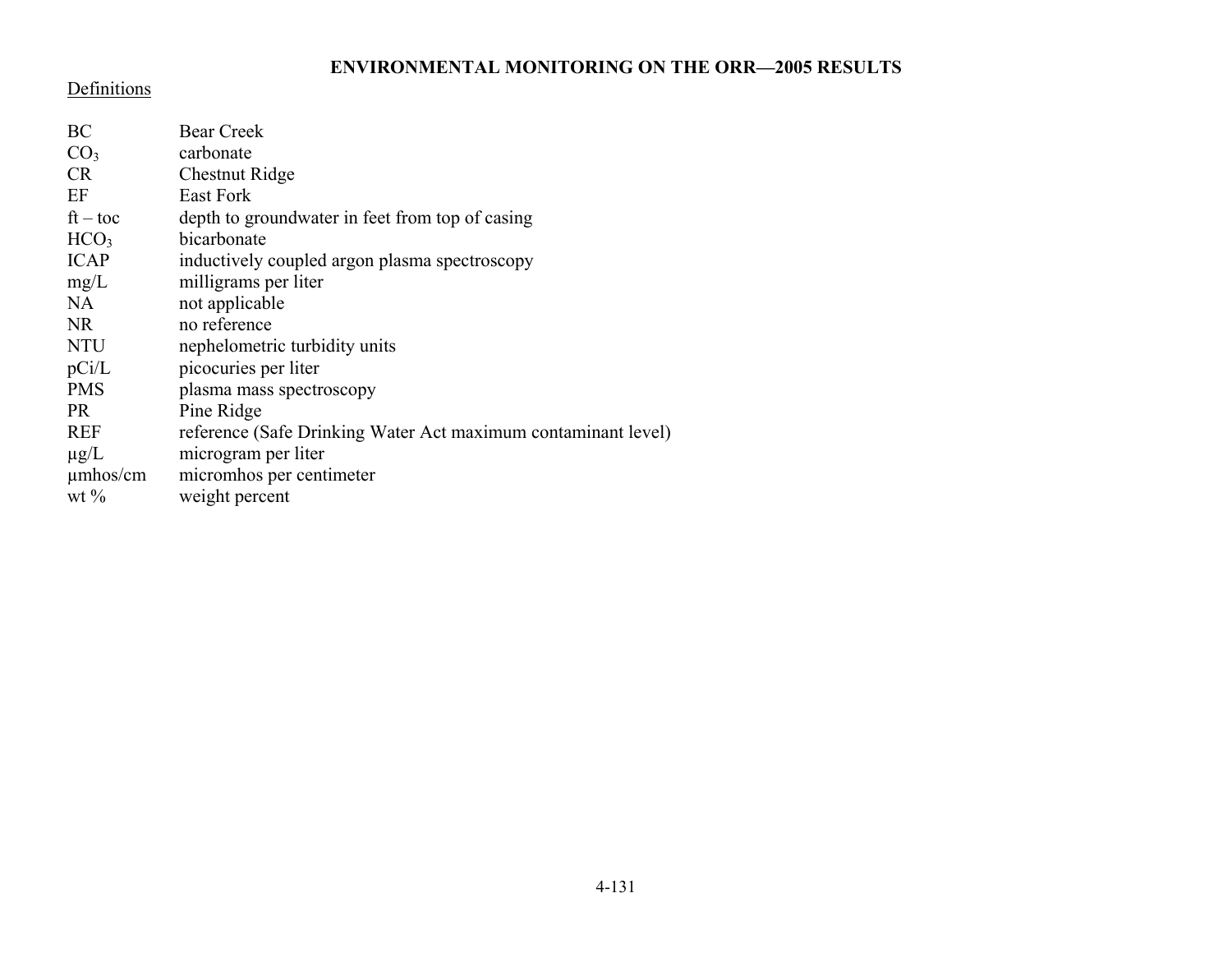## **ENVIRONMENTAL MONITORING ON THE ORR—2005 RESULTS Footnote Definitions**

- *<sup>a</sup>* Regulatory guide for assessing compliance without further analysis.
- See *cis*-Dichloroethene and *trans*-Dichloroethene.
- $c<sup>c</sup>$  Action level, which is applicable to community water systems and non-transient, non-community water systems.

*<sup>d</sup>* EPA has deleted the MCL for nickel from the *Code of Federal Regulations*. The state of Tennessee retains a nickel MCL of 0.1 mg/L in its currently effective drinking water regulations.

- *<sup>f</sup>* Excludes radon and naturally occurring uranium.
- *<sup>g</sup>* Applies to combined *<sup>226</sup>*Ra and *<sup>228</sup>*Ra.
- *<sup>h</sup>* Minimum of uranium isotopes
- Limit for total trihalomethanes (bromodichloromethane + bromoform + chloroform + dibromochloromethane).
- <sup>*j*</sup> On January 22, 2001 EPA adopted a new standard for arsenic in drinking water at 0.01 mg/L, replacing the old standard of 0.05 mg/L. The rule became effective on February 22, 2002. The date by which systems must comply with the new 0.01 mg/L standard is January 23, 2006.